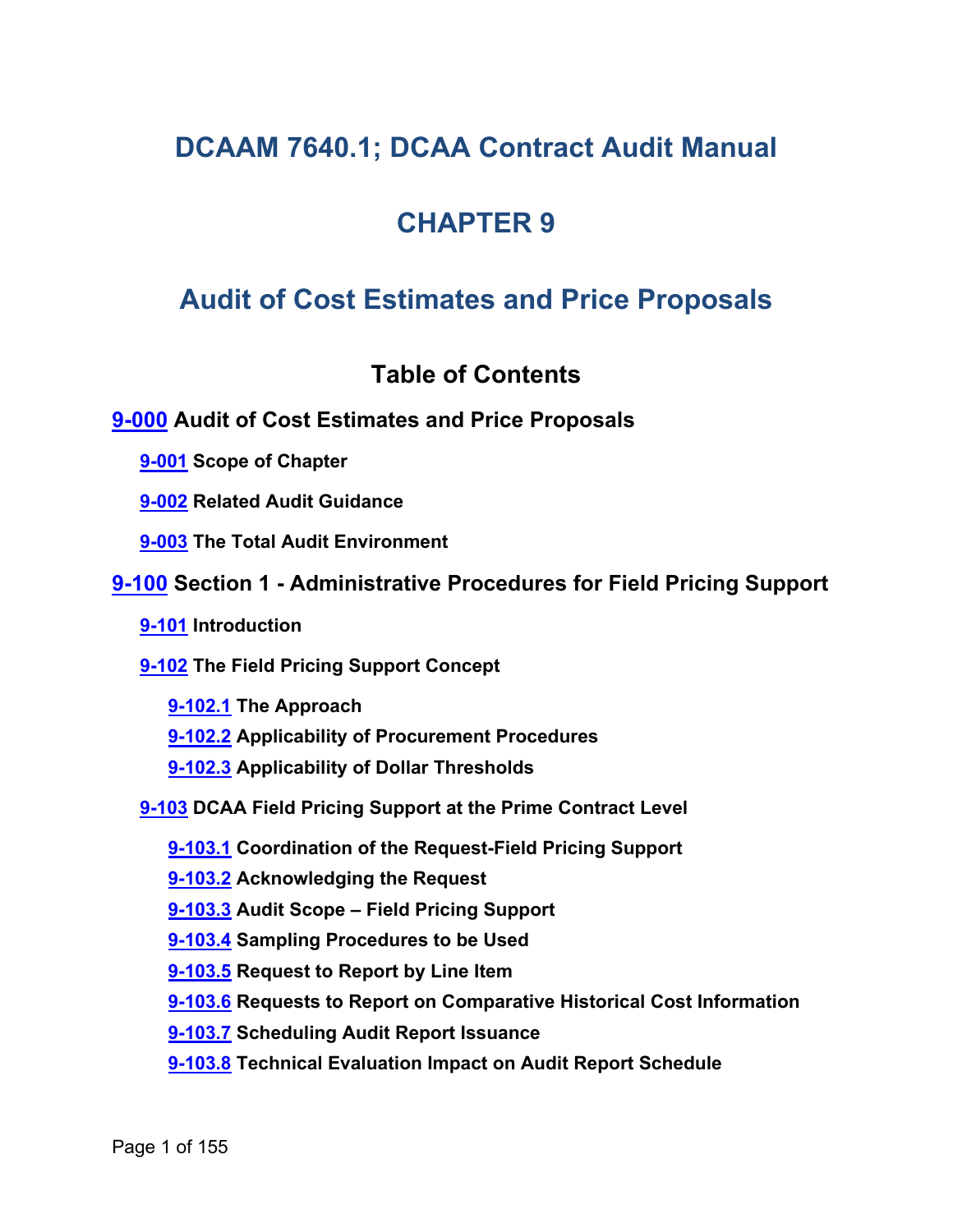- <span id="page-1-3"></span><span id="page-1-2"></span><span id="page-1-1"></span><span id="page-1-0"></span>**[9-104](#page-24-1) Field Pricing of Subcontract Proposals Included in Prime Contract Price Proposals**
	- **[9-104.1](#page-24-2) Basic Responsibilities for Subcontract Proposals**
	- **[9-104.2](#page-26-0) Deciding Whether a Government Field Audit of a Subcontractor's Proposal Should be Obtained**
	- **[9-104.3](#page-28-0) Coordination of Major Program Subcontract Assistance**
	- **[9-104.4](#page-29-0) Processing Requests for Audit of Subcontractor Price Proposals**
	- **[9-104.5](#page-29-1) Special Requirements for Timeliness and Coordination of Subcontractor Audits**
	- **[9-104.6](#page-30-0) Subcontractor Proposed Profit**
	- **[9-104.7](#page-30-1) Differences of Opinion Between DCAA Offices**
- <span id="page-1-8"></span><span id="page-1-7"></span><span id="page-1-6"></span><span id="page-1-5"></span><span id="page-1-4"></span>**[9-105](#page-30-2) Intracompany Proposals Included in Prime Contract Price Proposals**
- <span id="page-1-9"></span>**[9-106](#page-31-0) Special Considerations - Release of Data to Higher-Tier Contractors**
- <span id="page-1-11"></span><span id="page-1-10"></span>**[9-107](#page-32-0) Written and Telephone Requests for Specific Cost Information on Price Proposals**
	- **[9-107.1](#page-32-1) Processing Requests for Specific Cost Information**
	- **[9-107.2](#page-32-2) Written Confirmation of Specific Cost Information**
	- **[9-107.3](#page-33-0) Special Considerations - Subcontractor Cost Information**
- <span id="page-1-14"></span><span id="page-1-13"></span><span id="page-1-12"></span>**[9-108](#page-34-0) Audit of Part(s) of a Proposal and Applications of Agreed-Upon Procedures – Price Proposals**
- <span id="page-1-15"></span>**[9-109](#page-35-0) Evaluation of Data Rights Price Proposals**
- **[9-110](#page-36-0) Release of Contractor Proprietary Data to FMS/DCC Customers**
	- **[Figure 9-1-1](#page-37-0) Sample Format for Confirmation of Specific Cost Information on Price Proposals**
- **[9-200](#page-37-1) Section 2 - Evaluating the Adequacy of Certified Cost or Pricing Data or Data Other Than Certified Cost or Pricing Data in Price Proposals**
	- **[9-201](#page-37-2) Introduction**
	- **[9-202](#page-37-3) Definitions**
	- **[9-203](#page-38-0) Certified Cost or Pricing Data Requirements**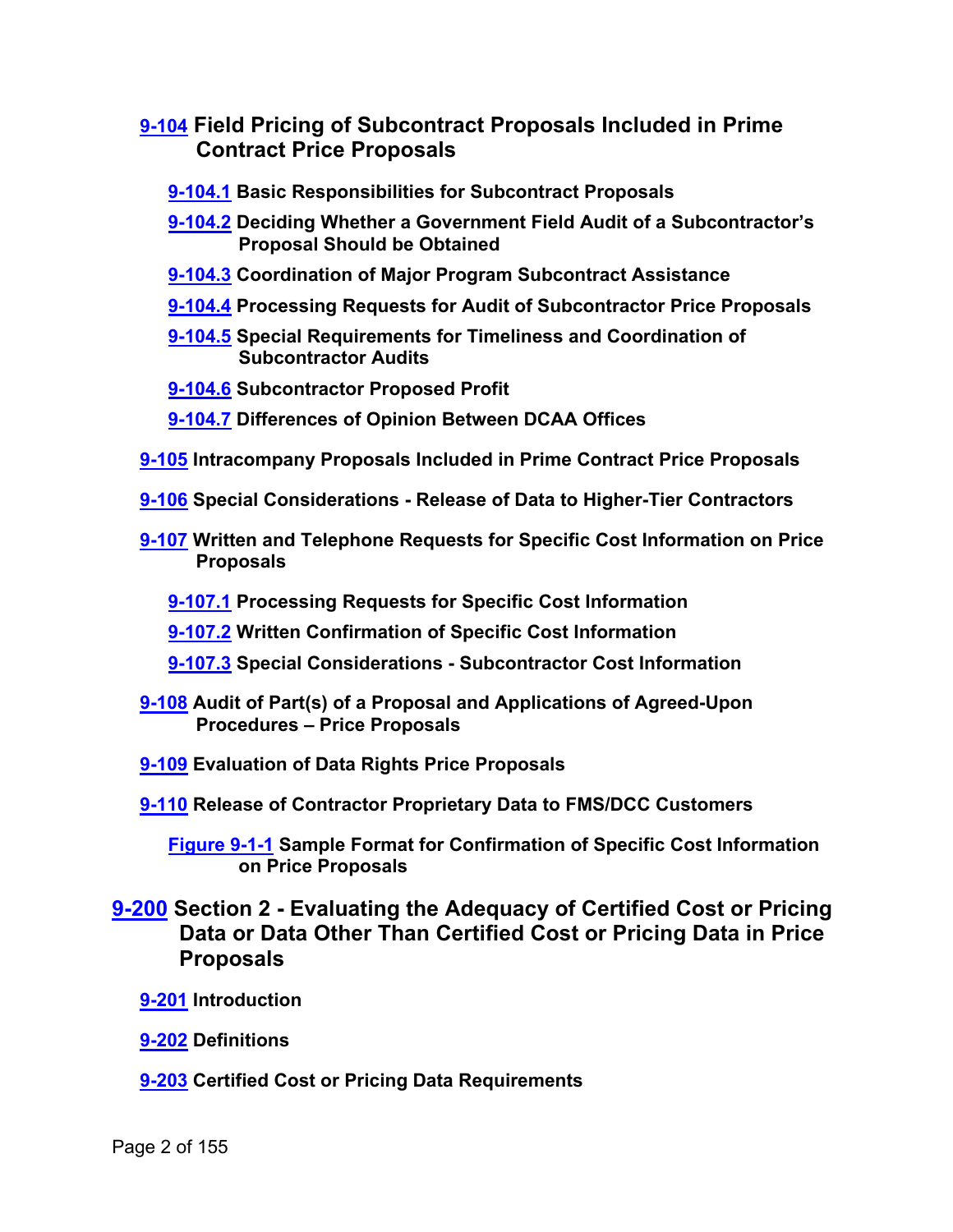- **[9-204](#page-38-1) Determining Adequacy of Certified Cost or Pricing Data**
- **[9-205](#page-39-0) Deficient or Denial of Access to Certified Cost or Pricing Data**
- **[9-206](#page-40-0) Data Other Than Certified Cost or Pricing Data Requirements**
- **[9-207](#page-41-0) Audits of Proposals Based on Data Other Than Certified Cost or Pricing Data**
- **[9-208](#page-43-0) Determining Adequacy of Data Other Than Certified Cost or Pricing Data**
- **[9-209](#page-43-1) Audit of Parts of a Proposal**
- **[9-210](#page-44-0) Reporting Results of Evaluations of Pricing Proposals with Certified Cost or Pricing Data or Data Other Than Certified or Pricing Data**

### **[9-300](#page-44-1) Section 3 - General Evaluation Procedures for Cost Estimates**

- **[9-301](#page-44-2) Introduction**
- **[9-302](#page-44-3) Adequacy of Cost Accounting System for Preparation of Price Proposals**
- **[9-303](#page-45-0) Contractor Estimating Methods and Procedures-Cost Estimates**
- **[9-304](#page-47-0) Price Proposals Format and Support**
- **[9-305](#page-47-1) Coordination with Contracting Officers**
- **[9-306](#page-48-0) Use of Specialist Assistance in Price Proposal Technical Evaluations**
- **[9-307](#page-49-0) Incorporating Technical Evaluations into the Audit Report**
- **[9-308](#page-49-1) Incorporating Cost Avoidance Recommendations into Audits of Price Proposals**
- **[9-309](#page-51-0) Evaluation of Methods and Procedures-Cost Estimates**
- **[9-310](#page-51-1) Deficiencies in Specific Cost Estimates**
- **[9-311](#page-55-0) Evaluation of Individual Cost Estimates and Cost Realism**
	- **[9-311.1](#page-56-0) Evaluation of Indirect Versus Direct Cost Classification**
	- **[9-311.2](#page-57-0) Evaluation of Consistency in Estimating and Accounting**
	- **[9-311.3](#page-57-1) Comparison of Estimated and Actual Costs**
	- **[9-311.4](#page-57-2) Cost Realism Analyses**
- **[9-312](#page-59-0) Pre-Established Forward Pricing Rates and Factors**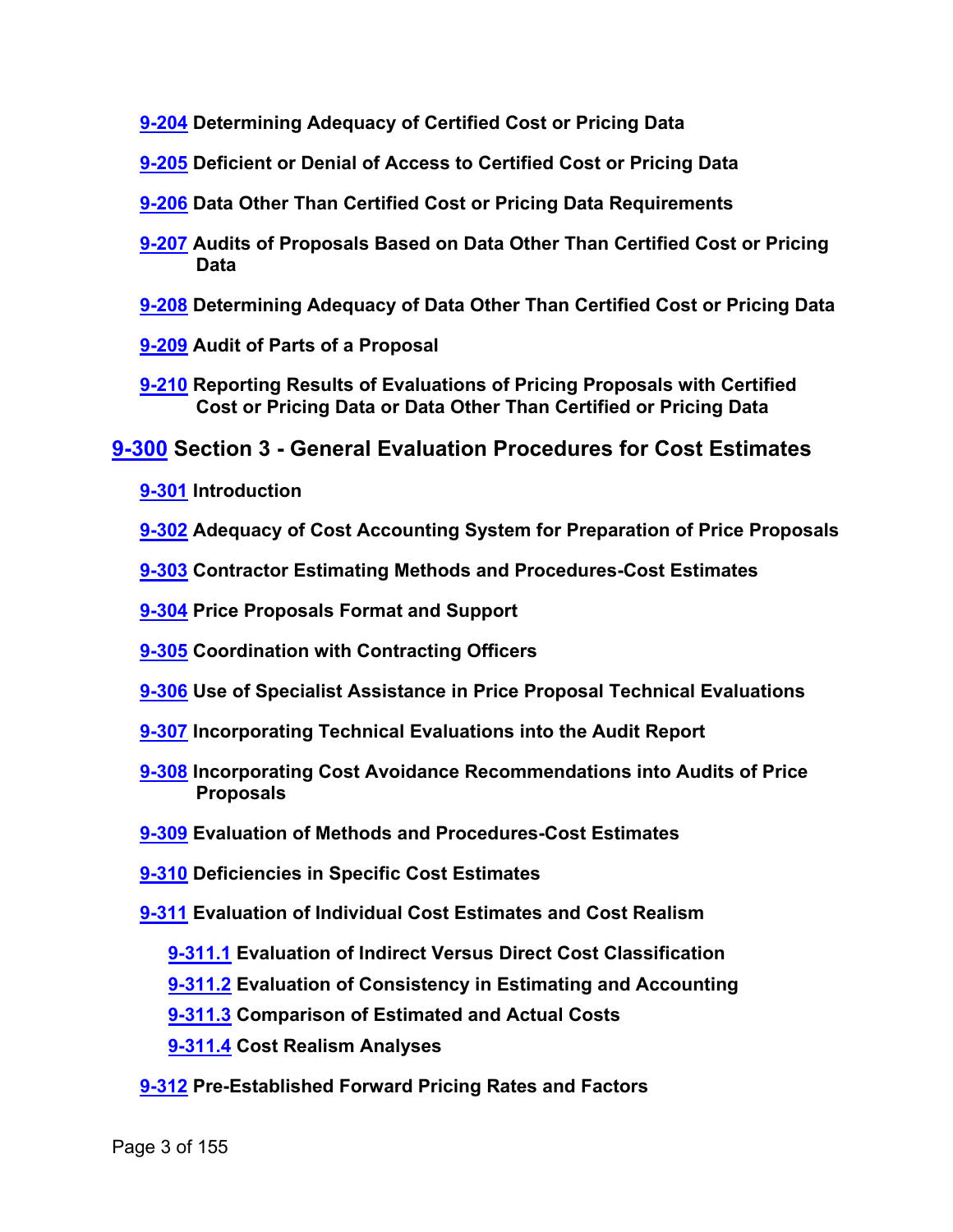- **[9-313](#page-59-1) Evaluation of Cost Estimates After Costs Have Been Incurred**
- **[9-314](#page-59-2) Cost Estimates Based on Standard Costs**
	- **[9-314.1](#page-59-3) Estimates Based on Revised Standards**
	- **[9-314.2](#page-60-0) Variance Analysis**
	- **[9-314.3](#page-60-1) Variances by Product Line**
	- **[9-314.4](#page-61-0) Consistency in Using Standards**
- **[9-315](#page-61-1) Evaluation of Statement of Income and Expense**
- **[9-316](#page-62-0) Evaluation of Contractor Cost Controls**
- **[9-317](#page-62-1) Evaluation of Cost Reduction Programs**
- **[9-318](#page-63-0) Evaluation of Plans for Plant and Facility Improvements**

## **[9-400](#page-63-1) Section 4 - Evaluating Direct Material Cost Estimates**

**[9-401](#page-63-2) Introduction**

**[9-402](#page-64-0) Direct Materials Estimating Methods**

**[9-402.1](#page-64-1) Source of Material Cost Estimates**

**[9-402.2](#page-65-0) Extent of Auditor's Evaluation**

**[9-403](#page-66-0) Price Proposals Bill of Material Evaluations**

- **[9-403.1](#page-67-0) Evaluating Quantity Estimates**
- **[9-403.2](#page-68-0) Using Operations Time Sheets**
- **[9-403.3](#page-68-1) Using Engineering Drawings**

**[9-404](#page-68-2) Evaluating Contractor's Direct Materials Pricing Procedures**

**[9-404.1](#page-68-3) Sources for Pricing [9-404.2](#page-70-0) Effect of Purchasing Procedures on Prices Paid [9-404.3](#page-70-1) Using Previous Purchase Order Prices [9-404.4](#page-70-2) Pricing of Company-Produced Components [9-404.5](#page-70-3) Pyramiding of Costs and Profit on Material Purchases [9-404.6](#page-72-0) Subcontract Decrements [9-404.7](#page-73-0) Using Trade Information [9-404.8](#page-73-1) Use of Consolidated Material Requirements**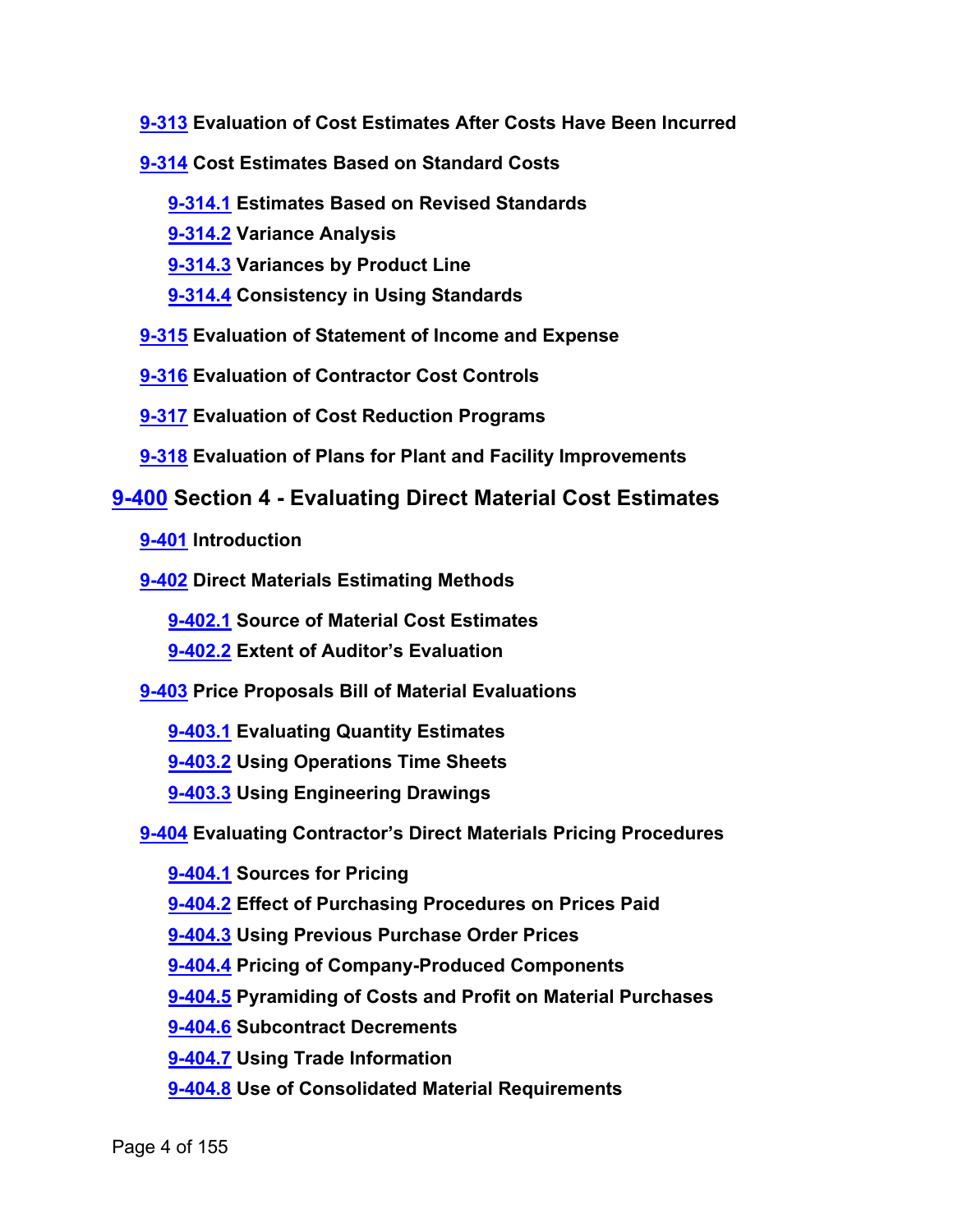**[9-405](#page-73-2) Make or Buy Decisions – Direct Material Cost Estimates**

**[9-405.1](#page-74-0) General Considerations**

**[9-405.2](#page-74-1) Special Considerations in Make or Buy**

**[9-406](#page-76-0) Evaluating Major Subcontract Proposal Cost Estimates**

**[9-406.1](#page-76-1) Contractor's Procurement Procedures [9-406.2](#page-78-0) Significance of Type of Subcontractor or Purchase Order [9-406.3](#page-78-1) Long Term Agreements**

**[9-407](#page-80-0) Direct Materials Requiring Special Considerations**

**[9-407.1](#page-80-1) Government-Furnished Material and Reusable Containers**

**[9-407.2](#page-80-2) Residual Inventories**

**[9-407.3](#page-81-0) Scrap, Spoilage, and Rework**

**[9-407.4](#page-82-0) Process Loss**

**[9-407.5](#page-82-1) Obsolescence and Inventory Adjustments**

**[9-408](#page-83-0) Using Direct Materials Cost Trend Data**

**[9-408.1](#page-83-1) Material Cost Scatter Chart**

**[9-408.2](#page-84-0) Material Cost Improvement Curve**

## **[9-500](#page-84-1) Section 5 - Evaluating Direct Labor Cost Estimates**

**[9-501](#page-84-2) Introduction**

**[9-502](#page-85-0) Methods of Estimating-Direct Labor Costs**

**[9-502.1](#page-85-1) Basis for the Estimate**

**[9-502.2](#page-87-0) Classification of Labor**

**[9-503](#page-87-1) Direct Labor-Cost Estimates Based on Historical Cost**

**[9-503.1](#page-87-2) Current Nature of the Labor Cost Data**

**[9-503.2](#page-88-0) Guidance for Evaluating Estimates Based on Historical Data**

**[9-503.3](#page-89-0) Labor Cost Trends**

**[9-503.4](#page-89-1) Proposed Nonrecurring Cost of Labor**

**[9-503.5](#page-90-0) Proposed Engineering Changes Costs**

**[9-503.6](#page-90-1) Setup Time Cost**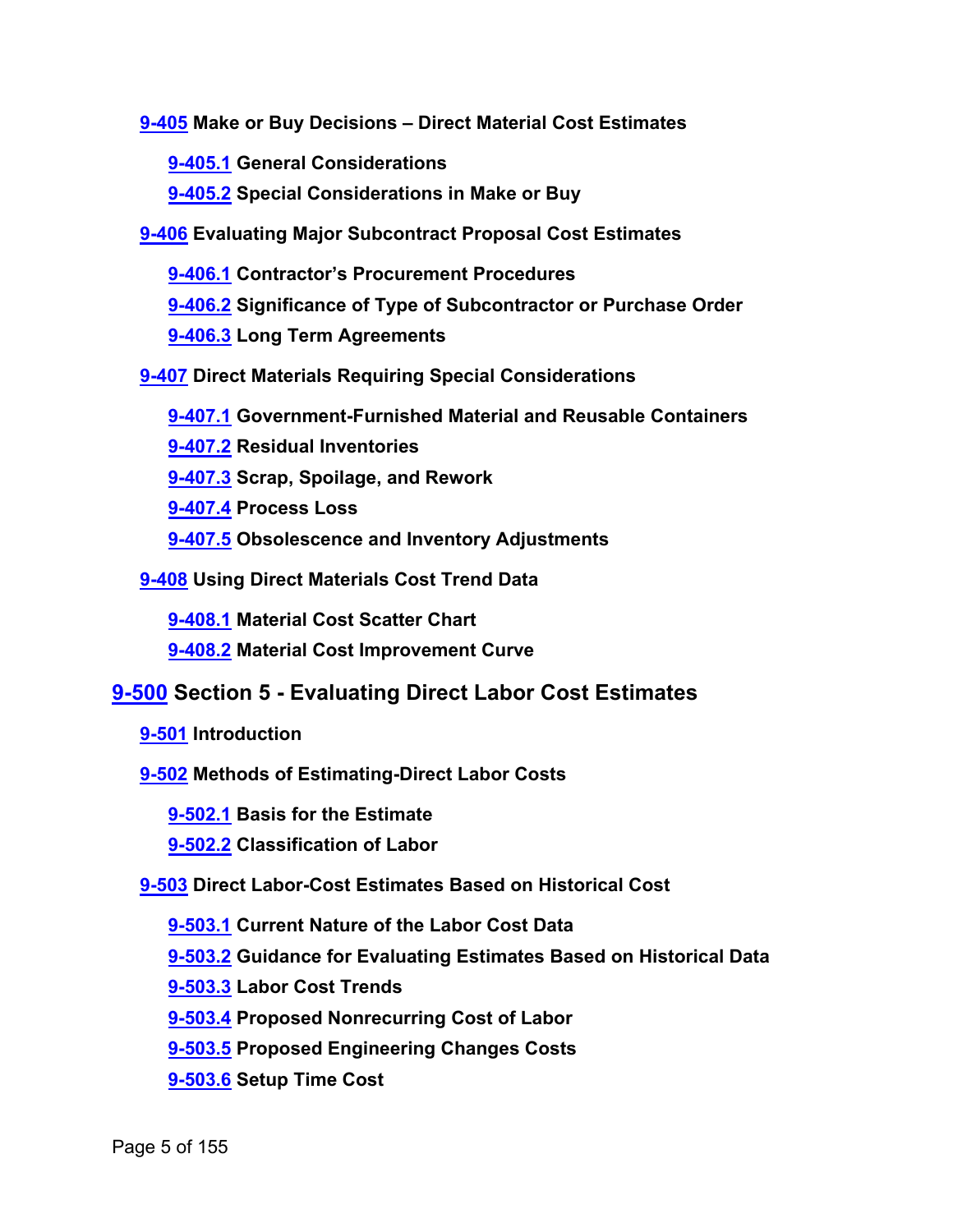**[9-503.7](#page-91-0) Applicability of the Labor Cost Data**

**[9-503.8](#page-91-1) Variances-Direct Labor Cost Estimates**

**[9-504](#page-92-0) Direct Labor Hours Based on Technical Data**

**[9-504.1](#page-92-1) Coordination with Technical Representatives**

**[9-504.2](#page-92-2) Guidance for Evaluating Estimates Based on Technical Data**

**[9-504.3](#page-93-0) Direct Labor Hour Estimates**

**[9-504.4](#page-94-0) Evaluation of Operation Time Sheets and Shop Methods**

**[9-504.5](#page-94-1) Operation Time Standards**

**[9-504.6](#page-95-0) Labor Productivity**

**[9-505](#page-96-0) Evaluation of Estimated Direct Labor Rates**

**[9-505.1](#page-97-0) Individual Employee Labor Rates**

**[9-505.2](#page-97-1) Average Labor Rates**

**[9-505.3](#page-98-0) Pre-established Labor Rates**

**[9-505.4](#page-99-0) Rate Impact of Contractor's Labor Usage**

**[9-505.5](#page-100-0) Use of Permanent Audit Files**

**[9-505.6](#page-100-1) Trends of Labor Rate Experience**

**[9-505.7](#page-101-0) Factors Influencing Validity of Average Labor Rates**

## **[9-600](#page-102-0) Section 6 - Evaluating Estimated Other Direct Costs (ODC)**

**[9-601](#page-102-1) Introduction**

**[9-602](#page-102-2) Definition of Other Direct Costs**

**[9-603](#page-102-3) Objectives and Scope**

**[9-604](#page-103-0) Other Direct Cost Evaluation Considerations and Techniques**

**[9-604.1](#page-103-1) Application of Percentage and Conversion Factors**

**[9-604.2](#page-104-0) Government-Furnished Material**

**[9-604.3](#page-104-1) Use of Accounting Data**

**[9-604.4](#page-104-2) Analytical Techniques**

**[9-605](#page-104-3) Specific ODC Evaluation Considerations**

**[9-605.1](#page-105-0) Engineering**

**[9-605.2](#page-106-0) Special Tooling and Special Test Equipment**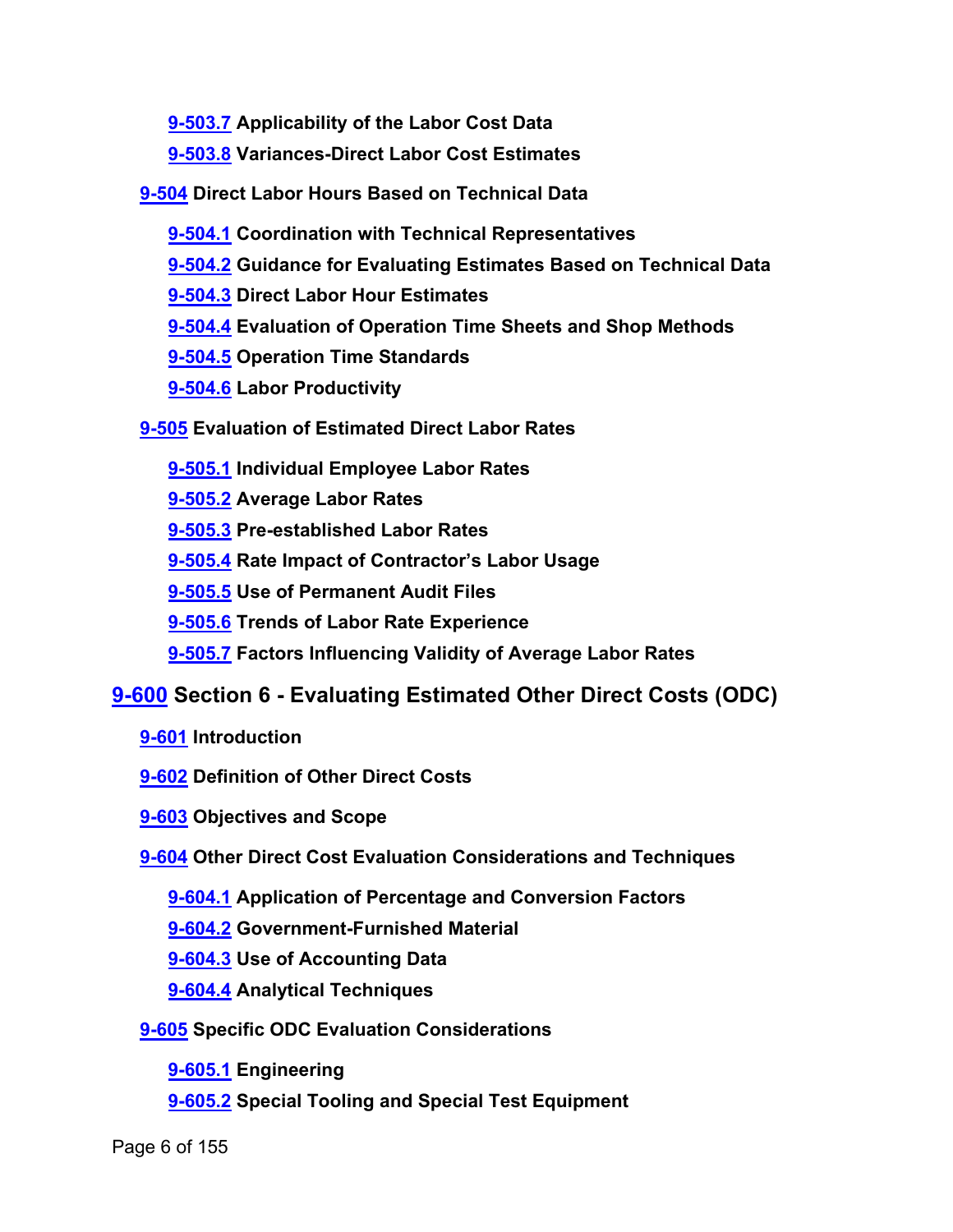**[9-605.3](#page-108-0) Packaging**

**[9-605.4](#page-109-0) Travel and Subsistence**

**[9-605.5](#page-110-0) Field Service**

**[9-605.6](#page-110-1) Royalties**

**[9-605.7](#page-110-2) Preproduction and Start-up Costs**

## **[9-700](#page-111-0) Section 7 - Evaluating Estimated Indirect Costs**

- **[9-701](#page-111-1) Introduction**
- **[9-702](#page-111-2) Estimated Indirect Costs – General**
	- **[9-702.1](#page-111-3) Evaluation Consideration and Techniques**
	- **[9-702.2](#page-112-0) Anticipated Future Operations**
	- **[9-702.3](#page-113-0) Classification of Cost as Direct or Indirect**

**[9-703](#page-113-1) Evaluation of Indirect Costs**

- **[9-703.1](#page-113-2) General**
- **[9-703.2](#page-113-3) Classification of Indirect Costs**
- **[9-703.3](#page-114-0) Advance Agreements (Indirect Cost)**
- **[9-703.4](#page-114-1) Allocation Bases**
- **[9-703.5](#page-115-0) Individual Indirect Costs**
- **[9-703.6](#page-116-0) Indirect Labor**
- **[9-703.7](#page-116-1) Indirect Material**
- **[9-703.8](#page-116-2) Payroll Costs – Estimated Taxes and Fringe Benefits**
- **[9-703.9](#page-118-0) Plant Rearrangement**
- **[9-703.10](#page-118-1) Depreciation**
- **[9-703.11](#page-119-0) Rent**
- **[9-703.12](#page-119-1) Occupancy Cost**
- **[9-703.13](#page-119-2) Excess Facilities**
- **[9-703.14](#page-120-0) Corporate or Home Office Assessments**
- **[9-703.15](#page-120-1) Miscellaneous Income and Credit Adjustments**
- **[9-703.16](#page-121-0) Independent Research and Development and Bid and Proposal Costs**
- **[9-704](#page-121-1) Evaluation of Prospective Rates – Indirect Costs**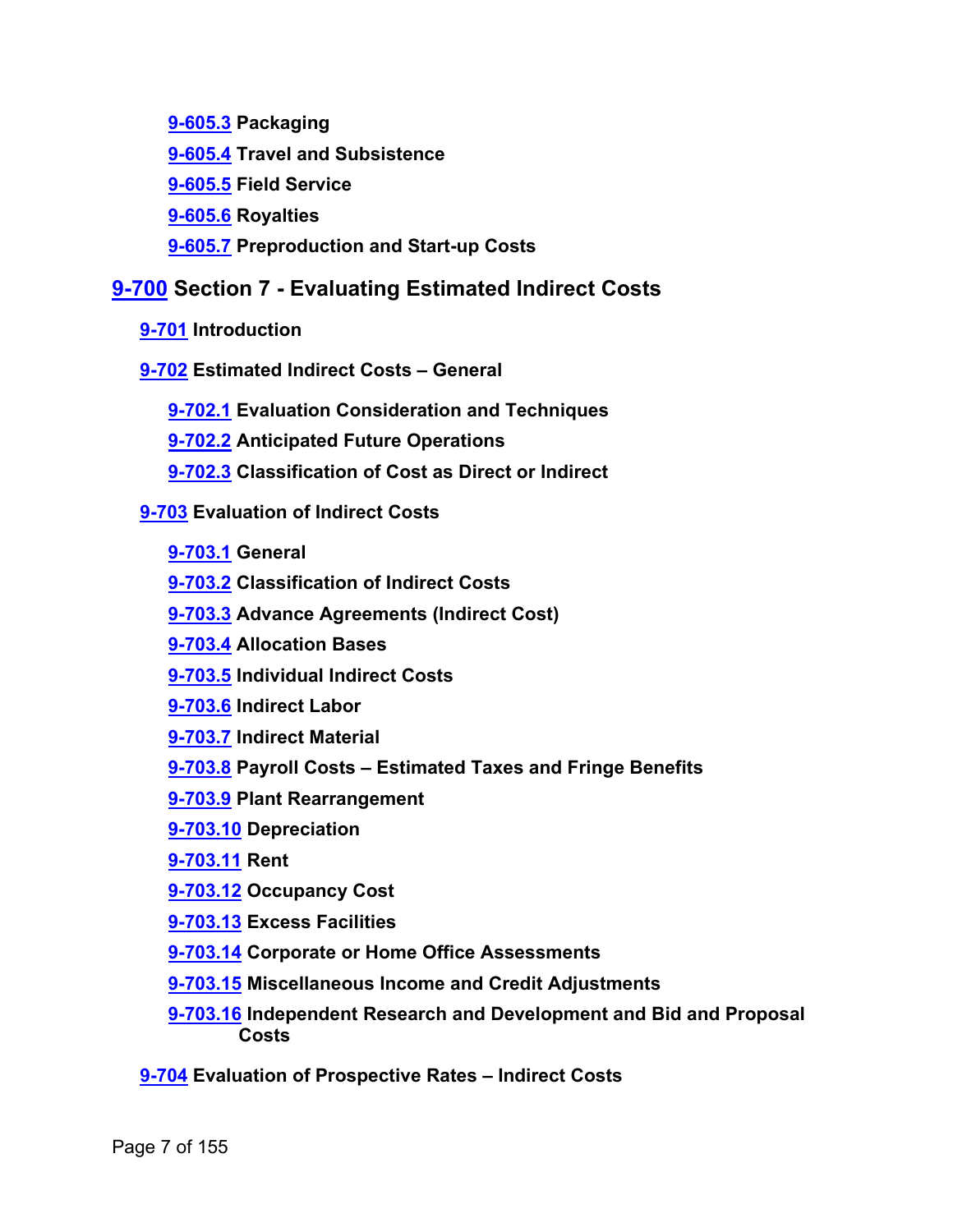- **[9-704.1](#page-121-2) Evaluation of Rate**
- **[9-704.2](#page-121-3) Rate Period**
- **[9-704.3](#page-122-0) Propriety of Rate**
- **[9-704.4](#page-123-0) Ceiling Rates**

## **[9-800](#page-123-1) Section 8 - Economic Price Adjustments**

- **[9-801](#page-123-2) Introduction**
- **[9-802](#page-123-3) General**
- **[9-803](#page-124-0) Types of Economic Price Adjustments**
- **[9-804](#page-124-1) Proposed Economic Adjustments – Evaluation Techniques and Considerations**
- **[9-805](#page-125-0) Unsatisfactory Conditions**

### **[9-900](#page-125-1) Section 9 - Profit in Price Proposals**

- **[9-901](#page-125-2) Introduction**
- **[9-902](#page-126-0) Weighted Guidelines for DoD Profit Policy**
- **[9-903](#page-126-1) Other Methods for Establishing DoD Profit Objectives**
- **[9-904](#page-127-0) Civilian Agency Profit Policies and Procedures**
- **[9-905](#page-127-1) Responsibility for Evaluation of Proposed Profit**
- **[9-906](#page-127-2) Audit Policies – Profit Evaluations**
	- **[9-906.1](#page-128-0) Contractor Performance Risk**
	- **[9-906.2](#page-128-1) Contract-Type Risk and Working Capital Adjustment**
	- **[9-906.3](#page-128-2) Facilities Capital Employed**
	- **[9-906.4](#page-129-0) Cost Efficiency Factor**
	- **[9-906.5](#page-129-1) Offsets – Profit Evaluations**
	- **[9-906.6](#page-129-2) Limitations**

#### **[9-1000](#page-129-3) Section 10 - Audit of Parametric Cost Estimates**

- **[9-1001](#page-129-4) Introduction**
- **[9-1002](#page-130-0) Parametric Estimating Terminology**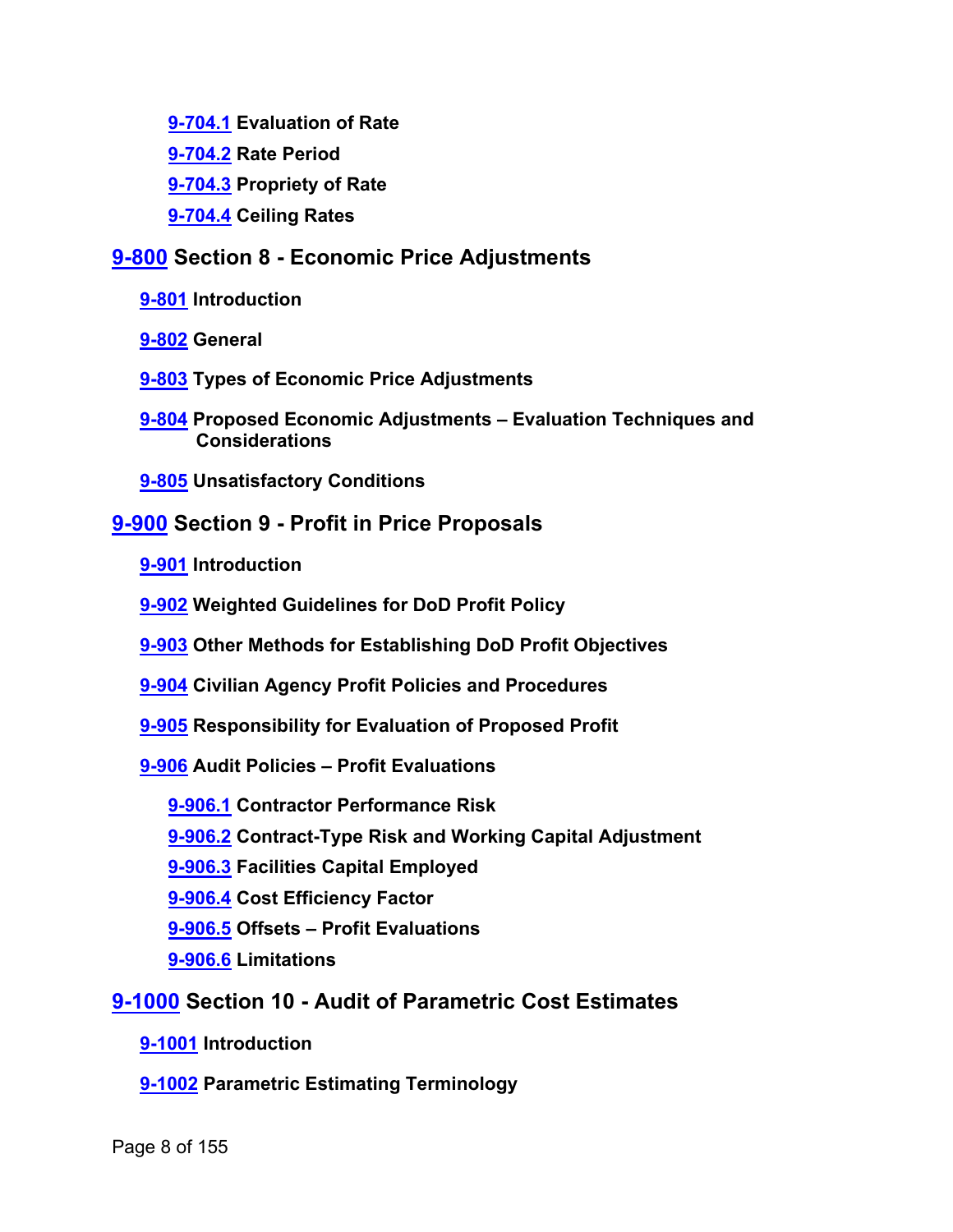**[9-1002.1](#page-130-1) Definition of Parametric Cost Estimating**

**[9-1002.2](#page-130-2) Distinction Between Cost and Noncost Independent Variables**

**[9-1002.3](#page-131-0) Uses of Parametric Cost Estimates**

**[9-1003](#page-131-1) Parametric Estimating Criteria for Price Proposals**

**[9-1003.1](#page-132-0) Disclosure of Parametric Estimating Data**

**[9-1003.2](#page-132-1) Evaluation of Parametric Cost Estimates**

**[9-1004](#page-133-0) Supplemental Estimating Criteria**

**[9-1004.1](#page-133-1) Logical Relationships**

**[9-1004.2](#page-133-2) Verifiable Data**

**[9-1004.3](#page-133-3) Statistical Validity**

**[9-1004.4](#page-133-4) Cost Prediction Results**

**[9-1004.5](#page-134-0) System Monitoring**

**[9-1005](#page-134-1) Areas for Special Consideration in Parametric Cost Estimating**

**[9-1005.1](#page-134-2) Parametric Estimating for Change Orders**

**[9-1005.2](#page-134-3) Forward Pricing Rate Agreement**

**[9-1005.3](#page-135-0) Subcontract Pricing Considerations**

**[9-1005.4](#page-136-0) Parametric Estimating Efficiency**

**[9-1005.5](#page-136-1) Data Base Adjustment Considerations**

**[9-1005.6](#page-136-2) Contract Administration Interface**

**[9-1005.7](#page-137-0) Reporting of Estimating Deficiencies**

**[9-1006](#page-137-1) Estimating Standards**

**[9-1006.1](#page-137-2) Distinction Between Estimating Standards and Parametric Cost Estimating**

**[9-1006.2](#page-138-0) Use of Estimating Standards**

**[9-1006.3](#page-138-1) Applicability to Price Proposals**

**[9-1006.4](#page-138-2) Audit Procedures**

**[9-1100](#page-139-0) Section 11 – Limitation on Pass Through Charges**

**[9-1101](#page-139-1) General**

**[9-1102](#page-140-0) Evaluation of Regulatory Requirements**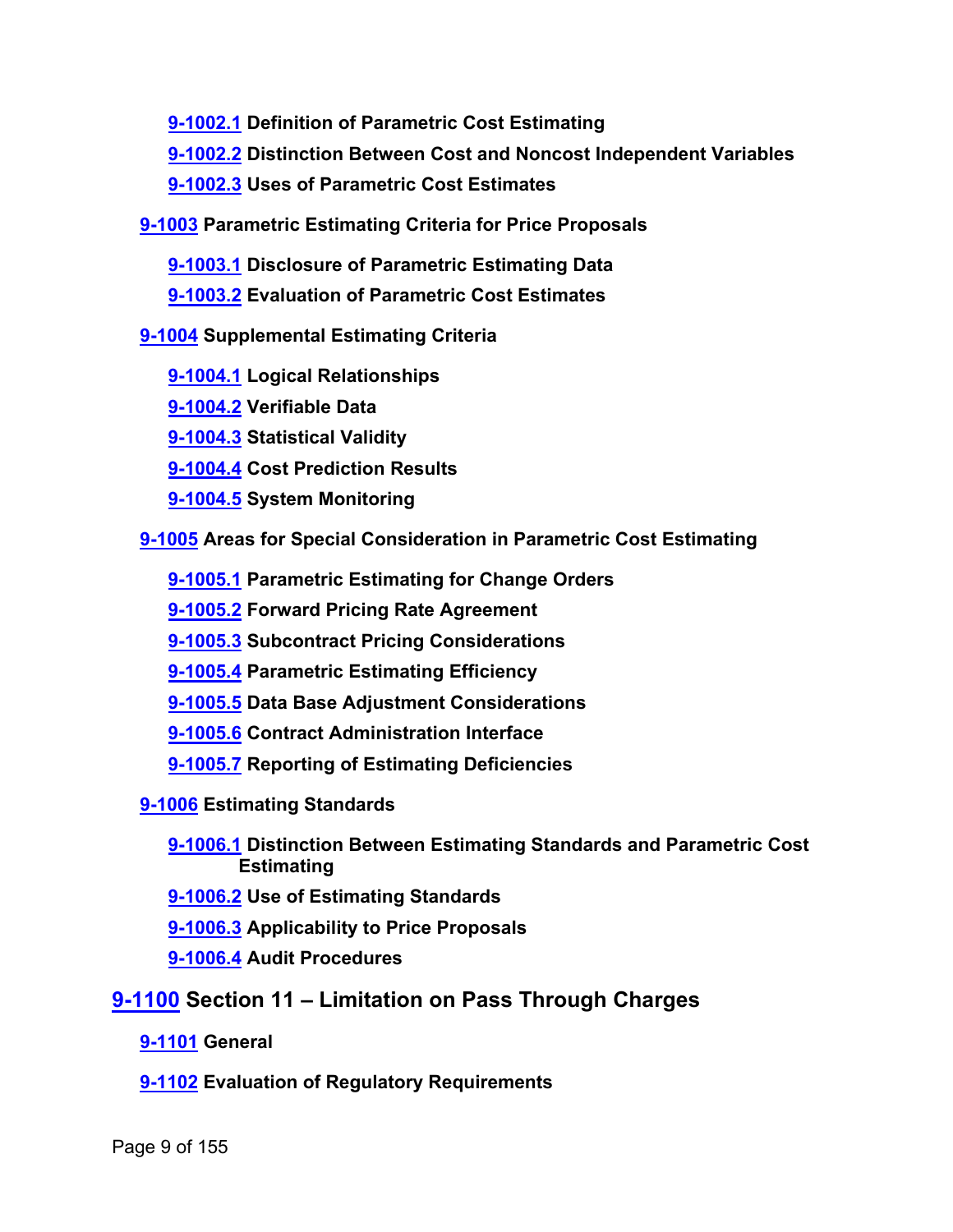## **[9-1200](#page-140-1) Section 12 - Forward Pricing Rate Agreements (FPRA)**

- **[9-1201](#page-140-2) Introduction**
- **[9-1202](#page-140-3) Definitions and Background**
	- **[9-1202.1](#page-140-4) FPRA**
	- **[9-1202.2](#page-141-0) Forward Pricing Rate Recommendation (FPRR)**
	- **[9-1202.3](#page-141-1) Forward Pricing Factor**
	- **[9-1202.4](#page-141-2) Formula Pricing Agreement**
- **[9-1203](#page-141-3) FPRA Initiation, Application, Use, and Expiration**
- **[9-1204](#page-142-0) Rate Identification and Support**
- **[9-1205](#page-142-1) Audit Scope**
- **[9-1206](#page-143-0) Evaluation**
- **[9-1207](#page-147-0) Certification**
- **[9-1208](#page-147-1) Monitoring FPRAs**
- **[9-1209](#page-148-0) Reporting on an FPRA**
- **[9-1210](#page-148-1) Auditor Involvement at FPRA Negotiation Conferences**
- **[9-1211](#page-149-0) Requirement for Postaward Audit After Revision to an FPRA**

#### **[9-1300](#page-149-1) Section 13 - Should-Cost Team Reviews**

- **[9-1301](#page-149-2) Introduction**
- **[9-1302](#page-149-3) Nature and Purpose of Team Reviews**
- **[9-1303](#page-149-4) Types of Should-Cost Reviews**
- **[9-1304](#page-150-0) Criteria for Performing Should-Cost Reviews**
- **[9-1305](#page-150-1) Team Makeup and Responsibilities**
- **[9-1306](#page-151-0) Processing Requests for Team Participation**
- **[9-1307](#page-151-1) Reserved**
- **[9-1308](#page-151-2) Role of the Assigned Contract Auditor**
	- **[9-1308.1](#page-151-3) DCAA Audit of Contractor's Proposal**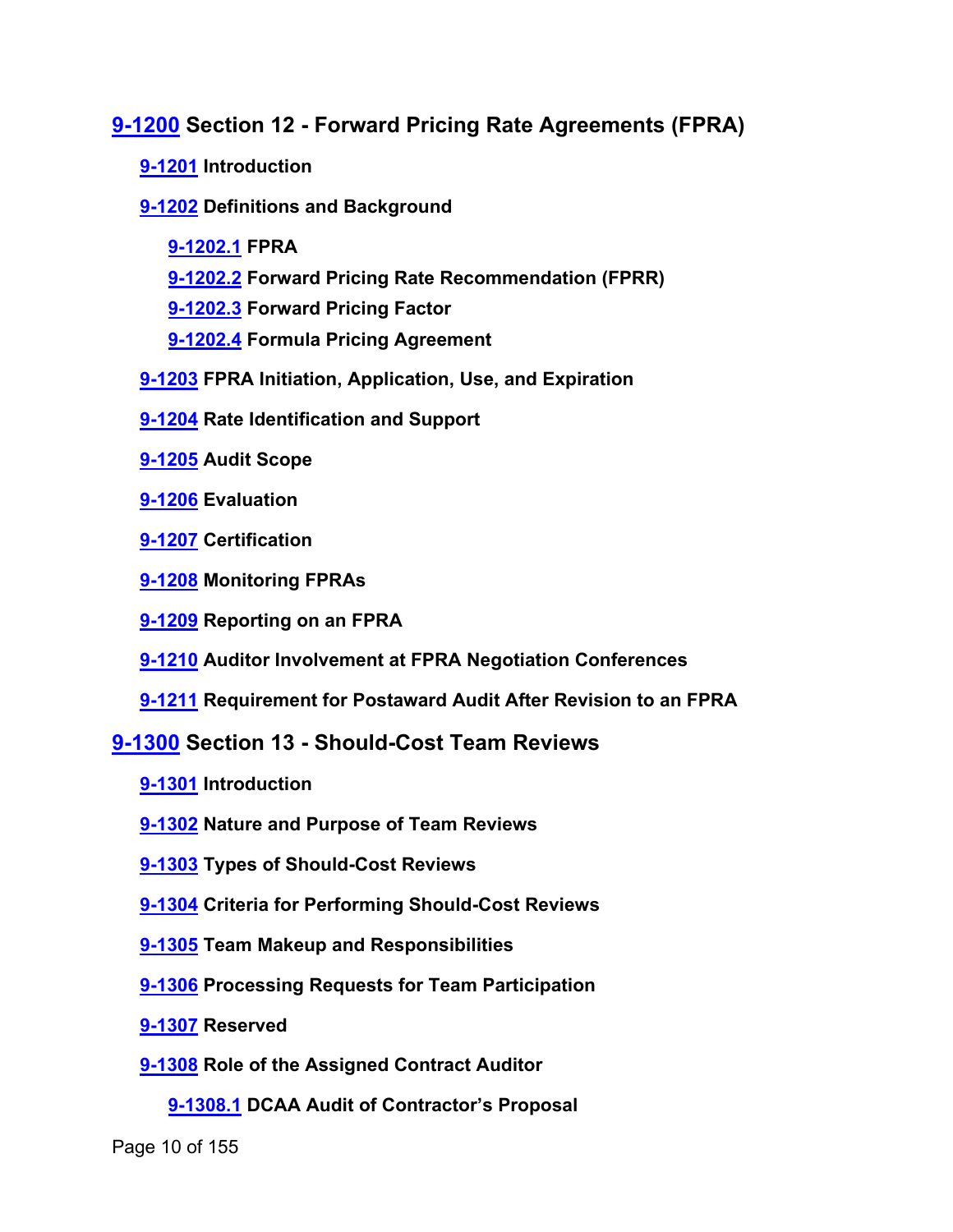**[9-1308.2](#page-152-0) DCAA Coordination with Subteams**

**[9-1308.3](#page-152-1) Communication of Contract Audit Results**

**[9-1308.4](#page-152-2) DCAA Assistance After Report Issuance**

**[9-1308.5](#page-153-0) Establishing Appropriate Responsibilities and Functions**

#### **[9-1309](#page-153-1) Use of DCAA Operations Audits by the Should-Cost Review Team**

#### **[Figure 9-13-1](#page-154-0) Should Cost Review Team Organization Chart**

## <span id="page-10-0"></span>**9-000 Audit of Cost Estimates and Price Proposals [\\*\\*](#page-0-0)**

#### <span id="page-10-1"></span>**9-001 Scope of Chapter [\\*\\*](#page-0-1)**

a. This chapter presents guidance for evaluating estimates of cost and profit supporting price proposals submitted by contractors in connection with the award, administration, modification, or repricing of Government contracts. The guidance applies to audit of estimates submitted in connection with negotiation of the following:

(1) prices of firm-fixed-price contracts;

(2) initial and adjusted prices of redeterminable fixed-price contracts;

(3) initial and successive target costs of incentive fixed-price and incentive costreimbursement contracts;

(4) estimated costs of cost-plus-fixed-fee contracts;

- (5) estimated costs for indefinite-delivery/indefinite quantity contracts;
- (6) prices of spare parts;
- (7) contract change proposals;
- (8) rates for time and material and technical services contracts;
- (9) claims for price adjustments due to abnormal events;
- (10) economic price adjustments;
- (11) price adjustments pursuant to Cost Accounting Standards clauses; and

(12) advance agreements on forward pricing factors such as indirect cost rates, labor hour rates, material handling rates, and other elements of pricing formulas to be used repetitively.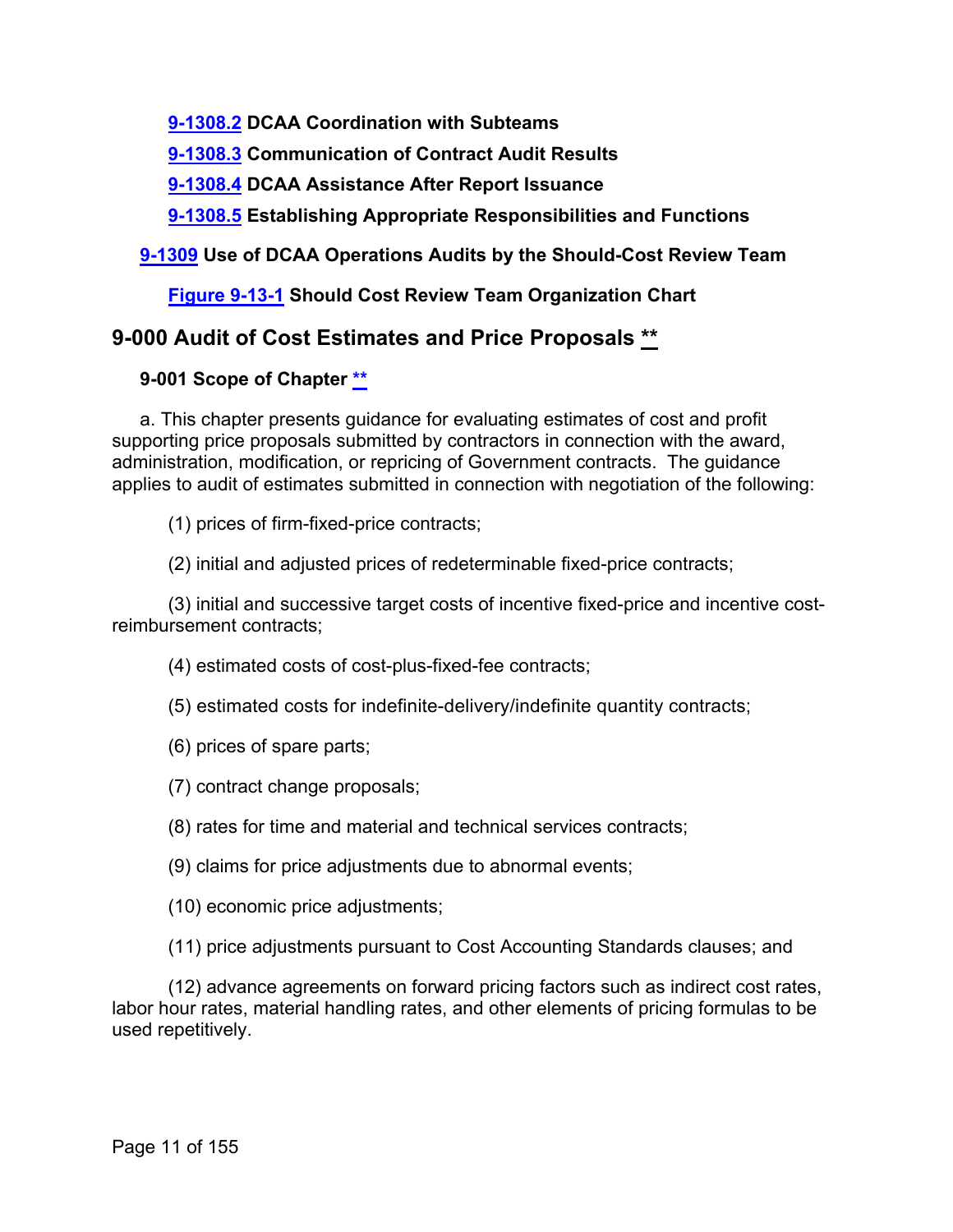b. Section 1 discusses administrative procedures for field pricing support; that section includes coverage of requests to provide specific cost information and to assist higher-tier contractors audit proposals submitted by subcontractors. Section 2 provides guidance in evaluating the adequacy of certified cost or pricing data and data other than certified cost or pricing data. Section 3 discusses general evaluation procedures for estimates. Sections 4 through 7 present specific guidelines for evaluating cost estimates for direct labor, direct material, other direct costs, and indirect costs. Section 8 presents special considerations in pricing the impact of inflation, including the audit of proposed contractual economic price adjustment provisions. Profit evaluation assistance to the contracting officer is discussed in Section 9. Section 10 highlights criteria for audit of estimates derived from cost estimating relationships that involve noncost variables. Section 11 provides guidance for limitation on pass through charges. Section 12 provides guidance in evaluating forward pricing rate agreements. Section 13 provides guidance for DCAA participation as a member of a should-cost audit team.

#### <span id="page-11-0"></span>**9-002 Related Audit Guidance [\\*\\*](#page-0-2)**

a. Chapter 5-500 covers Audits of Estimating Systems. It presents procedures applicable to auditing contractor compliance with the cost estimating requirements at [DFARS 252.215-7002.](http://www.ecfr.gov/cgi-bin/text-idx?SID=8b5956aade3aaa07dc476655e561e332&mc=true&node=se48.3.252_1215_67002&rgn=div8)

b. Audit report preparation is covered in Chapter 10. Since audit reporting requirements affect the fieldwork required, be familiar with Chapter 10 provisions applicable to the proposal at hand before you begin the proposal audit.

c. The [Graphic & Regression Analysis guidebook,](https://viper.dcaa.mil/guidance/guidebooks/graphic-and-regression-analysis) [Improvement Curve Analysis](https://viper.dcaa.mil/guidance/guidebooks/improvement-curve-analysis/4287/improvement-curve-basics)  [guidebook,](https://viper.dcaa.mil/guidance/guidebooks/improvement-curve-analysis/4287/improvement-curve-basics) and EZ Quant describe graphic and computational analysis and improvement curve analysis techniques as evaluation tools, and should be used in conjunction with this chapter.

d. Throughout this chapter, various [Cost Accounting Standards](http://www.ecfr.gov/cgi-bin/text-idx?SID=ed7e4ca3b5e9fd2e939034c4e756777c&mc=true&tpl=/ecfrbrowse/Title48/48C99subchapB.tpl) are cited. Refer to the complete text of CASB Rules, Regulations and Standards and to Chapter 8 for audit guidance on CAS.

e. The DCAA Intranet and the APPS software provide an audit program to examine price proposals which is to be tailored to the specific circumstances and an audit program for the examination of proposals under \$10 million, under activity code 21000. When appropriate, the DCAA Intranet and the APPS application software should be used to expedite:

(1) rate applications,

(2) audit summarization, and

(3) preparation of summary working papers, audit report exhibits, and rate schedules.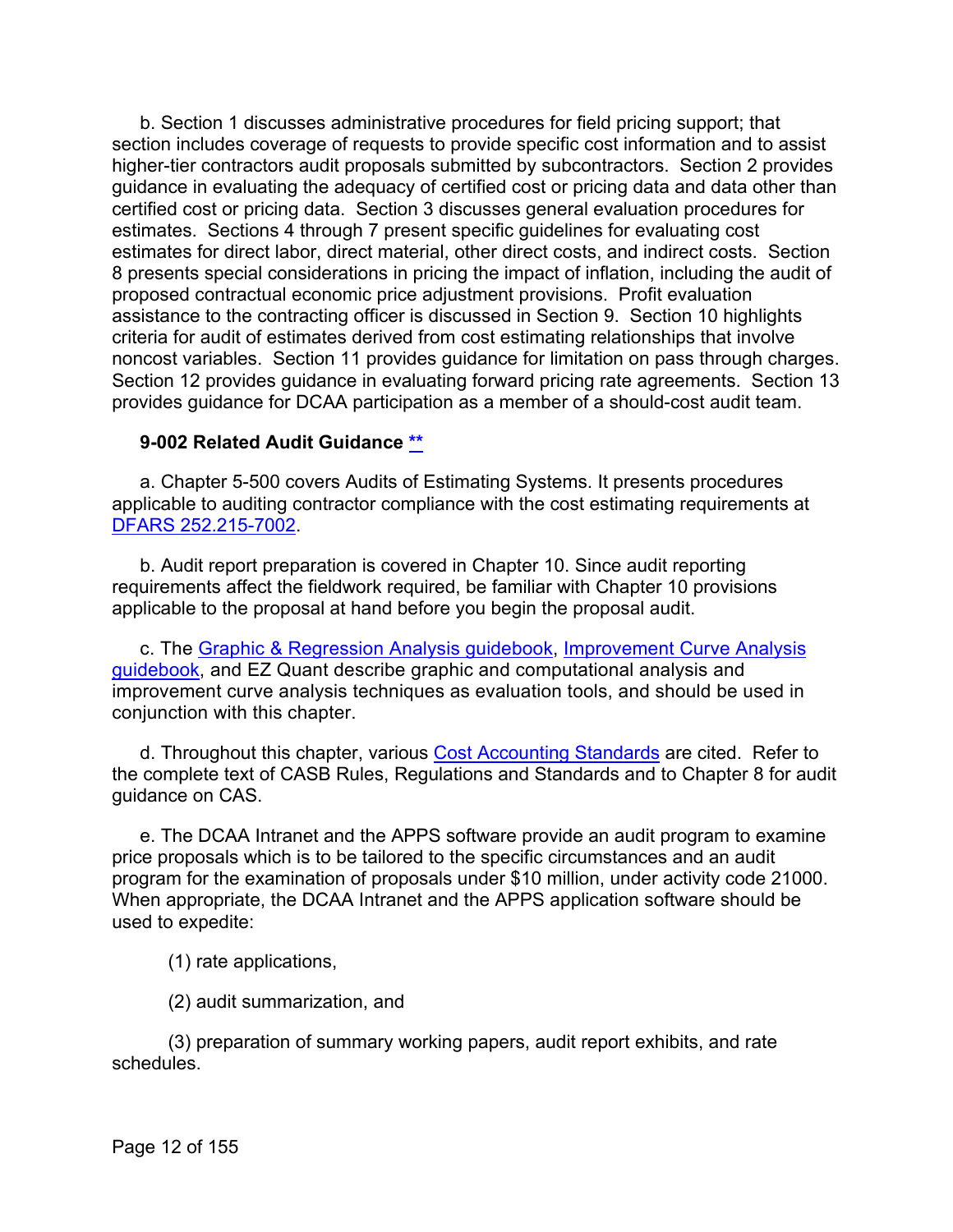f. Chapter [4-403 c](https://viper.dcaa.mil/guidance/cam/3130/general-audit-requirements#Sec4403)overs the format and contents of working papers. Standardization in design, content, and arrangement facilitates audit, supervision, and report preparation.

g. As part of planning the audit of a price proposal, brief the request for proposals in accordance with [3-303.](https://viper.dcaa.mil/guidance/cam/3129/audit-planning#Sec3303) During each audit of cost estimates or price proposals, observe any operations security (OPSEC) measures required by current DoD contracts or requests for proposals, in accordance with [3-305.](https://viper.dcaa.mil/guidance/cam/3129/audit-planning#Sec3305)

h. While auditing the price proposal, if anticompetitive procurement practices are suspected, refer to  $4-705$  for audit guidance.

## <span id="page-12-0"></span>**9-003 The Total Audit Environment [\\*\\*](#page-0-3)**

a. The guidance in this chapter should be applied to the audit of individual proposals with due regard for the audit environment, considering previous audit experience with the contractor and the materiality of the various elements of the proposal. A detailed evaluation of each element of every proposal submitted for audit is normally unnecessary.

b. Make full use of all relevant knowledge about the contractor which has been documented in prior audits. This would include:

(1) The strengths or weaknesses of the contractor's estimating system, which may also be the subject of a separate examination (see [5-500\)](https://viper.dcaa.mil/guidance/cam/3135/audit-of-contractor-compliance-with-defense-federal-acquisition-regulation-supplement-for-contractor-business-systems-and-subsystems#Sec5500).

(2) The general credibility of the contractor's proposals, as determined in the course of previous proposal evaluations and postaward audits. When a contractor's accounting practices or representations of historical and projected costs repeatedly contain significant deficiencies, errors, or unreasonable estimates which suggest either negligence or an apparent intent to deceive the Government, such cases are reportable under [4-700.](https://viper.dcaa.mil/guidance/cam/3130/general-audit-requirements#Sec4700)

(3) The reliability of the contractor's cost accounting system.

(4) Current trends in the contractor's labor, indirect cost, or other costs, as reflected in the results of recent proposal evaluations or audits of incurred costs.

(5) Current changes in and/or modernization of the contractor's manufacturing practices as noted during tours of the manufacturing floor, perambulations, and in the results of estimating system compliance audits, recent proposal evaluations, or audits of incurred costs. Changing the flow of how products are made can affect the flow of costs (see [14-800\)](https://viper.dcaa.mil/guidance/cam/3158/other-contract-audit-assignments#Sec14800).

(6) Cost avoidance recommendations made as a result of operations audits (see [14-500\)](https://viper.dcaa.mil/guidance/cam/3158/other-contract-audit-assignments#Sec14500).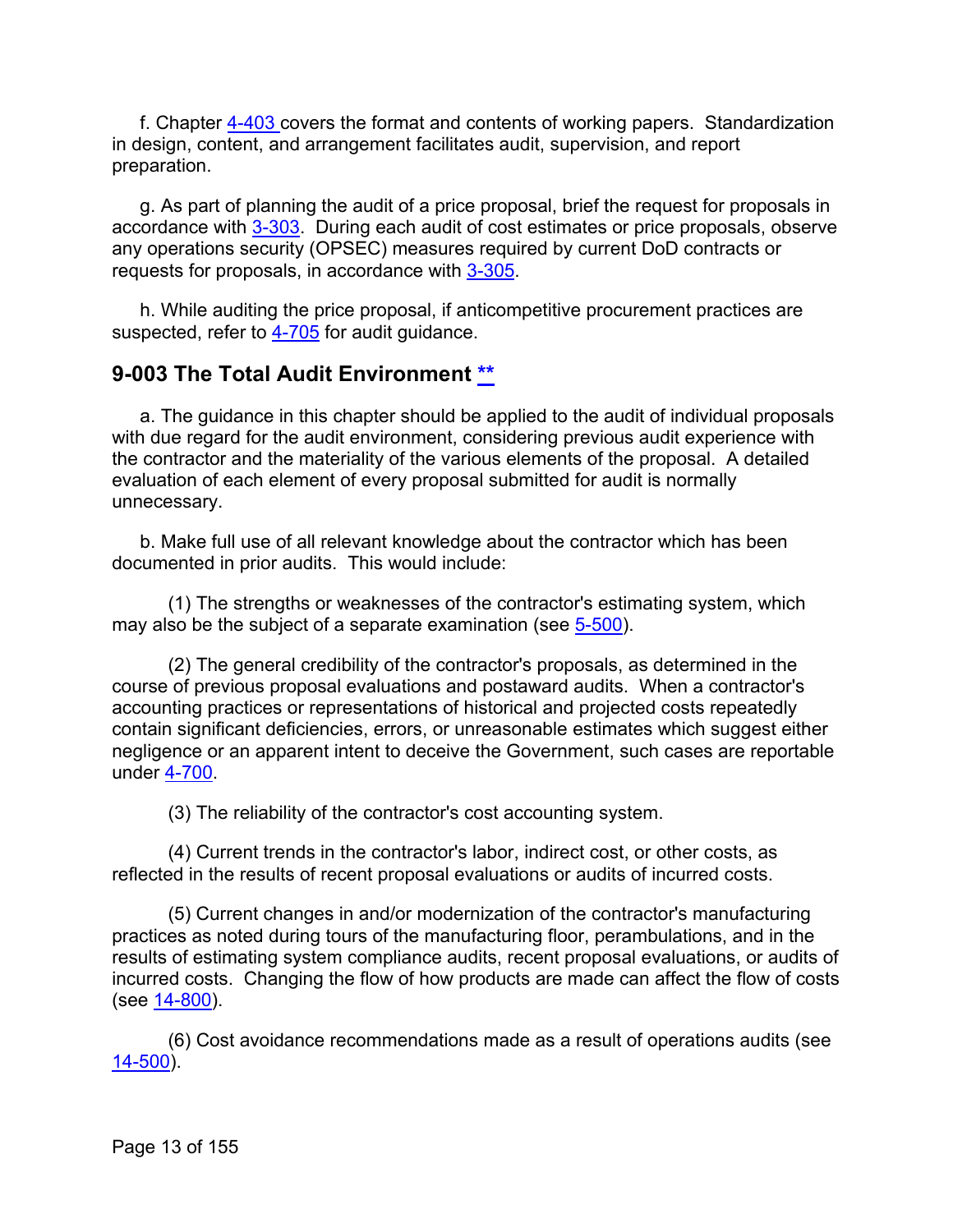## <span id="page-13-0"></span>**9-100 Section 1 - Administrative Procedures for Field Pricing Support [\\*\\*](#page-0-4)**

#### <span id="page-13-1"></span>**9-101 Introduction [\\*\\*](#page-0-5)**

a. This section presents the general procedures for processing requests for advisory audit reports and other contract audit information related to contractor and subcontractor price proposals. Basic guidance on audit fieldwork and preparation of audit reports is not repeated in this section.

b. The term "PCO" is also applied to a plant representative/ACO who has been delegated procurement authority to execute the particular contract action.

#### <span id="page-13-2"></span>**9-102 The Field Pricing Support Concept [\\*\\*](#page-0-6)**

#### **9-102.1 The Approach [\\*\\*](#page-0-7)**

<span id="page-13-3"></span>a. [FAR 15.4](http://www.ecfr.gov/cgi-bin/text-idx?SID=8b5956aade3aaa07dc476655e561e332&mc=true&node=sp48.1.15.15_14&rgn=div6) and [DFARS 215.4](http://www.ecfr.gov/cgi-bin/text-idx?SID=8b5956aade3aaa07dc476655e561e332&mc=true&node=sp48.3.215.215_14&rgn=div6) describe the responsibilities and functions for the audit, analysis, and negotiation of price proposals, and related matters concerning negotiated procurements. Much of this guidance applies to all types of negotiated pricing actions, including contract price redetermination after costs have been incurred under the contract. However, certain requirements may apply only to the initial pricing of contracts, contract additions, or contract modifications (sometimes called forward or pre-award pricing actions).

b. Field pricing support consists of all audit and other specialist effort necessary for the contracting officer to determine the reasonableness of the proposed cost or price. [FAR 15.404-2](http://www.ecfr.gov/cgi-bin/text-idx?SID=8b5956aade3aaa07dc476655e561e332&mc=true&node=se48.1.15_1404_62&rgn=div8) assigns the contracting officer responsibility for determining the extent of field pricing support required, and for establishing the specific areas in which audit input is needed. This usually results in a request to DCAA to provide field pricing assistance. DCAA provides the following forward pricing services: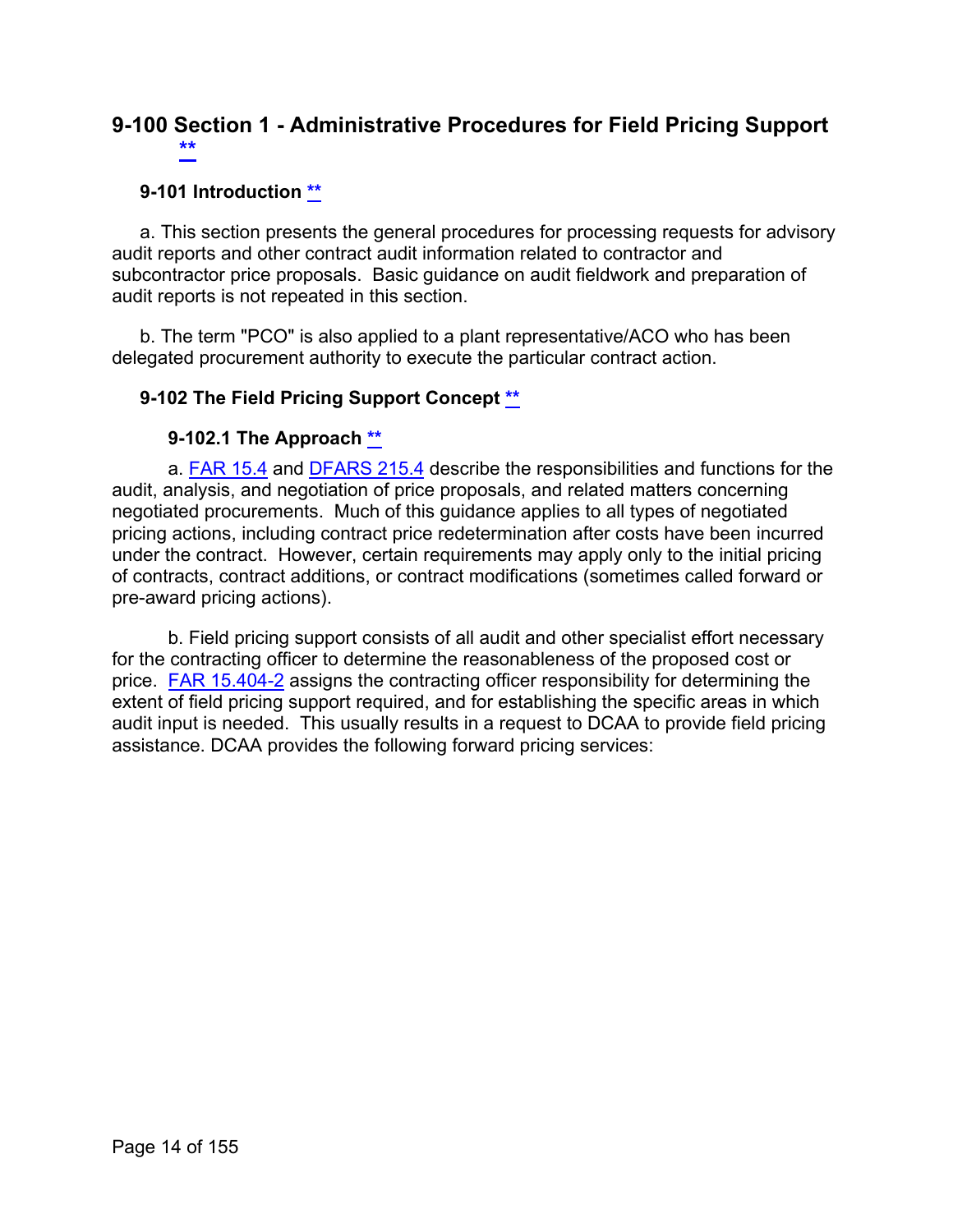| <b>Type of</b><br><b>Service</b>                                                                                    | Scope of<br><b>Service</b>                                                                                                                                                    | Contractor's<br><b>Supporting</b><br><b>Documentation</b>                                                                                                                                                                            | <b>Type of</b><br><b>Report</b><br><b>Opinion</b>    | <b>Reporting</b>                                                                          | <b>CAM</b><br><b>Cite</b> |
|---------------------------------------------------------------------------------------------------------------------|-------------------------------------------------------------------------------------------------------------------------------------------------------------------------------|--------------------------------------------------------------------------------------------------------------------------------------------------------------------------------------------------------------------------------------|------------------------------------------------------|-------------------------------------------------------------------------------------------|---------------------------|
| Advisory<br>Services<br><b>Specific Cost</b><br>Information<br>[Code 25000]                                         | Provide readily<br>available<br>information<br>located either in<br>the FAO files,<br>or obtainable by<br>requests for<br>information<br>$(RFI)$ .                            | Certified cost or pricing<br>data; data other than<br>certified cost or pricing<br>data; General ledger<br>detail; and other data as<br>requested                                                                                    | None                                                 | Documentation<br>varies (e.g.<br>telephone with<br>written<br>confirmation<br>memorandum) | $9 - 107$                 |
| Attestation<br>Application of<br>Agreed-Upon<br>Procedures<br>[Code 28000]                                          | Performance of<br>specific<br>procedures<br>agreed-upon in<br>advance with<br>the customer                                                                                    | Certified cost or pricing<br>data; data other than<br>certified cost or pricing<br>data                                                                                                                                              | None                                                 | Report                                                                                    | $9 - 108$                 |
| Attestation<br>Examination<br><b>Cost Realism</b><br>Analysis<br>[Code 27010]                                       | Examination to<br>ascertain<br>whether<br>amounts<br>comply with<br>solicitation<br>terms                                                                                     | Data other than certified<br>cost or pricing data                                                                                                                                                                                    | Opinion on<br>the<br>proposed<br>amounts<br>examined | Report                                                                                    | $9 - 108$<br>9-311.4      |
| Attestation<br>Examination<br>Audit of<br>Complete<br>Proposal or<br>Audit of Part of<br>a Proposal<br>[Code 21000] | Examination to<br>ascertain<br>whether<br>proposed<br>amounts<br>comply with<br>solicitation<br>terms                                                                         | Certified cost or pricing<br>data on the complete<br>proposal or part(s) to be<br>examined; data other<br>than certified cost or<br>pricing data on the<br>complete proposal or<br>part(s) to be examined<br>(cost information only) | Opinion on<br>the<br>proposed<br>amounts<br>examined | Report                                                                                    | Chapter 9                 |
| Attestation<br>Examination<br>Audit of<br>Forward<br><b>Pricing Rates</b><br>[Code 23000]                           | Examination to<br>ascertain<br>whether<br>proposed rates<br>comply with<br>FAR Part 15,<br>FAR Part 31,<br>applicable<br>Agency<br>Supplements,<br>and CAS (if<br>applicable) | Cost or pricing data                                                                                                                                                                                                                 | Opinion on<br>the<br>proposed<br>rates<br>examined   | Report                                                                                    | 9-700<br>9-1200           |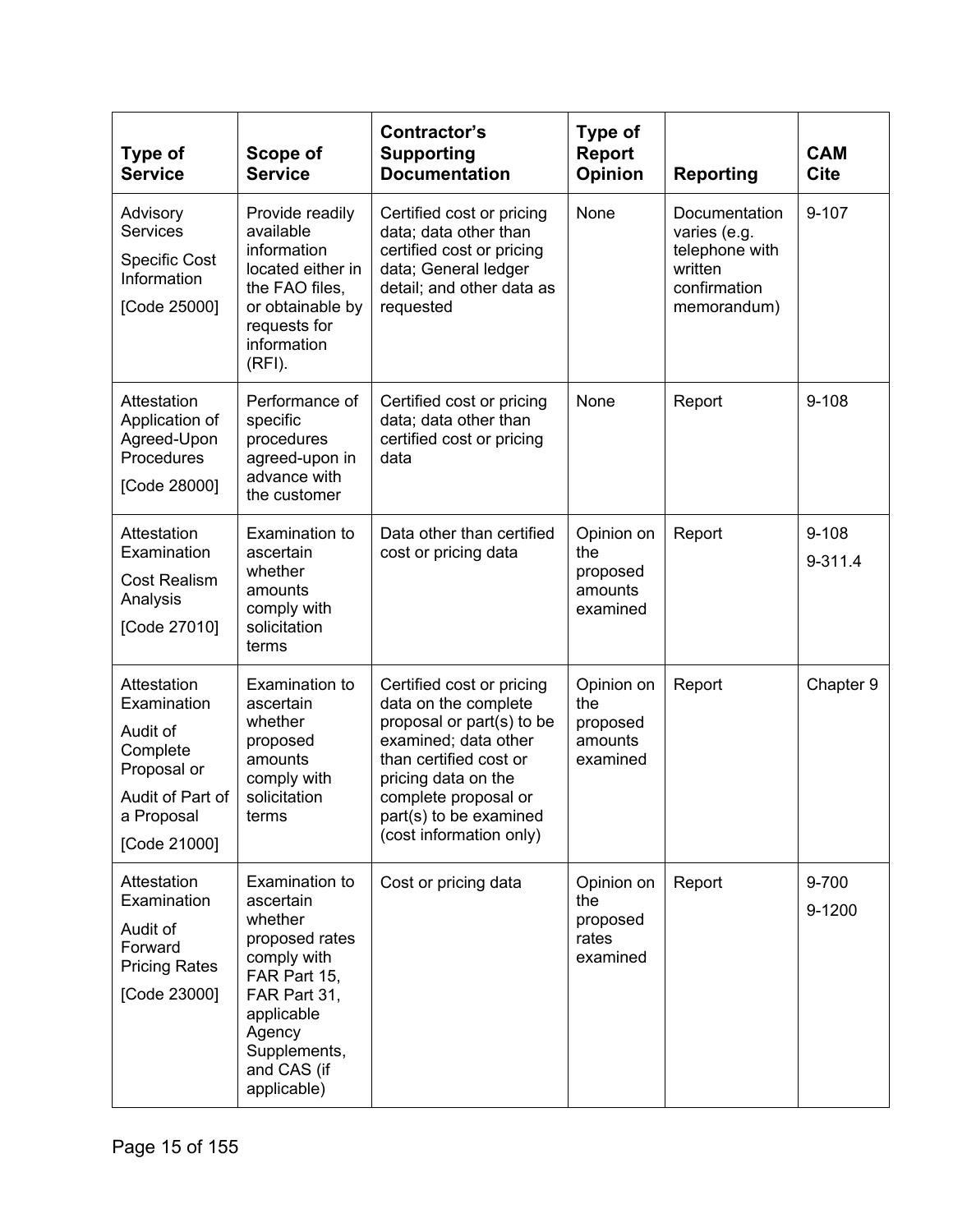A clear understanding of the requestor's needs is essential for establishing the scope for audits of proposals for either prime contracts or subcontracts as discussed in 9-103.3 and 9-104.2. When significant contractor deficiencies or system problems exist, the auditor should explain them to the contracting officer and discuss the potential for additional audit coverage. When a request is received for an examination of the entire proposal and there is little risk involved, discuss with the requestor if their needs could be met by other services such as examining part of the proposal (9-108) or providing specific cost information (9-107). See [4-104](https://viper.dcaa.mil/guidance/cam/3130/general-audit-requirements#Sec4104) for guidance on preparing acknowledgment and notification letters. There are special requirements for reporting on an examination of a part of a contractor's proposal as stated in 9-108, 9-206, and 9- 207.

c. [FAR 15.404-2\(a\)\(3\)](http://www.ecfr.gov/cgi-bin/text-idx?SID=8b5956aade3aaa07dc476655e561e332&mc=true&node=se48.1.15_1404_62&rgn=div8) encourages contracting officers to team with appropriate field experts throughout the acquisition process, including negotiations. Early communication among team members assists in determining the extent of assistance required, the specific areas for which assistance is needed, a realistic audit schedule, and the information necessary to perform the field pricing assistance audit. The Defense Contract Management Agency (DCMA) advocates use of Integrated Product Teams (IPTs) whenever possible. DCAA auditors may not be a team member of an IPT. However, DCAA will provide audit services, as necessary, to assist the contracting officer in determining a fair and reasonable price (See [1-800\)](https://viper.dcaa.mil/guidance/cam/3127/introduction-to-contract-audit#Sec1800). DCMA no longer prepares traditional field pricing reports which integrate both technical and pricing aspects. FAR 15.404-2(b)(1)(ii) does not require that field pricing assistance reconcile technical and audit recommendations. When the PCO determines that audit support is required, then the PCO will send the audit request directly to the cognizant audit office. The PCO sends requests for field pricing support services broader than audit services to the plant representative/ACO, with a copy to the cognizant contract audit office; the contract auditor shall treat the advance copy of the PCO request as a signal to begin the audit work. DCMA policy is that requests for DCAA audit will be forwarded to the cognizant FAO and the requestor be apprised of such action and advised that future requests may be sent directly to DCAA. If after receiving an advance request there is concern about whether an audit will be necessary, immediately discuss the matter with the ACO. Any uncertainty about whether an audit will be needed should be resolved in favor of starting the audit. If the ACO states that an audit will not be requested, contact the PCO to determine whether ACO actions will be sufficient. If the PCO states that an audit is necessary, it should be performed as a direct request in accordance with FAR 15.404-2(c) and the ACO should be so advised (see 9-103.1d.(7)).

d. The field pricing support process is conducted as a cooperative team effort in order to ensure timely and effective response to the PCO's request. The efforts of all field pricing support team members are complementary, therefore, cooperation and communication are essential in order to establish a proper understanding of each member's role.

e. The procedural steps involving contract audit are discussed in later paragraphs of this section. The roles and relationships described in 9-305 also apply in the field pricing support situation.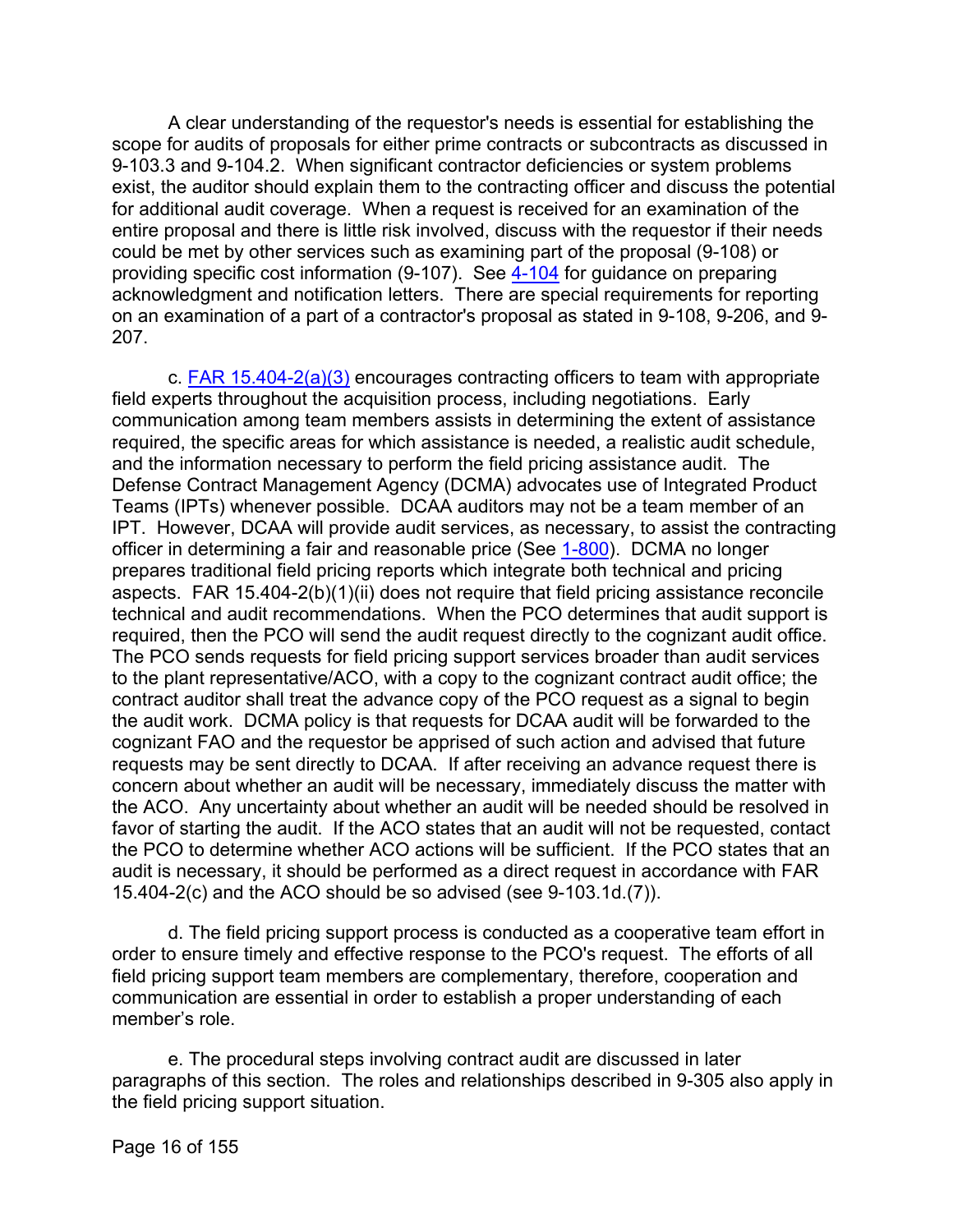#### **9-102.2 Applicability of Procurement Procedures [\\*\\*](#page-0-8)**

<span id="page-16-0"></span>a. FAR/DFARS procedures are cited in this section for convenience and only briefly outlined. Slight variations may occur among DoD components, and procedures applicable to non-DoD agencies may differ. Auditors auditing major or numerous proposals for a particular DoD or non-DoD contracting activity should be familiar with the applicable agency FAR supplement and any special proposal requirements of the procurement office. This information is needed to ensure good support to the PCO, to anticipate procurement needs for contract audit services, and to estimate and monitor workload trends. It is especially important in this regard to know the procurement office's dollar thresholds and related criteria for requesting field audit of proposals (9- 102.3).

b. [FAR 15.404-2\(c\)\(2\)](http://www.ecfr.gov/cgi-bin/text-idx?SID=8b5956aade3aaa07dc476655e561e332&mc=true&node=se48.1.15_1404_62&rgn=div8) and [10 U.S.C 2313\(d\)](http://uscode.house.gov/view.xhtml?req=granuleid:USC-prelim-title10-section2313&num=0&edition=prelim) provide that contracting officers are required to contact the cognizant audit office to determine whether an audit of the proposed indirect costs was conducted during the preceding 12 months. Contracting officers are not to request a preaward audit of indirect costs if this would entail duplicative audits. Requests may be made in circumstances where the information available is considered inadequate for determining reasonableness of the proposed indirect costs. (See [1-303\)](https://viper.dcaa.mil/guidance/cam/3127/introduction-to-contract-audit#Sec1303)

c. Prime contractors are required to register in the Central Contractor Registration database (now known as the System for Award Management (SAM)) prior to award of a contract or agreement, which contains the clause at [FAR 52.204-7](http://www.ecfr.gov/cgi-bin/text-idx?SID=9e501f6ee223e366308c43c391bbe6e9&mc=true&node=se48.2.52_1204_67&rgn=div8) or [DFARS 252.204-7004.](http://www.ecfr.gov/cgi-bin/text-idx?SID=9e501f6ee223e366308c43c391bbe6e9&mc=true&node=se48.3.252_1204_67004&rgn=div8) When the contractor is required by the solicitation to register in the [SAM database,](https://www.sam.gov/SAM/) the contracting officer should verify that the contractor has complied with that requirement prior to contract award.

#### **9-102.3 Applicability of Dollar Thresholds [\\*\\*](#page-0-9)**

<span id="page-16-1"></span>a. DFARS [PGI 215.404-2\(c\)](http://www.acq.osd.mil/dpap/dars/pgi/pgi_htm/current/PGI215_4.htm) limits contracting officer requests for DCAA audit assistance, unless there are exceptional circumstances, to:

- Fixed-price proposals exceeding \$10 million
- Cost-type proposals exceeding \$100 million

b. The audit thresholds apply to the total proposal value. Contracting officers may request audit of parts of a proposal that are less than the threshold provided the total proposal value exceeds the threshold.

c. When a request for audit of a price proposal under the audit threshold is received from a contracting officer, FAO management personnel should discuss with the requester the exceptional circumstances bringing about the need for a DCAA audit and document this discussion in the working papers. When assessing if an exceptional circumstance exists to utilize DFARS PGI 215.404-2(a)(ii), contracting officers should consider the totality of the factors contributing to the risk that the proposal could be significantly misstated. Items which constitute exceptional circumstances where a contracting officer should consider requesting audit assistance include: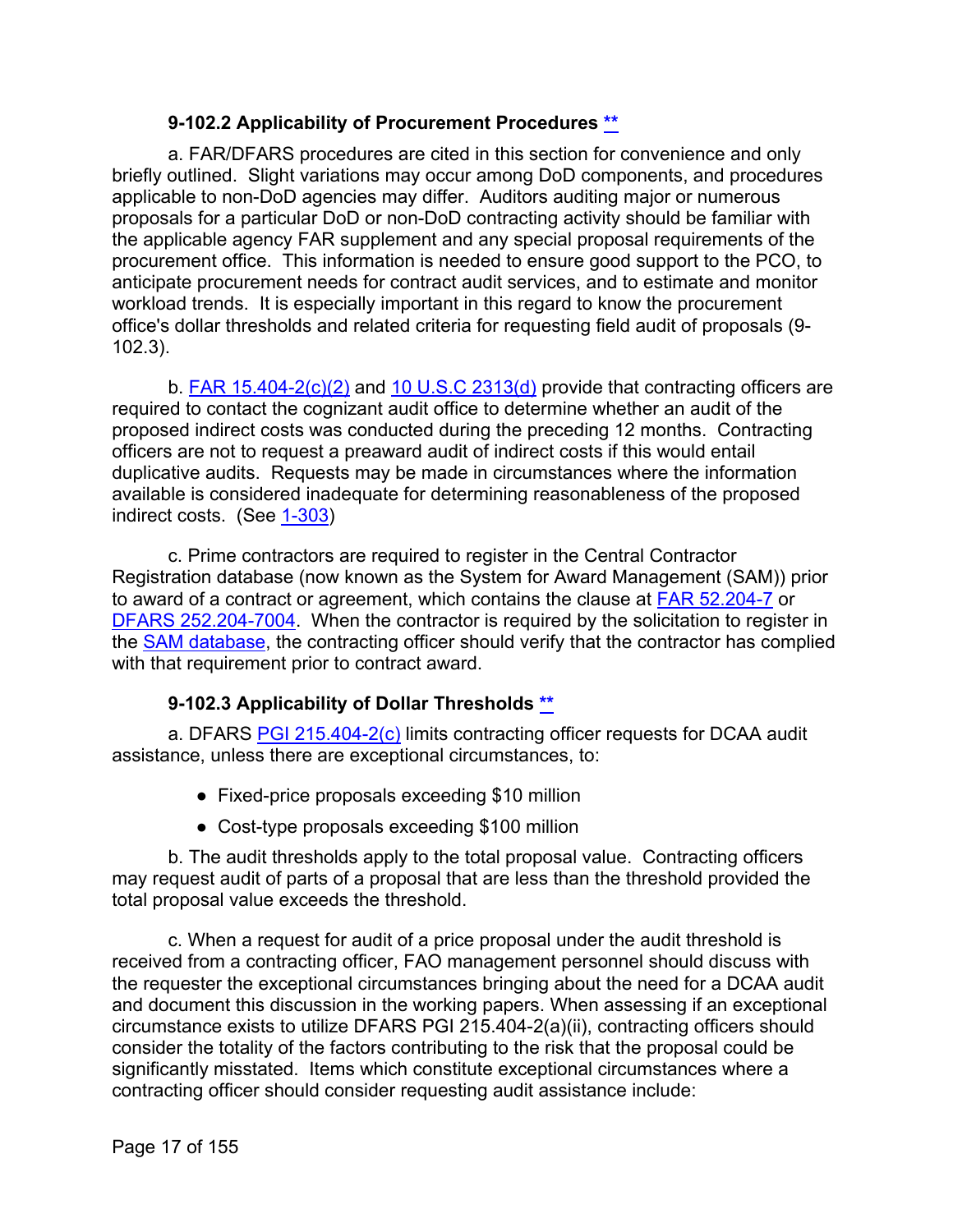- When a contracting officer is aware of factors that present a risk of significant misstatement and the command wants an audit to support the negotiation position;
- When communication with DCAA or DCMA has identified significant risk factors or cost elements which they have recommended an audit be performed; or
- When an estimating deficiency exists which greatly impacts one or more cost elements.

If the circumstances do not warrant a DCAA audit, the audit team should generally refer the requesting official to the DCMA for field pricing assistance.

d. Auditors will continue to assist DCMA in their pricing analysis by responding to requests for available specific cost/rate information (see 9-107).

e. When an assist audit request of an under threshold subcontract price proposal is received from another DCAA office, the receiving office should perform the audit as requested. In the case of an assist request from a DCAA office performing an audit of a prime or higher-level subcontract, the higher level auditor has determined that the audit risk is such that audit procedures need to be performed on the subcontract proposal in order to opine on the higher level proposal being audited. This includes an assist audit request of an under threshold subcontract price proposal. As with any request for audit, the receiving office should coordinate with the requesting office to thoroughly understand the risk associated with the subcontract proposal, and perform the audit as requested.

f. Although DFARS [PGI 215.404-2\(c\)](http://www.acq.osd.mil/dpap/dars/pgi/pgi_htm/current/PGI215_4.htm) applies to DoD, the DFARS PGI audit thresholds should be considered for requests from non-DoD organizations. The non-DoD request for audit of a price proposal under the DFARS PGI audit threshold should be supported with the documented circumstances on the need for an audit.

#### <span id="page-17-0"></span>**9-103 DCAA Field Pricing Support at the Prime Contract Level [\\*\\*](#page-0-10)**

#### **9-103.1 Coordination of the Request-Field Pricing Support [\\*\\*](#page-0-11)**

<span id="page-17-1"></span>a. In responding to requests for audit services, FAO managers, supervisors, and auditors should keep in mind that the PCO and ACO are the primary users of our services. Our aim is to provide timely and responsive audits, audit reports and financial advisory services that meet the user's needs. This goal can be achieved by establishing open and effective channels of communication that allow for the sharing of information and ideas as the audit progresses.  $FAR 15.404-2(a)(3)$  encourages PCOs to team with appropriate field experts and to communicate early in the acquisition process.

b. In particular, requests for field pricing support need to be handled in an expeditious manner. Proposals should be evaluated for adequacy as soon as possible after receipt so that corrective action can be taken immediately (see 9-200). The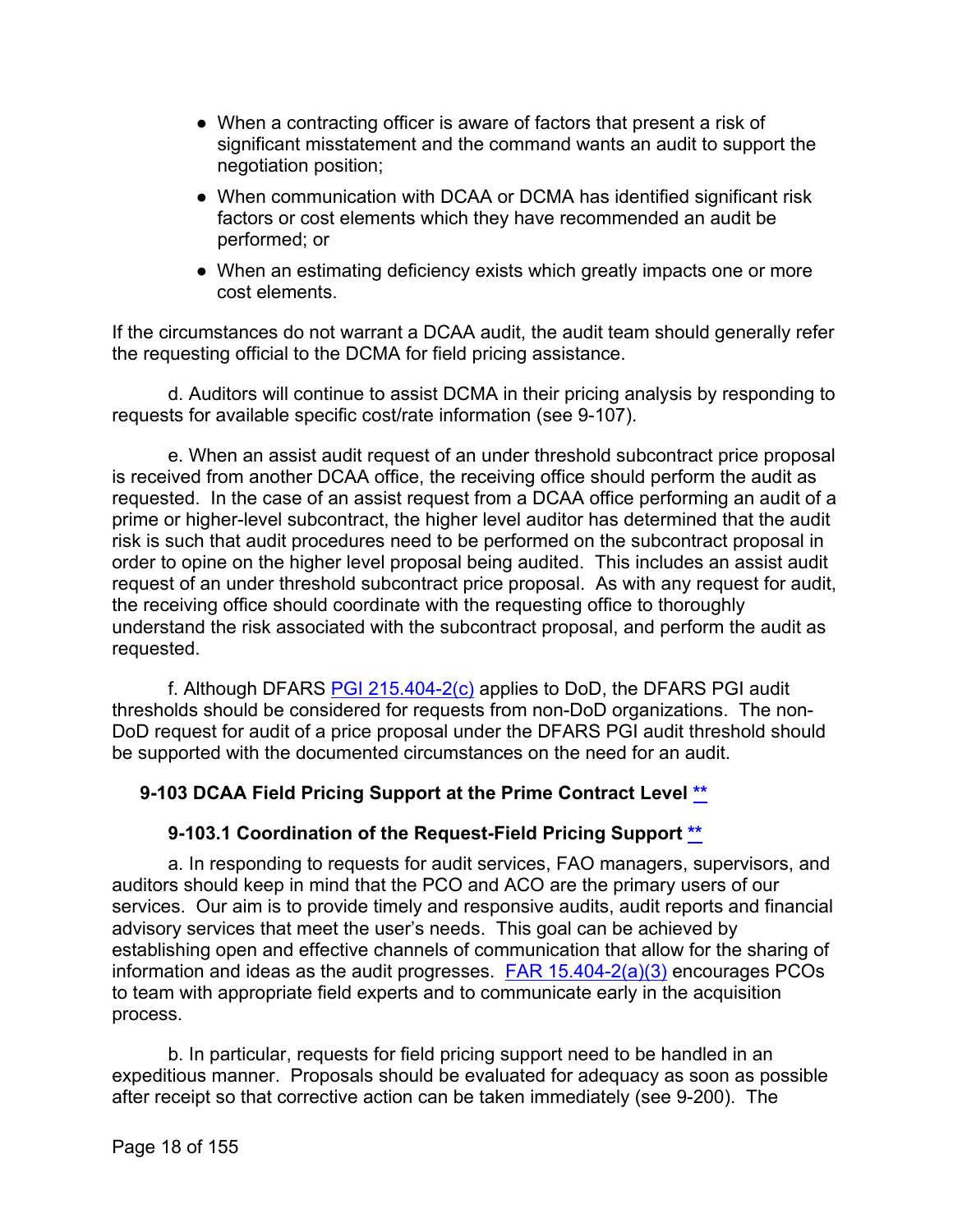auditor should seek assistance from the ACO/PCO, if needed, early in this process. The Agency has also developed criteria that can be used to evaluate the adequacy of contract price proposals. The auditor may discuss the checklist with contracting officers and suggest that they use it in the screening process. The form is available on the DCAA Intranet and the APPS (file name Proposal Adequacy Checklist).

c. Locally established working arrangements may expedite handling of relatively routine requests. However, effective field pricing support to the PCO may, in some cases, require individualized cooperative arrangements between the plant representative/ACO and the auditor. Also, some matters may need reconsideration during the course of major field pricing support cases.

d. Additional key matters the auditor may need to coordinate:

(1) Obtaining a copy of the contractor's proposal and applicable portions of the RFP, if not received with the PCO request and not provided directly by the contractor.

(2) Establishing the due date for the audit report, considering existing audit workload, required audit scope, or any other relevant factors. The contract auditor should coordinate due date adjustments with the PCO and the plant representative/ACO. Any audit conflicts involving more than one PCO should be worked out jointly between the auditor and the plant representative/ACO (see 9-103.7).

(3) Obtaining a clear understanding of the requestor's needs and identifying areas of the contractor's proposal for special consideration. Verbal discussions with the PCO and/or ACO should be held before beginning the audit if the auditor does not have a clear understanding of the requestor's needs. Otherwise, communicate information regarding the nature, timing, and extent of planned testing and reporting, including the level of assurance expected to be provided, in the acknowledgment of request letter.

(4) Detailed risk assessment procedures should only be performed on the part(s) of a proposal under audit. However, during the risk assessment, the auditor should coordinate with the requestor to resolve potential inconsistencies between the requested audit effort and any significant risk factors that may come to the auditor's attention (e.g., previous audit findings, known noncompliances, etc.). If the request is for an audit of something that is of lesser significance and lower risk that should be handled as a request for specific cost information (see 9-107.1), the auditor should discuss this with the contracting officer and make an appropriate recommendation. Likewise, the auditor should discuss with, and make an appropriate recommendation to the contracting officer if the request is for less than a full audit and significant risk factors come to the auditor's attention that reveal a full audit should be conducted. However, the final decision regarding the need for a complete examination, an application of agreed-upon procedures, or a request for specific cost information rests with the contracting officer. If there is disagreement with the contracting officer after the auditor clearly explains that the requested level of audit services is not appropriate based on the risk, Financial Liaison Advisor (FLA) assistance should be requested. The FLAs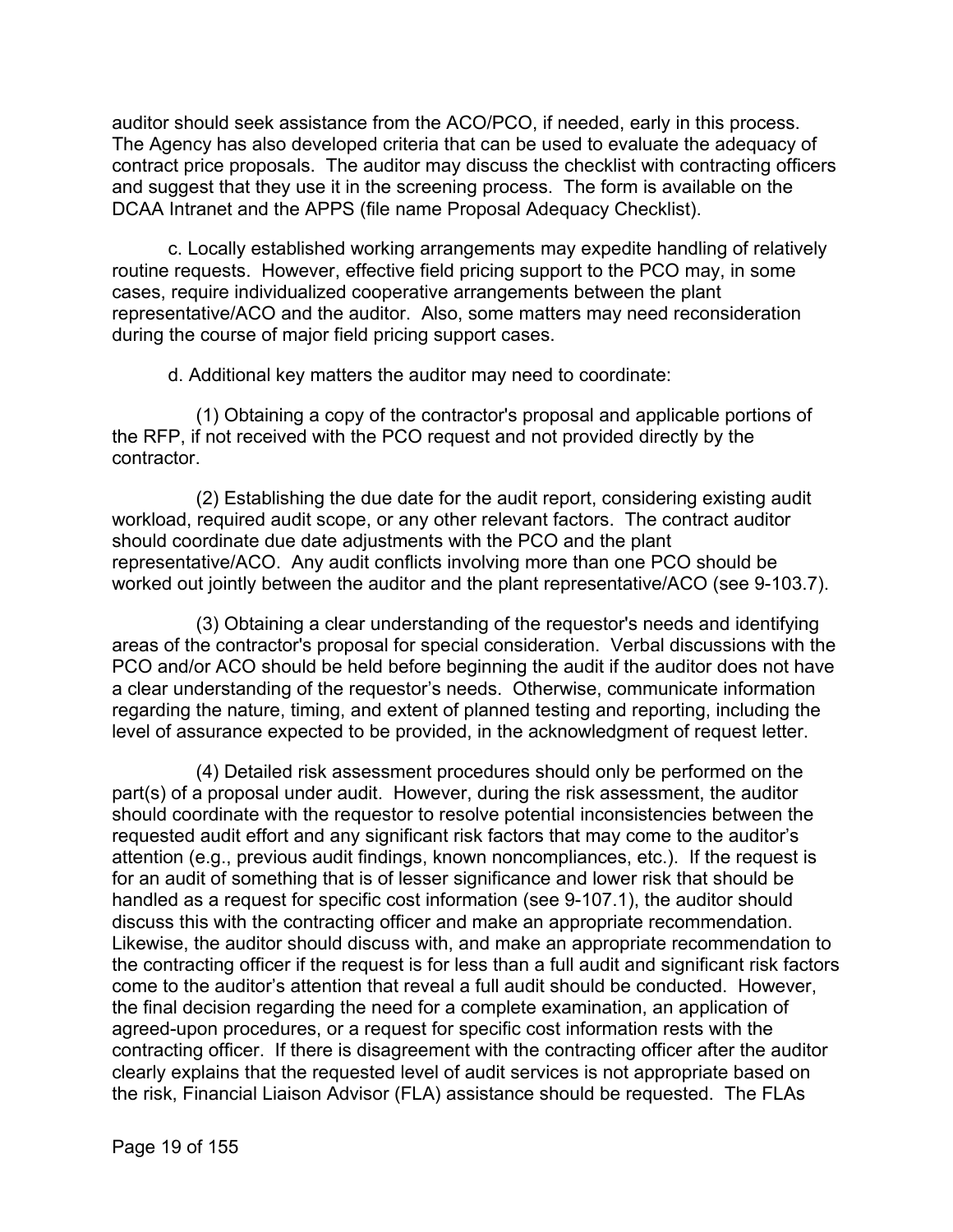can provide valuable assistance working with procurement officials to ensure requests for services are accurate, clear, and appropriate for the risk involved. (FLAs are identified in the FLA Locator on the DCAA Intranet site.) If a command does not have an assigned FLA, the auditor should contact the appropriate Senior FLA. If the contracting officer continues to disagree with the FAO's recommendation to modify the request for audit services, the FAO should consider elevating the issue to regional management for further coordination with the command's management. The modifications that the FAO believes should be made due to its risk assessment should be addressed in the acknowledgement letter or response to specific cost information along with the actions taken to elevate the issue within the command. In the interim, the auditor should commence with the audit services requested by the contracting officer. If the disagreement is not resolved during the audit, relevant information should be included in an Appendix as "Report on Other Matters". The "Report on Other Matters" paragraph(s) should confirm the auditor's advice regarding the potential impact of known issues and the reasons given by the contracting officer for not modifying the requested audit services. The working paper file should include documentation on the discussions and decisions.

(5) Arranging for all technical input needed for the audit, including field technical reports the PCO requests to be incorporated into the audit report. Technical input can often be obtained through informal consultation; however, written confirmation of the requested information should follow. Similarly, informal audit input may be needed to support other field pricing support efforts before the audit report is prepared (see 9-306).

(6) Arranging for any needed supplementary analysis of subcontract or intracompany proposals by the prime contractor and/or Government field personnel. Time constraints require that this area be given early, expedited attention (see 9-104 and 9-105). If the prime contract proposal contains foreign subcontract costs requiring audit by foreign auditors under a reciprocal audit agreement, the auditor should recommend that the contracting officer seek a separate audit of those subcontract costs under the terms of the reciprocal agreement (see 4-1007).

(7) Obtaining the PCO's estimate of most likely level of procurement requirements under a proposed basic ordering agreement or time-and-materials-type contract. The reasonableness of proposed costs should be evaluated considering the anticipated level of effort.

(8) Obtain the PCO's estimate of a reasonable quantity for indefinitedelivery/indefinite-quantity (IDIQ) contracts [\(FAR 16.500\)](http://www.ecfr.gov/cgi-bin/text-idx?SID=ea777dad9b1ff894f17bc622de30bb19&mc=true&node=se48.1.16_1500&rgn=div8). IDIQ contracts are used to acquire supplies and/or services when the exact times and/or exact quantities of future deliveries are not known at the time of contract award. IDIQ contracts generally require the Government to order, and the contractor to furnish, at least a stated minimum quantity of supplies or services. Other considerations should include anticipated funding limitations by year; anticipated order dates; and whether the basic contract includes various contract types (cost-plus, fixed price) for task orders (for service) or delivery orders (for supplies). Proposal audits of IDIQ contracts should be completed in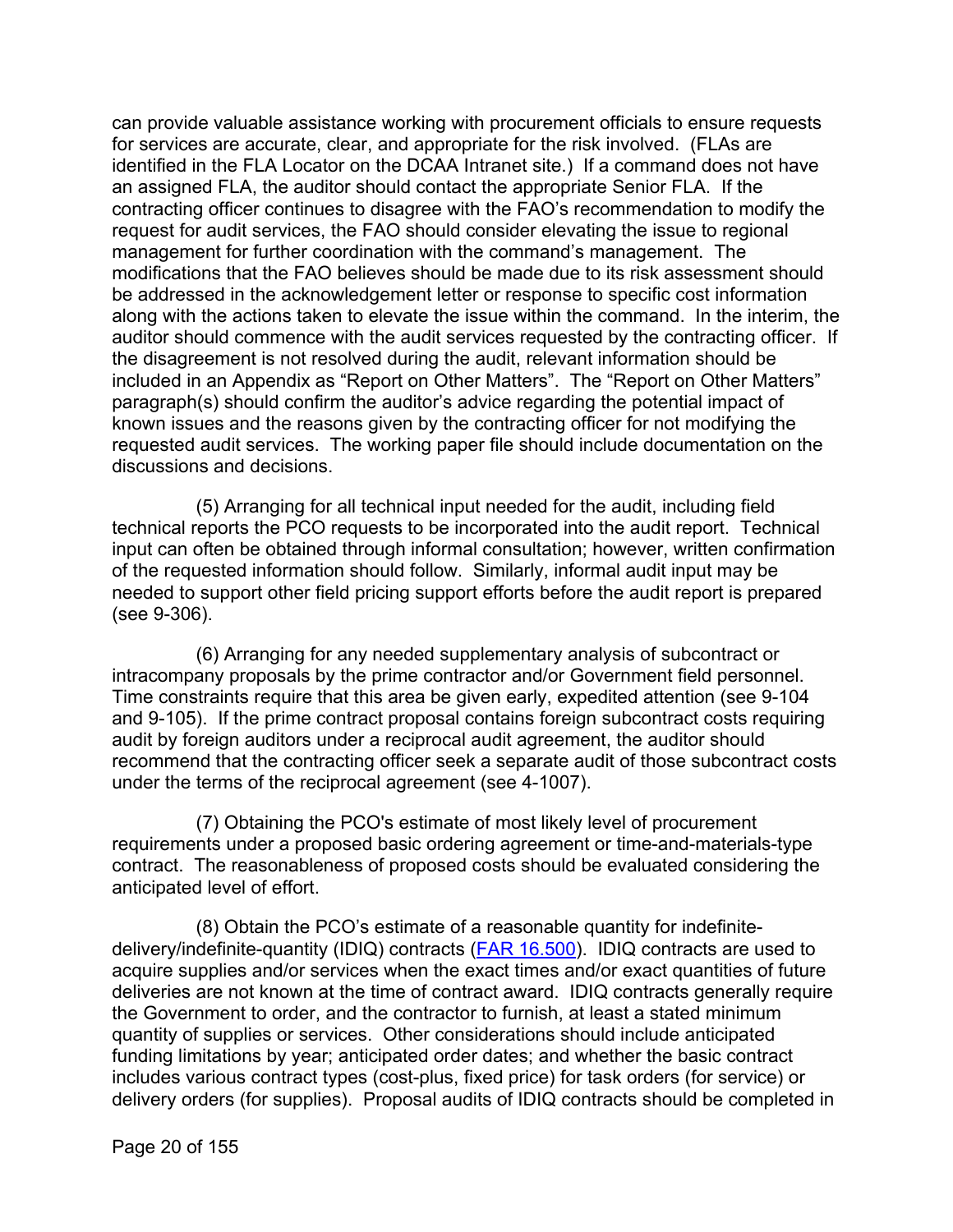the same manner as any other proposal audit. The risk assessment should be based on the potential order types (cost vs. fixed) and estimated quantities to be ordered. When the PCO cannot provide a reasonable estimate of the potential orders, the maximum order value should be used. However, when determining the dollars examined for DMIS purposes, it is important to remember that if an estimate is not available from either the contracting officer, or the contractor, dollars examined should not be reported (see DMIS User's Guide for more information). There is no conflict in having different dollar amounts for risk assessment purposes and DMIS reporting purposes.

(9) When requests are received directly from the PCO, auditors should not delay these audits awaiting a request through the ACO. When these requests are received, necessary coordination will be made directly with the requestor.

(10) When the contracting officer identifies that the price proposal is for an FMS procurement, the auditor should coordinate with the contracting officer the release of contractor proprietary data to the FMS user and the level of detail to be included in the report. The auditor should also determine at the start of the evaluation whether the contractor will have any reservations or restrictions on release of the report to the FMS user (see 9-110). Similarly, if the price proposal evaluation is for Direct Commercial Contract (DCC) users (foreign countries), requested by the DCMA International and Federal Business Division, DoD Central Control Point (DoDCCP), the auditor should coordinate with the DoDCCP and FLA the release of contractor proprietary data to the DCC user and the level of details to be included in the report.

#### **9-103.2 Acknowledging the Request [\\*\\*](#page-0-12)**

<span id="page-20-0"></span>At an early stage in planning the audit, contact the requestor to notify them that we received the request and discuss his or her needs and any specific concerns. Within five days of receipt, the auditor will follow up with an e-mail documenting that conversation and indicate we will furnish an acknowledgment letter once the risk assessment is complete and we have coordinated an agreed-to due date. Once the risk assessment is complete, provide an acknowledgment letter which includes the agreedto date and details regarding the scope of the services based on risk factors (see 4- 104).

#### **9-103.3 Audit Scope - Field Pricing Support [\\*\\*](#page-0-13)**

<span id="page-20-1"></span>a. When an examination of the contractor's price proposal is requested, the auditor is responsible for determining the scope and depth of examination required to render an informed opinion on the contractor's compliance with solicitation terms related to pricing. To determine the scope of audit, the auditor should first read the audit request and get a clear understanding of exactly what is requested and whether the proposal is based on certified cost or pricing data or data other than certified cost or pricing data. The auditor should then complete a risk assessment (see 4-403f) based on this understanding. After completing the risk assessment, the auditor should coordinate with the requestor to resolve any inconsistencies between the requested audit effort and the scope of audit determined by the auditor's assessed level of risk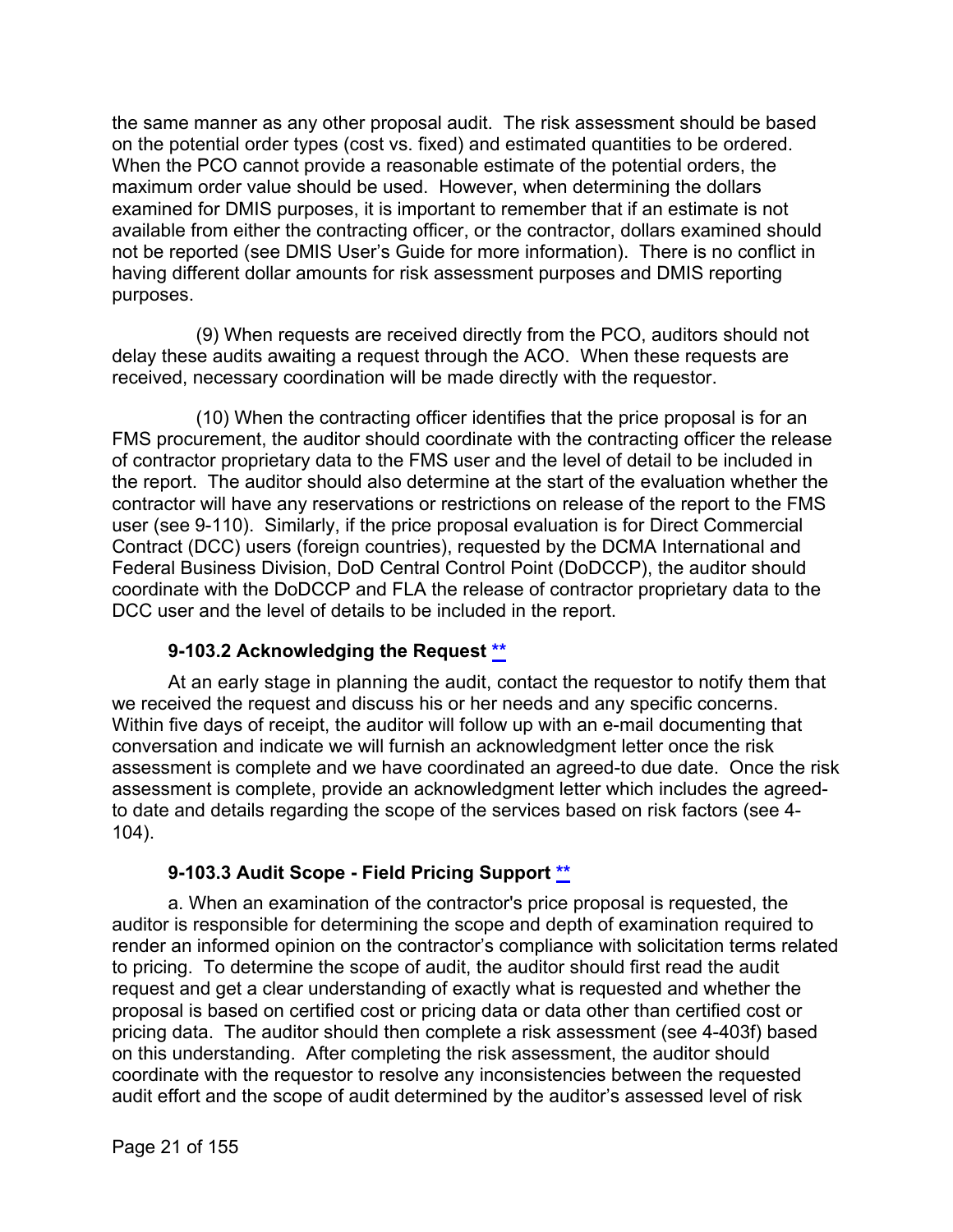(see 9-103.1d(3)). Prior to performing the detailed audit steps, the auditor should submit the risk assessment and audit program to the supervisor for review and approval (see [3-203.2b.](https://viper.dcaa.mil/guidance/cam/3129/audit-planning#Sec32032)). Requests for audit of part(s) of a price proposal are discussed in 9- 108.

b. As early as possible, determine whether technical review requested by the ACO will be sufficient to allow the auditor to express an opinion regarding the quantitative and qualitative aspects of the contractor's proposal. The auditor is responsible for ensuring that adequate evidential matter is examined to render an opinion on the proposed costs. This includes making decisions about what technical assistance is needed, effectively communicating with the technical specialist(s), assessing the impact of technical specialist findings upon the audit opinion, and reporting on the uses of technical specialists or the impact of their nonavailability (see Appendix B and 9-306).

c. When ACO/PCO-imposed time constraints make it impossible to perform an entire proposal examination, coordinate with the ACO/PCO to determine if other services can be performed in the prescribed time frame to assist in the negotiation of the award (e.g., providing specific cost information or examining part of a proposal - see 9-107 and 9-108). If no services can be provided in the prescribed time frame, confirm the results of the conversation in writing with the ACO/PCO.

d. If there is a lack of adequate technical input necessary for the expression of an unqualified opinion regarding the quantitative and qualitative aspects of the proposal, the audit report should be qualified accordingly.

#### **9-103.4 Sampling Procedures to be Used [\\*\\*](#page-0-14)**

<span id="page-21-0"></span>a. Requests to evaluate an inordinate number of items and/or dollar amounts should be discouraged. Criteria used by some procuring offices for auditing line items may be more extensive than DCAA's established statistical sampling guidance and government auditing standards requirements. Although the auditor establishes the scope of audit following established and accepted statistical sampling procedures (see 4-600 and the Variable Sampling Guidebook), the requestor's sampling procedures may be considered, as appropriate.

b. Coordinate the selected line-item sample with the PCO. Additional line items of particular concern to the PCO that were not selected in the initial sample selection should be looked at separately on a case-by-case basis. Coordinating the stratification process and ensuring that random techniques are properly applied will make the sample results more useful to the auditor and the requestor.

c. Value Evaluation. A value evaluation involves a subjective assessment of item prices (as compared to an illustrated parts breakdown, picture, drawing, or sketch of the item), including a short written description of labor, material, and engineering characteristics of the item. The purpose of a value evaluation is to determine if the price offered appears to be a fair value. For example, a value evaluation could determine that \$1.50 is a fair price for a switch, toggle, multi-terminal while \$11.50 may not be a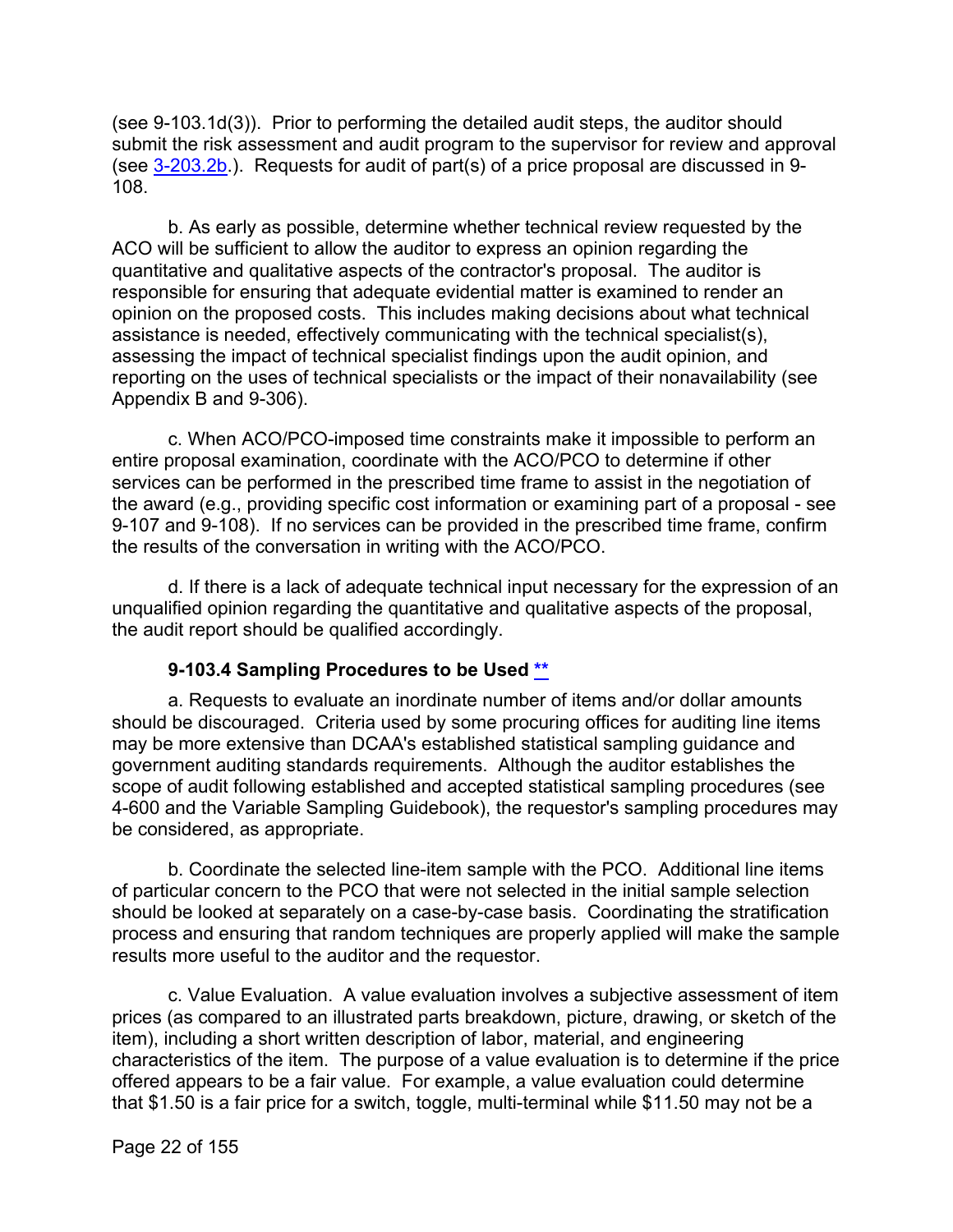fair price; or that \$10.00 is not a fair price for a particular bolt while \$0.25 may be a fair price. Generally, a value evaluation is performed as a procurement function. Therefore, the auditor should ensure that a listing of all items that failed the value evaluation has been provided as part of the audit request. These items, along with an explanation as to what caused their failure, should be considered as audit leads. If the auditor plans to evaluate a failed value item separately, the requestor should be advised so as to avoid duplication.

#### **9-103.5 Request to Report by Line Item [\\*\\*](#page-0-15)**

<span id="page-22-0"></span>a. Audit requests which require auditors to spend an inordinate amount of time reporting their findings by line item do not usually result in an economical use of audit resources, particularly when the contractor's accounting system does not identify total cost by individual line item.

b. Although some contractors propose engineering and other direct support effort by using estimating or pricing factors for individual line items, their accounting systems usually do not account for direct support cost by individual line item. Furthermore, the use of such techniques cannot be supported by historical cost experience.

c. When there is no direct relationship between factors and individual line item costs, the total amount of direct support effort should be evaluated by Government technical personnel to ascertain the reasonableness of the effort proposed. The auditor will recommend labor and indirect cost rates applied to this total effort and results will be reflected in the audit report. The auditor will also comment on any estimating/pricing techniques used to distribute the direct effort to line items and their impact on the proposed cost.

d. Contractors may not record their costs on a line-item basis and it may not always be practical to track audit findings to a line item. When impediments to identification exist, request contracting officer assistance before any additional audit resources are spent to develop audit findings and write a report by line item. In these cases, the contracting officer should solicit the contractor's assistance to aid in the identification of costs by line item. Such assistance is needed in order for the auditor to report questioned costs by line item.

#### **9-103.6 Requests to Report on Comparative Historical Cost Information [\\*\\*](#page-0-16)**

<span id="page-22-1"></span>a. The requirement to have comparative historical cost information should be placed on the contractor and included as part of the cost proposal.

b. If a request to develop this type information is received, request that the contractor prepare the information, notify the requestor of the action taken, perform whatever audit steps are necessary to verify the accuracy of the information, and include the information with the audit report. In the event the information is not received in time for inclusion in the audit report, include appropriate comments necessary to explain the circumstances. This, of course, does not preclude the inclusion of readily available recent historical cost information in audit reports to support the audit findings.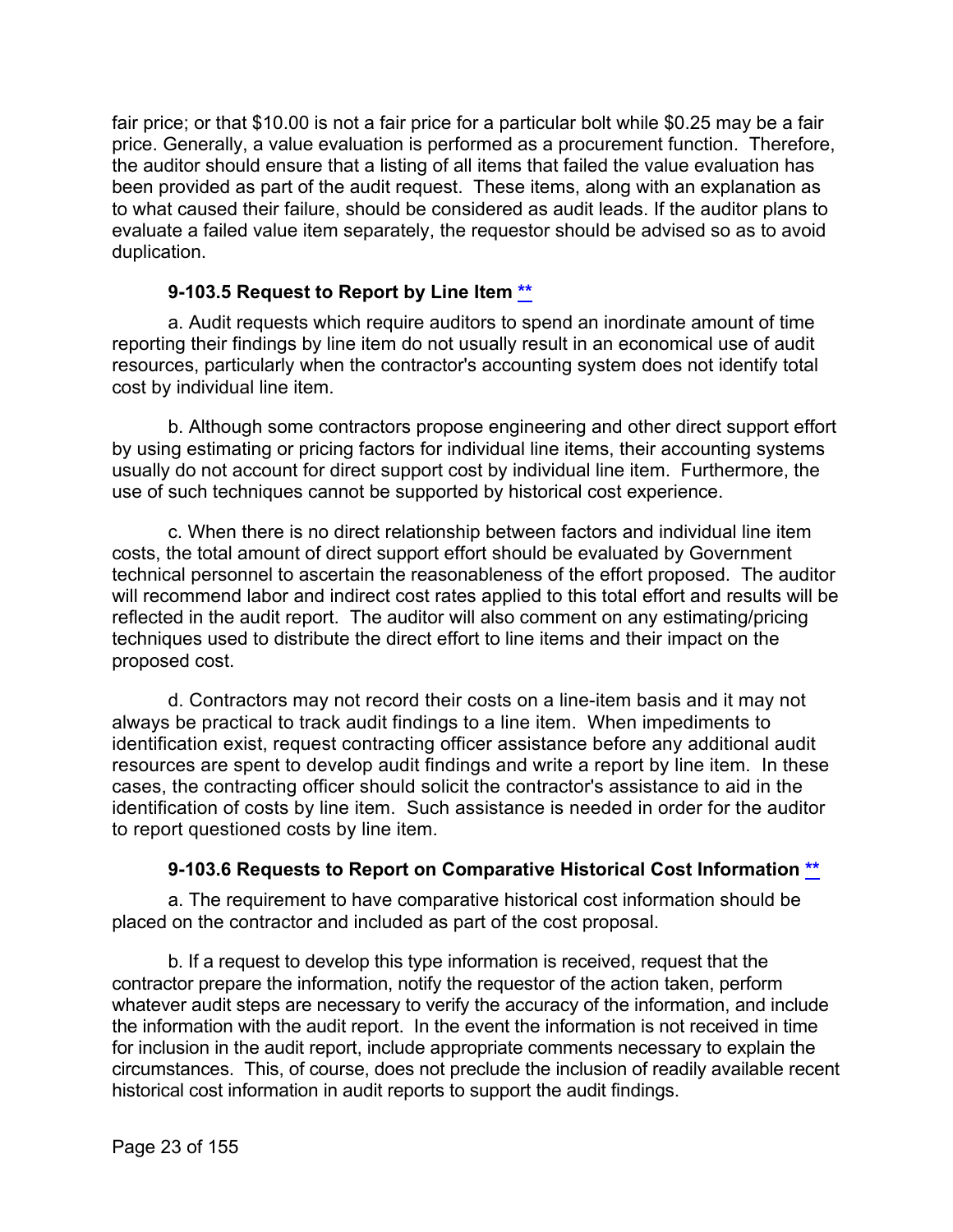#### **9-103.7 Scheduling Audit Report Issuance [\\*\\*](#page-0-17)**

<span id="page-23-0"></span>a. Issuance of a report on an audit of a price proposal should not be delayed beyond the agreed-to due date pending the receipt of an assist audit report (9-104) or technical report [\(Appendix B\)](https://viper.dcaa.mil/guidance/cam/3163/appendix-b-specialist-assistance#Sec). Neither should the report be delayed because of the contractor's oral statement about revising the proposal. However, other developments during the course of the audit may impact the audit report schedule, such as:

(1) Serious problems with the contractor such as lack of cooperation, insufficient supporting data, or denial of access to records, which may have a major adverse impact on price negotiations (see also 9-205).

(2) Expansion of audit requirements by the PCO.

(3) Major unanticipated problems with the proposal, such as unusual or complex data or significant controversial items of cost.

(4) New, competing priorities in other PCO requests.

b. Promptly discuss these other developments with the PCO or plant representative/ACO. His or her early attention may correct the problem and eliminate the need for the auditor to request a due date change or for an audit report qualification. [FAR 15.404-2\(d\)](http://www.ecfr.gov/cgi-bin/text-idx?SID=ea777dad9b1ff894f17bc622de30bb19&mc=true&node=se48.1.15_1404_62&rgn=div8) requires that the contracting officer be notified in writing, following immediate oral notification, of circumstances shown in (1) above. The notification should include a description of the deficient or denied data or records (copies of the deficient data should be provided, if requested by the contracting officer), the need for the evidence, and the costs associated with the deficient or denied data or records (1- 504.3).

c. Supplemental reports may be required upon receipt of assist audit reports (9- 104), technical reports (9-103.8), or receipt of additional certified cost or pricing data. In addition, FAR 15.404-2(c)(3) requires the contracting officer to provide to the auditor updated information that affects the audit. FAR 15.404-2(c)(1)(ii) requires the auditor to immediately notify the contracting officer about any information disclosed after submission of an audit report that may significantly affect the findings. This information may include data related to costs unsupported in the original audit report. The contracting officer will require the offeror to concurrently submit this data to the audit office. Upon receipt of the data and a request to evaluate it, the auditor should initiate a timely audit of the data and issue a supplemental report if the status of negotiations is such that a supplemental report will serve a useful purpose.

d. If an extension of the audit report due date is considered necessary, follow the procedures in [4-105,](https://viper.dcaa.mil/guidance/cam/3130/general-audit-requirements#Sec4105) including coordination and, documentation of the extension and, if applicable, report qualification.

e. Peak workload periods and other unforeseen strains on FAO audit resources do not relieve FAO management from the responsibility for judicious and timely management of proposal audits. Therefore, every effort should be made to issue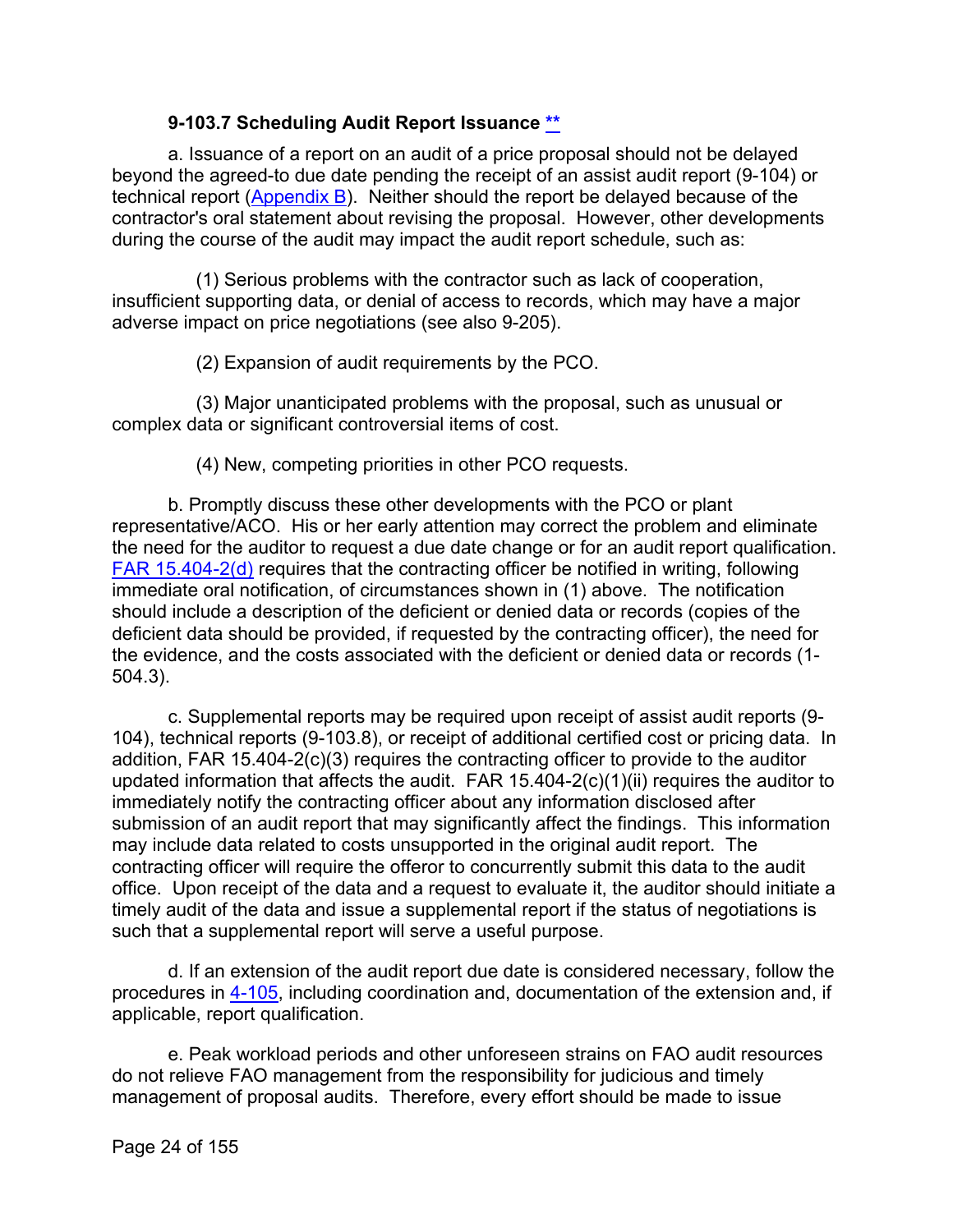proposal audit reports by the original due dates.

## **9-103.8 Technical Evaluations Impact on Audit Report Schedule [\\*\\*](#page-0-18)**

<span id="page-24-0"></span>a. If the auditor requests a technical analysis, she/he normally will incorporate the financial effect of the analysis in the audit report. In view of the number of technical specialties that could be involved, there may be several technical reports to consider (see 9-103.1 and [Appendix B\)](https://viper.dcaa.mil/guidance/cam/3163/appendix-b-specialist-assistance#Sec). If the auditor requests a technical analysis, (s)he should not expect any other party to consolidate reports on proposal analyses made by the several technical specialists on the field pricing support team.

b. In the absence of adequate requested technical analysis, the report will be qualified. However, if the auditor can obtain sufficient evidence to support an opinion on the proposal, including requirements, then a request should not be made and the report should not be qualified. This holds even if the auditor knows that an evaluation is being done, and the results are not received. A qualification should not be used in this case even though the technical report may question elements which the auditor did not question.

c. Technical report results which are not received in time for inclusion in the initial audit report will be incorporated in a supplemental report, if the status of negotiation is such that a supplemental report will serve a useful purpose. All technical report results received by the auditor will be included in the audit report.

d. Any continued delays in receipt of field technical reports required to satisfy the PCO's request for field pricing support should be treated as a matter of special management concern because of the impact on contract audit workload. If the matter cannot be resolved at the local level, it should be elevated to the regional office.

#### <span id="page-24-1"></span>**9-104 Field Pricing of Subcontract Proposals Included in Prime Contract Price Proposals [\\*\\*](#page-1-0)**

#### **9-104.1 Basic Responsibilities for Subcontract Proposals [\\*\\*](#page-1-1)**

<span id="page-24-2"></span>a. **FAR 15.404-3(b)** requires contractors to conduct appropriate subcontract price or cost analysis and include those analyses with their proposal support. [FAR 15.408,](http://www.ecfr.gov/cgi-bin/text-idx?SID=ea777dad9b1ff894f17bc622de30bb19&mc=true&node=se48.1.15_1408&rgn=div8) Table 15-2 requires that the contractor provide data showing the basis for establishing the source and reasonableness of price. For competitive acquisitions, the contractor should also include the degree of competition. This data should be provided for all acquisitions exceeding the pertinent threshold set forth in FAR 15.403-4(a)(1). For noncompetitive acquisitions that meet the requirements of FAR 15.403-4(a)(1), the certified cost or pricing data supporting the prospective source's proposal as required by FAR 15.404-3(c)(1) should also be submitted.

b. Primary responsibility for evaluation of subcontractor proposals rests with prime contractors and upper-tier subcontractors. FAR 15.404-3(b) require contractors and higher-tier subcontractors to conduct appropriate cost or price analyses to establish the reasonableness of proposed subcontract prices. FAR 15.408, Table 15-2 requires contractors and higher-tier subcontractors to conduct price analysis of all subcontractor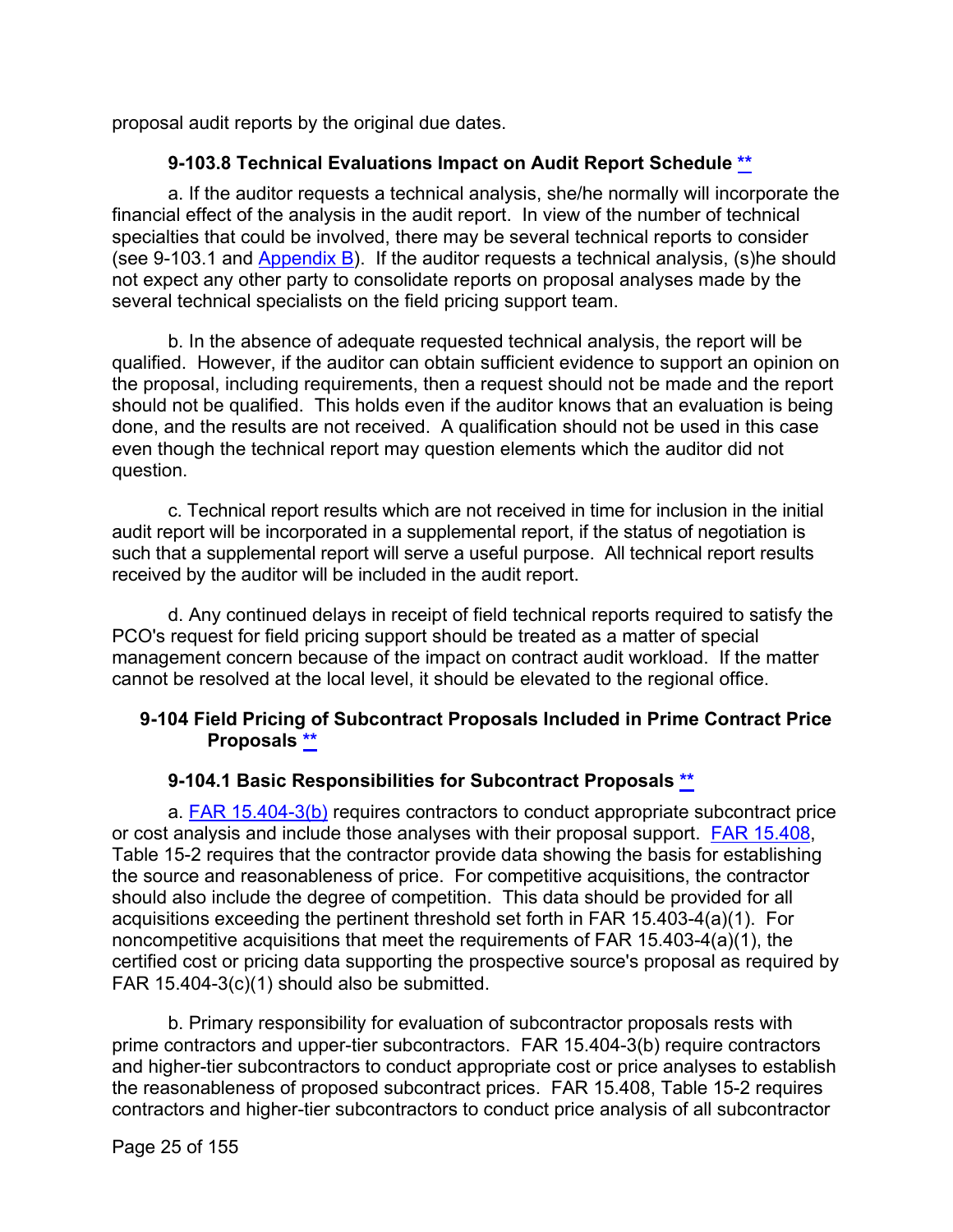proposals and a cost analysis of each subcontract proposal when certified cost or pricing data are required by FAR 15.403-4(a)(1) regarding noncompetitive methods and to provide the results of such evaluations prior to negotiations. FAR 15.404-3 and [DFARS PGI 215.404-3](http://www.acq.osd.mil/dpap/dars/pgi/pgi_htm/PGI215_4.htm) permit the contracting officer to request audit or field pricing support to analyze and evaluate the proposal of a subcontractor at any tier (notwithstanding availability of data or analyses performed by the prime contractor), if the contracting officer believes that this support is necessary to ensure reasonableness of the total proposed price. DFARS [PGI 215.404-2\(c\)\(i\)](http://www.acq.osd.mil/dpap/dars/pgi/pgi_htm/PGI215_4.htm) further provides that, if, in the opinion of the contracting officer or auditor, the review of a prime contractor's proposal requires further review of subcontractor's cost estimates at the subcontractors' plants (after due consideration of reviews performed by the prime contractor), the contracting officer should inform the ACO having cognizance of the prime contractor that a review is required.

c. During coordination of the PCO request for audit of a prime contract proposal (9-103.1), the needed coverage of any significant proposed subcontract costs will be a major consideration. The auditor at the prime contract level plays a major role in ensuring that proposed subcontract costs are adequately evaluated. Depending upon the contractor's basis for the proposed subcontract costs, an evaluation may be made only at the prime contractor plant or an audit at the subcontractor plant may be required (see 9-103 and 9-104.2). If the prime contract proposal contains foreign subcontract costs requiring audit by foreign auditors under a reciprocal audit agreement, coordination with the PCO is especially important (see [4-1007\)](https://viper.dcaa.mil/guidance/cam/3130/general-audit-requirements#Sec41007).

d. In some cases, audits of subcontracts may be performed when requested by the contracting officer prior to completion of the prime contractor's proposal and the prime contractor's analysis of the subcontract proposal provided all of the following three guidelines are met:

(1) The subcontract proposal has been approved by the appropriate subcontractor management,

(2) The prime contractor has submitted the subcontract proposal to the Government with an assertion from the prime contractor's management that it intends to contract with this subcontractor, and

(3) The contracting officer, prime contract auditor, or next higher-tier subcontract auditor requests an audit of the subcontractor proposal and informs the subcontract auditor that the contracting officer has determined subcontract audit support is required based on DFARS [PGI 215.404-3\(a\)\(i\).](http://www.acq.osd.mil/dpap/dars/pgi/pgi_htm/PGI215_4.htm) The PGI provides that such assistance may be appropriate when, for example:

(a) There is a business relationship between the contractor and the subcontractor not conducive to independence and objectivity,

(b) The contractor is a sole source supplier and the subcontract costs represent a substantial part of the contract cost,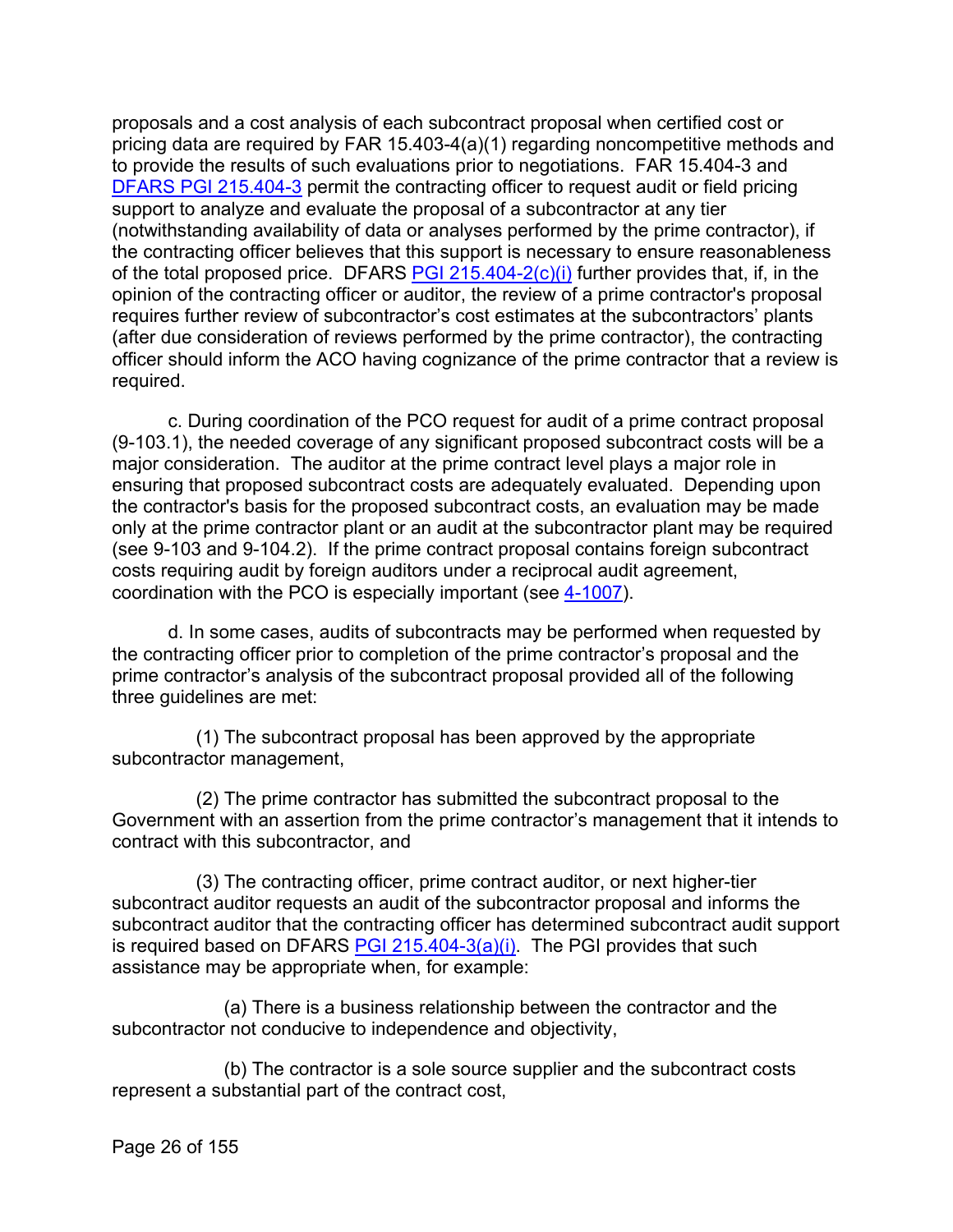(c) The contractor has been denied access to the subcontractor's records,

(d) The contracting officer determines that, because of factors such as the size of the proposed subcontract price, audit or field pricing assistance for a subcontract at any tier is critical to a fully detailed analysis of the prime contractor's proposal,

(e) The contractor or higher-tier subcontractor has been cited for having significant estimating system deficiencies in the area of subcontract pricing, especially the failure to perform adequate cost analyses of proposed subcontract costs or to perform subcontract analyses prior to negotiation of the prime contract with the Government; or

(f) A lower-tier subcontractor has been cited as having significant estimating system deficiencies.

e. When auditors determine that a division affiliated with the prime contractor is proposing to perform subcontract effort or interdivisional transfer effort and there are unaffiliated companies in competition to perform as a subcontractor, notify the contracting officer. Because of the potential for bias, the contracting officer should ask offerors to submit a plan explaining how they will ensure that the competition will be conducted fairly and result in the best value for DoD. The Government is not expected to act as a surrogate source selection official or to approve the selection of a particular source. Also, see 9-104.2b.(3) regarding the potential need for an assist audit.

f. The prime contract auditor is responsible for providing the subcontract auditor with Government price negotiation memorandums applicable to negotiations with the prime contractor concerning subcontract prices.

#### **9-104.2 Deciding Whether a Government Field Audit of a Subcontractor's Proposal Should be Obtained [\\*\\*](#page-1-2)**

<span id="page-26-0"></span>a. Generally the prospective prime contractor should support proposed subcontract prices, including performance of price or cost analysis of subcontractor certified cost or pricing data, when required by [FAR 15.408, Table 15-2](http://www.ecfr.gov/cgi-bin/text-idx?SID=a1e33e5a8d8d8cbee6cf646260d99de5&mc=true&node=se48.1.15_1408&rgn=div8) regarding noncompetitive methods. DFARS [PGI 215.404-3\(a\)\(v\)](http://www.acq.osd.mil/dpap/dars/pgi/pgi_htm/PGI215_4.htm) provides that when the contracting officer's selection is based on a decision other than lowest price, deficient contractor analyses may be returned for correction. The Government may decide, however, that adequate evaluation of a prime contract proposal requires field pricing support at the location of one or more prospective subcontractors at any tier.

b. The prime contract auditor will specifically evaluate each pricing submission and available supporting data to determine the need for subcontractor assist audits. As part of this evaluation, ascertain the adequacy of the prime contractor's completed price or cost analysis of subcontract proposals. For those analyses that are not completed, determine the contractor's completion schedule and consider the adequacy of its procedures for conducting price/cost analysis. An estimating system deficiency report should be issued if the contractor fails to perform the required price/cost analysis of its subcontractors (see [5-110\)](https://viper.dcaa.mil/guidance/cam/3135/audit-of-contractor-compliance-with-defense-federal-acquisition-regulation-supplement-for-contractor-business-systems-and-subsystems#Sec5110). There may be no need to request an assist audit when the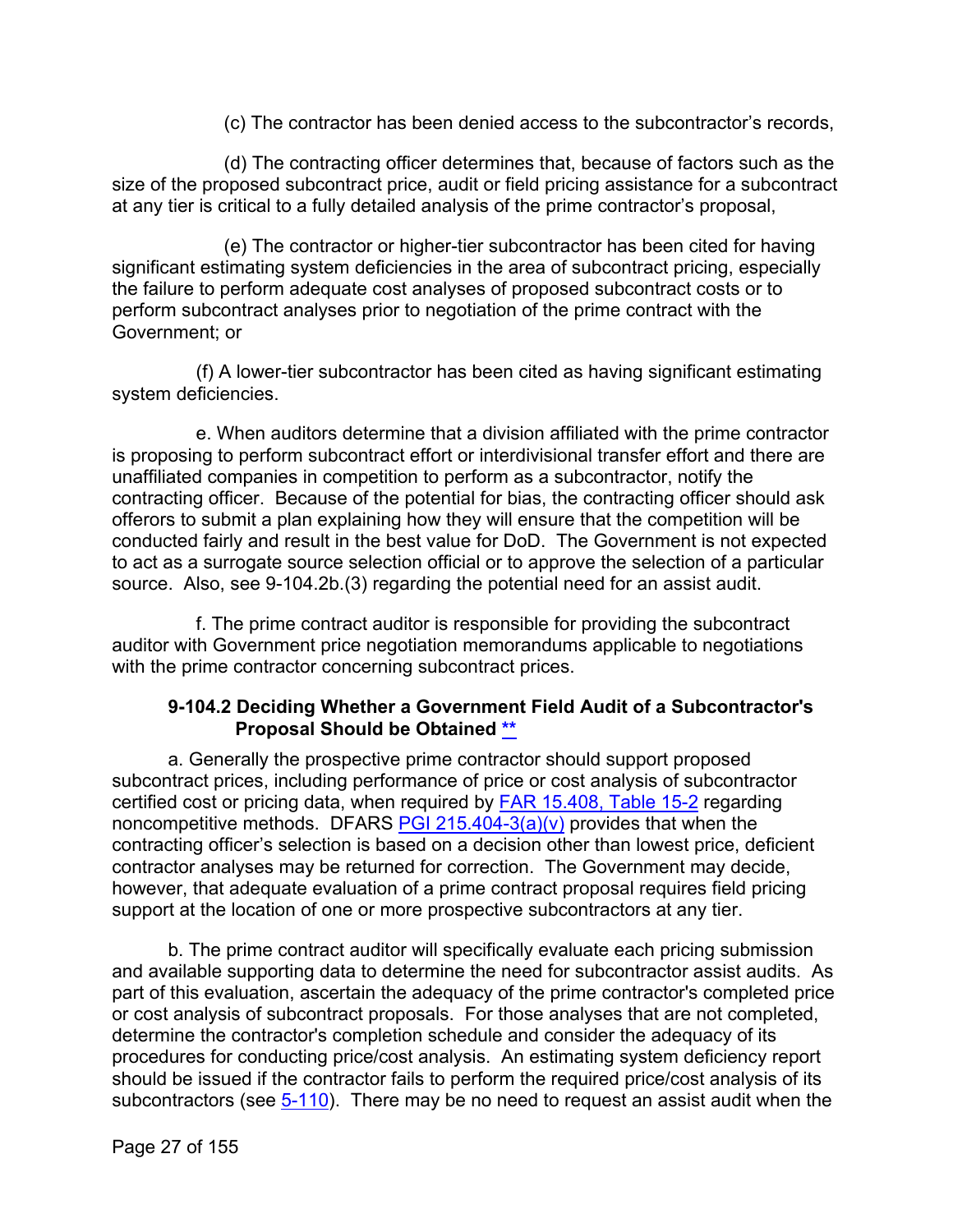contractor's procedures are adequate and the cost analyses are scheduled for completion prior to negotiation. This independent evaluation of the risks associated with subcontracts and the resulting determinations on the assist audits to be performed will be clearly documented in the working papers. FAO's should not rely on arbitrary dollar thresholds alone for requesting subcontract assist audits. The following items will generally indicate a need for an assist audit:

(1) The contractor's price or cost analysis is inadequate or is not expected to be completed prior to negotiations.

(2) The prime contractor's policies and procedures for awarding subcontracts are inadequate.

(3) There is a business relationship between the prospective prime contractor and subcontractor not conducive to independence and objectivity, as in the case of a parent-subsidiary or when prime and subcontracting roles of the companies are frequently reversed.

(4) The proposed subcontract costs represent a substantial part of the total contract costs.

(5) The prospective prime contractor was denied access to the proposed subcontractor's records.

c. Upon determining and documenting the need for an assist audit, establish whether the assist audit has already been appropriately requested by either the ACO or PCO. If a needed assist audit has not been requested, immediately bring this matter to the attention of the ACO and PCO and convey the reason the assist audit should be obtained.

d. The auditor should take special care to point out to the ACO and PCO any prime contractor price/cost analysis that will not be available before the conclusion of audit field work, but is scheduled for completion prior to negotiations (see 9-104.2b.). Also comment on the adequacy of the contractor's procedures for conducting price/cost analysis (see 9-406.1). This information will allow the ACO and/or PCO to decide whether to wait for the contractor's price/cost analysis or to request an assist audit if the prime contract auditor has not already requested an assist audit.

e. When the prime contract auditor determines that the ACO or PCO has requested or will request an assist audit, he or she should at once alert the subcontract auditor and confirm that the audit can be completed timely. The prime auditor will immediately confirm the notification. If the subcontract auditor has not already begun the audit, it should be started upon such notification.

f. If, after notification and discussion with the ACO and PCO, the assist audit is still determined necessary and it is not going to be requested by either the ACO or PCO, the prime contract auditor will prepare and address an assist request to the prime contractor ACO. The prime contract auditor will also immediately notify the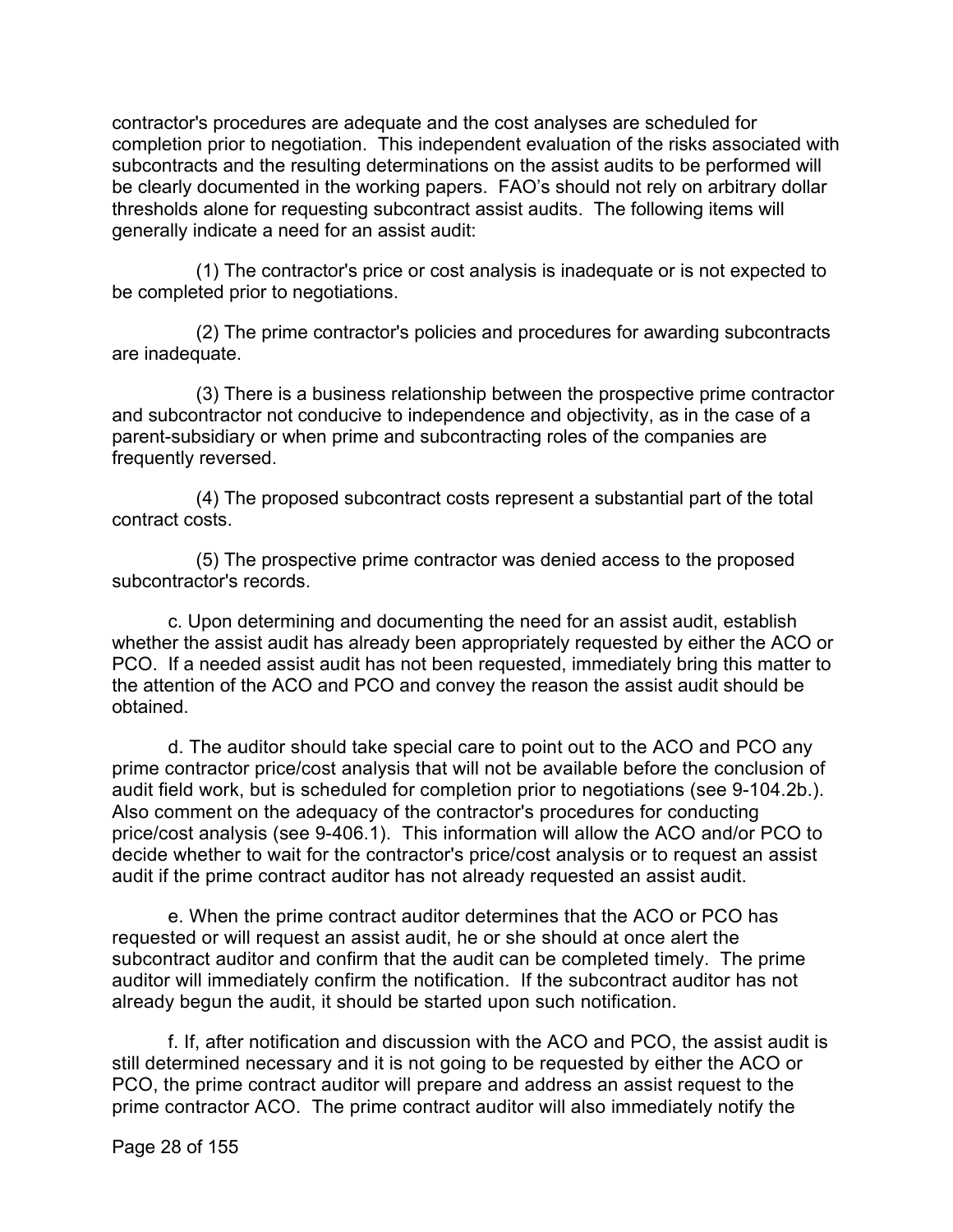subcontract auditor of the impending audit request and send a copy of the request directly to the assist auditor. It should include all of the information required by DCAA's management information system to set up an assist audit assignment including a due date which, if possible, will allow the assist audit results to be incorporated into the prime auditor's report. The request for assist audit should be accompanied by copies of:

- the subcontractor's proposal, along with all related cost, pricing, and pertinent technical data,
- if available, the results and supporting data from the prime contractor's evaluation of the subcontractor's proposal, and
- the audit request received by the prime DCAA office (used to identify reimbursable work).

g. The auditor cognizant of the subcontractor should obtain a clear understanding of the requestor's needs and identify areas of the subcontractor's proposal for special consideration (in addition to any specified by the PCO/ACO). To the extent necessary, discussions with the PCO, ACO, and/or auditor cognizant of the contractor should be held before beginning the audit. If the request is for an audit of an immaterial cost item(s) or one which could be handled as a request for specific cost information (see 9- 107.1), the auditor cognizant of the subcontractor should discuss this with and make an appropriate recommendation to the contracting officer. However, the final decision regarding the need for a complete audit, an application of agreed-upon procedures, or specific cost information rests with the contracting officer. The working paper file should include documentation on the discussions and decisions.

h. A Government audit of proposed subcontract costs does not relieve the prime contractor of its responsibilities. [FAR 15.404-3\(b\)](http://www.ecfr.gov/cgi-bin/retrieveECFR?gp=&SID=ea777dad9b1ff894f17bc622de30bb19&mc=true&r=SECTION&n=se48.1.15_1404_63) and [FAR 15.408,](http://www.ecfr.gov/cgi-bin/text-idx?SID=ea777dad9b1ff894f17bc622de30bb19&mc=true&node=se48.1.15_1408&rgn=div8) Table 15-2 require prime contractors and higher-tier subcontractors to conduct price or cost analysis of each subcontract proposal and include the results of these analyses and the subcontractor's certified cost or pricing data in the prime contractor's price proposal. The DCAA auditor should include an Exhibit in the audit report identifying subcontracts requiring contractor price or cost analyses which have not yet been provided to the auditor (see proforma language included in working paper A).

i. Auditors should not perform audits of subcontract proposals where the prime contract is a firm-fixed-price contract and has been already negotiated. An audit of a subcontract proposal must serve a valid Government interest. Generally, this would mean a potential for a Government prime contract price adjustment if the proposal is found to be misstated. An audit is appropriate only when a firm-fixed-price type contract has a special contract clause providing for recovery of later subcontract price reductions.

#### **9-104.3 Coordination of Major Program Subcontract Assistance [\\*\\*](#page-1-3)**

<span id="page-28-0"></span>A DoD contracting activity is required to notify applicable contract administration activities when a planned major acquisition will require extensive, special, or expedited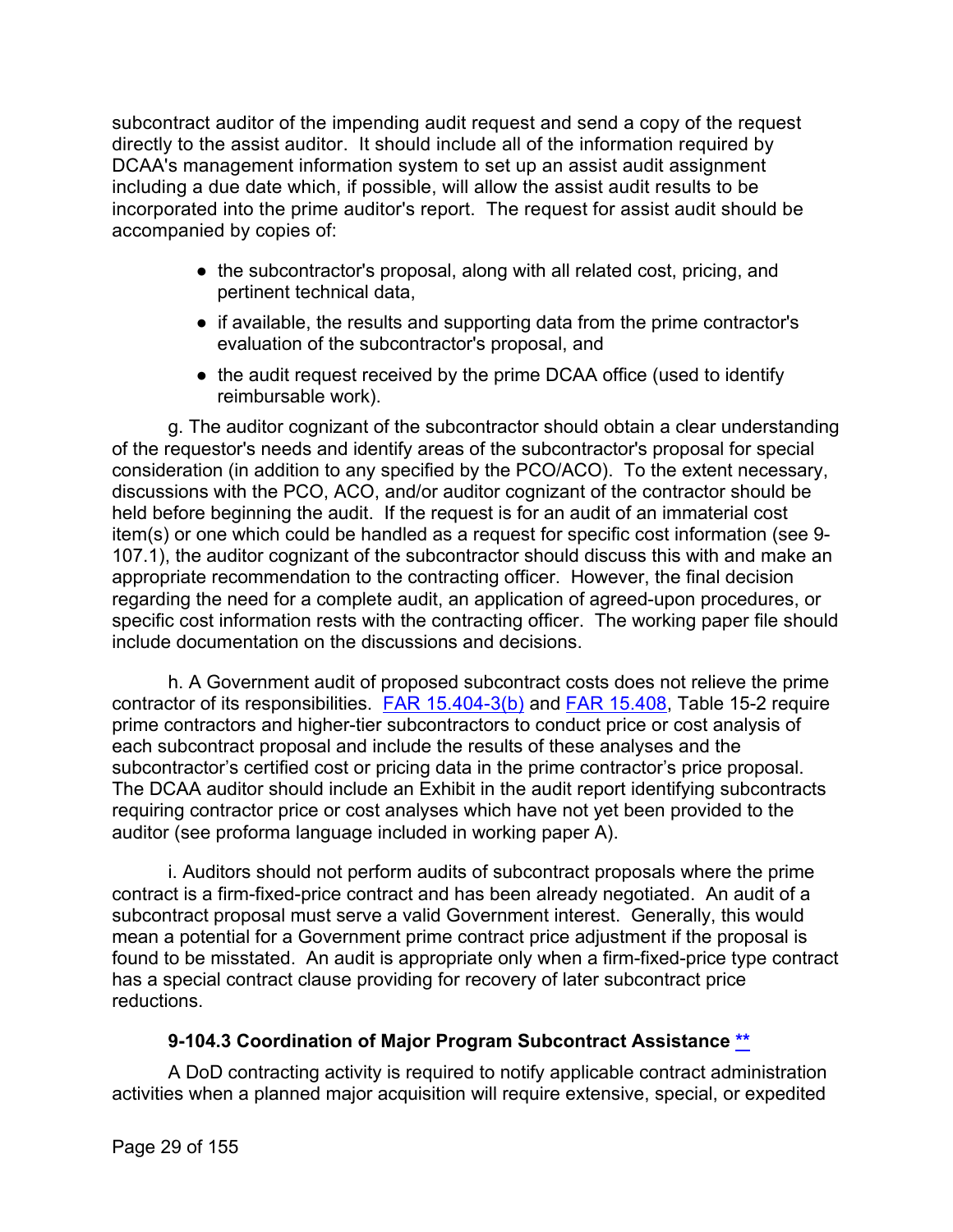field pricing assistance of subcontractors' proposals (DFARS  $PGI 215.404-2(c)(ii)$ ). DCAA support of these programs will be facilitated by prompt and thorough coordination among the FLA, regional offices, FAOs, and Headquarters element involved in the acquisition program.

#### **9-104.4 Processing Requests for Audit of Subcontractor Price Proposals [\\*\\*](#page-1-4)**

<span id="page-29-0"></span>a. Under DoD field pricing support procedures, audit requests of subcontractor proposals, at any tier, will be processed through plant representative/ACO channels. This applies whether the request has been initiated by the PCO, by the field pricing support team, or by the cognizant auditor at the prime contractor location. In each case, a copy of the request is to be sent directly to the contract auditor responsible for audit of the prospective subcontractor. The request will be accompanied by copies of (1) the subcontractor's proposal to the prime or higher-tier contractor, including a proposal cover sheet if [FAR 15.408,](http://www.ecfr.gov/cgi-bin/text-idx?SID=ea777dad9b1ff894f17bc622de30bb19&mc=true&node=se48.1.15_1408&rgn=div8) Table 15-2 is used, and related certified cost or pricing data, and (2) the review package accomplished by the prime contractor and/or by the highertier subcontractor involved, including any cost and/or price analysis if available [\(FAR](http://www.ecfr.gov/cgi-bin/text-idx?SID=8d190dd85a34456acc36f8a1d90c75f2&mc=true&node=se48.1.15_1404_63&rgn=div8)  [15.404-3\)](http://www.ecfr.gov/cgi-bin/text-idx?SID=8d190dd85a34456acc36f8a1d90c75f2&mc=true&node=se48.1.15_1404_63&rgn=div8).

b. Upon receipt of either a copy of the PCO request, a written request through ACO channels, or a copy of the prime contract auditor's request, the auditor at the subcontractor location will set up the assist audit assignment and begin the audit, if not already started as a result of following the guidance for advance telephone notification of impending requests in 9-104.2. The request will be acknowledged following the guidance in 4-104. Required technical assistance for such audits will be arranged through ACO channels as currently provided for in 9-103.1d and [Appendix B.](https://viper.dcaa.mil/guidance/cam/3163/appendix-b-specialist-assistance#Sec)

#### **9-104.5 Special Requirements for Timeliness and Coordination of Subcontractor Audits [\\*\\*](#page-1-5)**

<span id="page-29-1"></span>a. Time available for proposal audit becomes successively shorter as field pricing support is required at major subcontractors and lower subcontract tiers. To support the PCO on the prime contract pricing action, field audit offices must take special prompt action on requests and reports concerning subcontract proposals.

b. The prime contract auditor is responsible for taking all reasonable steps to ensure that the results of the assist audit are incorporated in the final audit report. This includes following up periodically on the status of all assist audits being performed and documenting this follow-up effort in the audit working papers. Thus, the prime contract auditor must be fully aware of the results of any cost evaluations performed at prospective subcontract locations. Coordinate closely with the plant representative/ACO to ensure complete interchange of communications to and from other plant representatives/ACOs and contract auditors concerning the proposed subcontract costs. If incorporation of assist audit results is not possible, the prime contract auditor should confirm that the assist audit report will be available in time to meet the needs of the ACO/PCO (see 9-104.2e. & f.).

c. To help ensure timely incorporation of assist audit results into the prime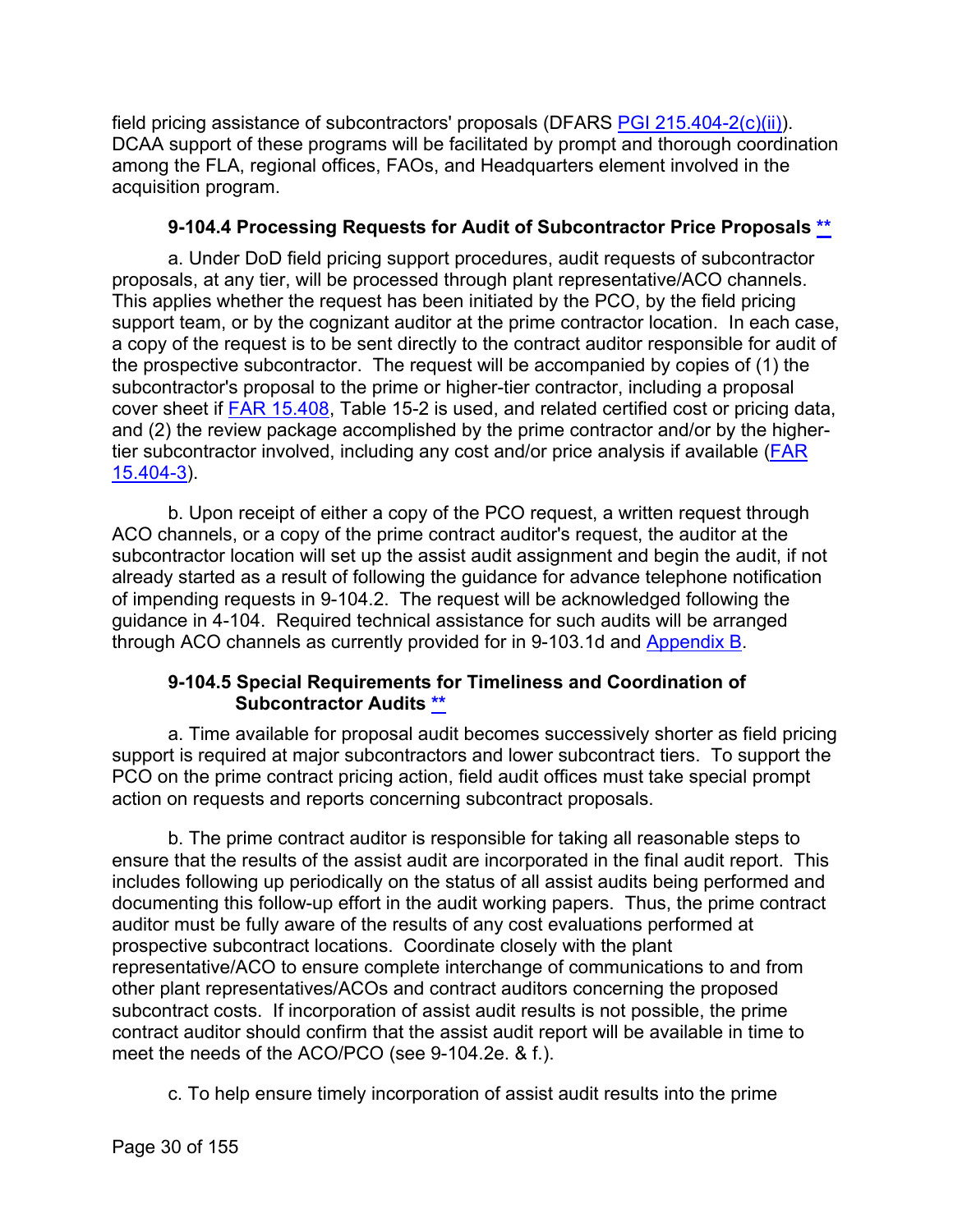auditor's report, auditors should notify each other of any impending delays in report issuance.

#### **9-104.6 Subcontractor Proposed Profit [\\*\\*](#page-1-6)**

<span id="page-30-0"></span>When incorporating a subcontract assist audit report that contains questioned costs, generally the subcontractor profit associated with the subcontract questioned costs should also be questioned in the prime/higher-tier contract audit report since the subcontract profit represents a cost in the prime or higher-tier pricing proposal.

#### **9-104.7 Differences of Opinion Between DCAA Offices** [\\*\\*](#page-1-7)

<span id="page-30-1"></span>Should a difference of opinion arise between offices when performing subcontractor audits, the procedures stated in 6-806 for resolving the difference will be followed.

#### <span id="page-30-2"></span>**9-105 Intracompany Proposals Included in Prime Contract Price Proposals [\\*\\*](#page-1-8)**

a. Prime contractor proposals may include proposed costs associated with intracompany/inter-organizational transfers. Table 15-2 at FAR 15.408 provides instructions for submitting proposals when cost or pricing data are required. Section II, Paragraph A, Materials and services, of Table 15-2 requires all work performed by the prime contractor, including any inter-organizational work, be included in the prime contractor's own cost or pricing data and submitted to the Government. The support for interorganizational transfers should be considered the same as the prime contractor's own cost or pricing data. Therefore, the FAR 15.404-3(b) prime contractor requirement for conducting cost or price analysis of proposed subcontract costs does not apply. The scope of audit of inter-organizational transfers depends on whether the transfers are based on price or cost.

b. Transfers based on price. Auditors should ensure that the requirements of FAR 31.205-26(e) are met (i.e., it is the established practice of the transferring organization to price inter-organizational transfers at other than cost, and the item being transferred qualifies for an exception to the cost or pricing data requirement outlined in FAR 15.403- 1(b)). When the pricing is based on adequate price competition, the auditor should review the contractor's market analysis/research and supporting competitive bids to determine whether the proposed amount is fair and reasonable. When the pricing is not based on adequate price competition (e.g., commercial item), the auditor should review the supporting documentation (e.g., market analysis/research, sales data, etc.) to ensure that the proposed amounts are fair and reasonable. The auditor should determine the need to verify the sales data to the entity's official sales records. If field pricing assistance is considered necessary, the auditor should coordinate with the auditors at the inter-organizational location to arrive at agreeable field pricing procedures (e.g., AUP). If the prime contract audit discloses that the proposed items are not supported by adequate documentation (e.g., adequate price competition or appropriate sales data) the auditor should evaluate the cost of the proposed transfers using the techniques described below (9-105c) while also ensuring that appropriate adjustments are made to eliminate the intracompany profit included in the proposed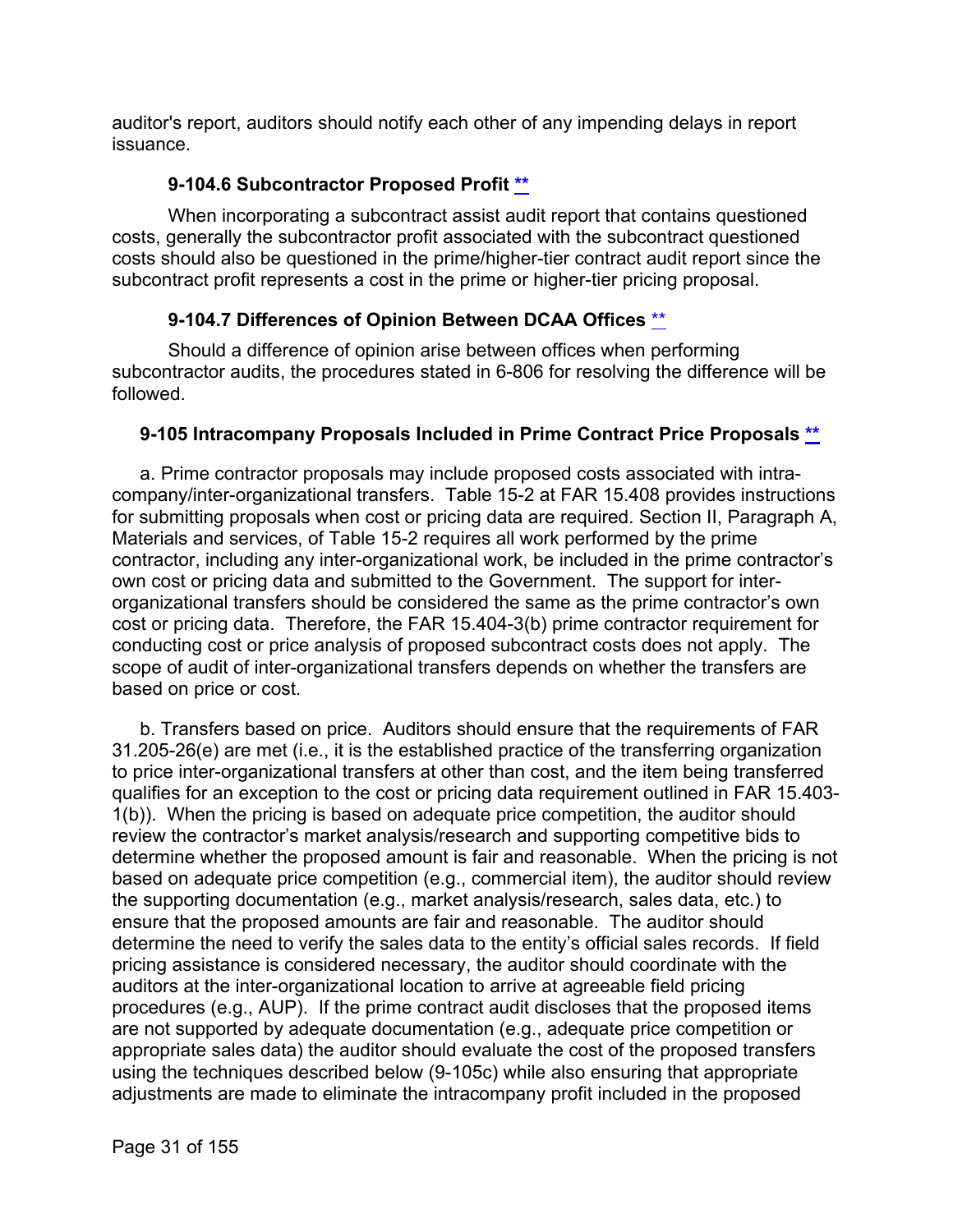price.

c. Transfers based on cost. Auditors should ensure that the data required by FAR 15.408, Table 15-2, are provided. The auditor should determine the need for assist audit services taking into consideration the business relationship and its potential effect on obtaining a fair and reasonable price. If an audit of the proposed inter-organizational amount is considered necessary based on the documented risk assessment, an appropriate request for assist audit services should be issued to the auditors at the inter-organizational location following the applicable procedures in 9-104, including coordination with the plant representative/ACO.

d. Make or buy considerations. Because of the business relationship between the buyer and seller, an inter-organizational transfer may present special procurement risks (see 9-405.2). When inter-organizational transfers are significant, auditors should evaluate the contractor's make or buy practices regarding inter-organizational transfers and report any practices that do not result in fair and reasonable prices. Contractors must support and demonstrate that the decision to make the item (i.e., interorganizational transfer) results in a fair and reasonable price when compared to buying the item from another vendor (also see FAR 15.407-2(f)).

e. Upon receiving a request from the higher-tier plant representative/ACO, the contract auditor at the other segment location will follow procedures in 9-103 and 9- 104 as applicable to the intracompany situation.

#### <span id="page-31-0"></span>**9-106 Special Considerations - Release of Data to Higher-Tier Contractors [\\*\\*](#page-1-9)**

a. DFARS [PGI 215.404-3\(a\)\(iii\)](http://www.acq.osd.mil/dpap/dars/pgi/pgi_htm/PGI215_4.htm) governs the methods by which the plant representative/ACO will release field pricing results to the higher-tier contractor. Where the lower-tier contractor consents, the Government will furnish "a summary of the analysis performed in determining any unacceptable costs, by element, included in the subcontract proposal". Absent the lower-tier contractor's consent, the Government will furnish "a range of unacceptable costs for each element".

b. Based on the above, a subcontractor's objection to unrestricted release of the audit report may place an extra reporting burden on the higher-tier plant representative/ACO. Therefore, the contract auditor will determine at the start of the evaluation whether the subcontractor will have any restrictions or reservations on release of the report to the higher-tier contractor. If so, promptly notify the requesting plant representative/ACO to determine whether the proposal evaluation should be continued. The plant representative/ACO, working with the higher-tier contractor, may be able to remove the subcontractor's restrictions or reservations.

c. If the evaluation is completed at the request of the plant representative/ACO despite the subcontractor's objections to unrestricted release of the results, audit report marking and contents will be modified per 10-208.5a(2). In no event may the subcontractor withhold its decision on release of the audit report pending review of the audit results or report contents.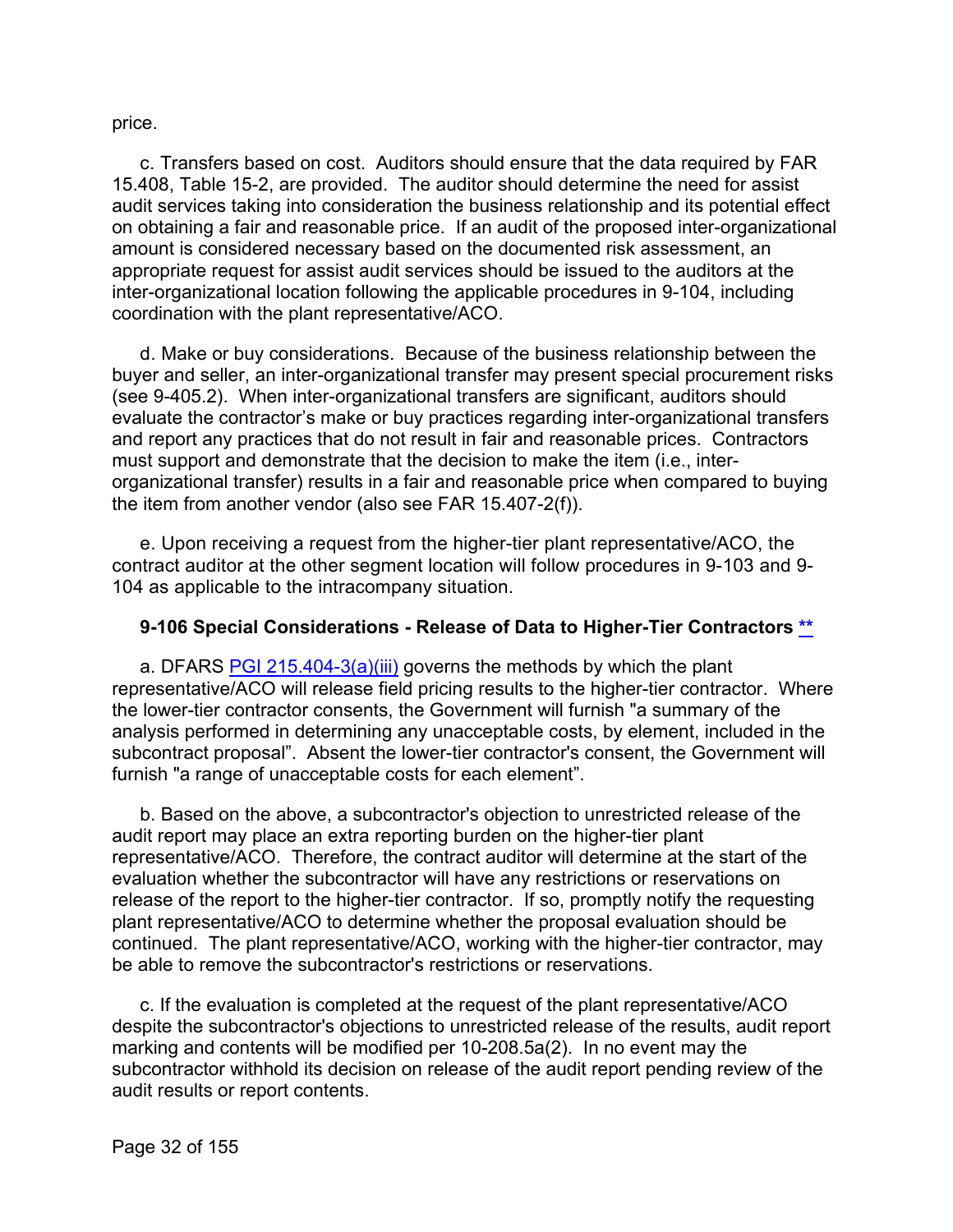d. Where subcontract proposal audits are made on a recurring basis for the same higher-tier contractor, try to expedite the process by developing a working arrangement for unrestricted audit report release. The arrangement should be documented by the subcontractor's representative, with a copy to the plant representative/ACO and the auditor.

#### <span id="page-32-0"></span>**9-107 Written and Telephone Requests for Specific Cost Information on Price Proposals [\\*\\*](#page-1-10)**

#### **9-107.1 Processing Requests for Specific Cost Information [\\*\\*](#page-1-11)**

<span id="page-32-1"></span>a. PCO may request specific information concerning a contractor's costs without requesting an audit or evaluation of the contractor proposal. Data to be provided should be readily available from the FAO files or obtainable using a request for information (RFI) from the contractor. Examples of such information include historical incurred costs, recent costs for specific production items or lots; established pricing formulas such as for spare parts or other logistics items; established prices for standard components; and current rates for labor, indirect costs, per diem. When a PCO requests a complete audit and the auditor determines that there is sufficient information available in the FAO files to meet the PCO's request, the auditor should explain the available options to the PCO and make an appropriate recommendation. (See 9- 103.1d.). The PCO has the final decision in determining if a full audit is needed to determine cost reasonableness.

b. The PCO may request specific cost information by telephone, mail, fax, or electronically directly from the field auditor. Such requests should receive timely attention. Written requests are sometimes desirable for clarity, but will not be required. See 15-300, and particularly, 15-304.3(c)(1), for obtaining the assistance of a DCAA financial liaison advisor (FLA) in requesting specific cost information.

c. The auditor should ask the requestor for the value, type of contract contemplated and the performance period, in order to provide advice on the usefulness of the data being provided. If the information that the requestor seeks is considered to be of limited or no use in assessing the reasonableness of the proposed costs, the auditor should explain any concerns to the requestor. However, even if the auditor recommends limitations on the use of the information, it must still be furnished.

d. Take care to ensure that contractor data is released only to known authorized Government procurement or contract administration personnel. Within 24 hours, by telephone or in person, provide requested information contained in the files or otherwise readily obtainable.

#### **9-107.2 Written Confirmation of Specific Cost Information [\\*\\*](#page-1-12)**

<span id="page-32-2"></span>a. FAOs (other than FLAs) will issue a confirming written response to each PCO request for specific cost information. However, specific cost information submitted to the plant representative/ACO at his or her request need not be confirmed in writing unless the requestor so desires. See 9-107.3 as to information requested by a higher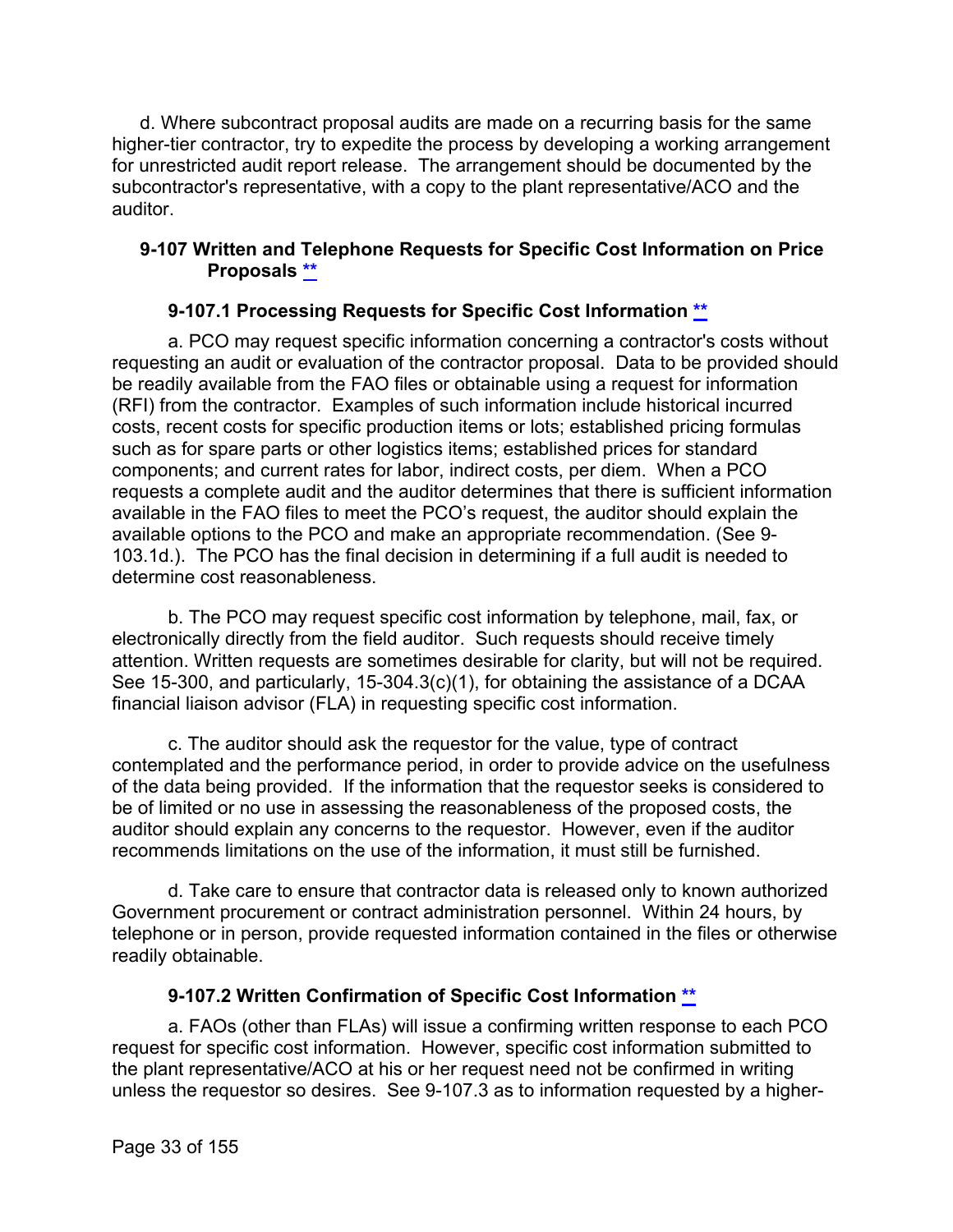tier contractor.

b. The response should be in the form of a memorandum/letter, with "Submission of Specific Cost Information" as the first line of the subject block. Do not use the terms "report," "audit," "examination," "review," or "evaluation" in the subject. State that the purpose is to furnish the cost information requested, and include applicable cautionary statements per 9-107.1c. Include the following statement:

*This memorandum is the product of an advisory service. Providing this information does not constitute an audit or attestation engagement under generally accepted government auditing standards.*

Provide a copy of the memorandum to the FLA if any. See Figure 9-1-1 for a sample response format.

#### **9-107.3 Special Considerations - Subcontractor Cost Information [\\*\\*](#page-1-13)**

<span id="page-33-0"></span>a. Specific cost information on prospective or current subcontractors will be provided to Government procurement or contract administration personnel at any tier per the preceding paragraphs. Special care must be taken, however, to ensure that subcontractor information is not released by DCAA to an upper-tier contractor without express permission of the subcontractor. In addition, avoid providing assistance to contractors that would not serve a governmental purpose (see 9-106).

b. The necessity for controlling subcontractor information will usually preclude releasing it to higher-tier contractors by telephone or in person unless the subcontractor's authorized representative is present. Where there are continuing requirements for DCAA confirmation of specific cost information of a subcontractor to a particular higher-tier contractor, a local working arrangement may be made to expedite the process. The arrangement should be documented by the subcontractor's representative, with a copy to the plant representative/ACO and the auditor.

c. If the higher-tier contractor prefers to submit requests for subcontractor specific cost information in writing, this should be accommodated. Coordination between the plant representative/ACO and contract auditor at the requestor's plant will establish how such requests are to be processed.

d. The required written response (9-107.2) on subcontractor specific cost information provided to a higher-tier contractor will be addressed to the plant representative/ACO at the higher tier. Distribute a copy to the contract auditor at the higher tier, and distribute a copy to the subcontractor's plant representative/ACO if he or she so desires.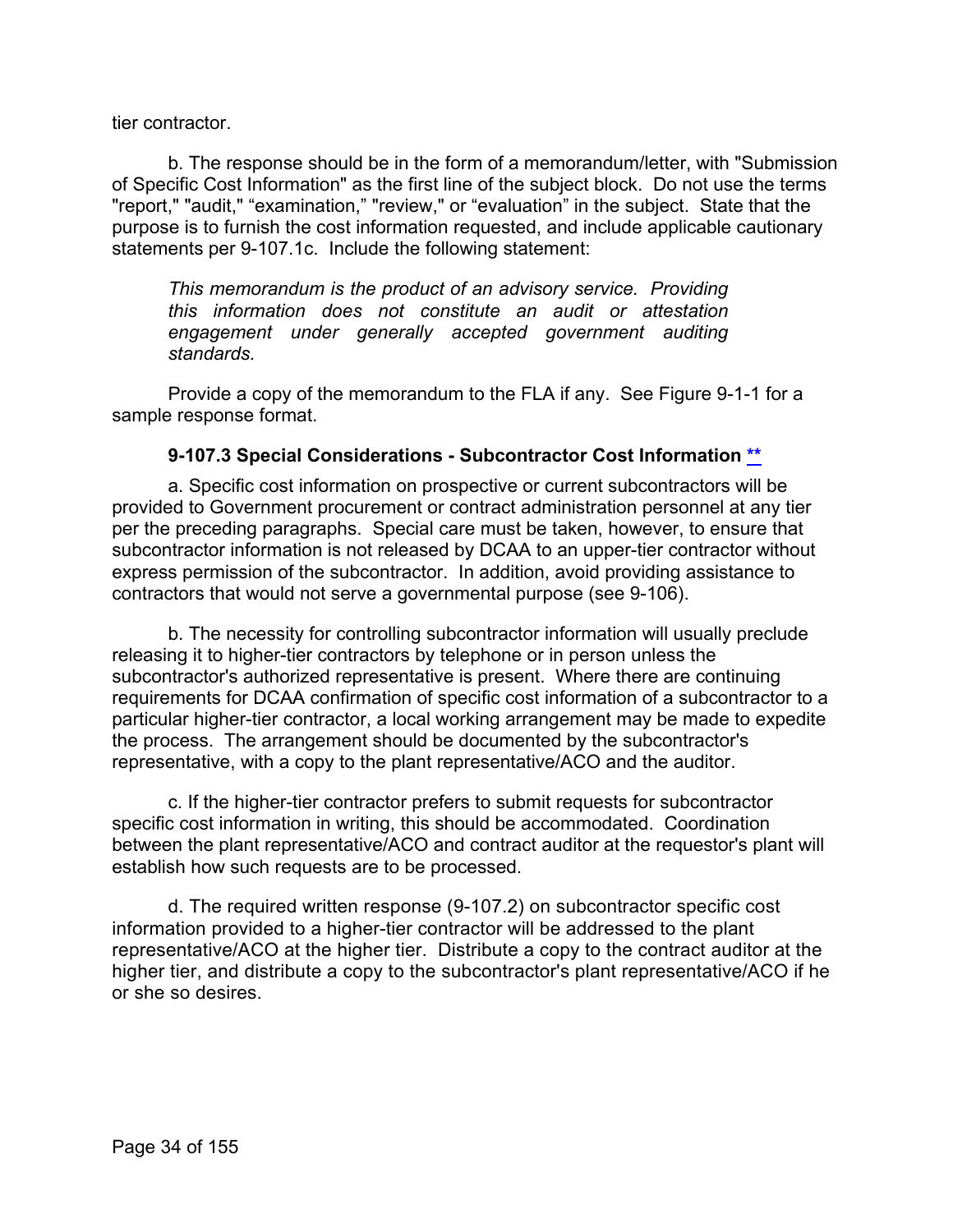#### <span id="page-34-0"></span>**9-108 Audit of Part(s) of a Proposal and Applications of Agreed-Upon Procedures – Price Proposals [\\*\\*](#page-1-14)**

a. Auditors will be responsive to a contracting officer's request for an application of agreed-upon procedures or an audit of part(s) of a proposal provided it clearly establishes the agreed-upon procedures to be applied or parts of the proposal to be examined.

(1) Audits of part(s) of a proposal are examinations conducted to express an opinion on one or more parts of a pricing proposal, but not on the entire proposal. A part of a proposal may be an entire cost element, for example, labor costs which encompass both the labor rates and the labor hours, or only part of a cost element, for example, specified labor rates or material loading factors. Audits of part(s) of a proposal may be conducted on proposals based on certified cost or pricing data and on proposals based on data other than certified cost or pricing data, if that data is cost data (see 9-206b., 9-207c.). Auditors may not examine and express opinions on proposals based on data other than certified cost or pricing data if that data is price or sales data (see 9-207a). The auditor establishes the scope of audit for the part of the proposal under examination. This applies to contemplated awards made on the basis of negotiation as well as source selection awards made in accordance with [FAR Subpart](http://www.ecfr.gov/cgi-bin/text-idx?SID=473deb3f3acdf45bda0b613de087eac2&mc=true&node=sp48.1.15.15_13&rgn=div6)  [15.3.](http://www.ecfr.gov/cgi-bin/text-idx?SID=473deb3f3acdf45bda0b613de087eac2&mc=true&node=sp48.1.15.15_13&rgn=div6) In establishing the need for examinations of this type, the dollar thresholds by contract type in DFARS [PGI 215.404-2\(a\)](http://www.acq.osd.mil/dpap/dars/pgi/pgi_htm/PGI215_4.htm) apply to the total amount of the contractor's proposal regardless of the dollar value of the elements specified for examination (also see 9-208).

(2) Applications of agreed-upon procedures are performances of procedures agreed upon with the contracting officer at the start of the engagement (see 14-1000). Auditors may perform applications of agreed-upon procedures on proposals based on certified cost or pricing data or on data other than certified cost or pricing data. All proposals supported by pricing and sales data will be evaluated by performing applications of agreed-upon procedures; no examinations may be performed (also see 9-207).

b. When a full proposal has been prepared, the total price proposal package should accompany these requests even though only certain parts of the proposal will be examined or only specified agreed-upon procedures will be performed. Once the field work has begun, auditors should consider the guidance on disclaimer of opinions in 2- 102.2 before agreeing to convert an examination to an application of agreed-upon procedures. An examination cannot be converted to an application of agreed-upon procedures merely to avoid disclosing a scope limitation encountered during the examination (e.g., when the examination cannot be completed within the PCO's request time frame).

c. A clear understanding of the requestor's needs is essential (see 9-103.1d.(3)). Discussions with the ACO and/or PCO, should be held in accordance with [4-104](https://viper.dcaa.mil/guidance/cam/3130/general-audit-requirements#Sec4104) before beginning the audit. When significant contractor deficiencies or system problems exist, explain them and discuss the potential for additional audit coverage. Also convey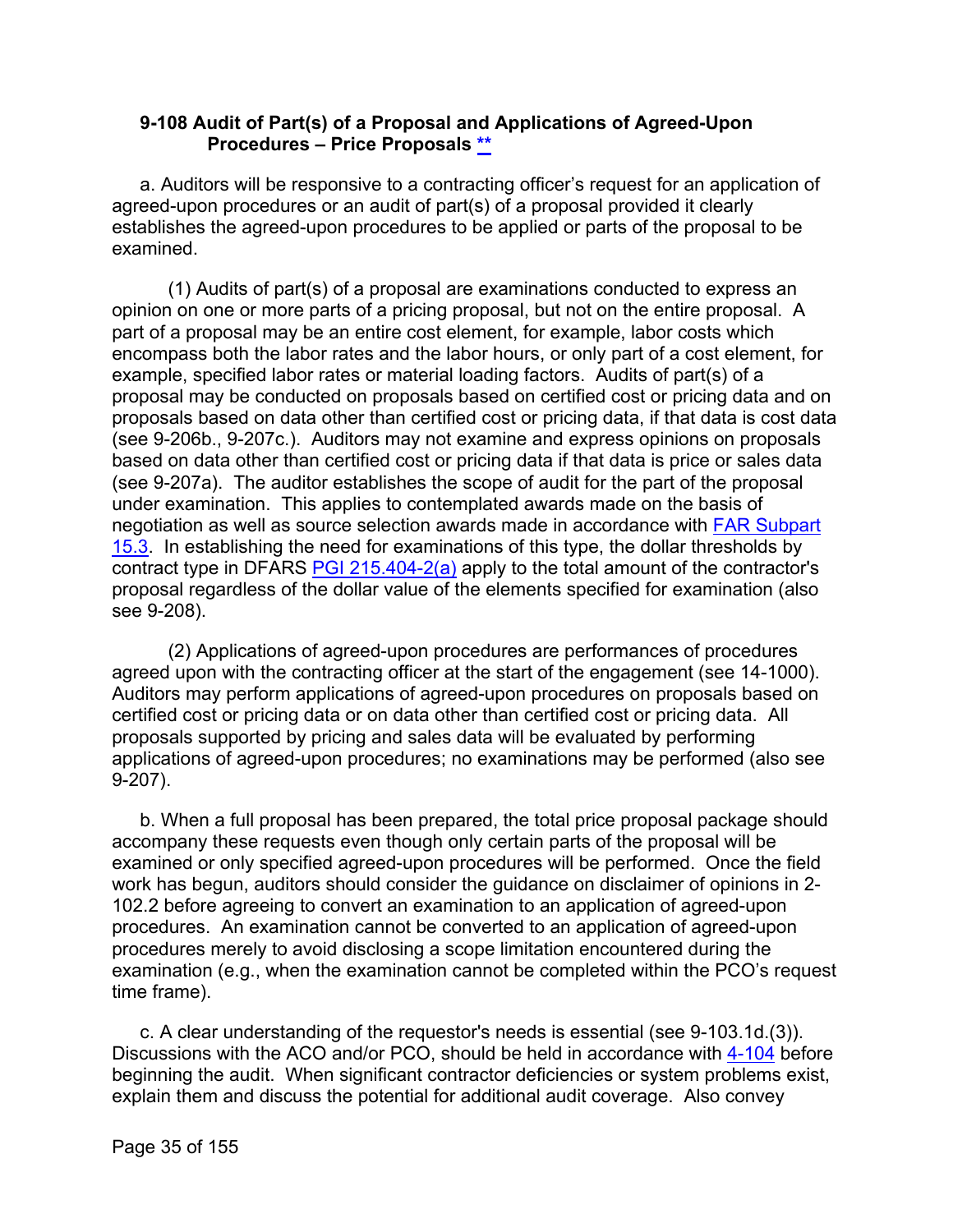information about prior contract performance and related cost history which the contracting officer may want to consider in finalizing the audit request. However, the final decision regarding the type of audit to be performed rests with the contracting officer responsible for negotiating the contract. See 9-103.1d.(3), for guidance when the auditor risk assessment does not coincide with the contracting officer's requested level of services. FLA assistance should be requested. Once the type of audit is established, the auditor should perform the required steps and report the findings. The report will confirm the auditor's advice to the contracting officer regarding the potential impact of known contractor deficiencies or systems problems on areas not audited and the reasons given by the contracting officer for not expanding the audit request.

d. It is important to recognize that the examination of part of a proposal and application of agreed-upon procedures differs from the processing of requests for specific cost information (9-107), wherein the auditor provides information from the audit files without doing an audit of any specific proposal. Paragraph 9-107 prohibits the use of the terms "report," "audit," or "examination" when processing requests for specific cost information.

#### <span id="page-35-0"></span>**9-109 Evaluation of Data Rights Price Proposals [\\*\\*](#page-1-15)**

a. [DFARS 252.227-7013,](http://www.ecfr.gov/cgi-bin/text-idx?SID=8d190dd85a34456acc36f8a1d90c75f2&mc=true&node=se48.3.252_1227_67013&rgn=div8) "Definitions," states "Developed exclusively at private expense" means development was accomplished entirely with costs charged to indirect cost pools, costs not allocated to a government contract, or any combination thereof". The Government is entitled to only limited rights in technical data developed exclusively at private expense (DFARS 227.7103-5(c)). DFARS 227.7103-5(d) states that specific license rates may be negotiated when the parties agree to modify the standard license rights granted to the Government or when the Government wants to obtain rights in data in which it does not have rights.

b. In determining a fair and reasonable price, the contracting officer may request assistance from the DCAA auditor. However, the contractor proposals are not generally supported by certified cost or pricing data; therefore, the auditor's involvement in auditing such proposals is limited. The auditor can verify to the books and records the amount claimed by the contractor as the cost of developing the proposed technical data (previously charged to indirect costs, or direct contract costs). The auditor can also evaluate information regarding sales of the technical data to other parties, if any. If such sales have occurred, the Government should not pay any more than the price paid by the contractor's most favored customer. However, the auditor cannot determine if the costs incurred under a claimed project or account relate only to the proposed data; nor can the auditor determine if there were other costs related to the data that were incurred under additional projects or accounts. The auditor also cannot be reasonably certain as to whether or not there is a specific contract or contracts that required development of some or all of the proposed data (such a determination would give the Government increased data rights and possibly preclude the need to make the purchase).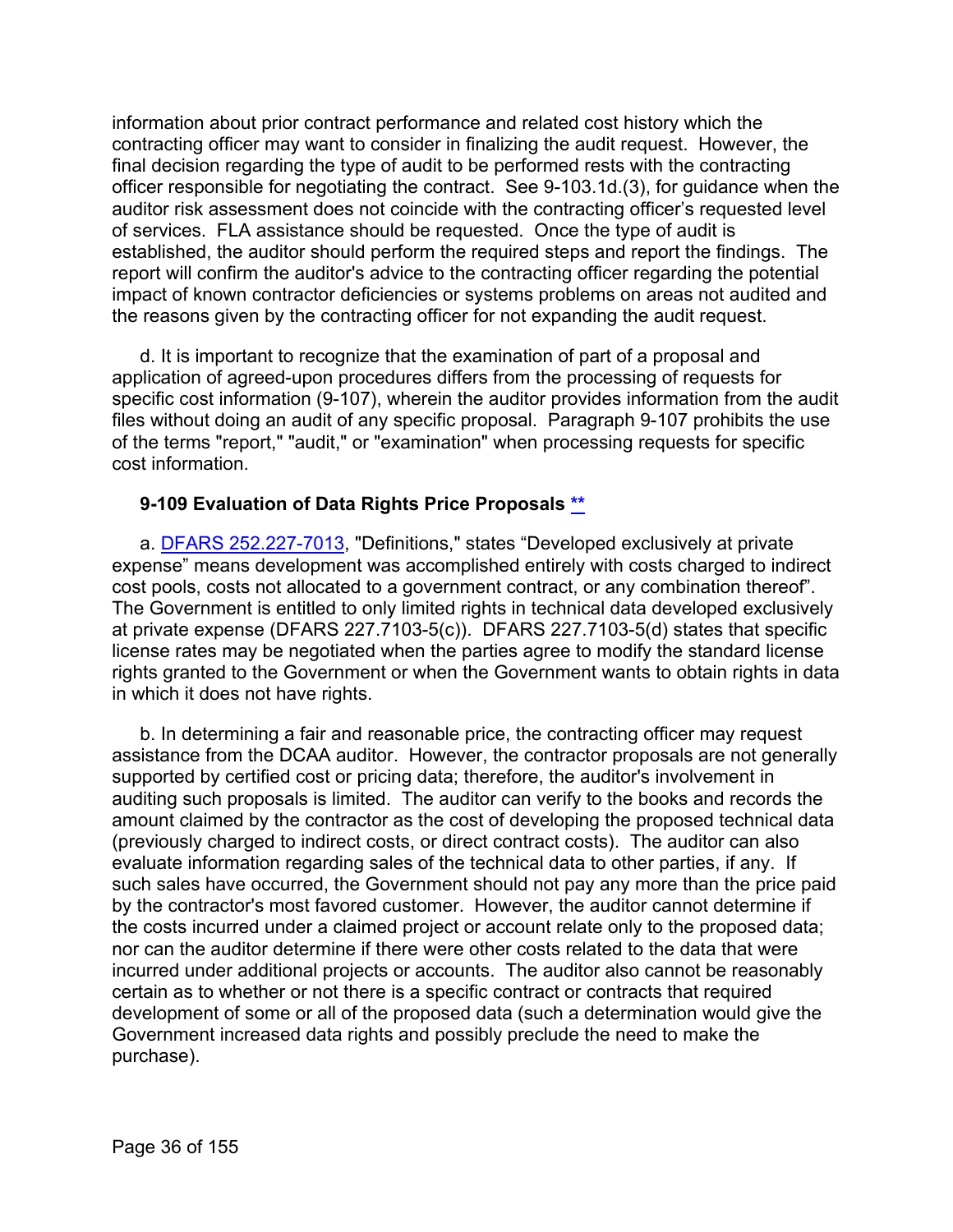c. As indicated above, the auditor will be unable to render an informed opinion regarding the reasonableness of the contractor's proposed price for data rights. DCAA effort will normally be limited to the application of agreed-upon procedures related to a cost or price verification. The report will include a statement regarding the adequacy and compliance of the contractor's disclosed accounting practices. Unless providing this information is part of the agreed-upon procedures, these items should be included in the "Report on Other Matters" appendix. However, to be fully responsive to the contracting officer, the auditor should contact the requestor upon receipt of a data rights audit request to discuss the specific agreed-upon procedures to be performed. Guidance for the application of agreed-upon procedures is contained in 9-108 and [14-](https://viper.dcaa.mil/guidance/cam/3158/other-contract-audit-assignments#Sec141000) [1000.](https://viper.dcaa.mil/guidance/cam/3158/other-contract-audit-assignments#Sec141000)

## **9-110 Release of Contractor Proprietary Data to FMS/DCC Customers [\\*\\*](#page-1-0)**

a. The U. S. Government contracting officer is responsible for determining the data to be released to FMS customers and for providing that data to the FMS customer. Auditors shall not provide contractor proprietary information to an FMS customer unless the contracting officer directs such release in writing (e-mail messages will suffice) and the contractor does not object to the release. If the price proposal evaluation is for Direct Commercial Contract (DCC) customers (foreign countries), requested by the DCMA International and Federal Business Division, DoD Central Control Point (DoDCCP), the auditor should coordinate with the DoDCCP and FLA regarding the release of contractor proprietary data to the DCC customer.

b. When the contracting officer or DoDCCP identifies that the price proposal is for an FMS/DCC customer, the auditor should determine at the start of the audit whether the contractor objects to the release of the report to the FMS/DCC customer. Auditors should request at the start of the audit that the contractor provide a written statement either confirming the contractor's agreement or the contractor's objection to the release of proprietary data and advise the contracting officer or DoDCCP accordingly. The contractor may not withhold its decision as to the release of its proprietary data pending review of the audit results or report contents. If the contractor objects to the release to the FMS/DCC customer, the third paragraph of the report restrictions should state the contractor's objection.

c. There may be instances where the FMS/DCC customer requests additional information concerning FMS/DCC prices. The contracting officer or DoDCCP, after consultation with the contractor, may decide that certain proprietary data may be released to the FMS/DCC customer. In this instance, the contracting officer may request that the FAO tailor the presentation of the data in the audit report to satisfy the FMS/DCC customer requests. It is the contracting officer's decision as to the level of contractor proprietary data to be provided in the report. The tailoring of the presentation of any proprietary data in the audit report in no way affects the scope of audit or results of audit, including the questioned cost. It merely affects the presentation of the data in the audit report.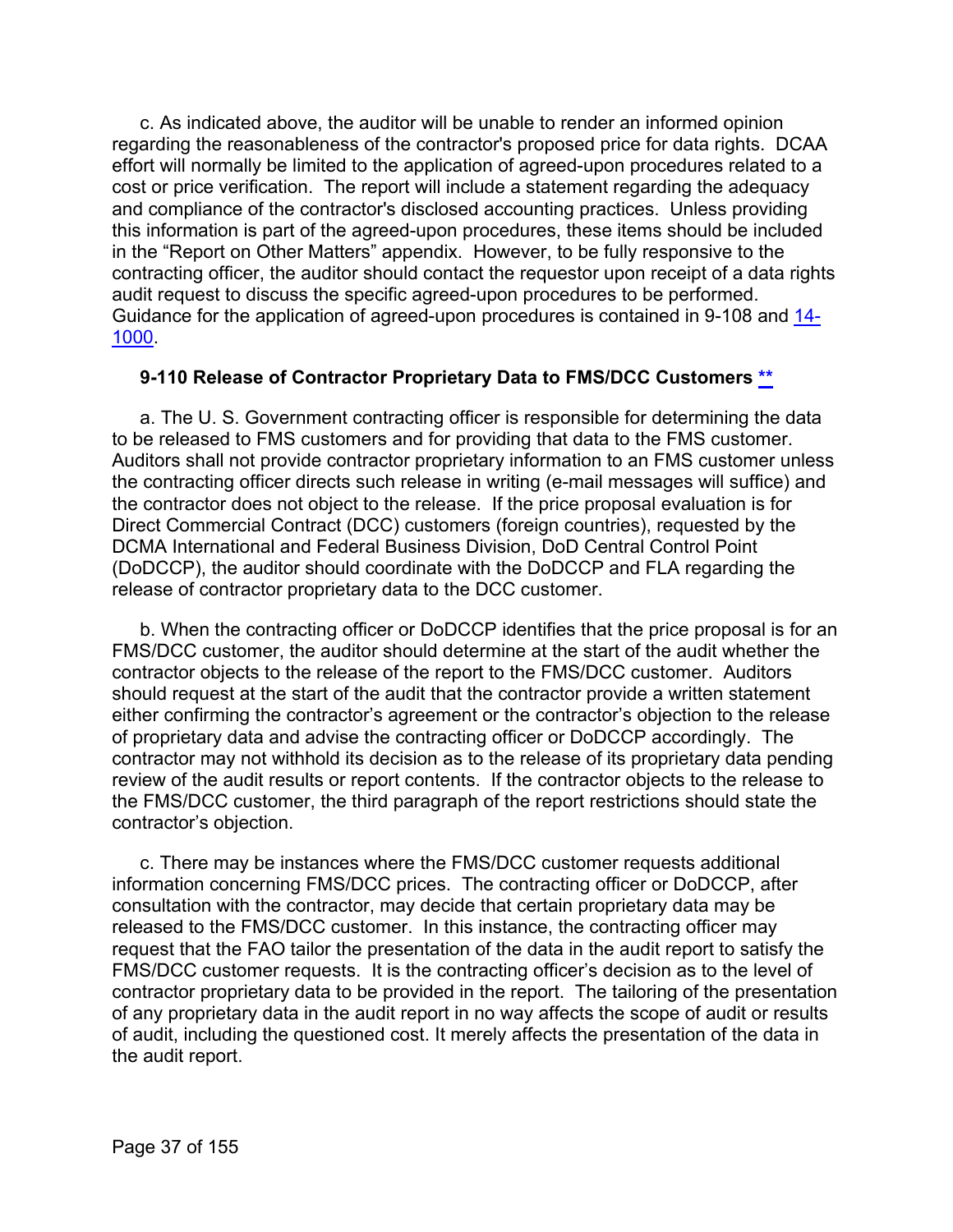## **Figure 9-1-1 Sample Format for Confirmation of Specific Cost Information on Price Proposals [\\*\\*](#page-1-1)**

See the OG ["Request for Specific Cost Information"](https://intranet.dcaa.mil/Lists/Audit_Programs__Other_Miscellaneous_Documents/DispForm.aspx?ID=200&Source=https%3A%2F%2Fintranet%2Edcaa%2Emil%2FSitePages%2FAPRSOAG%5F2%2Easpx%23InplviewHash01ace581%2De97e%2D48fc%2D9fb6%2Df593bc5fdfa8%3DPaged%253DTRUE%2Dp%5FActivityCode%253D23300%2Dp%5FID%253D190%2DPageFirstRow%253D181&ContentTypeId=0x010081CD2F96F4602146955C3A214C000D5C) for activity code 25000, for a sample proforma memorandum with language to include in the FAO response to the contracting officer's request for specific cost information.

# **9-200 Section 2 - Evaluating the Adequacy of Certified Cost or Pricing Data or Data Other Than Certified Cost or Pricing Data in Price Proposals [\\*\\*](#page-1-2)**

# **9-201 Introduction [\\*\\*](#page-1-3)**

a. This section provides criteria for determining whether the contractor/offeror has submitted adequate certified cost or pricing data or data other than certified cost or pricing data in support of its price proposal. It also provides guidance for deciding what type of audit opinion should be used depending on the nature of the audit request, whether certified cost or pricing data or data other than certified cost or pricing data was submitted by the contractor, and whether the data submitted is considered adequate, inadequate in part, or wholly inadequate.

b. The objective in requiring certified cost or pricing data or data other than certified cost or pricing data is to enable the Government to perform cost or price analysis and ultimately enable the Government and the contractor to negotiate fair and reasonable contract prices.

# **9-202 Definitions [\\*\\*](#page-1-4)**

a. [FAR 2.101](http://www.ecfr.gov/cgi-bin/text-idx?SID=8d190dd85a34456acc36f8a1d90c75f2&mc=true&node=se48.1.2_1101&rgn=div8) makes a clear distinction between certified cost or pricing data and data other than certified cost or pricing data. Certified cost or pricing data consist of all facts existing up to the time of agreement on price which prudent buyers and sellers would reasonably expect to have a significant effect on price negotiations. Certified cost or pricing data is data requiring certification in accordance with [FAR 15.406-2.](http://www.ecfr.gov/cgi-bin/text-idx?SID=8d190dd85a34456acc36f8a1d90c75f2&mc=true&node=se48.1.15_1406_62&rgn=div8) In addition to historical accounting data, cost or pricing data include such factors as vendor quotations, nonrecurring costs, make-or-buy decisions, and other management decisions (e.g., from minutes of board of directors meetings) which could reasonably be expected to have a significant bearing on costs under the proposed pricing action. Certified cost or pricing data consist of facts which can be verified and should be distinguished from judgments (opinions based on facts) made by the contractor in estimating future costs. (Also see [14-104.](https://viper.dcaa.mil/guidance/cam/3158/other-contract-audit-assignments#Sec14104)) Except as provided in [FAR 15.403-1](http://www.ecfr.gov/cgi-bin/text-idx?SID=8d190dd85a34456acc36f8a1d90c75f2&mc=true&node=se48.1.15_1403_61&rgn=div8)[/DFARS](http://www.ecfr.gov/cgi-bin/text-idx?SID=8d190dd85a34456acc36f8a1d90c75f2&mc=true&node=se48.3.215_1403_61&rgn=div8)  [215.403-1,](http://www.ecfr.gov/cgi-bin/text-idx?SID=8d190dd85a34456acc36f8a1d90c75f2&mc=true&node=se48.3.215_1403_61&rgn=div8) the (sub)contractor must submit a certificate of current cost or pricing data (in the format specified in [FAR 15.406-2](http://www.ecfr.gov/cgi-bin/text-idx?SID=8d190dd85a34456acc36f8a1d90c75f2&mc=true&node=se48.1.15_1406_62&rgn=div8) certifying that to the best of its knowledge and belief, the cost or pricing data were accurate, complete, and current as of the date of final agreement on price of the (sub)contract or another date agreed upon between the parties that is as close as practicable to the date of agreement on price.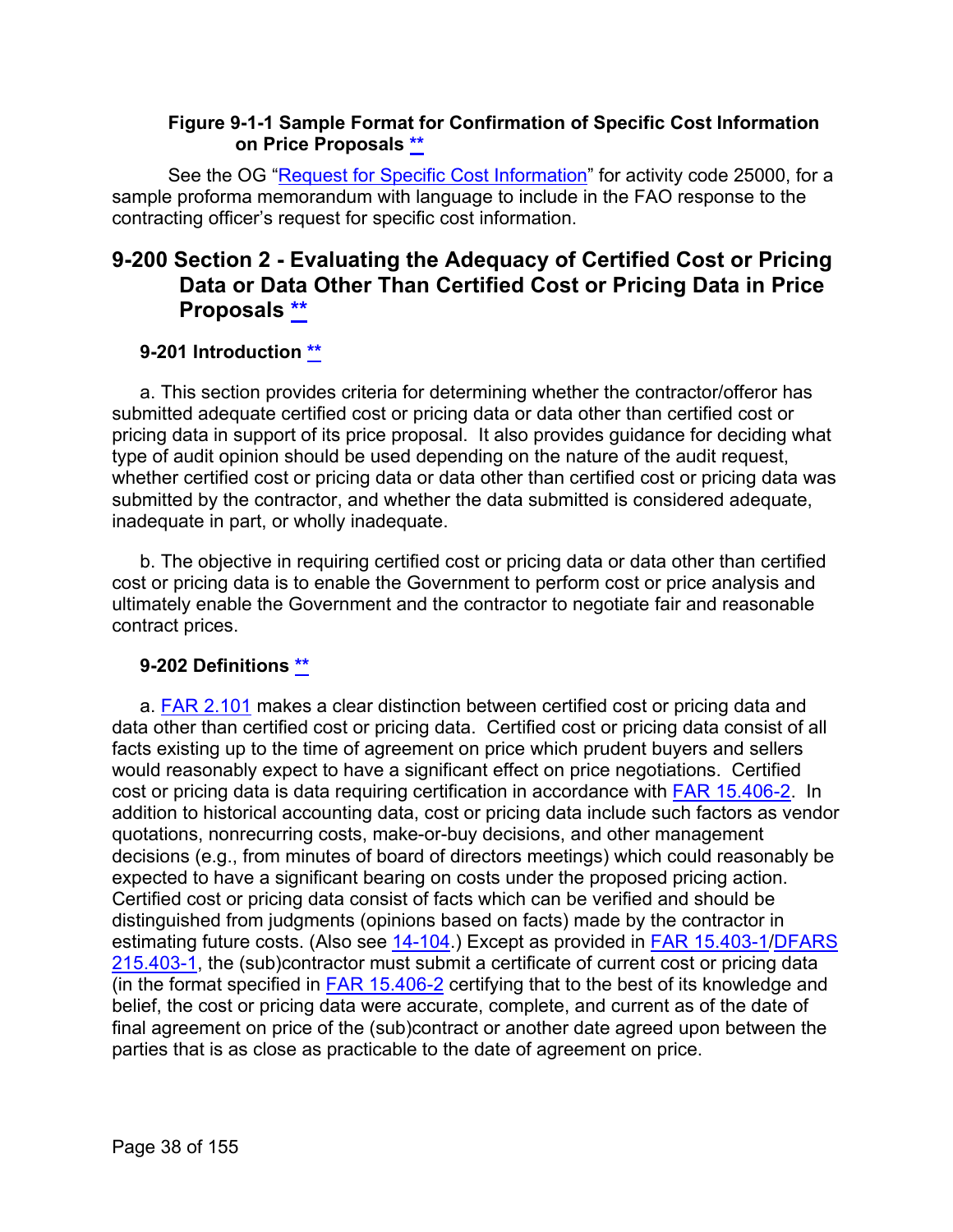b. Data other than certified cost or pricing data means any type of data that is not required to be certified in accordance with FAR 15.406-2, that is necessary to determine price reasonableness or cost realism. The data may include information on prices, sales, or costs.

## **9-203 Certified Cost or Pricing Data Requirements [\\*\\*](#page-1-5)**

FAR 15.403/DFARS 215.403 contain the basic requirements related to certified cost or pricing data, including the procedural requirements to be used when submitting certified cost or pricing data to the contracting officer or the contracting officer's representative. Subject to the exceptions listed in FAR 15.403-1/DFARS 215.403-1, the contractor is required to submit certified cost or pricing data whenever a pricing action will be over certain stated dollar thresholds (see 14-103.2). The SF 1411, Contract Pricing Proposal, was eliminated as a result of the FAR 15 Rewrite. The contracting officer may now require submission of certified cost or pricing data in the format indicated in [FAR 15.408,](http://www.ecfr.gov/cgi-bin/text-idx?SID=028c4c7355a8677b0412441f6f662508&mc=true&node=se48.1.15_1408&rgn=div8) Table 15-2—Instructions for Submitting Cost/Price Proposals When Certified Cost or Pricing Data are Required; specify an alternate format; or permit submission in the contractor's own format. The mere availability of books, records, and other documents for verification purposes does not constitute submission of certified cost or pricing data. FAR 15.408, Table 15-2, Note 1, states that if the offeror submits updated data, it must show how this data relates to the proposal.

## **9-204 Determining Adequacy of Certified Cost or Pricing Data [\\*\\*](#page-2-0)**

a. Evaluate the proposal to determine the adequacy of the certified cost or pricing data for audit purposes, and advise the contracting officer whether the offeror has, in the auditor's opinion, met its obligation to submit adequate certified cost or pricing data (See 9-205). FAR 15.408, Table 15-2, Note 1, states that the requirement for submission of certified cost or pricing data is met when all accurate certified cost or pricing data reasonably available to the offeror have been submitted, either actually or by specific identification in writing. However, neither this FAR provision nor the basic public laws describe in detail what constitutes submission or identification and how much data is enough data. The requirement for submission of certified cost or pricing data continues up to the time of agreement on price.

b. Audit teams should consider using the contractor's completed checklist to help develop an initial adequacy assessment. The audit team should document any apparent deficiencies for discussion at the proposal walk-through. After the walkthrough, members of the audit team should consider meeting again to discuss whether the proposal and supporting data were prepared in accordance with FAR 15.408, Table 15-2. Audit teams must exercise professional judgment when deciding whether the contractor provided, or otherwise made available, data required by Table 15-2, and in a manner necessary to conduct a meaningful audit.

c. Adequacy assessment continues throughout the audit process, and not all inadequacies are evident during the planning stage of the audit. Audit teams should be alert for inadequacies that could substantially limit the audit scope throughout fieldwork.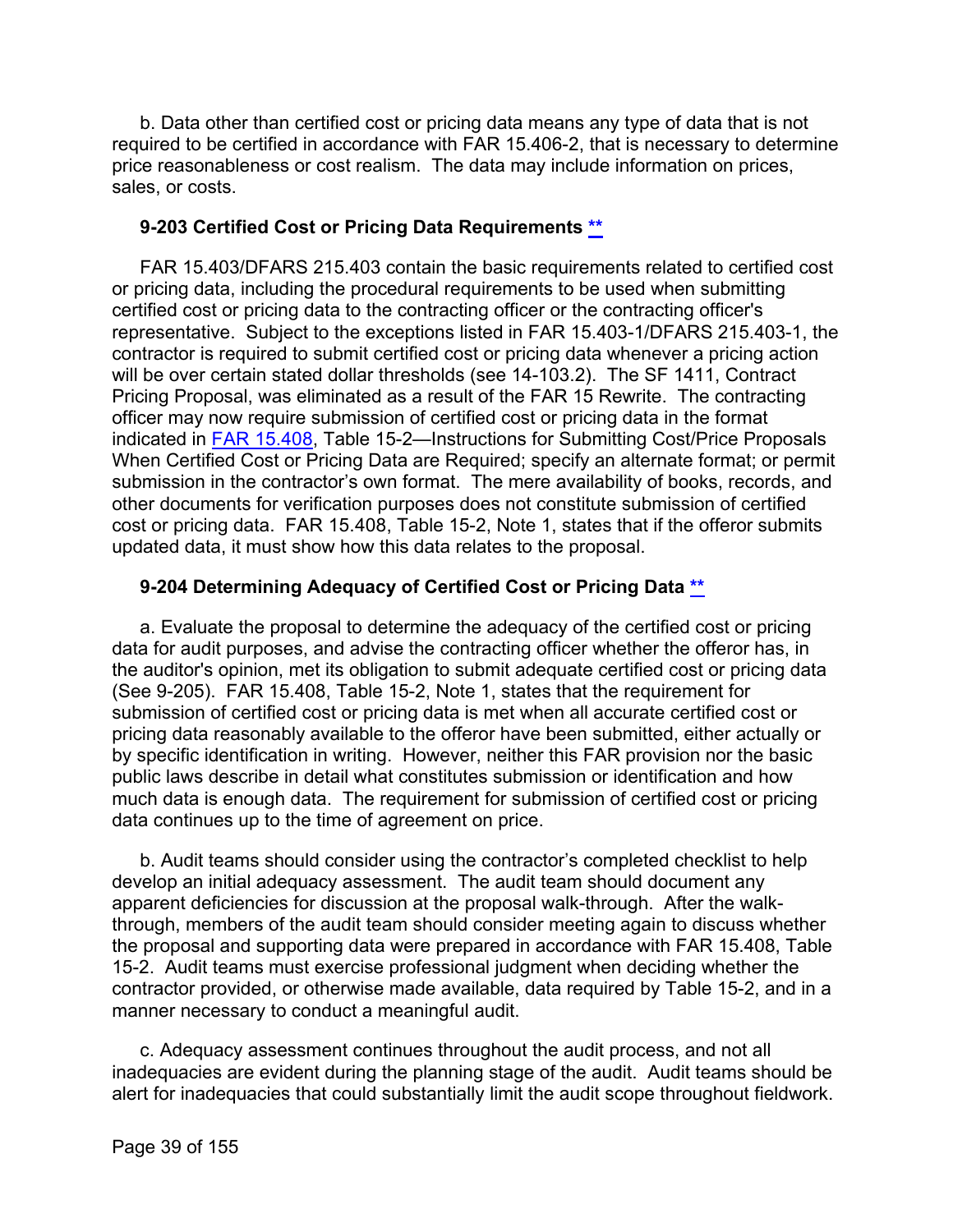Regardless of when auditors discover a significant proposal deficiency, the audit team should discuss the most appropriate action with the contracting officer in the interest of the Government reaching a fair and reasonable price.

## **9-205 Deficient or Denial of Access to Certified Cost or Pricing Data [\\*\\*](#page-2-1)**

a. Support from the ACO and PCO is critical in successfully dealing with deficient or denial of access to certified cost or pricing data situations. These situations are often sensitive/complex and require extensive coordination between DCAA, the ACO/PCO, and the contractor. It is essential that the ACO and PCO have the maximum amount of lead time to resolve the conditions.

b. When such situations are encountered, the auditor should give immediate oral notification to both the ACO and the PCO (see [1-504.4](https://viper.dcaa.mil/guidance/cam/3127/introduction-to-contract-audit#Sec15044) and 9-310) followed by written confirmation to the ACO with a copy to the PCO. Written confirmation should normally take place within 7 days of receipt of the contractor's proposal. When the auditor is to obtain a copy of the proposal from the contractor, the proposal should be readily available. Notify the ACO and PCO if the contractor does not furnish the proposal timely. The written confirmation shall include:

(1) a description of the deficient or denied data or records, with copies of deficient data if requested by the contracting officer,

(2) an explanation of the documentation or contractor action needed to correct the deficient certified cost or pricing data,

(3) an explanation of why the documentation/denied data or records are needed,

(4) the amount of proposed cost considered unsupported due to deficient certified cost or pricing data or to be questioned due to denial of access to records, and

(5) the actions taken by the auditor to obtain adequate certified cost or pricing data. (Further guidance on access to records problems is in [1-504.](https://viper.dcaa.mil/guidance/cam/3127/introduction-to-contract-audit#Sec1504))

c. There is no set formula for determining when certified cost or pricing data are so deficient as to justify notifying the contracting officer. Depending on the specific circumstances, the auditor must decide whether one item alone or a combination of items justifies a notification. Examples of certified cost or pricing data deficiencies that would usually be reported to the contracting officer follow:

(1) Significant amounts of unsupported costs.

(2) Significant differences between the proposal and supporting data resulting from the proposal being out of date or available historical data for the same or similar items not being used.

(3) Significant differences between the detailed amounts and the summary totals (e.g., the bill of material total does not reconcile with the proposal summary).

Page 40 of 155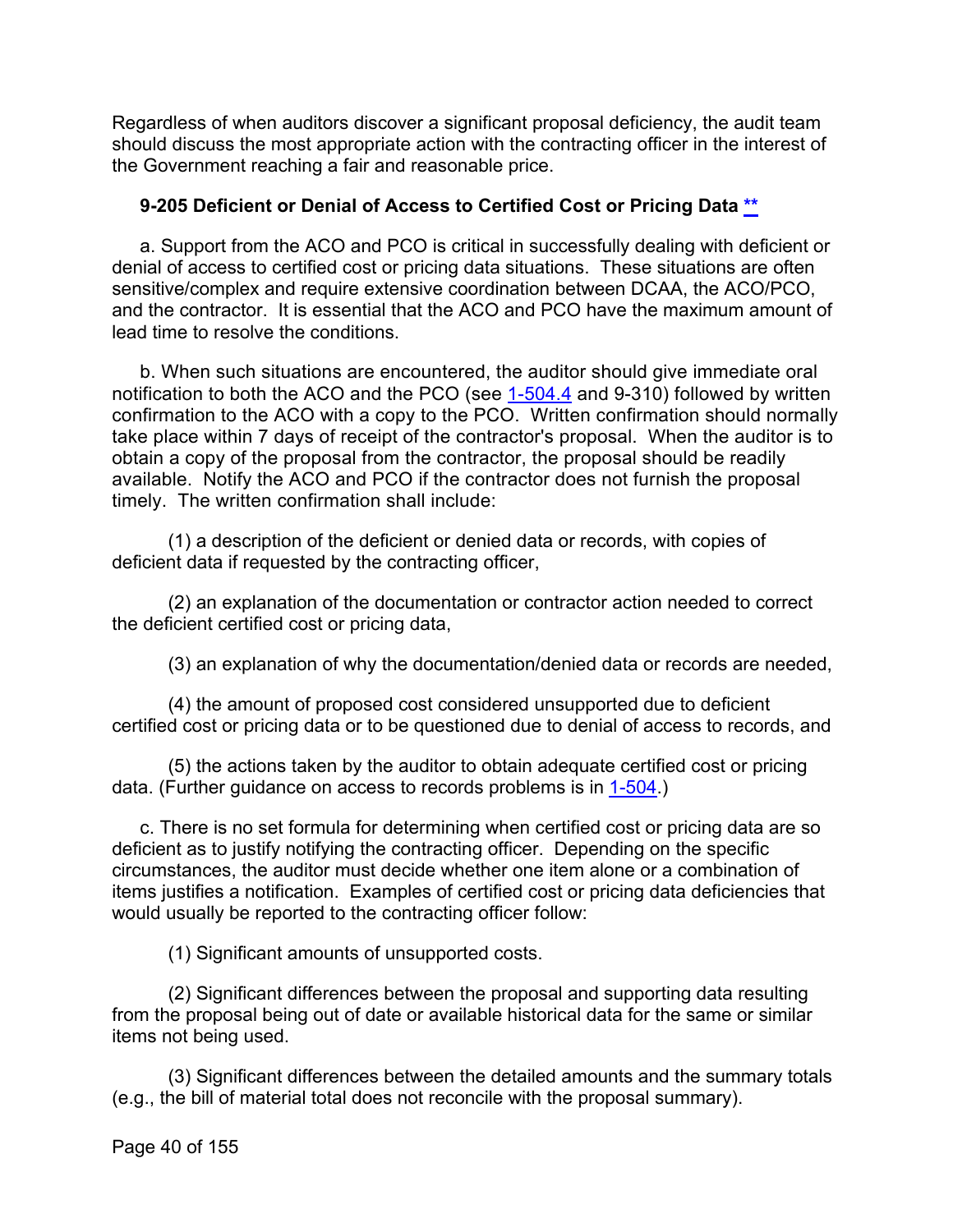(4) Materials are a significant portion of the proposal, but the contractor provides no bill of materials or other consolidated listing of the individual material items and quantities being proposed.

(5) Failure to list parts, components, assemblies or services that will be performed by subcontractors when significant amounts are involved.

(6) Significant differences resulting from unit prices proposed being based on quantities substantially different from the quantities required.

(7) Subcontract assist audit reports indicate significant problems with access to records, unsupported costs, and indirect expense rate projections.

(8) No explanation or basis for the pricing method used to propose significant interorganizational costs.

(9) No time-phased breakdown of labor hours, rates or basis of proposal for significant labor costs.

(10) No indication of basis for indirect cost rates when significant costs are involved.

(11) The contractor does not have budgets beyond the current year to support indirect expense rates proposed for future years.

d. The audit team should immediately discuss any potential deficiencies/noncompliances (e.g., FAR, CAS) with the contractor to ensure an accurate understanding. If the audit team confirms the noncompliance, the team should plan and perform procedures to develop the elements of the finding that are relevant and necessary to achieve the audit objectives.

# **9-206 Data Other Than Certified Cost or Pricing Data Requirements [\\*\\*](#page-2-2)**

a. [FAR 15.402](http://www.ecfr.gov/cgi-bin/text-idx?SID=028c4c7355a8677b0412441f6f662508&mc=true&node=se48.1.15_1402&rgn=div8) contains a hierarchical preference for contracting officers to use in obtaining data to determine price reasonableness. Here, and throughout [FAR Part 15,](http://www.ecfr.gov/cgi-bin/text-idx?SID=028c4c7355a8677b0412441f6f662508&mc=true&node=pt48.1.15&rgn=div5) contracting officers are to avoid unnecessarily obtaining certified cost or pricing data and shall not require submission of certified cost or pricing data if an exception at **FAR** [15.403-1](http://www.ecfr.gov/cgi-bin/text-idx?SID=028c4c7355a8677b0412441f6f662508&mc=true&node=se48.1.15_1403_61&rgn=div8) applies. These exceptions include:

(1) adequate price competition,

(2) prices set by law or regulation,

(3) acquisition of commercial item,

- (4) a waiver of certified cost or pricing data, and
- (5) modifications to commercial contracts or subcontracts.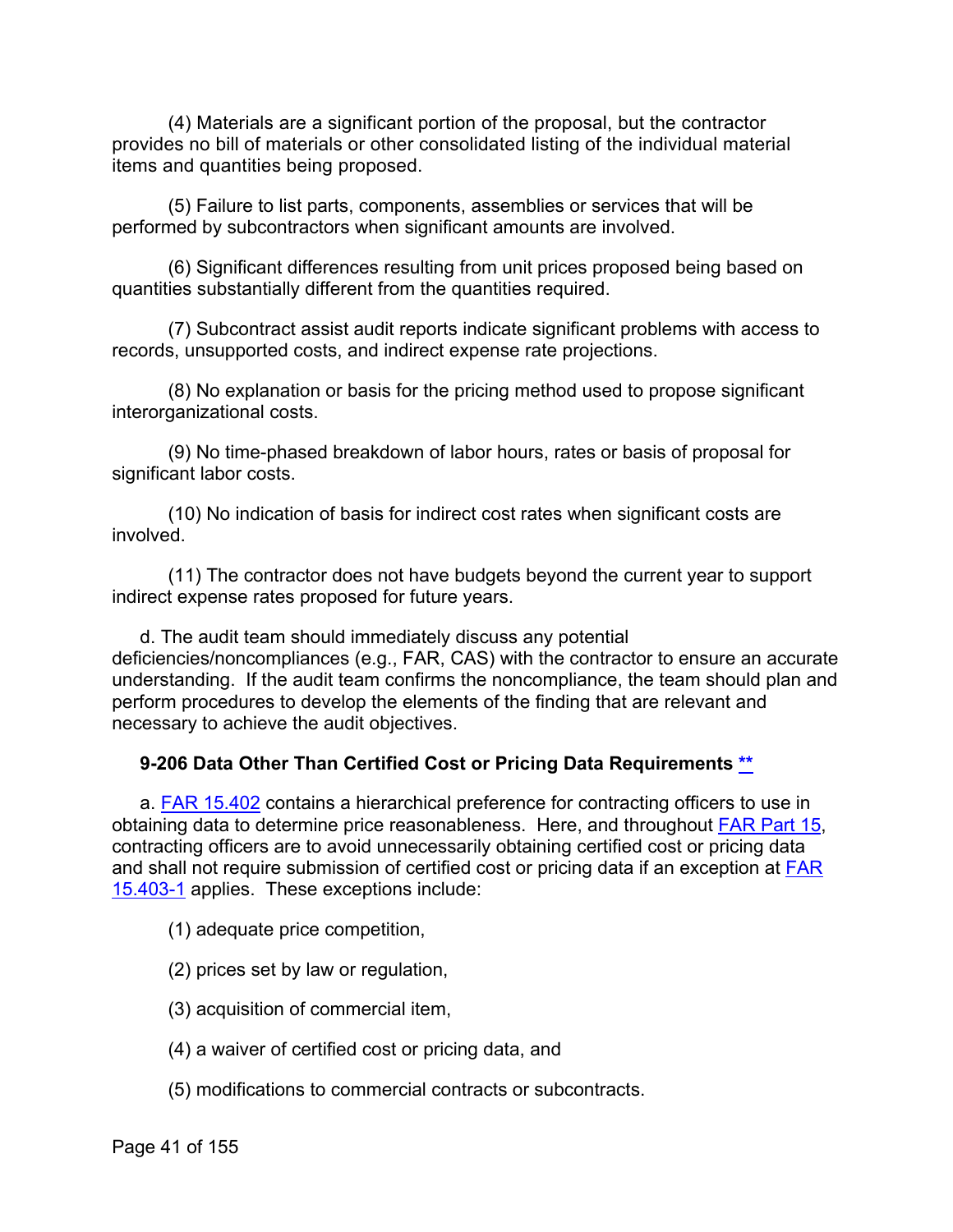In addition, certified cost or pricing data shall not be obtained for acquisitions below the simplified acquisition threshold. [\(14-907](https://viper.dcaa.mil/guidance/cam/3158/other-contract-audit-assignments#Sec14907) provides additional information on these exceptions.) The contracting officer always has to determine that he/she is getting a fair and reasonable price. In establishing reasonable prices, the contracting officer shall not obtain more data than is necessary. Nevertheless, the contracting officer is responsible for obtaining data that is adequate for evaluating price reasonableness. The **FAR** [15.402](http://www.ecfr.gov/cgi-bin/retrieveECFR?gp=&SID=028c4c7355a8677b0412441f6f662508&mc=true&r=SECTION&n=se48.1.15_1402) hierarchical preference requires the contracting officer to rely first on data available within the Government and then on data obtained from sources other than the offeror. If the contracting officer cannot obtain adequate data from sources other than the offeror, the contracting officer must require submission of data other than certified cost or pricing data that is adequate to determine a fair and reasonable price. At a minimum, the contracting officer must require appropriate data on the prices at which the same or similar items have previously been sold, unless there is an exception at [FAR 15.403-1\(b\)](http://www.ecfr.gov/cgi-bin/text-idx?SID=028c4c7355a8677b0412441f6f662508&mc=true&node=se48.1.15_1403_61&rgn=div8) for adequate competition or prices set by law or regulation.

b. Data other than certified cost or pricing data encompasses a broad range of data. [FAR 2.101](http://www.ecfr.gov/cgi-bin/text-idx?SID=774c132cd89f432a4396b976f68a0661&mc=true&node=se48.1.2_1101&rgn=div8) defines it as "pricing data, cost data, and judgmental information necessary for the contracting officer to determine a fair and reasonable price or to determine cost realism". The data may be identical to the types of data required by [FAR 15.408,](http://www.ecfr.gov/cgi-bin/text-idx?SID=774c132cd89f432a4396b976f68a0661&mc=true&node=se48.1.15_1408&rgn=div8) but without certification. The level and type of data other than certified cost or pricing data obtained varies depending upon whether a cost or price analysis is being performed. (See [FAR 15.404-1\(](http://www.ecfr.gov/cgi-bin/text-idx?SID=774c132cd89f432a4396b976f68a0661&mc=true&node=se48.1.15_1404_61&rgn=div8)b) and (c)) Contracting officers are required to conduct a price analysis even when certified cost or pricing data is not required. A cost analysis may be conducted to evaluate data other than certified cost or pricing data to determine cost reasonableness or cost realism.

c. The auditor's participation, and the amount of support provided, will be at the discretion of the contracting officer. The types of contractor data requested by the contracting officer can be in any form unless the contracting officer considers a specific format essential and describes it in the solicitation. The FAR Rewrite eliminated the optional SF 1448, Proposal Cover Sheet, Cost or Pricing Data Not Required, which previously was available for submission of this type of data. [FAR 15.403-5\(a\)\(4\)](http://www.ecfr.gov/cgi-bin/retrieveECFR?gp=&SID=774c132cd89f432a4396b976f68a0661&mc=true&r=SECTION&n=se48.1.15_1403_65) instructs the contracting officer to specify in the solicitation the necessary preaward audit access. Solicitation clauses at [FAR 52.215-20](http://www.ecfr.gov/cgi-bin/text-idx?SID=774c132cd89f432a4396b976f68a0661&mc=true&node=se48.2.52_1215_620&rgn=div8) and [-21](http://www.ecfr.gov/cgi-bin/retrieveECFR?gp=&SID=774c132cd89f432a4396b976f68a0661&mc=true&r=SECTION&n=se48.2.52_1215_621) provide preaward audit access as well.

## **9-207 Audits of Proposals Based on Data Other Than Certified Cost or Pricing Data [\\*\\*](#page-2-3)**

a. Auditors may not perform examinations and render opinions on proposals that are supported only by sales or pricing data because suitable criteria to judge the price and sales data is not available. The attestation standards require that the auditor conduct the audit only "if he or she has reason to believe that the subject matter is capable of evaluation against criteria that are suitable and available to users". The criteria must be objective, measurable, complete, and relevant to the subject matter. In the past, the FAR contained such criteria. However, changes made to the FAR as a result of the Federal Acquisition Streamlining Act of 1994 and the Clinger-Cohen Act of 1996,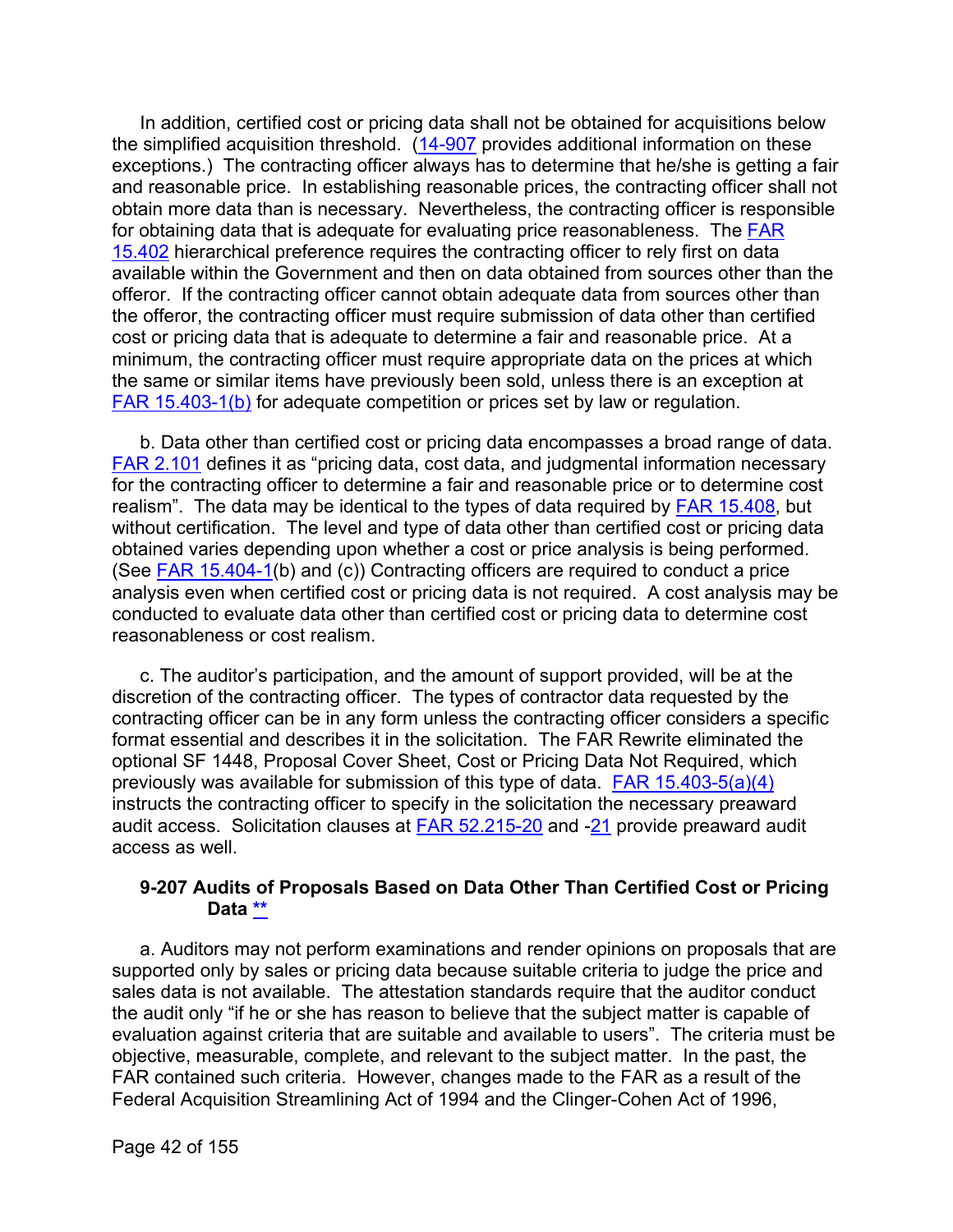deleted the Standard Form 1412 and the specific criteria against which price and sales data could be judged. The price and sales data can assist the contracting officer in determining if the price is fair and reasonable. To assist contracting officers in such cases, auditors should perform applications of agreed-upon procedures.

b. In performing agreed-upon procedures on proposals supported by price and sales data, the auditor should be responsive to the contracting officer's request for assistance in evaluating the data submitted. Since the effort will vary from procurement to procurement, the auditor must communicate with the requestor to ensure an understanding of the agreed-upon procedures prior to starting the engagement (see  $\frac{4}{3}$ -[104\)](https://viper.dcaa.mil/guidance/cam/3130/general-audit-requirements#Sec4104). Once the auditor has completed his/her application of agreed-upon procedures, the auditor should issue a report using the agreed-upon procedures proforma.

c. Auditors may perform examinations (in full or in part) on proposals supported by any amount or quality of cost data. The amount or quality of the cost data is not relevant in determining whether an examination can or cannot be performed. However, it could impact the type of opinion provided. Generally, the criteria in [FAR Part 15,](http://www.ecfr.gov/cgi-bin/text-idx?SID=c0712aaeba7e7ef6d15e9471397a152b&mc=true&node=pt48.1.15&rgn=div5) while not specifically applicable to data other than certified cost or pricing data, provides a guideline to us in reaching an opinion as to the acceptability of the cost data, and therefore, the requirements of the attestation standards are met. (See 9-208) The attestation standards provide for different types of opinions to address when cost data is sufficient or when it is not sufficient, i.e., unqualified, qualified, adverse, and disclaimer.

d. In establishing assignments to audit proposals based on cost data, it is important for the auditor to understand the level of cost data that the contracting officer required for submission. A disclaimer of opinion in an examination would not serve a useful purpose. Therefore, if the contracting officer has not required a level of cost data that would be sufficient for the auditor to perform an examination and render an opinion, then an application of agreed-upon procedures may be a more appropriate service choice for the contracting officer. The contracting officer may have additional data not provided by the contractor, such as market data, which will be used in making the determination of a fair and reasonable price.

e. As required by 9-103.1d., the auditor should discuss/coordinate with the contracting officer to obtain a clear understanding of his/her needs and the level of cost data that was required by the solicitation. The auditor should then:

- assess the audit risk for the proposal, and
- discuss with the contracting officer the appropriate level of service to be provided considering the auditor's assessed risk level, the contracting officer's needs, and the nature and type of cost data requested by the contracting officer in support of the proposal.

Based on these discussions, the contracting officer will make the final decision on the services to be required, i.e., an examination, an application of agreed-upon procedures, or a request for specific cost information, e.g., a rate check. For unresolved differences regarding the level of services to be performed, FLAs are available to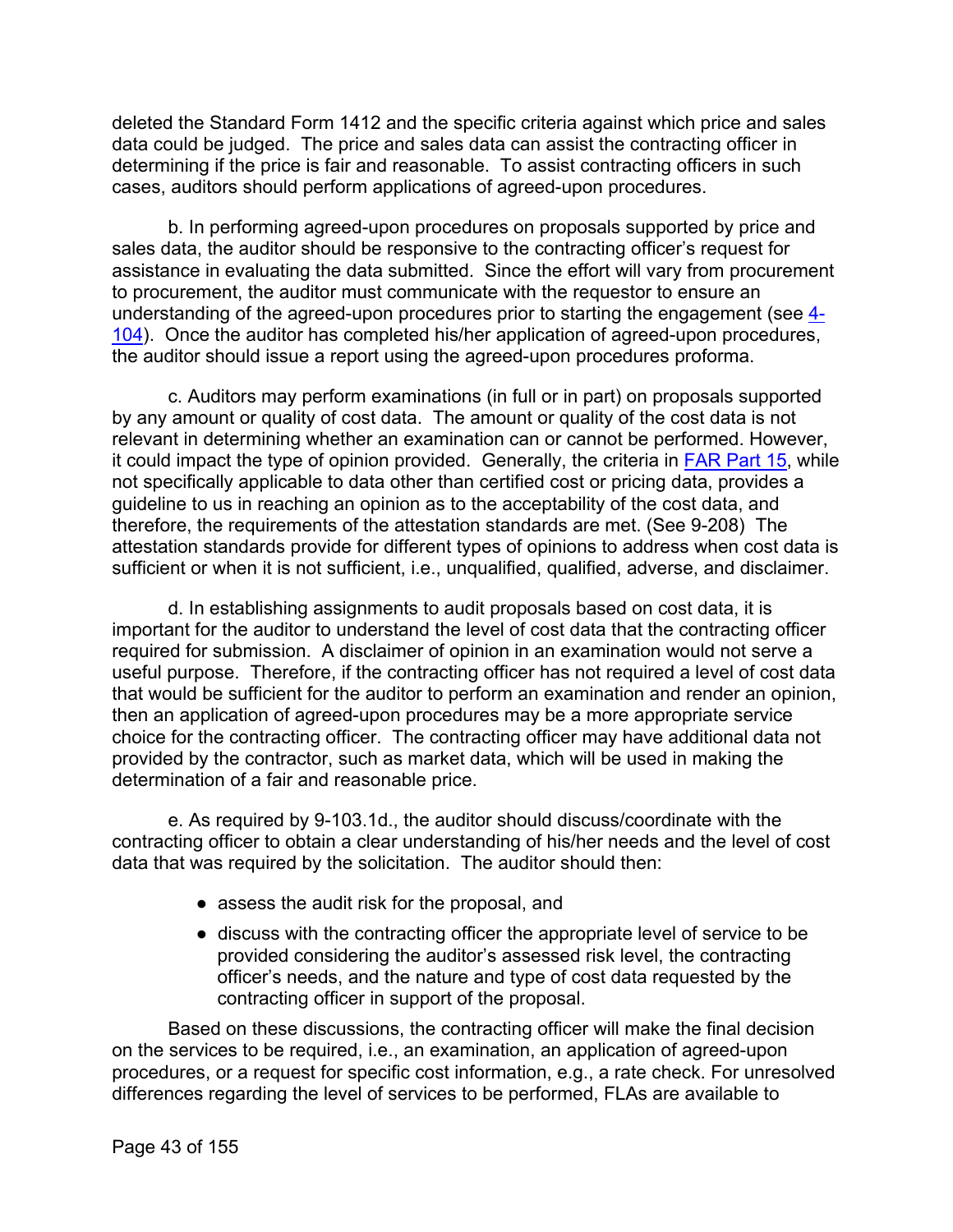provide assistance (see 9-103.1d.). Auditors must document the working papers for these discussions and describe the basis of the decision underlying the assignment. Once the auditor has completed his/her examination or application of agreed-upon procedures, the auditor should issue a report using the appropriate proforma.

## **9-208 Determining Adequacy of Data Other Than Certified Cost or Pricing Data [\\*\\*](#page-2-4)**

a. Review the proposal to determine the adequacy of the data other than certified cost or pricing data for examination purposes. Inadequacies in the data other than certified cost or pricing data can occur when (1) the offeror does not submit the data required by the contracting officer (requirements described in the solicitation) or (2) the contracting officer has not required the offeror to submit a level of data other than certified cost or pricing data sufficient for the auditor to perform an examination and render an opinion on the contractor's compliance with solicitation terms related to pricing.

b. Inadequacies may be attributed to the offeror, when not complying with the contracting officer's requirements. Advise the contracting officer if the offeror has not, in the auditor's opinion, met its obligation to submit the level of data other than certified cost or pricing data required by the contracting officer. Typically, the contracting officer makes this specification in the solicitation. Generally, criteria in [FAR Subpart 15.4,](http://www.ecfr.gov/cgi-bin/text-idx?SID=c0712aaeba7e7ef6d15e9471397a152b&mc=true&node=sp48.1.15.15_14&rgn=div6) while not specifically applicable, provide a guideline to the auditor in reaching an opinion as to the adequacy of the cost data. There are no public laws or regulations that describe in detail how much data is sufficient. Use professional judgment in determining whether the offeror has complied with the contracting officer's requirements.

c. Inadequacies may be attributed to the contracting officer having not required the offeror to submit sufficient data upon which to render an opinion on the proposal or part(s) of the proposal submitted. Auditor determinations of adequacy must relate to the services requested by the customer, i.e., examination of the proposal in total or examination of part of the proposal. If the contracting officer only requests an examination of part of a proposal, then the auditor is only examining the cost data to support that part of the proposal and rendering an opinion on that part of the proposal. If there are inadequacies in the data other than certified cost or pricing data, the auditor should recommend that the contracting officer obtain enough data to protect the Government's interest. The contracting officer will make his/her decision to request additional data based on data in his/her possession, such as market data or prior prices paid to other contractors. As discussed in 9-207e., the auditor should clarify with the contracting officer that an examination is needed before the start of fieldwork, given the level of data that the contracting officer has required.

## **9-209 Audit of Parts of a Proposal [\\*\\*](#page-2-5)**

A price proposal audit request may call for an examination of the contractor's compliance with solicitation terms related to pricing for specified cost element(s) or parts of cost elements (9-102.1b., 9-108). When this type of examination is conducted, the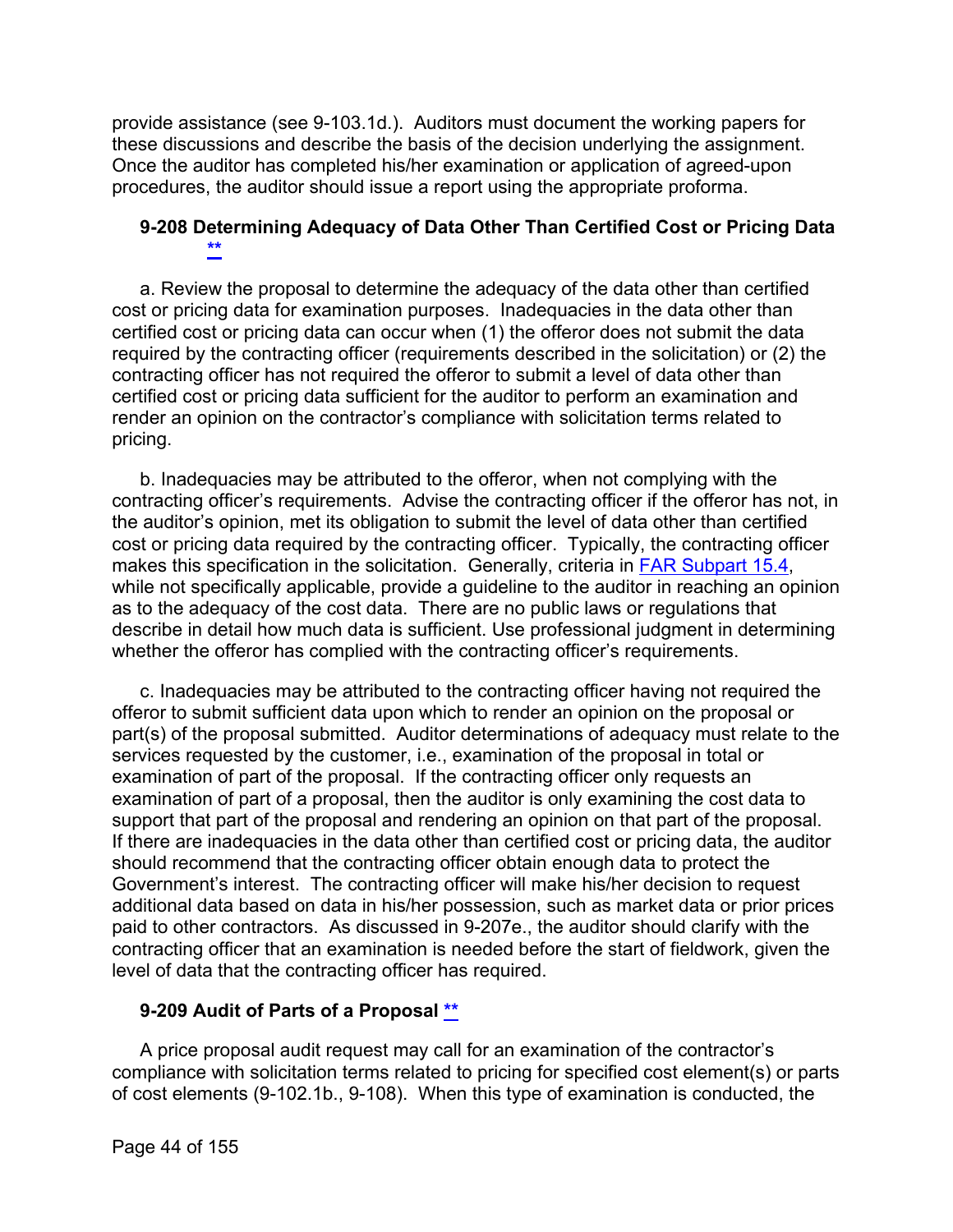audit report will clearly describe what parts of the proposal were examined and comment on any known significant estimating system, internal control or accounting system deficiencies. The opinion and report exhibits will address only the part(s) of the proposal examined.

#### **9-210 Reporting Results of Evaluations of Pricing Proposals with Certified Cost or Pricing Data or Data Other Than Certified Cost or Pricing Data [\\*\\*](#page-2-6)**

Once the auditor has completed his/her evaluation of the certified cost or pricing data or data other than certified cost or pricing data related to a proposal (or to the parts of a proposal requested), the report should include a summary and necessary supporting details for a clear understanding of the results. Any noted inadequacies/noncompliances in the certified cost or pricing data or data other than certified cost or pricing data usually result in questioned, unsupported or unresolved costs. To the extent that fraud, other unlawful activity, or improper practices are found, (see [Fig. 4-7-3](https://viper.dcaa.mil/guidance/cam/3130/general-audit-requirements#SecFig473) for examples of potential indicators), the procedures of [4-702.4](https://viper.dcaa.mil/guidance/cam/3130/general-audit-requirements#Sec47024) should be followed.

# **9-300 Section 3 - General Evaluation Procedures for Cost Estimates [\\*\\*](#page-2-7)**

## **9-301 Introduction [\\*\\*](#page-2-8)**

a. This section presents general guidance on evaluation of contractors' estimates including preliminary survey procedures and overall audit policies. Guidance related to specific cost areas is included in the remaining sections of this chapter (e.g., material cost is in Section 4 and labor cost is in Section 5).

b. This section is also intended to provide a general framework for the discussion on performing contractor estimating system compliance audits included in [5-500.](https://viper.dcaa.mil/guidance/cam/3135/audit-of-contractor-compliance-with-defense-federal-acquisition-regulation-supplement-for-contractor-business-systems-and-subsystems#Sec5500)

## **9-302 Adequacy of Cost Accounting System for Preparation of Price Proposals [\\*\\*](#page-2-9)**

a. When the contract price is to be negotiated based on certified cost or pricing data, the contractor is required to certify that the data in support of the proposal are accurate, complete, and current (see 9-202b and **FAR 15.403-4**). The contractor's cost accounting system usually is a major data source used in preparing the proposal. In evaluating cost accounting system adequacy, the results of prior audits of materials, labor, indirect costs, budgeting function, etc., should assist in determining whether valid, reliable, and current costs are readily available. When applicable, the contractor is also required to file a CAS Board Disclosure Statement certifying that the practices are complete and accurate as of the day of submission. The contractor is also certifying that the practices used in estimating costs in the proposal are consistent with the cost accounting practices disclosed in the statement. In evaluating the cost accounting system, determine that the actual estimating practices comply with CAS and the disclosure statement (see [Chapter 8\)](https://viper.dcaa.mil/guidance/cam/3141/cost-accounting-standards#Sec).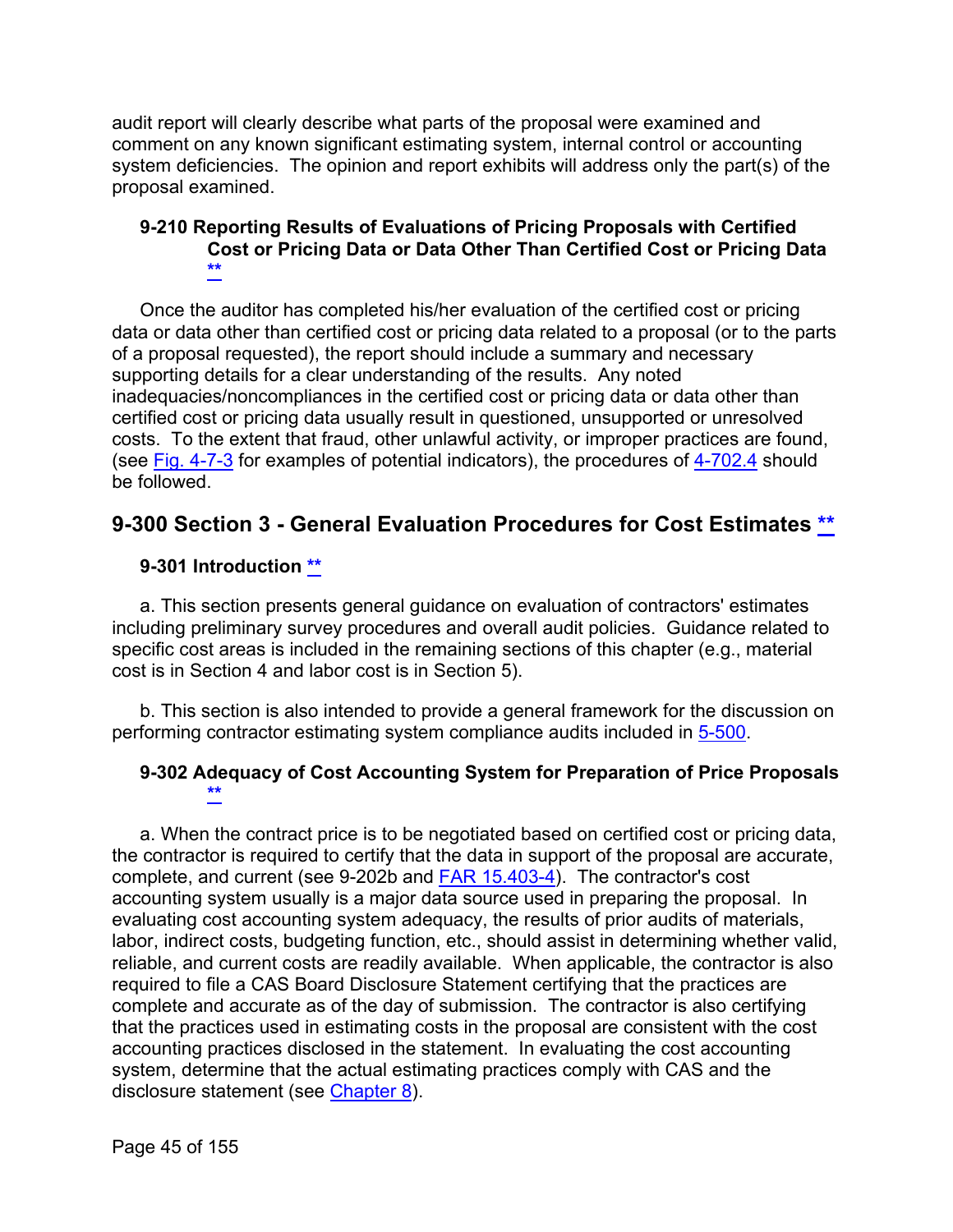b. To provide data required for cost estimating purposes, the contractor's cost accounting system must contain sufficient refinements to provide, where applicable, cost segregation for

(1) preproduction work and special tooling,

(2) prototypes, static test models, or mock-ups,

(3) production by individual production centers, departments, or operations-as well as by components, lots, batches, runs or time periods,

(4) engineering by major task,

(5) each contract item to be separately priced,

(6) scrap, rework, spoilage, excess material, and obsolete items resulting from engineering changes,

(7) packaging and crating when substantial, and

(8) other nonrecurring or other direct cost items requiring separate treatment.

c. Accounting data used in developing estimated costs must be valid and reliable. For example, in an accounting system which provides for lot costing, inadequate controls over job lot cutoffs may result in inaccurate lot cost data. This type of error could produce inequitable results when lot cost trends are used in developing or evaluating costs for follow-on procurement. For this reason, an audit of internal controls is important.

## **9-303 Contractor Estimating Methods and Procedures-Cost Estimates [\\*\\*](#page-2-10)**

a. A contractor's estimating method is influenced by the type of accounting system maintained and the statistical data available. Data supporting individual cost estimates may include:

(1) directly applicable experience for an entire product, such as a follow-on procurement for a product already in production,

(2) directly applicable experience for certain tasks comprising a new procurement similar to those accomplished under previous contracts, and

(3) general or indirectly applicable experience represented by various ratios and percentage factors applicable to a common base.

When experience ratios or percentage factors are used by contractors to derive related estimates for a current estimate, determine whether adjustments were made to reflect differences in complexity, production rate, contract performance period, and other factors which influence the validity of the current estimate.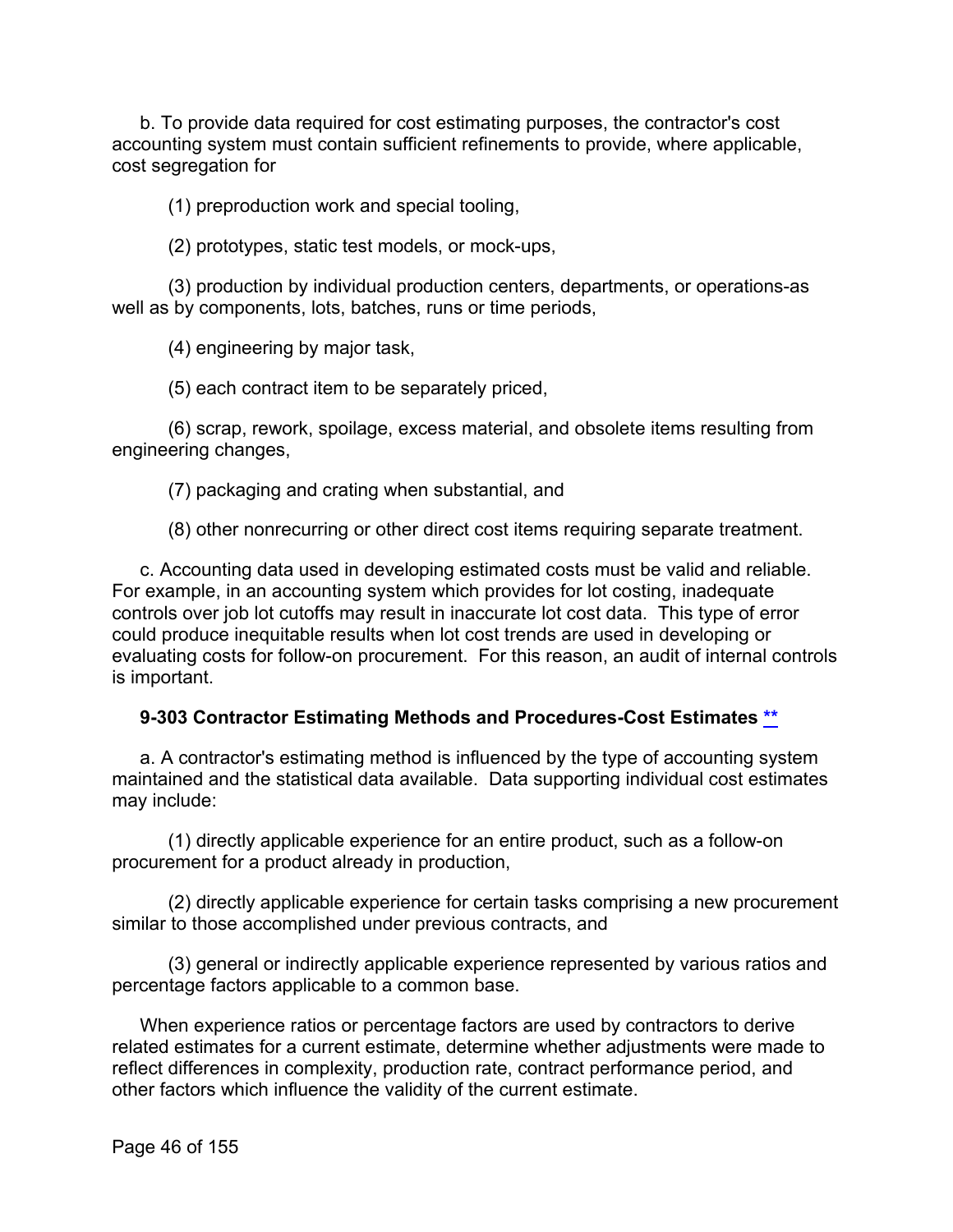b. Contractors may employ uniform procedures to prepare prospective price proposals or may justifiably use a variety of methods and procedures. Special problems may require a deviation from established procedures. It may be desirable in certain instances, from both the cost and time standpoints, to use overall or broad estimating procedures, rather than more precise, detailed methods; or it may be necessary to rely on the judgment of qualified personnel in design, production, and other fields. Variations in estimating procedures employed may be attributable to such factors as:

(1) the relative dollar amount of each estimate,

(2) the contractor's competitive position,

(3) the degree of firmness of specifications related to a new item, and

(4) the available cost data applicable to the same or related products/services previously furnished.

c. Regardless of whether the contractor has based an estimate directly on past incurred costs, ensure that cost estimates for future work are based on correction of any past or current inefficient or uneconomical contractor practices. For example, if the proposed engineering or manufacturing productivity is less than that reasonably achievable by the contractor in performing the proposed contract, the cost difference between the proposed productivity and the more likely achievable productivity should be questioned in the audit. Also question the impact of any cost avoidance recommendations using the criteria in 9-308.

d. There are various methods of preparing cost estimates. The most frequently used are the detailed, comparison, and roundtable methods or a combination of the three.

(1) The detailed method requires the accumulation of detailed information to arrive at estimated costs and typically uses cost data derived from the accounting system, adjunct statistical records, and other sources. The information often includes specifications; drawings; bills of material; statements of production quantities and rates; machine and work-station workloads; manufacturing processes, including the analysis of labor efficiency, setup and rework, and material scrap, waste, and spoilage; data determining plant layout requirements; analysis of tooling and capital equipment, labor, raw material and purchased parts; special tools and dies; and composition of the indirect cost pools.

(2) The comparison method is used when specifications for the item being estimated are similar to other items already produced or currently in production and for which actual cost experience is available. Under this method, requirements for the new item are compared with those for a past or current item, the differences are isolated, and cost elements applicable to the differences are deleted from or added to experienced costs. Adjustments are also made for possible upward or downward cost trends.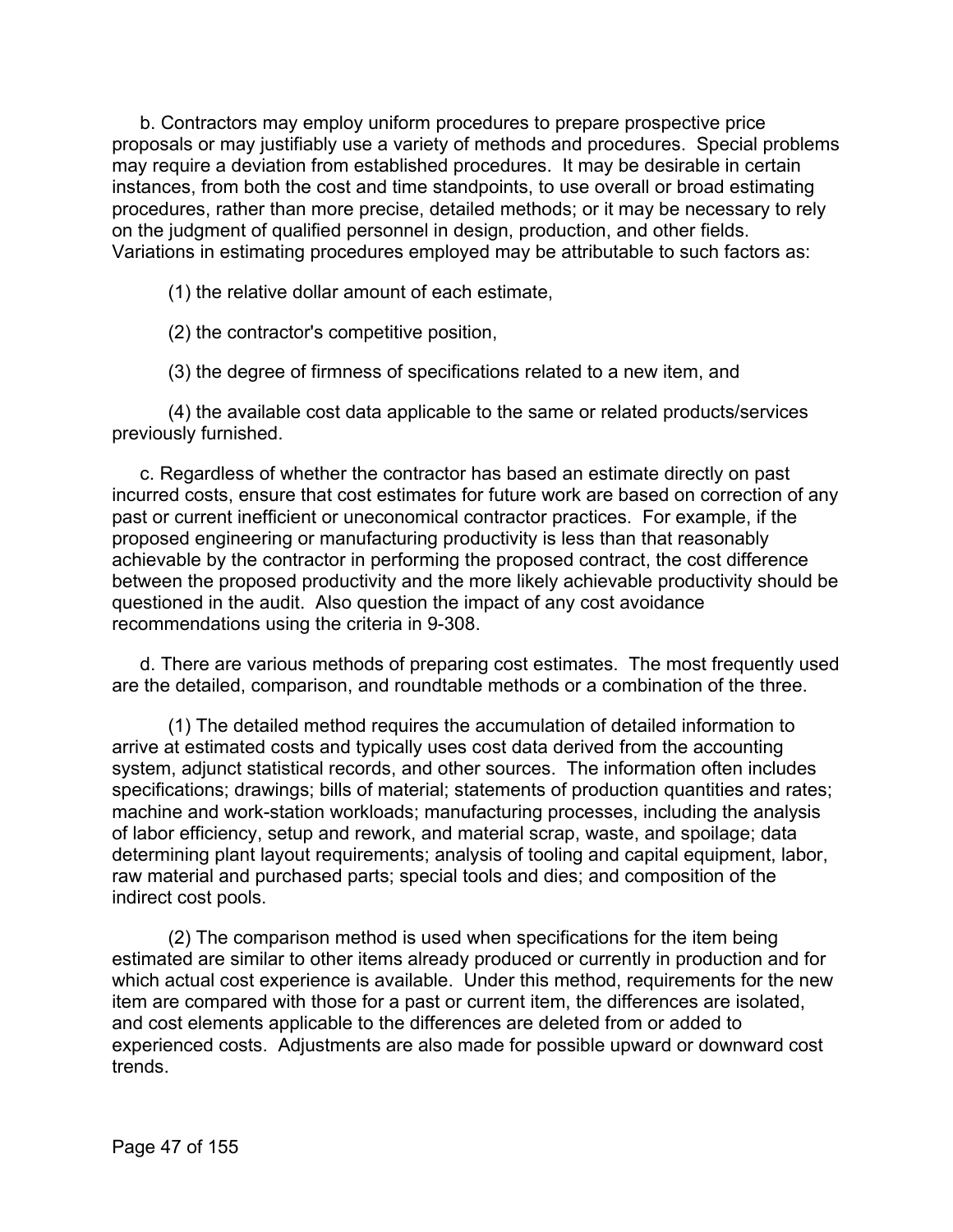(3) The roundtable method is used to estimate the cost of a new item when there is no cost experience or detailed information regarding specifications, drawings, or bills of material. Under this method, representatives of the engineering, manufacturing, purchasing, and accounting departments (among others) develop the cost estimates by exchanging views and making judgments based on knowledge and experience. This method has the advantage of speed of application and is relatively inexpensive, but may not produce readily supportable or reliable cost estimates. When this method is used, technical assistance may be required to evaluate the resultant cost estimates.

## **9-304 Price Proposals Format and Support [\\*\\*](#page-2-11)**

a. Contractor price proposals required by [FAR 15.403](http://www.ecfr.gov/cgi-bin/text-idx?SID=346f02cfeebe1dad8fd9738605e9649e&mc=true&node=sp48.1.15.15_14&rgn=div6) [/DFARS 215.403-1](http://www.ecfr.gov/cgi-bin/text-idx?SID=774c132cd89f432a4396b976f68a0661&mc=true&node=se48.3.215_1403_61&rgn=div8) to be submitted with certified cost or pricing data must also be submitted with the first page of the proposal including the details specified by [FAR 15.408,](http://www.ecfr.gov/cgi-bin/text-idx?SID=774c132cd89f432a4396b976f68a0661&mc=true&node=se48.1.15_1408&rgn=div8) Table 15-2, if Table 15-2 is being used. Departments which contribute data to the proposal may include, among others, accounting, cost control, budgeting, estimating, planning, purchasing, production control, engineering, drafting, publications, and sales. In addition to the cost data contained in the accounting system, adjunct statistical records and data may be maintained and used in preparing cost estimates. The data may include bills of material, vendor quotations and catalogs, blueprints, value analysis reports, labor efficiency reports, sales budgets, and indirect cost budgets. Contractors may also prepare time series charts, scatter charts, learning curves, and other forms of graphic analysis in developing cost estimates.

b. To expedite the audit process, the Agency has developed criteria which can be used to evaluate the adequacy of the basic supporting data and information submitted with the proposal. This form is available on the DCAA Intranet and the APPS (file name ADEQUACY).

c. When coordinating with the responsible Government procurement and technical representatives, solicit the contractor's cooperation in reaching an informal agreement on types of data and information to be submitted with a proposal or to be made available at the beginning of the audit.

d. If not already provided electronically, request the contractor to submit its proposal and supporting data in electronic media (e.g., CD-ROM, on-line access). The data should be in an acceptable format for processing on DCAA computers.

# **9-305 Coordination with Contracting Officers [\\*\\*](#page-2-12)**

a. The organizational relationship of auditors with contracting officers and their representatives is discussed in [1-400.](https://viper.dcaa.mil/guidance/cam/3127/introduction-to-contract-audit#Sec1400) A close working relationship is essential for complete and meaningful evaluations of contractors' cost estimates.

b. Contracting officers, through proper coordination and utilization of members of the procurement team (including engineers, lawyers, price analysts, and contract auditors), must ensure that contractors' price proposals have been prepared on a sound basis and are evaluated in sufficient depth to support an informed opinion regarding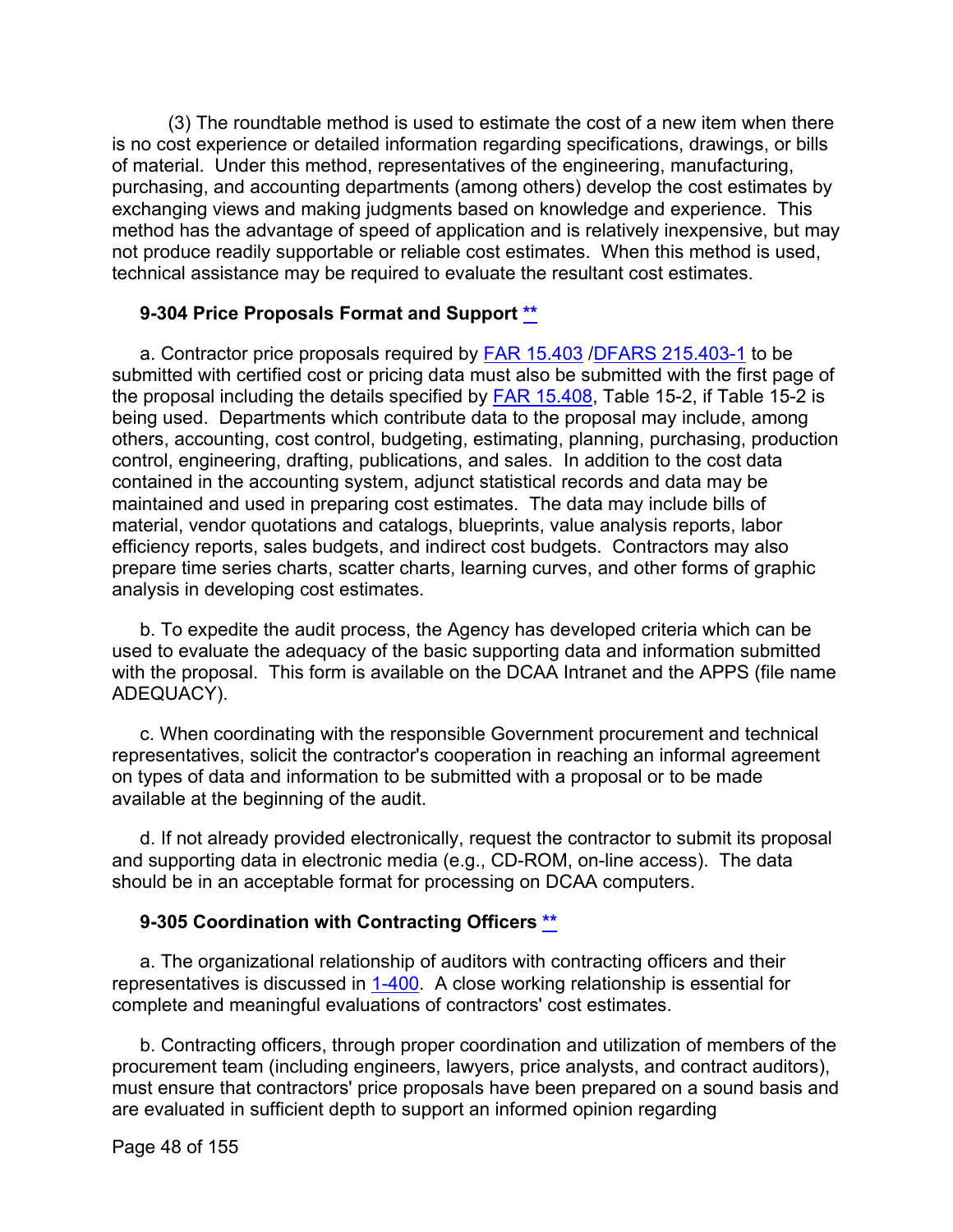reasonableness. The contracting officer is responsible for requiring the timely submission of needed data. Each member of the team is responsible for making recommendations in his or her respective area.

c. The auditor will perform financial evaluations and analyses requiring access to the contractor's records. These analyses will cover both the adequacy of statements of current costs and the adequacy and reasonableness of projections to the extent information relevant to such projections can be obtained from the contractor's records. These evaluations, for example, might cover material prices and quantities; labor hours and rates; and the elements of the various indirect cost pools and their distribution. As used in this paragraph, "records" include, among other things, historical cost records, cost ledgers, purchase orders, subcontractor and vendor quotations, budgets, forecasts, learning curve computations, and similar cost and forecasting data.

d. Administrative procedures to coordinate:

(1) a PCO request for audit or technical review of a prime contractor price proposal or

(2) an ACO, PCO, or auditor request for audit or technical review of a lower-tier contractor price proposal are described in 9-103, 9-104, 9-108, and [Appendix B.](https://viper.dcaa.mil/guidance/cam/3163/appendix-b-specialist-assistance#Sec)

e. The manner in which information furnished by the auditor is used in negotiation is the responsibility of the contracting officer. Where the contracting officer fails to accept an audit recommendation and the auditor believes that this action has a significant or continuing impact on the reasonableness of the price or on administration of the contract, and in addition, feels that there is an opportunity for useful corrective action, the auditor should report the situation to his or her supervisor (see [4-803](https://viper.dcaa.mil/guidance/cam/3130/general-audit-requirements#Sec4803) and [15-600\)](https://viper.dcaa.mil/guidance/cam/3161/other-dcaa-functions#Sec15600).

f. The type of contract to be awarded and the contract provisions are the responsibility of the contracting officer. When an evaluation of the contractor's operation indicates that the contemplated contract type would not be in the Government's best interest because of the contractor's type of business, accounting system, production of similar items for commercial purposes, or other reasons, recommend that the contracting officer consider a different type of contract. Also advise the contracting officer when proposed contract provisions appear inappropriate or undesirable (see [3-300\)](https://viper.dcaa.mil/guidance/cam/3129/audit-planning#Sec3300).

## **9-306 Use of Specialist Assistance in Price Proposal Technical Evaluations [\\*\\*](#page-2-13)**

a. An important aspect of a proposal evaluation is determining the reasonableness of material and labor estimates. Audit tests of these estimates may require the assistance of a specialists.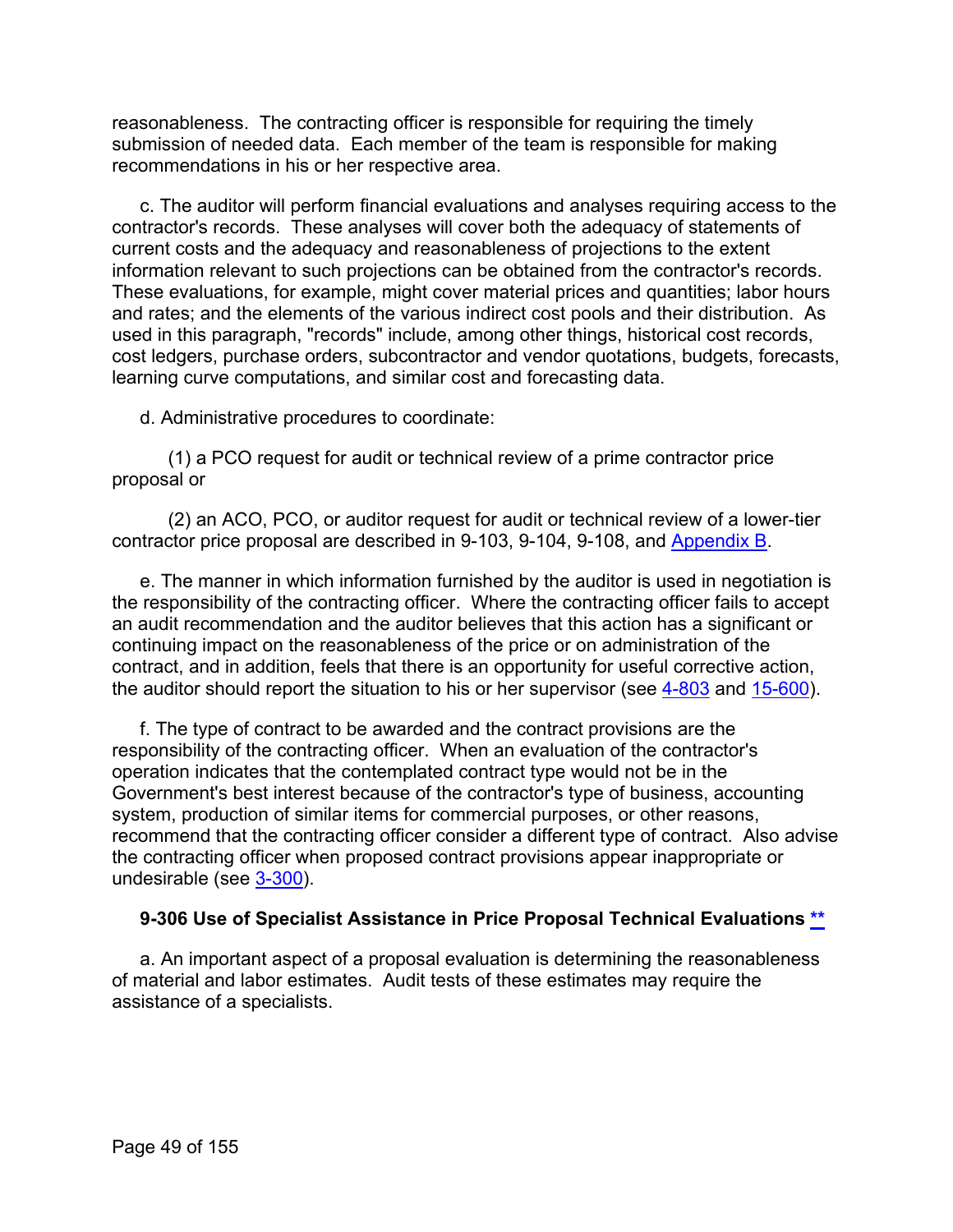b. Specialist assistance is usually obtained when the contractor's support for the cost being audited is not based on accounting or financial data and the auditor cannot efficiently or effectively determine the reasonableness of the costs through alternative means. However, the decision to use specialists should be reached only after considering the type of risk factors described in 9-402.2 and 9-501. These risk factors and others may indicate that specialist assistance is not necessary.

c. Detailed procedural guidance is presented in Appendix B to assist in:

# (1) deciding whether specialist assistance is needed,

- (2) identifying what type of assistance is needed,
- (3) requesting the assistance,
- (4) achieving good communications with specialists, and
- (5) reporting on the use of specialists or the impact of their nonavailability.

d. Statement on Auditing Standards (SAS) No. 122, AU-C 620, "Using the Work of an Auditor's Specialist," requires auditors to exercise professional judgment when the work of a specialist is required, including a determination of the type of technical expertise needed, and provides guidance on using the specialist's findings. It notes that while the appropriateness and reasonableness of methods or assumptions used and their application are the responsibility of the specialist, the auditor should obtain an understanding of these matters to determine whether the findings are suitable for corroborating the cost representations.

# **9-307 Incorporating Specialists Evaluations into the Audit Report [\\*\\*](#page-2-14)**

Refer to Appendix B for requirements on evaluating the work of a specialist and referencing the specialists work in the audit report.

## **9-308 Incorporating Cost Avoidance Recommendations into Audits of Price Proposals [\\*\\*](#page-2-15)**

a. In evaluating the reasonableness of proposed cost elements (including direct labor and material quantities and prices, other direct costs, and indirect costs), consider what it should cost to supply the proposed items assuming the offeror operates with reasonable economy and efficiency. Auditors use contract audit procedures where applicable to assist the procuring contracting officer in meeting his or her obligation  $(FAR 15.404-1(c)(2)(ii))$  to ensure that the effects of any inefficient or uneconomical contractor practices are not projected into future contract prices. Useful tutorial material on this concept is contained in the Air Force Institute of Technology (AFIT) and the Federal Acquisition Institute (FAI) [Contract Pricing Resource Guides,](https://www.dau.edu/tools/p/cprg) specifically volume III.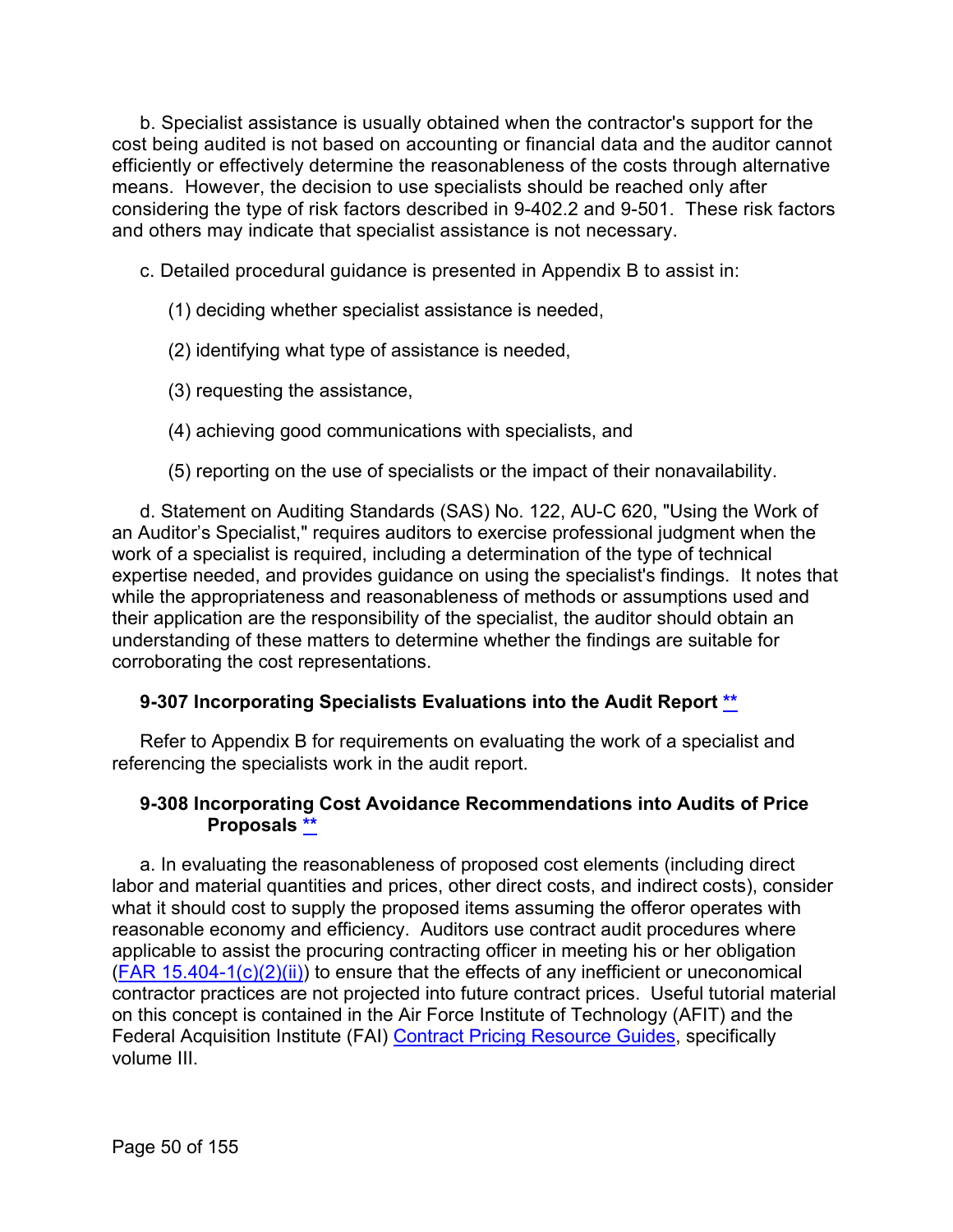b. Operations audits performed as discussed in [14-500](https://viper.dcaa.mil/guidance/cam/3158/other-contract-audit-assignments#Sec14500) provide one key source of information about inefficient or uneconomical contractor practices which should be considered in each proposal audit. The audit program for each price proposal evaluation will provide for assessing each cost avoidance recommendation from operations audits at the contractor, to determine if there is a significant impact on the proposal. As circumstances develop (for example, the contractor implements a recommended cost avoidance or a cost avoidance proves not applicable to a certain product line), the proposal impacts can be expected to vary. Therefore, a reassessment should be made in each proposal evaluation.

c. Any significant impact of cost avoidance recommendations will be reflected as questioned costs in the audit of price proposals when all of these criteria are met:

(1) The findings and recommendations have been discussed with the contractor as provided by [4-304.5.](https://viper.dcaa.mil/guidance/cam/3130/general-audit-requirements#Sec43045) It is not necessary to have issued the operations audit report, or have received the contractor's reaction to the findings and recommendations. However, the proposal impacts should be adjusted as these events occur, if they result in adjustment of the recommended cost avoidance.

(2) The proposal audit has established that the recommended cost avoidance is applicable to the proposed contract performance and is not reflected in the contractor's estimated costs for the proposal. Note that a cost reduction may not be reflected in the proposal even though the contractor has agreed to make the needed improvements, or even if the recommendation has been implemented. Take care not to question costs:

(a) for a time period before the contractor could reasonably achieve the recommended economy or efficiency improvement,

(b) for work areas where the recommendation does not apply, or

(c) for proposal elements that adequately anticipate the expected cost reduction.

Technical assistance (see 9-103 and 9-306) may be needed on these points, especially where the proposed costs are based on assumed future conditions or performance methods that would differ from those in effect when the cost avoidance recommendation was developed.

(3) The impact calculated for the specific proposal reasonably reflects the contractor direct and indirect start-up costs and investment amortization necessary to achieve the recommended cost avoidance, allocated using the contractor's established cost accounting practices.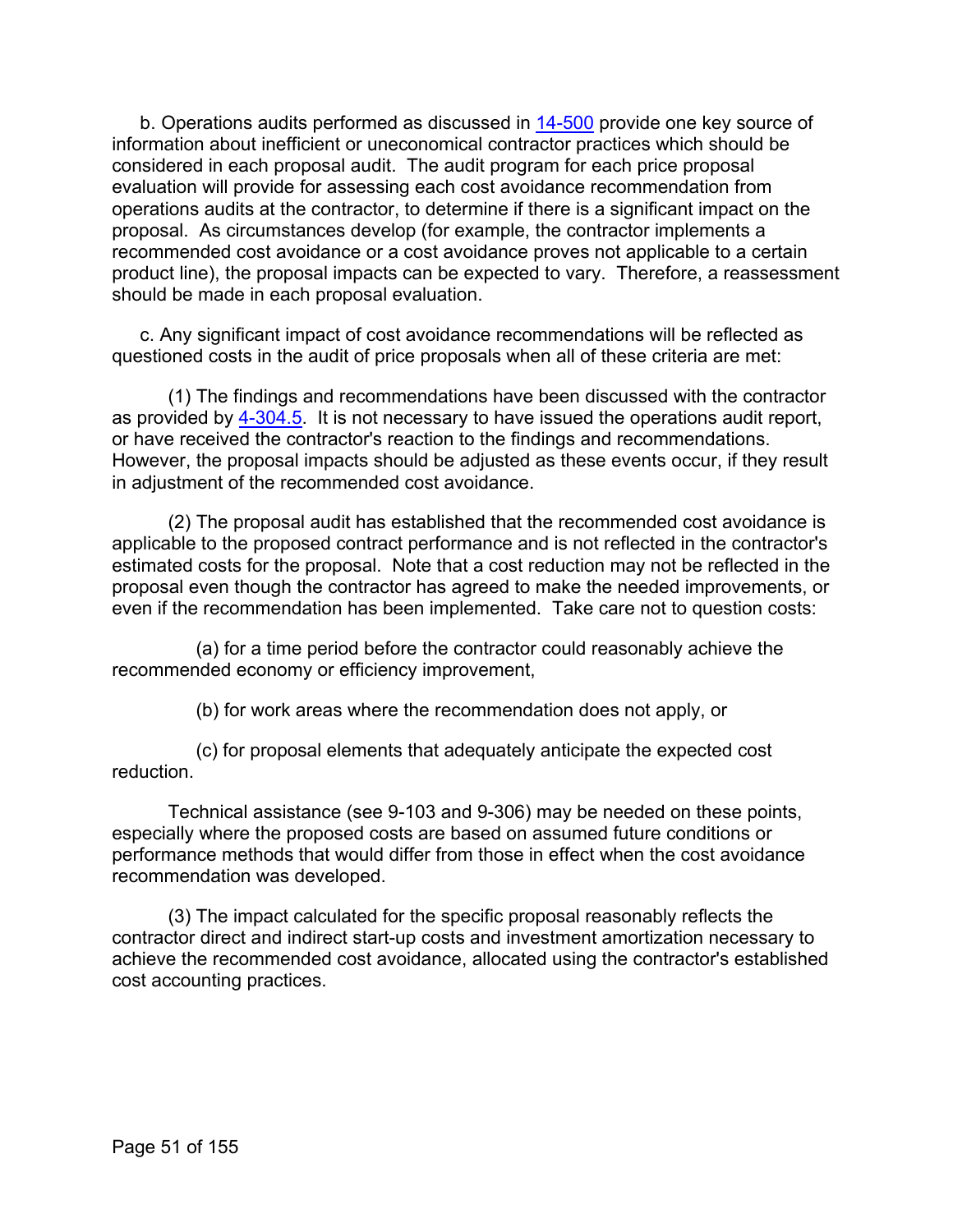## **9-309 Evaluation of Methods and Procedures-Cost Estimates [\\*\\*](#page-2-16)**

a. Evaluation of a contractor's estimating methods and procedures may be divided into two broad areas: first, an evaluation and understanding of the contractor's prescribed methods and procedures; and second, an evaluation and understanding of the methods and procedures actually used in preparing the cost estimate. Work in these two areas may be performed concurrently or separately using, as a reference point, past or current cost estimates prepared by the contractor. In either case, consider the findings in both of these broad areas when planning and developing the audit program.

b. The auditor's objective in these two areas is to examine the available data to the extent necessary to:

(1) form a sound opinion on the validity of the methods and procedures used to develop the cost estimates, and

(2) make sound judgments on the extent and nature of testing to be done in areas requiring further examination.

Also determine whether the results of recent estimating system compliance audits (5-500) indicate that the estimating system is reliable enough to allow reduced audit effort on individual price proposals.

c. The extent of the auditor's evaluation may be influenced by the:

(1) experience gained in comparing earlier estimates with applicable actual costs,

(2) degree to which the contractor's estimating procedures agree with the accounting procedures,

(3) timeliness and depth of evaluation given contractors' estimating methods and procedures by other Government representatives, and

(4) results of operations audits that affect future costs.

d. Recommend changes in estimating methods and procedures when the evaluation indicates existing procedures are inadequate or improper.

# **9-310 Deficiencies in Specific Cost Estimates [\\*\\*](#page-2-17)**

a. This section deals with deficiencies in specific cost estimates versus deficiencies in overall certified cost or pricing data covered in 9-205. When any of the following deficiencies are encountered and are significant, the auditor should immediately notify both the ACO and the PCO in accordance with the guidance contained in 9-205.

b. Deficiencies in cost estimates can result from a number of things. A few examples of these are: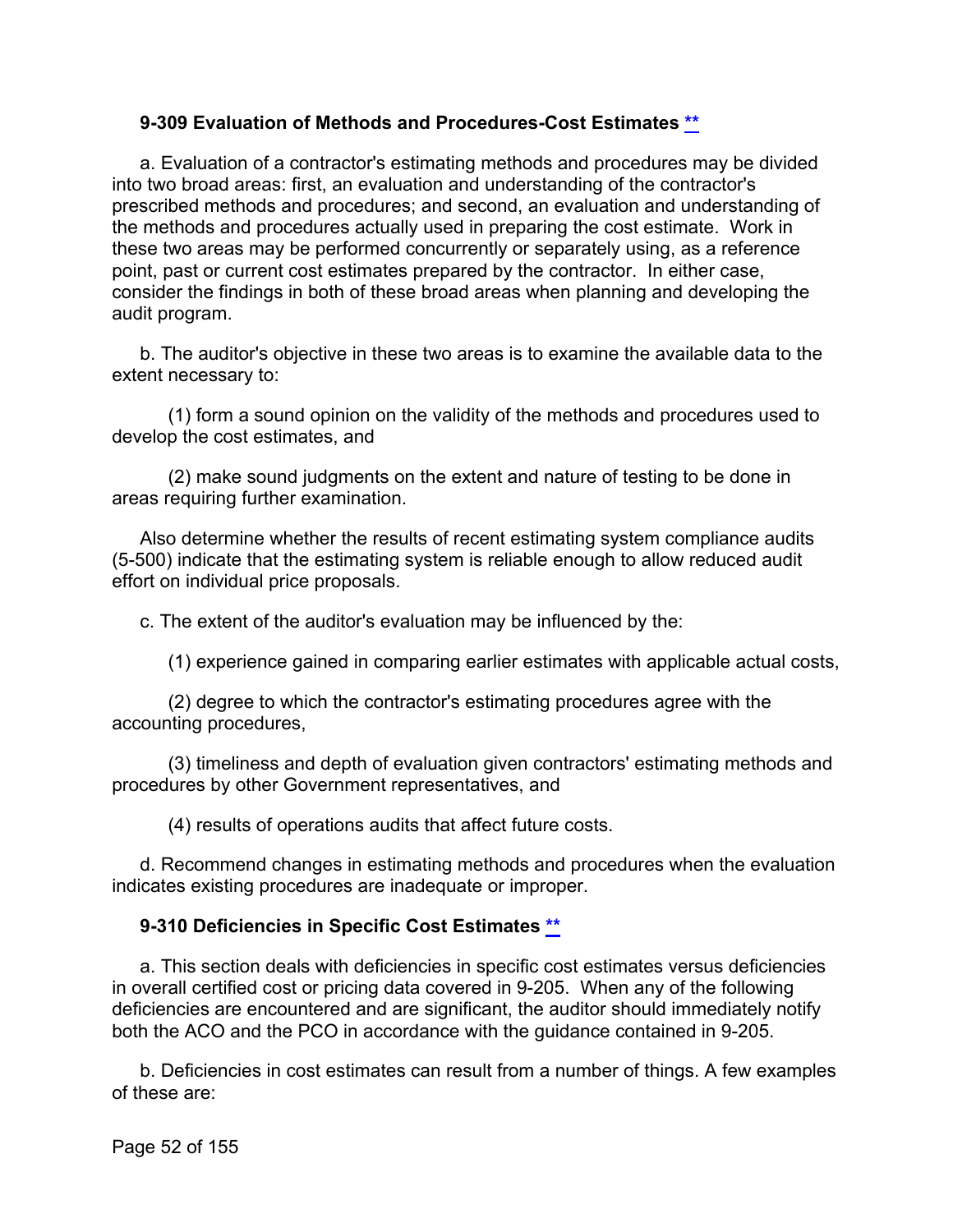(1) the use of incorrect, incomplete, or noncurrent data,

(2) the use of inappropriate estimating techniques,

(3) the failure to consider or use all applicable factors or necessary techniques,

(4) the improper use of an estimating technique,

(5) an apparent deliberate concealment or misrepresentation of the data supporting the estimate either in the historical data from prior contracts or in the supporting documents prepared specifically for the proposal (see [4-700\)](https://viper.dcaa.mil/guidance/cam/3130/general-audit-requirements#Sec4700), or

(6) the failure to estimate in a manner consistent with the disclosed or established accounting procedures as required by [CAS 401](http://www.ecfr.gov/cgi-bin/text-idx?SID=c7c6804220431bea453d66c09c685acb&mc=true&tpl=/ecfrbrowse/Title48/48cfr9904_main_02.tpl) (see Chapter 8).

c. If the proposal method and/or the condition of the underlying data have caused the proposal to not meet the audit criteria (e.g., [FAR Part 15](http://www.ecfr.gov/cgi-bin/text-idx?SID=774c132cd89f432a4396b976f68a0661&mc=true&node=pt48.1.15&rgn=div5) and [31,](http://www.ecfr.gov/cgi-bin/text-idx?SID=a1e33e5a8d8d8cbee6cf646260d99de5&mc=true&node=pt48.1.31&rgn=div5) [CAS\)](http://www.ecfr.gov/cgi-bin/text-idx?SID=4d5920faa2cf8c42f54d522127dc8bb3&mc=true&tpl=/ecfrbrowse/Title48/48cfr9904_main_02.tpl), the auditor should immediately discuss the potential noncompliance with the contractor to ensure an accurate understanding. If a noncompliance is confirmed, the auditor should plan and perform procedures to develop the elements of the finding that are relevant and necessary to achieve the audit objectives. One of the key elements of a finding discussed in the professional standards is the effect. The effect is a clear link to establish the impact of the difference between the contractor's noncompliant estimate and the estimate made to comply with the audit criteria. Presenting the effect serves to establish the consequences of the finding. In many cases, the effect can be determined by using the proposal data provided by the contractor and applying the applicable audit criteria (e.g., FAR, CAS). For example, a quote furnished by the contractor shows a quantity discount not considered in the proposed value and the auditor concludes that the estimate does not comply with the criteria found in [FAR 31.205-26\(b\)\(1\).](http://www.ecfr.gov/cgi-bin/text-idx?SID=774c132cd89f432a4396b976f68a0661&mc=true&node=se48.1.31_1205_626&rgn=div8) In quantifying the effect, the auditor determines the difference between the proposed value and the quoted price adjusted to reflect the discount, and reports the difference as questioned costs.

Fully developing a finding of noncompliance may require evidence that is neither included with the proposal nor referenced. The auditor can and should request additional documentary evidence considered necessary to fully develop the finding. Table 15-2 at [FAR 15.408](http://www.ecfr.gov/cgi-bin/text-idx?SID=774c132cd89f432a4396b976f68a0661&mc=true&node=se48.1.15_1408&rgn=div8) (Note 2) provides for access to books, records, documents, and other types of factual data (regardless of form or whether the data are specifically referenced or included in the proposal as the basis for pricing) that will permit an adequate evaluation of the proposed price. The auditor should take the necessary steps to identify and obtain the evidence needed from the contractor, which may include requesting assistance from the ACO and/or PCO. If the contractor denies us access to the needed records, resolution should be pursued following the guidance at [1-504.5.](https://viper.dcaa.mil/guidance/cam/3127/introduction-to-contract-audit#Access15045)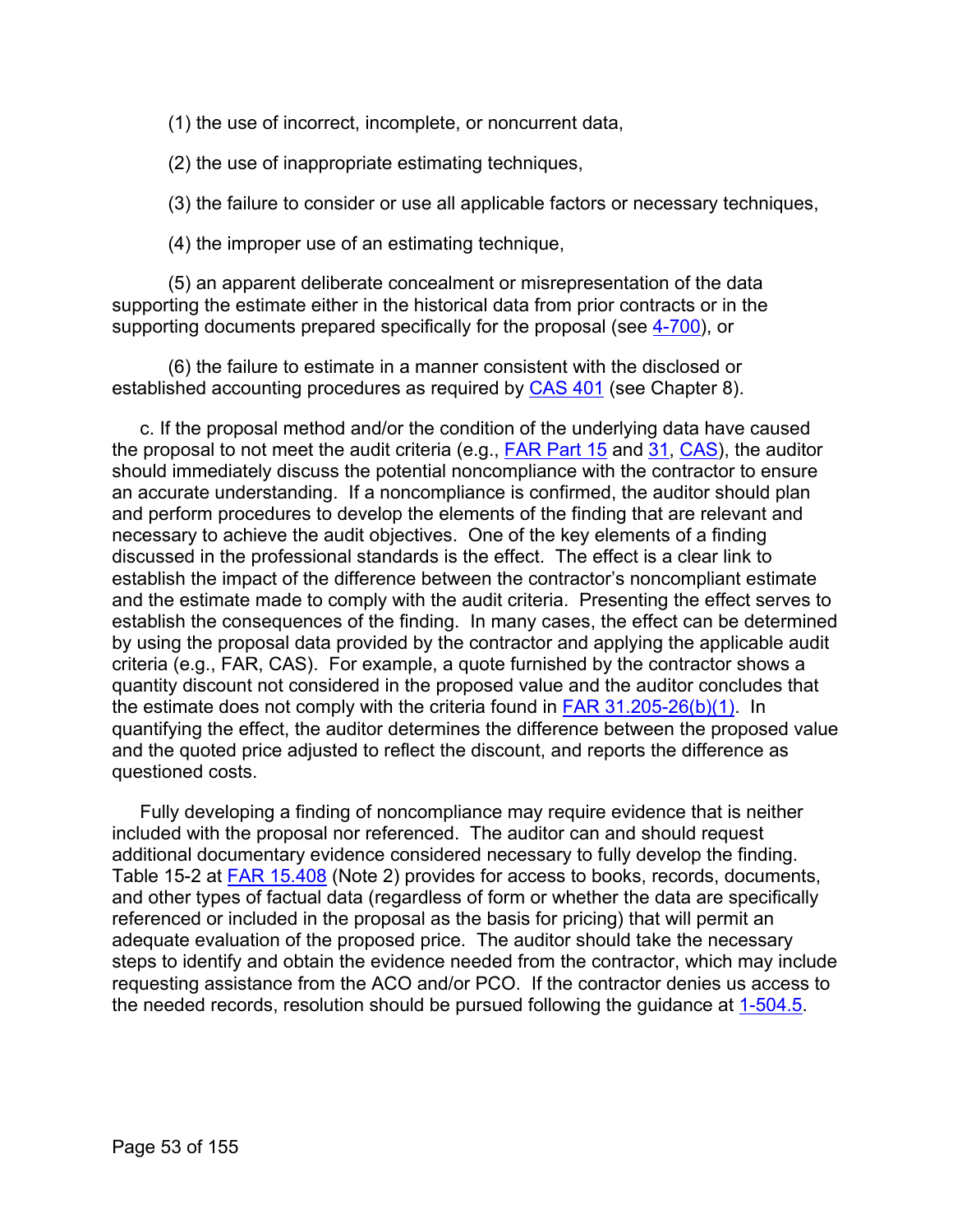The auditor is not limited to contractor-furnished data in developing a finding. It may be necessary to obtain data from third-party sources to quantify the effect of the noncompliance. Regardless of the source of the audit evidence, the auditor should make every practical attempt to fully develop the effect of the noncompliance and present the amount in the report Exhibit as questioned costs. Developing the elements of an audit finding that are relevant and necessary to achieve the audit objectives does not impair auditor independence.

When we have made all practical attempts to obtain the appropriate evidence and apply the necessary procedures, yet the auditor is still unable to reach a definitive conclusion on the proposed costs because the evidence is incomplete or otherwise inadequate, the auditor should report any questioned costs identified and report unsupported cost where the evidence remains incomplete or inadequate. This approach optimizes the auditor ability to render an informed audit opinion while providing report users with as much information as possible to assist the Government in reaching a fair and reasonable price.

The auditor should also determine if the identified cost estimate deficiency represents a noncompliance with the estimating system requirements at [DFARS](https://www.ecfr.gov/cgi-bin/text-idx?SID=642507107b4f4b6c27777876c8360424&mc=true&node=se48.3.252_1215_67002&rgn=div8)   $252.215-7002(d)(4)$ . If a noncompliance is confirmed, a separate business system deficiency report assignment should be immediately established. Because of the importance of timely communication of such business system noncompliances, issue the deficiency report as soon as possible. The auditor should prepare the draft report and coordinate it with the contractor at the time the deficiency is found, rather than waiting until the proposal audit is completed. This procedure will provide for issuing the deficiency report at the same time or shortly after the proposal audit report is issued. Give the contractor a reasonable amount of time to comment on the draft report, usually 1 to 2 weeks. If the contractor does not respond within the timeframe requested, the auditor should issue the estimating system deficiency report without the benefit of the contractor's response and explain in the report that the contractor was provided an opportunity to respond but did not do so within the available time. This report should address each noncompliance with the estimating system requirements, including those that represent a significant deficiency/material weakness and those that are less severe than a significant deficiency/material weakness, yet important enough to warrant the attention of responsible contractor officials. Both the deficiency report and the proposal audit report will note that the separate deficiency report is an integral part of the examination engagement and each report will reference the other.

d. A separate deficiency report is not required if the estimating deficiency has been reported previously and the contractor's corrective action is currently being monitored by the Government. However, the explanatory notes of the price proposal audit report should describe the cost impact of any outstanding significant deficiency which affects the proposal.

e. Items that would normally be identified in an estimating system deficiency report when encountered include but are not limited to the following: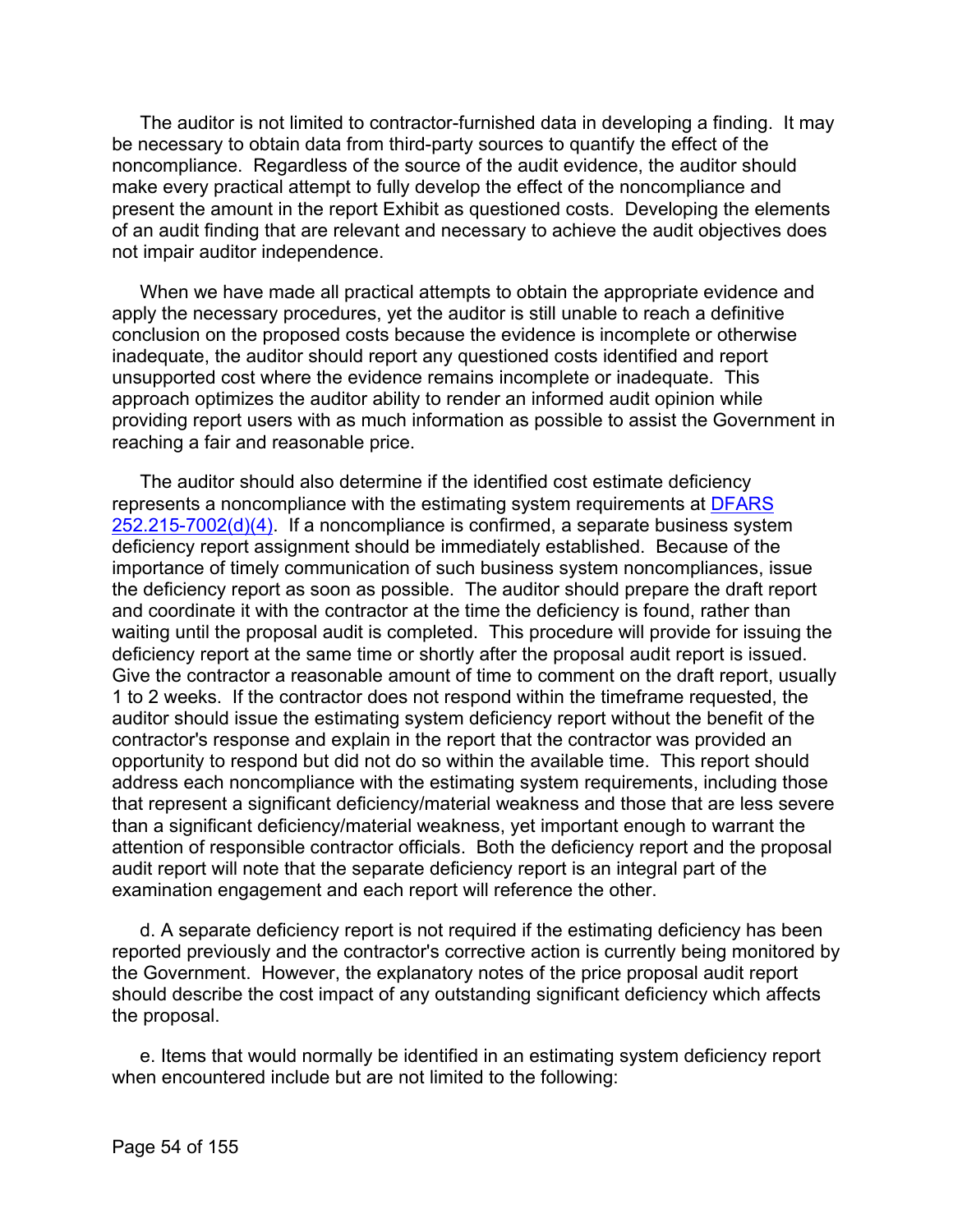(1) The lack of clearly documented policies, standard procedures, and methods covering the contractor's estimating system. (Use judgment on the level of detail needed by small contractors with less than \$50 million per year in Government sales derived from proposals based on certified cost or pricing data.)

(2) Nonexistent, out-of-date, or inadequate support for factors used in the proposal (such as raw material, attrition, or normal production allowance).

(3) Failure to perform an adequate evaluation of proposed subcontracts prior to submission of the proposal.

(4) The lack of budgetary data beyond the current contractor fiscal year.

(5) Contractor policies requiring that all production effort remain within the company, regardless of the comparative cost of the effort.

(6) Proposing material on a stand-alone basis without considering other known requirements (spares, related programs, other production lots) that might be ordered at the same time.

(7) Proposing costs based on vendor quotes without considering historical data indicating that prices ultimately negotiated with vendors are lower than the prices quoted.

(8) Not considering or selectively using historical cost experience for similar programs.

(9) Not considering residual inventories.

(10) Applying escalation to firm vendor quotes.

f. This reporting policy does not negate the requirement for in-depth analysis of estimating procedures and practices. Periodic estimating system audits [\(5-500\)](https://viper.dcaa.mil/guidance/cam/3135/audit-of-contractor-compliance-with-defense-federal-acquisition-regulation-supplement-for-contractor-business-systems-and-subsystems#Sec5500) are still required. The frequency of these periodic audits may vary dependent upon the items identified in the deficiency reports.

g. When an estimating system deficiency is identified, consider whether the condition is likely to constitute defective pricing if not revised prior to negotiation and agreement on a contract price. If the auditor concludes the cost estimate is not current, accurate, or complete, take the following actions:

(1) Inform the contractor and request it take the necessary corrective action. Seek contracting officer assistance where applicable.

(2) Attempt to obtain the necessary evidence and develop the finding through audit means.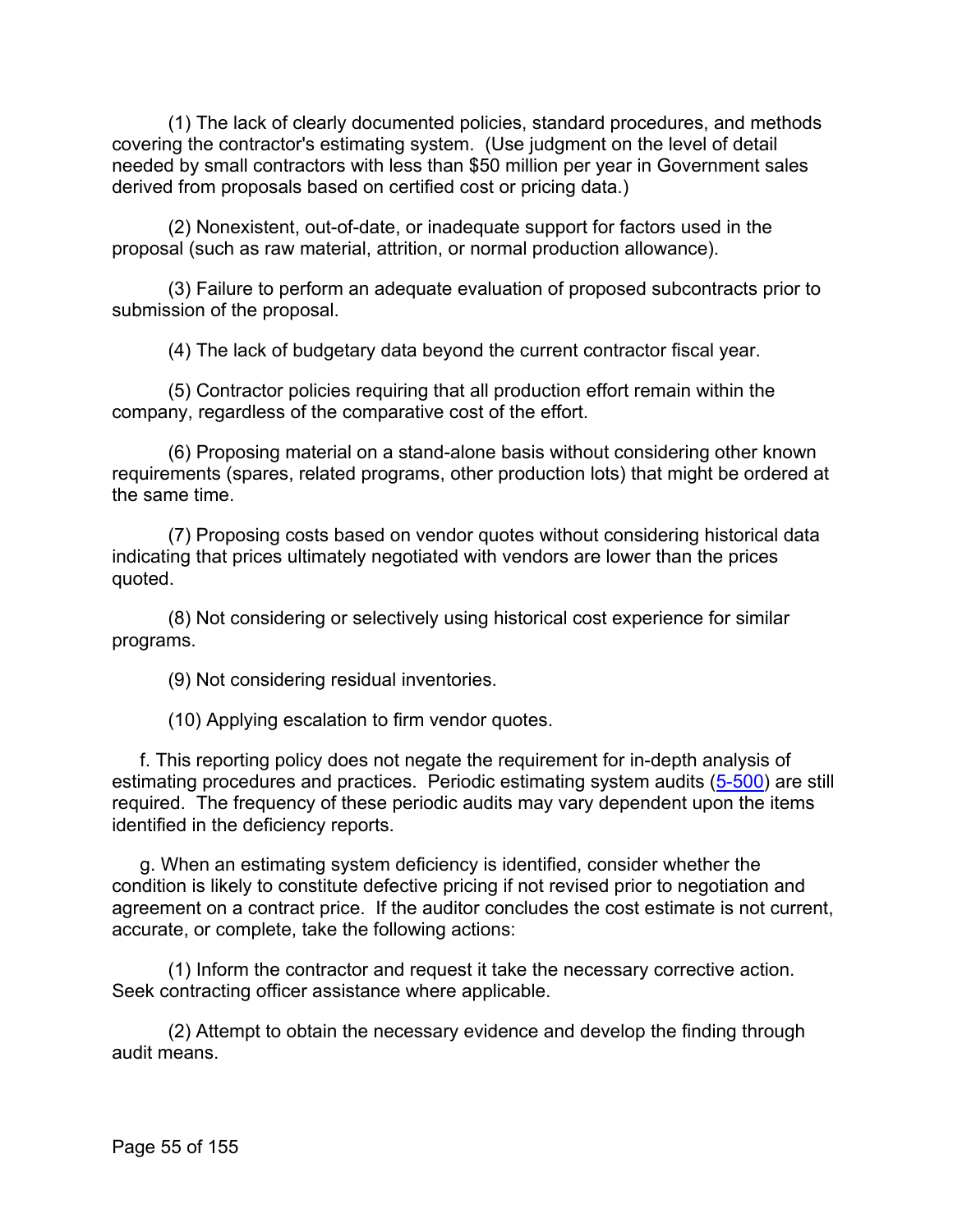(3) If the contractor does not correct potentially defective certified cost or pricing data and time or resource constraints make it impractical to sufficiently develop a finding (i.e., quantify the impact of the deficiency), the audit report should advise the contracting officer of the inadequacies in the contractor's proposal (also see 9-205).

(4) For all proposals or other audits subject to [10 U.S.C. 2306a,](http://uscode.house.gov/view.xhtml?req=granuleid:USC-prelim-title10-section2306&num=0&edition=prelim) complete a Defective Pricing Lead Sheet (delivered in standard audit programs as Administrative Working Paper 03 and available on the DCAA intranet's [Audit Programs web page\)](https://intranet.dcaa.mil/SitePages/APRSOAG_2.aspx) to rate the proposal for defective pricing potential. After completion of both parts, the original will be placed in the permanent file with a copy remaining in the audit working papers.

## **9-311 Evaluation of Individual Cost Estimates and Cost Realism [\\*\\*](#page-2-18)**

a. As appropriate, procedures should include:

(1) a review of operations audit findings and recommendations, including cost avoidance recommendations that have an impact on proposed costs (9-308),

(2) an analysis of reports of noncompliance with CAS and FAR Part 31 for possible application of the findings to proposal evaluations,

(3) reviews of available written estimating procedures,

(4) discussions with contractor personnel,

(5) examination of the methods and procedures actually followed,

(6) consideration of the data developed and the manner in which they were used,

(7) comparisons of past cost estimates with incurred costs, and

(8) analysis of cost trends.

b. Obtain information related to the following areas:

(1) The contractor's organization with emphasis on the various segments participating in cost estimating.

(2) The estimating methods and techniques actually used and the nature of the underlying data and judgments supporting each cost element.

(3) The attention given to special terms either contained in the request for proposal or to be imposed by the contract.

(4) The availability and use made of accounting, statistical, budgetary, and other data.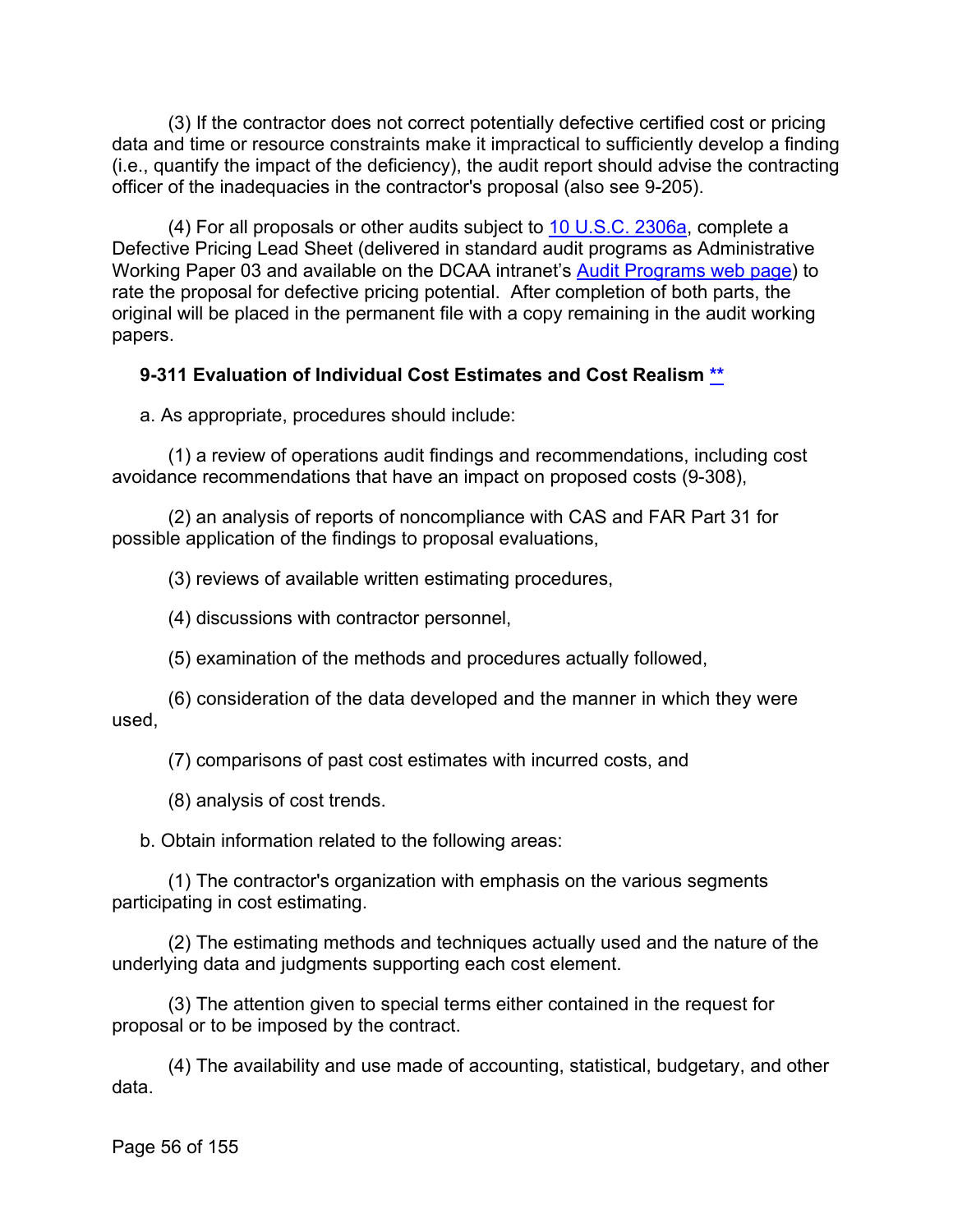(5) The extent company-wide forward pricing factors are developed and used when preparing the cost estimates and whether these pricing factors are current (see 9- 1200).

(6) The graphic analysis (such as time series and correlation charts) used in preparing the estimate.

(7) The degree of consistency between cost classifications used for cost accounting purposes (direct and indirect costs) and those used for cost estimating purposes, and the reasons for significant differences, especially on proposals submitted for like or similar items.

(8) The types of products manufactured and the manufacturing processes involved. This includes information from continuous monitoring of the manufacturing process for the effects of changes and/or modernization (see [14-800\)](https://viper.dcaa.mil/guidance/cam/3158/other-contract-audit-assignments#Sec14800).

(9) The reliability of prior cost estimates, including an evaluation of cost areas where significant differences exist between estimated and actual costs and the reasons for these differences

(10) The contractor's managerial controls and review procedures (to ascertain whether cost estimates were prepared using established company practices).

(11) The relationship of the contractor's technical proposal to the cost estimate. The technical proposal may contain information such as descriptions of the items to be produced, production schedules, cost estimating plans, adequacy of tooling on hand, and the specific instructions furnished each department responsible for preparing cost elements contained in the proposal.

# **9-311.1 Evaluation of Indirect Versus Direct Cost Classification [\\*\\*](#page-2-19)**

a. Evaluate the contractor's cost classification for consistent treatment of cost elements to determine whether the treatment given direct and indirect costs in estimating parallels the accounting treatment of incurred costs as required by [CAS 401](http://www.ecfr.gov/cgi-bin/text-idx?SID=789c1fab9c40cff1e7a55a1bce477a88&mc=true&tpl=/ecfrbrowse/Title48/48cfr9904_main_02.tpl)  [and 402.](http://www.ecfr.gov/cgi-bin/text-idx?SID=789c1fab9c40cff1e7a55a1bce477a88&mc=true&tpl=/ecfrbrowse/Title48/48cfr9904_main_02.tpl) Inconsistencies should be analyzed and the reasons for different treatment explained. A violation should be reported as a CAS noncompliance.

b. Compare the pattern of direct and indirect cost treatment of the proposal being audited with the current CAS Disclosure Statement and with other proposals recently submitted, particularly when the end items involve similar work. When the estimating basis is different, the difference should be thoroughly explored.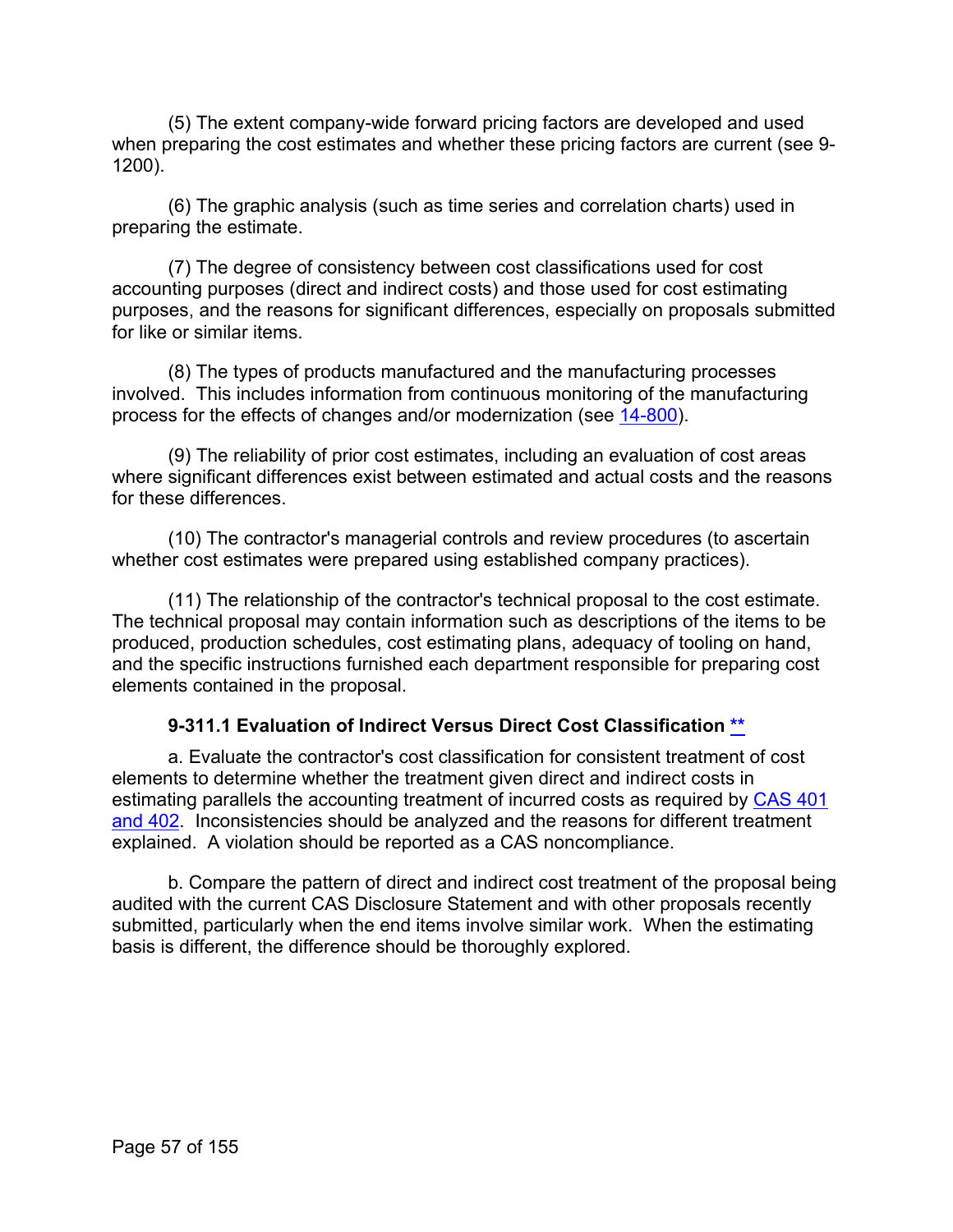c. Differing direct versus indirect criteria among competitors and the exercise of special allocation provisions of certain Cost Accounting Standards requires that considerable attention be directed to consistency. Although differences are natural consequences of varying circumstances, be careful to avoid perceptions that inconsistent audit applications are causing or contributing to the accounting differences. Price proposal audit reports should clearly identify unusual cost accounting practices having a significant impact, particularly those requiring the use of any special allocation provisions.

# **9-311.2 Evaluation of Consistency in Estimating and Accounting [\\*\\*](#page-2-20)**

[CAS 401](http://www.ecfr.gov/cgi-bin/text-idx?SID=789c1fab9c40cff1e7a55a1bce477a88&mc=true&tpl=/ecfrbrowse/Title48/48cfr9904_main_02.tpl) requires that the methods used for estimating costs should be consistent with the methods used for recording or accounting for costs. However, examination might disclose, for example, that while actual costs are used in estimating costs, standard costs are used in recording costs. Under these circumstances, compare the amounts shown for a selected number of items extended at suppliers' actual prices with the amounts for the items obtained by applying established standards and related variances. This comparison should allow the auditor to evaluate the propriety of the cost estimate and to identify possible inequities resulting from using an estimating method which differs from the method used in accounting for costs. Similar comparisons could be made in other cost areas.

# **9-311.3 Comparison of Estimated and Actual Costs [\\*\\*](#page-2-21)**

When applicable, compare prior cost estimates with costs incurred. The information gained will not constitute conclusive evidence of the reliability of the contractor's cost estimating methods and procedures, but may disclose significant differences between estimated and actual costs. Reasons for the differences should be ascertained and considered in evaluating the reliability of the estimating methods/procedures and in determining the extent of selective tests in areas requiring further analysis.

# **9-311.4 Cost Realism Analyses [\\*\\*](#page-2-22)**

a. In accordance with  $FAR$  15.404-1(d), cost realism analysis is an evaluation of the overall costs in an offeror's proposal to determine if costs: are realistic for the work to be performed, reflect a clear understanding of the requirements, and are consistent with the various elements of the offeror's technical proposal.

The risk in a cost realism analysis is that the proposed costs are significantly understated as a means to buy-in to the contract. FAR 15.404-1(d) requires that cost realism analysis be performed on cost-reimbursement contracts. Cost realism analyses may also be performed on competitive fixed-price incentive contracts or, in exceptional cases, on other competitive fixed-price type contracts when: the solicitation contains new requirements that may not be fully understood by competing offerors, there are quality concerns, or past experience indicates that contractors' proposed costs have resulted in quality or service shortfalls. Generally, a cost realism analysis is conducted on competitive cost-reimbursement contracts; however, cost realism analysis may be performed on other acquisitions as well, at the discretion of the contracting officer.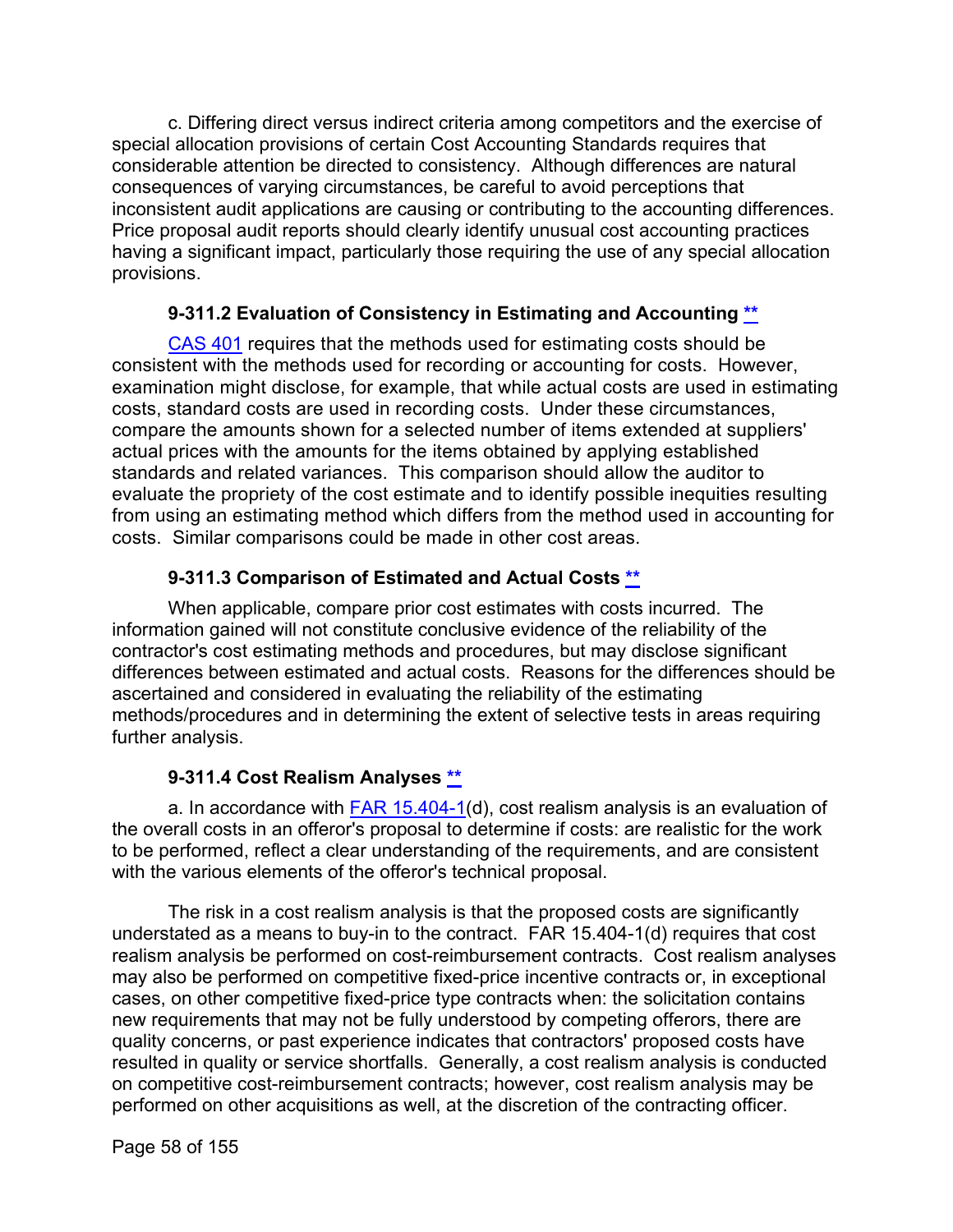Depending upon the type of contract, the purpose of the proposal analysis technique differs for the Contracting Officer. On cost reimbursement contracts, the purpose is to prevent offerors from gaining an advantage over competitors by proposing an unrealistically low estimated cost. In contrast, on fixed price contracts, the purpose is to protect the Government from encountering problems in performance based on an unrealistically low price.

b. The Contracting Officer has the responsibility to determine what assistance is necessary to support them in executing their responsibilities. Therefore, the amount of audit support requested will vary. The contracting officer may request an examination of cost based data to determine if the estimate is realistic (e.g., not significantly understated as a means to "buy into" the program). Before initiating audit services, it is beneficial to hold an initial meeting with the Contracting Officer and all of the audit offices associated with the source selection to ensure the services provided are performed appropriately.

Auditors should appropriately tailor the audit program considering the reduced risk associated with a competitive procurement compared to a single source procurement. Each section of the audit program emphasizes the need for the auditor to understand and test the basis of estimate based on risk. The auditor should design the procedures that will reveal misstatements (e.g., understatements as well as overstatements) and provide the opinion necessary to support the contracting officer's decision.

In some cases, the contracting officer may choose not to enter into communications or negotiations with the contractor. If the auditor is prohibited from discussing the proposal with the contractor, this prohibition needs to be thoroughly discussed with the contracting officer to determine the type of assistance to be rendered. In this case, the service we provide to assist the contracting officer could be limited to only providing information that is available in the audit files.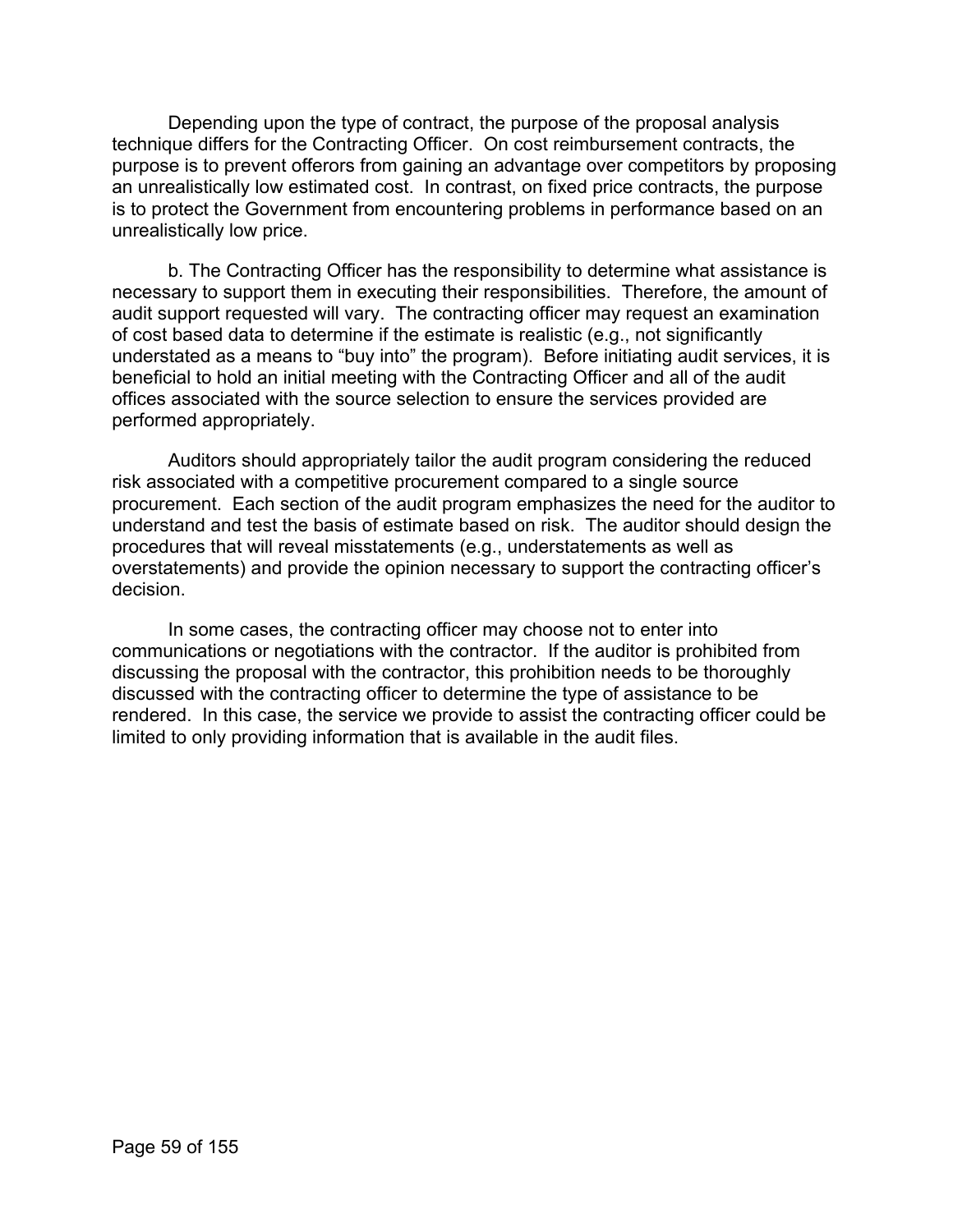## **9-312 Pre-Established Forward Pricing Rates and Factors [\\*\\*](#page-2-23)**

Formal or informal agreements between contractors and the Government may exist which establish certain cost factors for use in forward pricing actions during specified time periods (such as forward pricing rate agreements and formula pricing agreementsa systematic method of pricing a large volume of small acquisitions). These factors may include indirect cost rates, labor hour rates, material and labor variances, material handling rates, and allowances for scrap and obsolescence. See 9-1200, [FAR 15.407-](http://www.ecfr.gov/cgi-bin/text-idx?SID=774c132cd89f432a4396b976f68a0661&mc=true&node=se48.1.15_1407_63&rgn=div8) [3](http://www.ecfr.gov/cgi-bin/text-idx?SID=774c132cd89f432a4396b976f68a0661&mc=true&node=se48.1.15_1407_63&rgn=div8) and [42.17](http://www.ecfr.gov/cgi-bin/text-idx?SID=48d473c76725d95ae78a8a9863ce2670&mc=true&node=sp48.1.42.42_117&rgn=div6) for detailed guidance on the audit of forward pricing rate and formula pricing agreements. Periodically determine whether present conditions or intervening occurrences negate current applicability of these types of pre-established cost factors. Circumstances which may adversely affect their continued applicability are changes in business volume, changes in market conditions affecting material or labor costs, savings accruing from cost reduction programs, changes in manufacturing processes used to make products, and changes in the accounting treatment of direct and indirect costs. Board of Directors minutes may document major decisions that affect the above areas (see 14-605a.).

# **9-313 Evaluation of Cost Estimates After Costs Have Been Incurred [\\*\\*](#page-3-0)**

Under certain circumstances, a contractor's submission is evaluated after all or a portion of the costs have been incurred, such as in the case of pricing proposals, contract status reports, termination claims, and delay claims. In these cases, the audit of the submission should not be limited merely to a comparison with the actual costs. Refer to the appropriate section of CAM for pertinent guidance relative to the specific audit being performed.

# **9-314 Cost Estimates Based on Standard Costs [\\*\\*](#page-3-1)**

Guidelines for evaluating the validity of historical costs derived by using standard costs and related variances are contained in [Chapter 6.](https://viper.dcaa.mil/guidance/cam/3136/incurred-cost-audit-procedures#Sec) The same guidelines apply when standard costs and related variances are used in preparing cost estimates. The basic principle underlying the use of standard costs in estimating is that the standard cost plus the estimated variance must reasonably approximate the expected actual cost.

## **9-314.1 Estimates Based on Revised Standards [\\*\\*](#page-3-2)**

A contractor may revise direct material and direct labor standard costs, adjusted by estimated variances, to develop direct material and direct labor cost forecasts. Review the basis for revising the standards and decide whether the estimated variances have been properly adjusted to reflect the changes made in the standards. When revised standards reflect only certain historical cost changes, the related variances must be adjusted so that the two combined will approximate the anticipated actual cost.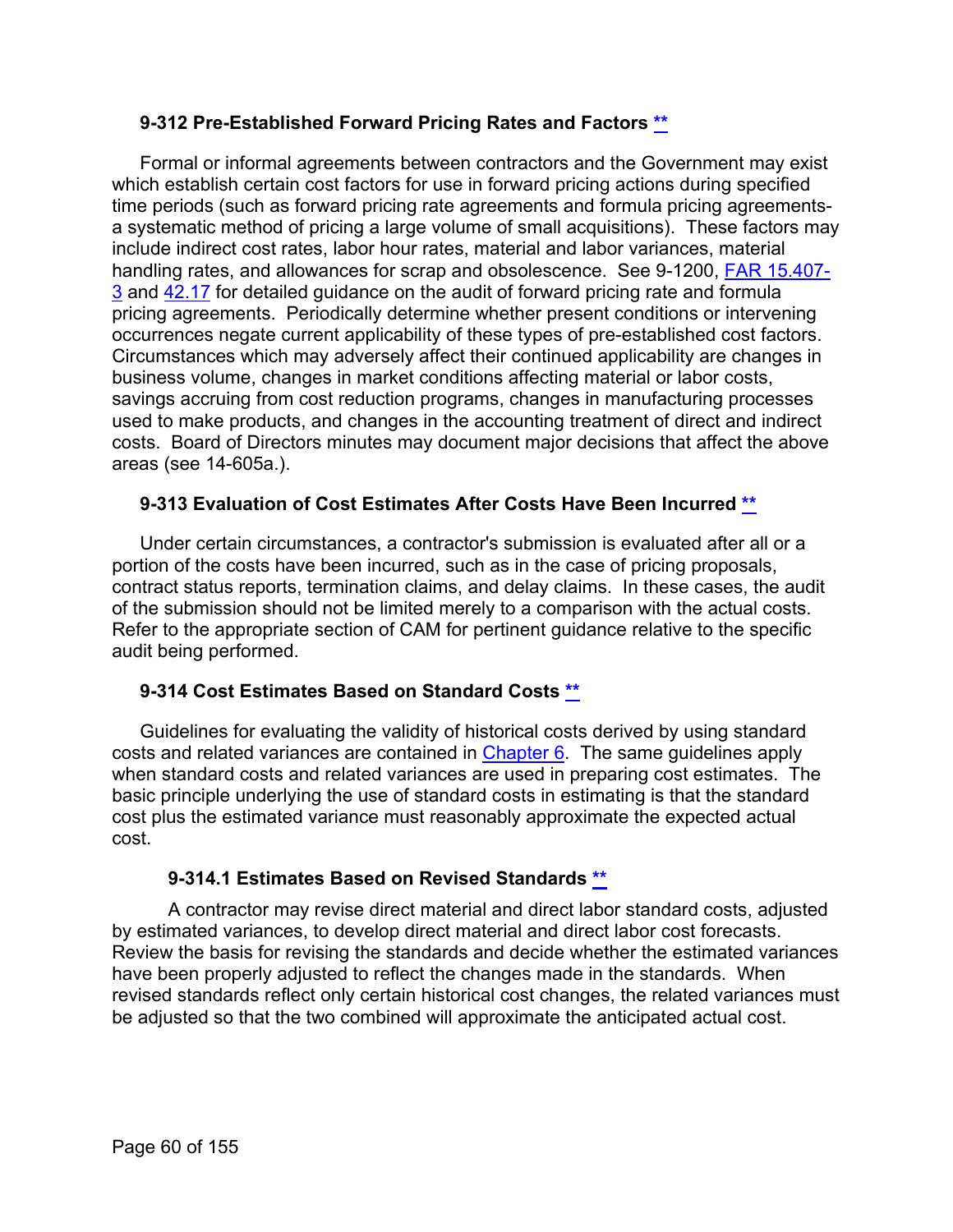## **9-314.2 Variance Analysis [\\*\\*](#page-3-3)**

a. Direct material and direct labor cost variances may be segregated by contributing causes (such as price and rate variances, use and efficiency variances, and variances caused by make or buy decisions) and by product lines (with homogeneous products) to produce reasonably accurate prime product costs. When variances are segregated, make comparative studies of historical costs and cost trends. For this analysis, consider employing techniques such as:

(1) time series charts, plotting the percentage relationship of a major direct variance element (material or labor) to related standard costs within the product line, and

(2) improvement curves, plotting the unit or cumulative average direct material or direct labor costs (standards and related variances) for successive quantities of end products produced.

b. Measure the effect of anticipated changes so that historical costs may be adjusted to a basis comparable to that underlying the forecasts. Adjustments may be necessary when the following conditions exist:

(1) The planned production within a product line may be of a continuing nature, whereas, in prior periods, a number of related products were initially put into production causing high start-up prime costs.

(2) The planned sales and production volume within a product line may be substantially higher or lower than previous periods. Changes in volume have an impact on quantity discounts on direct material purchases, direct labor efficiency, and other factors which contribute to variances from standard costs.

(3) The planned reduction in inventories on hand may lead to unusual rework effort and result in high nonrecurring variance cost.

(4) The planned changes in make or buy policies for specific components and in the product mix within a product line may have an impact on direct material and direct labor variances previously caused by a volume change.

# **9-314.3 Variances by Product Line [\\*\\*](#page-3-4)**

When standard costs and the related experienced variances are used by a contractor in estimating prime costs, establishing the reasonableness of the estimates will be difficult unless the contractor's accounting system provides for segregation of variances by product lines. Analyze recorded product line data to determine whether the contractor's estimate reasonably approximates expected actual costs. Available statistical analyses of the variances may provide more appropriate costs for specific products than recorded overall variances. Statistical data of this type may be used to appraise direct material or labor cost estimates based on applying overall variances to standard costs.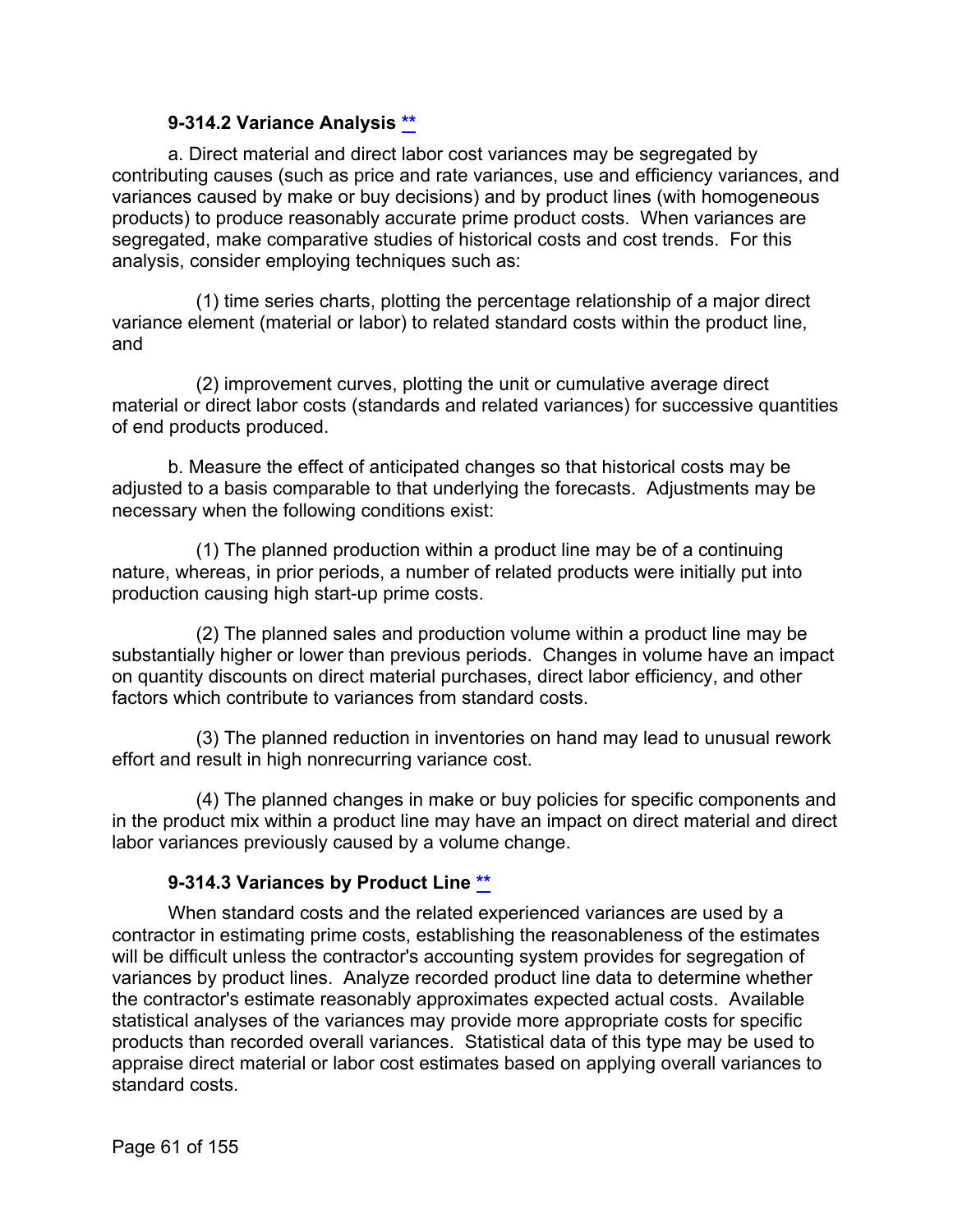# **9-314.4 Consistency in Using Standards [\\*\\*](#page-3-5)**

When a contractor employs standard costs and submits multiple proposals, the direct material and direct labor standard costs should be consistent for pricing all procurements. Verify that standards are current before they are compared with cost estimates. However, these standard costs are generally not applicable for pricing items:

- not in continuous production,
- being phased out of production, or
- being produced under special production runs.

## **9-315 Evaluation of Statement of Income and Expense [\\*\\*](#page-3-6)**

a. In some circumstances, the contractor's Statement of Income and Expense should be evaluated for each organizational element comprising a profit center with its own cost estimating and proposal responsibility. Consider for further study and operations audits areas of favorable or unfavorable results of operation. Comparisons should also be made to the contractor's budgets. In considering what areas might warrant further study, attempt to identify those factors which influenced operating results without reflecting on the soundness of the contractor's estimating procedures. Examples of these factors are unusually high profit rates compared with the estimated rates because of the introduction of more efficient production and management techniques, or unusually low rates of profit (or losses) resulting from deliberate low bids because of competition.

b. When a detailed study is to be made, obtain any further segregations of the income and expense statement that are available. This includes segregation by:

- commercial business,
- Government business, or
- major categories of Government business by product, contract, and type of contract.

The analysis should compare the segregated data with the corresponding data shown in sales forecasts, company budgets, and cost estimates used by management in the conduct of the business.

c. Be alert to situations where the profit rates, based on an analysis of financial statements or other summary information, appear to be out of line (e.g., significantly higher than would be anticipated based on the profit rates negotiated). In these cases, determine the reason(s) for the high profits. Consider the results of this evaluation during future proposal, estimating system, and defective pricing audits.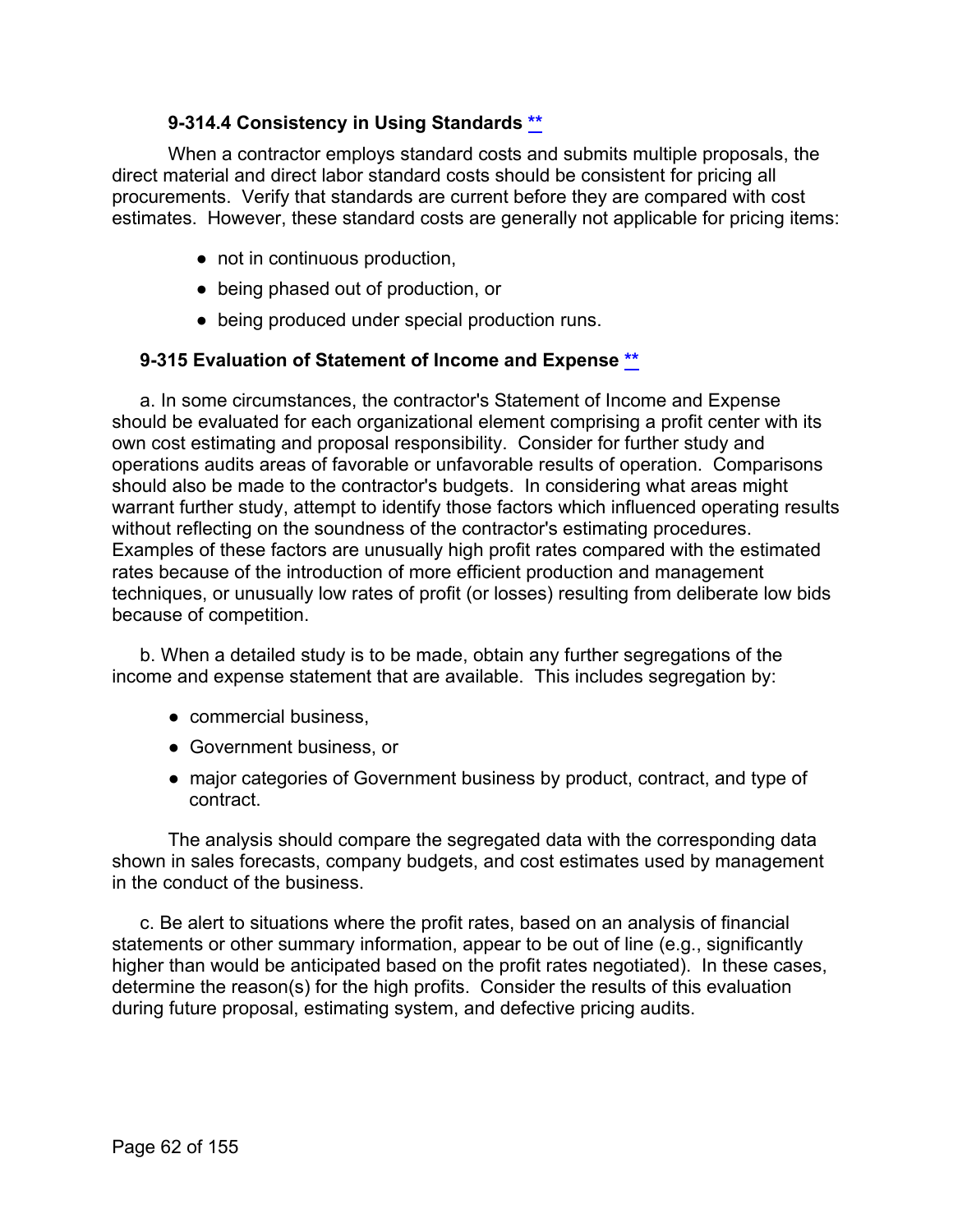## **9-316 Evaluation of Contractor Cost Controls [\\*\\*](#page-3-7)**

a. The adequacy and effectiveness of the contractor's system for controlling costs should be evaluated. This is done to decide whether the projected costs are being considered when preparing cost estimates. In other words, are there controls on the cost level used to control operational costs over a selected time period (budgets) and to do they achieve specific cost reductions (efficiency studies)? The evaluation of the cost controls should include the following:

(1) an analysis of the contractor's budget system-preparation of the budgets, operations covered, its use in controlling costs, relationships of the various segments contained in the overall budget, and comparisons of past estimates with costs actually incurred, and

(2) an analysis of past, current, and planned cost reduction programs with emphasis on the nature of the programs, the cost savings achieved, and cost savings goals established for future periods.

b. Many major Government contracts contain clauses requiring an approved Earned Value Management System (EVMS) for performance measurement on selected acquisitions. DCMA is responsible for oversight of the EVMS. The audit team should contact DCMA to obtain the status of the system and any reports that might affect our audits. On proposals expected to result in contracts covered by DFARS clause [252.234-7002,](http://www.ecfr.gov/cgi-bin/text-idx?SID=1a68c6783342601b8ac6efb69a55042e&mc=true&node=se48.3.252_1234_67002&rgn=div8) EVMS, when a contractor has proposed to use a previously accepted EVMS, the auditor should provide comments on any deficiencies that are affecting the EVMS on other contracts. These comments should include the impact of other contractor system deficiencies (such as those disclosed during audits of material management and accounting systems). Provide the comments in the applicable note or an appendix to the proposal audit report.

## **9-317 Evaluation of Cost Reduction Programs [\\*\\*](#page-3-8)**

- a. Cost reduction programs include:
	- (1) value engineering,
	- (2) work simplification,
	- (3) design review,
	- (4) time and motion studies,
	- (5) organizational structure reviews, and
	- (6) suggestion and energy conservation programs.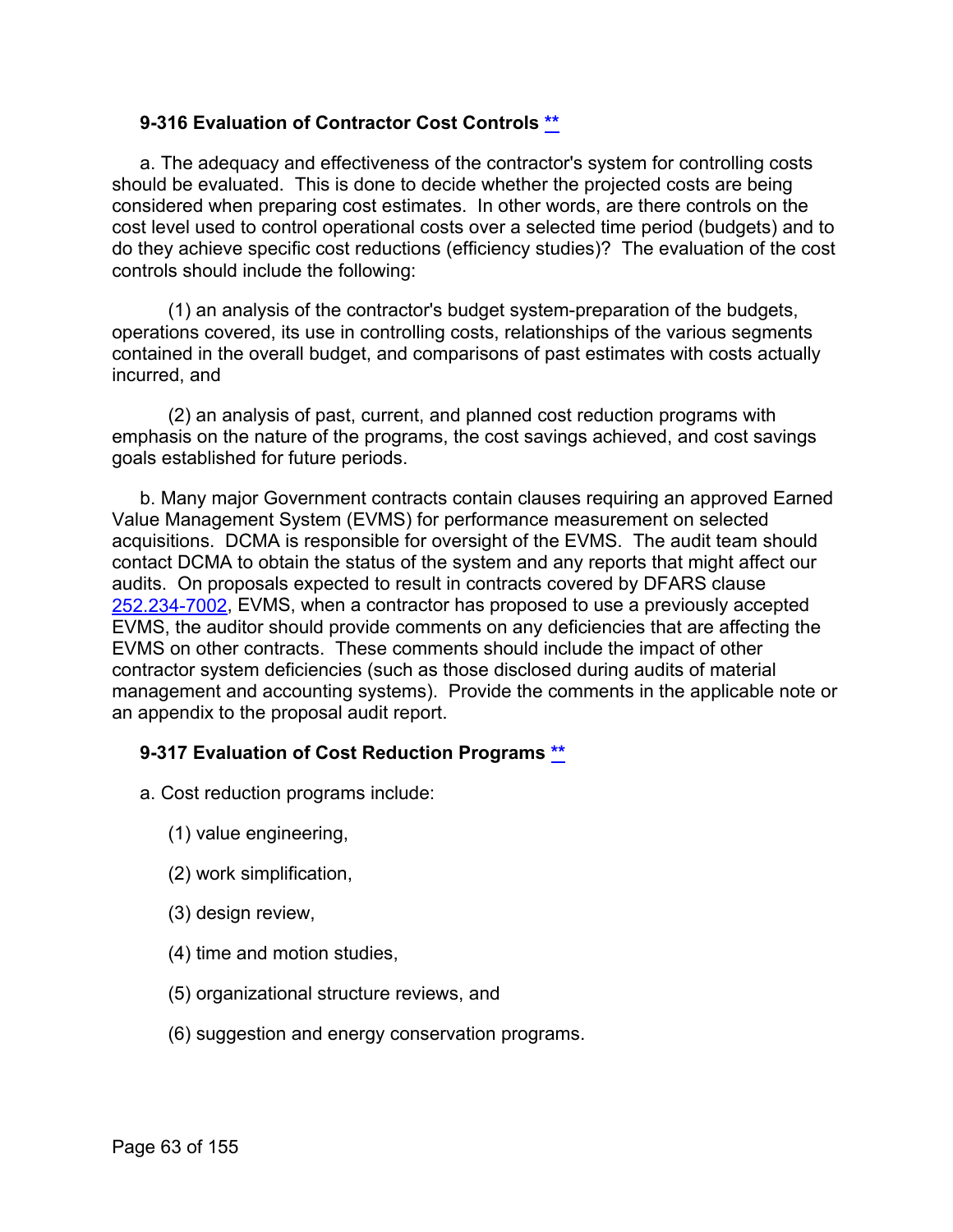These programs provide for greater economy and efficiency and may also indicate the effectiveness of a contractor's operations. Except for "value engineering," the general nature of these programs is adequately described in the titles. According to [FAR 48.101,](http://www.ecfr.gov/cgi-bin/text-idx?SID=774c132cd89f432a4396b976f68a0661&mc=true&node=se48.1.48_1101&rgn=div8) value engineering is a "formal technique by which contractors may:

(1) voluntarily suggest methods for performing more economically and share in any resulting savings or

(2) be required to establish a program to identify and submit to the Government methods for performing more economically.

Value engineering attempts to eliminate, without impairing essential functions or characteristics, anything that increases acquisition, operation, or support costs".

b. In evaluating cost estimates, determine whether the contractor has considered specific cost reductions anticipated resulting from cost reduction programs other than value engineering. [FAR Part 48](http://www.ecfr.gov/cgi-bin/retrieveECFR?gp=&SID=774c132cd89f432a4396b976f68a0661&mc=true&n=pt48.1.48&r=PART&ty=HTML) contains a discussion of the contract provisions that cover value engineering incentives and value engineering program requirements and their impact on pricing.

## **9-318 Evaluation of Plans for Plant and Facility Improvements [\\*\\*](#page-3-9)**

Some contractors are accomplishing substantial technological advancements on the factory floor. Improvements in the contractor's plant and facilities frequently generate substantial reductions in labor and material requirements. Evaluate the contractor's plans and budgets for improvement of plant and facilities (see [14-600\)](https://viper.dcaa.mil/guidance/cam/3158/other-contract-audit-assignments#Sec14600) during the proposed contract period and ascertain whether applicable production cost reductions are reflected in the cost estimates. Evaluate the data submitted by the contractor to justify any new or additional Government-furnished equipment or other facilities scheduled to be provided and the timetable for implementation of new equipment and manufacturing processes. The contractor's justification for these items normally will provide a good basis for determining whether applicable cost reductions are reflected in new work cost estimates.

# **9-400 Section 4 - Evaluating Direct Material Cost Estimates [\\*\\*](#page-3-10)**

## **9-401 Introduction [\\*\\*](#page-3-11)**

a. This section presents guidelines for evaluation of direct material cost estimates.

b. Direct material costs may include estimates for raw materials, purchased parts, subcontracted parts, packaging, freight, interdivisional transfers, vendor tooling, and other material directly identified with the engineering effort or the manufacture of a product. If the costs of scrap, spoilage, rework, process loss, obsolescence, and similar items can be reasonably estimated through the development of forward pricing factors or other means, then these should also be charged direct. It is important, however, to ensure that the method of estimating and costing these items complies with the applicable Cost Accounting Standards (see [Chapter 8\)](https://viper.dcaa.mil/guidance/cam/3141/cost-accounting-standards#Section).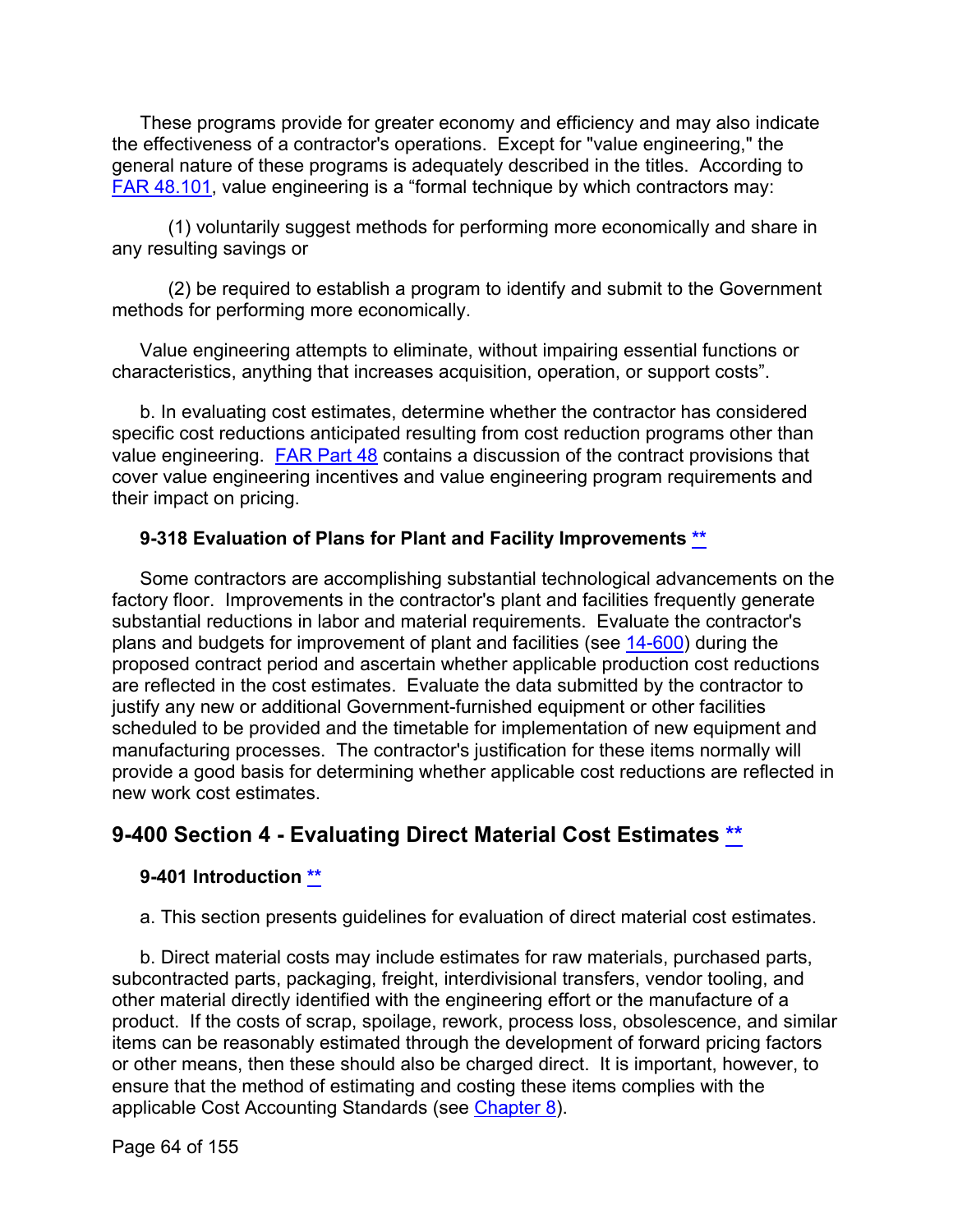c. When direct material cost estimates are evaluated, the auditor should consider both the validity of the estimated prices and the quantitative and qualitative material requirements. [Appendix](https://viper.dcaa.mil/guidance/cam/3163/appendix-b-specialist-assistance#Sec) B and 9-306 provides detailed guidance on the technical review aspects of material cost estimates and the procedures for requesting assistance.

# **9-402 Direct Materials Estimating Methods [\\*\\*](#page-3-12)**

a. The method of estimating direct material cost depends on the type of accounting and statistical data available to the contractor and the bases for this data. The available data may be based on directly applicable experience for:

(1) an entire product, as in the case of follow-on procurement, or

(2) certain parts and components comprising a product, as in the case of an estimate for an item substantially similar to or related to an item previously produced.

The data may also be based on general production standards or on previous production experience. Examples include factors like direct material cost per pound of product and ratios of direct material to direct labor for similar products.

b. The four basic procedures for estimating direct material are:

(1) estimate quantity requirements,

(2) determine raw material requirements, convert measurements as necessary, and estimate actual yields,

(3) estimate current prices, and

(4) adjust estimated prices for cost trends and quantities and project total cost.

Note that prior to applying these procedures, the auditor should analyze individual material estimates from a qualitative perspective to ensure that the proposed material effectively satisfies the Government's requirements.

## **9-402.1 Source of Material Cost Estimates [\\*\\*](#page-3-13)**

Information on which to base direct material cost estimates usually may be obtained from one or a combination of the sources listed below:

(1) Cost records, appropriately adjusted, for the last completed contract.

(2) Cost records for the last lot or a selected number of lots for the last completed contract.

(3) Experienced direct material costs, plotted on an improvement curve, for the same or similar product or components.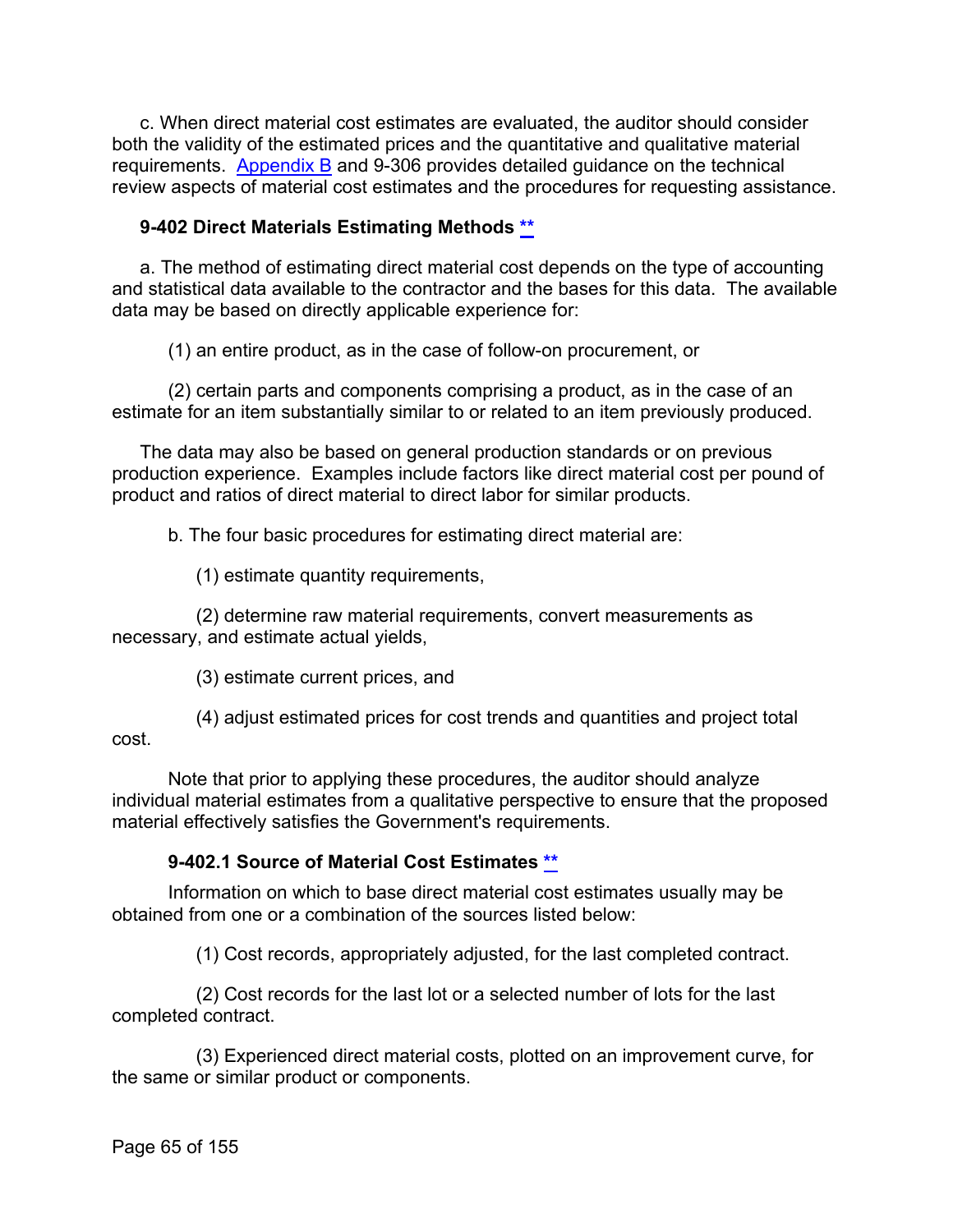(4) Priced bills of material.

(5) Appropriately adjusted, priced bills of material for a related product.

(6) Direct material costs incurred for a pilot run of a prototype model.

(7) A prior cost estimate adjusted to reflect current needs.

(8) A budget prepared for the period during which the same or similar item was produced.

(9) Experience factors and ratios established for related or unrelated products of similar size and complexity.

(10) Operations time sheets.

(11) Engineering drawings.

# **9-402.2 Extent of Auditor's Evaluation [\\*\\*](#page-3-14)**

a. Direct material cost estimates should be evaluated based on the validity of the estimated prices and the quantitative and qualitative material requirements. Factors which influence the scope of audit include:

(1) the materiality of the proposed direct material costs,

(2) the adequacy of the contractor's material related certified cost or pricing data,

(3) the adequacy of the contractor's estimating procedures for determining material requirements,

(4) the extent to which actual estimating and material requirements practices follow established procedures,

(5) the contribution of other Government representatives in evaluating the quantitative and qualitative requirements for a specific proposal, and

(6) the results of operations audits of material related functions.

The contractor's classifications of direct materials in cost estimates must be consistent with classifications in the accounting system, as required by Cost Accounting Standard 401. Inconsistencies should be brought to the contractor and the contracting officer's attention so that appropriate action can be taken.

b. Whenever the auditor needs the assistance of a specialist to form an opinion on the measurement of costs, such assistance should be obtained. The auditor should:

(1) identify the specific type of assistance needed,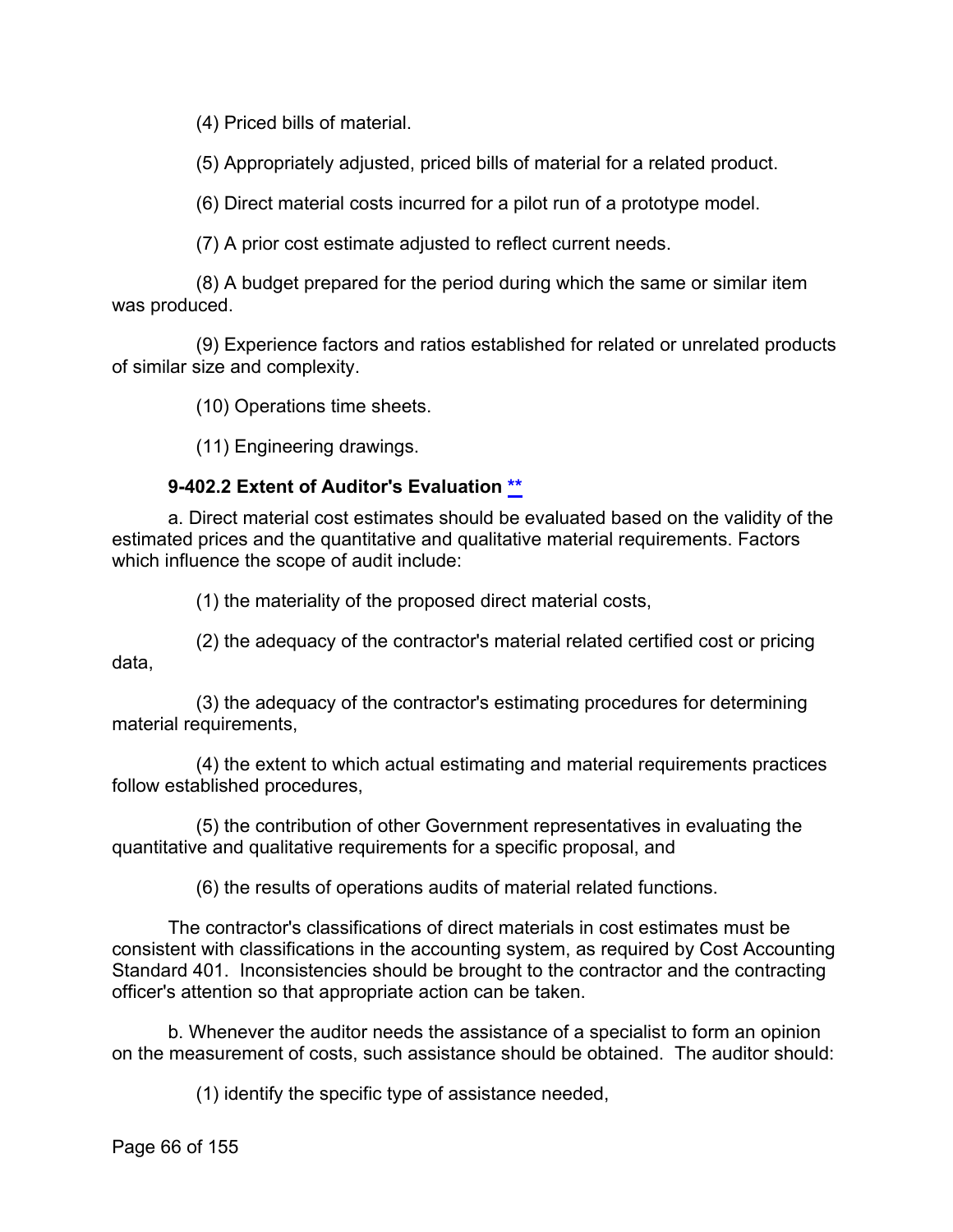(2) communicate with the technical specialist, and

(3) assess the impact of technical specialist findings in formulating the audit opinion (see 9-306 and Appendix B).

## **9-403 Price Proposals Bill of Material Evaluations [\\*\\*](#page-3-15)**

a. A properly prepared bill of material (BOM) generally will provide a sound basis for estimating direct material costs. The BOM will usually contain a detailed listing of the types and quantities required for raw material and for each component and part. It may also include allowances for expected losses; defects; spoilage during processing; scrap generated; common supply items such as welding rods, nuts, bolts, and washers; or other additives to the basic material requirements. When it contains only the basic material requirements, loading factors stated as a percentage of material costs may be applied to provide for expected costs of material losses and common supply items. The auditor needs to ensure, however, that the estimated costs supporting these loss allowances or loading factors are not also included in the contractor's indirect cost estimates in noncompliance with [CAS 401](http://www.ecfr.gov/cgi-bin/text-idx?SID=789c1fab9c40cff1e7a55a1bce477a88&mc=true&tpl=/ecfrbrowse/Title48/48cfr9904_main_02.tpl) or 402 (see [8-401](https://viper.dcaa.mil/guidance/cam/3141/cost-accounting-standards#Section8401) and [8-402\)](https://viper.dcaa.mil/guidance/cam/3141/cost-accounting-standards#Section8402).

b. At some contractor locations there may be both an engineering and manufacturing BOM. The engineering BOM will list all parts required to produce the end products. However, engineering may be unable to estimate certain quantity requirements such as length of wire. In such a case, manufacturing will develop detailed material requirements in the form of a BOM that will be used as a manufacturing aid. The auditor can use this to further define the material requirements of the engineering BOM.

c. Bills of material at large contractors are usually loaded into computer data bases which provide the capability to request information in many formats. Additional information such as description, where-used, item number, and dollar value may also be available in the data base.

d. A BOM can usually be provided for an end product or any subassembly. The most common sorts are:

(1) Part Number Ascending Order. This bill of material is sorted by ascending part number showing total quantity required for each part of an end item. A detailed report may give further information including where the part is used (see B-408.3).

(2) Assembly/Subassembly (Christmas Tree). This BOM is hierarchical and lists major assemblies followed by the various levels relating to subassemblies (see [B-](https://viper.dcaa.mil/guidance/cam/3163/appendix-b-specialist-assistance#Sec)[408.3\)](https://viper.dcaa.mil/guidance/cam/3163/appendix-b-specialist-assistance#Sec).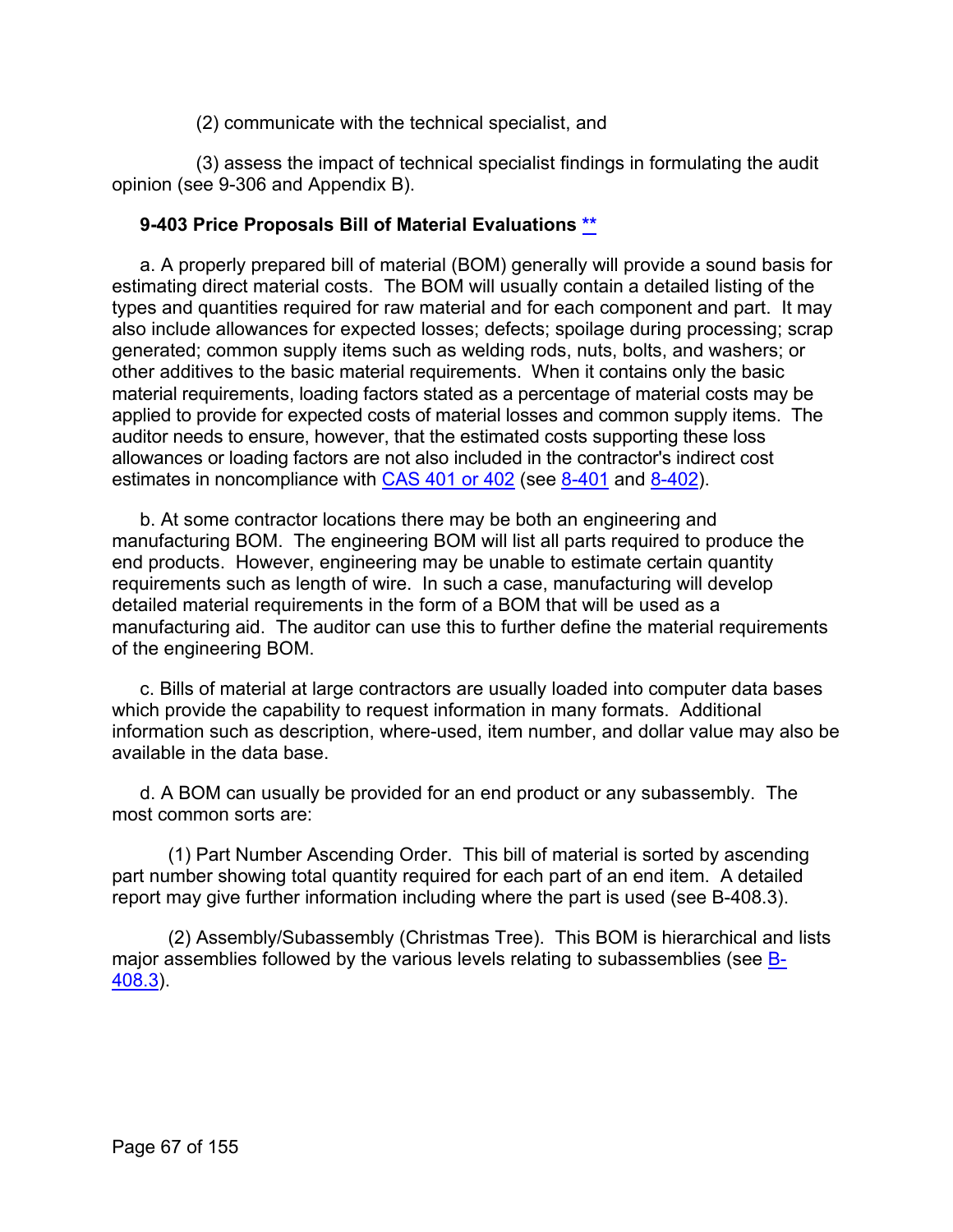## **9-403.1 Evaluating Quantity Estimates [\\*\\*](#page-3-16)**

a. When the estimate relates to a follow-on procurement and prior experience exists, the audit should include, but not be limited to, the following procedures:

(1) Obtain the engineering BOM that supports the contractor's proposal. An engineering BOM is preferable to a manufacturing BOM because of its correspondence to engineering drawings. If the auditor intends to select a manual sample of parts, an ascending/descending BOM with prices is usually necessary. Higher assembly information must be part of this BOM, or available in a supplemental document to ensure that the lower level parts are identified and verified to their appropriate higher assemblies. For a computer based bill of material, the part numbers may be in ascending/descending order or assembly/subassembly order. The preferred method for sample selection is to use one of several available software tools including DATATRAK III.

(2) Determine that the bill of material is current and that, based upon the applicable specifications, it reflects all anticipated changes in the unit quantitative requirements.

(3) Prepare a sampling plan. Select for evaluation either a random stratified sample or dollar unit sample of parts. Information on performing a sample is contained in the [Variable Sampling guidebook](https://viper.dcaa.mil/guidance/guidebooks/variable-sampling) located on the DCAA intranet. Although the sample should be designed to validate bills of material quantities to engineering drawings, the sample should also be used to validate pricing to the extent that this is practical.

(4) Obtain detailed engineering drawings for the sampled parts. Separate engineering drawings may not be available for purchased parts, but may be available as part of the next higher assembly drawing. Also, an initial BOM may be incomplete and contain undefined parts which do not have engineering drawings. A large number of undefined parts usually indicates a need for technical specialist assistance.

(5) Compare sample part quantities and specifications (dimensions, tolerances, etc.) on engineering drawings to the BOM and note any discrepancies.

(6) Identify how the contractor calculated part quantities and the number of parts to be produced from raw material. Pay special attention to the contractor's use of "rounding" when calculating raw material factors. Verify the accuracy of the contractor's calculations by working through several part estimates and note any discrepancies.

b. When the estimate relates to a completely new product, the contractor may have only rough sketches or design prints for a prototype. The types and quantities of required materials may have been developed primarily based on the personal experiences and judgments of contractor personnel. Such estimates should be given close scrutiny because errors that duplicate material items are often found. Estimates for completely new products often require the use of technical specialists (see 9- 402.2b).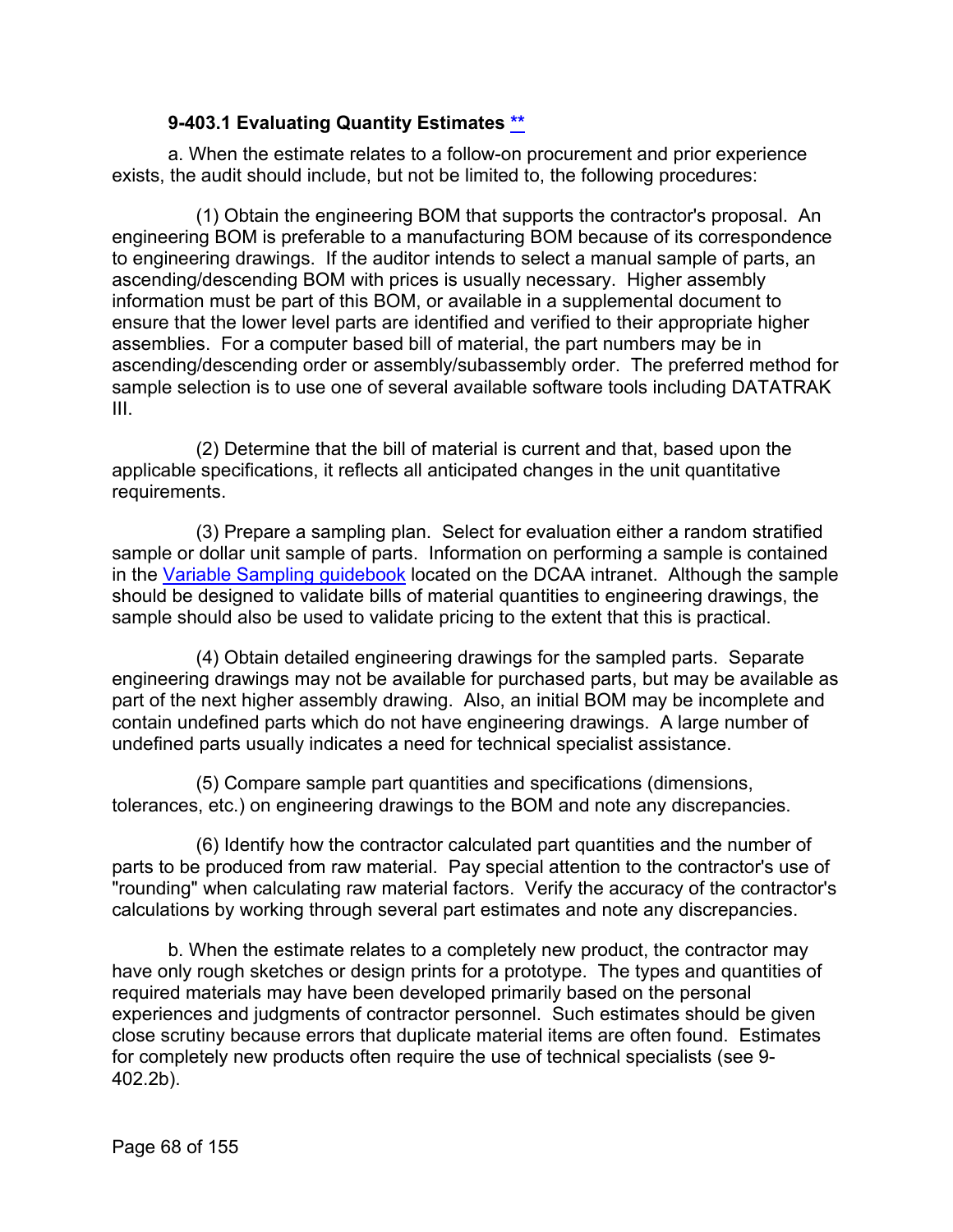## **9-403.2 Using Operations Time Sheets [\\*\\*](#page-3-17)**

An operation time sheet (see B-408.4) usually includes a description of the discrete manufacturing operations and associated times necessary to build the part, and may disclose material quantity, tools, fixtures and labor standards. They are a main source of labor information as discussed in 9-504.4. However, they may also be used as a substitute for a BOM for cost estimating purposes. Care should be taken when operations time sheets are used in conjunction with bills of material to ensure that costs are not duplicated.

# **9-403.3 Using Engineering Drawings [\\*\\*](#page-3-18)**

Material requirements are normally determined from engineering drawings. These drawings illustrate and provide essential information needed to design and manufacture a product. This includes:

- (1) physical characteristics,
- (2) dimensional and tolerance data,
- (3) critical assembly sequences,
- (4) performance ratings,
- (5) material identification details,
- (6) inspection tests,
- (7) evaluation criteria,
- (8) calibration information, and
- (9) quality control data.

## **9-404 Evaluating Contractor's Direct Materials Pricing Procedures [\\*\\*](#page-3-19)**

## **9-404.1 Sources for Pricing [\\*\\*](#page-3-20)**

Sources for pricing components include:

- (1) standard costs,
- (2) previous purchase order prices adjusted for quantity differences,
- (3) current vendor quotations, and

(4) current order placement prices. In evaluating the contractor's pricing procedure, consider the following: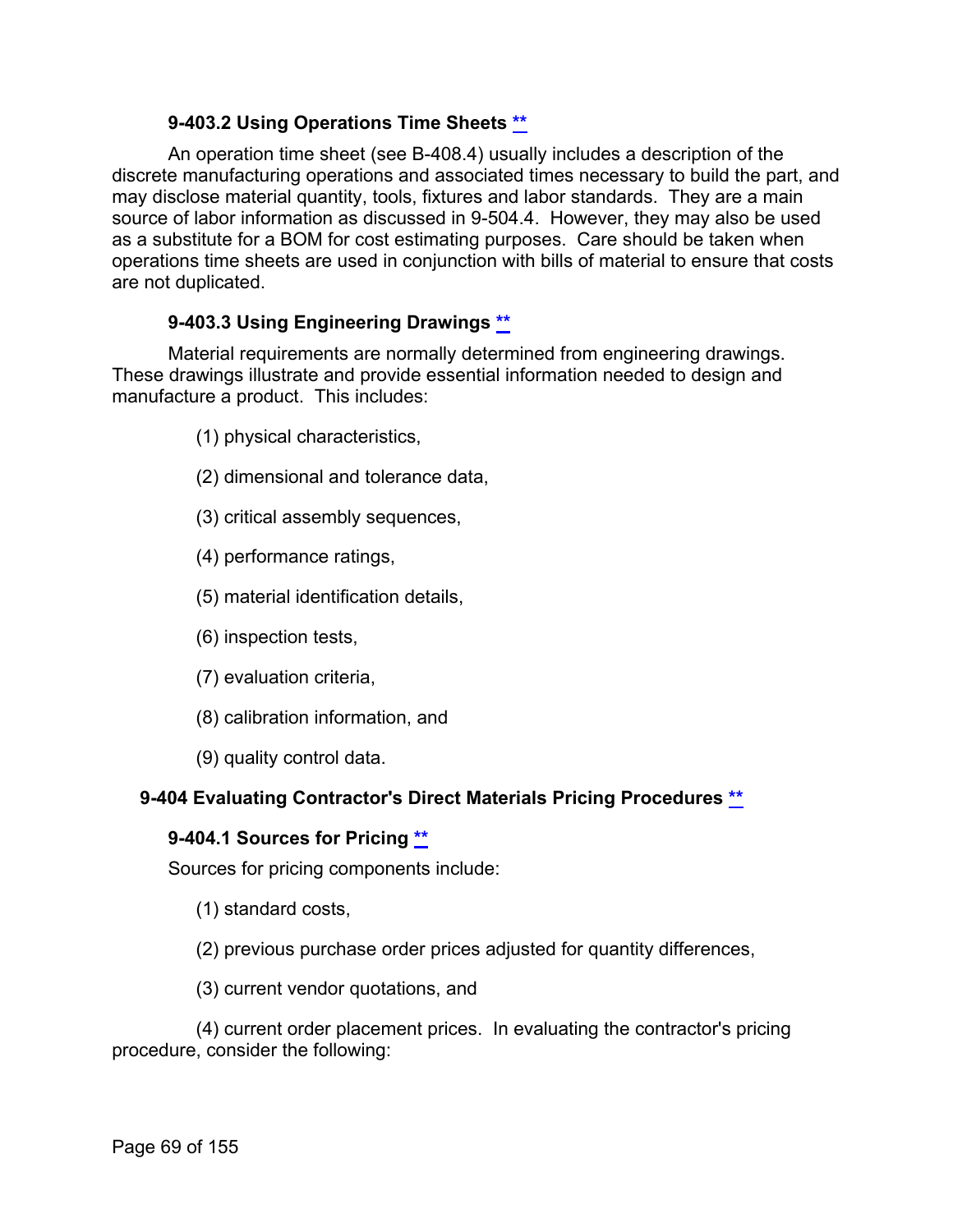a. The sources of arriving at the prices used for each element comprising the total direct material estimate or the priced BOM.

(1) When the source is standard costs, determine whether the variance factor applied is realistic compared to past and current experience, and probable future trends.

(2) When prices are developed from previous purchases, identify the source of the prices (stock record cards or purchase orders) and ascertain if the prices used are current and appropriate for the estimated quantity required.

(3) When prices are developed from current vendor quotations, determine the extent of bid solicitations and the reasonableness of prices submitted.

(4) Contractors generally maintain inventories of parts and components which are incorporated into regularly manufactured products. Inquiries should be made to ascertain the extent that available inventory has been considered in deciding the source of proposed material. When parts included in the inventory are to be used in the fabrication or production of items included in a proposal, verify the unit costs applicable to the inventory. Procedures for verifying inventory costs are included in 6-300.

(5) Regardless of the source used, compare the prices in the proposal with:

(a) those quoted by competing suppliers for comparable quantities,

(b) recent quotations for the same or similar items,

(c) costs incurred by the contractor for the same or similar items, and

(d) the cost of any available inventory not specifically identified to other contractual requirements.

b. The type of subcontract or purchase order to be awarded. When conditions warrant the use of a cost-type or fixed-price redeterminable subcontract or purchase order, evaluate the price which the contractor has included in the estimate. Assistance of the auditor at the subcontractor location may be needed in making this evaluation (see 9-104).

c. The consistency with which the material pricing sources are used. When a variety of material pricing sources are used in costing the BOM, consistency in estimating procedures is not possible unless there are guidelines which closely define the governing factors. This becomes apparent when the contractor has a recurring, substantial dollar proposal volume. Closely scrutinize the propriety and reasonableness of material price estimates when there are inconsistencies in estimating procedures. Be alert for violations of the applicable Cost Accounting Standards.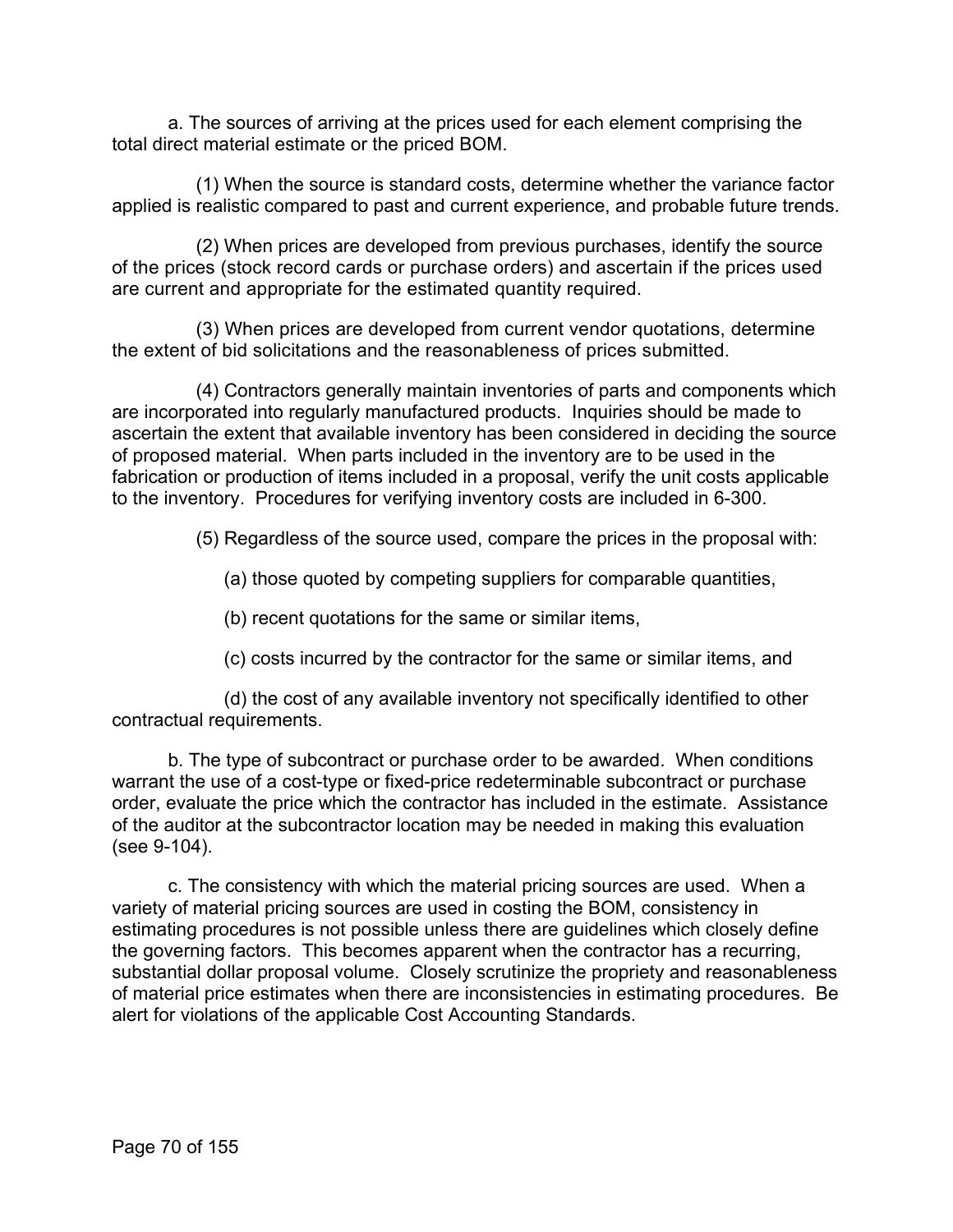# **9-404.2 Effect of Purchasing Procedures on Prices Paid [\\*\\*](#page-3-21)**

Economical buying practices generally result in obtaining the lowest prices for maximum quantities consistent with need, required quality, and delivery schedules. The contractor's purchasing practices (see 5-1302) should be tested for reasonableness of quantities, quality, and the prices of direct materials, not only for parts in inventory, but also for parts required to be purchased under the proposed procurement. When current vendor quotations are used to support the contractor's direct material cost estimate, determine the extent to which the contractor followed economical buying practices. Vendor quotations should be examined to determine whether they were submitted in response to the procurement under consideration, and whether prices are appropriate in light of required quantities and specifications. When effective competition does not exist, as in the case of sole source vendors, the contractor's source for estimating material prices should be given close analysis.

# **9-404.3 Using Previous Purchase Order Prices [\\*\\*](#page-3-22)**

The contractor may use prices paid for the same items in previous purchases to estimate the material cost of follow-on procurements when current vendor bids have not been obtained. Determine the extent to which:

(1) recent purchase orders were selected to obtain applicable prices and adjusted, where necessary, to reflect price trends,

(2) purchase order prices selected are for comparable quantities required for the follow-on procurement,

(3) quantity discounts were given when increased quantities are to be purchased, and

(4) consideration has been given to eliminating high start-up costs.

# **9-404.4 Pricing of Company-Produced Components [\\*\\*](#page-3-23)**

Under certain circumstances, contractors may propose materials and supplies based on price rather than cost when they are sold or transferred between any division, subsidiary or affiliate of the contractor under common control. In these cases, ascertain whether the specific circumstances meet the criteria described in  $6-313$ . If the audit discloses items that are improperly based on price rather than cost, appropriate adjustments should be made to eliminate the intracompany profit (plus any inapplicable indirect costs).

# **9-404.5 Pyramiding of Costs and Profit on Material Purchases [\\*\\*](#page-3-24)**

a. Most major programs require the use of subcontractors, not only to obtain facilities and skills which may not be available within the upper-tier contractor, but to broaden the procurement base and to meet requirements for utilizing small business. However, the auditor should be alert to instances where a proposal may be excessive because of unreasonable pyramiding of costs and profits. This may occur between divisions, plants, or subsidiaries of a company or between subcontractors and upper-tier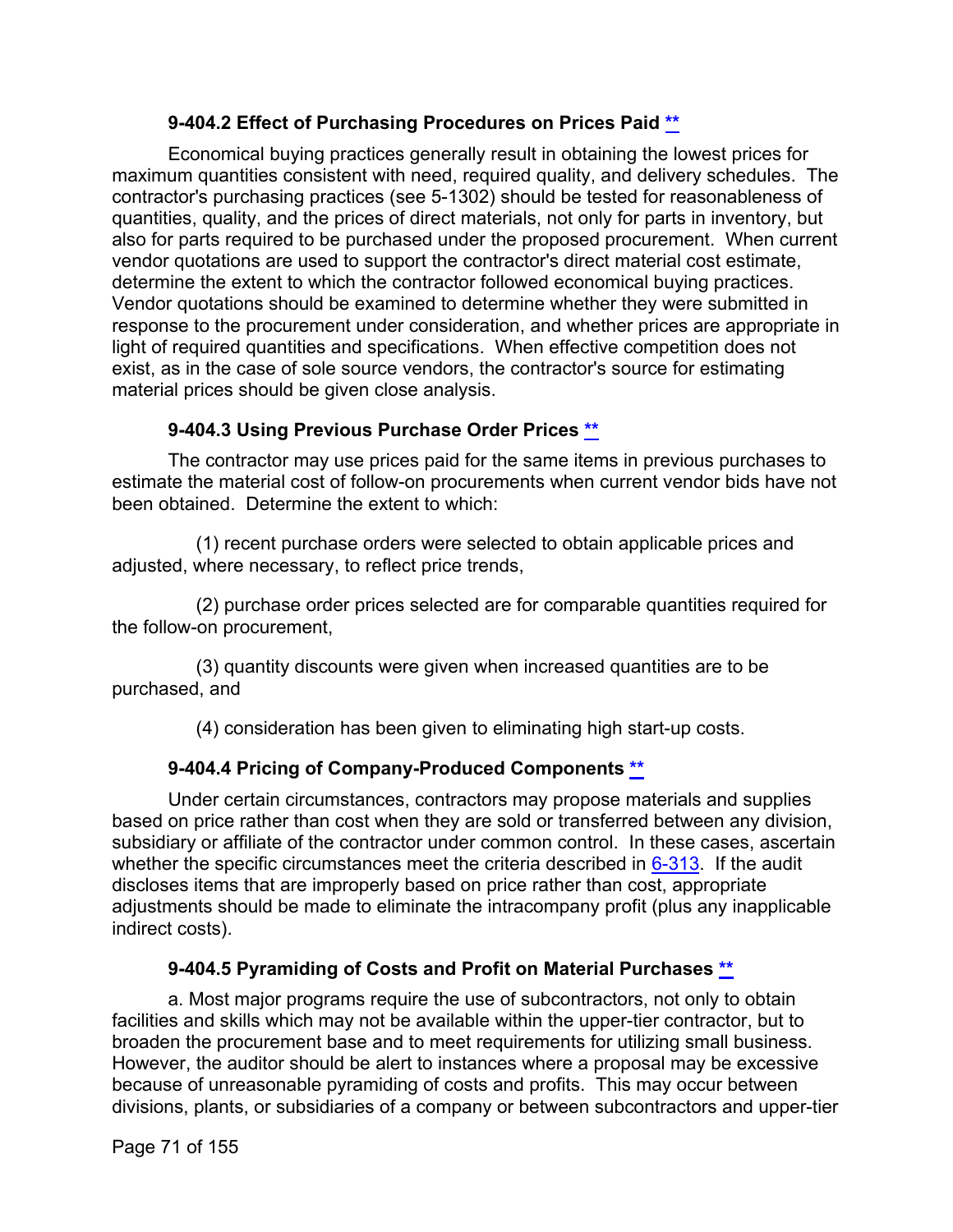contractors. The contractor's procurement program should be reviewed to determine whether the planned subcontracting pattern is reasonable. The auditor should not limit his or her considerations to first-tier subcontracts, but should coordinate with auditors at subcontractor locations to disclose unreasonable pyramiding of costs or profits at any of the levels of the procurement chain where significant costs are involved.

b. Situations likely to result in excessive or unreasonable pyramiding of costs include the following (where questionable practices seem to exist, consult with Government technical and procurement personnel as appropriate):

(1) Intracompany transactions through which items are charged to the contract at a list price (see 9-404.4) or at a cost plus unnecessary or unreasonable handling charges.

(2) Purchases from a subcontractor who acts merely as an intermediary/agent rather than as a manufacturer. Items may be drop-shipped direct to the upper-tier contractor's plant or they may pass through the subcontract plant for minor additions, changes, or testing which could be done more economically and as well at a lower or an upper-tier contractor's plant.

(3) Purchases by an upper-tier contractor of items which are identical with or similar to items being purchased by the Government and which could more economically be supplied as Government-furnished property.

c. When proposed material costs include loadings added by the prime contractor and upper-tier subcontractors, and the added amounts appear to be disproportionate compared to their planned work contribution, the audit report should comment on the increased costs and profit attributable to the pyramiding. The report should state:

(1) the estimated savings which will result by eliminating the intermediary and shortening the procurement chain,

(2) the considerations underlying the treatment of the direct procurement as Government-furnished items, and

(3) the degree to which the component or item involved can be treated independently from the system for which it is to be procured.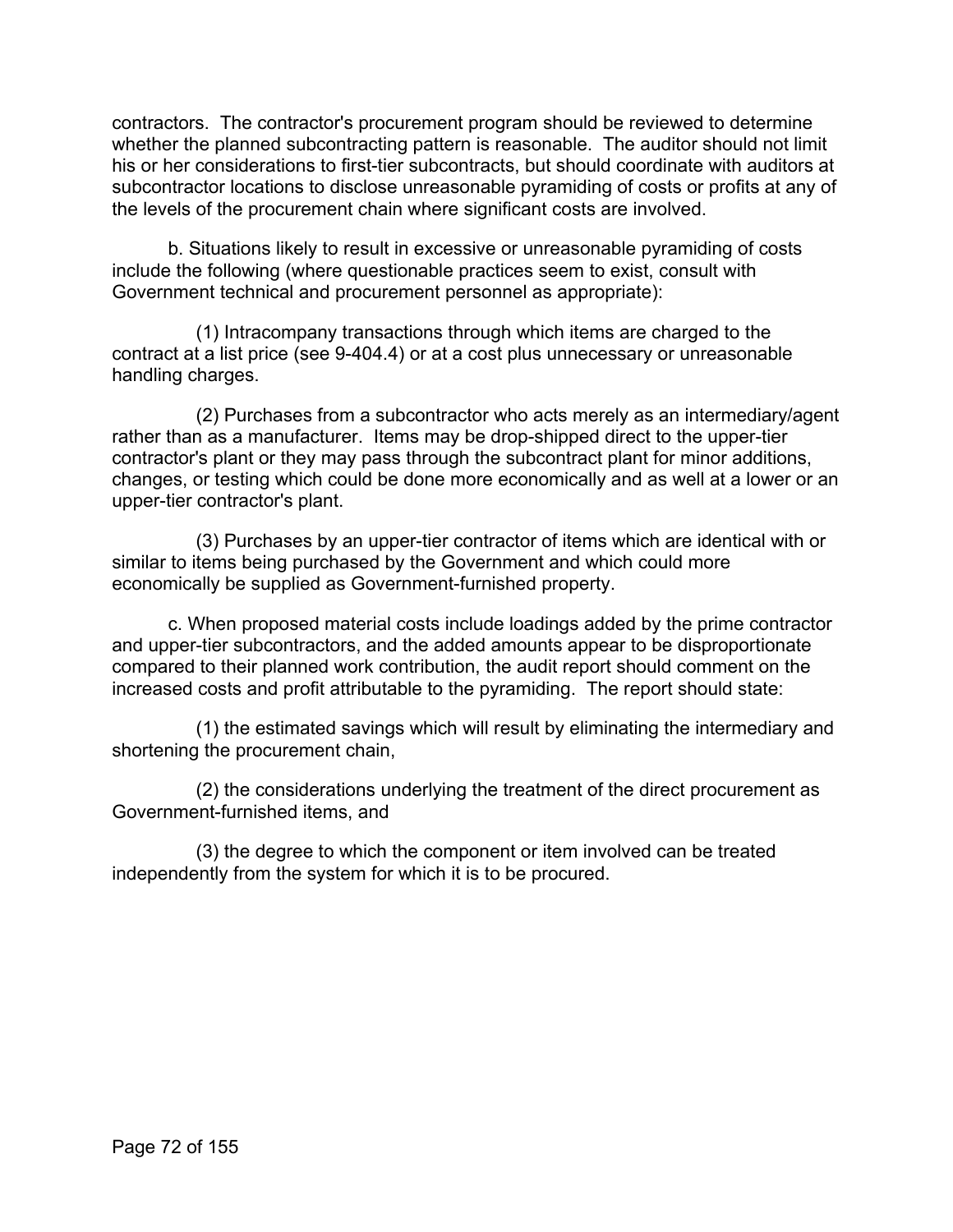### **9-404.6 Subcontract Decrements [\\*\\*](#page-3-0)**

a. Vendor quotations and contract prices are frequently subject to change. These changes occur when:

(1) vendors agree to make voluntary price adjustments and refunds in the event purchases exceed a predetermined level,

(2) vendors agree to reduce a competitive quote, or

(3) profits become excessive.

If significant amounts of these changes are attributable to inefficient prime contractor purchasing practices, the auditor should recommend corrective measures be taken including:

and

(a) improving the prime or upper tier subcontractor's purchasing practices,

(b) recognizing the impact of the changes in cost proposals.

The auditor at the prime or upper tier subcontractor level should also advise the auditor at the (lower) subcontractor level to reappraise the subcontractor's estimating procedures.

b. Information concerning patterns of reductions from quotes to actual prices paid may be useful in evaluating a cost estimate. Information about historical reductions is cost or pricing data and should be disclosed to the Government. In addition, [DFARS](http://www.ecfr.gov/cgi-bin/text-idx?SID=774c132cd89f432a4396b976f68a0661&mc=true&node=se48.3.252_1215_67002&rgn=div8)  [252.215-7002\(](http://www.ecfr.gov/cgi-bin/text-idx?SID=774c132cd89f432a4396b976f68a0661&mc=true&node=se48.3.252_1215_67002&rgn=div8)d)(4)(ix) requires contractors to use historical experience when appropriate. Contractors should, therefore, analyze the pattern of historical reductions, determine its applicability to the subject procurement, disclose the analysis, and reduce proposed cost, if appropriate. None of these steps, however, relieves the contractor of its responsibility for performing cost or price analyses as required by FAR.

c. If there is a pattern of price reductions, review the prime contractor's or upper tier subcontractor's analyses of quotes and subcontract prices. Determine whether the contractor considered the pattern in estimating material and subcontract costs. Evaluate the method used to analyze the price reductions. The contractor may apply a decrement to cost estimates based on patterns that are company-wide, program-wide, contract specific, or vendor specific. Ascertain what cost data were used to develop the decrement factor and confirm that the factor is properly and consistently applied to vendor-quoted base costs. For example, if the decrement factor was developed using both competitive and noncompetitive quotes, the factor should be applied to both competitive and noncompetitive quotes. The data used to develop the decrement should be accurate, current, and representative. If the contractor has failed to use experience adequately in estimating costs, it may be necessary to develop a decrement for use in evaluating material estimates.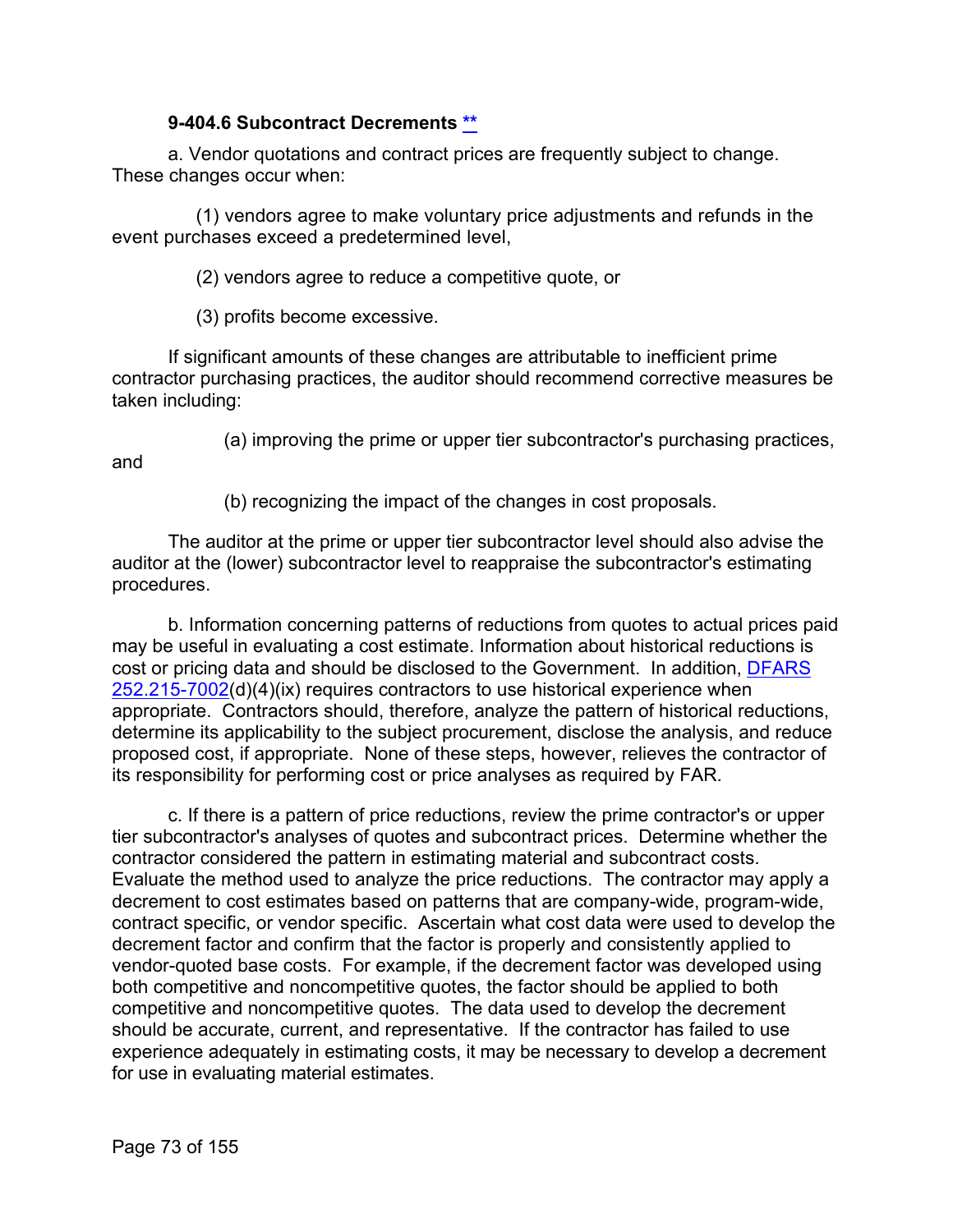### **9-404.7 Using Trade Information [\\*\\*](#page-3-1)**

Regularly published trade information may be useful when evaluating the reasonableness of estimated prices. Information on industry-wide cost trends may also be useful, especially when contractors' estimates for follow-on procurement include increases in direct material prices based primarily on unsupported percentages. Information published in financial and industry papers usually reflects prices of basic commodities, trends and forecasts of wage increases by industry, and opinions by experts on economic trends. Trade publications can be of assistance in evaluating the contractor's material price estimates for aluminum and steel, especially when purchase orders are "future" commitments based on prices for the delivery date. Follow-on orders for large quantities may result in prices lower than are indicated by general market conditions discussed in trade publications because of quantity discounts or improved vendor efficiency.

### **9-404.8 Use of Consolidated Material Requirements [\\*\\*](#page-3-2)**

a. [DFARS 217.7503](http://www.ecfr.gov/cgi-bin/text-idx?SID=774c132cd89f432a4396b976f68a0661&mc=true&node=se48.3.217_17503&rgn=div8) and [PGI 217.7503](http://www.acq.osd.mil/dpap/dars/pgi/frameset.htm?dfarsno=217_75&pgino=PGI217_75&dfarsanchor=BM217_75&pgianchor=BM217_75) provide for an acquisition strategy entitled, Spares Acquisition Integrated with Production - SAIP where spare part orders are to be combined with prime contract orders for production components to achieve lower bill of material component unit prices. Furthermore, a review of previous direct material purchases (see 9-404.3) may disclose that bill of material components are required for two or more contractor programs. When appropriate, proposed bill of material component unit prices should be based on the total production schedule quantity requirements (i.e., for both production and spares).

b. When SAIP requirements are utilized by the contracting officer, the auditor may be requested to, as part of his/her overall proposal audit, ascertain if the contractor or subcontractor has complied with the SAIP agreement. An evaluation, as determined by the auditor, will be conducted to ensure that prices for spares and identical items used in the production of end items reflect savings as a result of combined ordering.

# **9-405 Make or Buy Decisions – Direct Material Cost Estimates [\\*\\*](#page-4-0)**

A contractor must decide whether to make or buy parts and components. Responsibility for this decision is usually delegated to key personnel from the production, tooling, engineering, accounting, production planning, and purchasing departments. Factors considered in arriving at a make or buy decision include:

- (1) previous experience,
- (2) future requirements,
- (3) relative costs,
- (4) market conditions,
- (5) delivery schedules,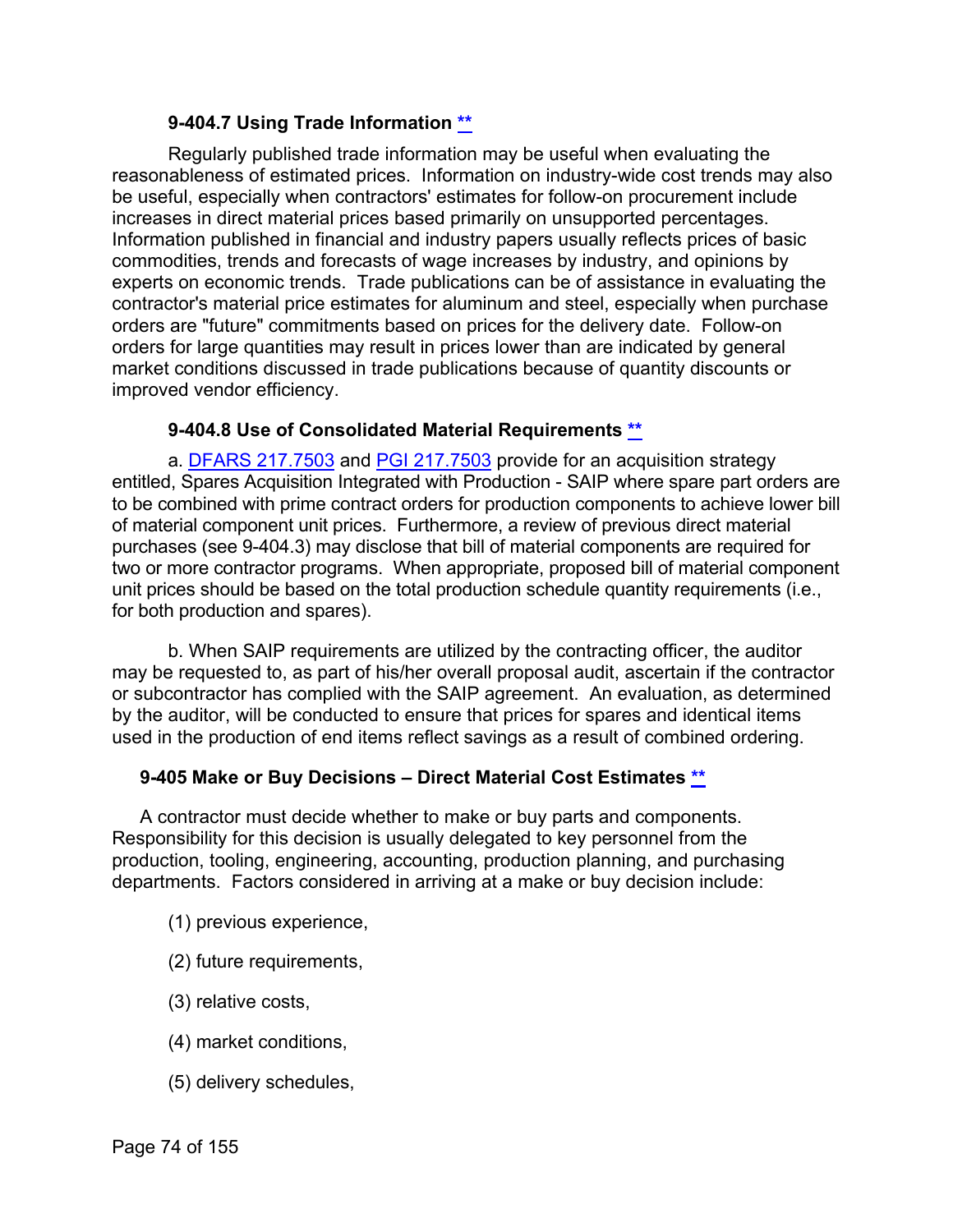(6) available capacity,

(7) finances,

(8) staffing,

(9) subcontractors' capabilities, and

(10) availability of materials.

Review the guidance in 14-600 as part of the evaluation of the contractor's proposed make or buy decisions.

# **9-405.1 General Considerations [\\*\\*](#page-4-1)**

A contractor's make or buy decisions may have a significant impact on direct material cost estimates. In determining the scope and extent of the proposal audit, evaluate the adequacy of the contractor's make or buy policies and procedures. This should include determining whether:

(1) the factors listed in the preceding paragraph have been considered,

(2) the contractor was effective in communicating with its estimators to ensure that the estimate properly reflects the make or buy decisions,

(3) past make or buy decisions reflected in prior estimates were followed, and

(4) the results of operations audits of the various manufacturing functions involved in a make decision indicates any weaknesses.

# **9-405.2 Special Considerations in Make or Buy [\\*\\*](#page-4-2)**

Be alert to special factors involved in make or buy decisions. These include:

(1) intracompany procurement,

(2) changes in make or buy,

(3) simultaneous actions involving both the making and the buying of the same parts, and

(4) an extensive time lapse between the proposal submission date and the actual contract date.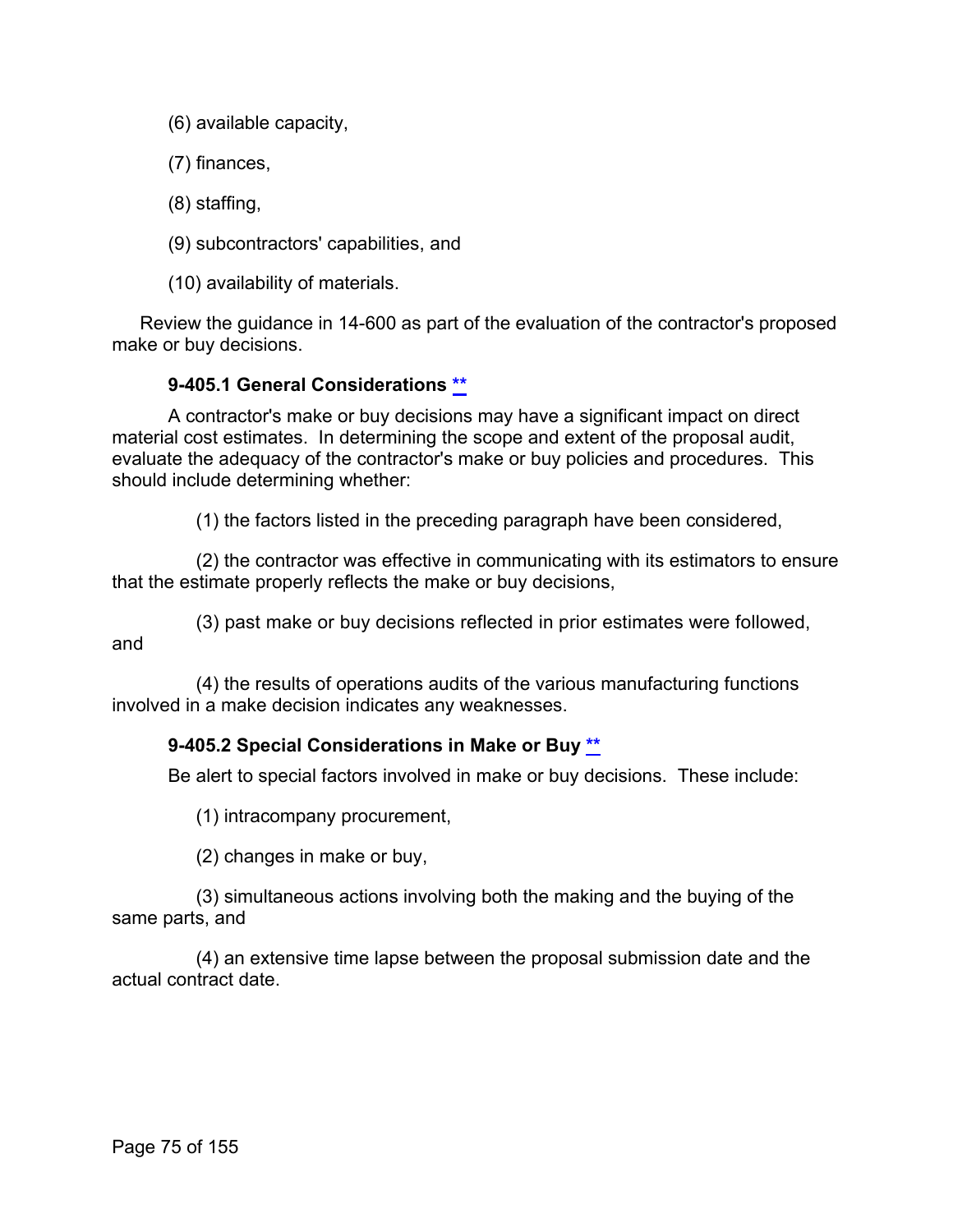These factors are discussed below.

a. Purchases by a contractor from one of its divisions, affiliates, or subsidiaries may be classified as either "make" or "buy" depending on circumstances. When the reimbursement to the subsidiary is on a cost basis, the purchase would be considered a decision to make the item. When the reimbursement is based upon a competitive price, the purchase would be considered as a decision to buy the item. Evaluate make items involving significant direct material estimates of the contractor and its subsidiaries, affiliates, and divisions. The cost estimates for make items should not include charges by both the affiliate and the contractor in areas such as engineering, field service, and product warranty. Evaluation techniques for buy items are similar to those used for competitive outside vendors. Special attention, however, must be given to determining whether contractor practices permit affiliates to obtain business by meeting the lowest bid submitted by outside vendors. This practice may not result in fair pricing and may reduce and tend to eliminate competition on future procurements. The audit report should include comments on any intracompany procurement practices which do not result in fair prices.

b. It is not unusual for a contractor to change make or buy decisions. When a contractor's plant facilities or those of its affiliates are not operating at full capacity there may be an incentive for the contractor to change from a decision to buy to a decision to make. A change from buy to make may require additional engineering, tooling, and starting load costs; additional labor operations with related indirect costs; and the elimination of the vendor price for the component. Conversely, a change from make to buy will result in the addition of a vendor price for the component and the elimination of direct labor and related overhead. In evaluating the estimated cost, determine whether the contractor has properly reflected the offsetting effect of changes in past make and buy patterns on all related cost elements in the proposal. If a proposed change in make or buy policy results in a significant increase in cost to the Government, evaluate the contractor's justification for making the change. The auditor may ascertain the extent to which make or buy policies are changed, by comparing ratios of direct material to direct labor on current and prior procurements for the same or similar products. Discussions with contractor personnel responsible for make or buy decisions should provide the auditor with useful information. This information should also be noted for follow-up in subsequent operations audits of the area.

c. When an evaluation discloses that a contractor makes and also buys the same part or component, determine the reasons for this practice and the propriety of the cost basis used for the material included in the proposal.

d. An extensive period may elapse between the proposal submission date and the negotiation date. Whenever feasible, determine through reexamination of data relating to make or buy programs whether significant changes have occurred in make or buy decisions during the interim period and whether these changes will affect estimated costs.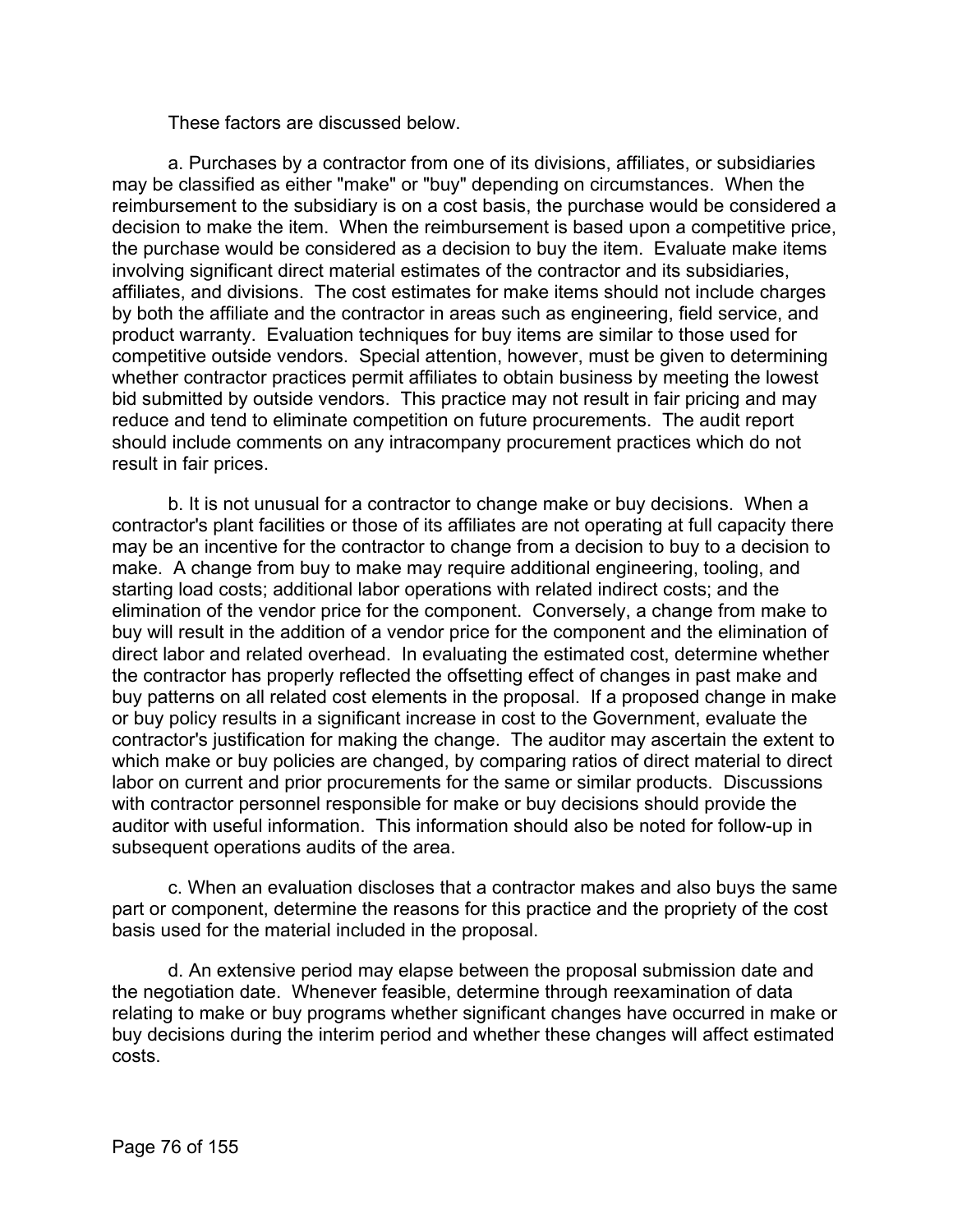### **9-406 Evaluating Major Subcontract Proposal Cost Estimates [\\*\\*](#page-4-3)**

When the decision is to buy instead of make, subcontract costs will be reflected in the direct material portion of the contractor's cost estimate. In evaluating subcontract estimates, consider the contractor's procurement procedures, including controls exercised over subcontractors' costs and the type of subcontract or purchase order to be issued by the prime contractor. The prime contract auditor will specifically evaluate each pricing submission and available data to determine the need for any subcontractor/intracompany assist audits as discussed in 9-104 and 9-105.

### **9-406.1 Contractor's Procurement Procedures [\\*\\*](#page-4-4)**

a. Procedures employed by a contractor for evaluating subcontractor estimates may include using engineering departments to prepare independent estimates for comparison with subcontractors' price quotations and field audits of subcontractors' quotations by company audit personnel or independent public accountants. The audit team must gain an understanding of the contractor's subcontract selection and pricing procedures when planning the extent of testing and evaluation. The most recent Contractor Purchasing System Review (CPSR) may provide information to assist in this understanding (see [5-1302\)](https://viper.dcaa.mil/guidance/cam/3135/audit-of-contractor-compliance-with-defense-federal-acquisition-regulation-supplement-for-contractor-business-systems-and-subsystems#Sec51302).

b. The contractor is usually concerned with obtaining the best subcontract prices available so that its proposed price will be competitive. However, if the prime contract is noncompetitive, give special attention to determine if the contractor's procedures adequately demonstrate that subcontract prices are reasonable.

c. The contractor is required to conduct appropriate cost or price analyses that demonstrate the reasonableness of the proposed subcontract values, and is required to include the results of these analyses with its own certified cost or pricing data (see [FAR 15.404-3\(b\)\)](http://www.ecfr.gov/cgi-bin/text-idx?SID=c2bed3829abb183e6c19fe0d6792b169&mc=true&node=se48.1.15_1404_63&rgn=div8). The contractor should have procedures in place to identify all subcontracts for which it must obtain and analyze certified cost or pricing data, and if necessary, data other than certified cost or pricing data. Regardless of the data provided, if the audit team selects a subcontract to apply tests of details, the audit team should determine if the analyses sufficiently demonstrate that the proposed price is reasonable based on the facts and circumstances. Often, this will require inquiry of the steps taken by the contractor to evaluate the price/cost as well as inspection of supplementary documentation (e.g., pricing of similar items, independent cost estimates prepared by the contractor, comparison of proposed rates to the subcontractor's historical rates, etc.).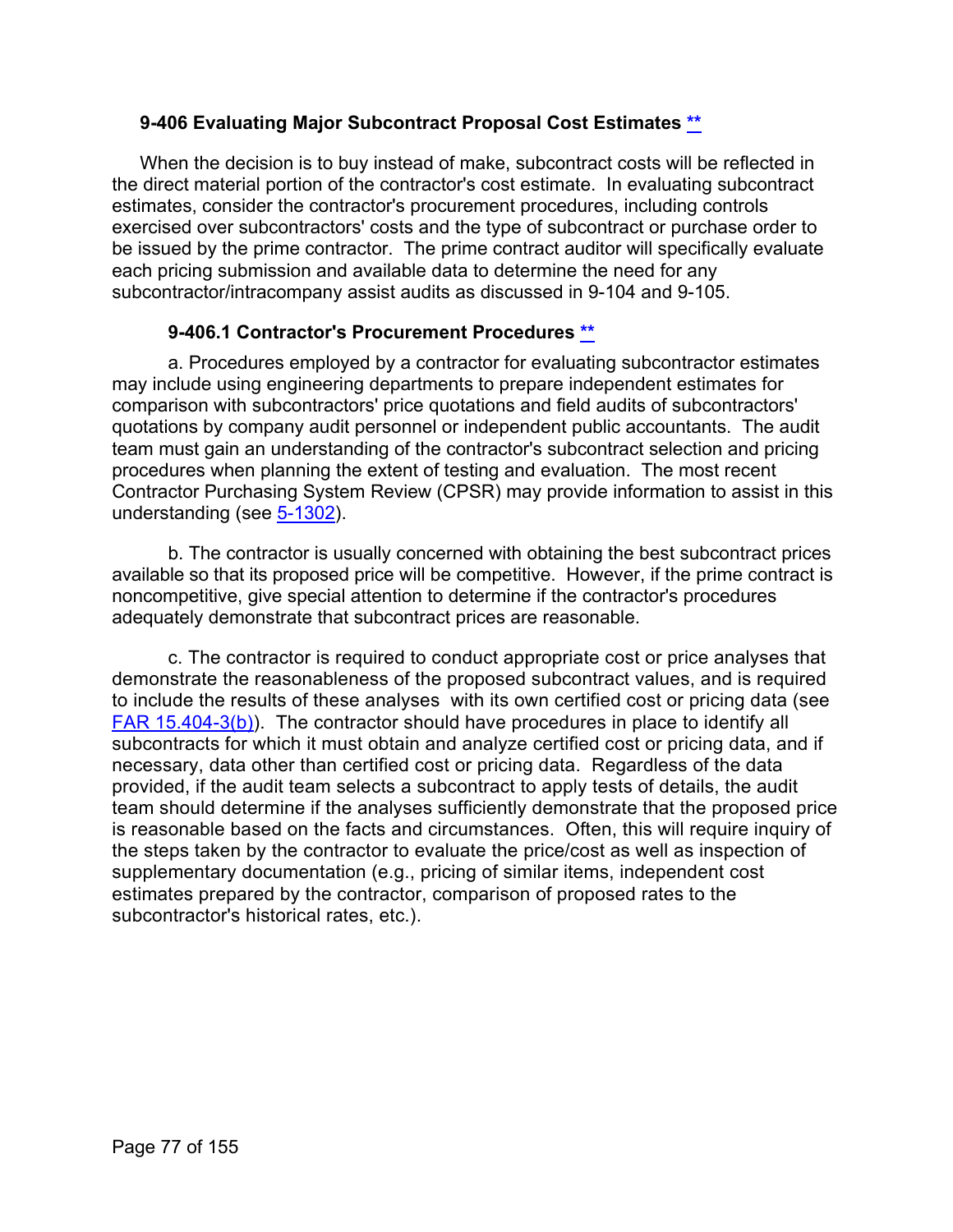If the contractor has not completed its required subcontract analyses, perform the following:

- Obtain and document the contractor's explanation.
- Inquire about the contractor's plan to complete the required analyses, obtain any supporting schedules, and determine the reasonableness of the plan considering the facts and evidence (e.g., whether the contractor regularly meets its scheduled completion dates, etc.).
- Consider historical negotiation reduction factors (9-404.6).
- Evaluate other actions by the contractor to assess the prices that its vendors have proposed and perform alternative procedures to establish a reasonable basis for the audit opinion.
- Question proposed subcontract costs based on audit procedures applied.

If the contractor has not performed the required cost or price analyses and does not have a reasonable explanation and/or a reasonable plan to furnish the completed analyses prior to negotiations with the government, an estimating system deficiency exists (see [DFARS 252.215-7002\(d\)\(4\)\(xv\)\)](http://www.ecfr.gov/cgi-bin/text-idx?SID=c2bed3829abb183e6c19fe0d6792b169&mc=true&node=se48.3.252_1215_67002&rgn=div8).

d. When a contractor's basic procedures are deficient, actual procedures do not conform to prescribed procedures, or when current data is not sufficient to provide a satisfactory basis for evaluating the reasonableness of the subcontract estimate, further testing of major subcontracts may be necessary. This may be done by reviewing the available data at the contractor's plant or by arranging for an assist audit of the subcontractor's submission (see 9-104.2).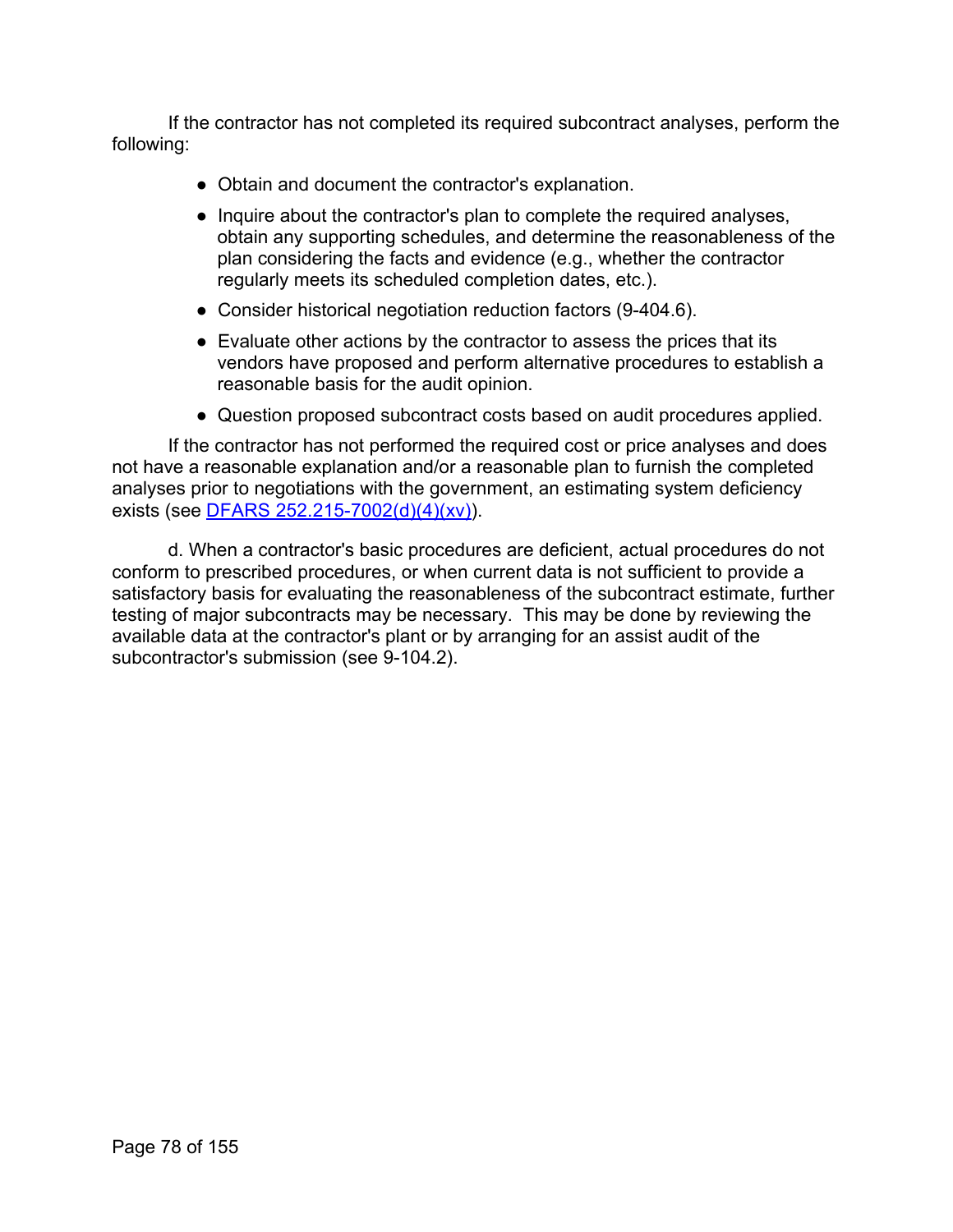e. When there is history on similar subcontracted components, the contractor should analyze its experience, determine the applicability of its experience to the subject procurement, disclose the analysis, and reduce its proposal, if appropriate. Failure to adequately use experience should be reported as an estimating system deficiency (see DFARS 252.215-7002(d)(4)(ix)). For purposes of the price proposal audit, the audit team should question the unreasonable portion of the proposed subcontract costs by evaluating evidence using validated third party sources (e.g., FedMall, WebFLIS) and/or evidence found in the contractor's purchasing department files (e.g., previously negotiated subcontract price, relevant quotes for same or similar items, paid invoices, etc.). The audit team may also determine the impact of unreasonable proposed subcontract costs using the results of prior assist audits.

# **9-406.2 Significance of Type of Subcontract or Purchase Order [\\*\\*](#page-4-5)**

The type of subcontract to be awarded should conform with the provisions of [FAR Part 16](http://www.ecfr.gov/cgi-bin/text-idx?SID=02de22e4710fbfa226b99d16d1745aa7&mc=true&node=pt48.1.16&rgn=div5) as they apply to prime contracts. The type of subcontract should influence the direction and scope of the audit work to be performed. For example, if a redeterminable or incentive type subcontract is contemplated, ascertain if the prime contractor has included anticipated subcontract ceiling prices or target prices in the proposed direct material cost. Subcontract ceiling prices do not constitute valid estimates due to the possibility that a lower price may ultimately be negotiated.

# **9-406.3 Long Term Agreements [\\*\\*](#page-4-6)**

a. In evaluating proposed subcontract costs, auditors may identify an estimate based on a Long Term Agreement (LTA). A LTA is an agreement entered into between a prime contractor and a subcontractor to establish pricing for future purchases of specified items. LTAs are an acceptable pricing method since FAR allows a prime contractor to reach price agreement with a subcontractor in advance of agreement with the Government. It is not uncommon for contractors to enter into an LTA with a subcontractor in advance of a specific Government Request for Proposal (RFP). A LTA can benefit the Government by providing better subcontract pricing due to a more stabilized business volume and reduced acquisition cycle times. The existence of an LTA negotiated prior to a prime contract award does not relieve the prime contractor from obtaining certified cost or pricing data prior to subcontract award when required by  $FAR$  15.404-3(c). If the subcontract value under the LTA is expected to exceed the cost or pricing threshold and none of the exceptions in [FAR 15.403-1\(b\)](http://www.ecfr.gov/cgi-bin/text-idx?SID=c2bed3829abb183e6c19fe0d6792b169&mc=true&node=se48.1.15_1403_61&rgn=div8) apply, the contractor must obtain and analyze certified cost or pricing data as of the date of LTA execution.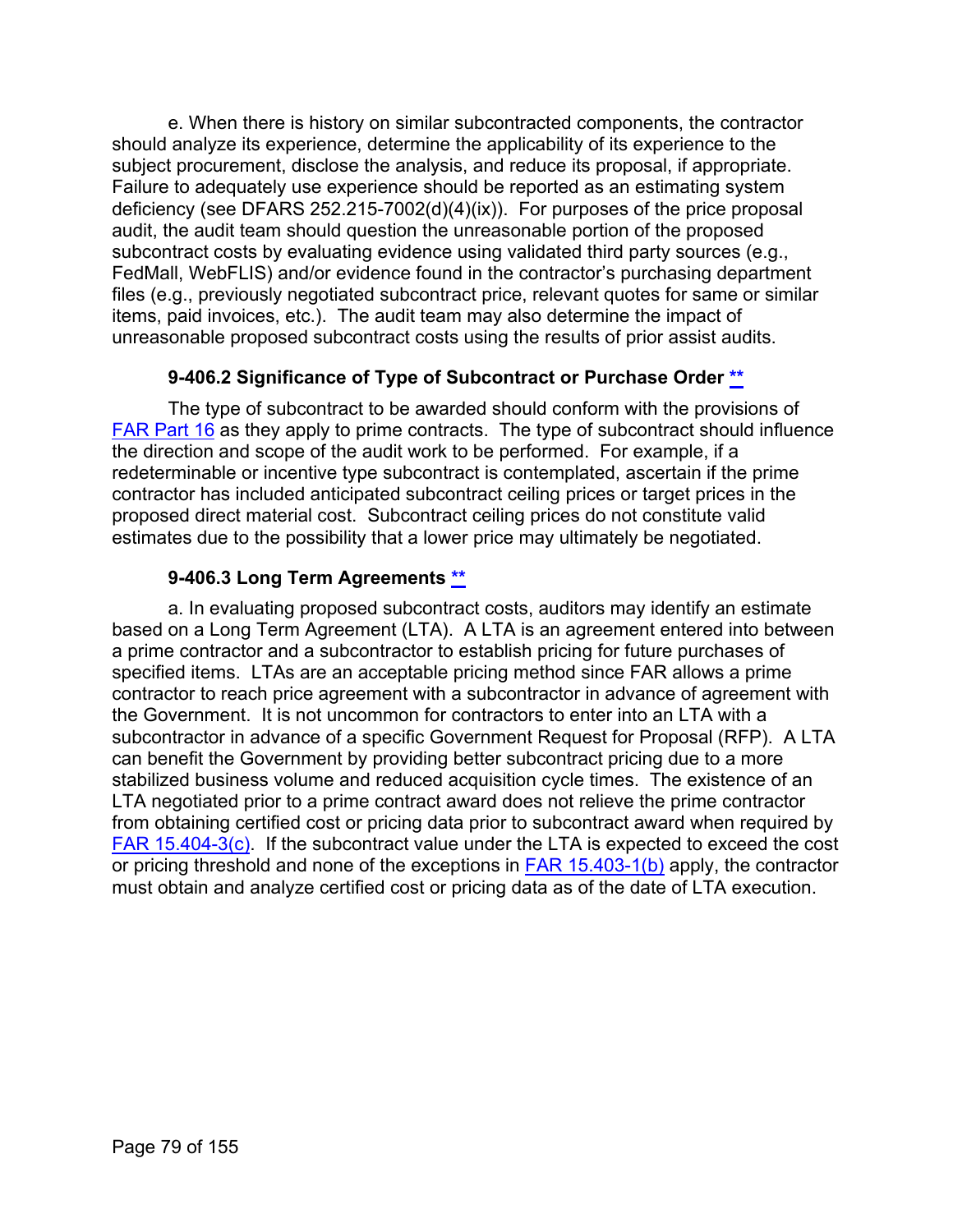b. Auditors should evaluate the reasonableness of the proposed subcontract cost based on the LTA when certified cost or pricing data is required by verifying that:

- The contractor has established practices for obtaining and analyzing certified cost or pricing data from subcontractors, [\(9-406.1\)](https://viper.dcaa.mil/guidance/cam/3144/audits-of-cost-estimating-and-pricing-proposals#Sec94046), and
- The subcontractor submitted adequate certified cost or pricing data in support of the LTA (FAR  $15.403-4(a)(1)(ii)$ ), and
- The contractor completed an adequate cost or pricing analysis (CPA) of the subcontractor certified cost or pricing data (FAR 15.404-3(c)), and
- The contractor has demonstrated the continuing reasonableness of the LTA price as included in the current proposal.

c. Auditors will determine if assist audit services are needed considering the factors in [9-104.2b](https://viper.dcaa.mil/guidance/cam/3144/audits-of-cost-estimating-and-pricing-proposals#Sec91042) (e.g., significance of proposed subcontract costs, business relationship of prime and subcontractor, etc.). If requested, the subcontract auditor will generally review the subcontractor's certified cost or pricing data as of the date of the LTA execution. However, the subcontract auditor must also consider any known factors that may impact the reasonableness of the LTA's price relative to the current prime contractor proposal. For example, the subcontractor may have made significant changes in the manufacturing process that were not considered in the original LTA pricing.

d. If an exception to certified cost or pricing data applies (e.g., adequate price competition commercial item, see  $FAR$  15.403-1(b)) yet the LTA prices are based on cost data; the auditor should evaluate the contractor's analysis following the same general guidelines discussed in b above. However, if the LTA was awarded requiring no cost based data, the auditor should review the contractor's price analysis to ensure that the LTA pricing is fair and reasonable. For example, on competitive acquisitions, auditors should evaluate the degree of competition and the contractor's rationale for making the source selection  $(9-104.1)$ . In addition, the contractor has the responsibility for demonstrating the continuing reasonableness of the LTA price.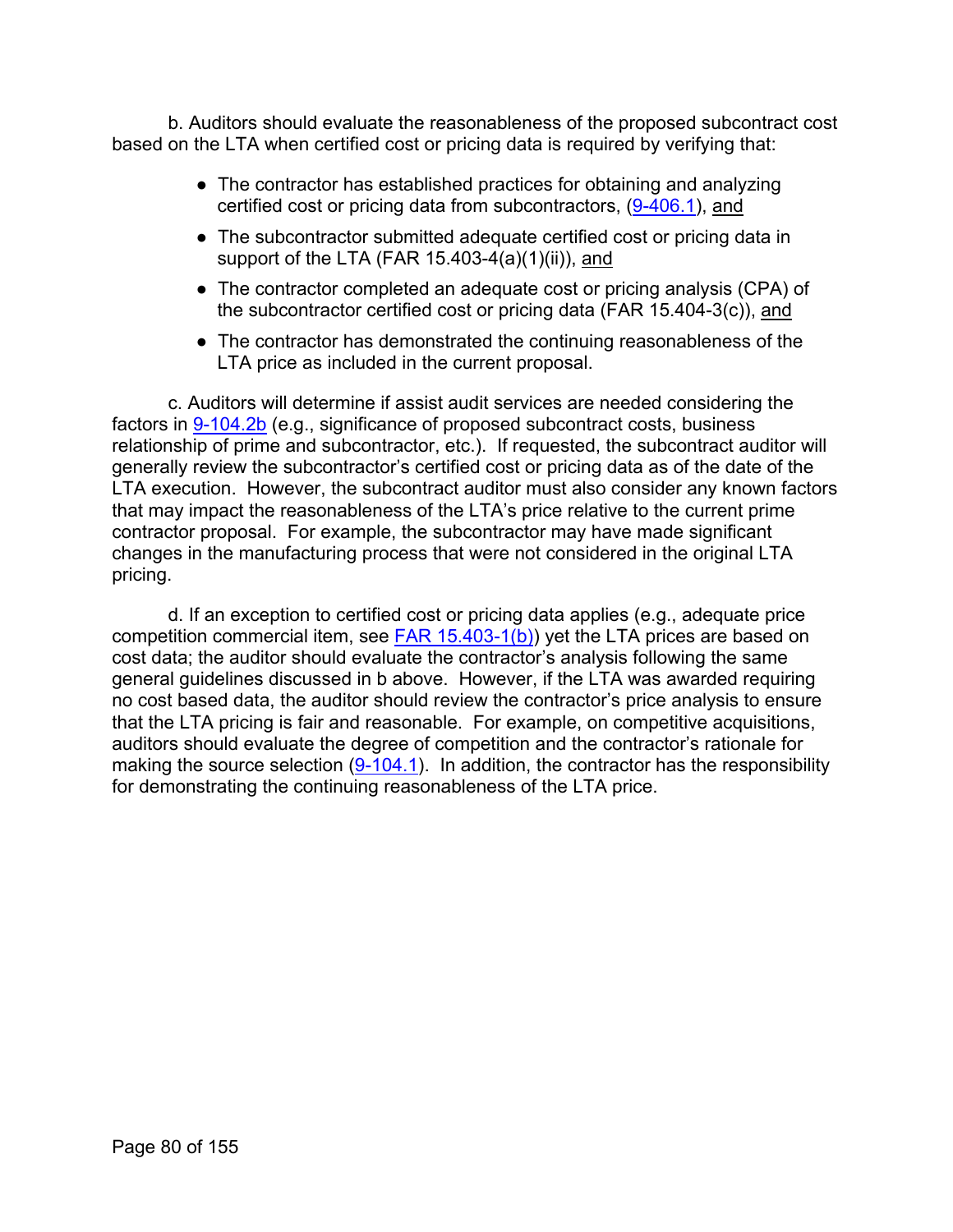e. When any of the contractor's required analyses are found to be incomplete or inadequate, the procuring contracting officer should be immediately notified. Generally, the risk that an LTA price is no longer reasonable increases as conditions change, which is more likely to occur with time. Auditors should consider expanded testing of the contractor's analysis and/or assist audit, in cases where the LTA is substantially aged. [DFARS 252.215-7002\(d\)\(4\)\(xv\),](http://www.ecfr.gov/cgi-bin/text-idx?SID=c2bed3829abb183e6c19fe0d6792b169&mc=true&node=se48.3.252_1215_67002&rgn=div8) Cost Estimating Systems Requirements, states that the contractor's estimating system should provide procedures to ensure that subcontract prices are reasonable based on a documented review and analysis provided with the same proposal, when practicable. Therefore, the auditor should consider whether an estimating system deficiency report should be issued if the contractor fails to perform LTA cost or price analysis, as required.

# **9-407 Direct Materials Requiring Special Consideration [\\*\\*](#page-4-7)**

### **9-407.1 Government-Furnished Material and Reusable Containers [\\*\\*](#page-4-8)**

a. Become familiar with the types and amounts of material which will be Government-furnished and verify that the contractor has not included cost estimates for such material in the proposal.

b. Review the estimated costs of packaging and shipping and segregate the costs included for containers. When the costs are significant, ascertain if reusable Government-owned containers are available. This is an area where considerable savings can accrue. For example, the auditor, in cooperation with the technical inspector, might determine that the cost to modify available Government-owned containers would be considerably less than the estimated cost of new containers or that used containers of the type needed will be available at the scheduled shipment date.

### **9-407.2 Residual Inventories [\\*\\*](#page-4-9)**

When pricing a follow-on contract, consideration should be given to the ownership and value of materials which are residual from a preceding Government contract and usable on the proposed contract.

a. Where the preceding contract is a closed cost-type contract, the residual materials normally will be Government-owned and, if its use is contemplated, should be included in the proposal at no cost. However, the contractor should propose residual material from an open cost-type contract at actual cost. In these cases, the contractor should have internal controls to ensure that materials are transferred at cost if the new contract is awarded. Internal controls should be designed to protect the Government from being billed more than once for the same material.

b. Where the preceding contract was fixed-price subject to price adjustment, terms of the settlement should be evaluated to determine ownership. If Governmentowned, the materials should be included in the proposal at no cost. If contractor-owned, it should be included at the lower of actual costs or current market price.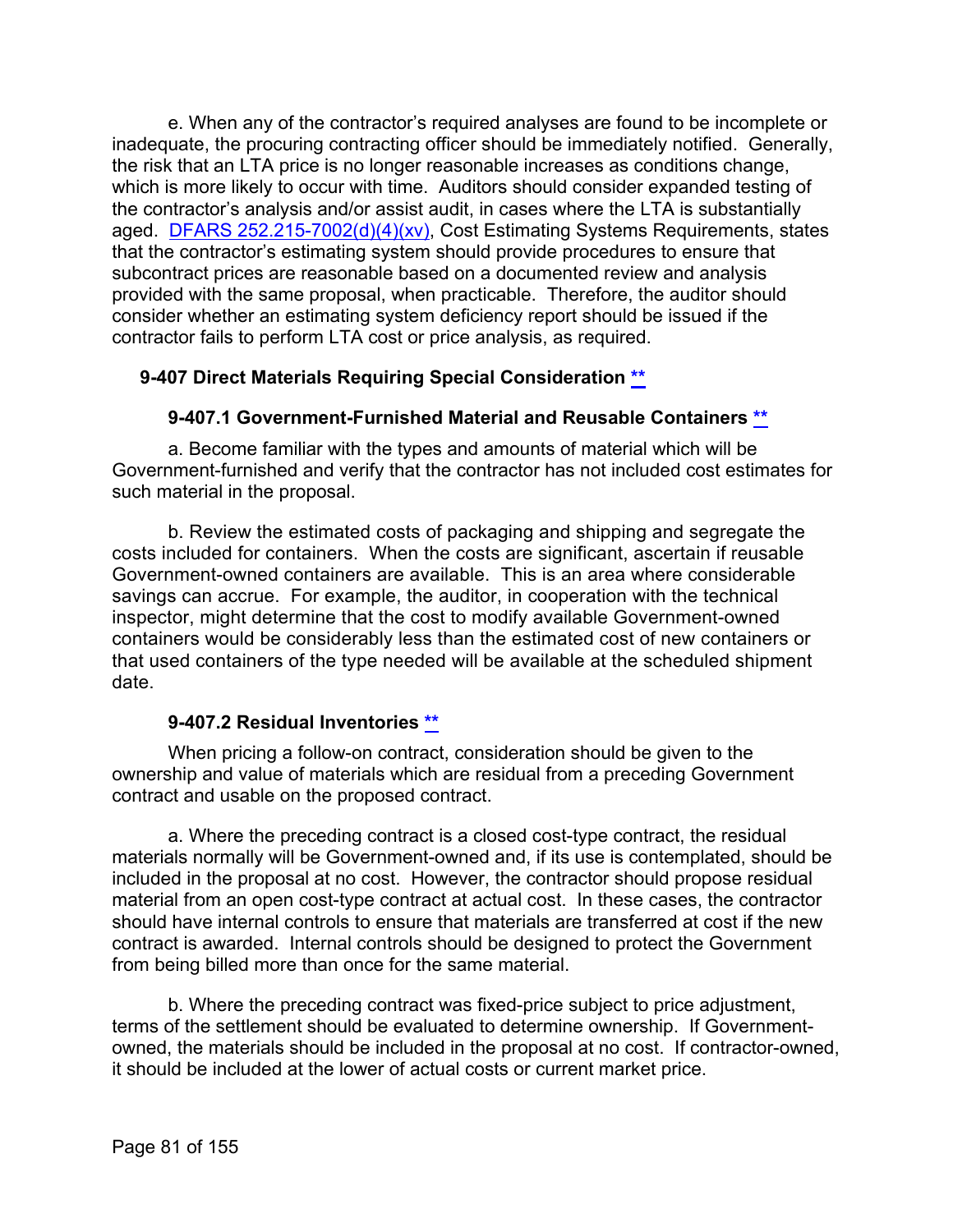c. Title to materials residual from a firm-fixed-price contract normally will rest in the contractor and the materials may be included in a follow-on contract, priced at the lower of actual cost or current market price. However, if there is a substantial amount of such inventory, it may be appropriate to comment on the amount of this inventory when reporting on a proposed follow-on contract.

d. The "Title" provision of the Progress Payments clause provides that those contract terms referring to or defining liability for Government-furnished property shall not apply to property to which the Government shall have acquired title solely by virtue of the provisions of the progress payment clause. Upon contract completion, title to all property which has not been either delivered to and accepted by the Government shall vest in the contractor under this clause. Special provisions of the contract or negotiation settlement may provide for other final disposition of any residual inventory.

# **9-407.3 Scrap, Spoilage, and Rework [\\*\\*](#page-4-10)**

a. The estimated cost of scrap and spoilage may be included by contractors in proposals as a direct cost, as a percentage factor applied to some other base cost, or as a part of indirect cost. Determine whether the contractor's accounting procedures give proper recognition to salvageable material generated under Government contracts and whether the method of estimating scrap and spoilage cost is consistent with the accounting method for the proposed contract and complies with the applicable Cost Accounting Standards. Also, consider the economy and efficiency of the contractor's operations in the area. When the experienced scrap, spoilage, and rework costs on previous procurements for the same or related products are available, utilize this data in evaluating the reasonableness of the current estimate. Graphic analysis may be very useful for this purpose (reference the Graphic & Regression Analysis Guidebook). A time series chart may be used to plot the movement of these costs or the percentage relationship to a volume base (such as direct material cost), on a monthly or less frequent interval. A scatter chart may likewise be groups of units produced. As a general rule, scrap, spoilage, and rework costs are higher during the early stages of a contract and reduce progressively as production techniques improve. In evaluating chart data, highlight those plot points that indicate abnormally high scrap, spoilage, and rework costs. The reasons for high costs should be analyzed and an appraisal made of the probability of their recurrence. Information of this type can usually be obtained from scrap committee reports or departmental efficiency reports.

b. Special attention should also be given to the contractor purchasing parts from surplus or salvage dealers, especially where the contractor has declared parts surplus and then repurchases similar parts at a later date. This may indicate poor procurement practices and/or a condition reportable under  $4-700$  or  $4-800$ . (In this connection, if the auditor encounters a situation where a surplus or salvage dealer proposes to furnish parts on Government contracts using surplus parts that they acquired through normal Government channels, report this situation to Headquarters, ATTN: OAL, in accordance with [4-803.](https://viper.dcaa.mil/guidance/cam/3130/general-audit-requirements#Sec4803))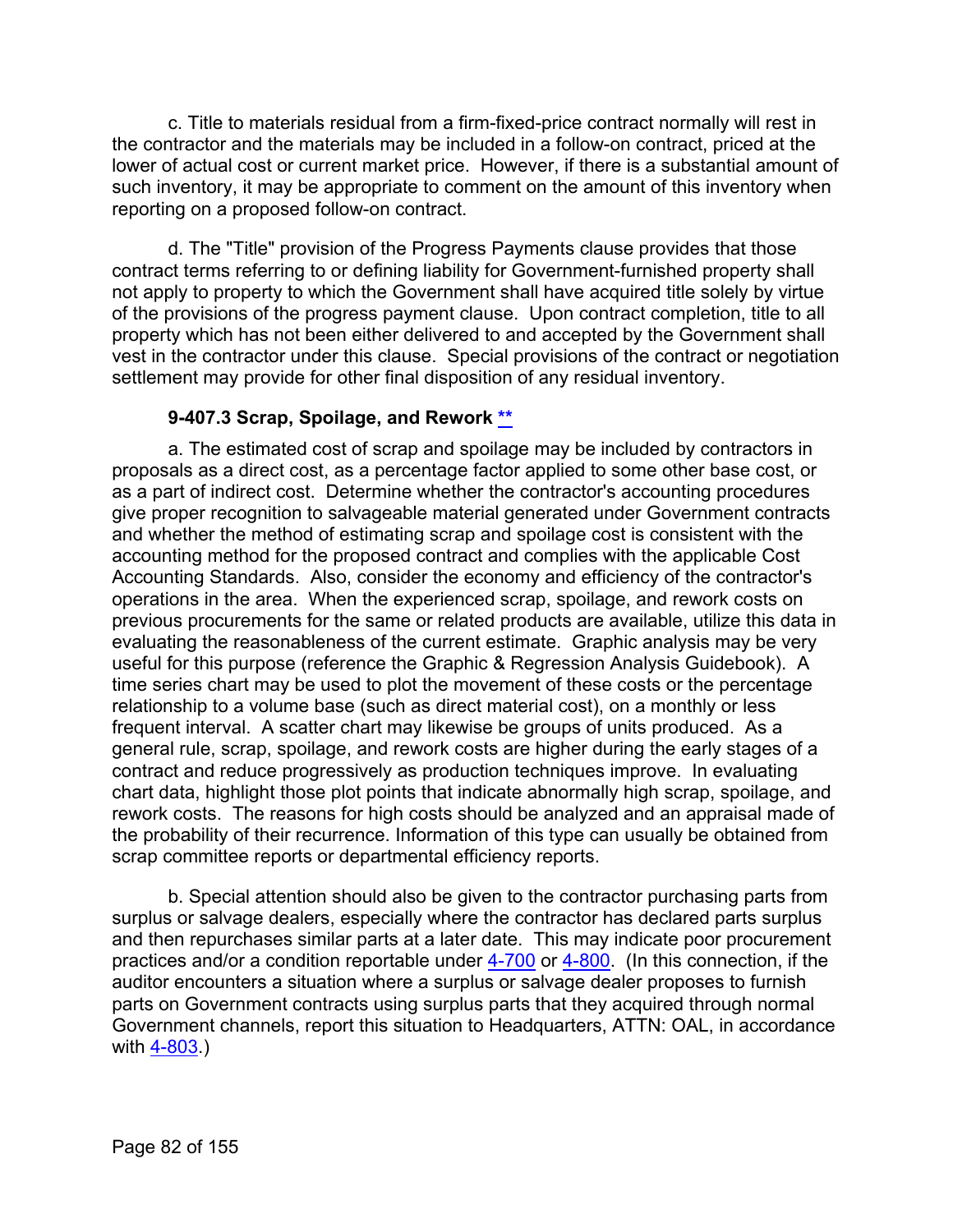### **9-407.4 Process Loss [\\*\\*](#page-4-11)**

Process loss is the difference between the amount of material required at the beginning of a process and the amount used for the finished part. Scrap loss is defective material while process loss is the material lost during the manufacturing process. Process loss may be estimated using an overall factor, or separate factors for major subelements (such as trim loss, chip loss, and excess casting material). Bill of material quantities for items manufactured from raw material (such as sheet metal, bar stock and composite) frequently are adjusted to include process loss factors. As with scrap, determine whether:

(1) the contractor's accounting procedures give proper recognition to process loss material generated under Government contracts, and if the loss is potentially significant, and

(2) the method of estimating process loss is consistent with the accounting method for the proposed contract and complies with Cost Accounting Standards.

When historical data on process loss is available, utilize this data in evaluating the current estimate. Graphic analysis as discussed in 9-407.3 may be useful. As a general rule, process loss rates should not vary significantly from previous contracts unless a new process or different material is introduced.

# **9-407.5 Obsolescence and Inventory Adjustments [\\*\\*](#page-4-12)**

a. Treatment in Estimates. Obsolescence and inventory adjustments may be included in cost estimates as percentage factors applied to a cost base or as a part of indirect cost. In determining the reasonableness of the contractor's costs for obsolescence and inventory adjustments, consider the following:

(1) The treatment of those costs for accounting and estimating purposes complies with applicable Cost Accounting Standards. This includes determining whether the estimates are valid for the method employed, and whether the treatment given the costs will result in an over-recovery by the contractor.

(2) The percentage factors derived from past experience as a basis for estimating costs of obsolescence and inventory adjustments. Ascertain the period used as the base and whether the contractor considered (i) the exclusion of nonrecurring and abnormal write-offs and (ii) transfers-back of obsolete material to productive inventory.

(3) The factors which may have caused obsolescence. Ascertain, distinguish, and evaluate the reasons for obsolete material. Obsolescence may result from engineering changes or from material purchases in unreasonable quantities because of inadequate purchasing or record-keeping procedures.

b. Evaluation Guidance. Determine the reasonableness of the obsolescence factor contained in the cost proposal. Faulty procurement practices, inadequate records, inefficient store - keeping, or lack of standardization may result in unreasonable obsolescence estimates. When the charge for obsolescence appears unreasonable,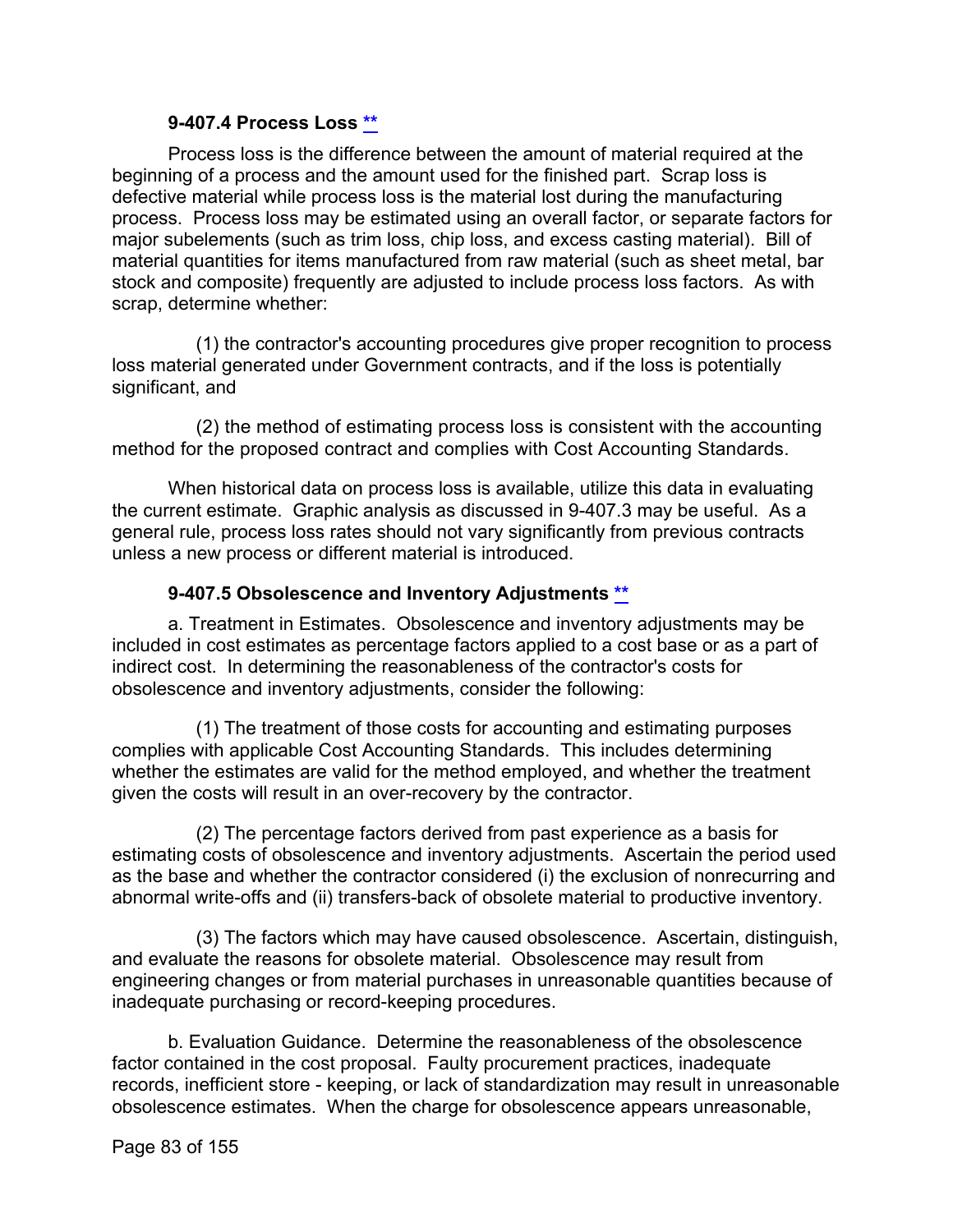recommend elimination of the unreasonable portion from the estimated costs. If the evaluation indicates faulty procurement practices, recommend corrective action to improve the contractor's procurement practices and procedures. The condition should be noted for follow-up in a subsequent operations audit of the procurement function. When obsolescence is due to engineering changes, evaluate the loading factors based on current conditions. For example, when firm specifications have not been developed and the item to be made is in the development stage, the contractor's cost estimate may contain a relatively high obsolescence factor; on the other hand, the contractor's proposal should not include an obsolescence factor if the contemplated procurement is for an end item for which specifications are firm and no further change is contemplated. When circumstances justify the inclusion of a loading factor for obsolescence because of engineering changes, determine that over-recovery will not result because of inconsistencies in procedures followed in estimating and accounting. For example, over-recovery may occur if the contractor includes in his estimate a loading factor for obsolescence due to engineering changes and also includes the cost of the obsolete materials in his claim or proposal for an engineering change when materials are made obsolete by the change (see [B-408.6e\)](https://viper.dcaa.mil/guidance/cam/3163/appendix-b-specialist-assistance#SecB4086).

# **9-408 Using Direct Materials Cost Trend Data [\\*\\*](#page-4-13)**

### **9-408.1 Material Cost Scatter Chart [\\*\\*](#page-4-14)**

A graphic analysis and study of the trend of direct material costs per unit experienced in the manufacture of the same or a comparable product will assist in evaluating the costs included in estimates. Data plotted on time series charts may have only limited value when developing and studying trends of direct material costs, because there is generally little or no direct relationship between material cost and the time element. However, plotting the relationship on a scatter chart may reveal definite trends/patterns which can be helpful in evaluating direct material cost for additional units to be manufactured. When historical data include the direct material cost of the pilot run of a prototype, this cost should not be accepted as representative of the probable cost of succeeding production runs. Pilot runs may take place on the regular production line or in a model shop and may be aimed at simulating actual factory conditions; however, various production methods are often tested which contribute to abnormally high direct material costs per unit. High costs of pilot runs are generally the result of excessive scrap and spoilage, changes in material specifications to better adapt the product to large scale production, and initial purchases of small quantities (see the Graphic & [Regression Analysis guidebook\)](https://viper.dcaa.mil/guidance/guidebooks/graphic-and-regression-analysis).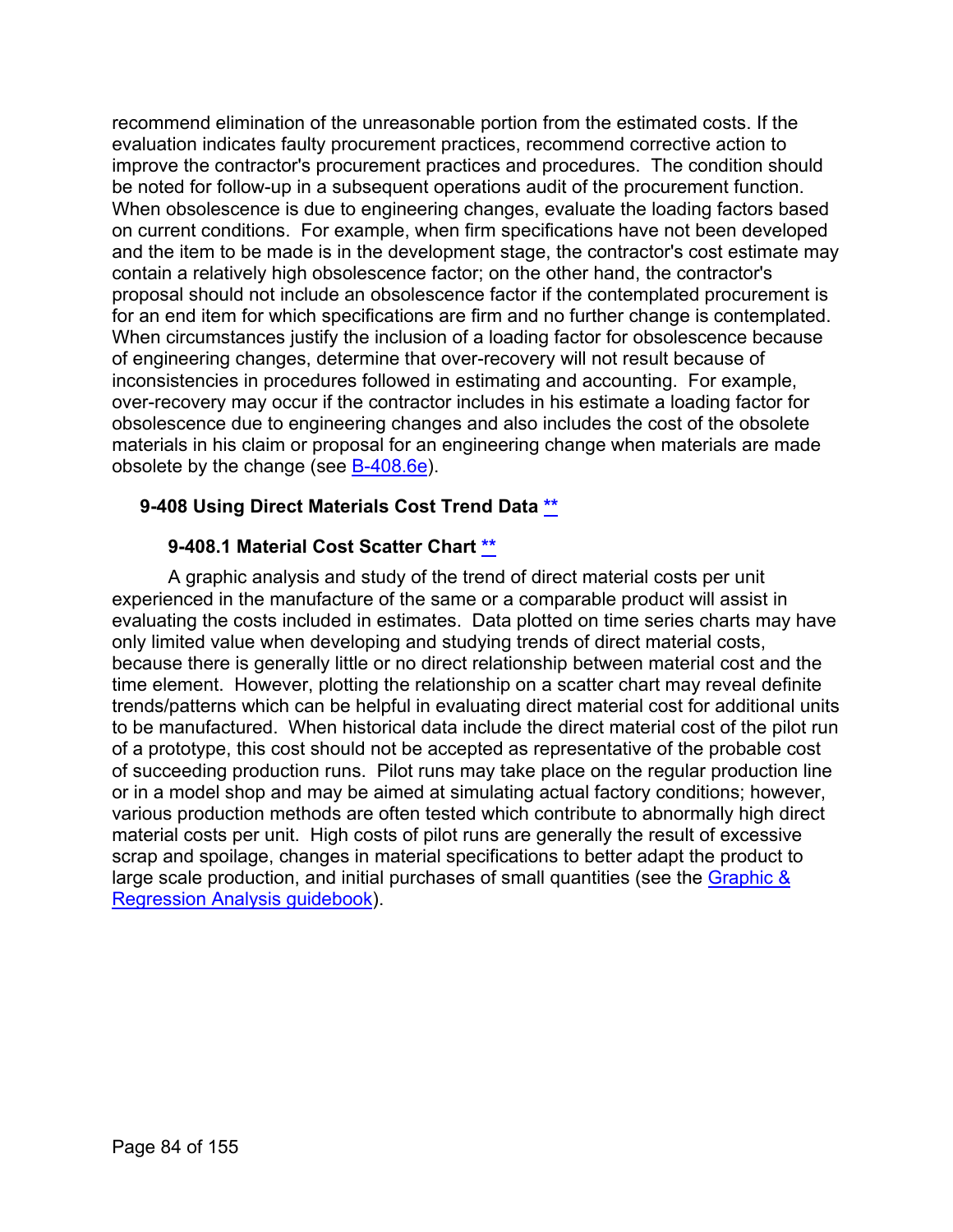### **9-408.2 Material Cost Improvement Curve [\\*\\*](#page-4-15)**

Using an improvement curve is generally associated with evaluating direct labor hour estimates, but may also be used in evaluating the estimated prices of direct material parts and components. Factors which may contribute to improvement in the direct material cost per unit include:

(1) job familiarization, which reduces the amount of scrap and rework loss,

(2) lower prices as purchase volume increases, and

(3) introduction of new sources and new aspects of material quality after the initial stages of test and experimentation.

Consider the use of improvement curves for plotting vendors' prices for parts and components which are repetitively purchased. The plotting of quantities (unit or cumulative) versus billing prices may develop patterns which can be useful in arriving at reasonable prices to be paid for follow-on purchases. In evaluating the direct material cost portion of a prime contractor's proposal, the auditor may also plot prior related total material cost experience on log-log paper to ascertain if a measurable rate of improvement in the material cost per unit has occurred. Ascertain if the contractor's material cost estimate falls within a reasonable range of the cost indicated based on a possible or probable continuation of the experienced improvement rate. When the contractor's total direct material cost forecast or forecasts of costs of selected components are significantly higher than what the probable costs would be (based on a continuation of the related experienced material cost patterns), ascertain the reasons for the excess.

# **9-500 Section 5 - Evaluating Direct Labor Cost Estimates [\\*\\*](#page-4-16)**

# **9-501 Introduction [\\*\\*](#page-4-17)**

a. This section states procedures to be followed in evaluating direct labor cost estimates. Factors which influence the scope of audit include:

(1) the materiality of the labor cost,

(2) the adequacy of the labor related certified cost or pricing data (see 9-200),

(3) the adequacy of the contractor's estimating procedures for determining labor requirements,

(4) the degree of the contractor's compliance with its estimating procedures,

(5) participation by other Government representatives in evaluating labor costs,

(6) results of prior operations audits,

(7) audits of Disclosure Statements,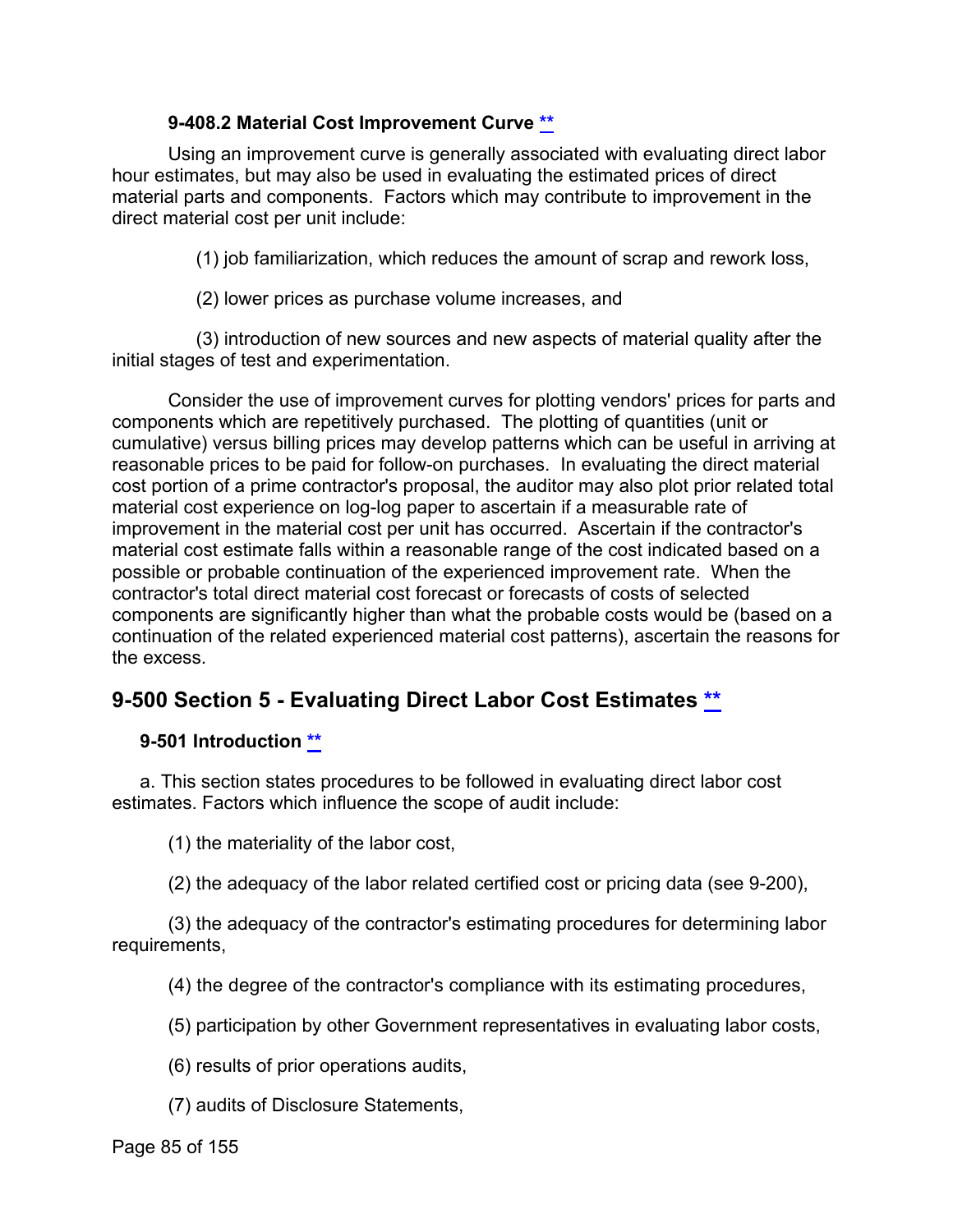(8) compliance with applicable cost accounting standards, particularly with regard to consistency between estimating and accumulating costs [\(CAS 401\)](http://www.ecfr.gov/cgi-bin/text-idx?SID=789c1fab9c40cff1e7a55a1bce477a88&mc=true&tpl=/ecfrbrowse/Title48/48cfr9904_main_02.tpl), and

(9) use of standard time methods.

b. If the risk factors described in 9-501a indicate problems or uncertainties about the way labor costs were proposed, it may be necessary to obtain assistance in reviewing technical aspects of the proposal. If so, refer to Appendix B which provides detailed guidance on the technical review aspects of labor cost estimates and the procedures for requesting assistance. Key elements of this guidance have been summarized and incorporated below.

# **9-502 Methods of Estimating-Direct Labor Costs [\\*\\*](#page-4-18)**

# **9-502.1 Basis for the Estimate [\\*\\*](#page-4-19)**

a. Direct labor cost estimates can usually be grouped according to one of two methods used in developing the cost estimates. There are those estimates developed primarily from historical direct labor costs (see 9-503) and those developed primarily from the application of technical data (see 9-504). The method used in arriving at an estimate will depend on the nature of the procurement and the extent of the contractor's experience with the labor requirements of the proposed contract. When the contractor is proposing on a follow-on contract, the labor estimate should be based on prior labor experience, adjusted for expected changes for future work. When the contractor is proposing on a research and development contract or a production contract for which the contractor has no prior cost experience, the auditor should expect the labor estimate to be based on technical data.

b. Although there is little uniformity in the way contractors categorize labor for the purpose of estimating costs, direct labor can generally be grouped into three major categories:

- (1) manufacturing,
- (2) engineering, and
- (3) support.

For estimating labor requirements and costs within these categories there are many techniques which may be used. Selection of the most appropriate estimating technique and use of high quality estimating data are necessary to produce reasonable and accurate labor estimates. Seven of the most common techniques listed in order of increasing estimating accuracy are:

- (1) judgment and conference,
- (2) comparison,
- (3) unit method,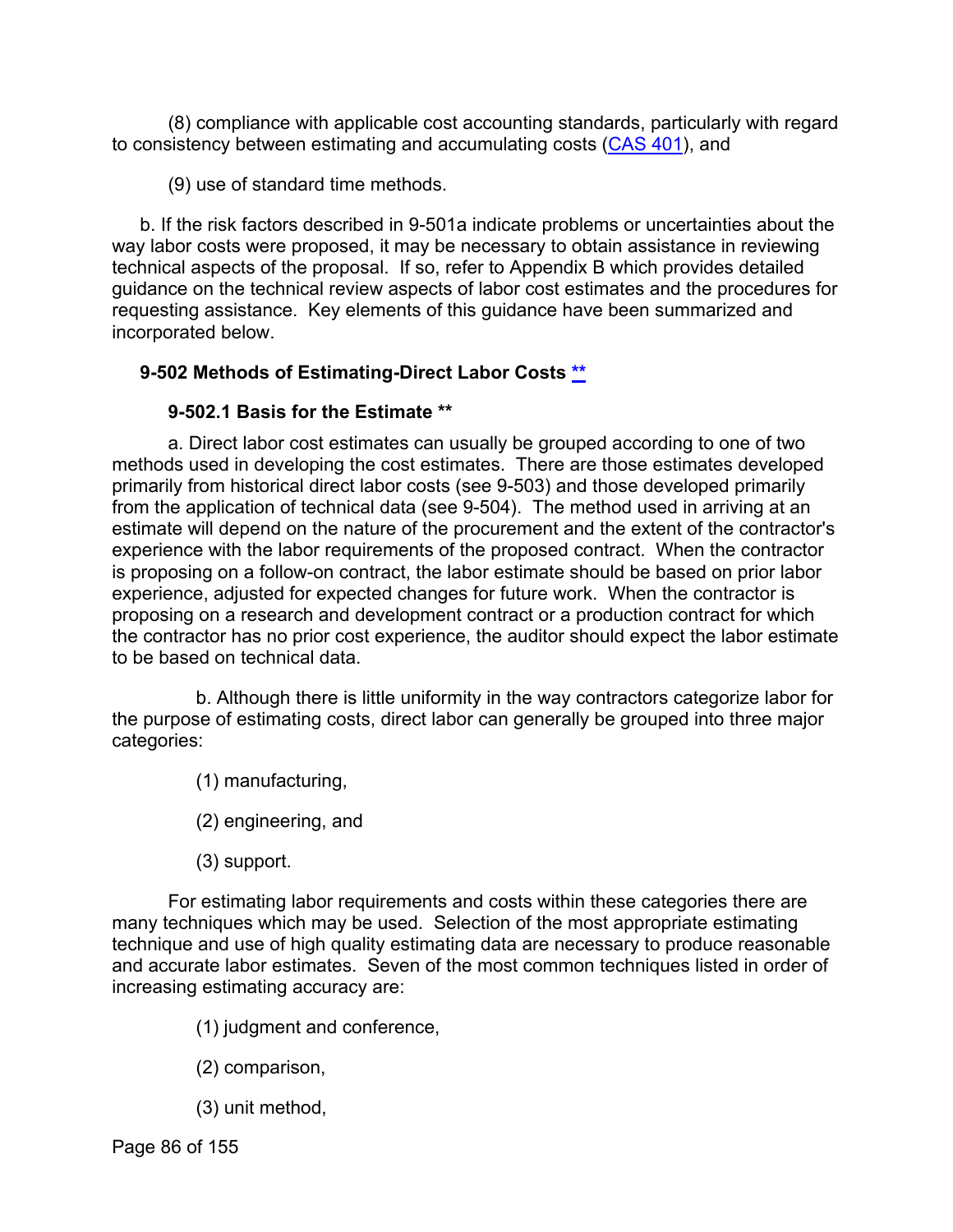(4) factor method,

(5) probability approaches,

(6) cost and time estimating relationships, and

(7) standard time method (see [B-407.2\).](https://viper.dcaa.mil/guidance/cam/3163/appendix-b-specialist-assistance#SecB4072)

c. Labor cost estimates based on historical data are generally developed through one of the following methods:

(1) comparison,

(2) unit method,

(3) factor, and

(4) cost and time estimating relationships.

Labor cost estimates based on technical data generally use:

(1) the judgment and conference method,

- (2) probability approaches, and
- (3) standard time methods.

d. The most common type of data used in preparing labor cost estimates are:

- (1) actuals for the same or similar item or activity,
- (2) labor standards with adjusted historical efficiency factors,
- (3) standard cost with forecast adjustment factors, and
- (4) tentative, judgmental, or rough estimated hours.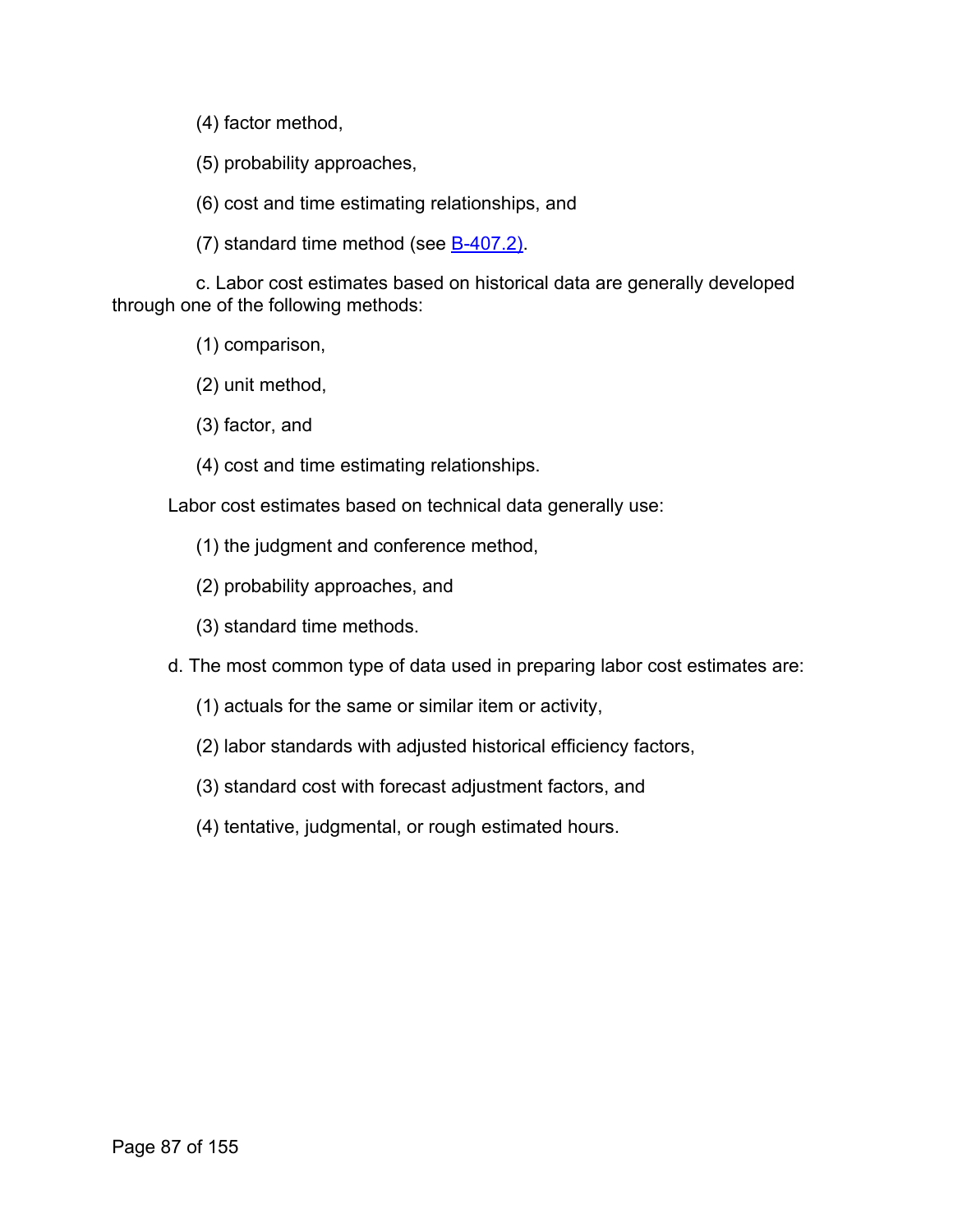### **9-502.2 Classification of Labor [\\*\\*](#page-4-20)**

When labor cost estimates are extrapolated from the recorded labor costs, the labor classification in the estimate will follow quite closely that used in recording labor costs. When labor cost estimates are developed from technical data, all labor attributable to furthering the prime requirement under the prospective contract may be considered direct labor; while labor engaged in support of the contract activities may be considered indirect labor. Either basis of labor classification may be present in any specific case. The auditor must evaluate and report on the direct labor cost estimates within the classification framework used by the contractor but should be alert for possible over or under recovery of costs because of deviations from applicable cost accounting standards, inconsistencies in the classification and treatment of labor costs, and in the development of labor rates applicable to individual cost estimates. Inconsistencies are likely to occur in the treatment of nonrecurring, contingent, or special labor cost items. Deviations, when combined with weaknesses in the internal cost estimating controls, can result in duplication of labor costs within the estimate by inclusion in both the direct and indirect labor categories.

### **9-503 Direct Labor-Cost Estimates Based on Historical Cost [\\*\\*](#page-4-21)**

When historical cost data are available, the estimated direct labor cost will probably be a projection of that data. Such a direct labor cost projection should not be accepted merely on the assumption that the cost pattern or trend will continue unchanged during the period of the proposed contract. It is necessary to consider other related factors, some of which are discussed below.

# **9-503.1 Current Nature of the Labor Cost Data [\\*\\*](#page-4-22)**

a. Factors which affect the productivity of labor normally will not be the same today as they were last week or last month. It is not sufficient to use labor costs accumulated in the past, adjusted only for changes in the labor rate, or to use the labor cost for the last job lots produced; the last job lots may well include labor cost incurred over an extended period of time. The cost data used in the estimate should be based on current experience, adjusted for anticipated reductions, modernization of manufacturing processes and practices (14-800), or other variations, and developed in accordance with the applicable cost accounting standards.

b. The objective in evaluating the base used by the contractor for the projection of a direct labor cost is to arrive at an amount which would represent today's cost for performing each direct labor task. In the case of standard costs, this occurs when the current normal variance, rather than the average variance over an extended period, is used as the base. Plant and personnel records should be reviewed for changes in labor efficiency or pay rates that would not be reflected in current cost data. A relatively simple check would be to compare the most recent cost for individual labor operations with that used by the contractor in developing its estimate.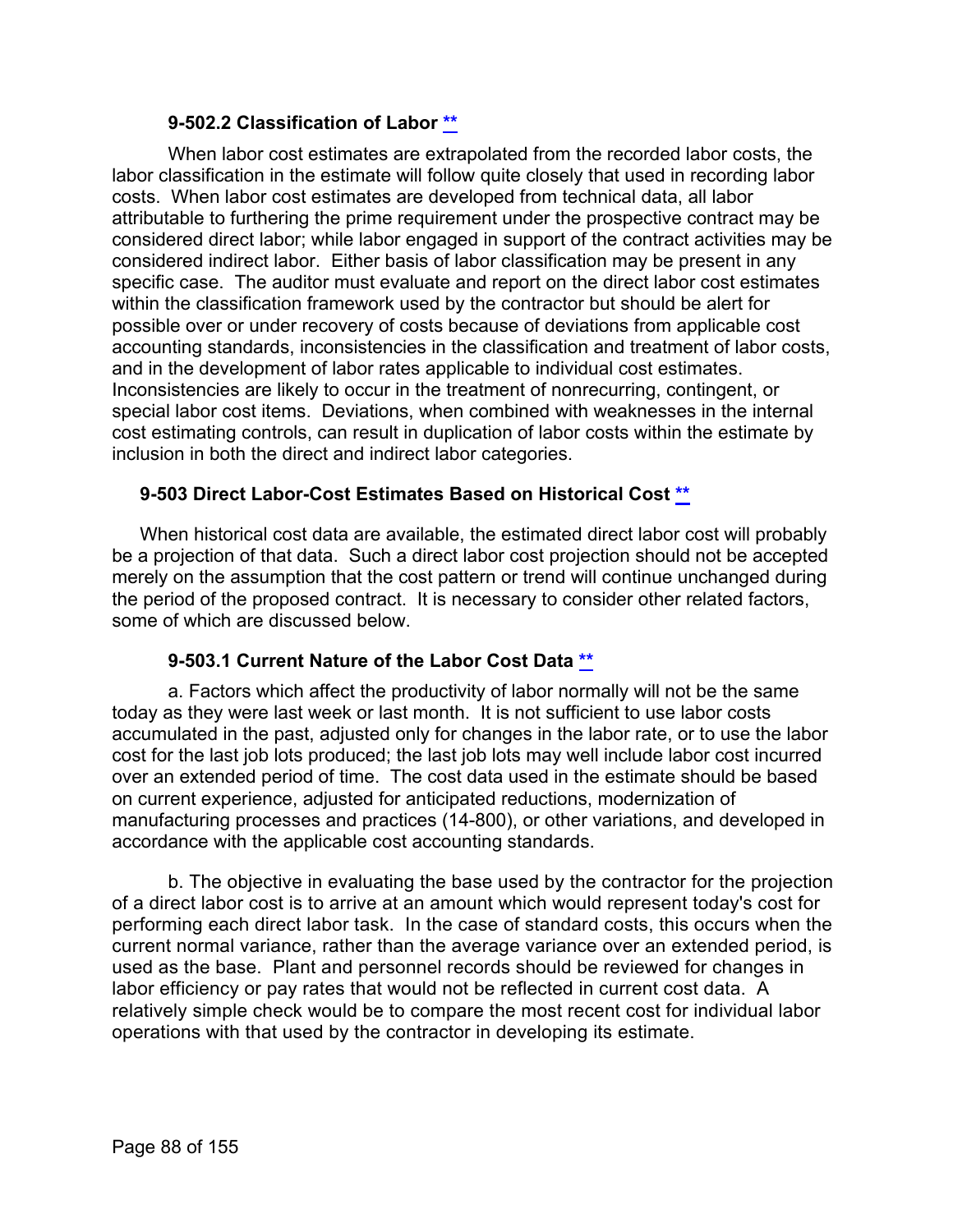### **9-503.2 Guidance for Evaluating Estimates Based on Historical Data [\\*\\*](#page-4-23)**

The first step in evaluating labor estimates is to determine and assess the basis which the contractor used to estimate costs. The contractor's proposal should identify the sources of data, the estimating methods, and underlying rationale used. The contractor should analyze and use historical experience where appropriate. If the labor estimating technique applied makes use of historical data, the following steps should generally be performed:

a. Identify the historical data used to develop the labor cost estimate.

b. Ascertain the reliability and accuracy of the data. Audits of timekeeping and labor charging practices previously performed by the office may provide the needed level of understanding and confidence.

c. Evaluate the content of the data to assure that it is representative and contains all costs that are purported to be there. Compare supporting data to other sources of historical information such as operational staffing. Inconsistencies may indicate exclusions of pertinent historical data. Determine whether valid reasons exist for excluding data.

d. Test for consistency of data over a given period. Look for accounting system changes, reclassification of costs from direct to indirect and vice versa, and consider the results of previous cost accounting standard (CAS) audits. If the data is inconsistent (either historically or prospectively), the auditor should request the contractor to make appropriate adjustments.

e. Assure that nonrecurring costs are removed from historical data. Pay special attention to manufacturing setup costs which are lot quantity sensitive. Other nonrecurring costs may be in the historical period, but are not expected to occur in the forecast period. These costs should not be used to estimate future costs.

f. Assure that other non-representative data are excluded. For example, some historical inefficiencies may not be expected to recur. Likewise, some historical events are unique and should not be used as a basis for predicting future costs.

g. Make sure the data is current. Data which is too old may not reflect expected conditions (e.g., facilities, equipment, management, organization, modernization of manufacturing practices and processes, and staffing). Several years of historical data may be useful in identifying important trends.

h. Assure that historical data is obtained from the same facility where the proposed end-item or product will be manufactured. If the data was obtained from a different facility, determine its acceptability for estimating purposes.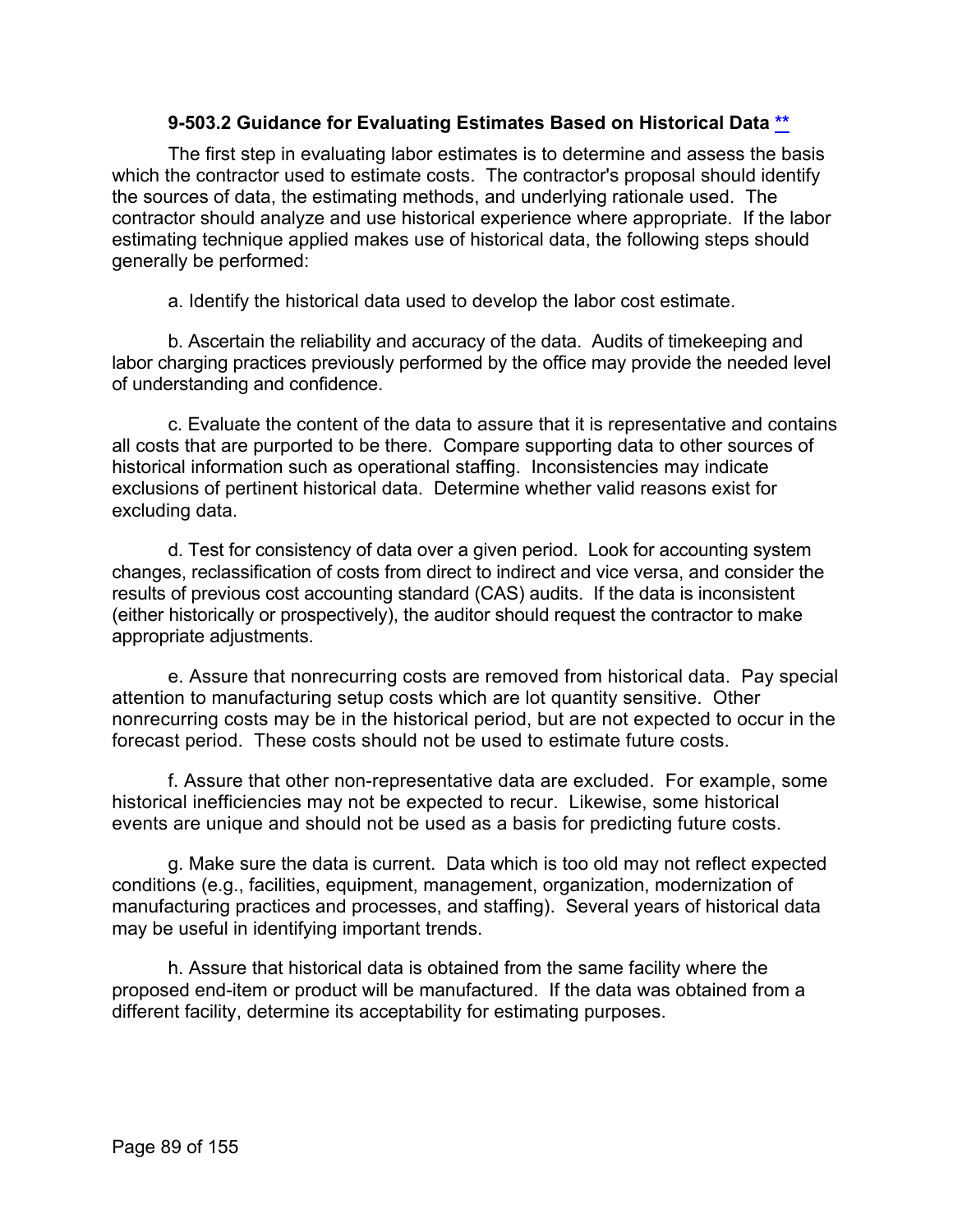i. Examine the relationship between lot costs and equivalent units produced. If the relationship is not consistent, it may indicate either changes in production (e.g., engineering design changes, make vs. buy changes) or inaccurate measurement of equivalent units in beginning and ending inventories.

j. Draw a conclusion regarding the suitability of historical data for making estimates.

# **9-503.3 Labor Cost Trends [\\*\\*](#page-4-24)**

When evaluating the direct labor cost estimate, ascertain whether the contractor, in arriving at the labor cost projection, considered seasonal, "learning," and other factors that cause trend fluctuations and analyze the historical labor data covering a sufficient period of time and in sufficient detail (by departments, production centers, or processes) to disclose seasonal trends. One of the more common reasons for fluctuations in labor costs is the periodic overloading and underloading of plant facilities. Whether fluctuations in historical labor costs should be reflected in the projection and, if so, whether they should be averaged or treated individually, can be determined only by analysis of the contractor's direct labor and associated experience and proposed plans which might affect labor costs. It should not be assumed that past trends will continue, rather, the auditor should judge whether the conditions that produced the current trend are likely to continue and, if so, how such conditions will affect future costs. The use of any reasonable correlation of facts will assist in determining the presence of a labor cost trend and evaluate its causes, as a condition for projecting that trend. Correlation analysis and similar techniques (see the [Graphic & Regression Analysis guidebook](https://viper.dcaa.mil/guidance/guidebooks/graphic-and-regression-analysis) and EZ Quant), when applied to cost centers or production areas, usually will disclose significant trends in labor costs or in the relationships between labor costs and changes in labor efficiency.

# **9-503.4 Proposed Nonrecurring Costs of Labor [\\*\\*](#page-4-25)**

Nonrecurring costs usually are not disclosed by a routine audit of labor costs. Nonrecurring costs; e.g., the temporary production of a part normally purchased, are frequently obscured because they are usually treated and charged as direct labor costs without further identification or segregation. Review of labor costs for selected tasks, jobs, or cost centers not associated with a normal job or process and a review of job lot records for unusual jobs may reveal nonrecurring costs. When the current estimate provides for nonrecurring costs, the auditor should weigh the probability that the costs will materialize. If it is considered likely that the cost will be incurred, the auditor should evaluate the reasonableness and allocability of the costs. If it appears unlikely that the costs will be incurred, they should be questioned.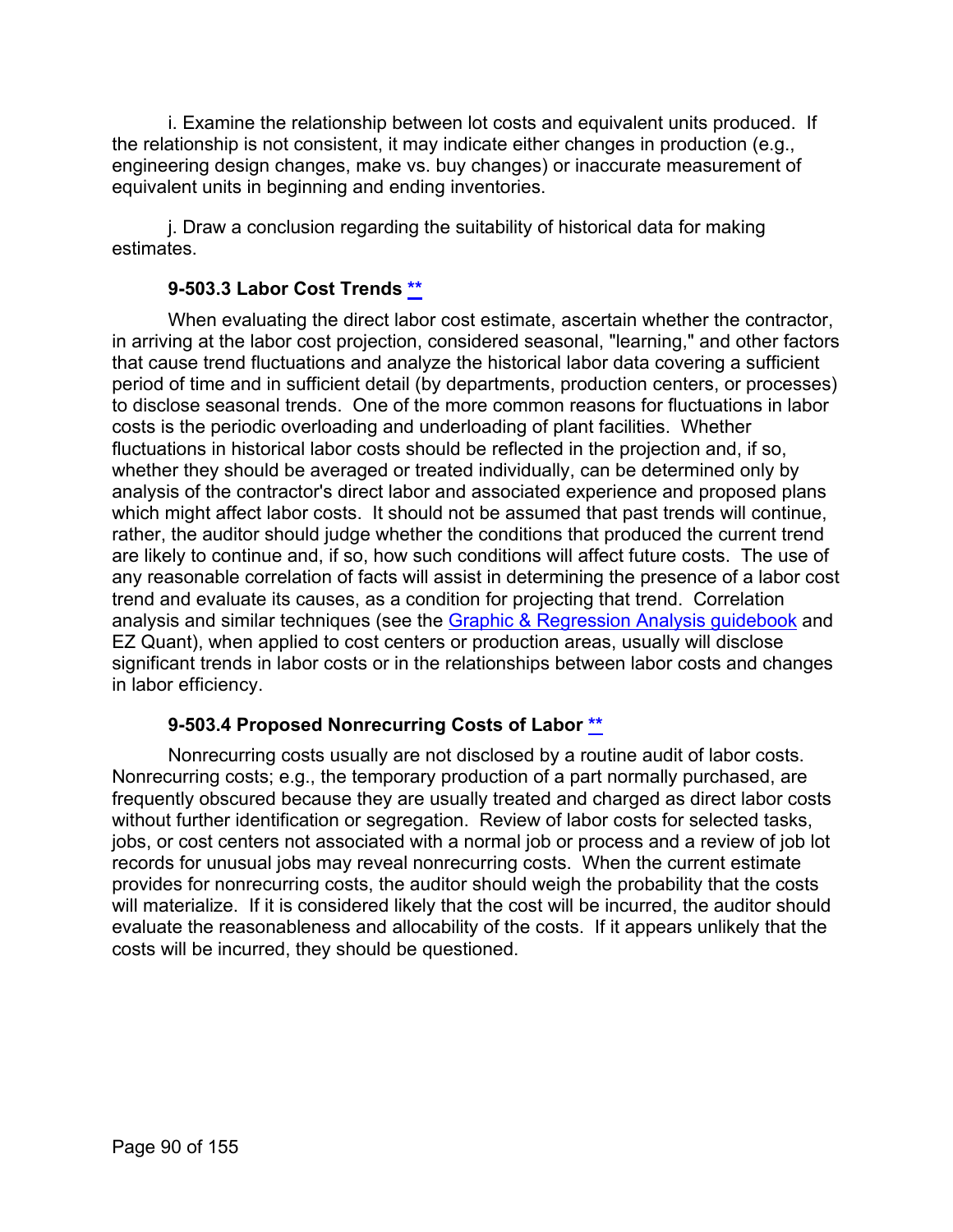### **9-503.5 Proposed Engineering Changes Costs [\\*\\*](#page-4-26)**

Cost reductions resulting from prior engineering changes and included in recorded costs should be evaluated in estimating costs of follow-on procurement. The auditor should determine that the cost of expected engineering changes which will be priced as contract changes are not provided for in the current proposal. A review of the language in the invitation for proposal and related correspondence may indicate that the production requirements are less than definitive, and that modifications will be necessary in the future.

### **9-503.6 Setup Time Cost [\\*\\*](#page-4-27)**

a. The auditor should ascertain the types of labor that the contractor normally classifies as setup time costs and review the method of accounting for such costs before evaluating the estimates of direct labor for setup time. Setup time costs are the costs required for changing over a machine or method of production from one job to another, and include the time for tearing down the previous setup and preparing the machine or process for the new operation. Setup may also include the time for the production and inspection of the first acceptable piece or test group of pieces. The time required to clean up the work area during or at the end of a production period is not included as setup time, except when it is necessary to make regular readjustments of a setup during the production cycle. The readjustment time may be charged either as production or setup time, depending on the contractor's accounting policy and the extent of the readjustment. When the setup for a process job is recorded as the first operation on an operation sheet, the time and cost may be similarly charged. The possibility of overlapping and duplication in the estimates of setup, tear down, handling, cleanup, and other setup cost elements which may or may not be charged as direct labor should be considered in each audit.

b. Adequate segregation of setup costs by categories such as departments, jobs, product lines, components, and operations will enable the auditor to make comparisons between the estimated setup time and costs for new procurements, and the actual time and costs for previously produced products of the same or similar type; and between a specific estimate and the actual setup time costs. Results of the comparisons should assist in evaluating the overall acceptability of the contractor's direct labor estimates for setup time and costs. The auditor should have a general knowledge of the caliber of labor required to perform the setup work in order to appraise setup costs. There is little comparison; for example, between the setup requirements for a tape controlled milling machine and those for a simple drill press. Knowledge of such factors will enable the auditor to more accurately appraise the efficiency and cost effectiveness of the estimated setup time. This is particularly important when the contractor uses a single setup cost rate as a rule-of-thumb method for computing setup time.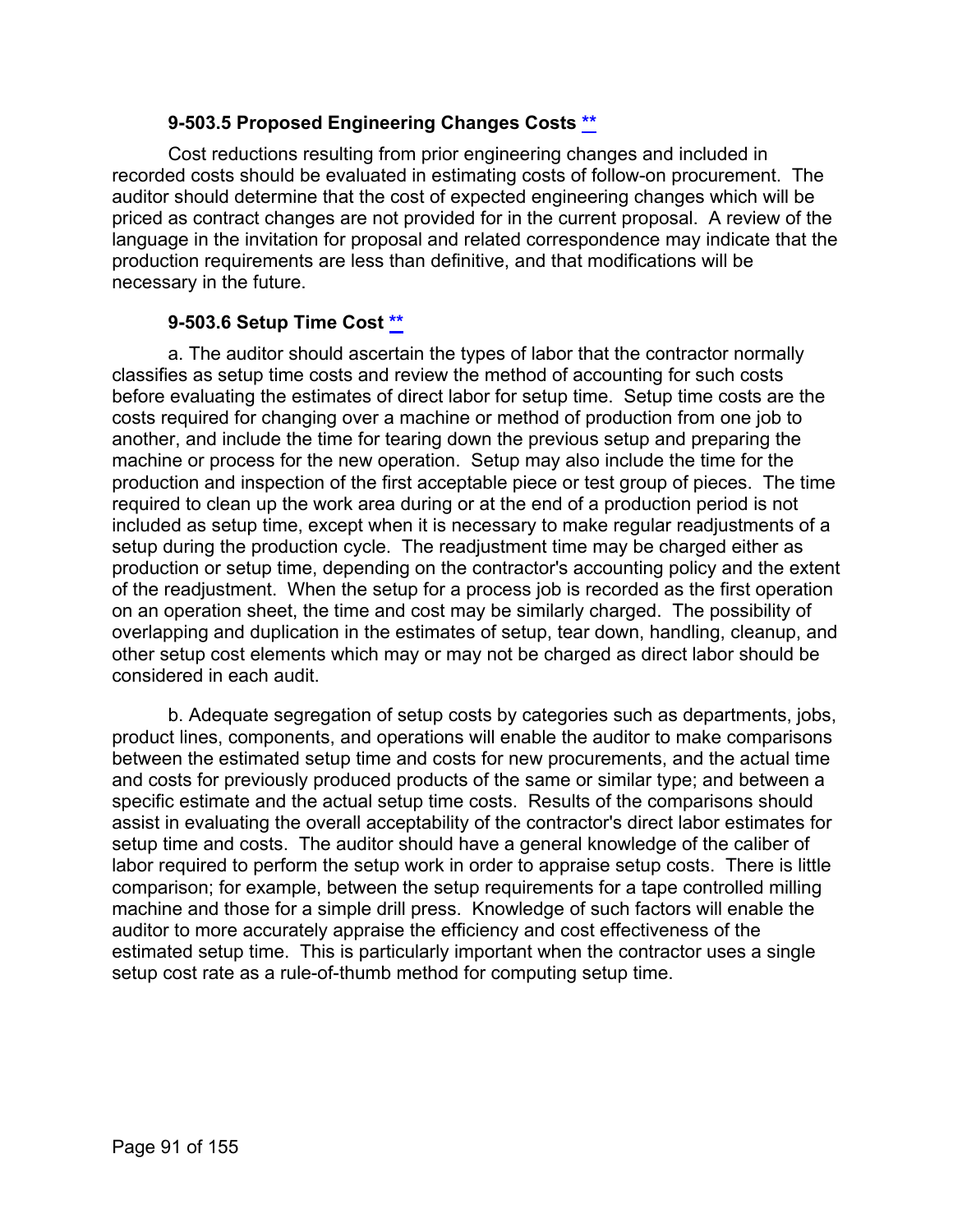c. In evaluating the estimate for setup cost, the auditor should determine whether an approximate optimum number of items is scheduled for each production run and whether the estimated number of setups is reasonable. He or she should also consider factors affecting the size and frequency of production runs. These include the length of time over which delivery is to be made, the number of production lines, the number of production shifts, production scheduling, machine utilization, production capacity, tooling requirements and the tools available, and competing demands for the use of production facilities.

d. The contractor's procedures for planning setups in determining the efficiency and reasonableness of setup time costs should be evaluated. Estimates for setup costs should take into account the disruption in production or time lost for the use of facilities for other purposes during prior setup operations. Comparison of predetermined efficiency setup targets with actual costs for each setup provides a means for measuring setup efficiency and cost effectiveness.

### **9-503.7 Applicability of the Labor Cost Data [\\*\\*](#page-5-0)**

Cost data used should be directly applicable to the proposed contract. When the estimate is for the continued production of a product currently or recently produced, the applicability of the cost data can be determined by examination of operation sheets and production schedules and plans. The auditor should examine, on a selective basis and in cooperation with Government technicians, blueprints, product specifications, and contemplated production methods for the new product. When appropriate, contractor personnel should be interviewed to ascertain probable significant changes in engineering production methods and the effect those changes might have on current cost data. When an evaluation indicates that significant technological changes have occurred since the cost data was accumulated, adjustment of experienced costs is necessary before projecting the experience cost pattern. Adjustment of the direct labor cost experience is especially important when the estimate applies to a product that is relatively new or has been materially modified from that produced in the past. The auditor should be alert to features of the contemplated production that might indicate a significant deviation from the normal labor pattern and its effect on the cost data.

### **9-503.8 Variances-Direct Labor Cost Estimates [\\*\\*](#page-5-1)**

Variances between estimated and actual cost are generally a consequence of either human error or changed circumstances. They can result from:

(1) careless accumulation of supporting data,

- (2) incorrect design information,
- (3) unexpected delays causing premiums to be paid for overtime,

(4) unexpected processing problems requiring deviation from the manufacturing plan,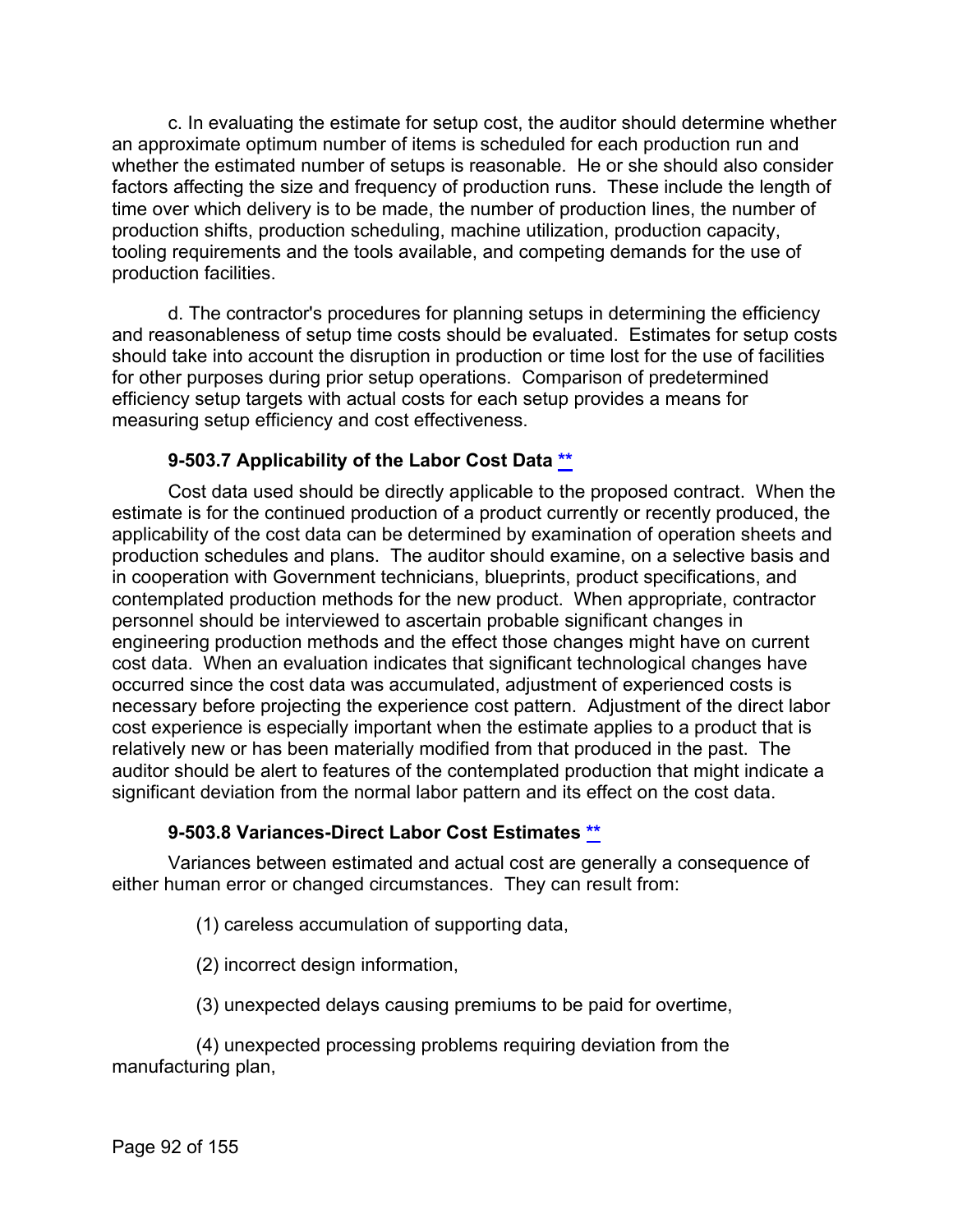(5) failure to rework preliminary estimates to produce an accurate finished estimate,

(6) reliance upon estimators who are not familiar with job processes,

(7) making a "guesstimate" and then "padding" it to protect against unanticipated costs,

(8) failure to consider all quantities being built, and

(9) inappropriate use of learning curves or other techniques.

# **9-504 Direct Labor Hours Based on Technical Data [\\*\\*](#page-5-2)**

# **9-504.1 Coordination with Technical Representatives [\\*\\*](#page-5-3)**

a. Under appropriate circumstances, the auditor may make an adequate appraisal of a direct labor cost estimate through the use of labor cost data. However, because of the relationship of cost data with technical data, the appraisal should not be confined to labor cost data alone, but should include an evaluation of the technical aspects of a proposal by examination of production data, plans and related engineering data. When resorting to the use of technical data, the auditor should coordinate his or her efforts with technical personnel.

b. Whenever the auditor needs the assistance of a specialist to form an opinion on an element of the measurement of costs which is not an accounting or related financial subject, such assistance should be obtained. The auditor should:

(1) identify what type of technical specialist is needed,

(2) decide upon the best source for the technical specialist assistance,

(3) achieve good communications with the technical specialists,

(4) assess the impact of technical specialist findings upon the audit opinion,

and

(5) report on the uses of technical specialists or the impact of their nonavailability. (See 9-306 and [Appendix B.](https://viper.dcaa.mil/guidance/cam/3163/appendix-b-specialist-assistance#Sec))

# **9-504.2 Guidance for Evaluating Estimates Based on Technical Data [\\*\\*](#page-5-4)**

Specific areas in which the auditor may make inquiry, either in anticipation of coordinating with the technical representative or conducting the audit independently, include a review of:

(1) the labor hour estimate,

(2) operation time and shop methods,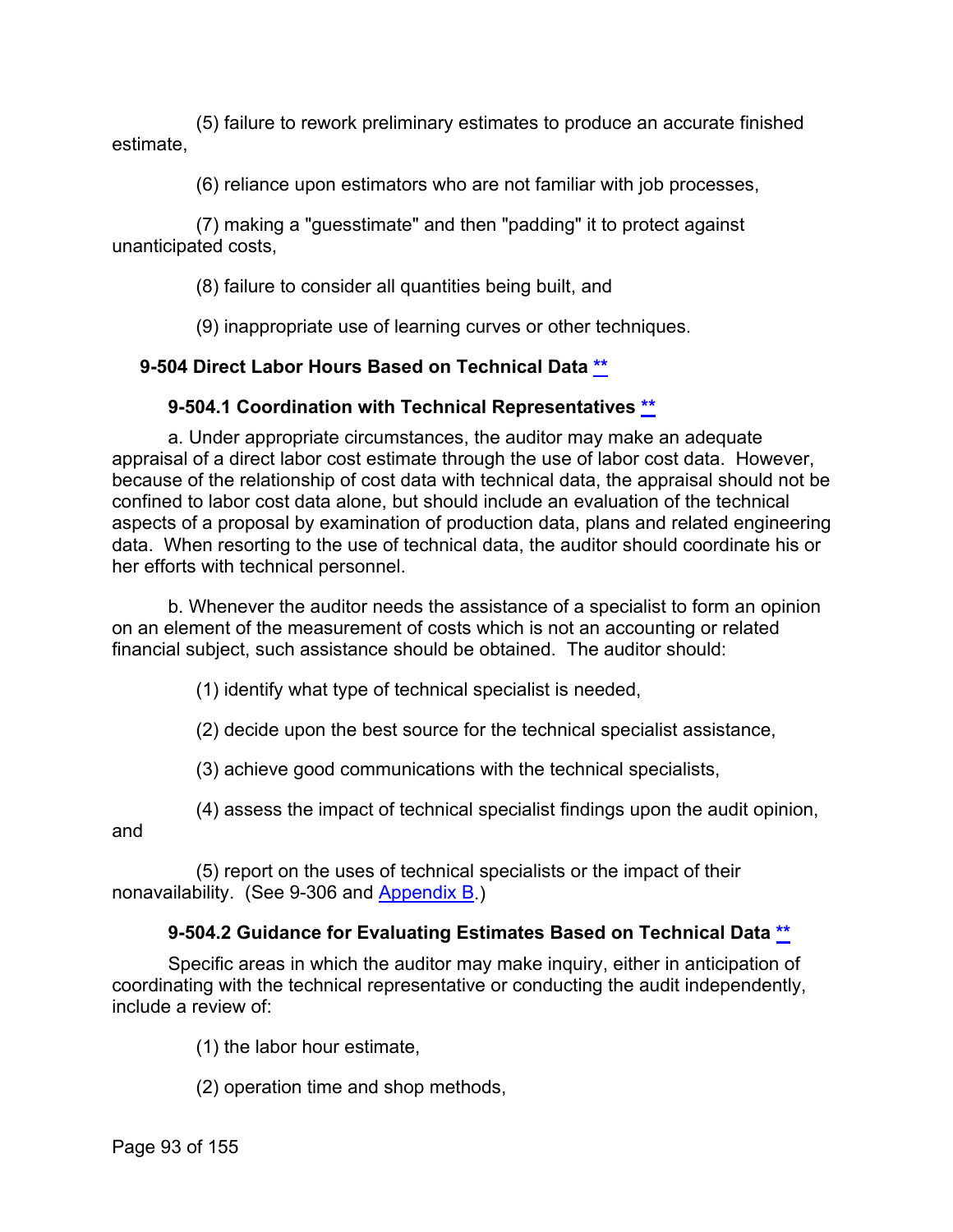(3) operation time standards, and

(4) the contractor's labor productivity. Further guidance on each of these four areas is provided in subsections 9-504.3 to 9-504.6.

### **9-504.3 Direct Labor Hour Estimates [\\*\\*](#page-5-5)**

Conditions influencing the contractor's use of technical data to estimate labor hours include:

(1) the elimination of supplementary assembly lines originally established to accommodate temporarily accelerated production schedules or other emergency measures;

(2) the introduction of more efficient and cost-effective material issuing and handling procedures to eliminate or prevent bottlenecks and reduce work stoppage;

(3) improved techniques in the training of employees;

(4) more efficient transfers of employees between assembly lines, work areas, departments, shifts, and jobs;

(5) modernization of manufacturing processes;

(6) the introduction of new manufacturing machines; and

(7) the introduction of special tooling. To determine whether labor hour estimates reflect recently improved conditions, the auditor should compare current labor operation sheets with those in prior periods and with those reflecting advance production schedules.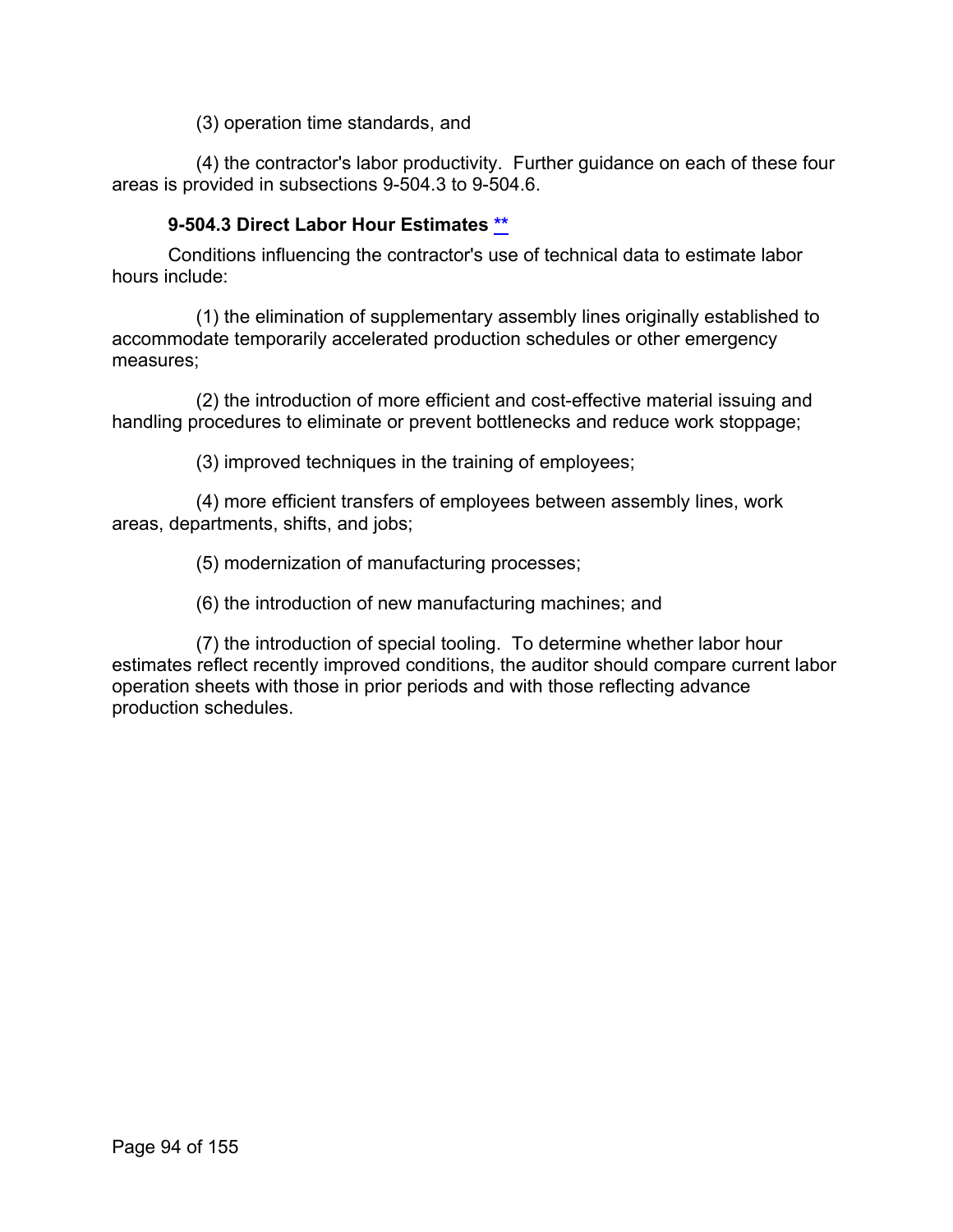### **9-504.4 Evaluation of Operation Time Sheets and Shop Methods [\\*\\*](#page-5-6)**

When the contractor is unable to support its estimate with experience data, the auditor should seek other justification from the contractor, such as technical determinations, to assist in appraising the reasonableness of the data and bases underlying the cost estimate. An evaluation of operation time sheets or similar documents which reflect the estimated time required to perform each production operation generally will in the aggregate provide a basis for evaluating the estimated direct labor hours included in a contractor's cost estimate. Appraisal of the data contained in the operation sheets, requires familiarity with the contractor's products, plant organization and processes, manufacturing operations, tooling, machines, and the manufacturing complexities of the product. Operation time sheets should reflect current shop methods, production planning data and the most current time studies. The auditor should determine that the operation time sheets do not include as direct labor, operation which will be recorded as indirect labor and whether provisions for contingencies have been included in the estimate, especially in costing a new product. These and similar inclusions, if not justified, will result in an overstatement of the estimated direct labor hours and violate [CAS 401](http://www.ecfr.gov/cgi-bin/text-idx?SID=64f603010a5d32ea512c7e870a81986b&mc=true&node=se48.7.9904_1401&rgn=div8) and [402.](http://www.ecfr.gov/cgi-bin/text-idx?SID=64f603010a5d32ea512c7e870a81986b&mc=true&node=se48.7.9904_1402&rgn=div8) Documents supporting operation time sheets and production control records should be examined and discussed with Government technical personnel.

### **9-504.5 Operation Time Standards [\\*\\*](#page-5-7)**

a. Operation time standards (i.e., the predetermined estimates of the time required to perform each operation) are usually reflected in operation sheets. These standards may or may not represent the same time factors used to develop the accounting standard direct labor costs or the actual labor costs as recorded in the contractor's cost accounting records. To perform a more meaningful evaluation, the auditor should determine the relationship between operation time standards and direct labor standards established for accounting purposes.

b. The basis for establishing operation time standards may vary depending upon company policy. Contractors may base standards on the number of units which can reasonably be produced by an employee under normal or average operating conditions; or may establish ideal operation time standards (i.e., standards based on nearly ideal conditions-as a means of encouraging maximum productivity). The auditor should analyze the contractor's time study methods and other bases used to establish time standards for each operation and should also analyze factors other than operation time, such as provisions for rework, setup, and other nonoperational time which may have been included in the standards. Information of this type can be of value in appraising the reasonableness of cost data, such as the efficiency factors used to modify the operation time standards in arriving at the estimated number of direct labor hours for a specific proposal.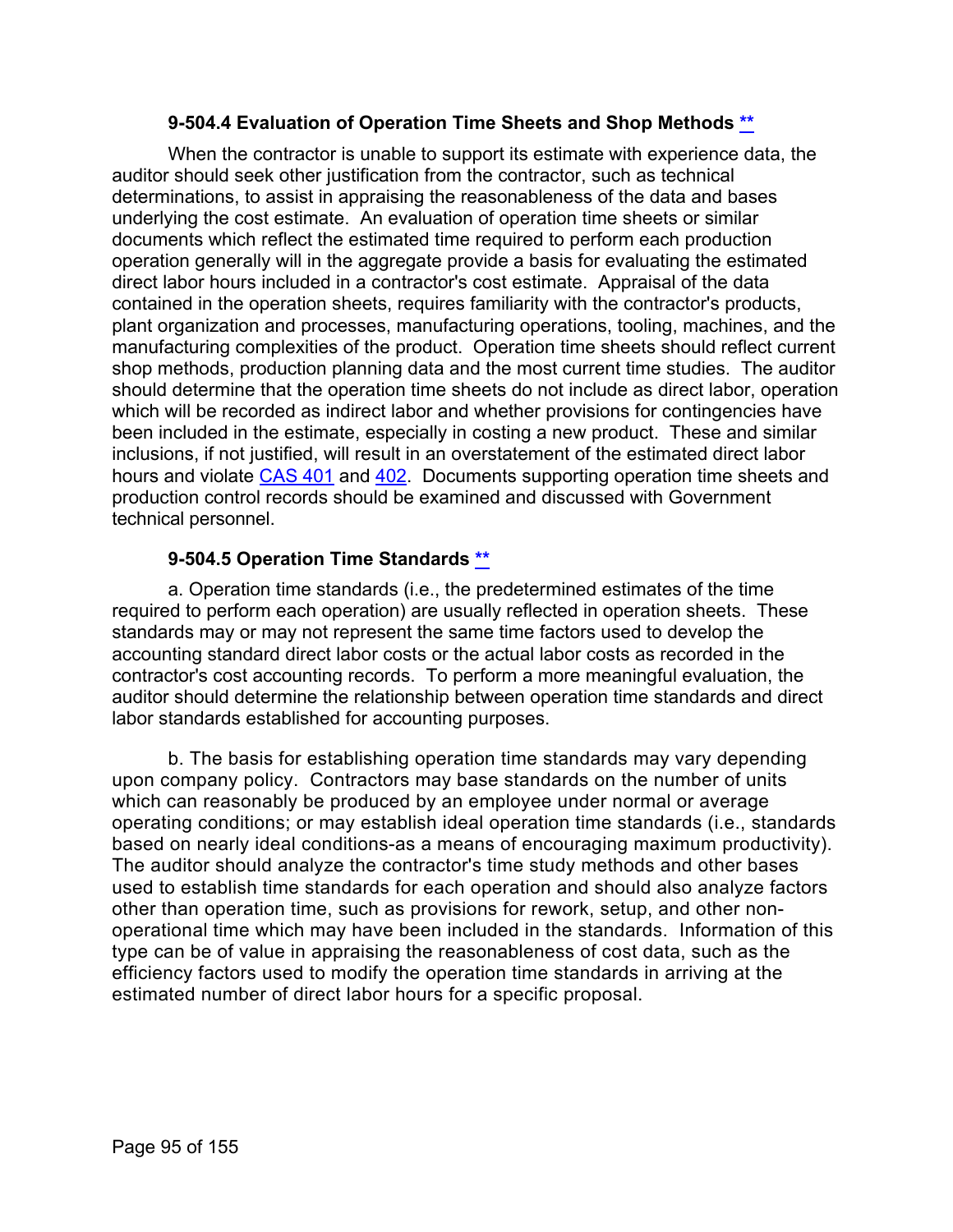c. To illustrate: a contractor employing operation time standards based on attainable conditions, may compile monthly efficiency reports which indicated a 90 percent departmental efficiency factor. This productivity experience may be considered reasonable and in keeping with management expectations. On the other hand, where ideal operation time standards are established, a 60 percent departmental efficiency factor may be reasonable.

d. The auditor will find that operation sheets may or may not reflect a lower cost per unit for successive production lots. The auditor should determine whether a downward trend is present or is likely to develop and, if so, whether it has been reflected in the cost estimate. Time series diagrams and correlation studies of departmental efficiency rates which disclose short or long range trends will assist in the evaluation of the labor estimates. When labor cost standards-as used in the contractor's cost accounting system-are based upon data reflected in operation sheets, a time series analysis of monthly product labor efficiency variances will assist in determining the existence of a trend.

### **9-504.6 Labor Productivity [\\*\\*](#page-5-8)**

a. Within limits, the productivity of direct labor, as measured by the quantity of product produced by a specified volume of labor, normally increases as production continues. The improvement may be due to the adoption of improved methods and tools or the increased efficiency of the individual worker. The amount of improvement per unit of product generally is high during the early part of the production cycle and decreases as production is stabilized, processes are refined and additional experience is gained. After production has stabilized, the rate of improvement may not be measurable except over a substantial period of time. When semiautomatic or automatic machines are used, production may become completely stabilized and the rate of improvement will approximate zero until a change is made in the product or in the production method. As production tapers off near the close of a period of stabilized production, labor productivity tends to decline toward a negative improvement rate. Reduction in productivity may be due to the wearing out of jigs and tools, the transfer of the more skilled workers to new jobs, or a slackening of effort by the remaining workers.

b. The auditor's primary interest in labor productivity is in measuring current productivity and past trends, and determining the causes of past trends so that the likelihood of continuance during the contemplated production period may be assessed. Causes and effects can be separately measured, provided the change is sufficiently pronounced and not obscured by other factors. A change in tools or the introduction of a highly improved production process might be related to a specific reduction in the required labor hours; or a change in design might be related to an increase in labor hours. Factors which affect productivity operate interdependently, and it is difficult to evaluate separately the effect of any one factor. However, an overall measurement of productivity may be made by correlating labor hour requirements with related successive quantities of output. One method of measuring the overall change in productivity is by the use of the improvement or learning curve. This technique and its application to direct labor hour estimates are discussed in EZ Quant.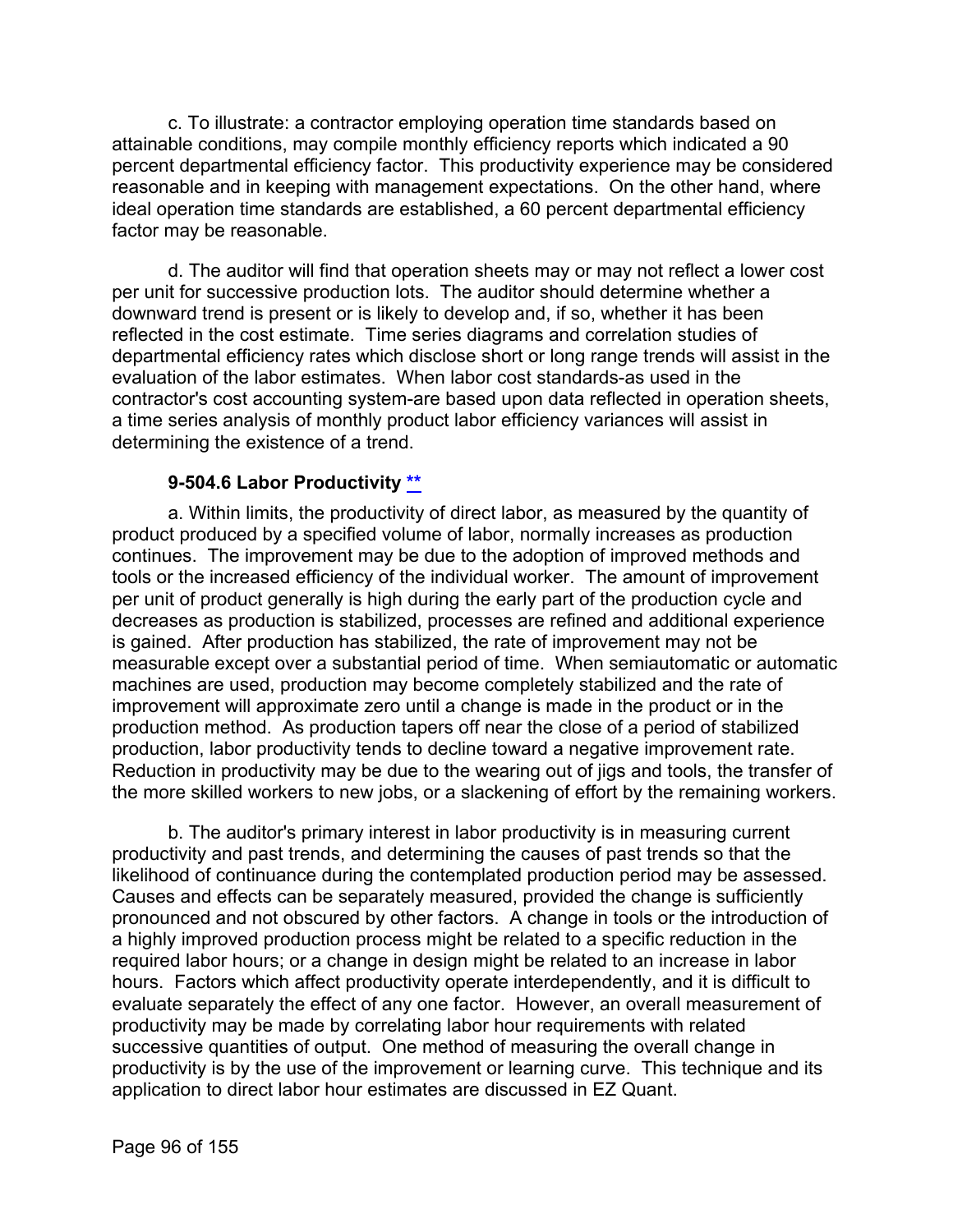### **9-505 Evaluation of Estimated Direct Labor Rates [\\*\\*](#page-5-9)**

a. Direct labor rates used to estimate direct labor costs may be at expected individual or expected average rates. The latter rates may be either separately estimated for each proposal or pre-established for pricing many proposals submitted over a given period of time. There is wide variation in the methods and extent to which contractors combine the various direct labor grades and functions and associated pay rates for the purpose of cost estimating. Variations arise because of differences in the type, size, and importance of labor operations; in the type and arrangement of production facilities; in the manner and extent of departmentalization; and in the type and dollar values of Government and commercial contracts and products.

b. In the evaluation of direct labor rates, both individual rates and average rates, consideration should be given to hours worked in excess of 8 hours per day or 40 hours per week by salaried employees, particularly in the evaluation of fixed price proposals. Estimated labor rates may be based on the number of hours available during a year using an 8 hour day and a 40 hour week. However, evaluations of actual labor hours incurred may have determined that salaried employees generally work in excess of 8 hours per day and 40 hours per week. The estimated direct labor rates used should therefore reflect the total hours the employee is expected to work during the year. See [6-410.](https://viper.dcaa.mil/guidance/cam/3136/incurred-cost-audit-procedures#Sec6410)

c. [FAR 37.115,](http://www.ecfr.gov/cgi-bin/retrieveECFR?gp=&SID=abdbc7bed6d1cf2a8c51c6483f02a2be&mc=true&n=sp48.1.37.37_11&r=SUBPART&ty=HTML#se48.1.37_1115) Uncompensated Overtime, does not encourage the use of uncompensated overtime and requires the solicitation clause at [FAR 52.237-10](http://www.ecfr.gov/cgi-bin/text-idx?SID=c2bed3829abb183e6c19fe0d6792b169&mc=true&node=se48.2.52_1237_610&rgn=div8) be included in all solicitations that exceed the simplified acquisition threshold, for professional or technical services to be acquired on the basis of the number of labor hours to be provided. FAR 52.237-10 defines "uncompensated overtime" as "hours worked without additional compensation in excess of an average of 40 hours per week by direct charge employees who are exempt from the Fair Labor Standards Act (FLSA)". Service contracts are usually awarded on the basis of the tasks to be performed rather than the number of hours to be provided. However, if a service contract is awarded on the basis of the number of labor hours to be provided and the contractor proposes "uncompensated overtime" hours, then this solicitation provision requires the contractor to identify in its proposal the "uncompensated overtime" hours and the adjusted hourly rates that result from multiplying the hourly rate for a 40 hour work week by 40, then dividing by the proposed hours to be worked per week, including any uncompensated overtime hours above the standard 40 hour work week. This includes "uncompensated overtime" hours that are in indirect pools for personnel whose regular hours are normally charged directly. This FAR provision also requires that:

(1) the contractor's accounting practice for estimating "uncompensated overtime" be consistent with the accounting practice for accumulating and reporting these hours,

(2) the contractor include a copy of its policy on "uncompensated overtime" with its proposal, and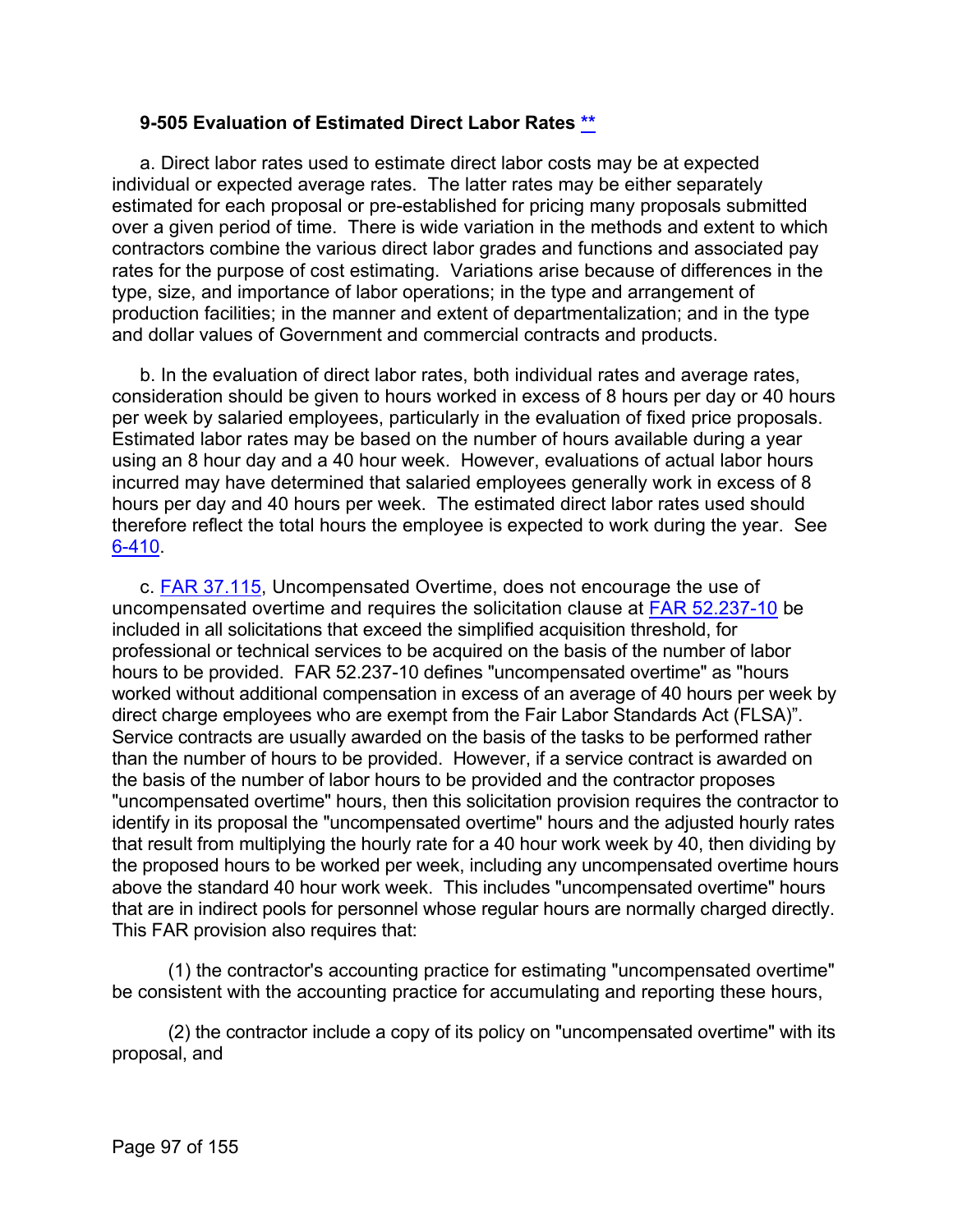(3) the contracting officer conduct a risk assessment and evaluate any proposals received that reflect such factors as unrealistically low labor rates that may result in quality or service shortfalls and unbalanced distribution of uncompensated overtime among skill levels and its use in key technical positions.

d. Auditors should notify contracting officers of any apparent noncompliance with the FAR requirements, specifically, if the contractor proposes uncompensated overtime hours but fails to identify the hours and the corresponding adjusted hourly rates. Auditors should also notify contracting officers if the contractor fails to submit a copy of its policy addressing uncompensated overtime with its proposal.

# **9-505.1 Individual Employee Labor Rates [\\*\\*](#page-5-10)**

a. Individual rates may be used when the persons who will perform the work under the proposed contract are known. A determining factor in the award of a contract may be the "know-how" of specific individuals, and their agreement to perform the work under the contract. In other cases, individual rates may be used when the procurement being audited requires a caliber of employees whose pay rates are not representative of the average rates paid within their labor classifications.

b. While the use of individual rates in cost estimating will produce precise results, average rates within labor classifications are generally developed and employed for practical purposes. Either approach may result in reasonable estimates provided a consistent practice is followed and deviations will not affect proper recovery of anticipated costs.

# **9-505.2 Average Labor Rates [\\*\\*](#page-5-11)**

a. The development of average labor rates by contractors may include a single plant-wide average or a separate average rate for a function, grade, class of labor, cost center, department, or production process.

b. The use of average rates is generally warranted because within each unit of an operating plant there is usually a labor norm and cost pattern for each production situation and associated group of workers. Average rates, properly computed and applied, will express the labor norm and equalize the effect of the indeterminable factors usually associated with other methods. The use of average rates is preferable, for example, when the contractor is unable to project with any degree of reliance the:

(1) identity of those who will perform each operation and correspondingly the individual rates of pay,

(2) exact production processes to be used, particularly when the contractor has no applicable experience, and

(3) precise labor requirements.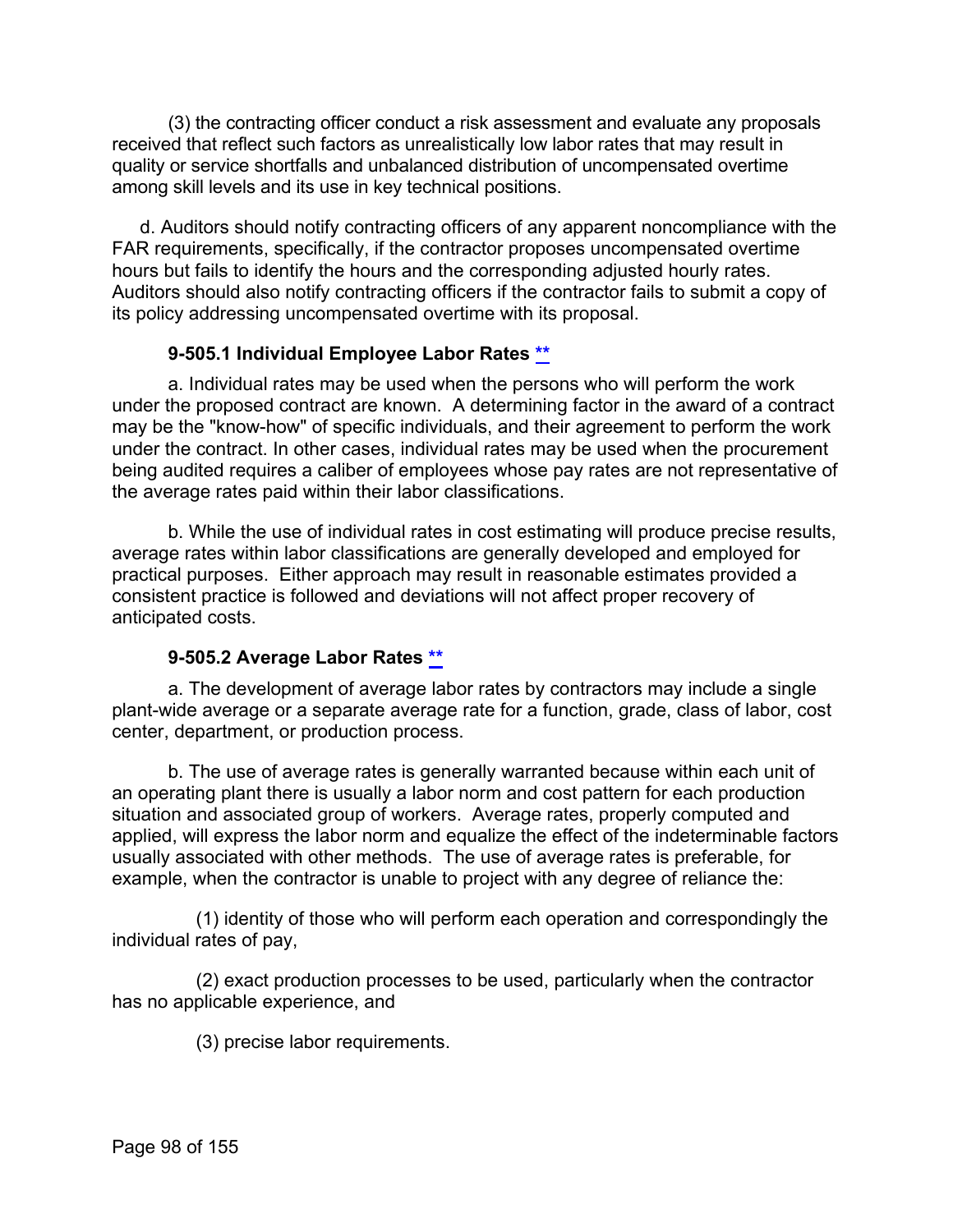c. The inclusion of inapplicable types or quantities of labor in the computation of an average rate is not in itself reason for not accepting the rate. The auditor should determine whether the inclusion significantly distorts the average from the probable norm for the contemplated production.

d. It would be improper for a single average to combine equal quantities of highand low-cost labor if they were not to be used equally in production, or to compute an average group of pay rates without weighting; that is, without regard to the number of employees receiving each wage. The use of weighted averages is necessary to give proper effect to all factors.

e. There are a number of methods for computing weighted averages. A generally accepted method is to obtain weighted averages from the total projected payroll for each production unit for the contract performance period adjusted for any abnormal labor cost conditions.

f. In summary, factors which the auditor should consider in evaluating proposed average labor rates include:

(1) the reasonableness and acceptability of the labor classification,

(2) the probability that relatively the same grades of labor will be used in performing the contract as were used in developing the estimate, and the probable effect of any material deviations;,

(3) the accuracy and propriety of the method used in computing the averages,

(4) the impact on the average rates of projected increases or decreases in the general level of labor costs, and

(5) the significance of any deviation from past practices in developing the rates, in their application, or in the normal and proposed methods of distributing costs when incurred

# **9-505.3 Pre-established Labor Rates [\\*\\*](#page-5-12)**

a. Value of Pre-established Labor Rates. Contractors may estimate labor rates for use in computing the estimated direct labor cost portion of all proposals to be submitted during a specified period of time. The contractor may estimate the production labor hours for a contract and compute a cost estimate by applying an average labor rate for each manufacturing department, production function, or type of labor. This procedure is inexpensive and is a workable procedure because it:

(1) recognizes a continuing uniformity in the manufacturing process within a plant, which has considerable validity, especially when separate rates are used for each production function, and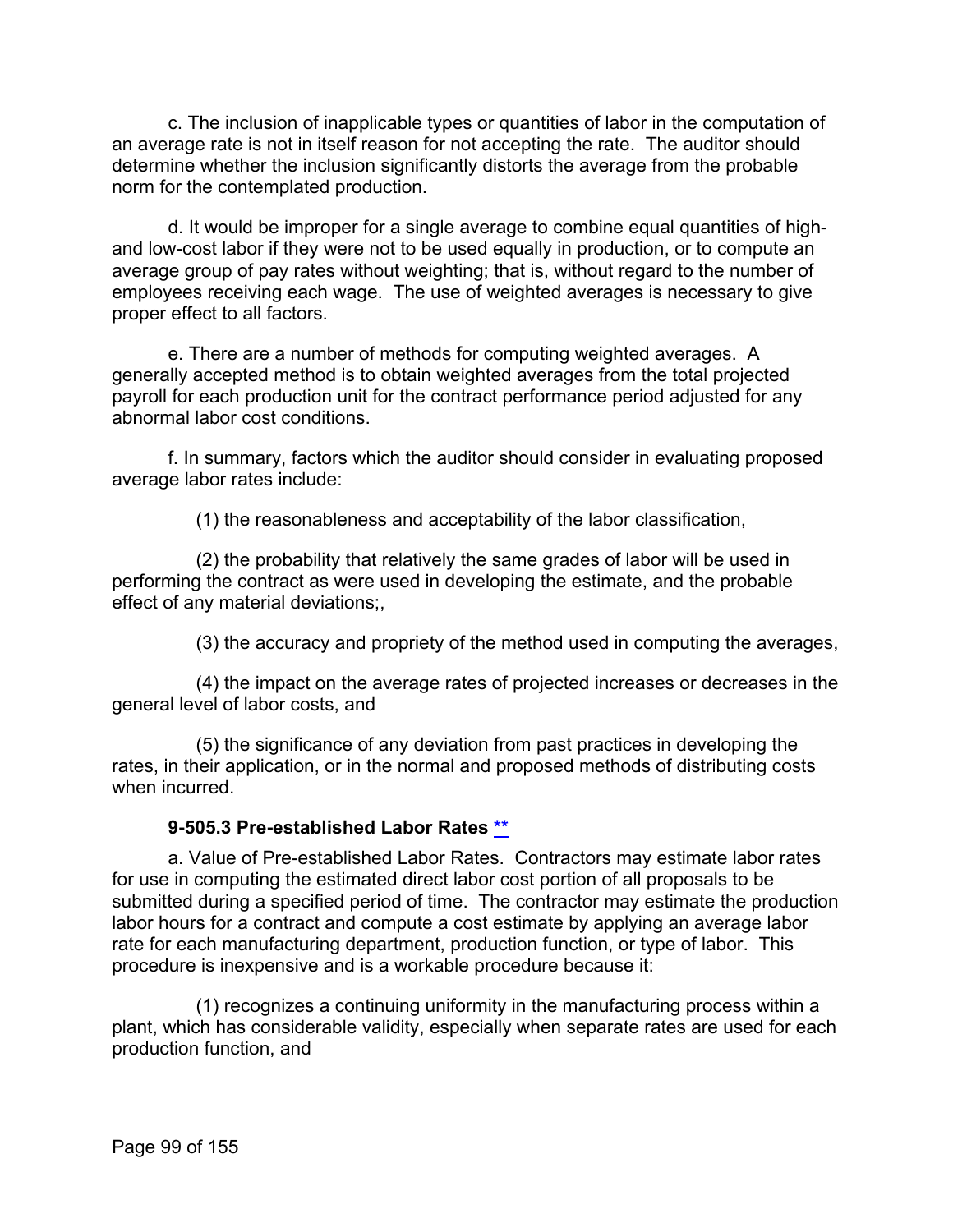(2) promotes consistency in estimating methods and compliance with applicable cost accounting standards. (See 9-1200 for general guidance on forward pricing rate agreements.)

b. Limitations on Pre-established Labor Rates. Labor rates are not applicable to all businesses or to all labor conditions or manufacturing processes within a business. The customary use of labor rates by a contractor in developing direct labor cost estimates does not make their applicability automatic. There are definite limitations on the use of such rates. Their use is based on the assumption that the manufacturing process is relatively stable and prior labor usage patterns are not expected to change significantly in the future. The use of labor rates must be examined in each case to determine whether the contemplated production methods and requirements parallel the conditions as to labor usage presupposed in the development of the rates, or whether conditions are present which indicate that the rates should be modified or rejected. This appraisal must be made even though the rates have been approved on an overall basis by Government procurement activities. The audit report should contain appropriate comments whenever the evaluation of labor rates discloses that the rates are unreasonable or not properly applicable to the work to be performed.

# **9-505.4 Rate Impact of Contractor's Labor Usage [\\*\\*](#page-5-13)**

The auditor usually can expect, in the absence of indications to the contrary, that production labor norms will be applicable insofar as factors such as the pay differentials for unskilled labor, longevity, efficiency, piece work premium, and shift premium are concerned. The same assumptions cannot be made for factors such as the pay differentials for skilled workers, specialists, technicians, engineers, and others. Usage patterns vary and variations are often due to the nature of the production involved. The auditor therefore must consider both current usage and future labor plans. The proposed and probable labor patterns for production under the contract must be considered. The auditor must also think about the consistency of those patterns with other plans for the prospective production period; the availability of the various classes of labor; and the normal methods of using, assigning, recording, and charging the labor costs to commercial and Government products and contracts. Significant deviations from the normal pattern should be supported by adequate justification for the auditor's consideration in evaluating the estimates.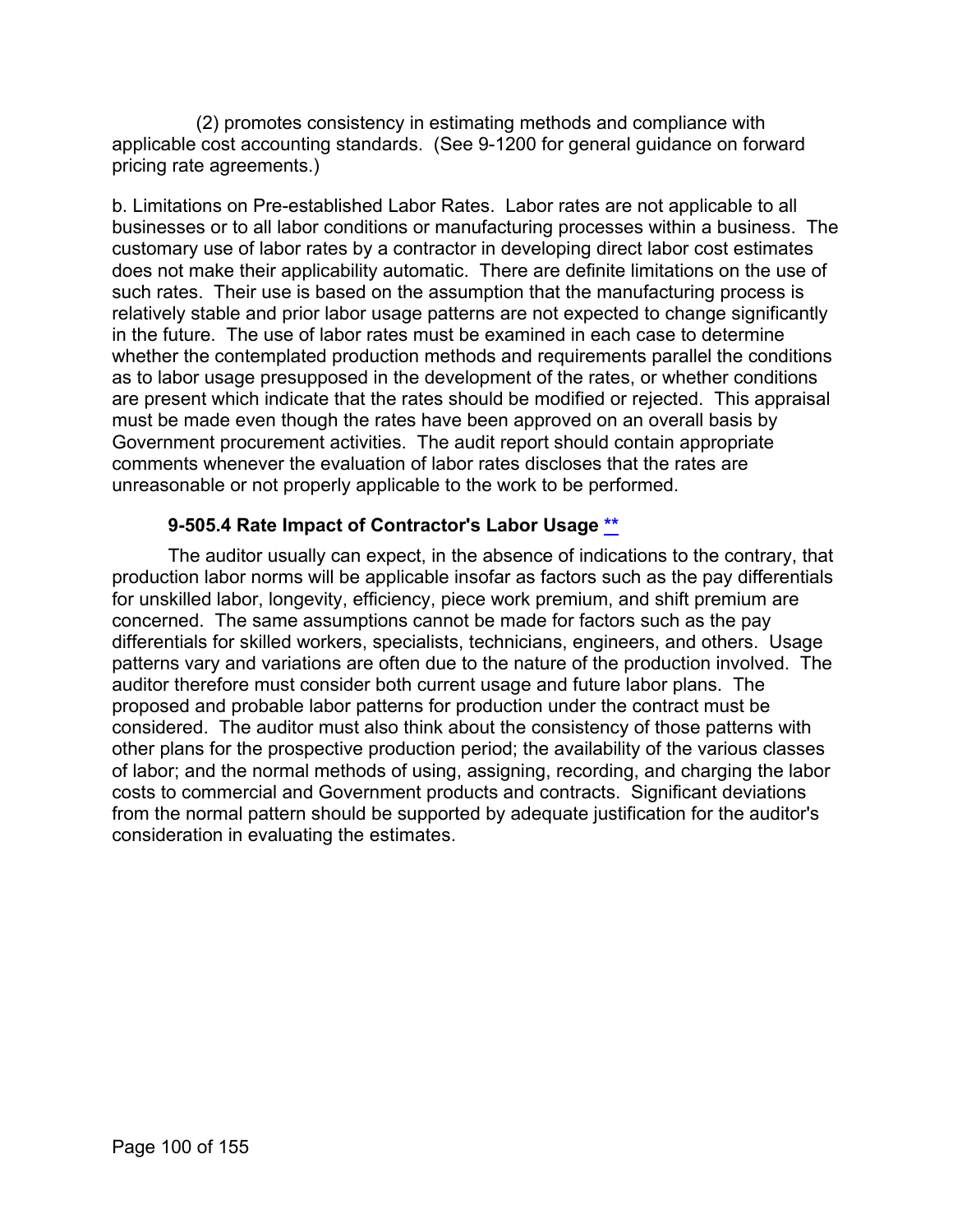### **9-505.5 Use of Permanent Audit Files [\\*\\*](#page-5-14)**

The effect of pay differentials and usage factors may be evident from a review of the proposal, the supporting papers, and production plans. The operation and effect of other factors may require an examination of past proposals and experience on corresponding contracts; sales forecasts; long- and short-range budget plans; facility usage plans; and labor, hiring, assigning, and training programs. A current record of findings should be kept to reduce the amount of audit work and to facilitate the coordination and integration of the auditor's examination of each proposal with the contractor's over-all operations and plans. This is particularly helpful when the auditor evaluates a number of proposals submitted by one contractor or performs a number of audits of one contractor's records over a period of time. For example: examination of the permanent files may indicate that a current proposal contemplates a higher than normal labor-hour cost based on the intention to use only top grades of engineers for a part of the proposed production. The permanent file records for other contracts and pricing proposals for the same period may show that costs were based on average rates which also included the wages of the same top grades of engineers for the same periods of time. Identification of inconsistencies, such as shown in this example, requires close integration of current and past examinations and is essential in the evaluation of labor cost estimates.

### **9-505.6 Trends of Labor Rate Experience [\\*\\*](#page-5-15)**

a. The current average hourly rates paid for each labor classification may be used by contractors as a starting point for computing future rates. These should be verified by examining current payroll records.

b. The average rates should be adjusted for any planned or expected changes in the wage scale and any trends that may be present in the historical pattern or that can be expected to carry forward into the contemplated production period. This will require an analysis of the historical labor and payroll data for a period of time sufficient to disclose any trend that may be present. The analysis should be in sufficient detail by intermediate periods to disclose significant deviations from the trend as well as the pattern of any periodic deviations that have a material effect on the trend.

c. The period to be covered by the analysis cannot be predetermined. Seasonal and longer term fluctuations generally require that experience factors be examined for a minimum of two business years. A longer period of time may be necessary in special circumstances. However, the use of a longer period will not necessarily increase the validity of the trend data developed because changes in organizational structure, size or composition of the labor forces, general economic conditions, and other factors affecting the rates may be encountered over a long period; these factors may not be appropriate for consideration when estimating rates for future periods.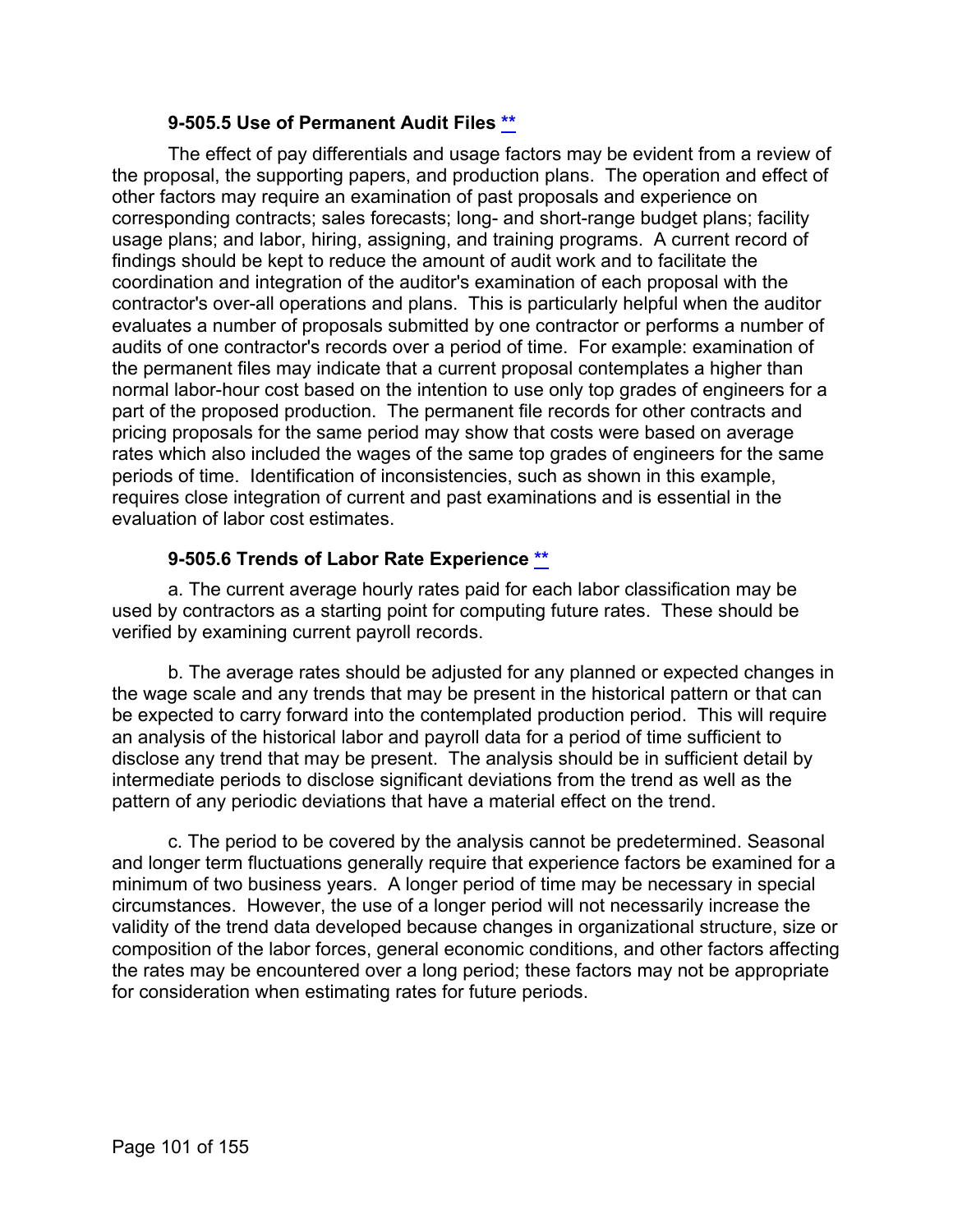### **9-505.7 Factors Influencing Validity of Average Labor Rates [\\*\\*](#page-5-16)**

a. Personnel Policies and Actions. The auditor should evaluate the effect of proposed personnel actions on the estimated average hourly labor rates and determine whether actions which have a material effect on these rates are in accord with the normal personnel policy, and whether resulting rates are reasonable.

(1) Wage Agreements. The auditor should determine whether consideration has been given to the terms of all current wage agreements and prospective changes. In evaluating agreements which provide for changes based on cost-of-living indices, the auditor should analyze current and past trends and determine their future significance. Information contained in the labor rate reports published by the Bureau of Labor Statistics, Department of Labor, Washington D C, and by state and local agencies may furnish data for this type of analysis.

(2) Other Personnel Actions. It is not practicable for the auditor to isolate and measure the precise effect of every personnel action on average hourly rates. Merit increases, promotions, and changes in size and composition of the labor force occur continually, are interrelated, and have a cumulative effect on average hourly rates. The auditor should determine the composite effect of the personnel actions and determine whether any over-all current average hourly rate trends exist which will continue during the contemplated production period or whether there are indications that new trends are likely to develop. The major factors should be analyzed and the trend indicated by each type of action determined even though the effect of each action on the average labor hourly rate cannot be measured directly. The possible effect of personnel actions on average hourly rates may be estimated by relating each major action with the over-all change in average hourly rates through the use of graphic techniques such as time series diagrams and correlation analyses. These techniques and their application to average direct labor rate estimates are discussed in the Graphic & Regression Analysis Guidebook.

b. Change in Labor Force. Changes in the size and character of the labor force affect average pay rates. These changes accompany increases or decreases in production volume. A material increase in volume usually will result in a decrease in the average rate because of new hiring at lower entrance level or at rates below the average. The opposite result can be expected when production volume decreases. The first groups of employees to be separated are generally in the lower pay levels of their respective labor classifications. The possible effect on labor cost of a contractor's plans to increase or decrease the labor force because of changes in production volume can be estimated by correlating past changes in the number of personnel and changes in the average pay rates for each plant unit or labor class. In evaluating planned changes in the number of personnel a further correlation might be made of the labor force or labor payroll with production volume, as measured by units, cost of sales, or other means.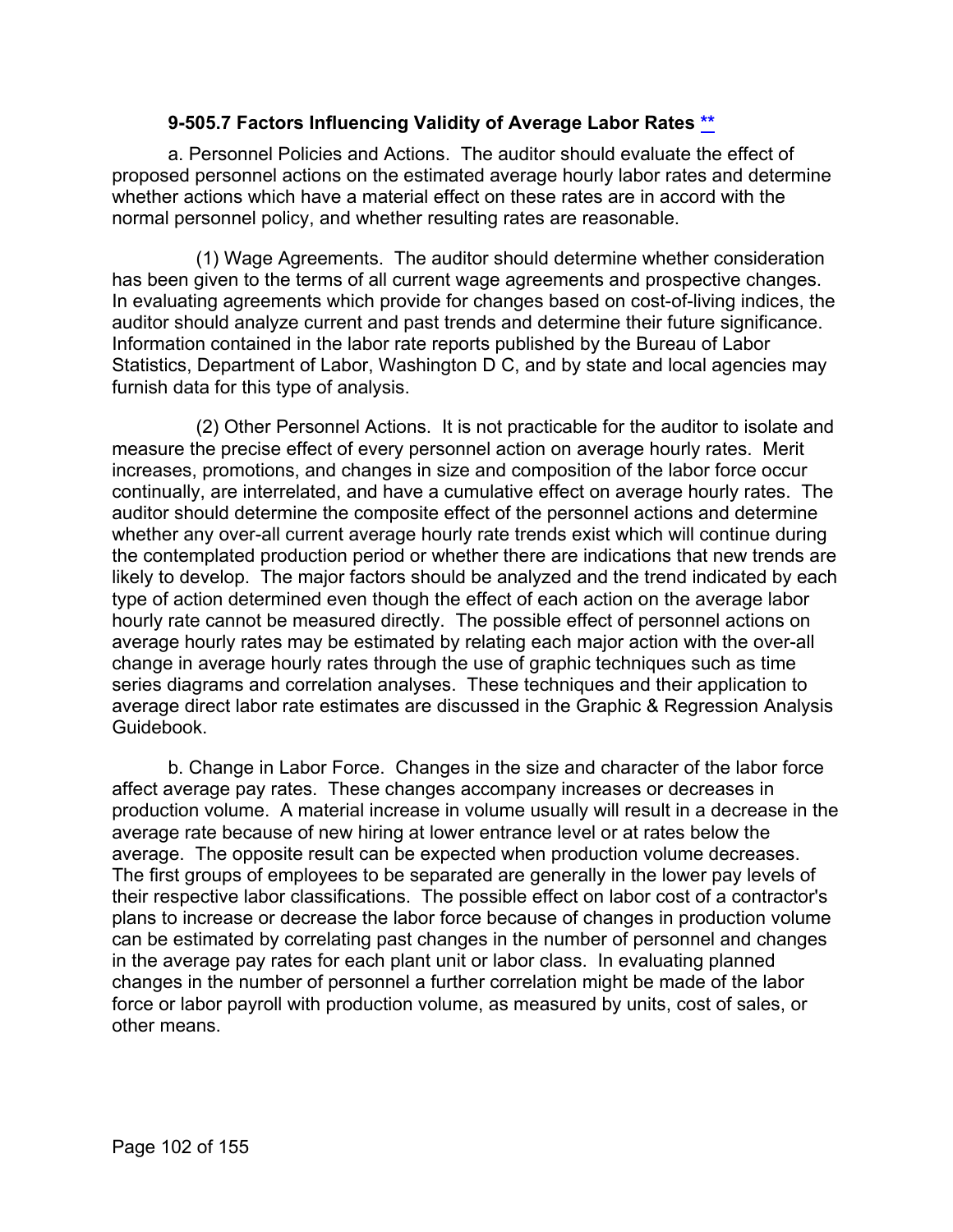c. Multishift and Overtime Operations. When evaluating average labor rates the auditor must consider multishift and overtime operations. Premium payments for multishift and overtime may have a direct effect on the average direct labor hourly rates, depending on the method used in classifying and distributing costs. When premium payments are recorded as overhead, they should not be reflected in the average direct labor hourly rate. When treated as part of the direct labor charge, premium payments should be segregated from average direct labor hourly rates. If not segregated, fluctuations in the amount of premium pay will tend to distort any trend or other data developed in analyzing changes in the regular pay rates.

# **9-600 Section 6 - Evaluating Estimated Other Direct Costs (ODC) [\\*\\*](#page-5-17)**

# **9-601 Introduction [\\*\\*](#page-5-18)**

This section provides guidance for evaluation of estimates of the various types of costs usually referred to as "other direct costs".

# **9-602 Definition of Other Direct Costs [\\*\\*](#page-5-19)**

a. In addition to direct labor and direct material, other types of expenses, under certain circumstances, may be specifically identified to a specific job. These are generally referred to as "other direct costs".

b. Costs classified by contractors as ODCs vary in treatment, but may often include among others:

- (1) engineering,
- (2) special tooling,
- (3) packaging,
- (4) travel and subsistence, and
- (5) field service.

# **9-603 Objectives and Scope [\\*\\*](#page-5-20)**

a. The audit objectives when auditing ODCs are to determine whether:

(1) the contractor's classification is proper,

(2) the underlying data in support of the estimates is valid, current, and applicable,

(3) the costs as reflected in the estimates are reasonable,

(4) the costs are estimated using acceptable procedures applicable in the circumstances, and

Page 103 of 155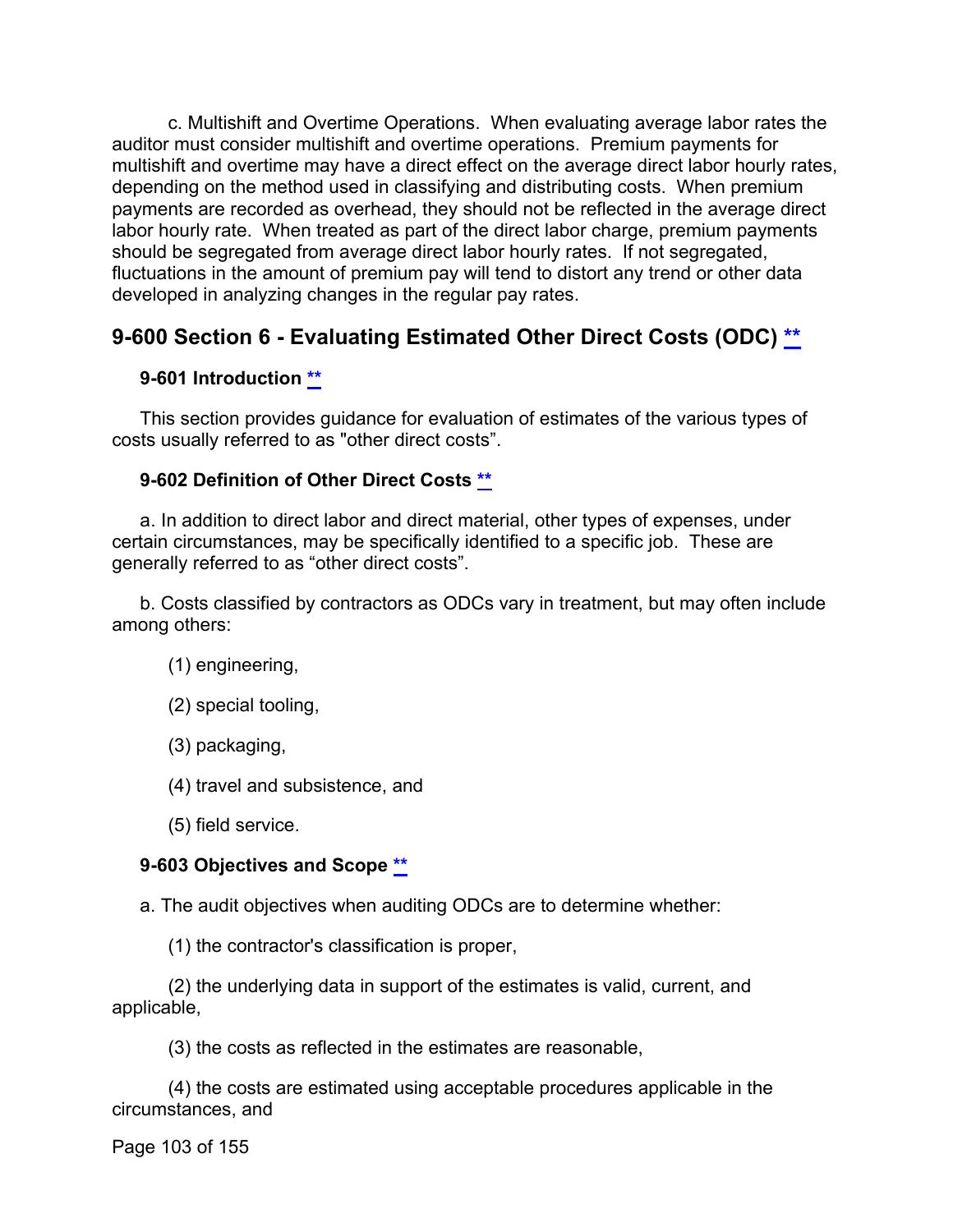(5) the contractor has properly considered all factors which might have a bearing on the validity of the estimated costs.

b. The scope of the auditor's evaluation of ODCs will depend upon:

(1) the significance of the amount,

(2) the adequacy of the contractor's procedures for estimating costs,

(3) the degree of uniformity in estimating procedures, and

(4) the consistency of estimating procedures with disclosed accounting procedures and CAS.

Some contractors consider ODCs as being directed wholly toward the production of complete end products and consequently do not include these expenses in cost estimates for spare parts. Others contend that spare parts production has an impact on both the types and amounts of these expenses, and therefore provide for such estimates in spare parts proposals. Regardless of which method is followed, determine the propriety of ODCs for either end products or spare parts and verify that the method of treatment complies with disclosed practices and other CAS requirements.

# **9-604 Other Direct Cost Evaluation Considerations and Techniques [\\*\\*](#page-5-21)**

The contractor may include in ODCs, costs referred to as start-up, design and production, and continuous or maintenance engineering. To perform an effective evaluation, the auditor must have knowledge of the contractor's practices, policies, definitions, concepts, accounting treatment, results of prior operations audits, and estimating methods that effect ODCs. Guidance applicable to factors which should be considered in evaluating ODCs are contained in the following paragraphs.

# **9-604.1 Application of Percentage and Conversion Factors [\\*\\*](#page-5-22)**

a. Packaging, field service, and various types of engineering and tooling costs may be estimated by applying percentage to some other basic cost or conversion factors (e.g., number of staff-hours per month) to basic estimates of required staffmonths of effort.

b. In auditing conversion factors applicable to direct labor hours per staff-month, for example, ascertain whether the contractor considered excluding time for holidays, vacations, sick leave, idle time, and similar items of an indirect nature. Failure to make proper allowance for indirect time in the conversion factors normally results in overpricing the contract and noncompliance with [CAS 402](http://www.ecfr.gov/cgi-bin/text-idx?SID=abdbc7bed6d1cf2a8c51c6483f02a2be&mc=true&node=pt48.7.9904&rgn=div5) where applicable.

c. Percentages and conversion factors may be applied separately for each estimate, or they may be submitted or proposed periodically for incorporation in all proposals. In either instance, and notwithstanding previous agreements, evaluate the propriety of percentage and conversion factors for applicability in the current proposal.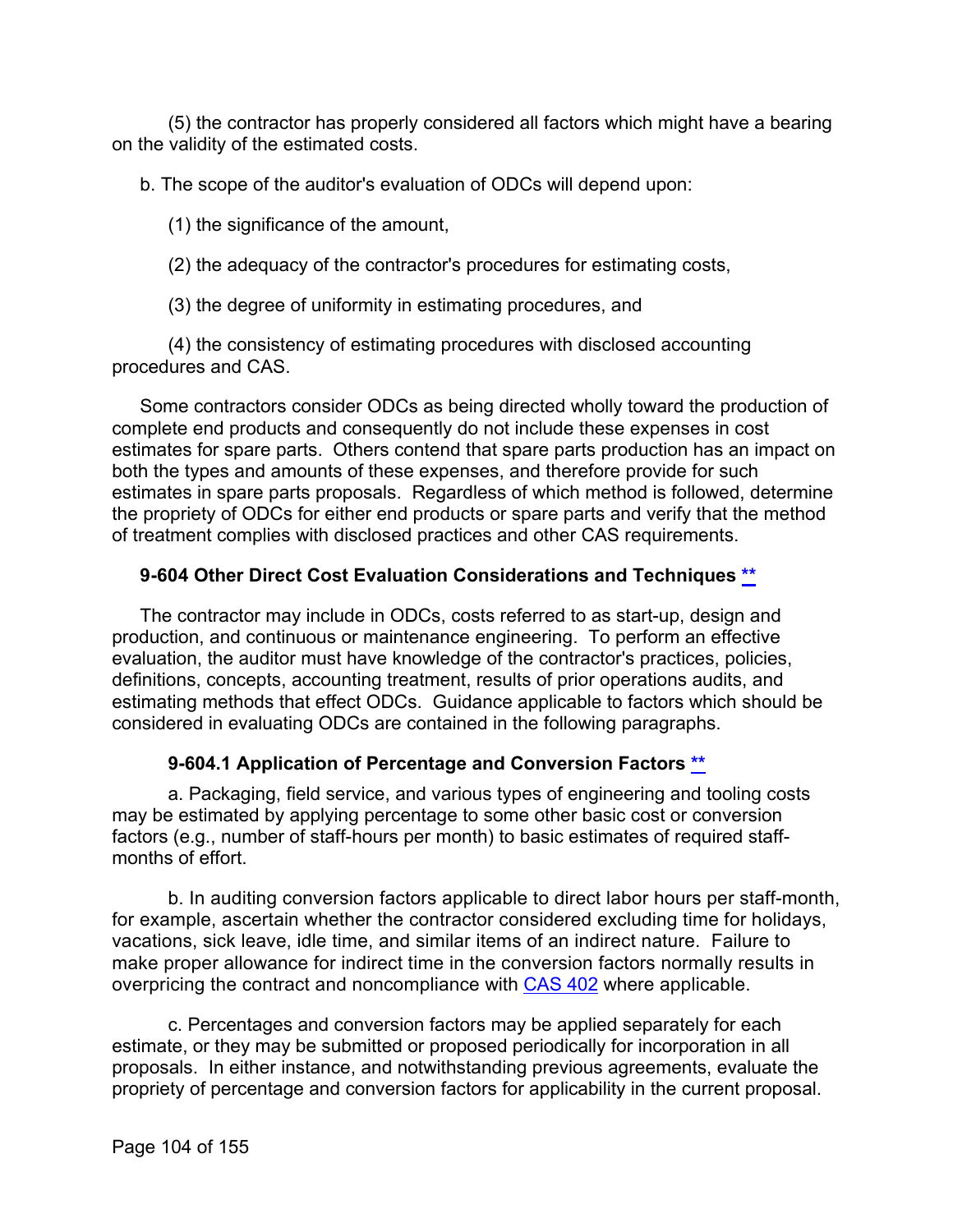### **9-604.2 Government-Furnished Material [\\*\\*](#page-5-23)**

In some cases, the Government will furnish materials or services to the contractor on a "no charge" basis. Government-furnished materials may include special tools, shipping containers, or other items which may be classified by the contractor as ODCs. In these cases, verify that estimated costs for Government-furnished materials are not included in the proposal.

#### **9-604.3 Use of Accounting Data [\\*\\*](#page-5-24)**

Contractors' accounting records which provide reserve accounts for ODCs based on the quantity of end products produced or shipped, may be used in evaluating estimates. When reserve accounts are maintained, credit entries are based on estimated amounts per unit applied to the quantity of end products produced or shipped. Debit entries are made for the expense actually incurred. An analysis of these reserve accounts should assist in determining the reliability of the contractor's prior estimates. Large credit balances may indicate overestimating and large debit balances may indicate underestimating actual costs.

#### **9-604.4 Analytical Techniques [\\*\\*](#page-5-25)**

a. Various analytical techniques can be used in evaluating the reasonableness of ODCs. Graphic analysis usually is an appropriate evaluation tool for studying experienced cost patterns as they relate to various types of ODCs. Time series charts are useful in depicting the experienced movement of expenses or percentage factors related to some base cost over a time period. Scatter charts are used to show linear relationships of a specific other direct cost to some other volume base to which it bears a close correlation.

b. The comparative analysis technique may be applied using as reference points available engineering data, budgets, loading charts, previous proposals for similar items, and industry standards and experience.

c. When the contractor's proposal contains significant engineering or tooling staffhour estimates, the estimates can be compared with related staff-hours specifically identified with the directly chargeable total plant engineering or tooling labor base used in the computation of the proposed engineering or tooling overhead rates. When the use of analytical techniques discloses significant differences, obtain further information from the contractor in support of the estimate. When differences cannot be adequately justified, the audit report should contain appropriate comments and recommendations.

### **9-605 Specific ODC Evaluation Considerations [\\*\\*](#page-5-26)**

Expenses generally classified as other direct costs (ODCs) and audit considerations related to them are discussed in the following paragraphs.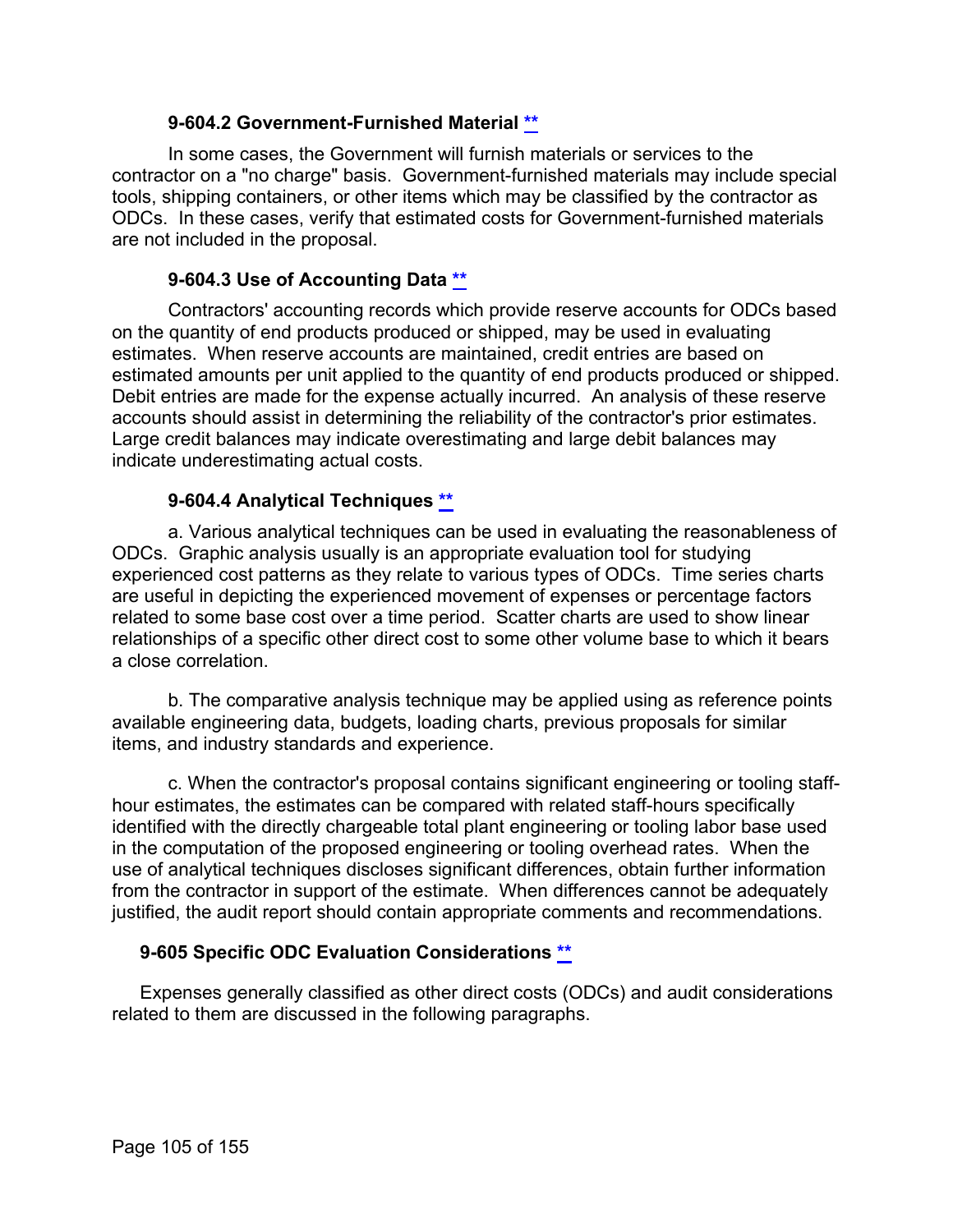#### **9-605.1 Engineering [\\*\\*](#page-5-27)**

Engineering costs included as ODCs generally fall into two categories--design and production. The type of engineering effort included in each of these categories depends on the individual contractor's practices. Because engineering effort required for a specific procurement of a complex product or for research and development involves technical determinations, assistance from Government technical personnel should normally be solicited when evaluating proposed engineering staff-hour estimates. An understanding of the various fields of engineering specialists is important when fashioning requests for technical specialist assistance. The major engineering fields (i.e., industrial, mechanical, electrical, chemical, and civil) and several subspecialties are discussed in Appendix B.

a. Design Engineering. Data accumulated in the contractor's accounting system or adjunct statistical records which may be helpful in evaluating estimates for design engineering include:

(1) the total number of basic design hours expended on previous contracts of similar complexity,

(2) the number of various types of drawings required, and the average number of hours expended per type of drawing for prior contracts of varying degrees of complexity,

(3) the percentage factors for support engineering (the direct engineering effort other than that expended by detailed designers working in the design department), and

(4) percentage factors for engineering effort incidental to changes made during production which represent refinements of the product to attain improved performance.

b. Production Engineering. Production engineering generally represents engineering effort expended during the life of a contract, beginning with the completion of the initial design. Initial design is usually segregated from other engineering effort in the contractor's accounting or statistical records. Design changes for which costs are not segregated may occur during the life of the contract. In evaluating the reasonableness of production engineering estimates, evaluate the contractor's methods and supporting data. Include an evaluation of similar type engineering hours expended on previously completed projects of like complexity.

c. Analytical Techniques. The plotting of engineering hours of contracts of similar complexity, by month, will generally indicate the extent of design and production engineering effort related to significant points of contract performance. Graphic analysis may also indicate definite patterns of engineering contract costs compared to deliveries. When the estimate involves a follow-on procurement, or the run-out portion of an existing contract, using graphic analysis of prior experience is of particular importance in evaluating proposed engineering costs. The analysis should provide:

Page 106 of 155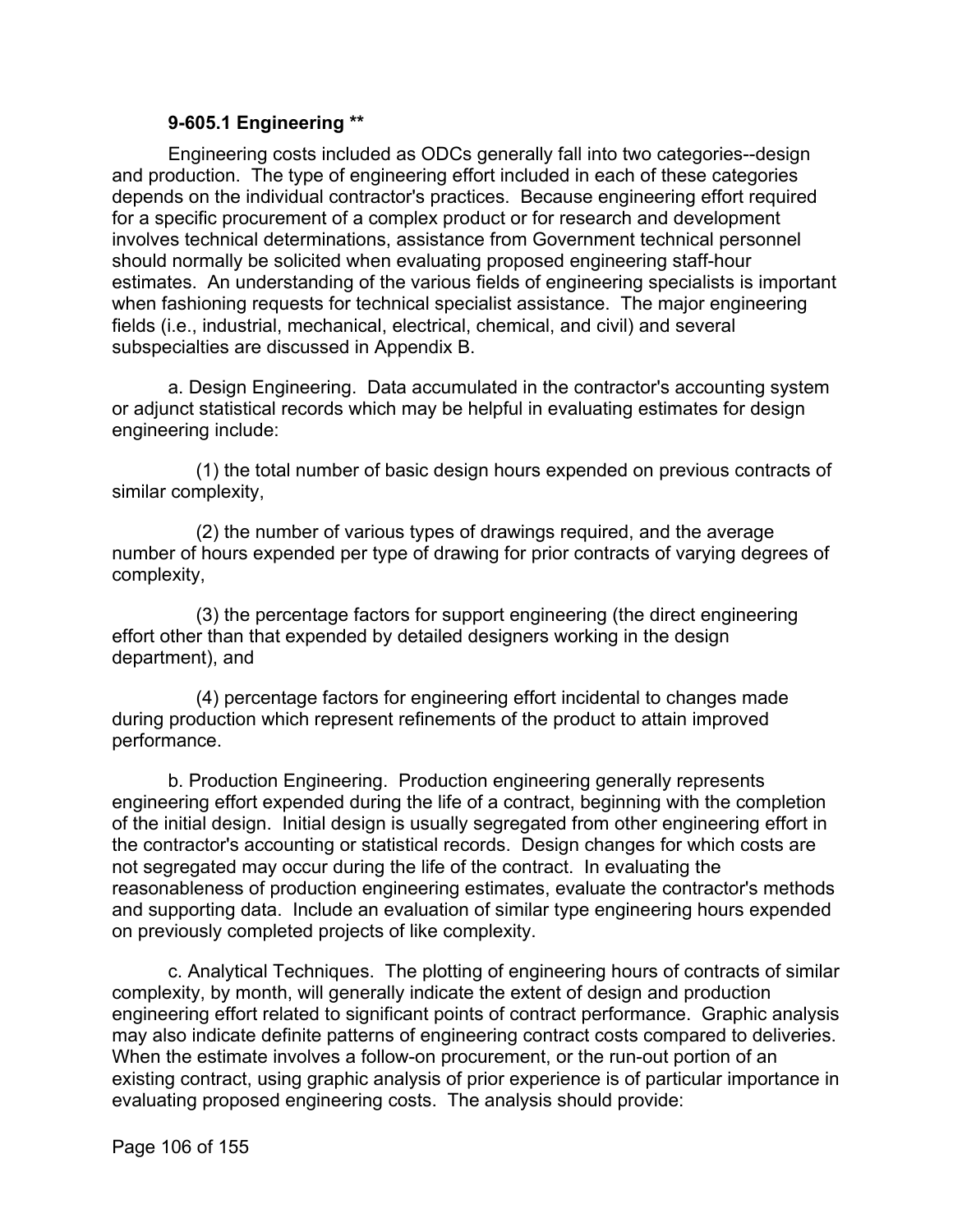(1) An appraisal of the reasonableness of the monthly production engineering hours estimated by the contractor.

(2) A determination whether there is a marked reduction in engineering hours after the initial delivery.

(3) An appraisal, at an interim point, of the reasonableness of the contractor's estimated production engineering hours for the run-out portion of contracts subject to price redetermination or for setting successive targets under incentive type contracts.

# **9-605.2 Special Tooling and Special Test Equipment [\\*\\*](#page-5-28)**

a. Special tooling is designed:

(1) to reduce the requirements for production/manufacturing labor hours and costs,

(2) to speed production, and

(3) to improve techniques, tolerances, and finished parts.

The term includes jigs, dies, fixtures, molds, patterns, special taps, special gauges, and special test equipment used in the production of end items. The term does not include general-purpose tools, capital equipment, expendable tools, small hand tools, tools acquired prior to the contract, replacement tools, and items of tooling which are usable for the production of items not required under the contract.

b. Special test equipment means either single or multipurpose integrated test units engineered, designed, fabricated, or modified to accomplish special-purpose testing in the performance of the contract. Testing units comprise electrical, electronic, hydraulic, pneumatic, mechanical, or other items or assemblies of equipment that are mechanically, electrically, or electronically interconnected to become a new functional entity. This causes the individual item or items to become interdependent and essential in the performance of special-purpose testing in the development or production of particular supplies or services. The term special testing equipment does not include:

(1) material,

(2) special tooling,

(3) buildings and nonseverable structures (except foundations and similar improvements necessary for the installation of special test equipment), and

(4) equipment items used for general plant testing purposes.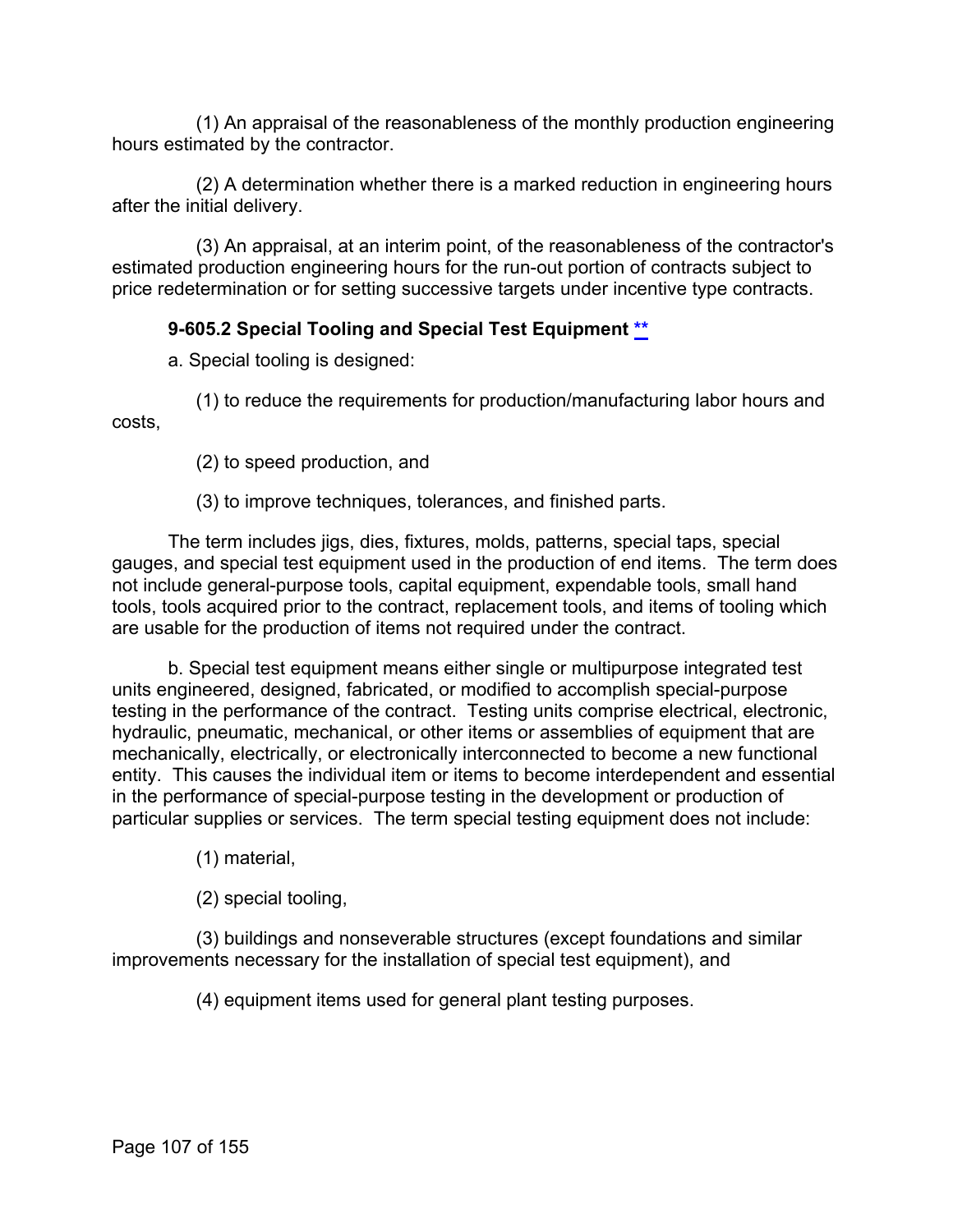#### c. Audit Considerations

(1) The contractor may support the total tooling cost estimate (including estimated tooling hour requirements) by a detailed listing of the type and quantity of each special tool required, with the related estimated purchase or fabrication cost. To evaluate their reasonableness, compare the estimates for a selected group of these tools with actual costs or actual hours expended for similar tools in previous production, appropriately adjusted. Adjustments may be necessary to reflect differences in the number of tooling hours because of increased or decreased complexity of the product or improvements in methods and techniques. Replacement and maintenance type tools recorded as indirect costs, and items of a capital nature which should be obtained under a facility contract, should be excluded from the list of special tools.

(2) For follow-on production orders, determine whether any of the production tools purchased or fabricated on prior contracts will be available for use on the proposed contract and whether the cost estimate has taken this into account.

(3) The use of graphic analysis to reflect the relationship between tooling costs of projects of like complexity with related delivery schedules will assist in evaluating the reasonableness of tooling costs in the current estimate. This type of analysis should provide information similar to that discussed in 9-605.1c.

(4) Determine whether expensive tools are justified and whether a sufficient number of employees with required skills are available to use the tools properly.

(5) Establish whether proposed special test equipment is justified. It must meet the definition for such equipment, and current inventories of Government or contractor-owned special test equipment should be evaluated to determine whether the equipment is available (see Selected Areas of Cost guidebook, [Chapter 40\)](https://viper.dcaa.mil/guidance/guidebooks/selected-areas-of-cost/3076/lease-cost).

d. Liaison with Government Engineering Personnel. Maintain liaison with available Government engineering personnel familiar with the requirements of the proposed procurement and obtain information on:

(1) the availability of Government-owned tooling and special test equipment,

(2) the propriety of the numbers and types of tooling and special test equipment provided for in the estimates in relation to the production requirements,

(3) possible savings which may be accomplished through improved tooling, and

(4) the overall reasonableness of the estimated costs for tooling and special test equipment proposed by the contractor (see [Appendix B\)](https://viper.dcaa.mil/guidance/cam/3163/appendix-b-specialist-assistance#Sec).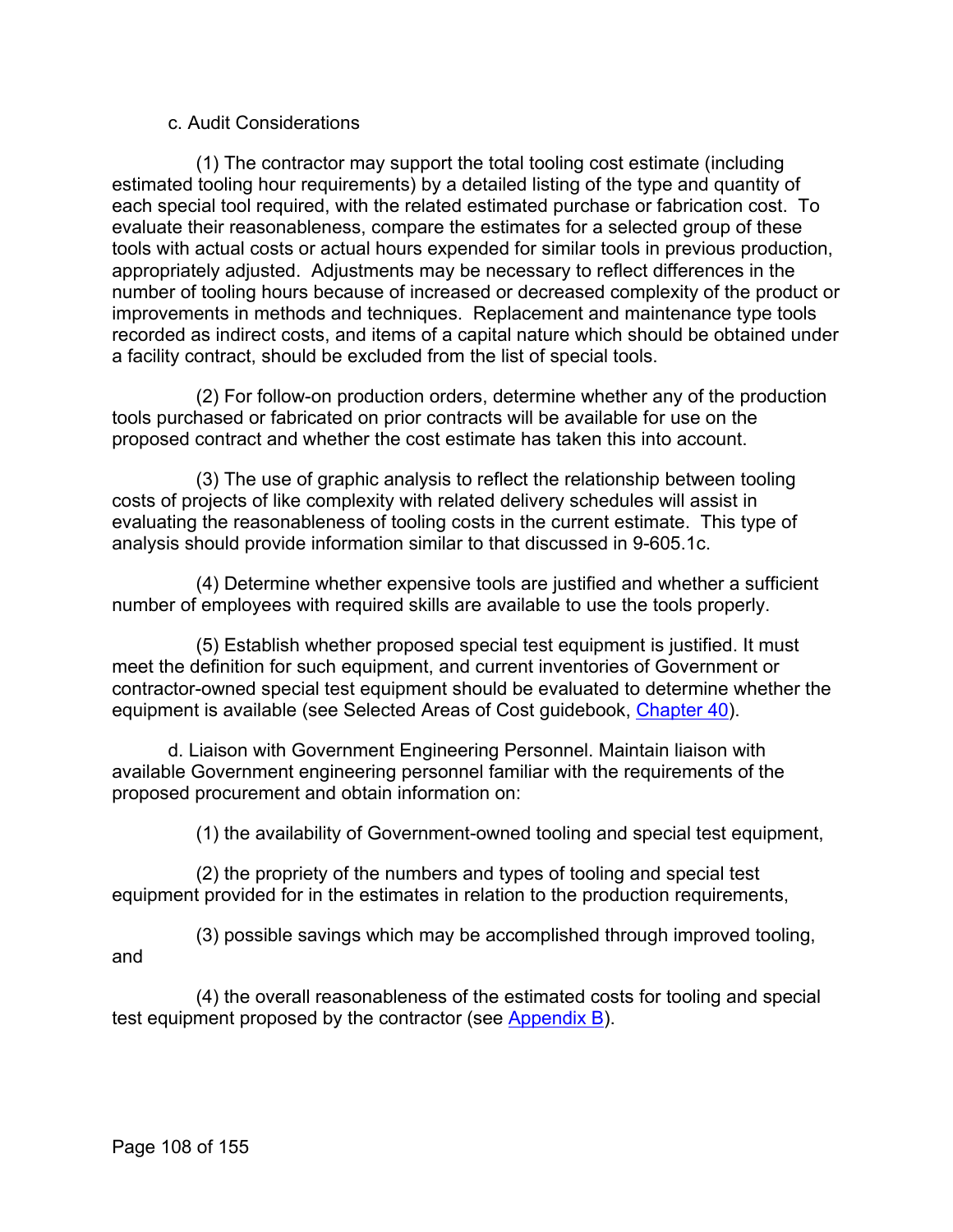#### **9-605.3 Packaging [\\*\\*](#page-6-0)**

a. Packaging specifications are usually included in the request for proposals. These mainly depend on whether the item packaged will be shipped to a point within the United States (domestic) or overseas. Domestic packaging usually does not require special treatment provided it meets generally accepted end item packaging methods. The related cost may be classified as either an indirect cost or an ODC as long as it complies with the proposed accounting system to be used in costing the contract and all applicable Cost Accounting Standards. Packaging for overseas shipment requires special treatment, and the applicable costs are generally classified as ODCs. The special treatment accorded overseas packaging, as prescribed by Government specifications, requires that crating materials be of a better grade than those used for domestic crating; and the packages must pass a water and moisture proofing test. When packaging cost estimates are based on complex technical determinations and the dollar amount is significant, it usually is appropriate to request the assistance of a Government packaging specialist (see Appendix B).

b. The reasonableness of the contractor's packaging cost estimate may be evaluated by comparing it with costs incurred for similar types and kinds of packaging. Graphic analysis (e.g., time series or scatter charts) showing the unit packaging material and labor costs for related items or the relationship of packaging cost to shop cost over an extended period, may be used to plot the experienced costs for further analysis. Statistical data usually available in the packaging department can be used for this comparison. In addition, review information regarding instructions for packaging under various specifications, packaging standard hours arrived at by scientific means, and packaging bills of material if available. When experienced cost trends are plotted on charts for further study and analysis, ascertain whether:

(1) all nonrecurring costs have been eliminated,

(2) the packaging specifications of the current proposal are comparable to those which generated the experienced costs, and

(3) the contractor has considered the possible impact to packaging material and labor cost trends resulting from expected changed market conditions.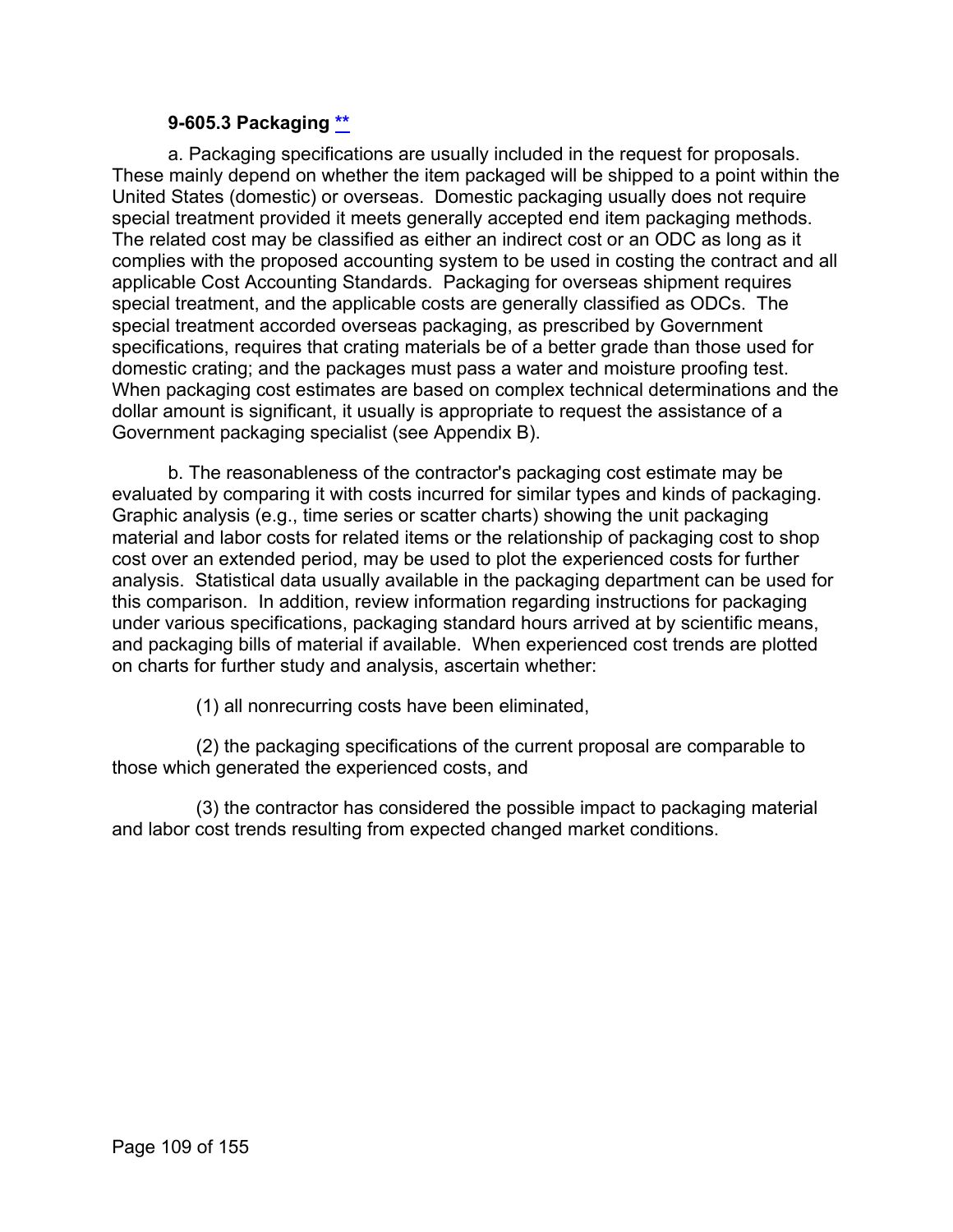#### **9-605.4 Travel and Subsistence [\\*\\*](#page-6-1)**

Travel and subsistence costs usually include the costs of transportation and per diem, (lodging, meals, and incidental expenses) incurred by personnel while in travel status. When included as ODCs, the estimate usually is based on the contemplated number of trips, places to be visited, length of stay, transportation costs, and estimated per diem allowance. Questionable estimates for this cost may arise from such errors as the following:

a. Per diem rates projected that exceed allowable per diem costs after they have been escalated for expected inflation. Per diem rates are set forth in the (1) Federal Travel Regulations (FTR) established by GSA for the 48 Continental United States, (2) Joint Travel Regulations (JTR), Volume 2 established by DoD for Alaska, Hawaii, Puerto Rico, Northern Marianna Islands and territories and possessions of the U.S.,and (3) Department of State Standardized Regulations for locations not covered by GSA or DoD [\(FAR 31.205-46\(a\)](http://www.ecfr.gov/cgi-bin/text-idx?SID=c2bed3829abb183e6c19fe0d6792b169&mc=true&node=se48.1.31_1205_646&rgn=div8) and [P.L. 99-234\)](https://www.congress.gov/bill/99th-congress/senate-bill/1840). For example, to estimate 20X9 per diem rates, the latest established rates for meals and lodging should be increased/decreased by a factor that reflects the forecasted economic change from the current established rate expiration date to 20X9. Refer to the DCAA intranet [Economic Indices webpage.](https://sharepoint.dcaaintra.mil/headquarters/operations/ots/SitePages/Home.aspx)

b. Transportation rates projected in excess of lowest customary standard, coach, or equivalent air fare offered during normal business hours.

c. Projected transportation costs for personnel to be transferred computed by using other than proper departure points.

d. Mileage allowances projected in excess of actual needs.

e. Excessive projected trip costs to a Government activity or subcontractor location for engineering coordination because the required number of trips and/or length of stay has been overstated.

f. A comparison of the current estimate with experienced costs of prior procurements of a similar nature indicates that the current estimate is unreasonable.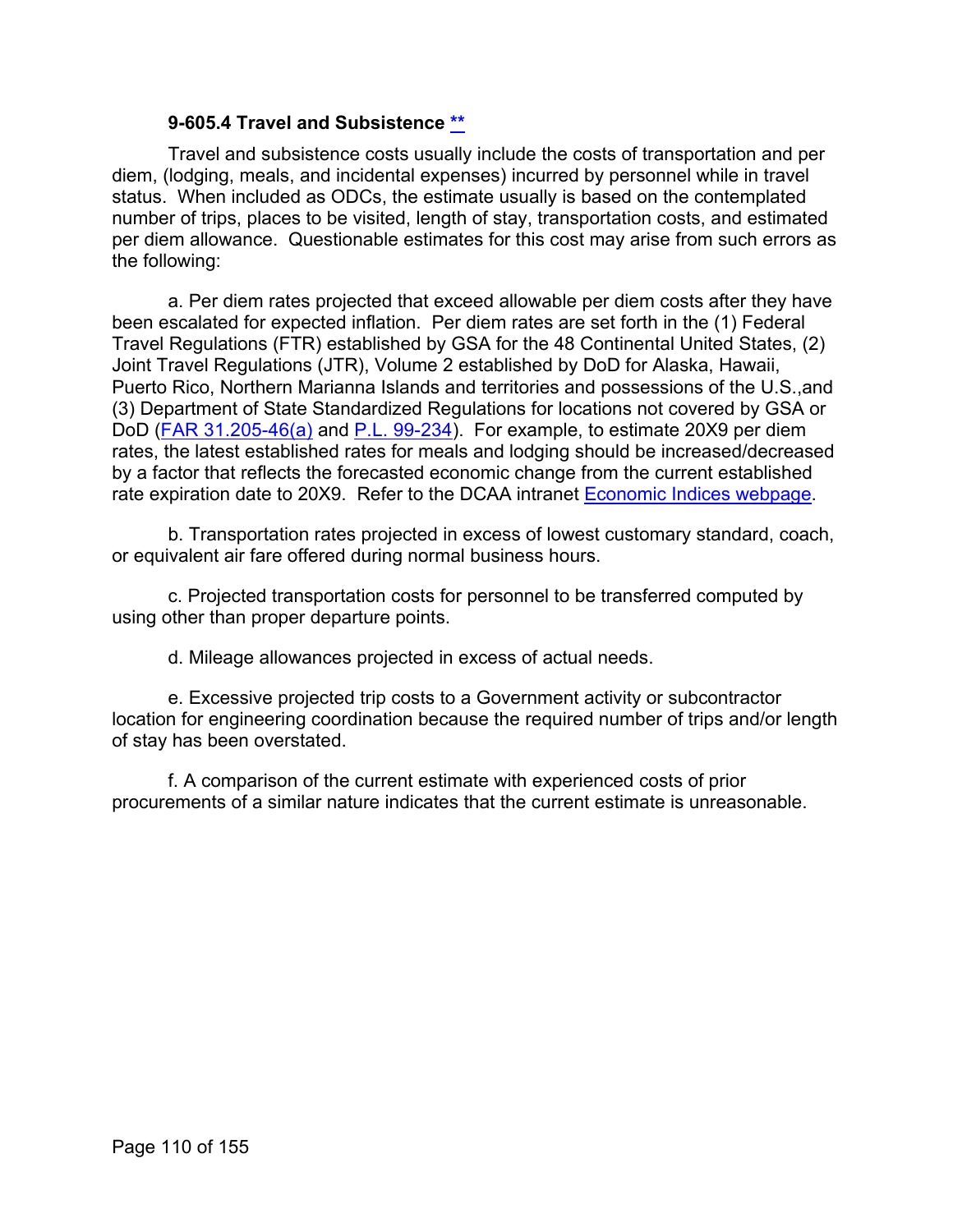#### **9-605.5 Field Service [\\*\\*](#page-6-2)**

Contracts may contain provisions requiring contractor engineering personnel to service delivered equipment. The cost, usually referred to as field service expense, may be included in the contractor's estimate as a separately identifiable ODC, or as a part of indirect cost. Whichever method is used, it must comply with the accounting system to be used in costing the contract and all applicable cost accounting standards. The cost of installation, maintenance and repair, and the development of operating instructions may be identified in the contractor's records as Field Service Expense, Guarantee Expense, Warranty Expense, or Reserve for Guarantee. Establish whether the procurement being audited provides for field service. An evaluation of the field service estimate should include:

(1) evaluation of the data in support of the estimate,

(2) comparative cost analysis, including the use of graphic analysis where appropriate,

(3) discussions with other Government representatives regarding complex engineering determinations, and

(4) evaluation of the degree of conformity to the policy stated in [FAR 22.1006.](http://www.ecfr.gov/cgi-bin/text-idx?SID=c2bed3829abb183e6c19fe0d6792b169&mc=true&node=se48.1.22_11006&rgn=div8)

# **9-605.6 Royalties [\\*\\*](#page-6-3)**

The contractor's cost estimate may include provision for royalties as a separately identifiable ODC or as part of indirect cost. Determine whether royalties are proper for inclusion in the price and whether the contract will include royalty reporting requirements and royalty escrow or recapture provisions [\(FAR 27.202-1\)](http://www.ecfr.gov/cgi-bin/text-idx?SID=c2bed3829abb183e6c19fe0d6792b169&mc=true&node=se48.1.27_1202_61&rgn=div8). The nature of the contractor's cost support for this element should be evaluated and addressed in the report.

#### **9-605.7 Preproduction and Start-up Costs [\\*\\*](#page-6-4)**

Contractor's proposals should identify preproduction, start-up, and other nonrecurring costs, including such elements as preproduction engineering, special tooling, special plant rearrangement, training programs, initial rework or spoilage, and pilot runs. These costs may be susceptible to verification by a review of detailed documentation. In some instances, an analysis of experience on prior contracts by means described in the Graphic & Regression Analysis Guidebook will help to establish the reasonableness of costs proposed. Ascertain the proposed handling of such estimated costs. If the total costs are not to be charged to the contract being audited, determine whether the contractor intends to absorb the residual costs or recover them on subsequent orders.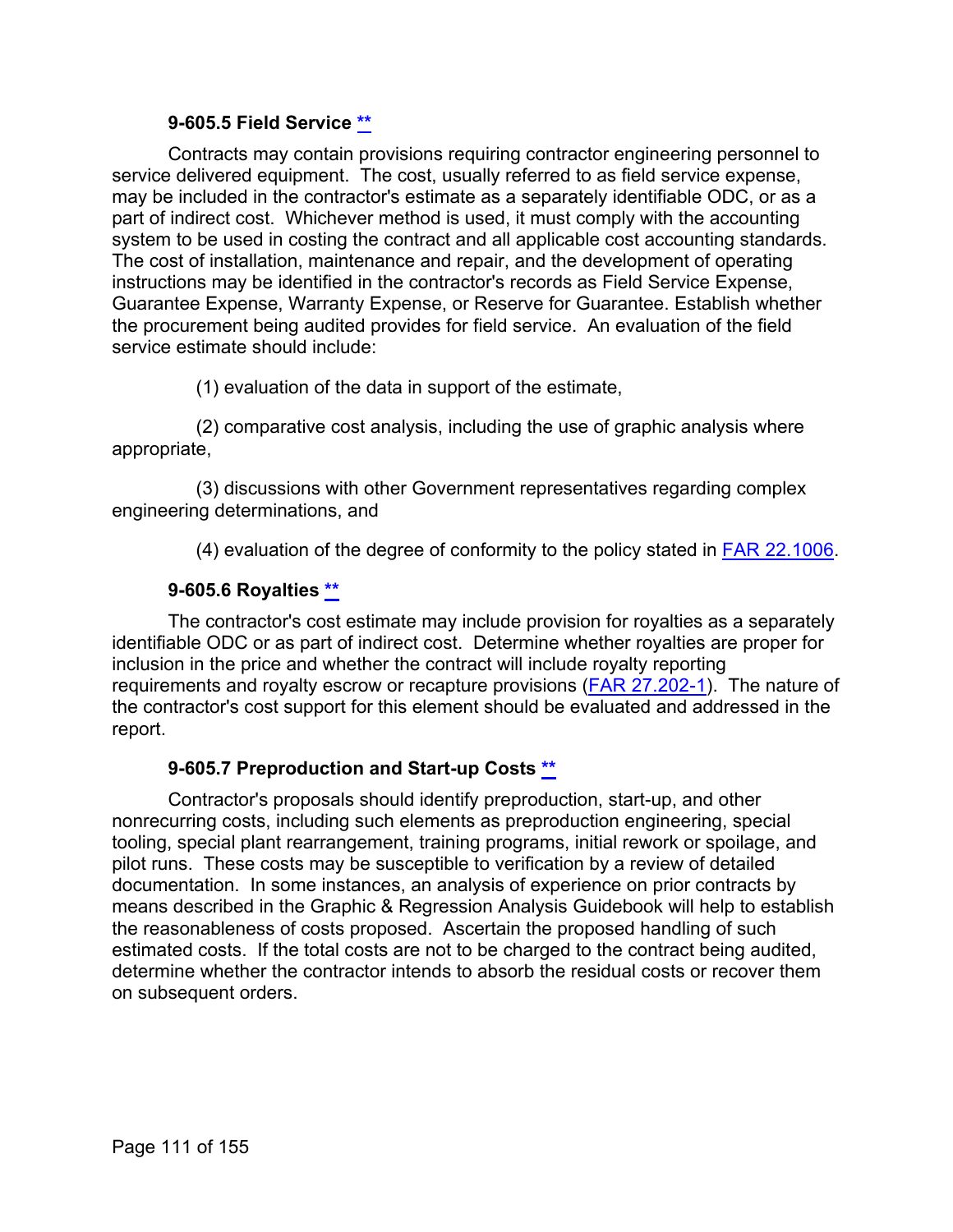# **9-700 Section 7 - Evaluating Estimated Indirect Costs [\\*\\*](#page-6-5)**

# **9-701 Introduction [\\*\\*](#page-6-6)**

This section provides guidance in evaluating estimates of indirect costs. These include manufacturing expense, engineering expense, tooling expense, material handling expense, selling expense, and general and administrative expense. Guidelines are also provided for evaluating indirect cost rates used in estimating indirect costs.

# **9-702 Estimated Indirect Costs – General [\\*\\*](#page-6-7)**

The evaluation of indirect costs and rates requires that the auditor have:

(1) an understanding of the applicable evaluation considerations and techniques,

(2) an insight as to what reasonably may be expected to occur in future operations of the contractor and the probable influence on projected indirect costs and overhead rates, and

(3) knowledge of the contractor's disclosed accounting policies particularly those for distinguishing direct costs from indirect costs and the basis for allocating indirect costs to contracts. (See Chapter 8.)

# **9-702.1 Evaluation Considerations and Techniques [\\*\\*](#page-6-8)**

a. The audit considerations in evaluating estimated indirect costs are similar to those used in the audit of historical costs because many estimates are based on historical costs. Audit guidance and procedures applicable to the audit of indirect costs and the evaluation of contractor's policies, procedures, and internal controls which affect indirect costs are presented in [6-600.](https://viper.dcaa.mil/guidance/cam/3136/incurred-cost-audit-procedures#Sec6600) The effect of findings and recommendations developed through operations audits should be applied to estimated or proposed indirect costs and overhead rates (see 9-308b). Audit leads noted during the course of the audit should be documented for follow-up in future operations audits of those indirect cost areas where it appears the contractor is not employing the most effective, efficient, or economical operations.

b. The auditor should consider the use of graphic analyses and statistical techniques in evaluating estimated indirect costs. Techniques of graphic analyses are discussed in the Graphic & Regression Analysis Guidebook. These techniques alone do not provide a basis for firm forecasts of costs; however, in appropriate circumstances, they can provide a basis for ascertaining whether estimated costs are within a cost range of what can reasonably be expected in the future.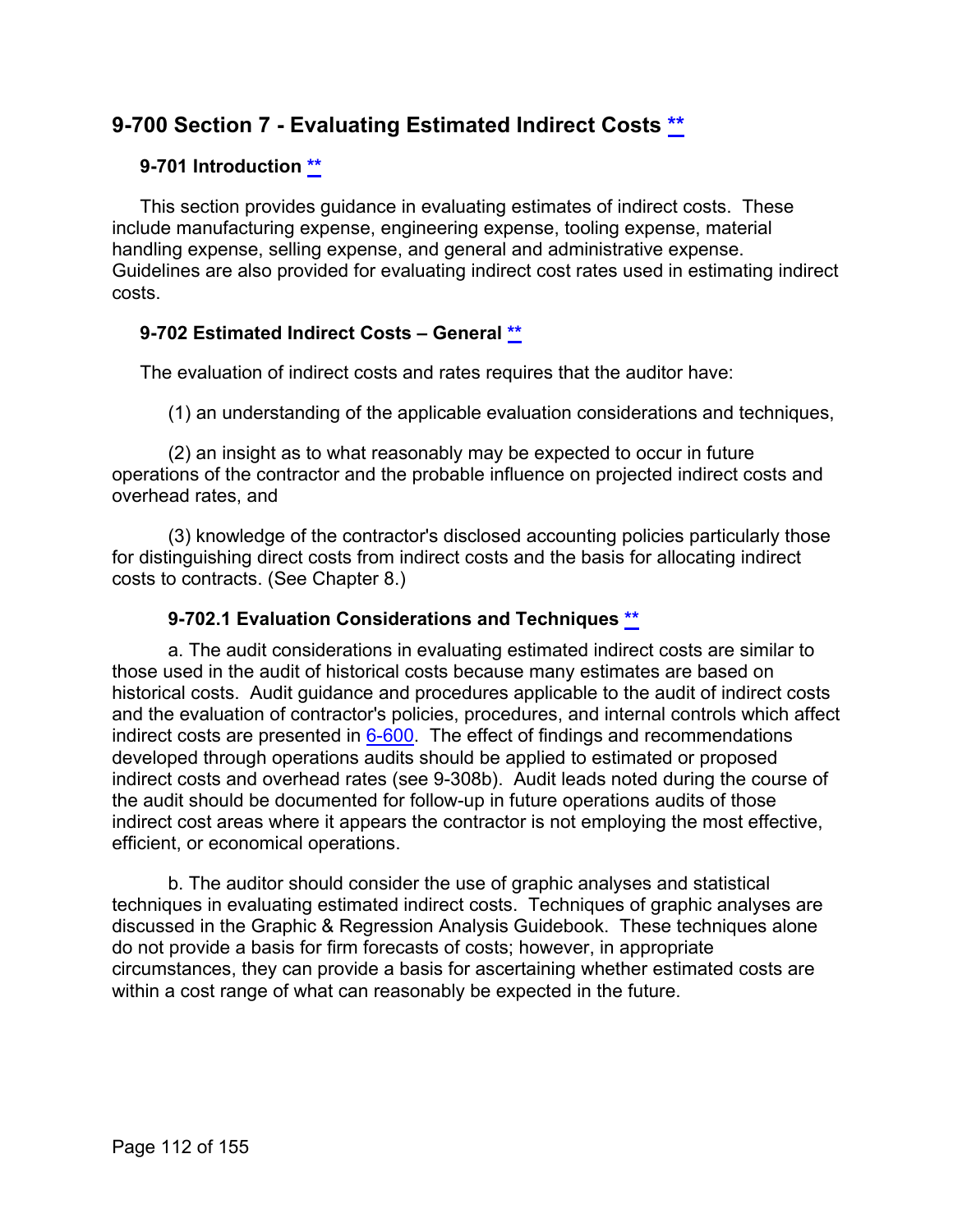#### **9-702.2 Anticipated Future Operations [\\*\\*](#page-6-9)**

Evaluation of indirect cost estimates requires consideration of anticipated future operations of a contractor. To determine what may be reasonably expected to occur, the auditor should utilize analyses and projections of historical cost patterns and related data. When audits of historical costs are not reasonably current, and other methods of satisfying the audit objective are not available, the report should be qualified. Other methods of satisfying the audit objectives include reliance on certified final contractor overhead submissions, the work of internal or independent auditors, or CAS compliance audits. It should not be assumed that historical cost patterns and the results of overhead audits for prior years will continue without change; the auditor must consider contemplated changes which may influence the projections. Examples of changes and possible effects are discussed in the following paragraphs:

a. A change in the accounting policies governing the treatment of certain indirect expenses. This may include reclassifications of expense from direct to indirect, and new methods of accumulating and allocating indirect cost. Changes of this nature may affect the estimates for indirect costs and the computation of indirect cost rates. The auditor should be alert for accounting changes which would require the contractor to revise its Disclosure Statement (see [8-303\)](https://viper.dcaa.mil/guidance/cam/3141/cost-accounting-standards#Section8303).

b. A change in management objectives as a result of economic conditions and increased competition. For example, the management may have placed emphasis, in the past, on a program to increase sales, whereas it now emphasizes a program to reduce costs. The auditor should ascertain the programs that management is stressing and determine that possible results have been considered.

c. A change in manufacturing processes and practices. Changing manufacturing operations can affect the flow of cost. Modernization changes may affect estimates for indirect cost and the computation of indirect cost rates. For example, technological modernization can include acquisition of expensive new machinery which increases depreciation costs and the overhead pool. This new machinery may require fewer labor hours and result in reduction of a direct labor base for allocating overhead. The auditor should be alert for changes to manufacturing processes and practices which can highlight accounting system weaknesses (see [14-800\)](https://viper.dcaa.mil/guidance/cam/3158/other-contract-audit-assignments#Sec14800) and should consider whether:

(1) The accounting system accurately assigns costs to products and equitably allocates costs.

(2) The accounting system allocates costs to develop future product technology to existing products which receive no benefit.

(3) The accounting system reflects savings resulting from technological improvements.

(4) The accounting system integrates relevant data collected by newly implemented information systems.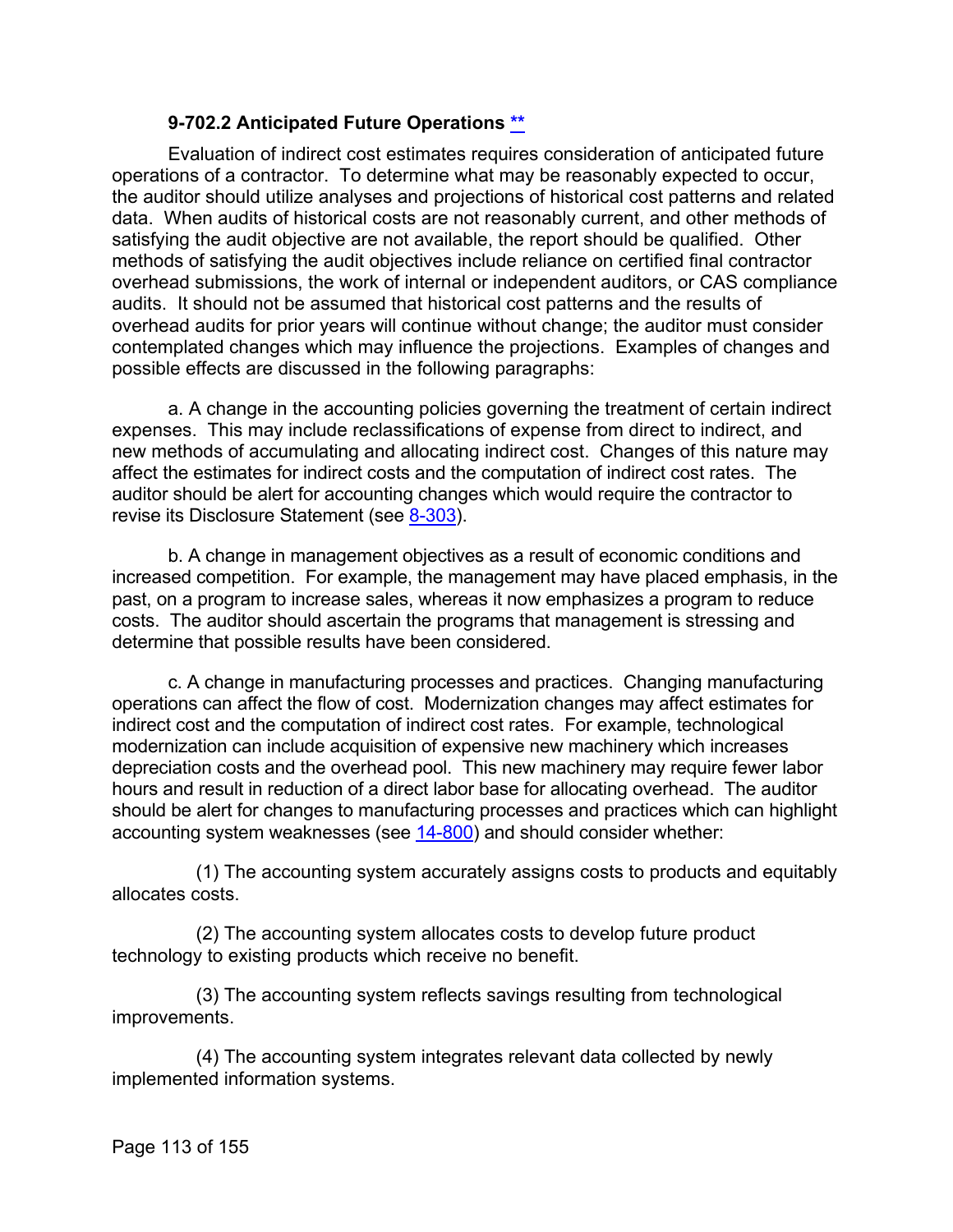# **9-702.3 Classification of Cost as Direct or Indirect [\\*\\*](#page-6-10)**

The auditor must determine whether cost items are directly or indirectly allocable to the proposed contract and that the estimated costs have been properly classified as direct or indirect. The auditor's evaluation of the allocability of cost items should disclose any deviations from the contractor's usual direct and indirect cost classification. When deviations are disclosed, the auditor should determine the reasons for the differing treatment. Deviations may cause inequitable distribution of costs or they may be proper and warranted. The principles underlying the accounting and estimating classification for direct and indirect costs should be sufficiently flexible to reflect changes in operations. [CAS 402-](http://www.ecfr.gov/cgi-bin/text-idx?SID=64f603010a5d32ea512c7e870a81986b&mc=true&node=se48.7.9904_1402&rgn=div8)"Consistency in Allocating Costs Incurred for the Same Purpose" was established to insure that each type of cost is allocated only once and on only one basis to any contract or other cost objective (see [8-402\)](https://viper.dcaa.mil/guidance/cam/3141/cost-accounting-standards#Section8402).

### **9-703 Evaluation of Indirect Costs [\\*\\*](#page-6-11)**

### **9-703.1 General [\\*\\*](#page-6-12)**

The scope and extent of the audit of estimated indirect costs will depend on individual circumstances. As a minimum, the auditor should determine:

(1) the extent to which underlying data in support of the estimates are valid, current, and applicable to the proposal being audited,

(2) that the contractor has considered factors and conditions which have a bearing on the propriety of the estimated costs and the related allocation bases, including operations auditing recommendations for increased efficiency and economy, and

(3) that the results are mathematically correct.

# **9-703.2 Classification of Indirect Costs [\\*\\*](#page-6-13)**

There are two general considerations in classifying indirect costs:

a. A determination that the cost is assigned to the correct indirect cost pool; for example, manufacturing, engineering, material handling, occupancy, or general and administrative. The auditor should evaluate the composition of indirect cost pools to determine whether the accounts included are properly classified and whether further refinement in cost categories is required, and

b. A determination that indirect costs have been properly classified by characteristics; that is, variable, semivariable, and nonvariable. Variable costs will vary directly and proportionately with its related volume base. Semivariable costs may vary directly but less than proportionately, with volume; further, the costs may remain relatively fixed between certain production limits and advance by steps, an example of this is supervisory wages. Nonvariable costs, on the other hand, will remain fairly constant, but the percentage relationship will vary inversely with an increase or decrease in the related volume base.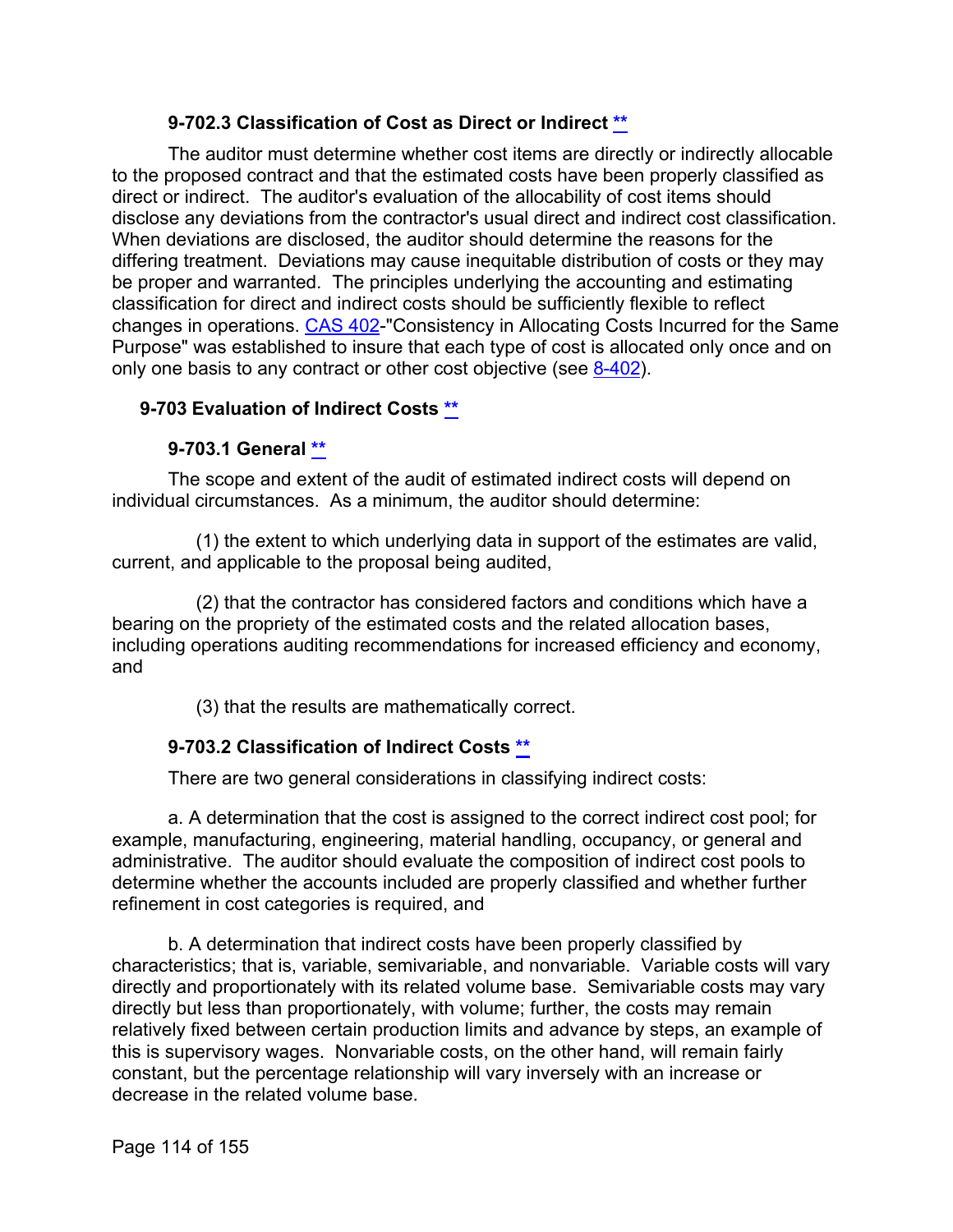### **9-703.3 Advance Agreements (Indirect Cost) [\\*\\*](#page-6-14)**

The auditor should determine whether the contractor has entered into advance agreements with the Government. Advance agreements may limit recovery of certain indirect costs such as independent research and development expense, bid and proposal expense, and recruiting expense.

a. When advance agreements cover indirect costs included in the estimates, the auditor should determine that allocations to Government contracts are within the agreed limitations.

b. [FAR 31.205-18](http://www.ecfr.gov/cgi-bin/text-idx?SID=c2bed3829abb183e6c19fe0d6792b169&mc=true&node=se48.1.31_1205_618&rgn=div8) and [DFARS 231.205-18](http://www.ecfr.gov/cgi-bin/text-idx?SID=c2bed3829abb183e6c19fe0d6792b169&mc=true&node=se48.3.231_1205_618&rgn=div8) no longer require advance agreements for IR&D and B&P costs for CFYs that began after September 30, 1992. However, for larger contractors that incur substantial IR&D and B&P cost certain ceiling limitations apply for the three CFYs beginning after September 30, 1992. For CFYs 1996 and beyond, there is no requirement to calculate or negotiate a ceiling for IR&D and B&P costs.

c. Advance agreements covering forward pricing indirect cost rates may be entered into between contractors and contracting officers to reduce the time and effort required to evaluate the indirect cost rates used in each contract proposal. (See 9-1200 on forward pricing rate agreements). Circumstances on which the rates were developed may be subject to change or the contemplated procurement in itself may invalidate the propriety of the agreed upon rates. The auditor should not accept the rates without determining that they are reasonable and appropriate for the procurement being evaluated (see 9-312).

#### **9-703.4 Allocation Bases [\\*\\*](#page-6-15)**

a. An equitable allocation of indirect costs to jobs, departments, processes, or cost centers is dependent upon the bases used. Bases commonly used include direct labor dollars, direct labor hours, production costs, input costs, and cost of sales. With the advent of technologically advanced manufacturing machinery, bases such as machine hours, process time, and operational movements will become more widely used (see  $6 - 606.3c$ ,  $6 - 610.2e$ , and 9-702.2).

b. The evaluation of the bases used involves a determination of the accuracy of the data included in the base and equity of the resulting allocation. Because movement to an ACMS can encompass new types of allocation, the contractor may not be able to support the proposed base with accumulated historical data. The contractor may have to support the proposed base with a combination of documentation, such as production projections, historical data, employee interviews, manufacturer machine capability, and specifications and engineering analysis. Auditors should be open to verifiable forms of documentation which may be generated by the new system.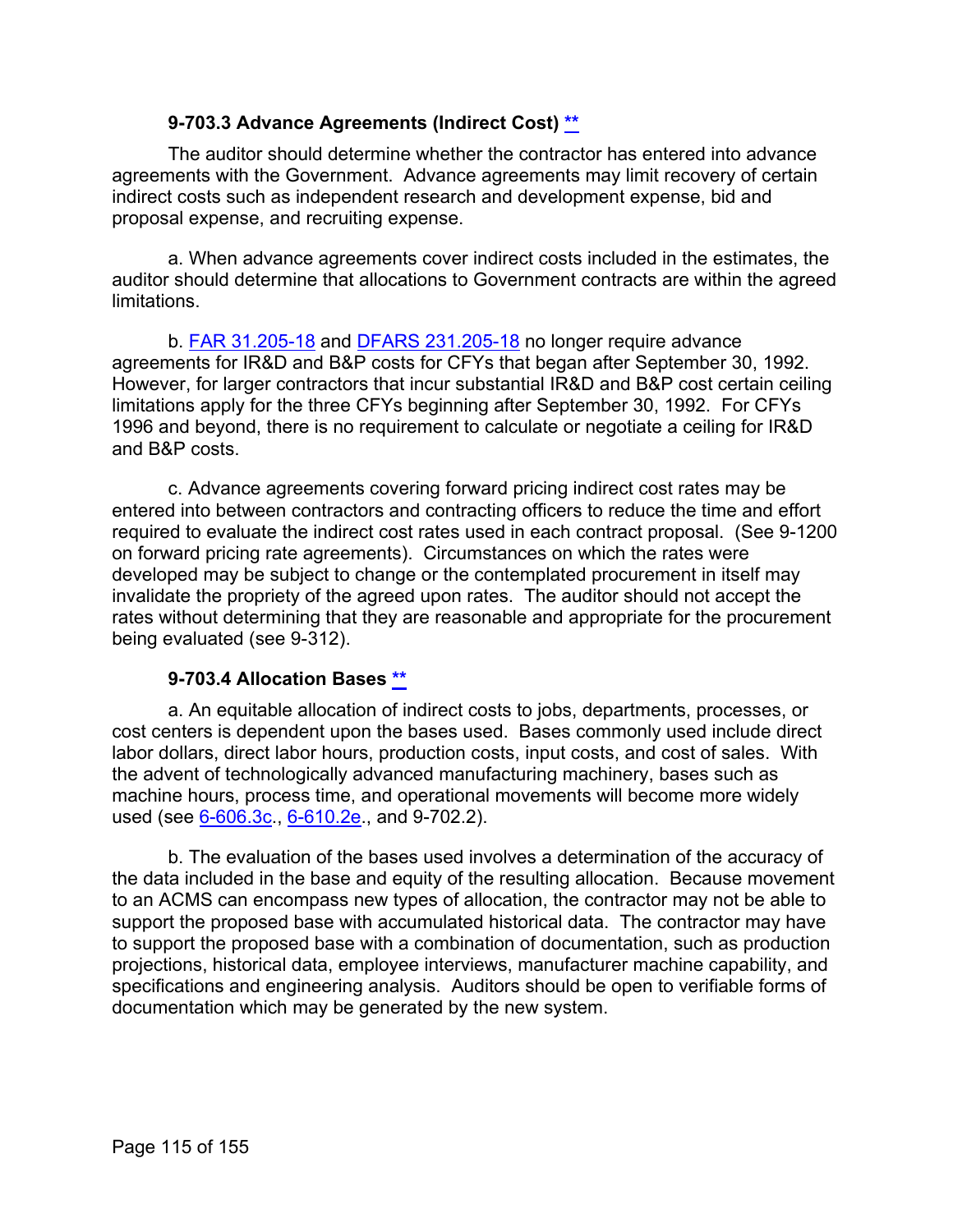c. The auditor should review the FAO audit of mandatory annual audit requirement No. 18 related to indirect allocation bases (see [6-606\)](https://viper.dcaa.mil/guidance/cam/3136/incurred-cost-audit-procedures#Sec6606). In evaluating allocation bases, the auditor should determine that the base estimates reflect valid trends. Trends may be evaluated through analysis of ratios, budgets, and sales and production volume forecasts. Anticipated changes, such as proposed increases or decreases in wage rates and material prices or implementation of modernized manufacturing processes and practices, should also be considered when such factors will influence the base.

d. The auditor should review the applicable portions of the SEC filings to determine if off-balance sheet arrangements or related party transactions exist. If any off-balance sheet arrangements or related party transactions exist and receive benefits of the parent company or a segment, determine that those entities are included in the appropriate allocation bases for an equitable share of indirect costs.

### **9-703.5 Individual Indirect Costs [\\*\\*](#page-6-16)**

The auditor should review selected accounts included in the indirect cost pools to evaluate the reliability of specific estimates. In evaluating projections, the auditor must consider historical cost patterns and the probable effect of anticipated changes. The auditor should review the FAO audit of mandatory annual audit requirements related to indirect cost comparison with prior years and budget (No.15), and indirect account analysis (No.16). In selecting accounts to be audited, the auditor should consider the following:

a. Indirect costs questioned in prior periods, especially those expressly unallowable, that are required to be eliminated by [CAS 405,](http://www.ecfr.gov/cgi-bin/text-idx?SID=a44b6485fb413ac644f4364cc0f8c0ae&mc=true&tpl=/ecfrbrowse/Title48/48cfr9904_main_02.tpl)

b. Indirect costs of a nonrecurring nature,

c. Indirect costs that are usually recovered as direct charges or in separate loading factors, such as packaging or obsolescence,

d. Indirect costs which show significant differences between historical cost and estimated cost,

e. Indirect costs of a semi-variable or variable nature which do not show significant differences between historical cost and estimated cost despite a significant change in volume, and

f. Indirect cost of a nonvariable nature which show significant variations between historical cost and the proposed estimated cost.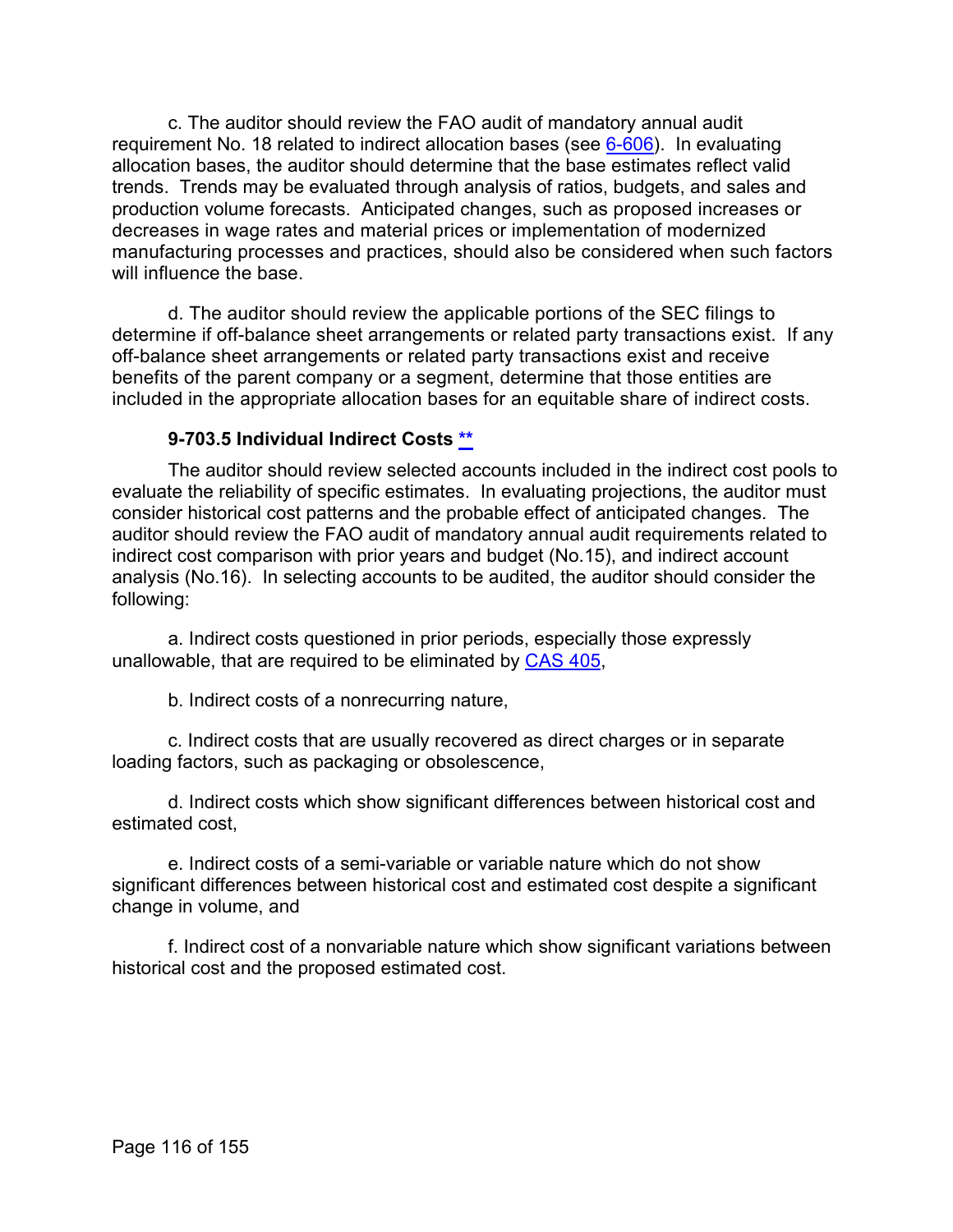#### **9-703.6 Indirect Labor [\\*\\*](#page-6-17)**

Indirect labor usually represents a substantial portion of indirect costs. The auditor should review the FAO audit of mandatory annual audit requirement related to changes in direct/indirect charging (No.7). In evaluating indirect labor, the auditor should analyze variable, semi-variable, and nonvariable classifications of indirect labor in a current representative period. The ratios of each category to direct labor should be computed and compared with similar ratios for estimated cost. Projections of indirect labor requirements and the related costs can also be compared with manpower budgets. Indirect labor wage rates may be verified by reviewing personnel or payroll records. When projected costs include wage increases, the auditor should ascertain whether the proposed increases have been approved by management and are in accordance with applicable agreements.

### **9-703.7 Indirect Material [\\*\\*](#page-6-18)**

It is desirable to differentiate the treatment of the nonvariable, semi-variable, and variable components of indirect material cost contained in the contractor's projection. Ratios of these expense classifications to appropriate bases should be computed only when practical. To further facilitate evaluation, similar ratios can be computed from historical cost data. Categorizing the recorded indirect materials into these classifications requires that the auditor exercise judgment in determining whether the additional evaluation effort needed for this type of analysis is warranted. For instance, when the contemplated procurement is not large in dollar amount, it is probable that treatment of indirect material expense as variable with the level of production activity would be expedient. Comparisons may be made of estimated requirements with budget requirements or estimated prices with current prices. When the proposed contract is a fixed-price incentive type with successive targets, or a fixed-price contract with prospective price redetermination and the contractor expenses the cost of indirect materials at the time of purchase, the auditor should recommend the establishment and maintenance of indirect material inventories. Implementation of this recommendation would preclude the loading of indirect material costs during the experienced or retroactive portion of the contract.

# **9-703.8 Payroll Costs - Estimated Taxes and Fringe Benefits [\\*\\*](#page-6-19)**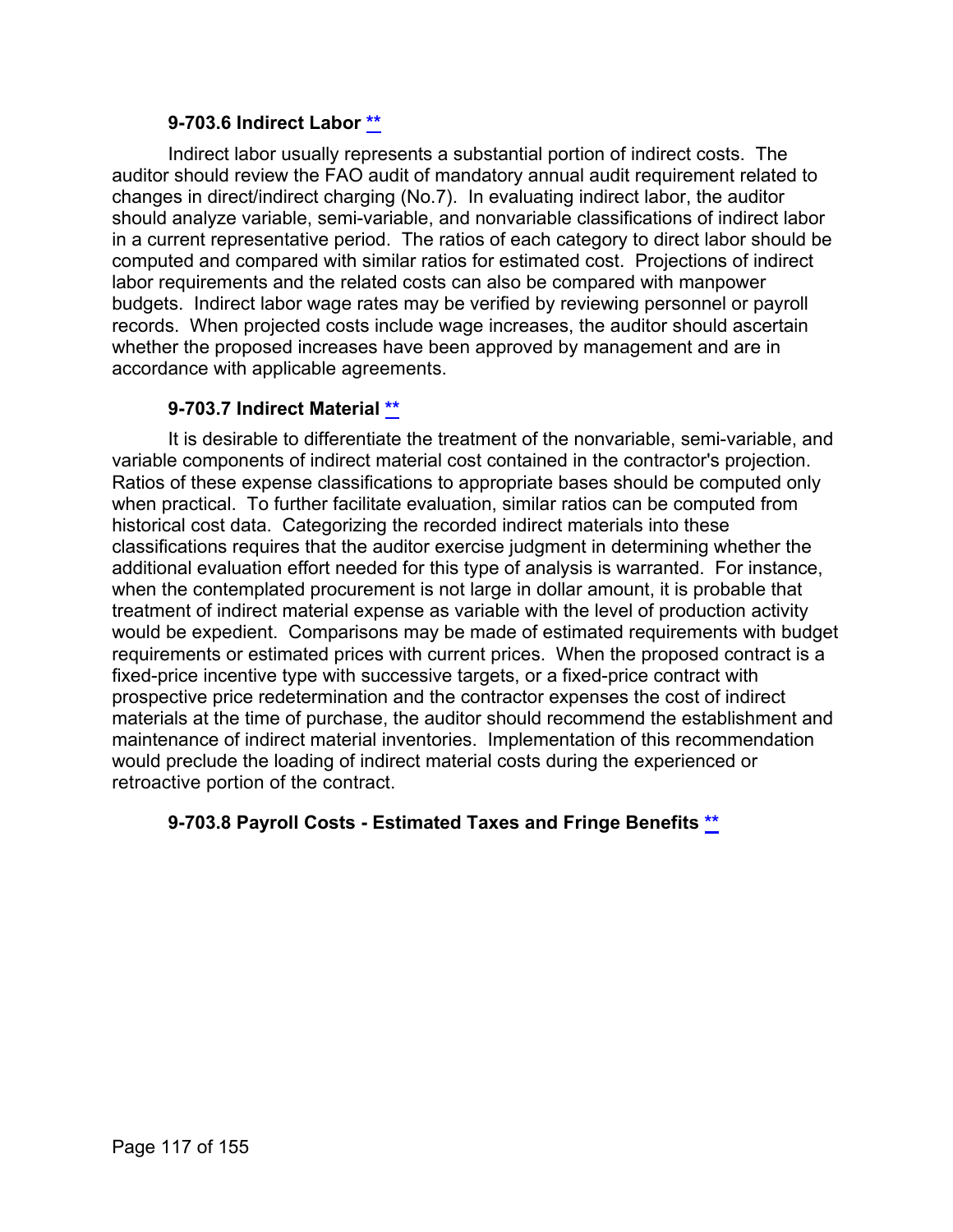a. After establishing the estimated total direct and indirect labor requirements, the auditor should evaluate related payroll costs. The provisions of union wage agreements and the possible effect of anticipated wage negotiations should be evaluated to establish the validity of employee benefit costs included in the cost estimate. The auditor should be aware in evaluating the estimate for payroll taxes that assessments cease upon reaching the taxable pay ceiling. The extent of labor turnover will influence the projections for payroll tax estimates; when turnover is low, the cost will be semivariable in nature, when the turnover is high, the cost may be more variable in nature. The auditor should evaluate rates for unemployment insurance to determine if the estimate reflects possible adjustments in the rate.

b. Pension and retirement plan costs frequently are related to payroll costs. In evaluating the reasonableness of pension and retirement costs, the auditor should perform the following steps:

plan.

(1) Determine that the amount projected is in accordance with the company

(2) Ascertain that the pension plan has been approved by the Internal Revenue Service, and by the Department of Defense, if required.

(3) Determine that proper adjustment has been made for any reversionary credits that may be due.

(4) Determine that when rates are based upon actuarial data and have recently been revised or are scheduled to be revised, the effect of the new rates has been considered.

(5) Verify that the contractor has used the pension plan's long-term valuation interest rate to estimate the pension plan's actual return on assets in computing the projected pension costs and in determining if the projected pension costs will be limited by the assignable cost limitation (i.e., if the actuarial value of assets exceeds the actuarial accrued liability plus current normal costs). Since volatility in the equity and bond markets makes predicting the actual rate of return on assets speculative at best, the contractor's long-term valuation interest rate (i.e., the rate used to compute the [CAS](http://www.ecfr.gov/cgi-bin/text-idx?SID=a44b6485fb413ac644f4364cc0f8c0ae&mc=true&tpl=/ecfrbrowse/Title48/48cfr9904_main_02.tpl)  [412](http://www.ecfr.gov/cgi-bin/text-idx?SID=a44b6485fb413ac644f4364cc0f8c0ae&mc=true&tpl=/ecfrbrowse/Title48/48cfr9904_main_02.tpl) pension cost) is the best available estimate of the actual rate of return on assets. Accordingly, projected pension costs resulting from the use of a rate of return on assets less than the contractor's assumed long-term valuation interest rate should be questioned. The risk in this area is greatest when the pension plan is at or near full funding status. If the contractor's pension plan is at or near full funding status, the auditor may need to advise the contracting officer of the risk associated with such circumstances, even when there is no questioned pension cost. (See 10.304.7d(2).)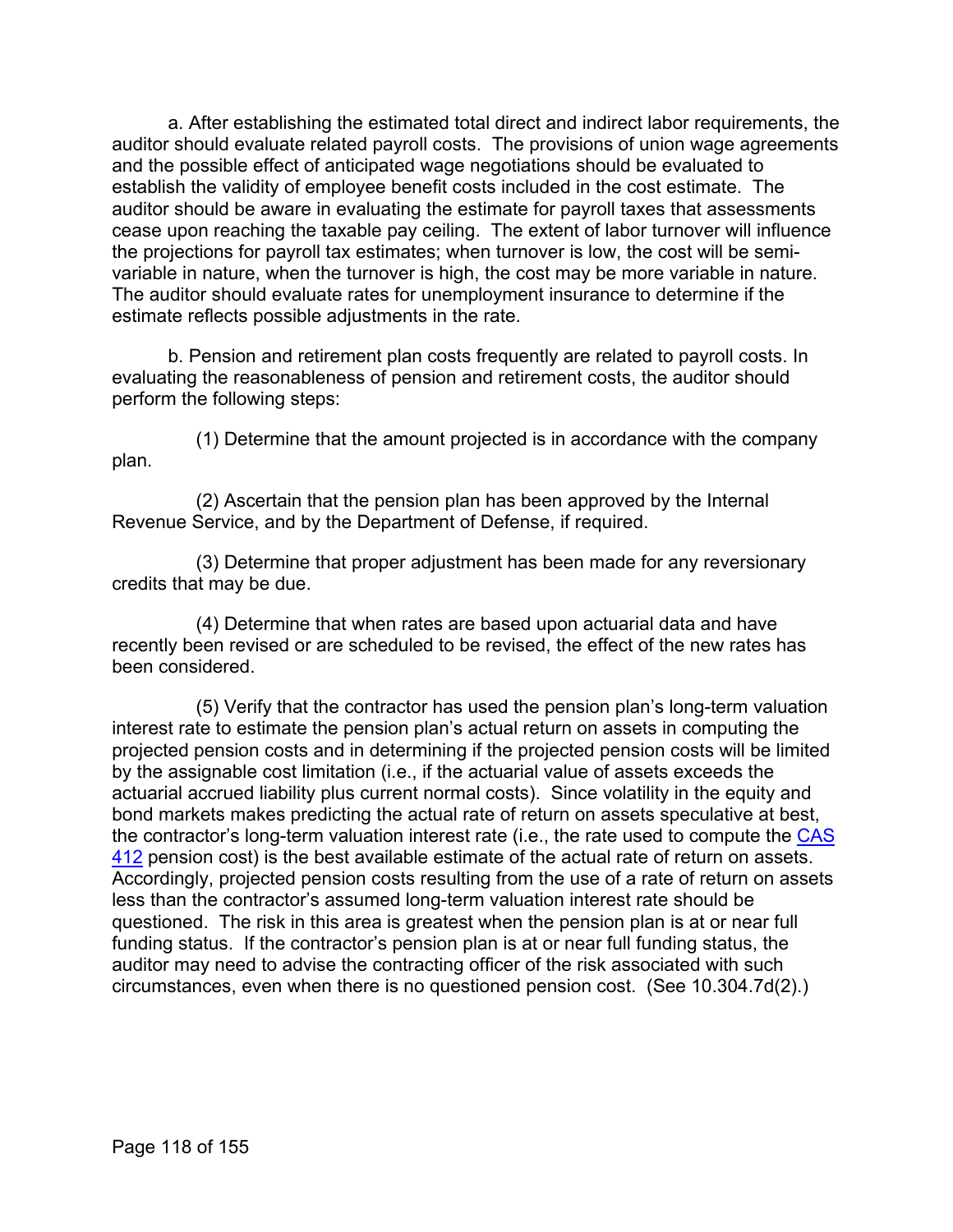(6) Review the history of the contractor's estimating procedures to determine if forward pricing projections for prior years have exceeded actual pension costs for those periods. If the history indicates a pattern of excess pension projections that is attributable to substantial actuarial gains, then an analysis of the effect of the actuarial assumptions on the forward pricing projections should be performed.

(7) If a CIPR review is planned to be performed by the cognizant DCMA CIPR team, contact the ACO and obtain pertinent information on the plan's funding level, including any technical analysis that may impact forward pricing projections.

(8) If a CIPR review is not planned or has not been performed within the past year, and pension costs have a material impact on forward pricing rates, request assistance from the DCMA Insurance/Pension Specialist in the review of estimated pension cost and/or pension funding level.

# **9-703.9 Plant Rearrangement [\\*\\*](#page-6-20)**

Plant rearrangement costs may result from the introduction of new products, consolidation or expansion of departments, changes in production requirements, or changes in manufacturing techniques. In evaluating the detail supporting the projection of plant re-arrangement cost, the auditor should determine that like costs which will be reimbursable as direct costs under other contracts have been excluded from the estimate. Plant rearrangement costs applicable to a specific contract or project are normally not included in an indirect cost pool; plant rearrangement costs beneficial to all production effort are generally included in indirect costs. The guidance in Chapter 8 on [CAS 402](http://www.ecfr.gov/cgi-bin/text-idx?SID=a44b6485fb413ac644f4364cc0f8c0ae&mc=true&tpl=/ecfrbrowse/Title48/48cfr9904_main_02.tpl) should be applied to insure that plant rearrangement costs incurred for the same purpose are allocated only once and only on one basis. The auditor should review the plant rearrangement cost pattern in prior periods and compare actual costs incurred with previous estimates in evaluating the reliability of the current estimate. The auditor should be alert to costs categorized by the contractor as plant rearrangement but where the circumstances would indicate that they should more properly be included under the classification of "Plant Reconversion Costs". The definition and treatment of this latter category of costs are covered in **FAR 31.205-31**. The advice of Government technical personnel should be solicited to establish the necessity and reasonableness of proposed significant rearrangement costs.

# **9-703.10 Depreciation [\\*\\*](#page-6-21)**

The auditor should be familiar with current Internal Revenue guidelines and CAS [404](http://www.ecfr.gov/cgi-bin/text-idx?SID=a44b6485fb413ac644f4364cc0f8c0ae&mc=true&tpl=/ecfrbrowse/Title48/48cfr9904_main_02.tpl) (Capitalization) and [409](http://www.ecfr.gov/cgi-bin/text-idx?SID=a44b6485fb413ac644f4364cc0f8c0ae&mc=true&tpl=/ecfrbrowse/Title48/48cfr9904_main_02.tpl) (Depreciation). The contractor's forecasts for depreciation should be evaluated using Internal Revenue guidelines as recognized by current DoD instructions and in such Cost Accounting Standards as CAS 404 and 409 where applicable. The auditor should evaluate the necessity for new acquisitions, review the contractor's capital replacement or acquisition policy and ascertain whether:

- (1) acquisitions have been approved by management,
- (2) actual commitments have been made, and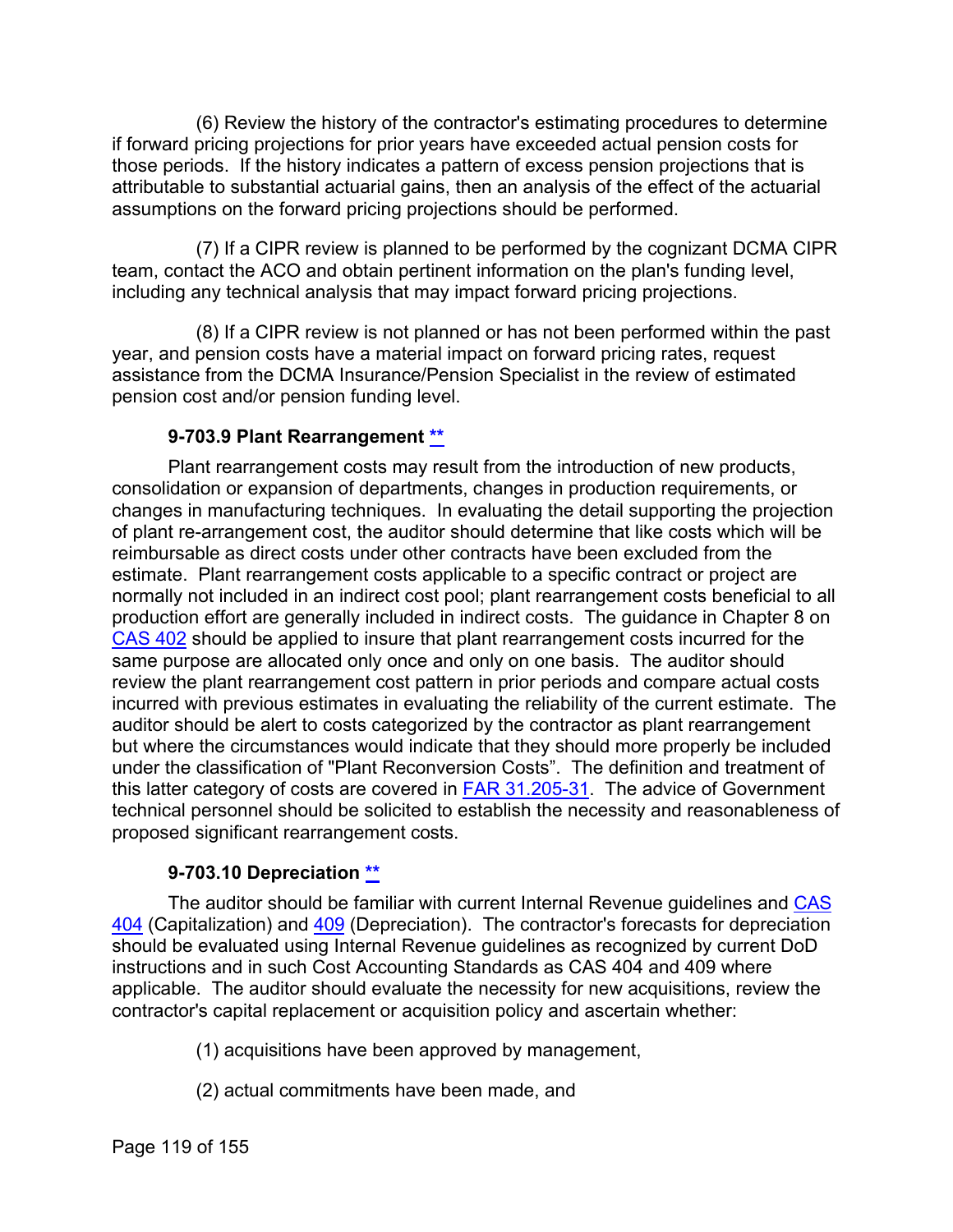(3) proper consideration has been given to lead time, installation costs, and rearrangement expenses (see Selected Areas of Cost guidebook, [Chapter 19\)](https://viper.dcaa.mil/guidance/guidebooks/selected-areas-of-cost/3055/depreciation-costs).

## **9-703.11 Rent [\\*\\*](#page-6-22)**

Estimated rentals of machinery and equipment should be compared with costs incurred for rentals. Rental agreements should be evaluated to ascertain expiration dates and renewal and purchase options. The auditor's attention is particularly directed to [FAR 31.205-36](http://www.ecfr.gov/cgi-bin/retrieveECFR?gp=&SID=c2bed3829abb183e6c19fe0d6792b169&mc=true&r=SECTION&n=se48.1.31_1205_636) for guidance in determining the reasonableness and acceptability of rental costs (including the sale and leaseback of facilities). In this connection, special emphasis should be on evaluating the contractor's policies and practices where significant portions of the plant and facilities are acquired by renting in lieu of purchase.

# **9-703.12 Occupancy Cost [\\*\\*](#page-6-23)**

The auditor should evaluate the reasonableness of costs associated with the use and occupancy of the contractor's facilities. These costs include insurance, taxes, heat, light, guard services, and maintenance expense. The evaluation should include a review of insurance coverage, tax records, assessment notice, utility bills, security requirements, and a comparison of estimated costs with the historical pattern of expense.

# **9-703.13 Excess Facilities [\\*\\*](#page-6-24)**

The auditor should determine whether estimated expenses for depreciation, rent, and occupancy include costs generated by excess facilities. When it is determined that costs attributable to excess facilities are included in the estimate, the auditor should be guided by [FAR 31.205-17](http://www.ecfr.gov/cgi-bin/text-idx?SID=c2bed3829abb183e6c19fe0d6792b169&mc=true&node=se48.1.31_1205_617&rgn=div8) and the provisions of the proposed contract. The auditor should consider any trends which might indicate the probability that excess facilities will develop during the period of the contract. An analysis of the contractor's budgets should provide insight in this area. Factors which may create excess facilities include reduced workload, acquisition of additional facilities, and shutdown of existing facilities. When the auditor's evaluation indicates the probability of a significant increase in costs of excess facilities which will be allocated to the proposed contract, the auditor should recommend that the contract contain appropriate dollar limitations.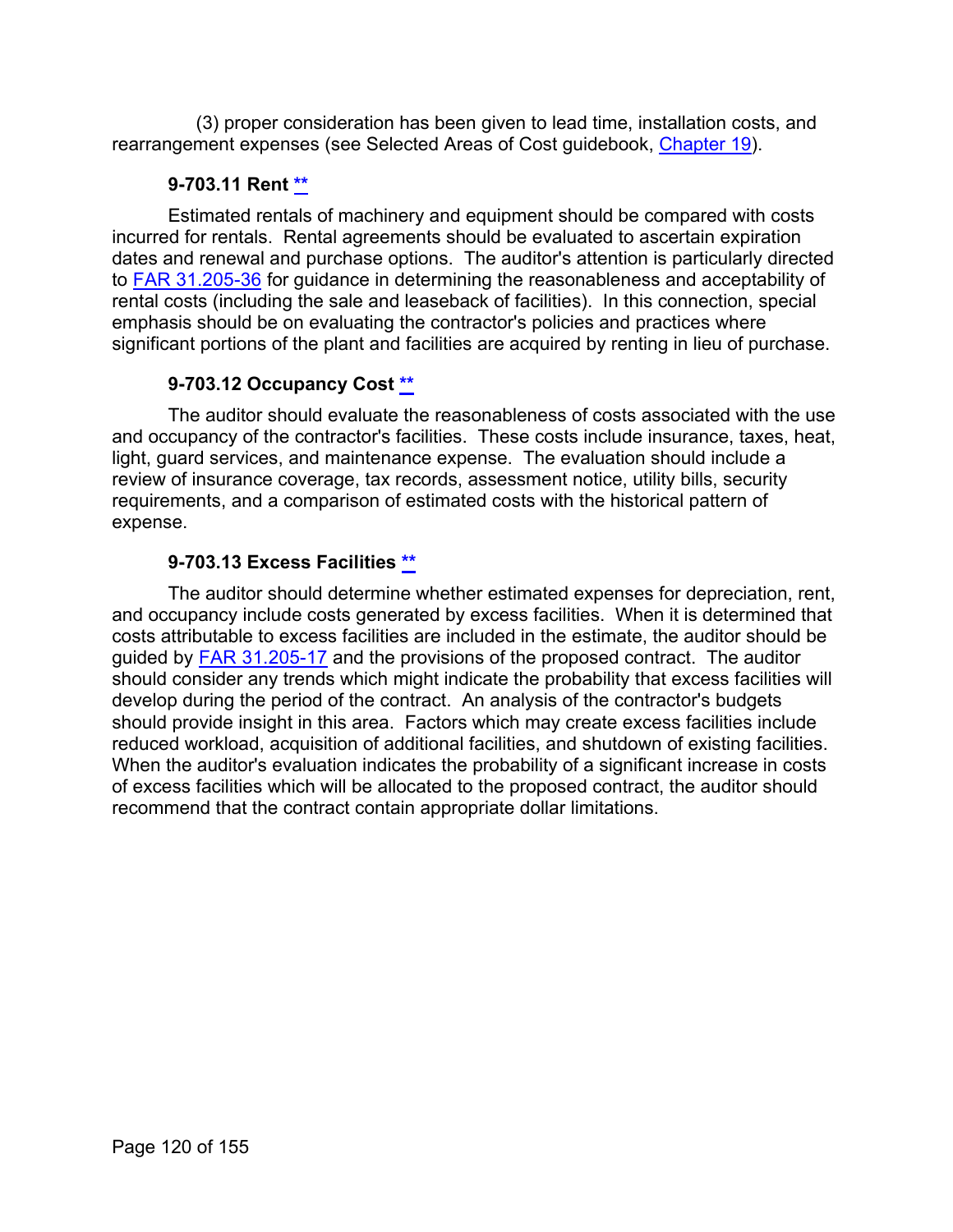#### **9-703.14 Corporate or Home Office Assessments [\\*\\*](#page-6-25)**

Indirect cost forecasts made by an operating division will usually include the anticipated home office assessment to that division. The reasonableness of the assessment should be evaluated on the basis of services to be rendered or available to the operating division. The bases of assessment should be evaluated to determine that all components of the company bear an equitable share. An accurate determination at the operating level may prove difficult and may include proration of unallowable home office and corporate expenses. When the amounts involved are significant, an assist audit of the home office expenses should be requested. The auditor at the operating unit should furnish the assist auditor with sufficient data as to the contemplated level of activity of the operating unit during the proposed contract period to enable the home office auditor to render an opinion as to the appropriate participation of the operating unit in the total allocable home office expense. When feasible, the home office auditor should arrange for the periodic audit of forward pricing home office rates applicable to operating divisions which have significant amount of Government business. The results of the audits should be forwarded to the auditors at the operating units for their use in evaluating proposals (see [6-804\)](https://viper.dcaa.mil/guidance/cam/3136/incurred-cost-audit-procedures#Sec6804).

#### **9-703.15 Miscellaneous Income and Credit Adjustments [\\*\\*](#page-6-26)**

The auditor is concerned with credit adjustments to indirect accounts, credits to direct accounts which should have been credited to indirect accounts, and miscellaneous income which has not been credited either to indirect or direct accounts.

He or she must consider whether the amount is correct, whether the period in which the adjustment or income is credited is appropriate, and whether the accounting treatment is acceptable.

a. As a minimum the audit should include a review of the contractor's financial statements, including the statements of cash flow, miscellaneous income accounts, and journal vouchers. The auditor should analyze the trends of the credit items in the periods covered by the estimate.

b. The auditor may find that the indirect expense pools have not been reduced by the amount of income received from such sources as scrap sales and rentals. Cash discounts taken and trade discounts may have been credited to income accounts.

c. Credit adjustments should be reflected in the indirect cost pools for amounts chargeable directly to contracts and amounts chargeable directly to termination proposals. The auditor should review the anticipated activity for contracts for technical services, overhaul, spare parts, and facilities, the costs of which are wholly or partially recovered either directly or on a fixed rate basis.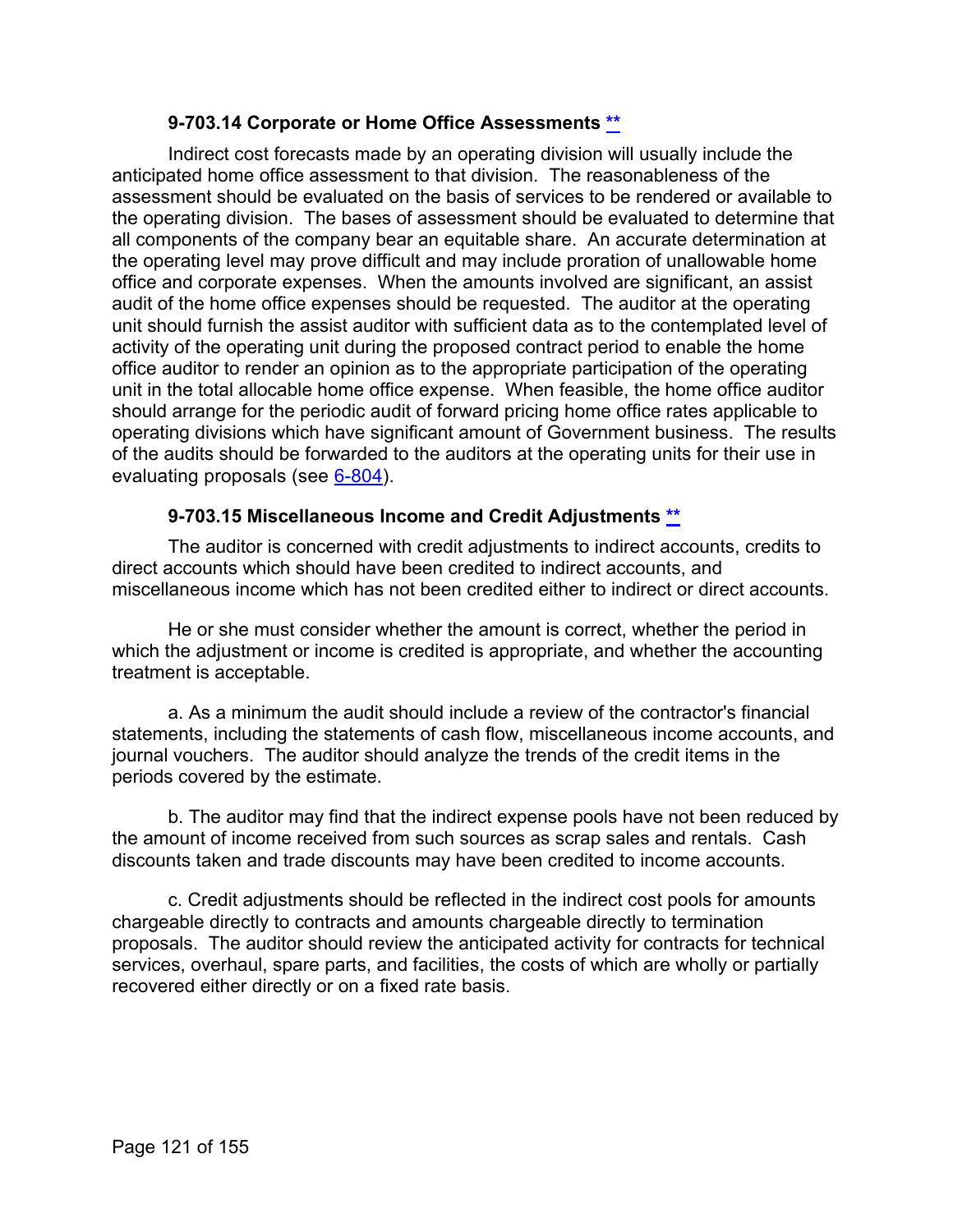d. Credit adjustments should be applied against the expense originally charged; however, when the application of the credit would distort the expense projection, the credit should be shown separately as a reduction of the total indirect cost pool. Examples of such credit adjustment are worker's compensation insurance refunds, price adjustments on material purchases, and insurance payments under casualty claims.

#### **9-703.16 Independent Research and Development and Bid and Proposal Costs [\\*\\*](#page-6-27)**

[FAR 31.205-18](http://www.ecfr.gov/cgi-bin/retrieveECFR?gp=&SID=c2bed3829abb183e6c19fe0d6792b169&mc=true&r=SECTION&n=se48.1.31_1205_618) sets forth certain rules and procedures for establishing the allowability of IR&D and B&P costs. For CFYs beginning after September 30, 1992, the ceiling limitations have been removed for most contractors. However, ceiling limitations are still in place for three full CFYs after September 30, 1992 for larger contractors with substantial amounts of IR&D and B&P costs. For CFYs 1996 and beyond, the ceiling limitation is removed. IR&D and B&P costs forecast for these contractors should consider these limitations until they are removed. For those contractors where ceiling limitations are no longer applicable, the forecasted IR&D and B&P costs still need to be allowable, allocable, and reasonable and be of potential interest to DoD (see Selected Areas of Cost guidebook, [Chapter 33\)](https://viper.dcaa.mil/guidance/guidebooks/selected-areas-of-cost/3069/independent-research-development-and-bid-proposal-costs).

# **9-704 Evaluation of Prospective Rates -- Indirect Costs [\\*\\*](#page-6-28)**

# **9-704.1 Evaluation of Rate [\\*\\*](#page-7-0)**

Indirect costs, while expressed as dollars, are calculated by the application of a rate to a selected cost base. To properly evaluate the acceptability and reasonableness of the contractor's indirect cost rates, the auditor should review the period covered by the rate and the propriety of the rate structure by which indirect costs are allocated to cost objectives.

# **9-704.2 Rate Period [\\*\\*](#page-7-1)**

a. The auditor should determine whether the period used in developing an indirect cost rate is appropriate for the contemplated period of contract performance. For example, if the rate used is based on projections covering a one year period and the period of contract performance is expected to cover two years, the rate may not be appropriate for the second year. When unable to support the use of such a single rate, the contractor should be requested to submit rates for the subsequent periods involved. When the period used by the contractor coincides with the period of contract performance, the auditor should determine that consideration has been given to all work anticipated during the forecast period which might influence the indirect cost rate. In evaluating the reasonableness of costs contained in long range estimates, the auditor may be confronted with an unwillingness on the part of the contractor to submit supporting data or an inability to submit reliable data. When there is reason to believe the contractor has data that relates to an estimate but is unwilling to submit it, the auditor should so notify the contracting officer and recommend that the contractor be required to make such data available (see also [1-500\)](https://viper.dcaa.mil/guidance/cam/3127/introduction-to-contract-audit#Sec1500).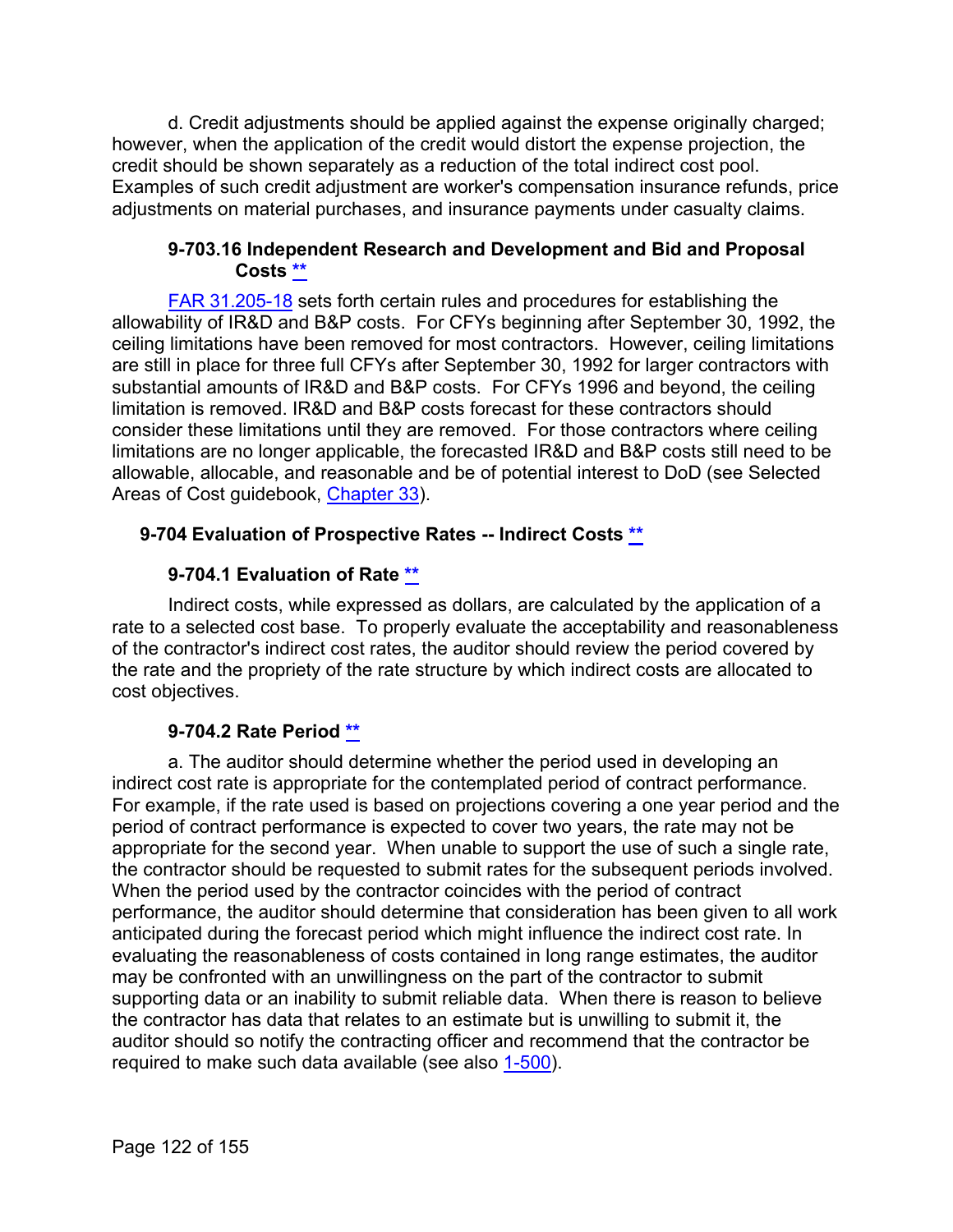b. Long range projections may lack sufficient data on which to base a reliable estimate. When the estimates are not susceptible to a reasonable evaluation, the auditor should so inform the contracting officer and make appropriate recommendations. For example, the auditor might recommend that a proposed award be made on a flexible price basis in accordance with the provisions of [FAR Part](http://www.ecfr.gov/cgi-bin/text-idx?SID=1939bae615cba00e3bbf76ff1d8e9413&mc=true&node=pt48.1.16&rgn=div5)  [16/](http://www.ecfr.gov/cgi-bin/text-idx?SID=1939bae615cba00e3bbf76ff1d8e9413&mc=true&node=pt48.1.16&rgn=div5)[DFARS Part 216,](http://www.ecfr.gov/cgi-bin/text-idx?SID=1939bae615cba00e3bbf76ff1d8e9413&mc=true&node=pt48.3.216&rgn=div5) particularly when uncertainties in the long term indirect cost forecasts are combined with the possibility of contract changes and the indefinite nature of the particular Government program.

c. [CAS 406](http://www.ecfr.gov/cgi-bin/text-idx?SID=a44b6485fb413ac644f4364cc0f8c0ae&mc=true&tpl=/ecfrbrowse/Title48/48cfr9904_main_02.tpl) "Cost Accounting Period" was established to provide criteria for selecting time periods to be used as cost accounting periods for contract cost estimating, accumulating, and reporting. The Standard will reduce effects of variations in the flow of costs within each cost accounting period (see  $8-406$ ).

#### **9-704.3 Propriety of Rate Structure [\\*\\*](#page-7-2)**

The equity of the allocation of indirect cost is dependent upon an evaluation of the rate structure. Contractors may compute separate indirect cost rates for indirect costs such as manufacturing expense or engineering expense, and the bases used in the computation of indirect cost rates may vary. Contractors modifying their cost accounting systems to an advanced cost management system may adopt the use of multiple rates (see  $6-606.2c$ . and  $6-608.1c$ .). Contractors must use the same rate structure for estimating purposes as they do for historical costing purposes. When a contractor employs a different rate structure for cost estimates, the auditor should inquire whether a change in its accounting system is planned. If a change is planned, the contractor must submit a cost impact statement resulting from the change and agree to an adjustment as required by [FAR 52.230-6](http://www.ecfr.gov/cgi-bin/text-idx?SID=c2bed3829abb183e6c19fe0d6792b169&mc=true&node=se48.2.52_1230_66&rgn=div8) of the CAS administration clause (see [8-](https://viper.dcaa.mil/guidance/cam/3141/cost-accounting-standards#Section8500) [500\)](https://viper.dcaa.mil/guidance/cam/3141/cost-accounting-standards#Section8500). The auditor should evaluate the change to determine if the different method causes inequitable results and the validity of the cost impact statement. A change in method is not improper by itself. The auditor should recognize that the impact of current procurement, changes in production mix, modernization of manufacturing processes and practices (see [14-800\)](https://viper.dcaa.mil/guidance/cam/3158/other-contract-audit-assignments#Sec14800), and other factors may necessitate the revision of an existing rate structure to provide equitable cost allocations. The criteria used in determining the propriety of the number and types of indirect cost rates appropriate under varying conditions and the propriety of the related proration bases are discussed in [6-600.](https://viper.dcaa.mil/guidance/cam/3136/incurred-cost-audit-procedures#Sec6600)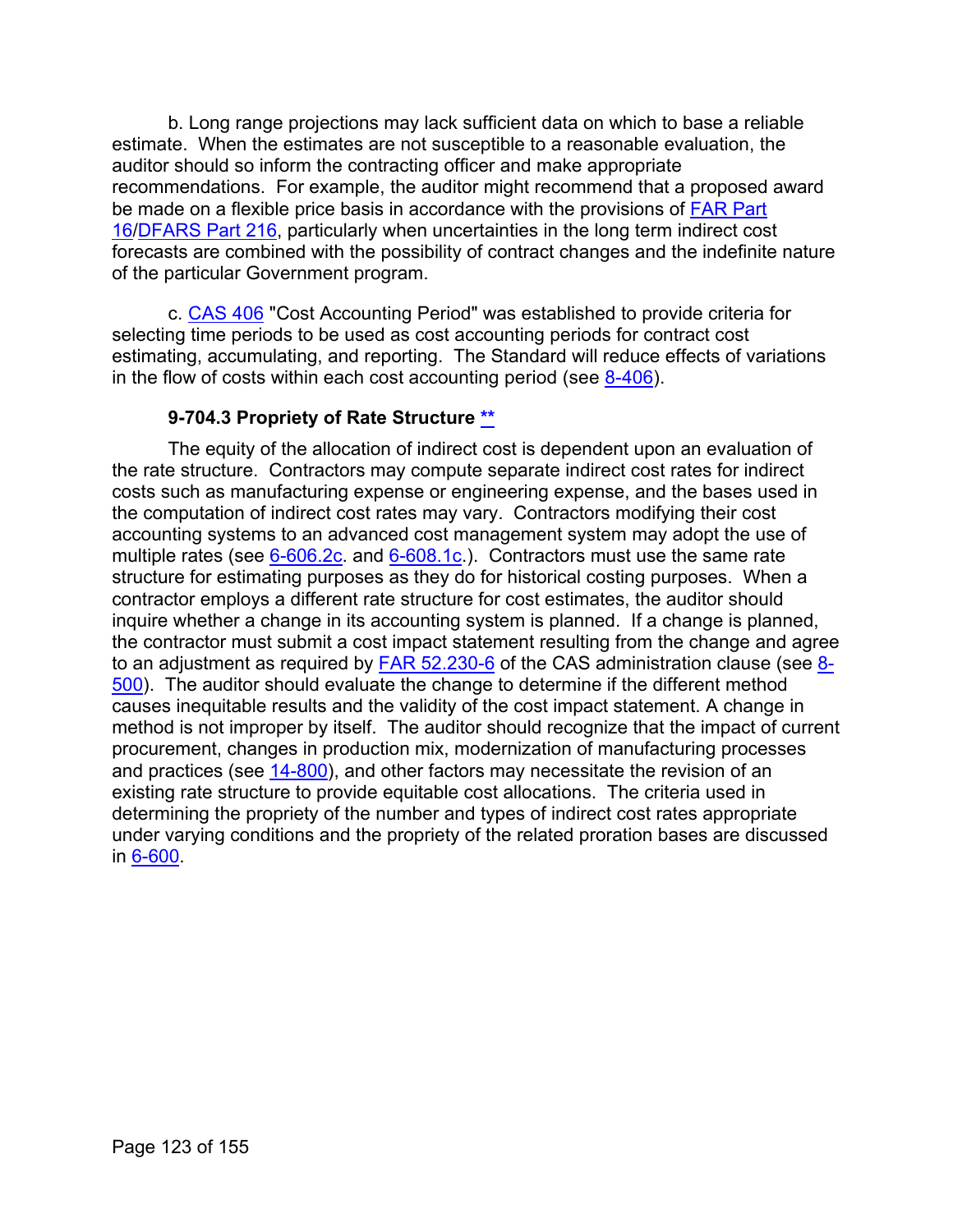#### **9-704.4 Ceiling Rates [\\*\\*](#page-7-3)**

Indirect cost rates may be subject to sharp fluctuations. In periods of declining workloads, for example, indirect cost rates tend to increase because nonvariable costs are spread over a smaller allocation base. In the case of a corporate reorganization or a realignment of management functions, additional costs may be incurred which may result in an increase in indirect cost rates. When the auditor's evaluation indicates the possibility of a decline in workload, a change in management functions or any other factor which would result in significant fluctuations in the rates, the auditor should determine the effect on the rate computation. Where warranted, the auditor should recommend ceilings in the indirect cost rates to prevent the acceptance of an unreasonable amount of indirect costs in the negotiation of the contract price.

# **9-800 Section 8 - Economic Price Adjustments [\\*\\*](#page-7-4)**

#### **9-801 Introduction [\\*\\*](#page-7-5)**

This section provides guidance on the evaluation of economic costs.

#### **9-802 General [\\*\\*](#page-7-6)**

There are essentially two ways that contract prices can reflect the impact of inflation over the contract performance period.

a. In the most widely used method, the proposed contract price includes current estimates of wages and prices that are expected to be experienced during contract performance. The preferred bases for current estimates are forecasts of future wage and price indices prepared by qualified, professional economists. Their predictions are based on econometric computer models of the U.S. economy which consider a large number of factors that influence wages and prices. Accordingly, when evaluating proposals by this method, refer to the DCAA intranet [Economic Indices webpage.](https://sharepoint.dcaaintra.mil/headquarters/operations/ots/SitePages/Home.aspx)

b. Alternatively, the contract proposal may be priced without escalation and an economic price adjustment (EPA) may be proposed. This arrangement is appropriate when there is serious doubt about the stability of future market or labor conditions during an extended contract performance period. When such expectations are not included in the contract price, and they can be separately identified, they may be covered by an EPA contract clause.

c. Use of EPAs have increased, primarily because of potential inequities that fixedprice contracting can produce in periods of economic uncertainty. Such adjustments are intended to protect both the Government and the contractor from the effects of abnormal wage and/or price changes which could cause significant losses or windfall gains for reasons beyond the control of the contracting parties.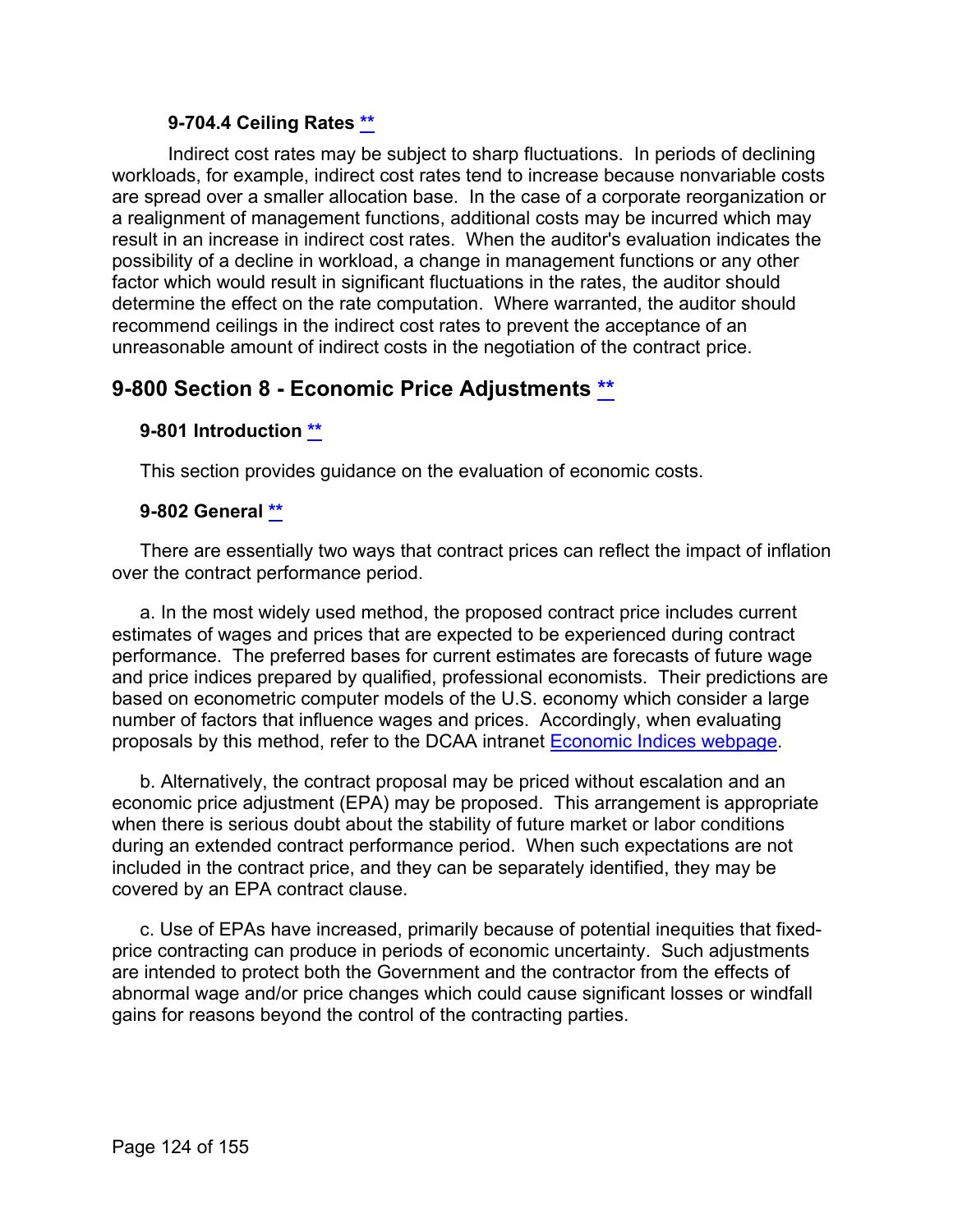#### **9-803 Types of Economic Price Adjustments [\\*\\*](#page-7-7)**

[FAR 16.203-1](http://www.ecfr.gov/cgi-bin/text-idx?SID=abc6e84a42c244ce8049f84f0eef1f08&mc=true&node=se48.1.16_1203_61&rgn=div8) specifies three basic types of EPAs and [16.203-4](http://www.ecfr.gov/cgi-bin/retrieveECFR?gp=&SID=998d8a7c3e9bec1de1c811b179c36c20&mc=true&r=SECTION&n=se48.1.16_1203_64) addresses applicable contract clause coverage.

a. The first type provides for adjustments based on established prices. It is used where basic commodities and commercial items (i.e., steel, aluminum, brass, bronze, copper, and standard supplies) comprise a major portion of the contract work. Price adjustments are based on an increase or decrease from a specified level in published or established prices of either specific items or price levels of contract end items.

b. The second type provides for adjustments based on the contractor's experienced labor or material costs and is commonly referred to as the actual cost method. This type of adjustment is used when there is no major element of design engineering or development work involved and one or more identifiable labor or material cost factors are subject to change. Price adjustments are based on an increase or decrease in specified costs of labor or material actually experienced by the contractor during performance of the contract.

c. The third type is referred to as the cost index method. It is used when there will be an extended period of performance and the amount subject to adjustment is substantial. Although many variations can be developed, one approach is to select representative BLS labor and material indices and project them into the future. Price adjustments result only if the actual indices are outside a defined range about the projections.

#### **9-804 Proposed Economic Adjustments - Evaluation Techniques and Considerations [\\*\\*](#page-7-8)**

a. Techniques to evaluate costs/prices subject to EPAs are dependent on:

(1) the appropriate contract clause,

(2) the contractor's accounting system, and

(3) other factors relevant to the proposed acquisition.

As appropriate, use evaluation techniques in the preceding sections of this chapter.

b. The evaluation techniques used in the audit of an adjustment under an EPA clause should be selected to assure that:

(1) economic factors already contained in the original price proposal are not duplicated,

(2) the base period of the contract clause is the same period used to establish the base price,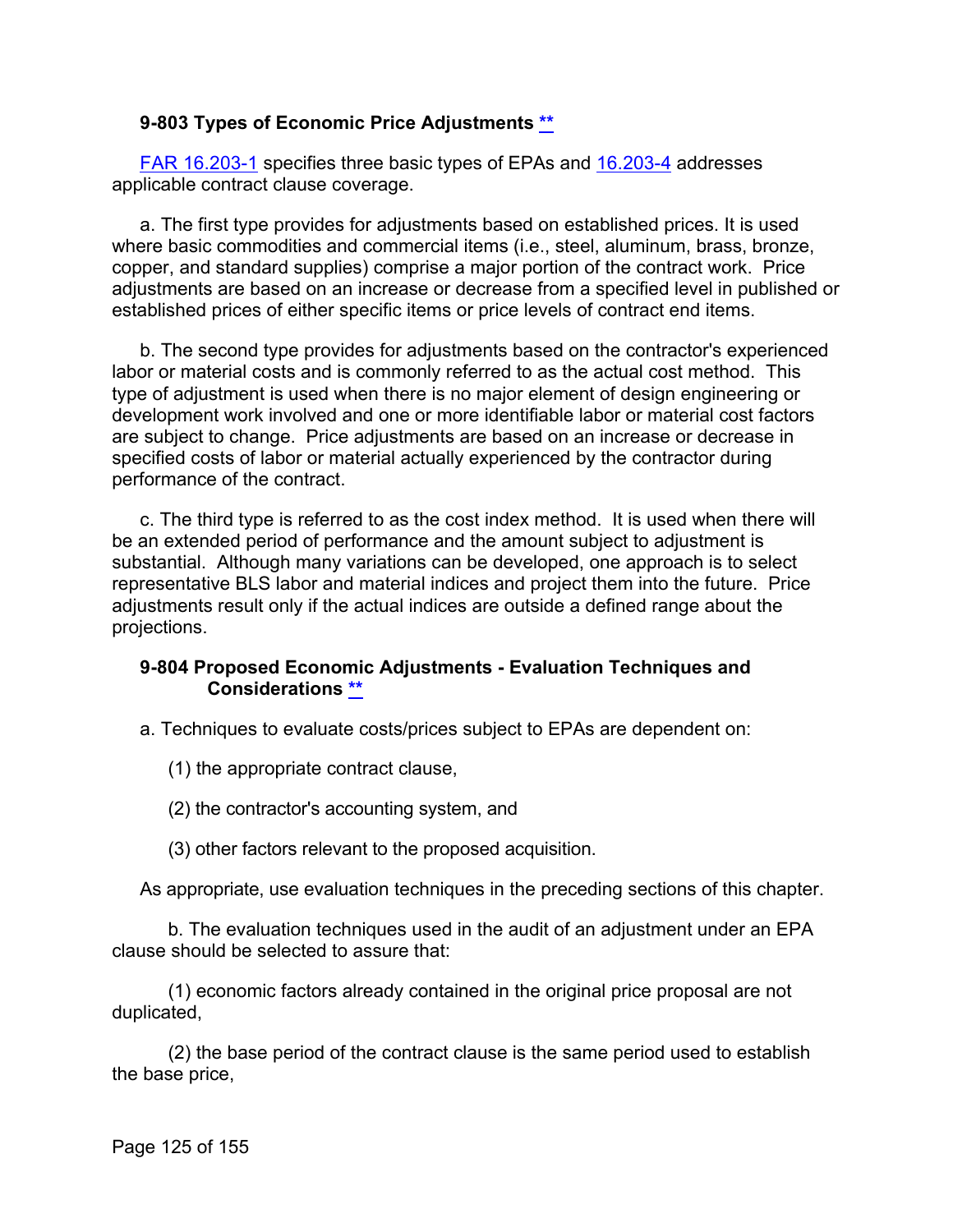(3) the contemplated clause is the most appropriate for the anticipated contract environment,

(4) the contractor's accounting system is capable of identifying and segregating the specific economic costs subject to adjustment from those attributable to qualitative and/or quantitative changes,

(5) an adjustment will be made for only those economic changes beyond the control of the contractor, and

(6) for the EPAs based on established prices and actual cost, that the aggregate price of increases shall not exceed 10 percent of the original contract price (**FAR** [52.216-2](http://www.ecfr.gov/cgi-bin/text-idx?SID=abc6e84a42c244ce8049f84f0eef1f08&mc=true&node=se48.2.52_1216_62&rgn=div8) through [.216-4\)](http://162.140.57.127/cgi-bin/retrieveECFR?gp=&SID=042e877ec2f4a67547e0f3a929e26e63&mc=true&r=SECTION&n=se48.2.52_1216_64). (The Chief of the Contracting Office may modify this limitation upwards.)

#### **9-805 Unsatisfactory Conditions [\\*\\*](#page-7-9)**

Auditor vigilance is necessary to preclude unsatisfactory conditions as envisioned by [4-803.](https://viper.dcaa.mil/guidance/cam/3130/general-audit-requirements#Sec4803) While the auditor should be involved in preaward economic decisions, it may not always be possible to do an audit evaluation before the contract is executed; such action may not be requested or time may not permit an audit based on the auditor's initiative. At all times, but especially when this is the case, the auditor must be alert to possible contractor windfall profits or other excessive cost recoveries due to the operation of the EPA clause. When these conditions are detected the contracting officer should be advised. All remedies should be exhausted at the FAO and regional level. If the situation continues, however, and resolution by the FAO or the regional office seems improbable, the condition should be reported in accordance with 4-803.

# **9-900 Section 9 - Profit in Price Proposals [\\*\\*](#page-7-10)**

# **9-901 Introduction [\\*\\*](#page-7-11)**

a. This section provides guidance on the auditor's responsibilities related to profit or fee included in the contractor's price proposal. For guidance on the auditor responsibility at the prime/higher-tier contractor level regarding profit in a subcontractor proposal, see [9-104.6](#page-30-0) Subcontractor Proposed Profit.

b. [FAR 15.404-4/](http://www.ecfr.gov/cgi-bin/text-idx?SID=abc6e84a42c244ce8049f84f0eef1f08&mc=true&node=se48.1.15_1404_64&rgn=div8)[DFARS Subpart 215.404-4](http://www.ecfr.gov/cgi-bin/text-idx?SID=f900a73fb9e03b1994bef25b165e8b78&mc=true&node=se48.3.215_1404_64&rgn=div8) state the Government and DoD policies and procedures for determining profit and fee objectives for negotiated contracts. It is in the Government's interest and, therefore, the general policy of DoD and civilian agencies to offer contractors opportunities for financial rewards sufficient to stimulate efficient contractor performance, attract the best capabilities of qualified contractors, and maintain a viable industrial base.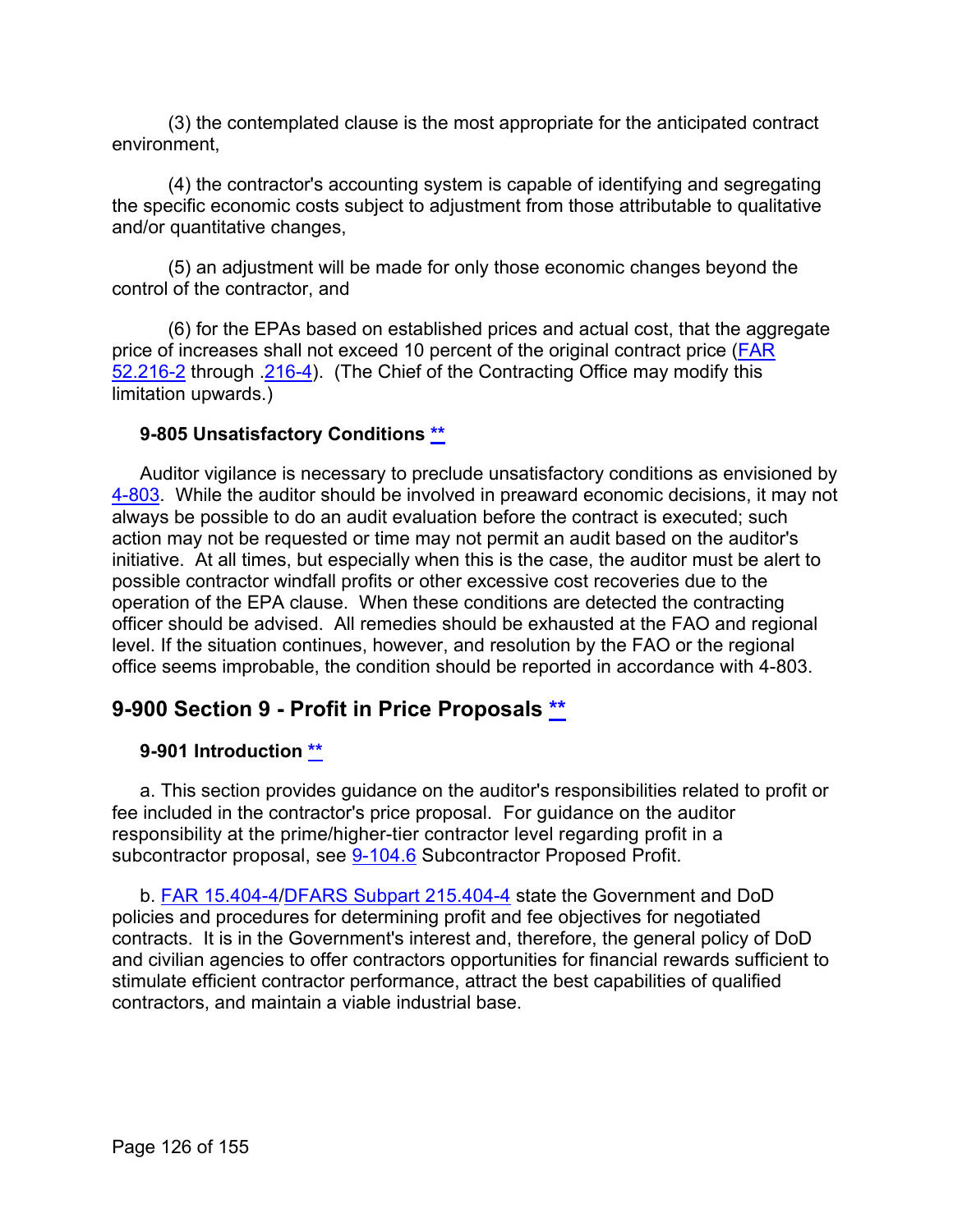# **9-902 Weighted Guidelines for DoD Profit Policy [\\*\\*](#page-7-12)**

a. The weighted guidelines method set forth in [DFARS 215.404-71](http://www.ecfr.gov/cgi-bin/text-idx?SID=cf473215aa0d3d8a4ba8a02f7806b752&mc=true&node=sp48.3.215.215_14&rgn=div6) is generally prescribed for use by contracting officers in computing the profit objective to be used in negotiating contracts with commercial organizations where cost analysis is performed (see 9-903 for other methods). Under this method, the contracting officer is required to perform the profit analysis necessary to develop a prenegotiation objective for each contract action. The weighted guidelines method expressly takes into account:

(1) the contractor's degree of performance risk in producing the goods or services purchased under the contract action,

(2) the contract-type risk assumed by the contractor under varied contract and incentive arrangements,

(3) the level of working capital needed for contract performance,

(4) the nature of the contractor's facilities capital to be employed, and

(5) contractor cost reduction efforts that the contractor can demonstrate will benefit the pending contract.

b. Contractors are encouraged to present the details of proposed profit amounts in the weighted guidelines format. This would facilitate a more complete discussion of the individual factors that will determine the overall profit objective. The contracting officer is required to utilize the weighted guidelines method in establishing a profit objective for each applicable negotiated contract and to document the files accordingly. This "initial" profit objective is, of course, subject to later discussion and revision, as part of the overall price negotiated for the contract. In establishing a profit objective for a prospective contract award, the contracting officer is required to consider all pertinent information, including audit data, available prior to negotiation. It is not, however, intended that the profit objective be computed based on precise mathematical calculations, particularly for sub-elements of the major profit factors.

# **9-903 Other Methods for Establishing DoD Profit Objectives [\\*\\*](#page-7-13)**

Other methods for establishing profit objectives may be used for the contract types set forth in [DFARS 215.404-73.](http://www.ecfr.gov/cgi-bin/retrieveECFR?gp=&SID=f900a73fb9e03b1994bef25b165e8b78&mc=true&r=SECTION&n=se48.3.215_1404_673) Generally, it is expected that such methods will ensure that the appropriate profit factors and the relative values of these factors are considered. In addition, [DFARS 215.404-72](http://www.ecfr.gov/cgi-bin/retrieveECFR?gp=&SID=f900a73fb9e03b1994bef25b165e8b78&mc=true&r=SECTION&n=se48.3.215_1404_672) describes the modified weighted guidelines method for nonprofit organizations. The procedures for establishing fee provisions on cost-plus-award-fee contracts are described in [DFARS 216.405-2](http://www.ecfr.gov/cgi-bin/text-idx?SID=f900a73fb9e03b1994bef25b165e8b78&mc=true&node=se48.3.216_1405_62&rgn=div8) and [215.404-74.](http://www.ecfr.gov/cgi-bin/retrieveECFR?gp=&SID=f900a73fb9e03b1994bef25b165e8b78&mc=true&r=SECTION&n=se48.3.215_1404_674) Note that it does not permit the use of the weighted guidelines method.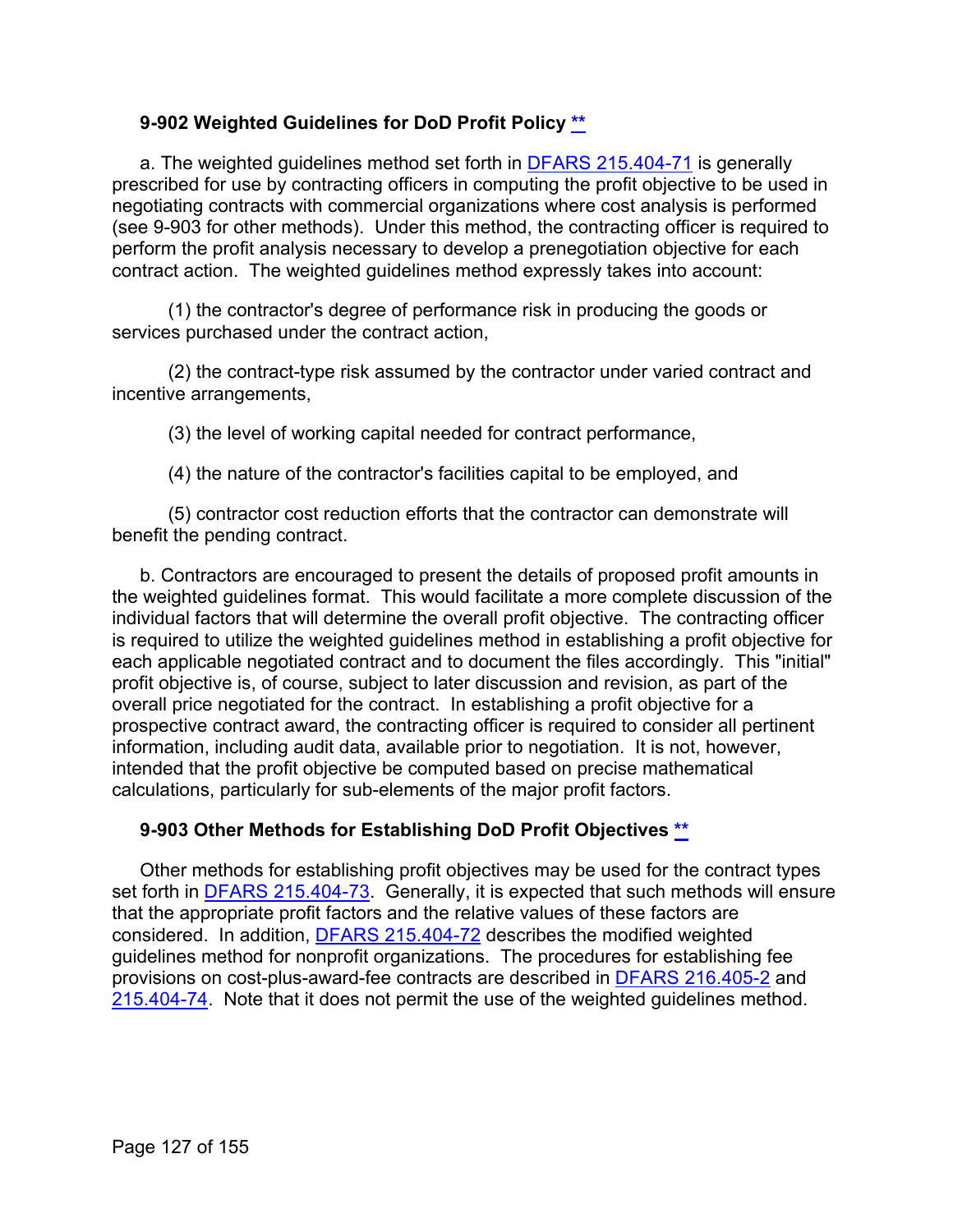#### **9-904 Civilian Agency Profit Policies and Procedures [\\*\\*](#page-7-14)**

Civilian agencies' profit policies and procedures are contained in [FAR 15.404-4](http://www.ecfr.gov/cgi-bin/text-idx?SID=f900a73fb9e03b1994bef25b165e8b78&mc=true&node=se48.1.15_1404_64&rgn=div8) and those agencies' FAR supplements to 15.404-4. These policies also provide for a structured approach to the profit objective to be used in negotiating contracts with commercial organizations where cost analysis is performed. NASA uses the structured approach, which considers contractor effort in each cost category, cost risk, investment, performance, socioeconomic programs, and special situations. DOE uses weighted guidelines, which consider sub-levels of the cost elements, contract risk, capital investment, independent research and development, special program participation, and other considerations. DOT uses weighted guideline methods for manufacturing contracts, research and development contracts, and services contracts. Risk percentage ranges are provided by contract type for each of the contract categories. GSA uses a structured approach that considers material acquisition, conversion direct labor, conversion related indirect costs, other costs, and general management. Other factors include contract cost risk, capital investment, cost control and other past accomplishments, Federal socioeconomic programs, and special situations and independent development.

# **9-905 Responsibility for Evaluation of Proposed Profit [\\*\\*](#page-7-15)**

a. Contracting Officer. After evaluating the contractor's cost proposal and establishing negotiation objectives on cost, the contracting officer is responsible for using the weighted guidelines method under [DFARS 215.404-71](http://www.ecfr.gov/cgi-bin/retrieveECFR?gp=&SID=88c5bab06c973f8db74306e57e8129de&mc=true&n=sp48.3.215.215_14&r=SUBPART&ty=HTML#se48.3.215_1404_671) to complete [DD Form](http://www.dtic.mil/whs/directives/forms/forminfo/forminfopage2192.html)  [1861,](http://www.dtic.mil/whs/directives/forms/forminfo/forminfopage2192.html) Contract Facilities Capital Cost of Money. The completion of this form is a prerequisite to the completion of [DD Form 1547,](http://www.dtic.mil/whs/directives/forms/forminfo/forminfopage632.html) Record of Weighted Guidelines Application. These two forms are shown in [DFARS 253.303-1861](http://www.dtic.mil/whs/directives/forms/forminfo/forminfopage2192.html) and [253.303-1547,](http://www.dtic.mil/whs/directives/forms/forminfo/forminfopage632.html) respectively. Note also that the contracting officer may request completion of these forms through normal field pricing support procedures (see 9-103 and [DFARS](http://www.ecfr.gov/cgi-bin/retrieveECFR?gp=&SID=f900a73fb9e03b1994bef25b165e8b78&mc=true&n=sp48.3.215.215_14&r=SUBPART&ty=HTML#se48.3.215_1404)  [215.404\)](http://www.ecfr.gov/cgi-bin/retrieveECFR?gp=&SID=f900a73fb9e03b1994bef25b165e8b78&mc=true&n=sp48.3.215.215_14&r=SUBPART&ty=HTML#se48.3.215_1404).

b. DCAA. The auditor is responsible for determining that the contractor's financial and cost data supporting the profit allowance is fairly stated, and preparing report comments on this determination. Examples of appropriate areas for comment are provided in the following paragraphs on specific profit factors. However, see 9-906.6 on limitations.

# **9-906 Audit Policies -- Profit Evaluations [\\*\\*](#page-7-16)**

In conjunction with the evaluation of the price proposal, examine the contractor's profit submission and books and records to develop comments on the major profit factors for inclusion in the audit report. Direct comments toward assisting the contracting officer in developing a profit objective for the contract and conducting the profit negotiations with the contractor. When methods other than weighted guidelines are used for establishing profit objectives, develop comments similar to those required under contracts where weighted guidelines apply. A percentage computation should not be shown in the report nor should the contractor's requested profit percentage be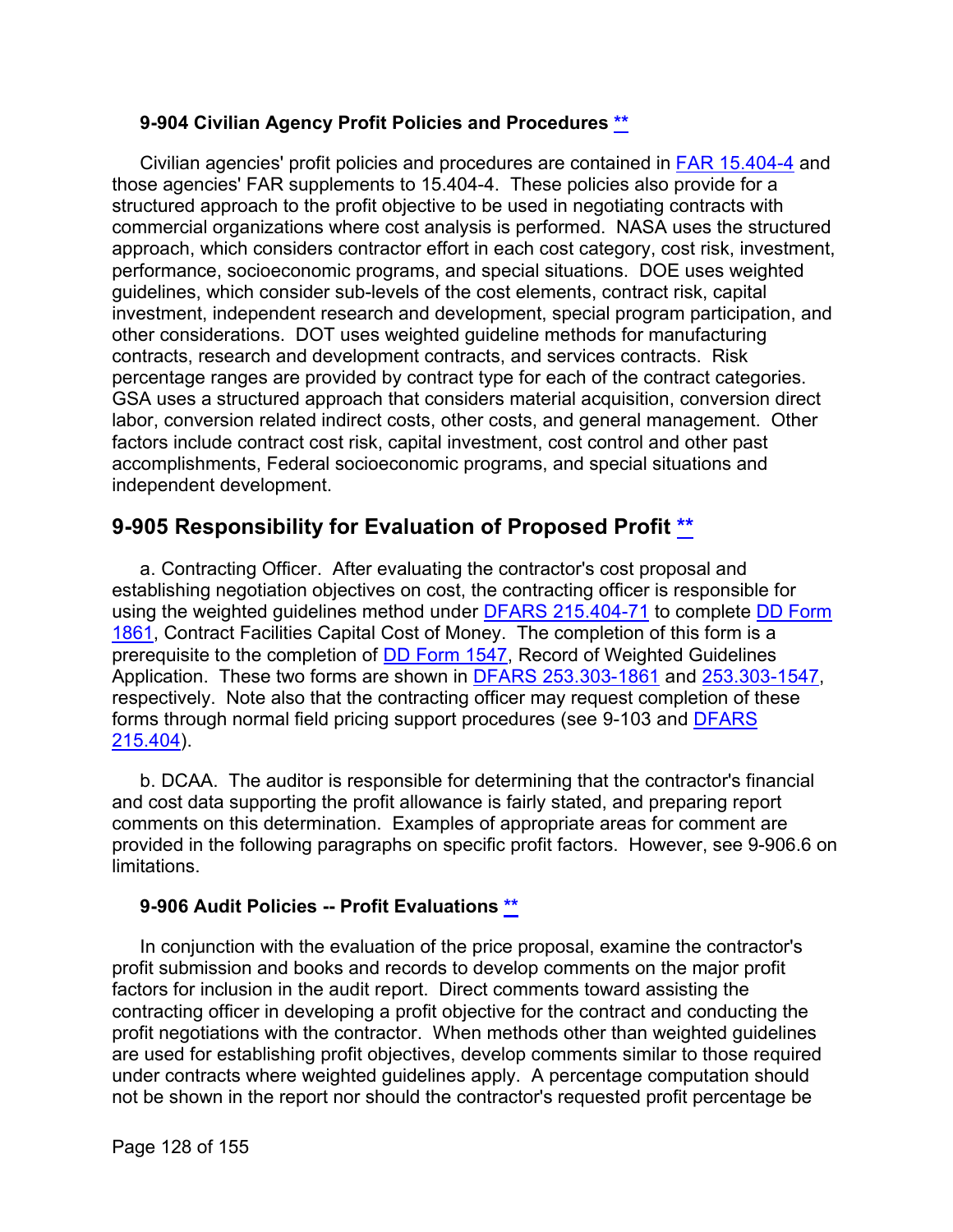related to questioned costs. Also note that it is not Agency policy to initiate completion of the profit form, [DD Form 1547,](https://www.acq.osd.mil/dpap/dars/dfars/html/previous/dd1547.pdf) although the auditor may assist in evaluating or completing this form if specifically called upon to do so by the contracting officer.

# **9-906.1 Contractor Performance Risk [\\*\\*](#page-7-17)**

This factor under DoD weighted guidelines addresses the contractor's risk in fulfilling contractual requirements through consideration of two broad categories (technical and management/cost control). The auditor may include comments on these categories to assist the contracting officer in determining whether the profit objective for each category should be set toward the lower or upper level of the established percentage range. Examples of areas for comment include: reliability of management and internal control systems, reliability of cost estimates and the contractor's cost estimating system, and cost reduction initiatives and cost control (see [DFARS 215.404-](http://www.ecfr.gov/cgi-bin/text-idx?SID=f900a73fb9e03b1994bef25b165e8b78&mc=true&node=se48.3.215_1404_671_62&rgn=div8) [71-2\)](http://www.ecfr.gov/cgi-bin/text-idx?SID=f900a73fb9e03b1994bef25b165e8b78&mc=true&node=se48.3.215_1404_671_62&rgn=div8).

# **9-906.2 Contract-Type Risk and Working Capital Adjustment [\\*\\*](#page-7-18)**

a. This profit factor under DoD weighted guidelines focuses on the degree of cost responsibility accepted by the contractor under varying contract structures and incentive arrangements. When appropriate, comment on the availability or extent of cost history, the length of the performance period, the extent of effort subcontracted, and the extent of any costs already incurred under an undefinitized contract action (see [DFARS](http://www.ecfr.gov/cgi-bin/retrieveECFR?gp=&SID=f900a73fb9e03b1994bef25b165e8b78&mc=true&r=SECTION&n=se48.3.215_1404_671_63)  [215.404-71-3\)](http://www.ecfr.gov/cgi-bin/retrieveECFR?gp=&SID=f900a73fb9e03b1994bef25b165e8b78&mc=true&r=SECTION&n=se48.3.215_1404_671_63).

b. For fixed-price contracts with progress payment provisions, the contracting officer calculates an adjustment to consider working capital needs and adds it to the contract-type risk factor. With regard to this adjustment, comment on the accuracy of allowable costs, whether the costs properly exclude facilities capital cost of money (FCCOM), and the accuracy of the deduction for progress payments (see [DFARS](http://www.ecfr.gov/cgi-bin/retrieveECFR?gp=&SID=f900a73fb9e03b1994bef25b165e8b78&mc=true&r=SECTION&n=se48.3.215_1404_671_63)   $215.404 - 71 - 3(e)(3)$ . Note that the working capital adjustment is based on the contractor financed portion of total cost including G&A.

# **9-906.3 Facilities Capital Employed [\\*\\*](#page-7-19)**

a. This profit factor under DoD weighted guidelines recognizes the contractor's facilities capital to be employed during contract performance. The amount of recognition is separated among asset categories in proportion to the potential for productivity. The asset categories are land, buildings, and equipment. The designated profit rate ranges are 0 percent for land, 0 percent for buildings, and 10 to 25 percent for equipment. Note that profit recognition is limited to the investment in equipment. The auditor may comment on the accuracy and distribution of the facilities capital employed among the asset categories or on the extent of idle facilities (see [DFARS 215.404-71-](http://www.ecfr.gov/cgi-bin/text-idx?SID=8104d06a5d18c4ec6e65a2c90dbb28f0&mc=true&node=se48.3.215_1404_671_64&rgn=div8)  $4$ ).

b. No fee or profit will be allowed under a "facilities contract" (see FAR 45.302- 2(c)) or for facilities purchased "for the account" of the Government under any other type of contract (see FAR 45.302-3(c)).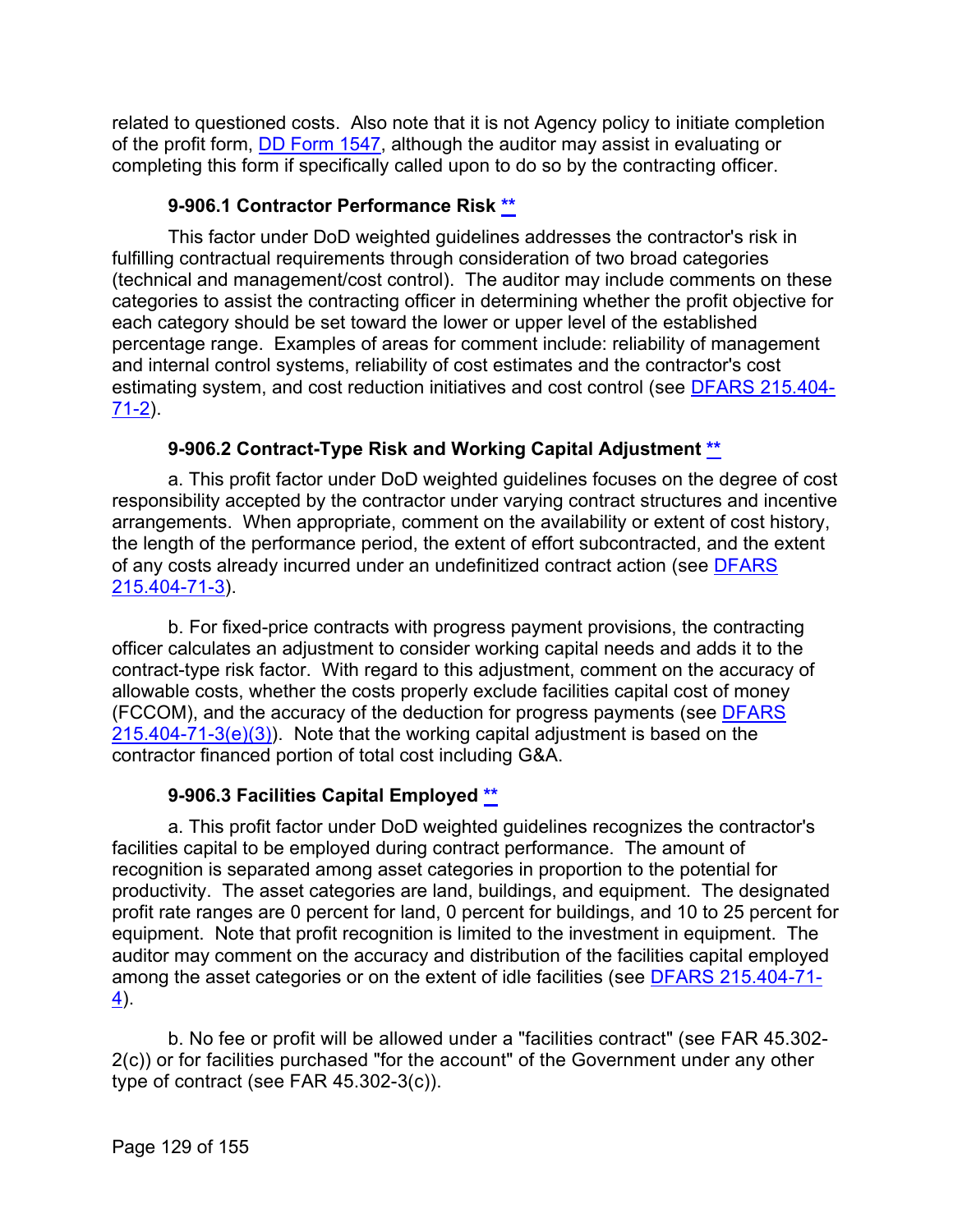## **9-906.4 Cost Efficiency Factor [\\*\\*](#page-7-20)**

This profit factor under the DoD weighted guidelines is to provide an incentive for contractors to reduce costs. The profit objective may be increased if the contractor is able to demonstrate cost reduction efforts that benefit the prospective contract. When appropriate, the auditor may include comments relating to any cost reduction efforts claimed by the contractor. These efforts may include the contractor's participation in Single Process Initiative improvements, elimination of excess or idle facilities, or other cost reduction initiatives employed by the contractor (see [DFARS 215.404-71-5\)](http://www.ecfr.gov/cgi-bin/retrieveECFR?gp=&SID=f900a73fb9e03b1994bef25b165e8b78&mc=true&r=SECTION&n=se48.3.215_1404_671_65).

### **9-906.5 Offsets – Profit Evaluations [\\*\\*](#page-7-21)**

Be alert to the alternate approaches to the weighted guidelines method and that offset policies apply to certain pricing actions. [DFARS 215.404-71-3\(c\)\(3\),](http://www.ecfr.gov/cgi-bin/retrieveECFR?gp=&SID=f900a73fb9e03b1994bef25b165e8b78&mc=true&r=SECTION&n=se48.3.215_1404_671_63) [215.404-](http://www.ecfr.gov/cgi-bin/retrieveECFR?gp=&SID=f900a73fb9e03b1994bef25b165e8b78&mc=true&r=SECTION&n=se48.3.215_1404_672) [72\(c\),](http://www.ecfr.gov/cgi-bin/retrieveECFR?gp=&SID=f900a73fb9e03b1994bef25b165e8b78&mc=true&r=SECTION&n=se48.3.215_1404_672) [215.404-73\(b\)\(2\)](http://www.ecfr.gov/cgi-bin/retrieveECFR?gp=&SID=f900a73fb9e03b1994bef25b165e8b78&mc=true&r=SECTION&n=se48.3.215_1404_673) and [215.404-74\(c\)](http://www.ecfr.gov/cgi-bin/retrieveECFR?gp=&SID=f900a73fb9e03b1994bef25b165e8b78&mc=true&r=SECTION&n=se48.3.215_1404_674) address specific types of offsets or exclusions in establishing a fee/profit objective. Concurrently, if the contractor does not elect to claim or propose FCCM, recommendations should be made to insert the clauses at [FAR 52.215-16](http://www.ecfr.gov/cgi-bin/text-idx?SID=ffe72dff2c2f341cf071630e14165823&mc=true&node=se48.2.52_1215_616&rgn=div8) and [-17](http://www.ecfr.gov/cgi-bin/retrieveECFR?gp=&SID=ffe72dff2c2f341cf071630e14165823&mc=true&r=SECTION&n=se48.2.52_1215_617) into the contract, if not already incorporated in the solicitation.

### **9-906.6 Limitations [\\*\\*](#page-7-22)**

Establishment of an appropriate profit allowance is a crucial aspect of most contract negotiations. Except for the comments suggested above, which are intended to help the contracting officer by furnishing the information that he or she will usually wish to consider, the auditor will not initiate action in the profit area except upon specific contracting officer request. In this event, the auditor's effort will be limited to furnishing the information or factual data requested.

# **9-1000 Section 10 - Audit of Parametric Cost Estimates [\\*\\*](#page-7-23)**

#### **9-1001 Introduction [\\*\\*](#page-7-24)**

This section contains an overview and general guidance on auditing cost-tononcost estimating relationships, primarily in the context of contractor price proposals. This section also contains guidance on the use of estimating standards in price proposals. It supplements guidance provided in this chapter and referenced appendixes, which is applicable to proposal audits regardless of the cost estimating methods used. More detailed guidance can be found in Appendix B-400, Cost Estimating Methods. This supplementary guidance contains criteria contractors should meet before submitting proposals based on parametric cost estimates.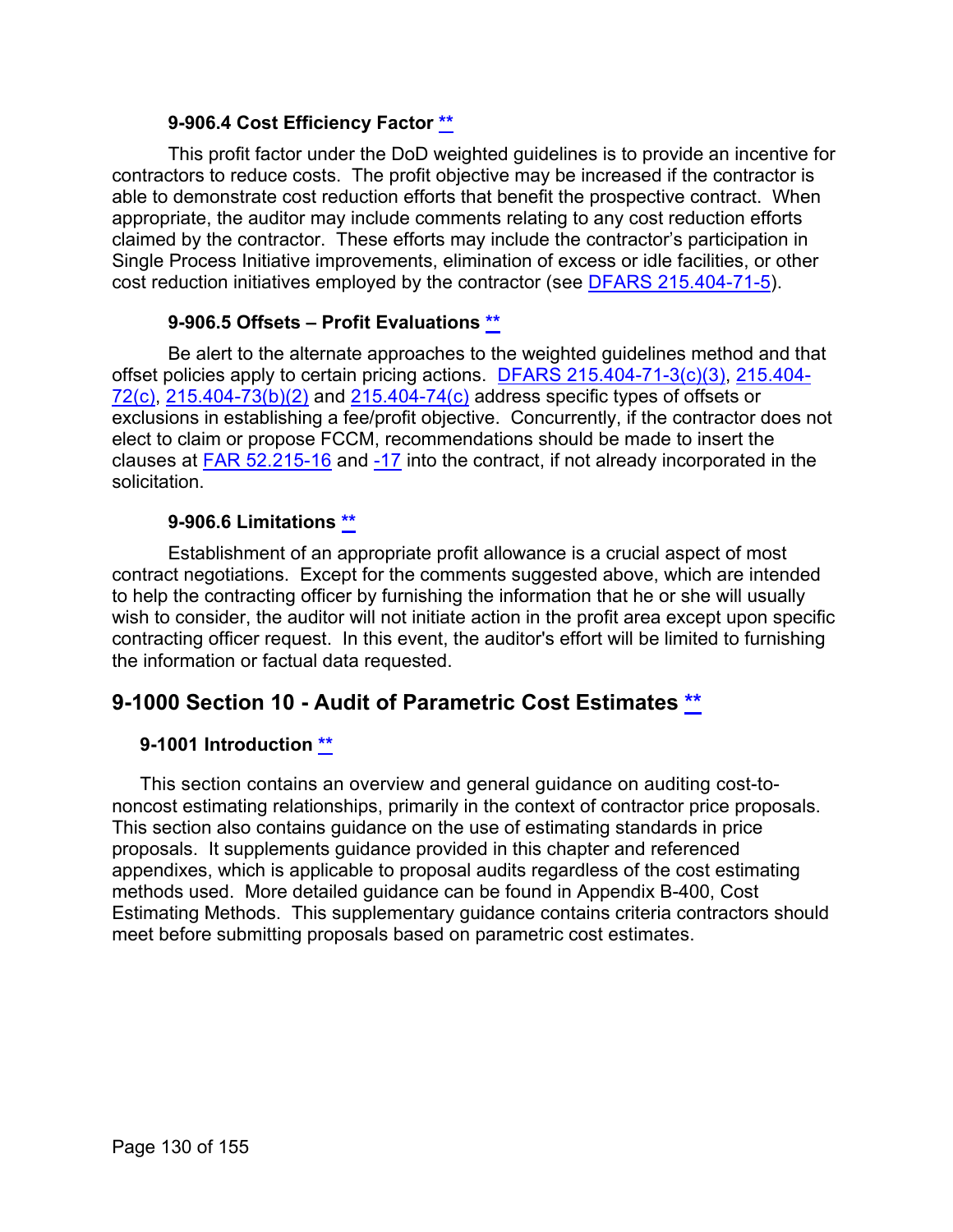# **9-1002 Parametric Estimating Terminology [\\*\\*](#page-7-25)**

# **9-1002.1 Definition of Parametric Cost Estimating [\\*\\*](#page-8-0)**

a. Parametric cost estimating ("parametrics") has been defined as a technique employing one or more cost estimating relationships (CERs) to estimate costs associated with the development, manufacture, or modification of an end item (See B-405b). A CER expresses a quantifiable correlation between certain system costs and other system variables either of a cost or technical nature. CERs are said to represent the use of one or more independent variables to predict or estimate a dependent variable (cost).

b. Parametrics encompasses even the simplest traditional arithmetic relationships among historical data such as simple factors or ratios used in estimating scrap costs. However, for audit purposes our guidance will limit special consideration of parametrics to more advanced or complex applications. These may involve extensive use of cost-to-noncost CERs, multiple independent variables related to a single cost effect, or independent variables defined in terms of weapon system performance or design characteristics rather than more discrete material requirements or production processes. IT data bases and/or computer modeling may be used in these types of parametric cost estimating systems.

c. Parametric estimating techniques may be used in conjunction with any of the following estimating methods:

(1) Detailed - also known as the bottom-up approach. This method divides proposals into their smallest component tasks and are normally supported by detailed bills of material.

(2) Comparative - develops proposed costs using like items produced in the past as a baseline. Allowances are made for product dissimilarities and changes in such things as complexity, scale, design, and materials.

(3) Judgmental - subjective method of estimating costs using estimates of prior experience, judgment, memory, informal notes, and other data. It is typically used during the research and development phase when drawings have not yet been developed.

#### **9-1002.2 Distinction Between Cost and Noncost Independent Variables [\\*\\*](#page-8-1)**

a. Although the basic criteria for cost-to-cost and cost-to-noncost CERs are generally comparable, the supplementary criteria in this section pertain to cost-tononcost CERs. Audits of traditional cost-to-cost estimating rates and factors are covered in other sections of this chapter and in referenced appendixes.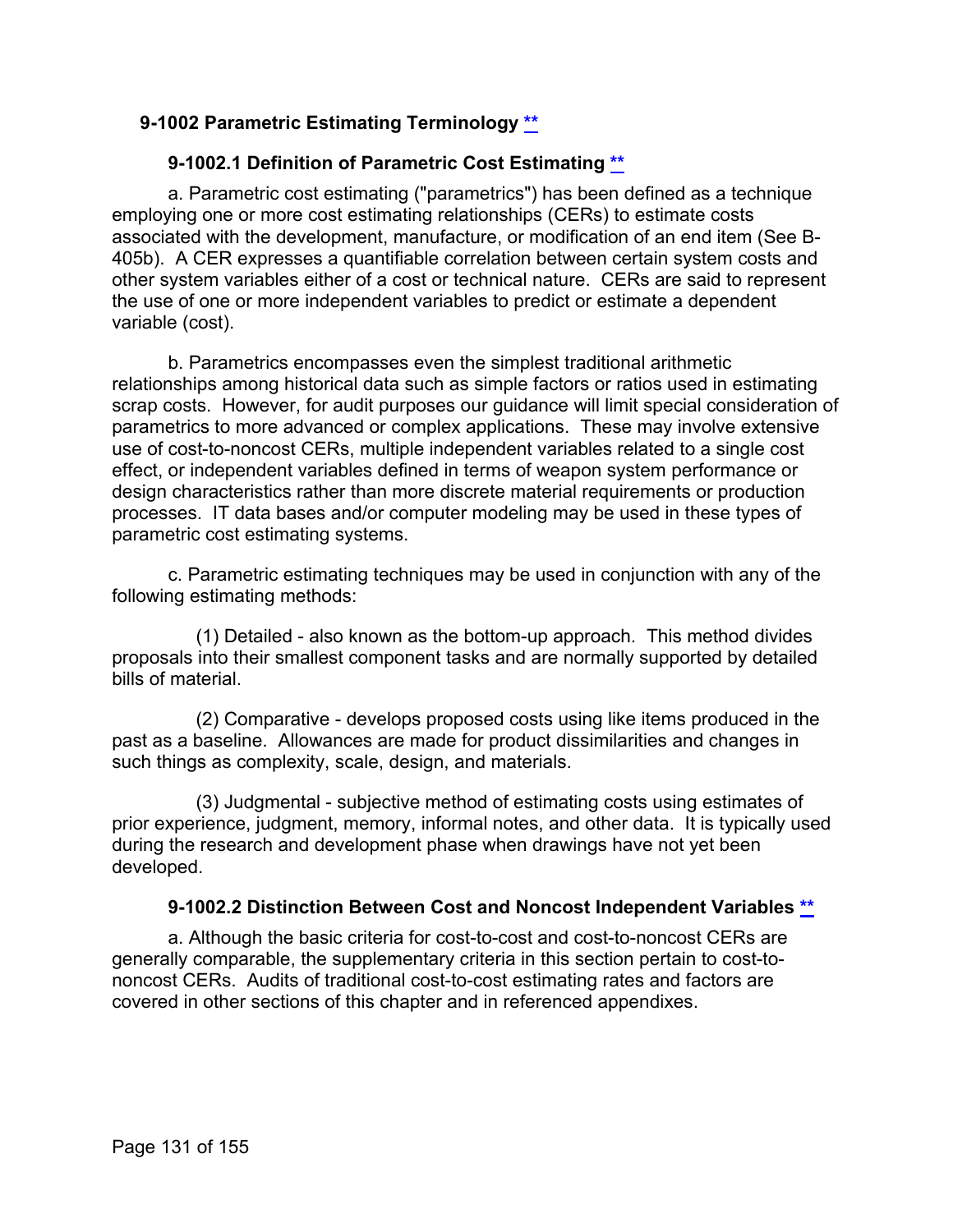b. Cost-to-noncost CERs are CERs which use something other than cost or labor hours as the independent variable. Examples of noncost independent variables include end-item weight, performance requirements, density of electronic packaging, number or complexity of engineering drawings, production rates or constraints, and number of tools produced or retooled. CERs involving such variables, when significant, require that the accuracy and currentness of the noncost variable data be audited. Special audit considerations are described in the following sections.

# **9-1002.3 Uses of Parametric Cost Estimates [\\*\\*](#page-8-2)**

a. Parametric cost estimating is used by both contractors and Government in planning, budgeting, and executing the acquisition process. Parametric cost models are generally made up of several CERs and can be used to estimate the costs for part of a proposal or the entire proposal. The cost models are often computerized and may be made up of both cost-to-cost and cost-to-noncost interrelated CERs. The guidance contained in this chapter is intended to assist in the audit of parametric estimates, CERs, and/or cost models used in developing price proposals for negotiation of Government contracts.

b. Parametric cost estimates are often used to crosscheck the reasonableness of estimates developed using other estimating methods. Generally, it would not be prudent to rely on parametric techniques based on a broad range of data points to estimate costs when directly applicable program or contract specific historical cost data is available, as in the case of follow-on production for the same hardware in the same plant. Nor would parametric techniques be appropriate for contract pricing of specific elements such as labor and indirect cost rates which require separate forecasting considerations such as time and place of contract performance. The use of a parametric estimating method is considered appropriate, for example, when the program is at the engineering concept stage and the program definition is unclear, or when no bill of materials exists. In such cases, the audit evaluation should determine that:

(1) the parametric cost model was based on historical cost data and/or was calibrated to that data, and

(2) the contractor has demonstrated that the CER or cost model actually reflects or replicates that data to a reasonable degree of accuracy.

# **9-1003 Parametric Estimating Criteria for Price Proposals [\\*\\*](#page-8-3)**

When a contractor uses parametric cost estimating techniques in a price proposal, the auditor will apply all pertinent criteria applicable to any proposal along with the supplemental criteria provided in 9-1004.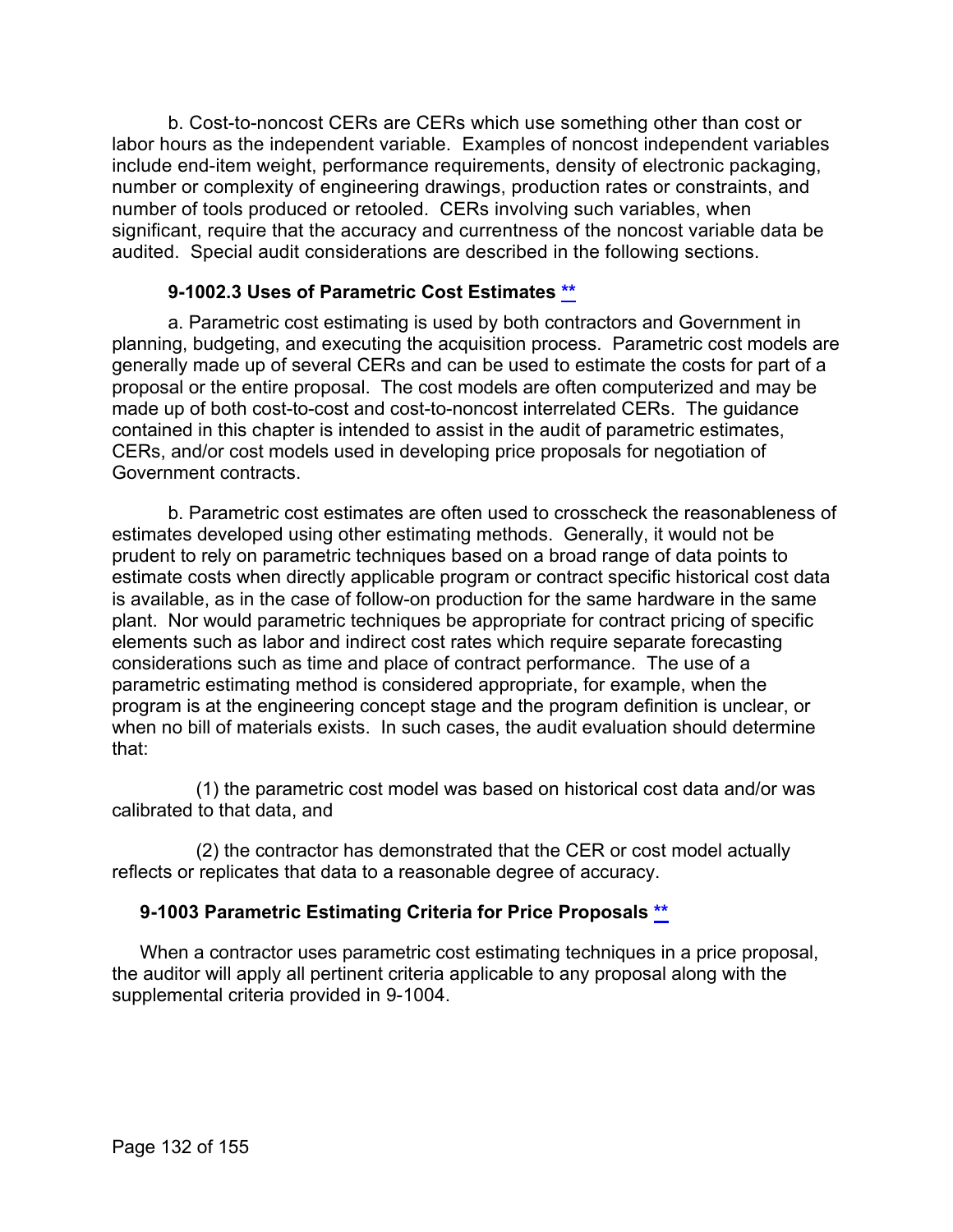#### **9-1003.1 Disclosure of Parametric Estimating Data [\\*\\*](#page-8-4)**

a. The purpose of the Truth in Negotiations Act, [10 U.S.C. 2306\(a\),](http://uscode.house.gov/view.xhtml?req=granuleid:USC-prelim-title10-section2306&num=0&edition=prelim) is to provide the Government with all facts available to the contractor at the time of certification and that the certified cost or pricing data was current, complete, and accurate (see 14-100). Parametric estimates must meet the same basic disclosure requirements under the act as detailed estimates.

b. Although the principles are no different, proposals supported in whole or in part with parametric estimating will present new fact situations concerning cost or pricing data which is required to be submitted. A fundamental part of the definition of cost or pricing data is "all facts . . . which prudent buyers and sellers would reasonably expect to have a significant effect on price negotiations" [\(FAR 2.101\)](http://www.ecfr.gov/cgi-bin/text-idx?SID=f900a73fb9e03b1994bef25b165e8b78&mc=true&node=se48.1.2_1101&rgn=div8). Reasonable parallels may be drawn between the data examples provided in FAR for discrete estimating approaches and the type of data pertinent to parametric estimating approaches. For example, if a contractor uses a cost-to-noncost CER in developing an estimate, the data for the CER should be current, accurate, and complete (see [B-406f\)](https://viper.dcaa.mil/guidance/cam/3163/appendix-b-specialist-assistance#SecB406).

c. Many contractors use parametric cost estimating for supplementary support or for crosschecking estimates developed using other methods. Judgment is necessary in selecting the data to be used in developing the total cost estimate relied upon for the price proposal. In distinguishing between fact and judgment, FAR states the certificate of cost or pricing data "does not make representations as to the accuracy of the contractor's judgment on the estimated portion of future costs or projections. It does, however, apply to the data upon which the contractor's judgment is based" [\(FAR](http://www.ecfr.gov/cgi-bin/text-idx?SID=f900a73fb9e03b1994bef25b165e8b78&mc=true&node=se48.1.15_1406_62&rgn=div8)   $15.406-2(b)$ ). Therefore, if a contractor develops a proposal using both parametric data and discrete estimates, it would be prudent to disclose all pertinent facts to avoid later questions about full disclosure (see B-406f.).

# **9-1003.2 Evaluation of Parametric Cost Estimates [\\*\\*](#page-8-5)**

The auditor should address the following questions during the evaluation of parametric cost estimates:

- Do the procedures clearly establish guidelines for when parametric techniques would be appropriate?
- Are there guidelines for the consistent application of estimating techniques?
- Is there proper identification of sources of data and the estimating methods and rationale used in developing cost estimates?
- Do the procedures ensure that relevant personnel have sufficient training, experience, and guidance to perform estimating tasks in accordance with the contractor's established procedures?
- Is there an internal review of and accountability for the adequacy of the estimating system, including the comparison of projected results to actual results and an analysis of any differences?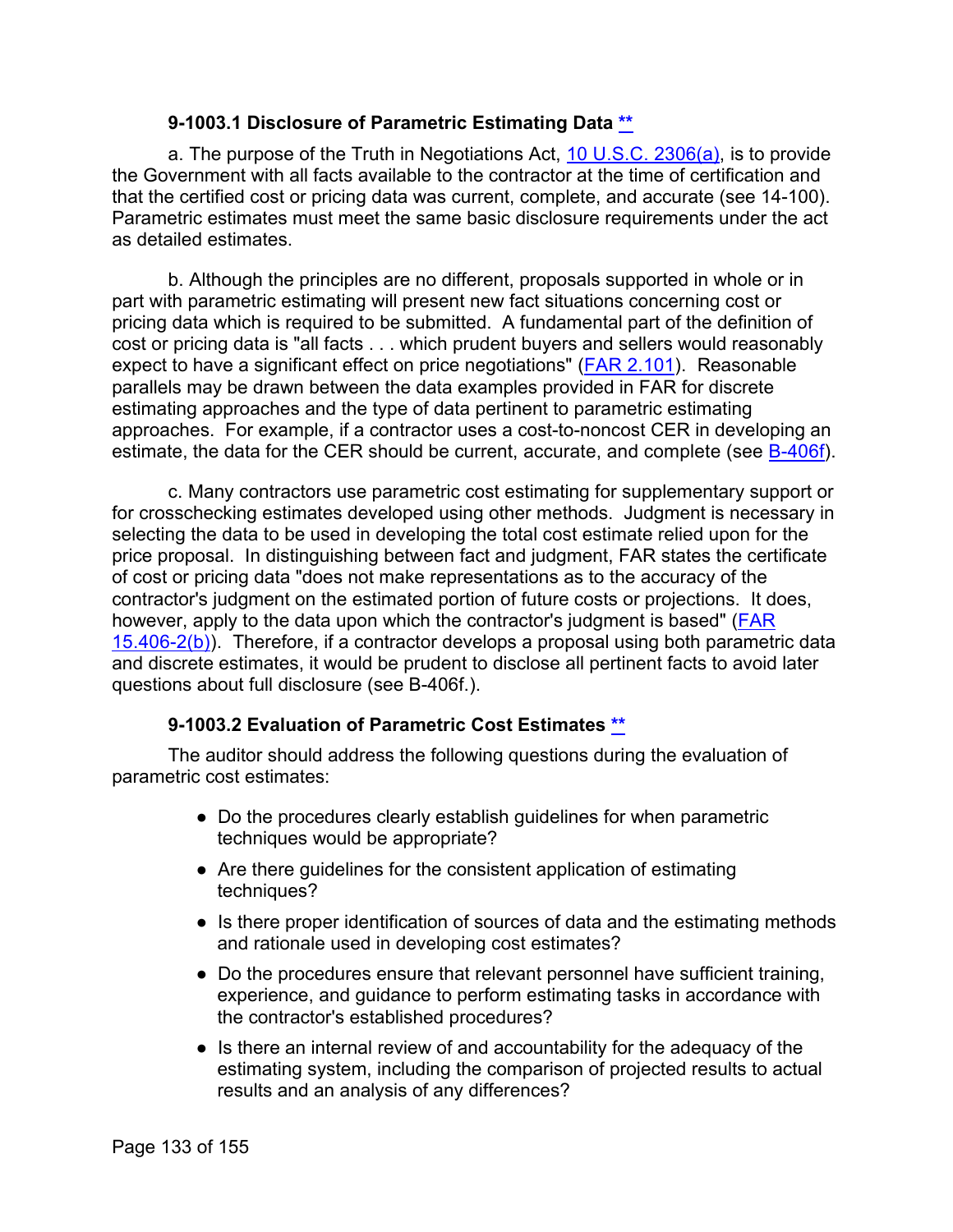# **9-1004 Supplemental Estimating Criteria [\\*\\*](#page-8-6)**

The auditor should also consider the following supplemental criteria when evaluating parametric cost estimates.

### **9-1004.1 Logical Relationships [\\*\\*](#page-8-7)**

The contractor should demonstrate that the cost-to-noncost estimating relationships used are the most logical. A contractor should consider all reasonably logical estimating alternatives and not limit the analysis to the first apparent set of variables. When a contractor's analysis discloses multiple alternatives that appear logical, statistical testing (see 9-1004.3) of selected logical relationships may be used to provide the basis for choosing the best alternative.

### **9-1004.2 Verifiable Data [\\*\\*](#page-8-8)**

The contractor should demonstrate that data used for parametric cost estimating relationships can be verified. In many instances the auditor will not have previously evaluated the accuracy of noncost data used in parametric estimates. For monitoring and documenting noncost variables, contractors may have to modify existing information systems or develop new ones. Information that is adequate for day-to-day management needs may not be reliable enough for contract pricing. Data used in parametric estimates must be accurately and consistently available over a period of time and easily traced to or reconciled with source documentation.

# **9-1004.3 Statistical Validity [\\*\\*](#page-8-9)**

The contractor should demonstrate that a significant statistical relationship exists among the variables used in a parametric cost estimating relationship. There are several statistical methods such as regression analysis that can be used to validate a cost estimating relationship; however, no single uniform test can be specified. Statistical testing may vary depending on an overall risk assessment and the unique nature of a contractor's parametric data base and the related estimating system. Proposal documentation should describe the statistical analysis performed and include the contractor's explanation of the CER's statistical validity. See the Graphic & Regression Analysis guidebook for information on techniques which may be used in the evaluation of the cost estimating relationships.

#### **9-1004.4 Cost Prediction Results [\\*\\*](#page-8-10)**

The contractor should demonstrate that the parametric cost estimating relationships used can predict costs with a reasonable degree of accuracy. As with the use of any estimating relationship derived from prior history, it is essential in the use of parametric CERs for the contractor to document that work being estimated is comparable to the prior work from which the parametric data base was developed.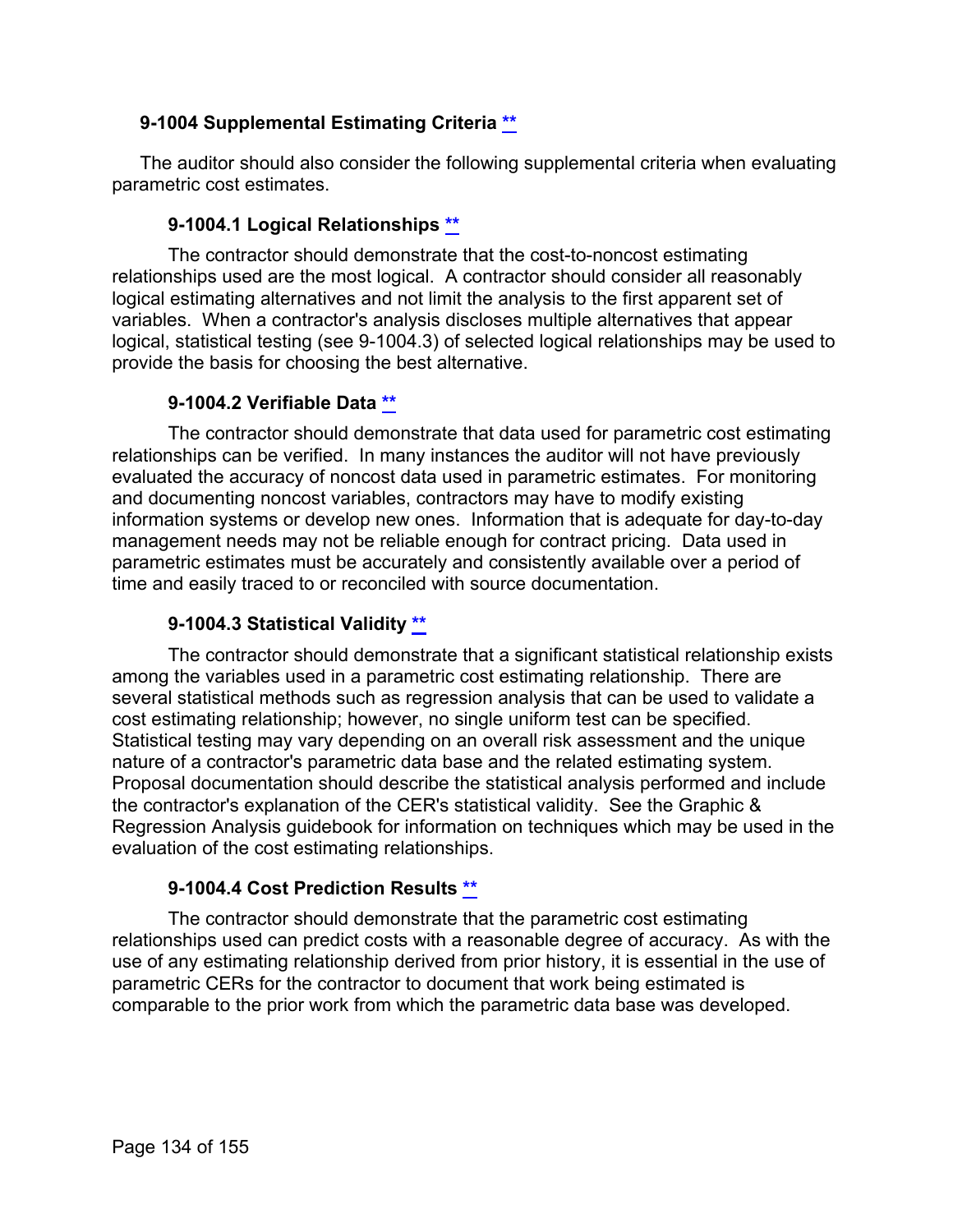### **9-1004.5 System Monitoring [\\*\\*](#page-8-11)**

The contractor should ensure that cost-to-noncost parametric rates are periodically monitored in the same manner as cost-to-cost rates and factors. If a CER is validated and will only be used in a onetime major new pricing application, rate monitoring capability is not essential. However, if it is expected that the rates should be considered as an ongoing estimating technique, CER monitoring is critical. The contractor should revalidate any CER whenever system monitoring discloses that the relationship has changed.

# **9-1005 Areas for Special Consideration in Parametric Cost Estimating [\\*\\*](#page-8-12)**

# **9-1005.1 Parametric Estimating for Change Orders [\\*\\*](#page-8-13)**

Change order pricing using parametric cost estimating relationships may need to be considered in a different light than initial contract pricing actions. The contractor may use cost estimating relationships which are unique to change order proposals. In general, contractors do not segregate costs separately for individual change orders. Therefore, it is important that the contractor have a system in place to validate, verify, and monitor CERs unique to change orders. However, if the CER was applicable to the basic contract and change orders, the CER could be validated without cost segregation.

# **9-1005.2 Forward Pricing Rate Agreements [\\*\\*](#page-8-14)**

a. Contractors may submit proposals for forward pricing rate agreements (FPRAs) or formula pricing agreements (FPAs) for parametric cost estimating relationships to reduce proposal documentation efforts and enhance Government understanding and acceptance of the contractor's system. Government and contractor time can be saved by including the contractor's most commonly used CERs in FPRAs or FPAs. (See [FAR 15.407-3](http://www.ecfr.gov/cgi-bin/text-idx?SID=f900a73fb9e03b1994bef25b165e8b78&mc=true&node=se48.1.15_1407_63&rgn=div8) and [42.17](http://www.ecfr.gov/cgi-bin/text-idx?SID=f3b31515c4a0e257e1dc63b94d71ac79&mc=true&node=sp48.1.42.42_117&rgn=div6) for basic criteria.) However, such an agreement is not a substitute for contractor compliance at the time of submitting a specific price proposal. FAR requires that the contractor describe any FPRAs in each specific pricing proposal to which the rates apply and identify the latest cost or pricing data already submitted in accordance with the agreement. All data submitted in connection with the agreement is certified as being accurate, complete, and current at the time of agreement on price on each pricing action the rates are used on, not at the time of negotiation of the FPA or FPRA (FAR 15.407-3(c)).

b. Key considerations in auditing FPRA/FPA proposals for parametric CERs follow:

(1) FPRAs/FPAs do not appear practicable for CERs that are intended for use on only one or few proposals.

(2) Comparability of the work being estimated to the parametric data base is critical. FPRA proposals for CERs must include documentation clearly describing circumstances when the rates should be used and the data used to estimate the rates must be clearly related to the circumstances.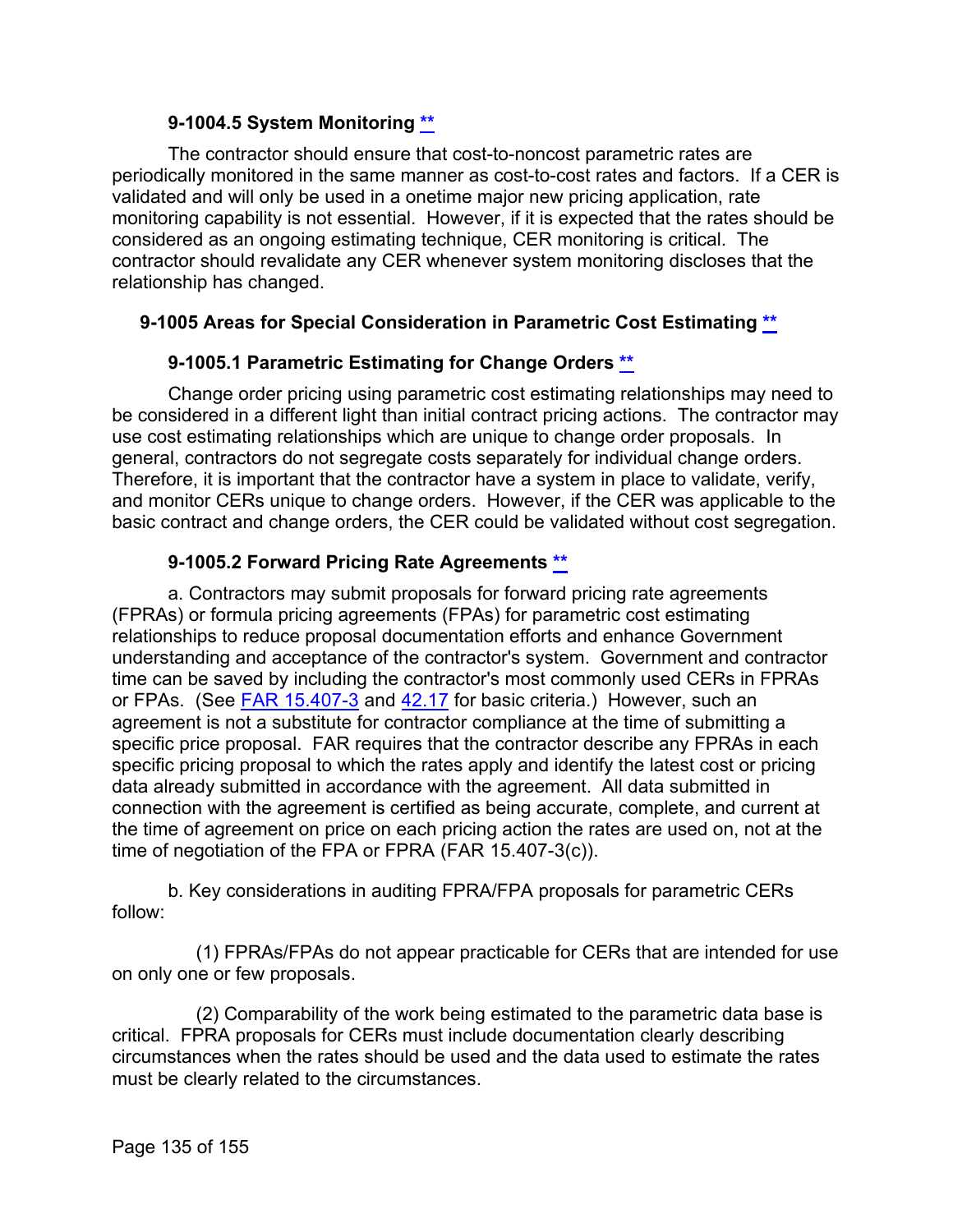(3) Validation of all the parametric criteria (see 9-1003 & 9-1004) is especially important if a single CER or family of CERs is to be used repetitively on a large number of proposals.

### **9-1005.3 Subcontract Pricing Considerations [\\*\\*](#page-8-15)**

a. [FAR 15.404-3\(c\)](http://www.ecfr.gov/cgi-bin/text-idx?SID=cac1bf4ae3bf3eb0ad450ad174724bc9&mc=true&node=se48.1.15_1403_63&rgn=div8) requires that when a contractor is required to submit certified cost or pricing data, the contractor will also submit to the Government accurate, complete, and current certified cost or pricing data from prospective subcontractors in support of each subcontract cost estimate that is:

(1) \$13,500,000 or more,

(2) both more than the certified cost or pricing data threshold and more than 10 percent of the prime contractor's proposed price, or

(3) considered to be necessary for adequately pricing the prime contract.

Use of parametric CERs does not relieve a contractor of its responsibility to disclose planned subcontract procurements and the related subcontractor certified cost or pricing data.

b. When proposed material costs are based on parametric estimates, the contractor must demonstrate that the type of materials required for the proposal are the same as included in the CER data base. The auditor should perform audit procedures to determine if:

(1) materials included in the CER data base are not estimated separately in the proposal, and

(2) adjustments have been made to the CER data base for those items which were previously manufactured in-house and now are being purchased. If the CER data base has not been adjusted the contractor should provide a detailed cost estimate for purchased materials.

c. The contractor should explain any major differences between parametric estimates of subcontract costs and the subcontractor's quoted price and to provide the rationale for using the parametric estimate instead of the quote.

d. Consistency in subcontract cost estimating must be maintained within the contractor's estimating system. Any significant deviations from normal practices in the proposal must be identified and justified by the contractor.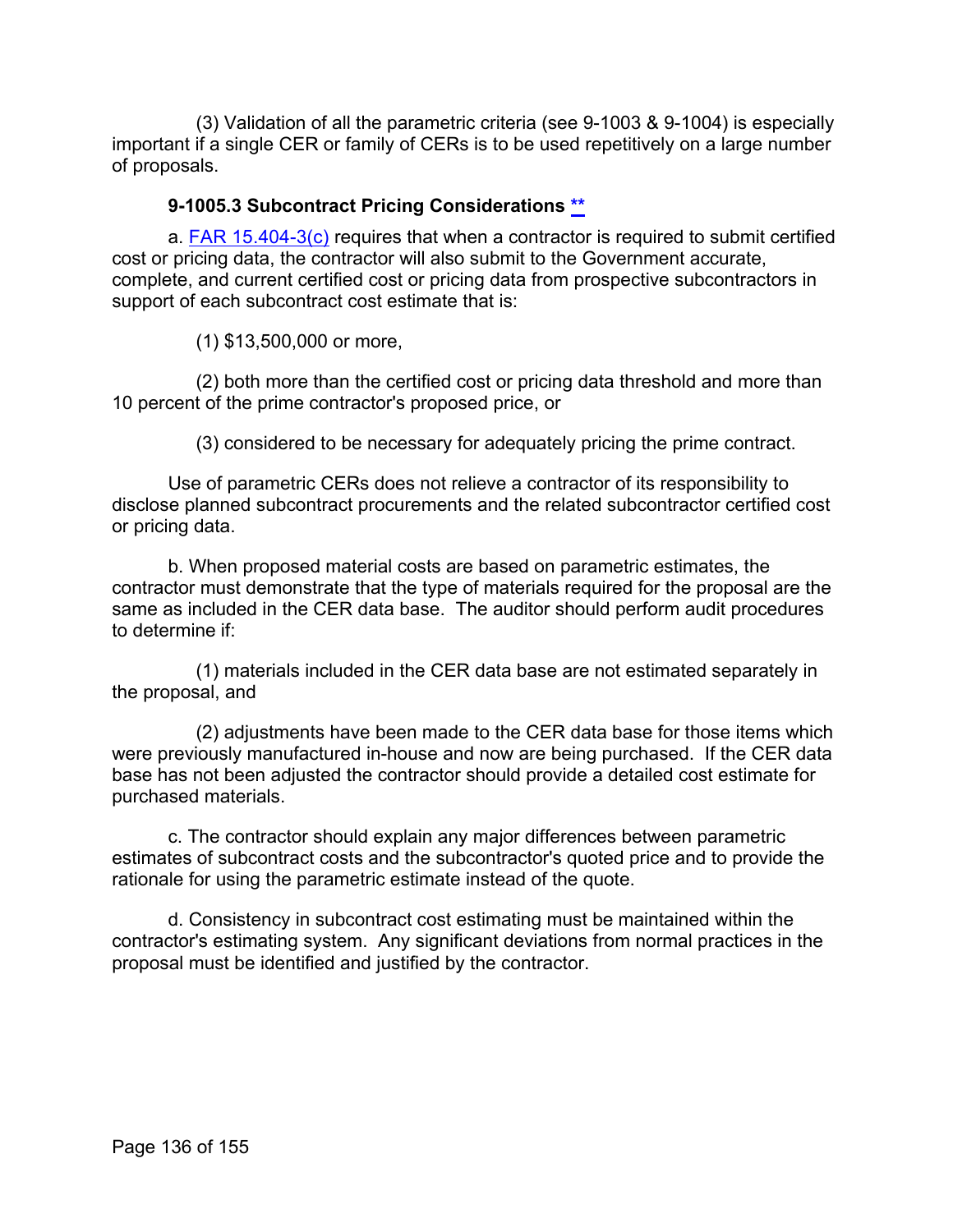# **9-1005.4 Parametric Estimating Efficiency [\\*\\*](#page-8-16)**

a. A primary justification for using parametrics is reduced estimating and negotiation costs. Contractors should perform a cost-benefit analysis before implementing an elaborate parametric estimating model. Their analysis should show that implementation and monitoring costs do not outweigh the benefit of reduced estimating costs. In many instances, new reporting systems may have to be developed to provide reliable noncost independent variables. In addition, the costs of CER validation and monitoring may be substantial.

b. When the contractor's cost-benefit analysis indicates that the parametric system implementation costs might outweigh the benefits of reduced estimating costs and/or increased estimating accuracy, the matter should be pursued for potential cost avoidance recommendations as discussed in 9-308.

# **9-1005.5 Data Base Adjustment Considerations [\\*\\*](#page-8-17)**

a. One basic criterion (see 9-1004.4) is that the parametric data base be comparable to work being estimated. However, a contractor may have to adapt a partially comparable data base to its cost history using a "calibration" factor. An example would be an adjustment to the data base to estimate the savings as a result of continuous improvement initiatives such as TQM. The utilization of complexity factors and/or adjustments to modify contractor developed in-house CERs is a valid technique. However, the use of such factors or adjustments should be fully documented and disclosed. In addition, this approach increases the contractor's burden to document compliance with the other criteria.

b. If a contractor does not support the adjustment factors, the contracting officer should be promptly notified (see 9-1005.7). In addition, the auditor should determine if a qualified or adverse opinion is required. The audit report should disclose the costs associated with the unsupported factors.

# **9-1005.6 Contract Administration Interface [\\*\\*](#page-8-18)**

a. Upon receipt of a request to audit a price proposal, the auditor will coordinate with the Plant Representative/ACO to make arrangements for any needed technical reviews of the proposal (see [4-104](https://viper.dcaa.mil/guidance/cam/3130/general-audit-requirements#Sec4104) and [B-100\)](https://viper.dcaa.mil/guidance/cam/3163/appendix-b-specialist-assistance#SecB100). Because of the special nature of costto-noncost estimating relationships, and the possibility of limited cost history and added audit testing, complete coordination is especially important when parametric estimates are involved.

b. While the auditor will address special areas of concern as requested by the PCO and/or the Plant Representative/ACO, the audit scope will be established by the auditor in accordance with the auditing standards (see 9-103.3), unless the PCO requests that the auditor evaluate only part of a price proposal (see 9-206 and 9-209).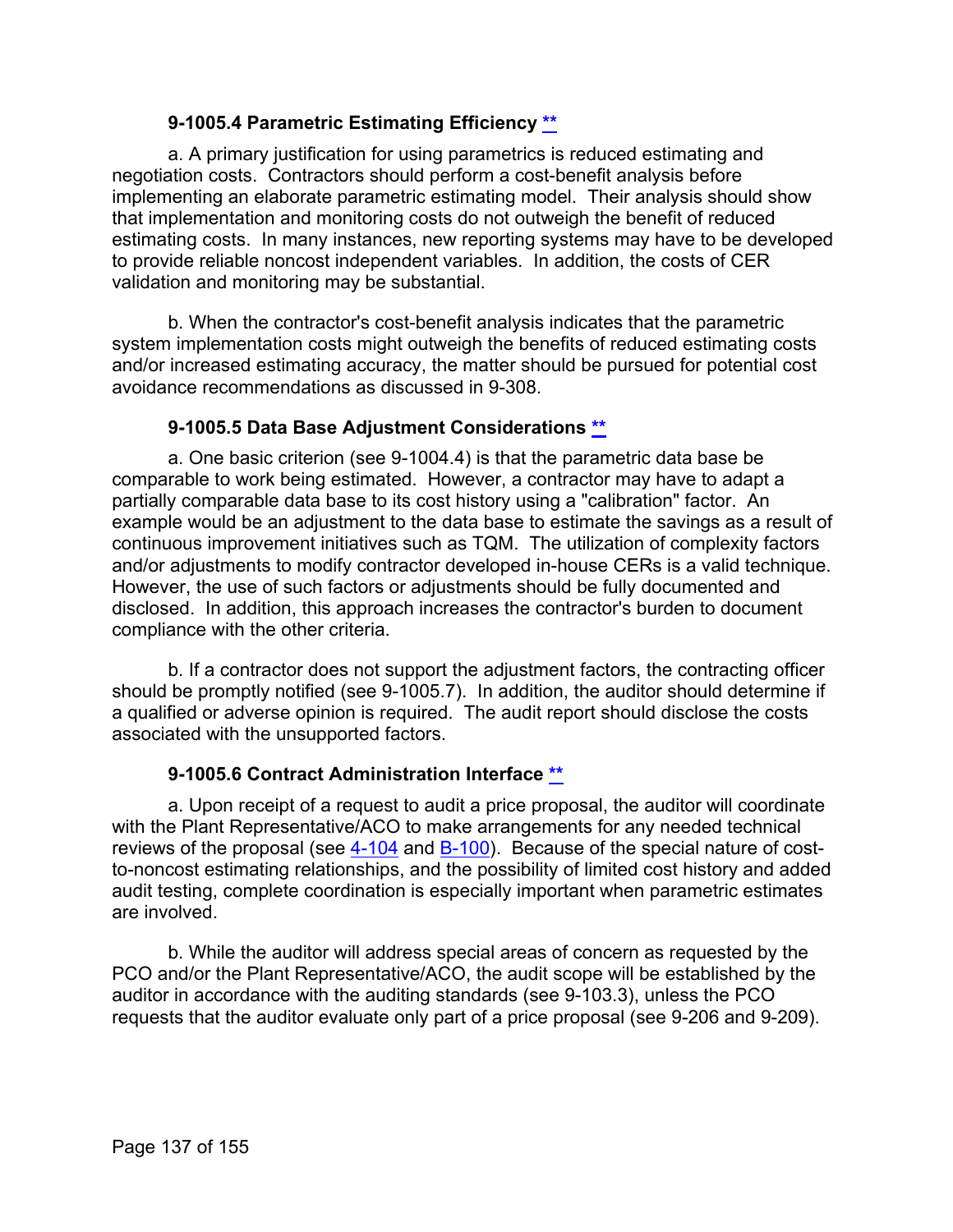c. Auditors should be available, on request, to explain applicable price proposal criteria and identify any prospective audit concerns to both Government and contractor personnel. An example of such audit advice would be to identify operating reports or records that have not been previously used to forecast costs and would therefore require added contractor support and audit testing. Such advance coordination will help avoid unnecessary contractor system development costs.

## **9-1005.7 Reporting of Estimating Deficiencies [\\*\\*](#page-8-19)**

All proposal and estimating deficiencies found during the audit of parametric estimating techniques should be immediately reported to the Plant Representative/ACO. These may include incorrect, incomplete, or noncurrent data and use of inappropriate estimating techniques. When a proposal evaluation discloses estimating system deficiencies, a separate report entitled "Estimating System Deficiency Disclosed during Evaluation of Proposal No. XXX" will be issued immediately after the deficiency is found (see 9-310).

### **9-1006 Estimating Standards [\\*\\*](#page-8-20)**

#### **9-1006.1 Distinction Between Estimating Standards and Parametric Cost Estimating [\\*\\*](#page-8-21)**

a. In terms of historical evolution and sophistication, the terminology of estimating standards as covered in this paragraph might be viewed as falling between traditional cost-to-cost estimating rates and factors and the more advanced types of parametric estimating systems (see 9-1002). However, a contractor may elect to use any combination of these evaluating methods, perhaps in the same proposal.

b. Estimating standards are normally developed through the use of motion-timemeasurement studies performed by industrial engineers. Parametrics, on the other hand, are developed by relating historical costs to one or more noncost drivers. While estimating standards usually represent cost-to-noncost relationships, they have traditionally been limited to narrower or more discrete elements of estimated cost than may be the case in more complex parametric CERs. Also, the logic of the estimating relationship and the appropriateness of the mathematics in estimating standards will usually be readily apparent.

c. Estimating standards will not necessarily require valuation under the criteria for parametric cost estimating relationships contained in 9-1003. Especially when such standards (e.g., hours/pound, hours/drawing, hours/page) have been in place and accepted by Government personnel, the evaluation guidance in this paragraph will likely be sufficient.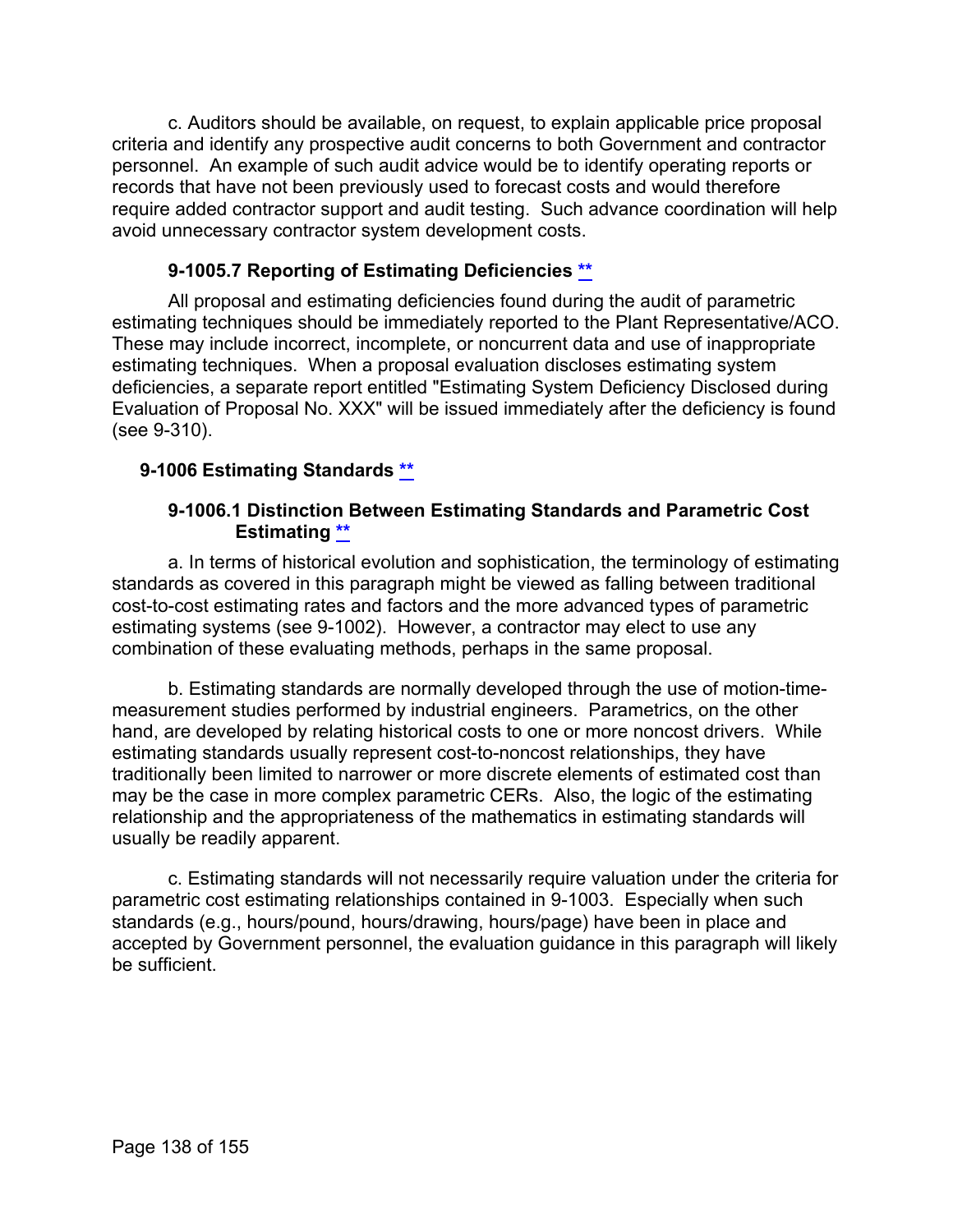### **9-1006.2 Use of Estimating Standards [\\*\\*](#page-8-22)**

a. Estimating standards may be established by relating engineering and/or production costs (effort, time, and/or materials) to specific characteristics of a product such as composition, weight, size, or duration. This approach is designed to save estimating effort and has been used frequently in estimating construction costs and costs of recurring job orders such as printing. Many contractors use the technique in shop-order budgeting and production control.

b. Estimating standards may be used to estimate the cost of a single material item required for the work, or the cost of a single labor operation; for example, welding electrodes per ton of structural steel, press operations time per page, or guard-service costs per week. More complex, composite standards may be used to estimate costs of groups of components or broader classes of labor operations.

c. Use of estimating standards may be appropriate in contract cost estimating situations when there is a close correlation between an amount of production cost and the related product or process characteristic. The data sets being correlated must have been measured in a uniform manner. The cost data used should be verifiable by reasonable means. The units of measure used for base characteristics should be uniform and readily identifiable; the quantity or value of a characteristic should be readily determinable. Standards may be derived from industry-wide statistics but should be relevant and verifiable to the experience of the particular contractor using them.

## **9-1006.3 Applicability to Price Proposals [\\*\\*](#page-8-23)**

Traditionally, estimating standards have been used to estimate costs in lump sums, often including supervision, indirect costs, and occasionally general and administrative expense. To comply with **FAR 15.408**, Table 15-2 and cost accounting standards, the contractor will normally have to factor the estimate to identify the costs by cost element or function. Alternatively, a proposed cost based on an estimating standard might qualify for submission as an "other" cost element if the cost can be tracked as such and is a relatively minor part of the total proposal.

#### **9-1006.4 Audit Procedures [\\*\\*](#page-8-24)**

a. Depending on materiality and risk of the costs estimated, the auditor should examine the development and application of estimating standards to determine whether their use is proper in the circumstances. Evaluate all cost and noncost data applicable to each significant estimating standard and determine whether the data has been properly used in the computations. Assure that the measurements and correlation are adequate for the purpose. Determine whether the basis for the standard (for example, the product mix, production rates, and production methods) is sufficiently similar or comparable to that contemplated in the estimate at hand.

b. When changes are contemplated in the design or production of an end item or the rate or method of production, the contractor's adjustments of the estimating standards require special scrutiny. Review by Government technical specialists may be necessary in this situation.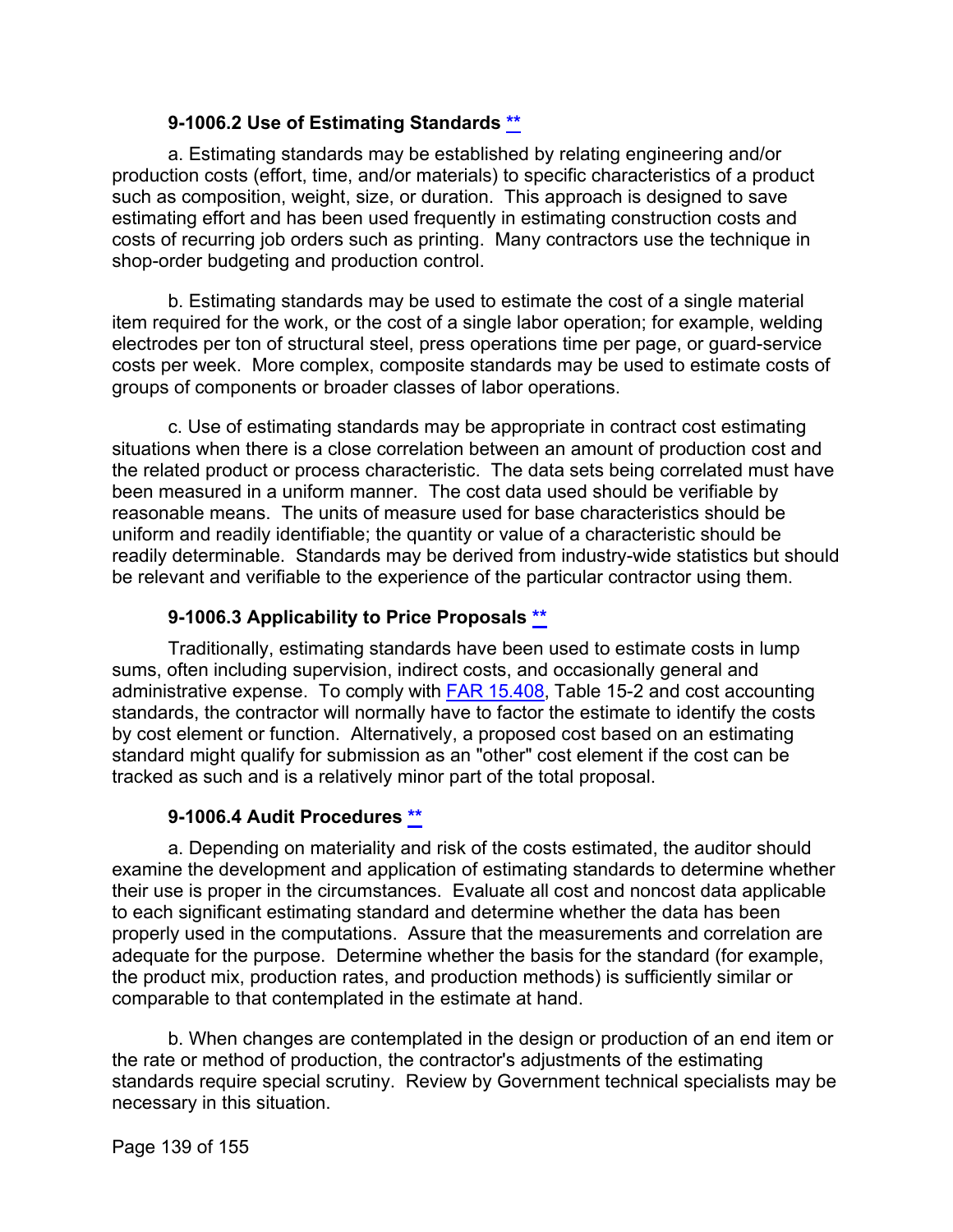c. During audits of historical costs, sufficient information may be readily available from which the auditor could develop estimating standards to use as one means of appraising recurring contractor estimates. However, this will not substitute for audit of cost estimates as submitted by the contractor.

# **9-1100 Section 11 – Limitation on Pass Through Charges [\\*\\*](#page-8-25)**

### **9-1101 General [\\*\\*](#page-8-26)**

[FAR 15.408\(](https://www.ecfr.gov/cgi-bin/text-idx?SID=e16ca4473b4396d963aedf707c4bbd5a&mc=true&node=se48.1.15_1408&rgn=div8)n) requires the Contracting Officer to include [FAR 52.215-22](https://www.ecfr.gov/cgi-bin/text-idx?SID=d3e01e3e8f9cfeb416a346dbb8ba13e9&mc=true&node=se48.2.52_1215_622&rgn=div8) (Limitation on Pass-Through Charges - Identification of Subcontract Effort) and [FAR 52.215-23](https://www.ecfr.gov/cgi-bin/text-idx?SID=d3e01e3e8f9cfeb416a346dbb8ba13e9&mc=true&node=se48.2.52_1215_623&rgn=div8) (Limitations on Pass-Through Charges) in solicitations and contracts as follows:

- For DoD when the total estimated contract or order value exceeds the threshold for obtaining certified cost or pricing data and the expected contract type is any contract type except:
	- Fixed-price with economic price adjustment, Firm-fixed-price or fixed-price incentive contract awarded on the basis of adequate price competition
	- Fixed-price with economic price adjustment, Firm-fixed-price or fixed-price incentive contract for the acquisition of a commercial item
- For civilian agencies when the estimated contract or order value exceeds the simplified acquisition threshold and the contemplated contract type is expected to be cost-reimbursement type.

FAR 52.215-22 (Limitation on Pass-Through Charges—Identification of Subcontract Effort) requires contractors to identify in its proposals the total cost of work to be performed by the offeror, and by each subcontractor. When more than 70 percent of the total cost of the work to be performed is subcontracted, this clause requires the contractor to (1) identify its indirect costs and profit/fee applicable to the work to be performed by the subcontractor, and (2) provide a description of the "added value" it will provide related to the work performed by the subcontractor(s).

FAR 52.215-23 (Limitation on Pass-Through Charges) defines "added value" to be subcontract management functions (either direct or indirect) that are a benefit to the Government (e.g. processing orders of part or services, maintaining inventory, reducing delivery lead times, managing multiple sources for contract requirements, coordinating deliveries, performing quality assurance functions, etc). An "excessive pass-through charge" includes only indirect costs and profit applicable to the subcontracted work. The clause also stipulates that the Government will not pay indirect costs or profit/fee to a higher tier contractor on work performed by a lower-tier subcontractor unless the higher tier contractor provides sufficient evidence that it "adds value".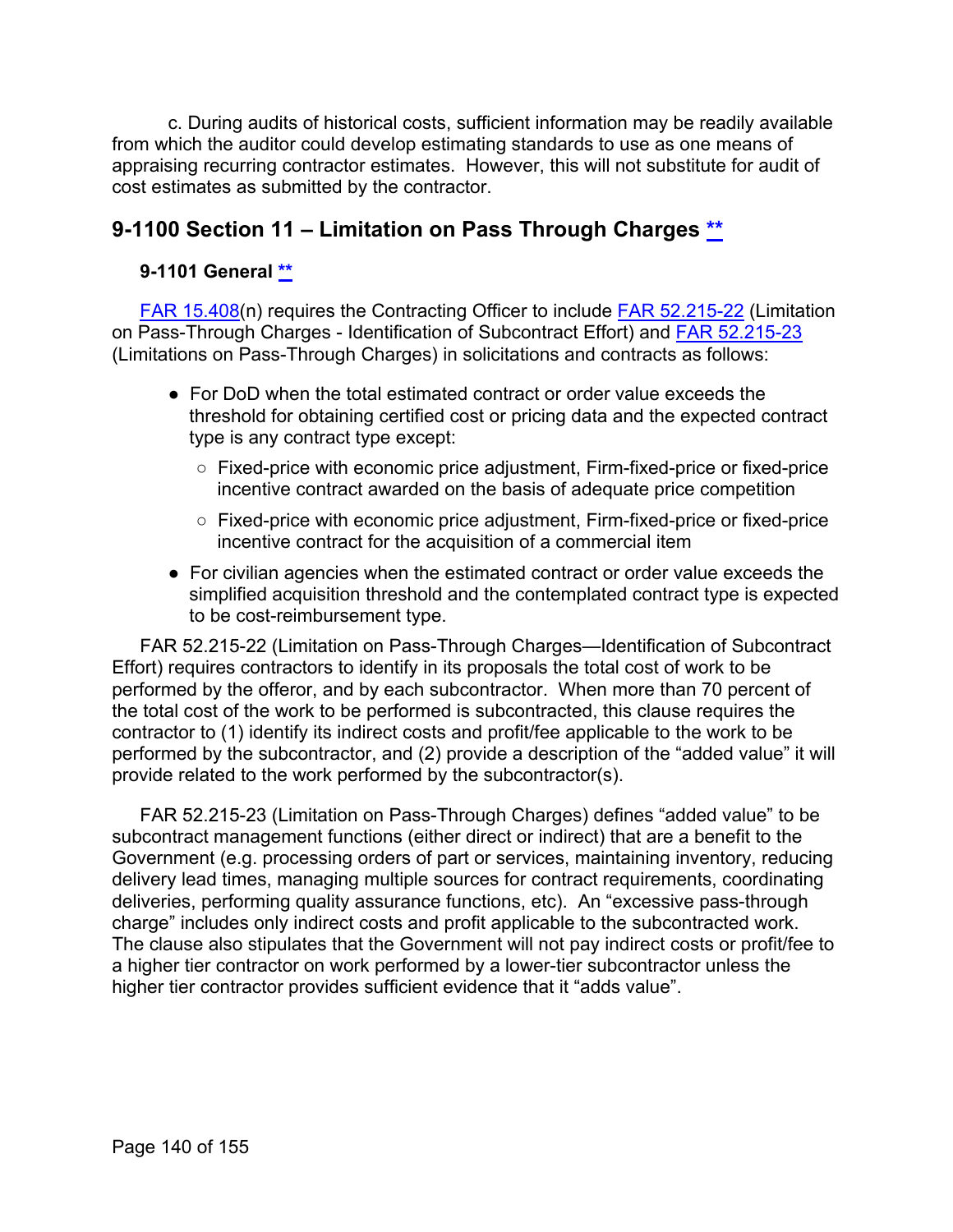These FAR provisions create an allowability issue on excessive pass-through costs, not an allocability issue. The excessive pass-through costs are still allocable to a contract, but will not be paid by the Government (i.e., unallowable) if the contracting officer determines the contractor does not provide "added value" to the subcontracted portion of the work. [FAR 31.203\(](https://www.ecfr.gov/cgi-bin/text-idx?SID=d3e01e3e8f9cfeb416a346dbb8ba13e9&mc=true&node=se48.1.31_1203&rgn=div8)i) specifically makes the indirect costs that meet the definition of "excessive pass-through charges" in FAR 52.215-23, unallowable. The intent of the clauses is to minimize excessive pass-through charges by contractors (or lower-tier subcontractors) that add "no" or "negligible" value to the subcontracted work.

#### **9-1102 Evaluation of Regulatory Requirements [\\*\\*](#page-8-27)**

When proposed subcontract costs exceed 70 percent of the total cost of work to be performed, auditors should ensure the proposal includes a description of the contractor's "added value" as required by [FAR 52.215-22.](https://www.ecfr.gov/cgi-bin/text-idx?SID=d3e01e3e8f9cfeb416a346dbb8ba13e9&mc=true&node=se48.2.52_1215_622&rgn=div8) The auditor should request the contractor specifically address "added value" during the proposal walk through. The auditor should evaluate the reasonableness of the contractor's description and supporting documentation of the "added value" to assess whether the contractor complies with the requirements set forth in [FAR 52.215-23.](https://www.ecfr.gov/cgi-bin/text-idx?SID=d3e01e3e8f9cfeb416a346dbb8ba13e9&mc=true&node=se48.2.52_1215_623&rgn=div8) If "no" or "negligible" value is added by the prime contractor, then the indirect costs added by the prime contractor related to the subcontracted work should be questioned as excessive pass-through charges based on  $FAR$  31.203(i). If the "added value" description is not included in the proposal, the auditor should consider this a proposal inadequacy and should discuss it immediately with both the contractor and contracting officer.

# **9-1200 Section 12 - Forward Pricing Rate Agreements (FPRA) [\\*\\*](#page-9-0)**

# **9-1201 Introduction [\\*\\*](#page-9-1)**

a. It is DCAA policy that forward pricing rate agreements (FPRAs) between the Government and contractors receive consistent audit treatment. In consonance with this policy, this section presents audit guidance covering the establishment and monitoring of FPRAs at contractor locations.

b. The guidance presented herein is intended to supplement the detailed guidance presented in other parts of CAM, such as 9-700, on the audit of estimated rates.

#### **9-1202 Definitions and Background [\\*\\*](#page-9-2)**

#### **9-1202.1 FPRA [\\*\\*](#page-9-3)**

An FPRA, as discussed in [FAR 42.17,](http://www.ecfr.gov/cgi-bin/text-idx?SID=cac1bf4ae3bf3eb0ad450ad174724bc9&mc=true&node=sp48.1.42.42_117&rgn=div6) is a written agreement negotiated between a contractor and the Government regarding certain rates and factors available during a specified period for pricing contracts or contract modifications. Such rates and factors represent reasonable projections of specific costs that are not easily estimated for, identified with, or generated by, a specific contract, contract end item, or task. These projections may include rates for such things as: labor, indirect costs, material obsolescence and usage, spare parts provisioning, and material handling.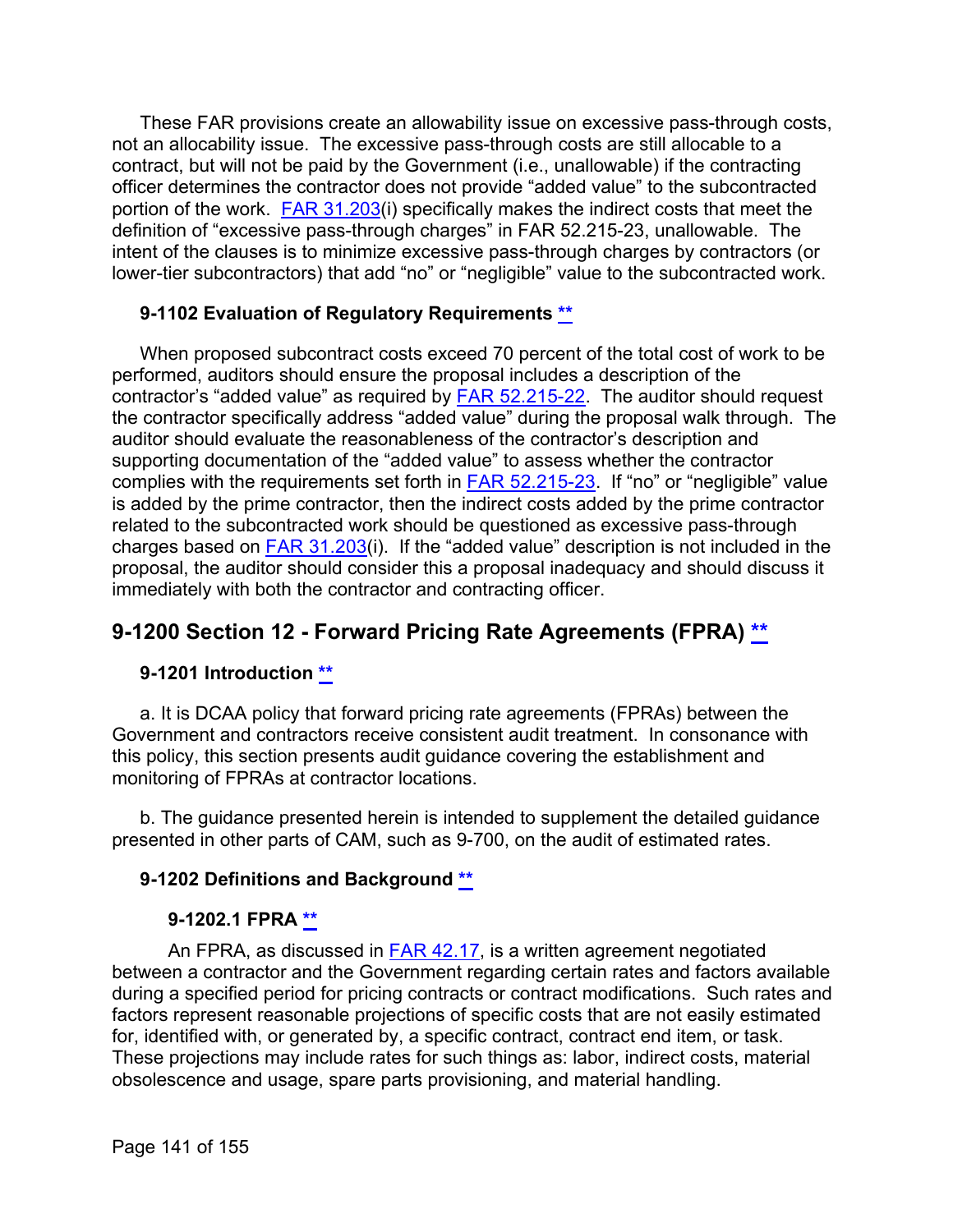### **9-1202.2 Forward Pricing Rate Recommendation (FPRR) [\\*\\*](#page-9-4)**

An FPRA, by definition, is a written agreement between the Government and its contractor. A contractor, however, may not always be willing to enter into an FPRA because of frequently changing business conditions or other circumstances. If, under these circumstances, the Government still wishes to use some form of preestablished pricing rates, forward pricing rate recommendations can be unilaterally established by the ACO. Although the establishment of an FPRR differs in some key respects from an FPRA, most of the audit guidance contained within this section applies equally to both types of rates.

# **9-1202.3 Forward Pricing Factor [\\*\\*](#page-9-5)**

A forward pricing factor is generally represented as a percentage or ratio that is applied to an existing cost or estimate in order to arrive at another, usually related, cost determination or estimate. Scrap, for example, is typically estimated as a percentage of unit material costs and then added to the unit material costs to develop total unit material costs. Other typical forward pricing factors include escalation, labor fringes, and special tooling.

# **9-1202.4 Formula Pricing Agreement [\\*\\*](#page-9-6)**

a. A formula pricing agreement (FPA) is a written agreement between a DoD contracting office and a large volume contractor which sets forth a methodology that the contractor agrees to follow when pricing items covered by the FPA. It differs from an FPRA in that, once established, the FPA may be used to determine the complete final price of individual orders. A typical FPA, for example, may be established to cover and expedite the acquisition of spares.

b. DCAA FAOs, as part of DoD's field pricing support team, are requested to audit both contractor FPA and FPRA submissions. All FPA and FPRA submissions must be prepared and supported with certified cost or pricing data that is current, accurate, and complete. Contractor certification to this effect is required at the time agreement is reached on the formula price and/or at the time of agreement on individual orders over \$750,000 (see 9-1207). This difference aside, much of the audit guidance contained herein for FPRAs is also generally applicable to the audit of an FPA.

# **9-1203 FPRA Initiation, Application, Use, and Expiration [\\*\\*](#page-9-7)**

a. The establishment of an FPRA may be initiated by either the contractor, PCO, or ACO whenever it is determined that the benefits to be derived from such an agreement are commensurate with the effort of establishing and monitoring it.

b. The Government normally enters into an FPRA with contractors having a significant volume of pricing actions with the Government. This avoids having to establish new rate estimates every time the contractor bids on new work. In determining whether to establish an FPRA, it is the ACO's responsibility to consider whether sufficient benefit can be derived from such an agreement.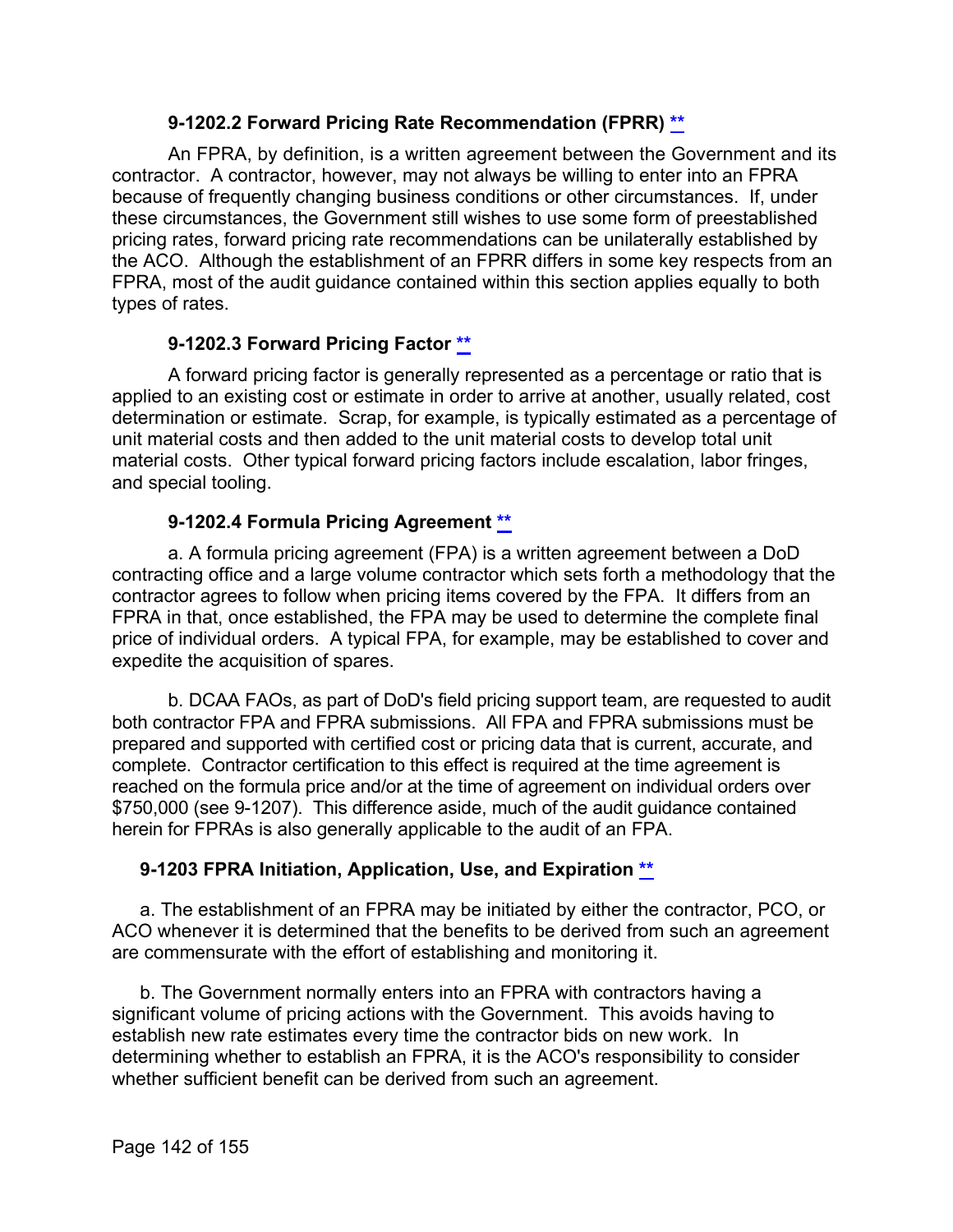c. Contracting officers will use FPRA rates as bases for pricing all contracts, modifications, and other contractual actions to be performed during the period covered by the agreement, unless the ACO determines that changed conditions have invalidated part or all of the agreement. Any conditions affecting the agreement's validity will be promptly brought to the ACO's attention.

d. [FAR 42.1701\(c\)](http://www.ecfr.gov/cgi-bin/text-idx?SID=cac1bf4ae3bf3eb0ad450ad174724bc9&mc=true&node=se48.1.42_11701&rgn=div8) requires an FPRA to include specific terms and conditions covering expiration, application, and data requirements for systematic monitoring to assure the validity of rates. The agreement must also provide for cancellation at the option of either party and require the contractor to submit to the ACO and to the cognizant contract auditor any significant change in cost or pricing data.

### **9-1204 Rate Identification and Support [\\*\\*](#page-9-8)**

Offerors are required in each price proposal to specifically describe the FPRA, if any, to which the rates apply and to identify the latest certified cost or pricing data already submitted in accordance with the agreement. (See [FAR 15.407-3\(a\)](http://www.ecfr.gov/cgi-bin/text-idx?SID=cac1bf4ae3bf3eb0ad450ad174724bc9&mc=true&node=se48.1.15_1407_63&rgn=div8) and the instructions in [FAR 15.408,](http://www.ecfr.gov/cgi-bin/text-idx?SID=cac1bf4ae3bf3eb0ad450ad174724bc9&mc=true&node=se48.1.15_1408&rgn=div8) Table 15-2 I.G. for submitting a contract price proposal.) All data submitted in connection with the agreement, updated as necessary, form a part of the total data that the offeror certifies to be accurate, complete, and current at the time of agreement on price for an initial contract or for a contract modification (see Certification, 9-1207).

### **9-1205 Audit Scope [\\*\\*](#page-9-9)**

a. The scope of an FPRA audit needs to be tailored to the individual contracting circumstances. At a minimum, however, the auditor should:

(1) Appropriately consider:

(a) the materiality of bases, pools, and rates,

(b) the results of prior DCAA audits and adequacy of contractor internal controls,

(c) the historical differences between the contractor's forecasted and actual rates,

(d) changes in the contractor's organization, operations, manufacturing processes and practices (see 14-800), business volume, and allocation bases,

(e) the mix of Government and commercial business and types of Government contracts, and

(f) Board of Directors minutes for documentation of any major decisions affecting the contractor's organization and operations.

(2) Determine that the contractor's: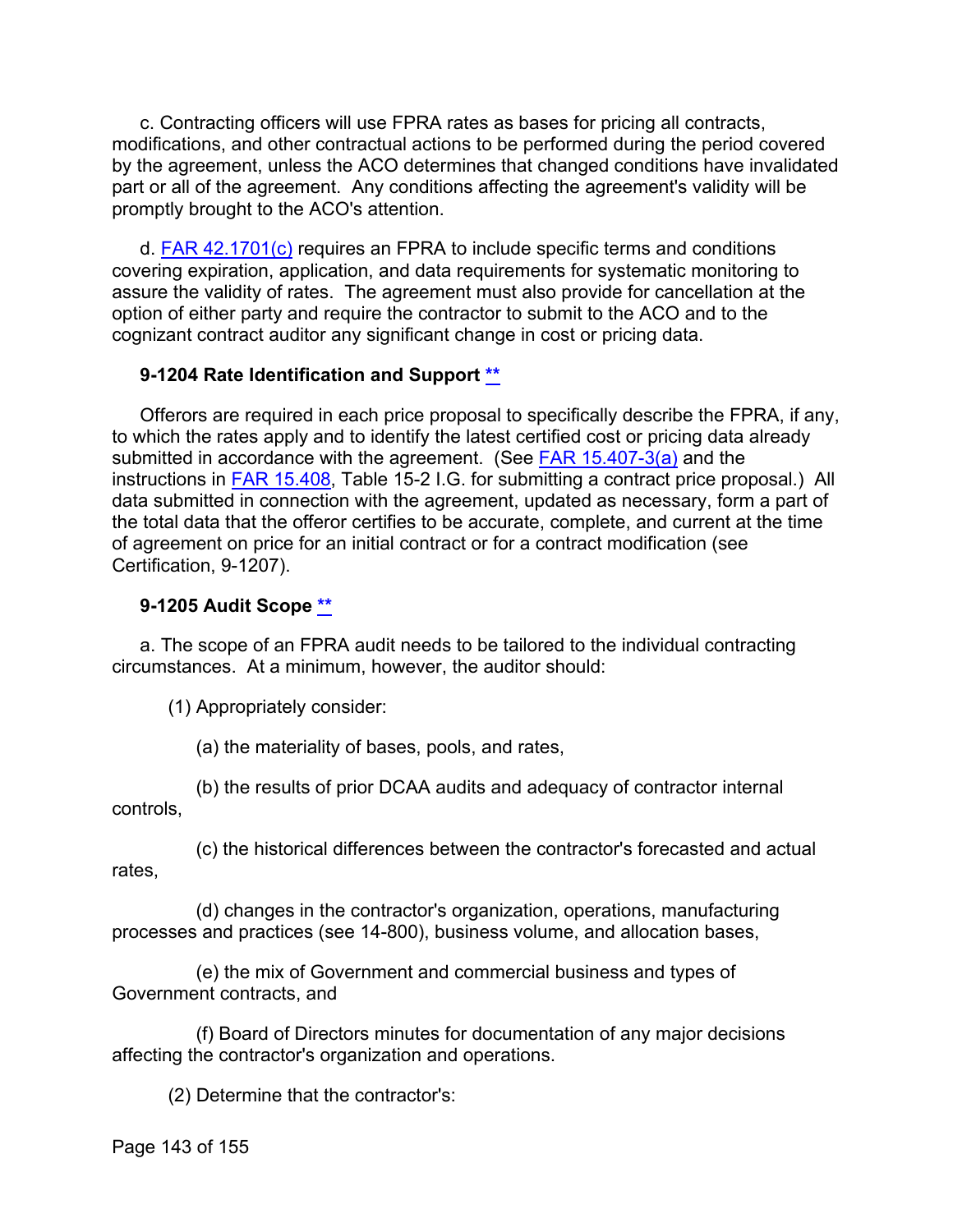(a) estimating practices comply with disclosed cost accounting practices,

(b) projected business volume, allocation bases, and indirect costs are reasonable and in consonance with the contractor's internal plans,

(c) rate data are valid and correct, and

(d) rate computations are mathematically correct.

b. The rates covered by an FPRA, although "preestablished" for periods of general use on more than one proposal, are audited in much the same manner as the forward pricing rates applied in the audit of individual price proposals. Many of the steps for auditing forward pricing rate estimates are also similar to the steps for auditing historical costs and rates. Therefore, prior to determining the FPRA audit scope, the auditor should become familiar with the CAM guidance covering the audit of both forward pricing rates (see [9-700](https://viper.dcaa.mil/guidance/cam/3144/audits-of-cost-estimating-and-pricing-proposals#Sec9700) for indirect costs and [9-500](https://viper.dcaa.mil/guidance/cam/3144/audits-of-cost-estimating-and-pricing-proposals#Sec9500) for direct labor) and historical cost rates (see [6-600](https://viper.dcaa.mil/guidance/cam/3136/incurred-cost-audit-procedures#Sec6600) for indirect costs and [6-400](https://viper.dcaa.mil/guidance/cam/3136/incurred-cost-audit-procedures#Sec6400) for direct labor).

### **9-1206 Evaluation [\\*\\*](#page-9-10)**

a. Budget Evaluation Compatibility. Rate forecasting procedures are closely tied to the contractor's budgeting procedures. Therefore, auditors should evaluate the budgeting procedures and related practices to:

(1) ascertain that, in the aggregate, the data upon which the judgments are made are sound and consider all available and relevant contractor data, and

(2) determine whether the data supporting the proposed rates are compatible with company budgets and agree with the general conditions, standards, staffing factors, and other criteria used for planning and budgetary purposes.

b. Estimating System Audits and Deficiencies. In evaluating an FPRA submission, the auditor should be familiar with:

(1) DCAA's guidance on estimating methods and system audits in [9-309](https://viper.dcaa.mil/guidance/cam/3144/audits-of-cost-estimating-and-pricing-proposals#Sec9309) and [5-](https://viper.dcaa.mil/guidance/cam/3135/audit-of-contractor-compliance-with-defense-federal-acquisition-regulation-supplement-for-contractor-business-systems-and-subsystems#Sec5500) [500,](https://viper.dcaa.mil/guidance/cam/3135/audit-of-contractor-compliance-with-defense-federal-acquisition-regulation-supplement-for-contractor-business-systems-and-subsystems#Sec5500)

(2) the details of the contractor's estimating system, and

(3) the disclosures from the latest estimating system compliance audit.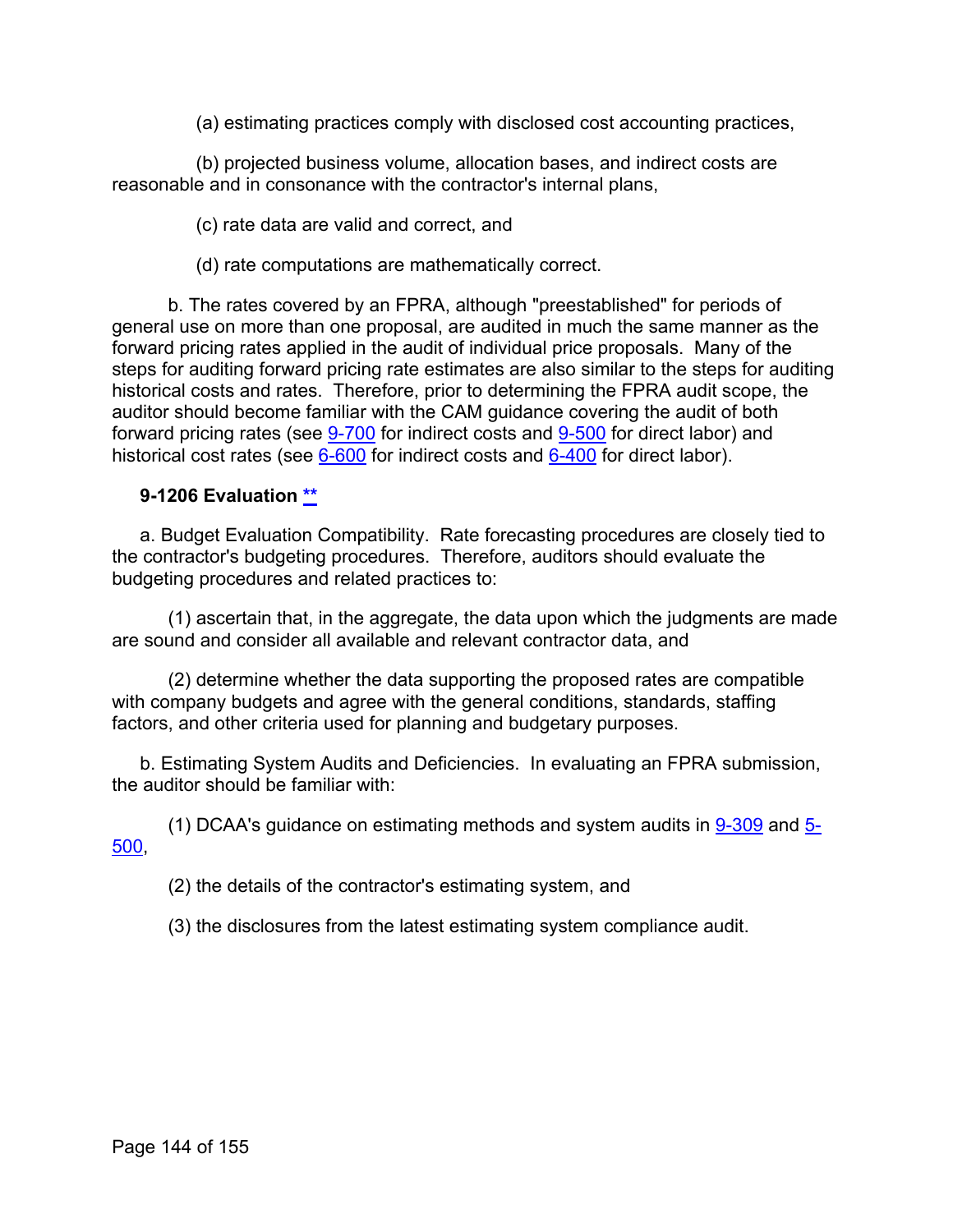At a minimum, the auditor should perform a thorough review of the permanent file for outstanding estimating system deficiencies. Contractor estimating deficiencies disclosed as a result of system audits or audits of individual pricing actions can also apply to the contractor's FPRA estimates. Similarly, estimating deficiencies disclosed during an FPRA evaluation can also apply to the audit of individual pricing actions. If an outstanding deficiency exists that has an impact on the FPRA evaluation or one is disclosed by the evaluation, then the auditor should adopt one of the reporting alternatives presented in [5-110](https://viper.dcaa.mil/guidance/cam/3135/audit-of-contractor-compliance-with-defense-federal-acquisition-regulation-supplement-for-contractor-business-systems-and-subsystems#Sec5110) and incorporate the deficiency accordingly into the FPRA evaluation report.

c. Comparison to Billing Rates. Because of the large degree of interdependence between billing rates and forward pricing rates for the current contractor fiscal year (CCFY), the auditor should expect both types of rates for the CCFY to be the same. It is therefore important for the auditor evaluating an FPRA submission with CCFY rates to carefully compare these rates and supporting data with the most recent billing rates and supporting data for the CCFY. Any significant differences between the rates must be fully explained and supported by the contractor. If the auditor determines that billing rates should be revised, the contractor should be requested to submit a new billing rate proposal. If the contractor refuses to submit a more current billing rate proposal the procedures in [6-705](https://viper.dcaa.mil/guidance/cam/3136/incurred-cost-audit-procedures#Sec6705) are applicable (also see 9-1207, [6-706.1,](https://viper.dcaa.mil/guidance/cam/3136/incurred-cost-audit-procedures#Sec67061) and [FAR 42.703-2](http://www.ecfr.gov/cgi-bin/text-idx?SID=cac1bf4ae3bf3eb0ad450ad174724bc9&mc=true&node=se48.1.42_1703_62&rgn=div8) for further guidance).

d. Impact of Individual Pricing Actions

(1) Each pricing action needs to be initially evaluated to determine whether its impact upon the existing FPRA significantly changes the conditions upon which the FPRA was negotiated. [FAR 15-407-3\(b\)](http://www.ecfr.gov/cgi-bin/text-idx?SID=cac1bf4ae3bf3eb0ad450ad174724bc9&mc=true&node=se48.1.15_1407_63&rgn=div8) requires that such changes be reported to the ACO. In assessing the changed conditions, the auditor should consider:

(a) the type of contract contemplated,

(b) the dollar significance of the pricing action,

(c) whether the performance period of the proposed contract action is significantly different from the period to which the rate agreement applies, and

(d) any new data or other information that may raise a question as to the acceptability of the rates.

(2) The auditor should also be alert to any pricing action which does not accurately reflect the agreed-upon rates, incorporates the correct rates from an FPRA which has subsequently been declared invalid, or appears to seek preferential pricing rates (see [FAR 15.407-3\(b\)/](http://www.ecfr.gov/cgi-bin/text-idx?SID=cac1bf4ae3bf3eb0ad450ad174724bc9&mc=true&node=se48.1.15_1407_63&rgn=div8)[DFARS 215.407-3.](http://www.ecfr.gov/cgi-bin/text-idx?SID=cac1bf4ae3bf3eb0ad450ad174724bc9&mc=true&node=se48.3.215_1407_63&rgn=div8)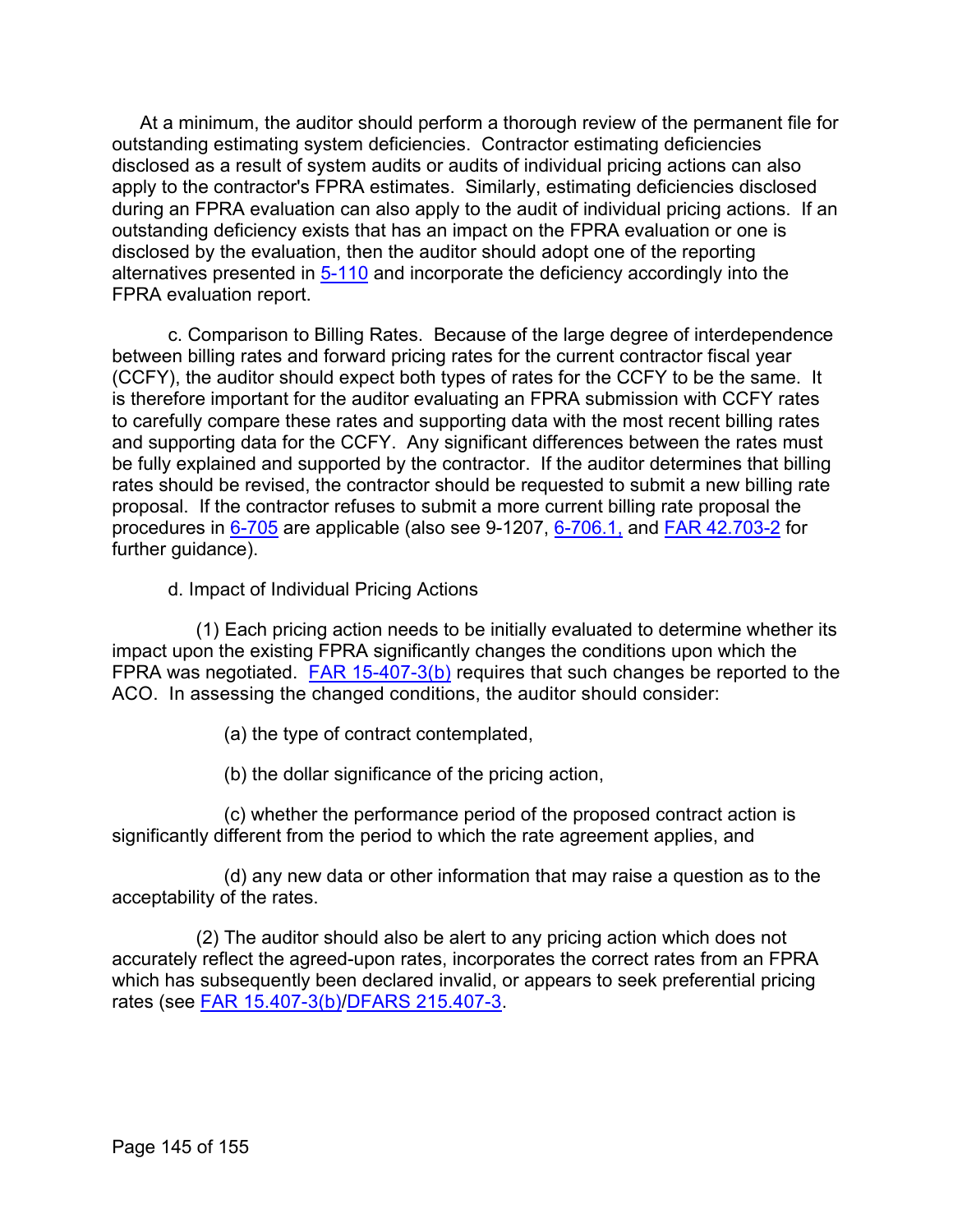## e. Allocation Methods and Activity Bases

(1) General. Even though a contractor has well-established and regularly accepted procedures for formulating and applying FPRAs, the auditor needs to periodically perform an in-depth analysis to determine whether these procedures and the proposed allocation methods and activity bases are still equitable. Guidance for making this determination is provided in [6-600,](https://viper.dcaa.mil/guidance/cam/3136/incurred-cost-audit-procedures#Sec6600) [Chapter 8,](https://viper.dcaa.mil/guidance/cam/3141/cost-accounting-standards#Section) and [9-700.](https://viper.dcaa.mil/guidance/cam/3144/audits-of-cost-estimating-and-pricing-proposals#Sec9700)

(2) CAS. The Cost Accounting Standards (Chapter 8) play a significant role in the development of rates and factors. Therefore, when evaluating an FPRA submission, the auditor should review the permanent file for any outstanding CAS problems relating to the rates, and otherwise assess the current proposal for compliance with CAS.

(3) Rate Structure. Rate structure describes the number and types of rates established for a given set of conditions. It also determines how costs are to be allocated and the overall equity of the allocation. Contractors are required to use the same rate structure for forward pricing purposes as they do for historical costing purposes. Should a contractor employ a different structure for estimating its costs, the auditor needs to determine whether the contractor is changing its accounting system. If so, has the contractor submitted:

(a) a cost impact statement, and

(b) a revised disclosure statement as required by [FAR 52.230-6](http://www.ecfr.gov/cgi-bin/text-idx?SID=4cd6daa6aa818989bf67e38a5ef6be3d&mc=true&node=se48.2.52_1230_66&rgn=div8) and 3 of the CAS administration clause (see 9-704.3 and [8-303.3\)](https://viper.dcaa.mil/guidance/cam/3141/cost-accounting-standards#Section83033).

(4) Rate Period. The auditor needs to determine that the rates used for forward pricing purposes are appropriate for the contemplated period of contract performance (see 9-704.2).

(a) Indirect Cost Rate Periods. The rate period for indirect cost rate estimates should generally coincide with the contractor's fiscal year period or the historical rate period established for the allocation of the indirect cost. Except for those situations explained in [8-406.1,](https://viper.dcaa.mil/guidance/cam/3141/cost-accounting-standards#Section84061) an indirect cost rate period should not be computed for a period longer than one year. In certain circumstances, however, it may be more equitable for contract costing purposes to use a shorter indirect cost rate period than the contractor's normal fiscal year. These circumstances are explained in 6-605.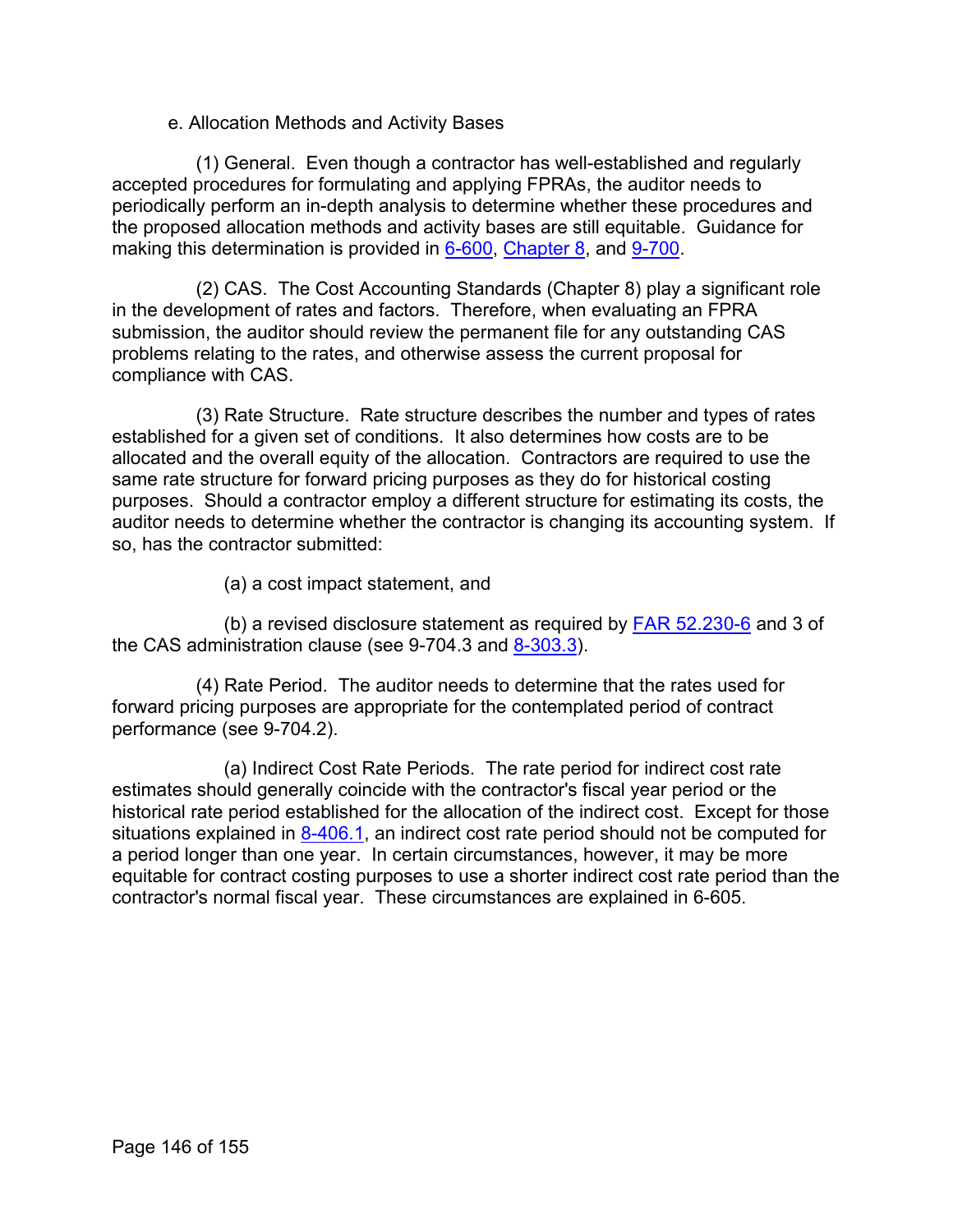(b) Labor Rate and Factor Periods. The period for determining forward pricing factors and labor rates will also usually coincide with the contractor's fiscal year or historical rate period. The applicability of the period, however, must be examined for each pricing action. This is to determine whether the contemplated contractual requirements parallel the conditions that were contemplated in the development of the rates and factors, or whether conditions are present which indicate that the rate periods should be modified. The audit report should contain appropriate comments whenever the evaluation of forward pricing rates and factors discloses that the estimated rate periods are unreasonable for the work to be performed. See 9-500 and 9-600 for further guidance, including the conditions under which forward pricing factors and labor rates should be modified.

(5) Forecasted Bases and Expenses. Auditors must use the knowledge and data that they obtain from audits of contractors' estimating systems as the basis for determining the validity of the contractor's estimates of base and expense pool amounts. In addition, the auditor should evaluate the information available from cognizant Government acquisition and contract administration officials, as well as from outside sources. At a minimum, the auditor needs to verify that the forecasted allocation bases and estimated pool costs:

(a) are compatible with the contractor's current business volume estimates and developed in accordance with the latest management plans, and

(b) appropriately consider the procurement requirements and limitations of the individual buying offices.

(See [6-700](https://viper.dcaa.mil/guidance/cam/3136/incurred-cost-audit-procedures#Sec6700) and 9-700 for further guidance on the evaluation of forecasted bases and expenses.)

f. Assist Audits. Corporate and other organizational allocations can have a substantial impact on forward pricing rates. Therefore, assist audit planning should be coordinated with the involved DCAA audit offices to ensure timely receipt of feeder reports. The planning should be geared to the contractor's budget cycle. Requests for assist audits of allocated costs or rates should not wait until the receipt of a contractor's FPRA proposal. (Also see 9-104.5(b).)

g. Use of a Specialist. The auditor should refer to the detailed procedures in [Appendix B](https://viper.dcaa.mil/guidance/cam/3163/appendix-b-specialist-assistance#Sec) and throughout Chapter 9 for guidance:

(1) in making decisions about whether technical specialist assistance is needed,

(2) identifying what type of technical specialist is needed,

(3) deciding upon the best source for the technical assistance,

(4) achieving good communications with the technical specialist, and

Page 147 of 155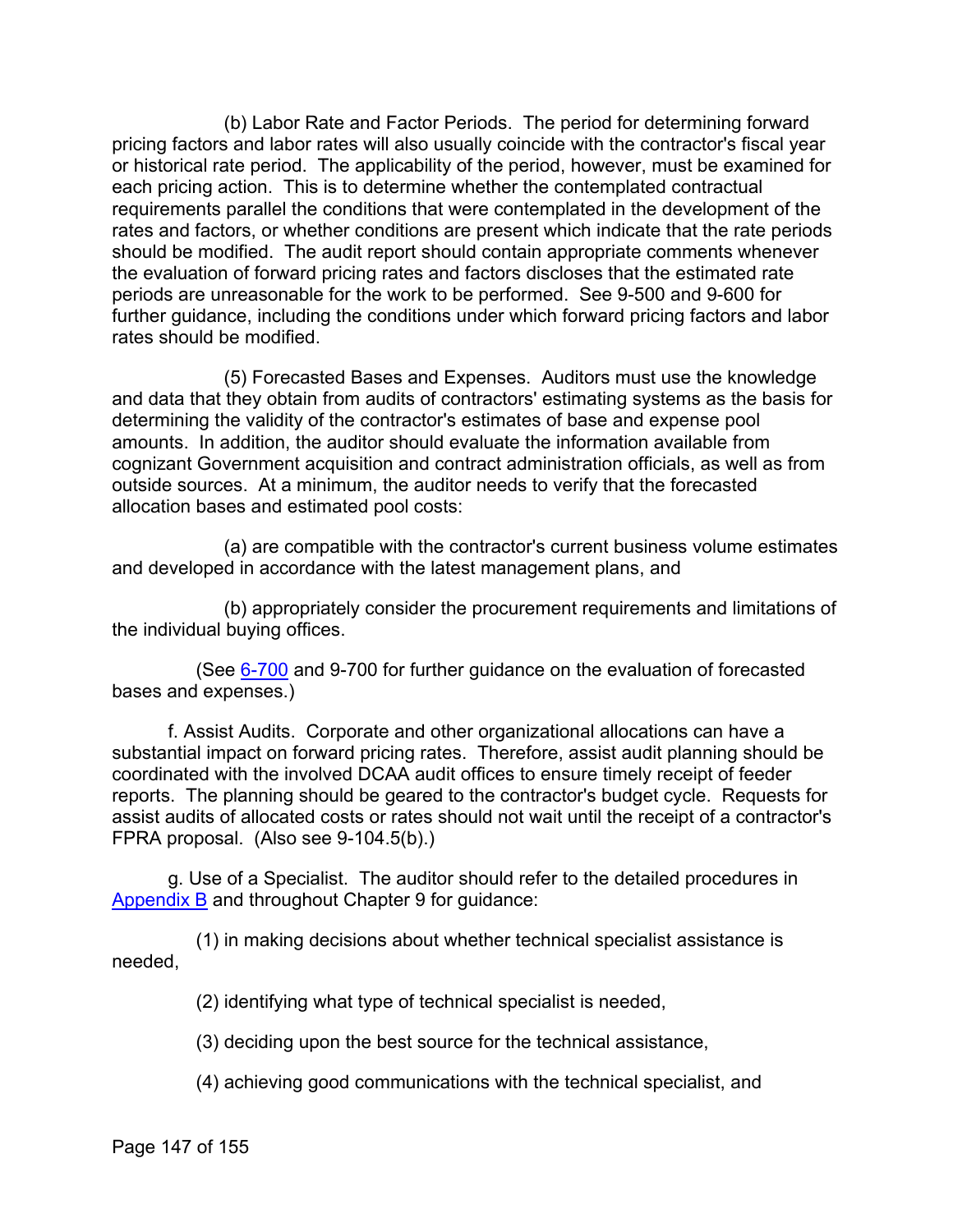(5) reporting on the uses of technical specialists or the impact of their nonavailability.

## **9-1207 Certification [\\*\\*](#page-9-0)**

Contractors seeking to enter into a FPRA are required by [FAR 42.1701\(b\)](http://www.ecfr.gov/cgi-bin/text-idx?SID=5dba3e1d4f25959194c88d4e2e03edce&mc=true&node=se48.1.42_11701&rgn=div8) to provide the ACO with a proposal that includes certified cost or pricing data that are accurate, complete, and current as of the date of submission. No Certificate of Current Cost or Pricing Data is required, however, upon reaching a negotiated settlement on the FPRA (or other advance agreement). This is because the rates in the FPRA are covered by the certificates that are executed when the individual contracts and contract modifications are negotiated. That is, when an FPRA or other advance agreement is used in partial support of a later contractual action that requires a certificate, the price proposal certificate shall cover:

(1) the data originally supplied to support the FPRA or other advance agreement and

(2) all data required to update the price proposal to the time of agreement on contract price (see [FAR 15.407-3](http://www.ecfr.gov/cgi-bin/text-idx?SID=5dba3e1d4f25959194c88d4e2e03edce&mc=true&node=se48.1.15_1407_63&rgn=div8) and [FAR 15.408,](http://www.ecfr.gov/cgi-bin/retrieveECFR?gp=&SID=5dba3e1d4f25959194c88d4e2e03edce&mc=true&r=SECTION&n=se48.1.15_1408) Table 15-2 ).

# **9-1208 Monitoring FPRAs [\\*\\*](#page-9-1)**

Primary responsibility for updating rates rests with the contractor, and ACO staff members often assume most of the Government's responsibility for monitoring FPRAs. Notwithstanding this, the rates should also be monitored periodically by the auditor so that the ACO can be notified of any significant variances. When appropriate, the auditor should:

a. Ensure that the rates are analyzed on a periodic basis by comparing the actual rates with the agreed-to rates. To avoid performing duplicate work, coordinate with the contractor and ACO and determine if they are tracking and analyzing rates. If the contractor is not tracking and analyzing rates, the auditor should recommend to the ACO that the contractor perform this effort as a condition of the FPRA.

b. Compare new outputs from the contractor's budgetary system against the contractor's actual expenditure patterns for the CFY and against the budgeted amounts initially provided to support the FPRA.

c. Inform the ACO of any significant variances disclosed from monitoring the FPRA rates. When unfavorable trends or patterns begin to surface, and significant variances from actual costs are identified communicate the results of the analysis to the ACO in a memorandum along with the recommendation that the contractor be requested to submit a revised FPRA proposal. If, on the basis of the facts at hand, the ACO does not agree that revised rates are warranted, inform the FAO Manager for possible elevation of the issue(s). Also see 9-1209 on reporting.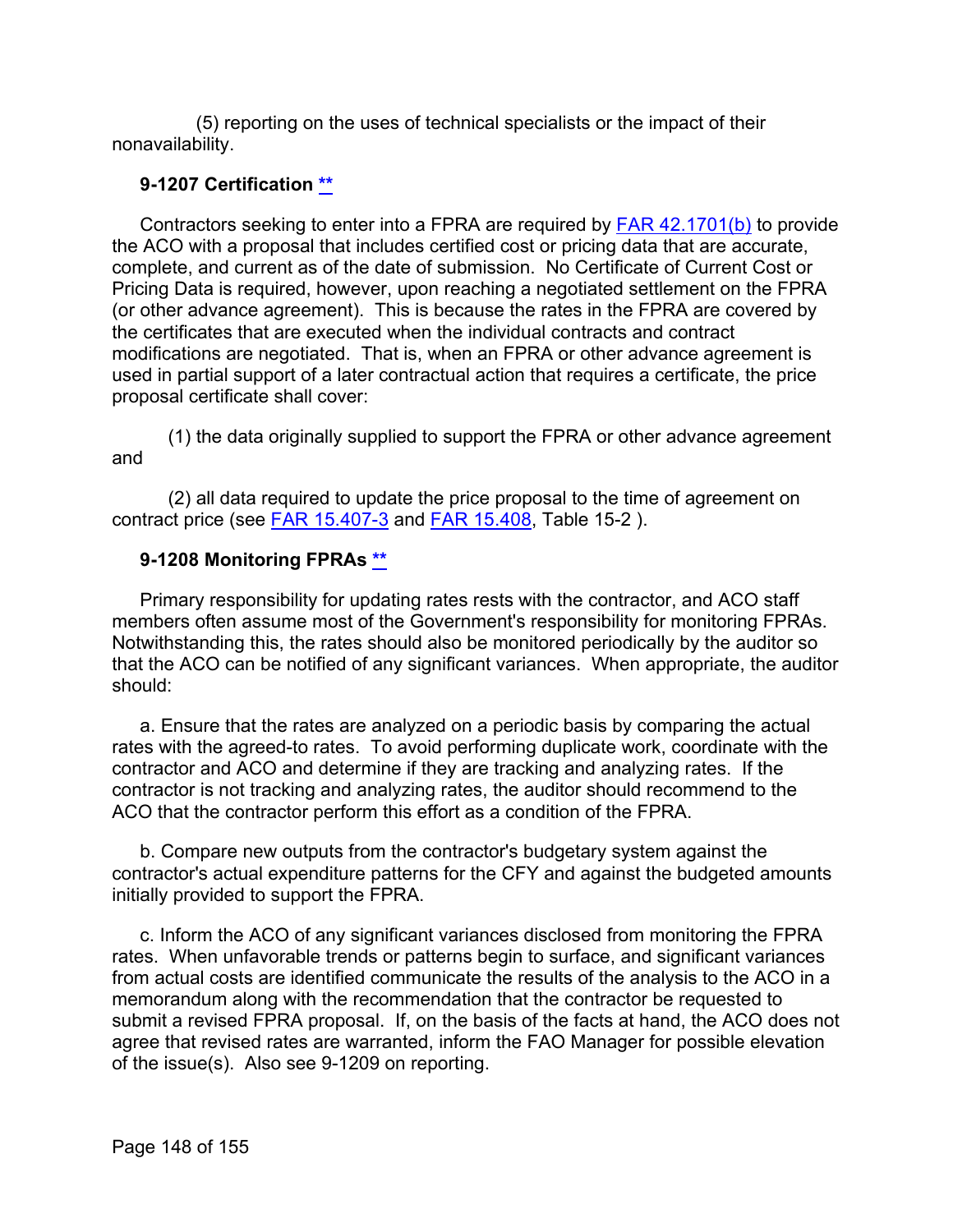## **9-1209 Reporting on an FPRA [\\*\\*](#page-9-2)**

a. Report writing guidance in 10-200 and the audit report shell report for activity code 23000, working paper A, and working paper A-01, found on the DCAA intranet should be used for reporting the findings of FPRA evaluations.

b. While the establishment of an FPRA can be initiated by the contractor, PCO, or ACO, the ACO is responsible for:

(1) obtaining all new or updated submissions from the contractor [\(FAR 42.1701\)](http://www.ecfr.gov/cgi-bin/text-idx?SID=5dba3e1d4f25959194c88d4e2e03edce&mc=true&node=se48.1.42_11701&rgn=div8) and for

(2) processing the requests for DCAA audit when field pricing support is available [\(FAR 15.404-2\)](http://www.ecfr.gov/cgi-bin/retrieveECFR?gp=&SID=5dba3e1d4f25959194c88d4e2e03edce&mc=true&r=SECTION&n=se48.1.15_1404_62).

c. Recommend a contract reopener or savings clause in forward pricing audit reports when external restructuring costs are included in forward pricing rates (Selected Areas of Cost guidebook, [Chapter 63\)](https://viper.dcaa.mil/guidance/guidebooks/selected-areas-of-cost/3099/restructuring-costs).

d. The auditor is obligated to promptly report to the ACO any conditions which may affect the validity of an existing FPRA. Although oral notification and discussion of the conditions may be initially appropriate in some circumstances, such notification should be followed up by a letter or report when the notification is expected to be pursued. If, the ACO determines that the condition has invalidated the agreement, the ACO should provide notification of this fact to all interested parties and initiate revision of the agreement (see FAR 42.1701(c and d)).

e. Should the FPRA audit disclose a contractor estimating system deficiency which has not been previously reported, the auditor should report the deficiency and should ensure that the deficiency is appropriately incorporated into the FPRA evaluation report.

## **9-1210 Auditor Involvement at FPRA Negotiation Conferences [\\*\\*](#page-9-3)**

[FAR 42.1701\(b\)](http://www.ecfr.gov/cgi-bin/text-idx?SID=5dba3e1d4f25959194c88d4e2e03edce&mc=true&node=se48.1.42_11701&rgn=div8) requires the ACO to invite the cognizant contract auditor to participate in developing a Government objective and to participate in the negotiations of the FPRA. Upon completing the negotiations, the ACO should prepare a price negotiation memorandum (PNM) and forward copies of the PNM and FPRA to the cognizant auditor, as well as to all contracting offices that are known to be affected by the FPRA. See 15-400 for further guidance on auditor support at negotiations.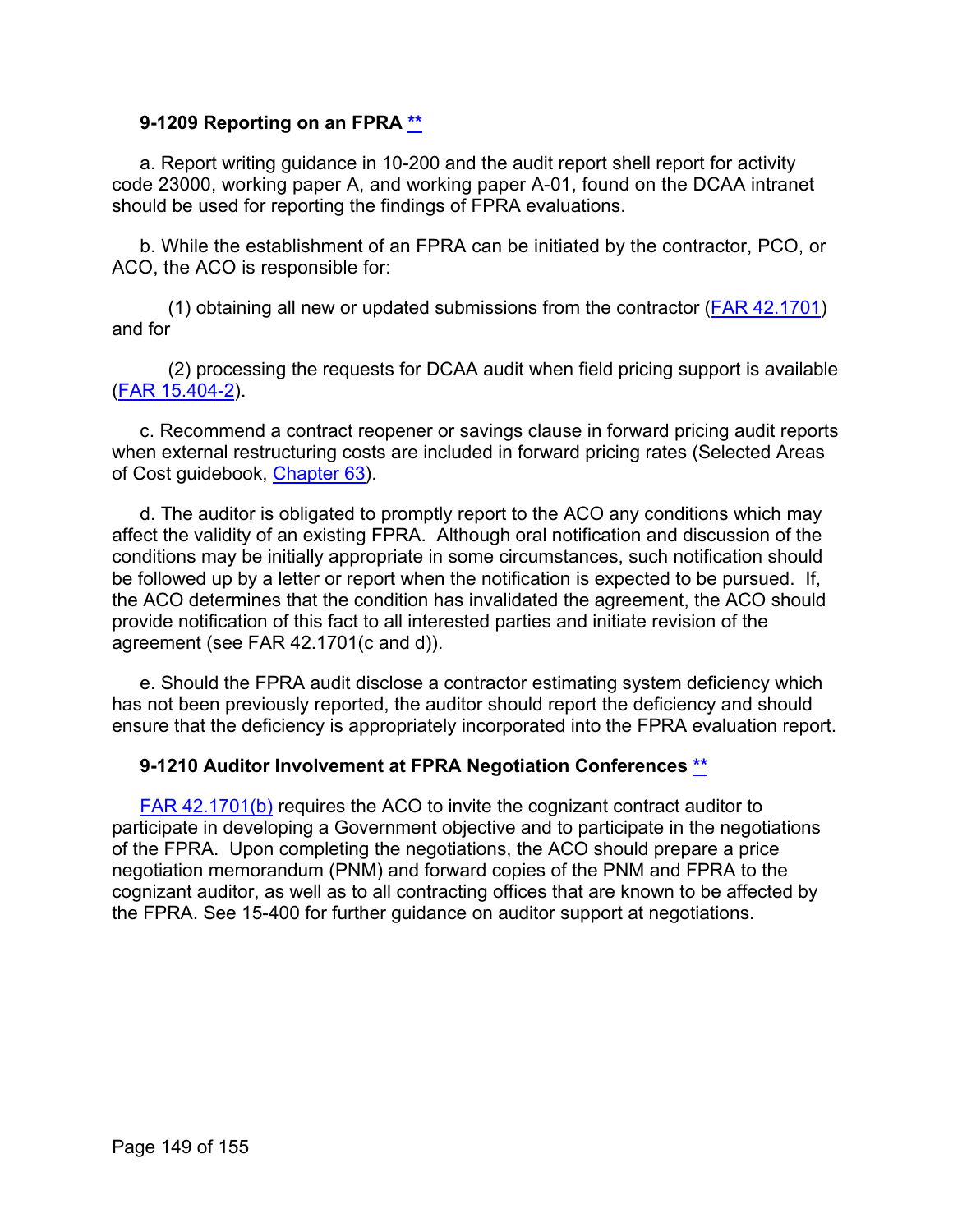## **9-1211 Requirement for Postaward Audit After Revision to an FPRA [\\*\\*](#page-9-4)**

Forward pricing rates reflect the contractor's best judgments of what future expenses will be. The certified cost or pricing data supporting these judgments must be accurate, complete, and current as certified by the contractor when individual contracts are negotiated (see Certification above). To support their certifications, contractors must ensure continual surveillance of the certified cost or pricing data supporting the FPRA rates. Whenever the auditor has an indication that forecasted rates should have been revised for significant changes to reflect more accurate, complete, or current certified cost or pricing data, pricing actions using the rates should be subject to a postaward audit. (See 14-100 for detailed guidance.)

# **9-1300 Section 13 - Should-Cost Team Reviews [\\*\\*](#page-9-5)**

# **9-1301 Introduction [\\*\\*](#page-9-6)**

A should-cost team review, as discussed in [FAR 15.407-4/](http://www.ecfr.gov/cgi-bin/text-idx?SID=5dba3e1d4f25959194c88d4e2e03edce&mc=true&node=se48.1.15_1407_64&rgn=div8)[DFARS PGI 215.407-4,](http://www.acq.osd.mil/dpap/dars/pgi/frameset.htm?dfarsno=215_4&pgino=PGI215_4&pgianchor=215.407-4&dfarsanchor=215.407-4) is a method of contract pricing that employs an integrated team of Government procurement, contract administration, contract audit, and engineering representatives to conduct a coordinated, in-depth cost analysis at the contractor's plant.

## **9-1302 Nature and Purpose of Team Reviews [\\*\\*](#page-9-7)**

a. A should cost review is performed to:

(1) identify uneconomical or inefficient practices in the contractor's management and operations and to quantify the findings in terms of their impact on cost, and

(2) develop a realistic price objective which reflects reasonably achievable economies and efficiencies.

b. A should-cost team review represents a rigorous and detailed onsite proposal evaluation. It is a specialized approach to the establishment of a fair and reasonable price based on what a contract (normally a major production contract) should cost in the environment and under the conditions predicted for contract performance.

## **9-1303 Types of Should-Cost Reviews [\\*\\*](#page-9-8)**

a. The two types of should-cost reviews are:

(1) program should-cost, and

(2) overhead should-cost. These should-cost reviews may be performed together or independently.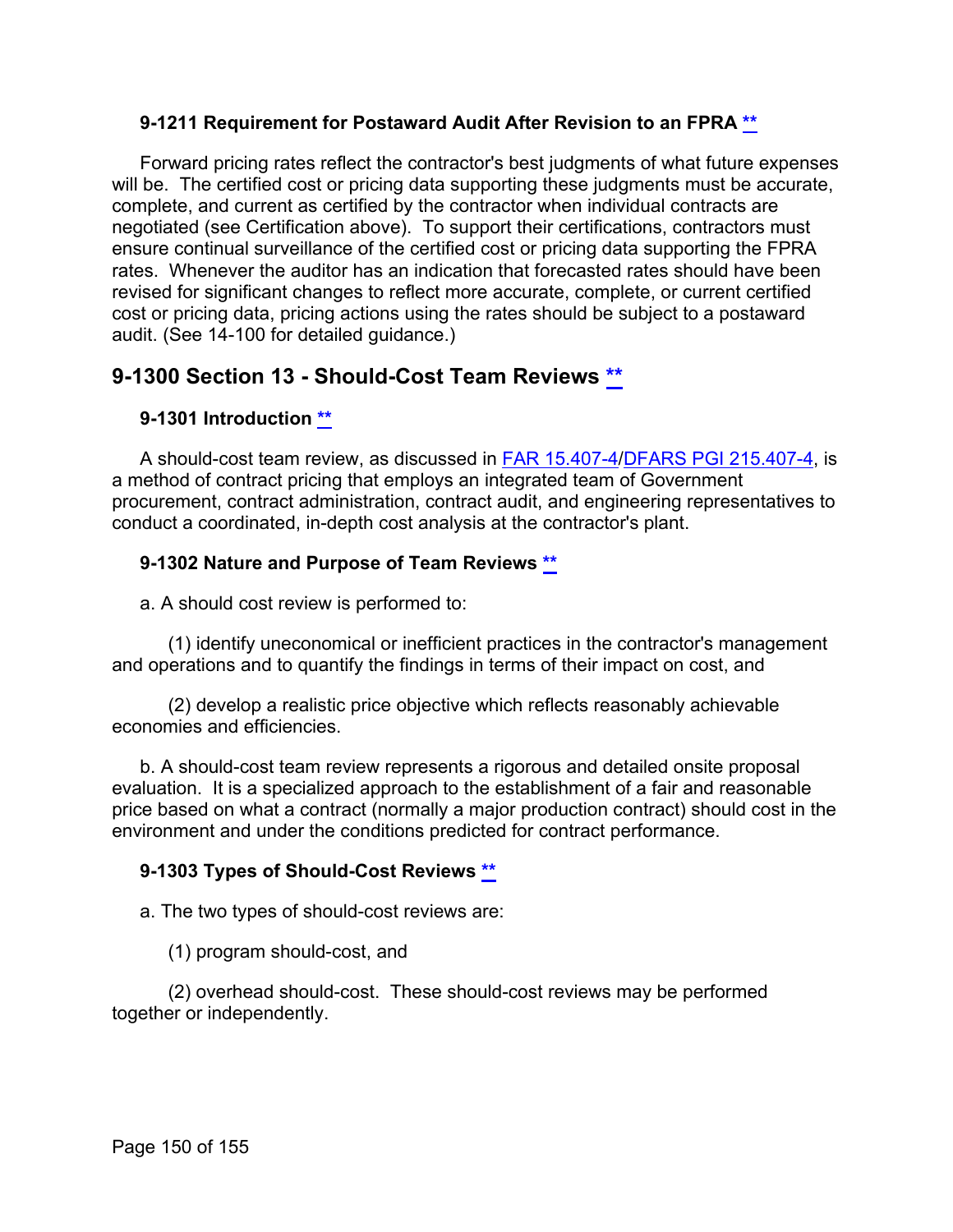b. A program should-cost review is used to evaluate significant direct costs, such as material, labor and associated indirect cost. An overhead should-cost review is used to evaluate indirect costs. It is normally used to evaluate a Forward Pricing Rate Agreement (FPRA) with a contractor.

## **9-1304 Criteria for Performing Should-Cost Reviews [\\*\\*](#page-9-9)**

a. The decision on whether to perform a program should-cost analysis is made by the contracting officer. Considerations in deciding to conduct a program should-cost review are in [FAR 15.407-4\(b\)\(2\).](http://www.ecfr.gov/cgi-bin/text-idx?SID=5dba3e1d4f25959194c88d4e2e03edce&mc=true&node=se48.1.15_1407_64&rgn=div8) Further, [DFARS PGI 215.407-4 \(b\)](http://www.acq.osd.mil/dpap/dars/pgi/frameset.htm?dfarsno=215_4&pgino=PGI215_4&pgianchor=215.407-4&dfarsanchor=215.407-4) states that should-cost analyses shall be performed prior to the award of definitive major systems contracts in excess of \$100 million when all of several conditions identified therein are met. Waiver of the should-cost requirement is made at a high level in accordance with Military Service procedures.

b. The decision to conduct an overhead should-cost review is made by either DCMA or the military department responsible for performing contract administration functions. These reviews should be conducted when the criteria in FAR 15.407-4(c)(2) and DFARS PGI 215.407-4(c) are met. The head of the contracting activity may request an overhead should-cost review for a business unit which does not meet the criteria.

## **9-1305 Team Makeup and Responsibilities [\\*\\*](#page-9-10)**

a. The should-cost review team (see Figure 9-13-1) normally consists of a team leader, a deputy team leader, a DCAA representative, an operations and administration officer, and three subteams: technical, management, and pricing. The Military Department establishing the team review will usually assign its own personnel as chiefs of the management, technical, and pricing subteams. Each subteam is comprised of contract administration and/or procurement office personnel responsible for the performance of specific functions.

b. After considering the results of DCAA operations audits, the technical subteam is responsible for the review and evaluation of a contractor's engineering, production, inspection, testing, and quality assurance systems. The technical subteam can also be expected to evaluate the technical aspects of proposed direct labor hours and material requirements. The management subteam evaluates the contractor's overall management approach and organizational structure and their impact on the estimated costs and proposed price. The pricing subteam obtains Government field pricing support on subcontractor and intracompany price proposals and/or cost estimates (see 9-104 and 9-105) and develops the Government's negotiation position.

c. As illustrated in Figure 9-13-1, the DCAA representative participates in the shouldcost team review in an independent advisory capacity reporting directly to the team leader. Technical direction during the review will be provided by the auditor's supervisor.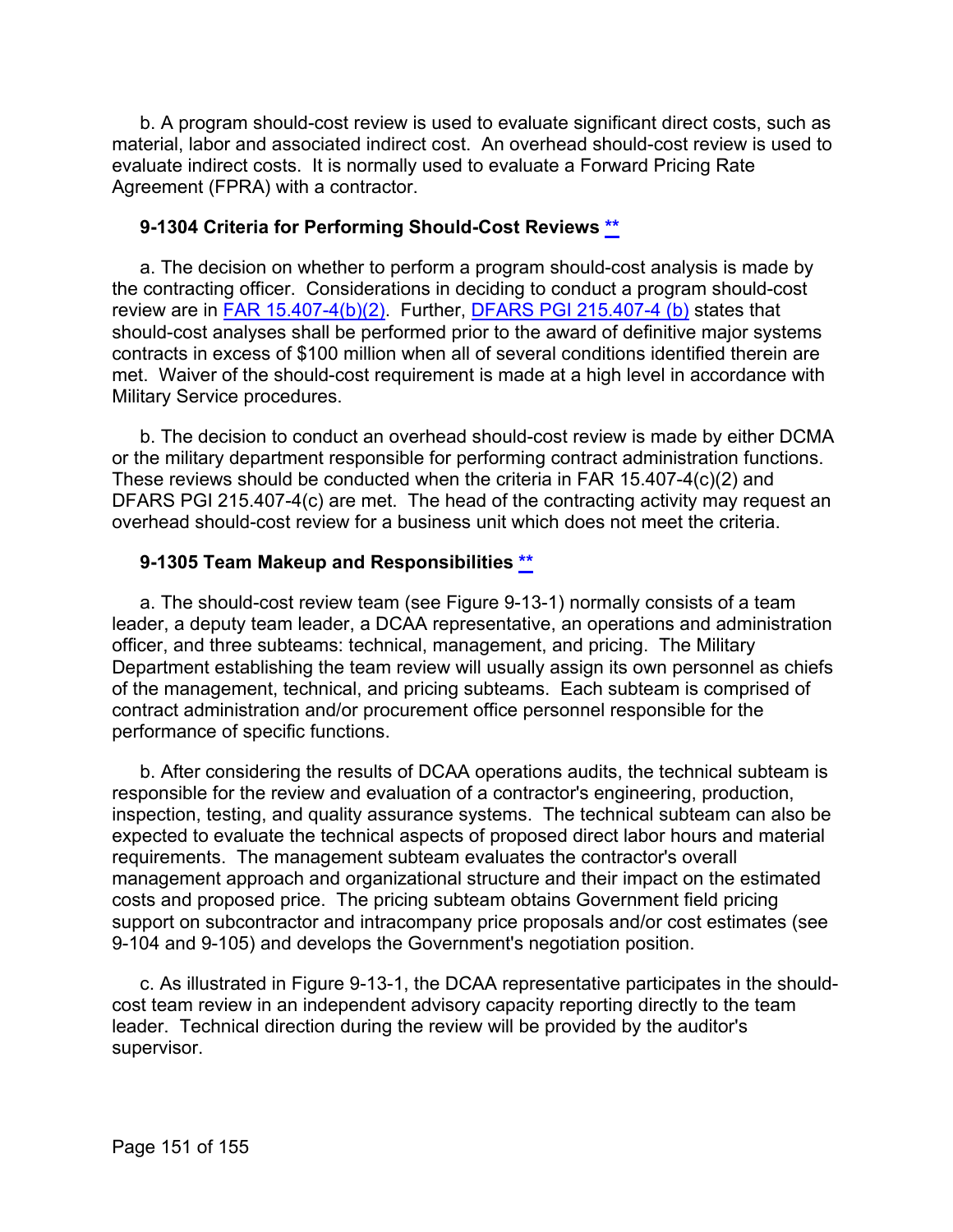## **9-1306 Processing Requests for Team Participation [\\*\\*](#page-9-11)**

a. DCAA will be responsive to requests received from Military Department procurement offices for contract audit participation in should-cost team reviews. Requests may either be processed through DCAA Headquarters or received directly by FAOs. Requests on reviews established by the Army are covered by a memorandum of understanding which is consistent with the guidance contained in this section.

b. When notified of a pending should-cost team review, the FAO manager, in conjunction with the regional audit manager, will assign a DCAA representative to the team. Selection criteria will include technical expertise, ability to establish and coordinate responsibilities of assigned personnel, and communication skills.

## **9-1307 Reserved [\\*\\*](#page-9-12)**

## **9-1308 Role of the Assigned Contract Auditor [\\*\\*](#page-9-13)**

The role of the assigned DCAA auditor in a should-cost team review is essentially the same as in a regular audit of a price proposal, as covered in other sections of this chapter. Specific DCAA responsibilities and functions as part of these team reviews are highlighted below.

## **9-1308.1 DCAA Audit of Contractor's Proposal [\\*\\*](#page-9-14)**

The contract auditor will perform a comprehensive audit of the contractor's proposal in accordance with other sections of this chapter. The auditor has primary responsibility to evaluate and report on all financial/cost aspects of a contractor's proposal and to determine the scope of audit. This responsibility includes but is not limited to an evaluation of the following:

a. Direct labor hours. (This aspect of the review includes application of improvement curves and may be accomplished in conjunction with efforts of the technical subteam.)

b. Direct labor rates.

c. Indirect cost rates.

d. Direct material pricing.

e. Labor and material usage factors (for example, labor standards realization and scrap).

f. Make-or-buy decisions.

g. Major subcontract costs (to include an evaluation of whether the prime contractor is properly discharging its responsibility for the review of subcontractor proposals).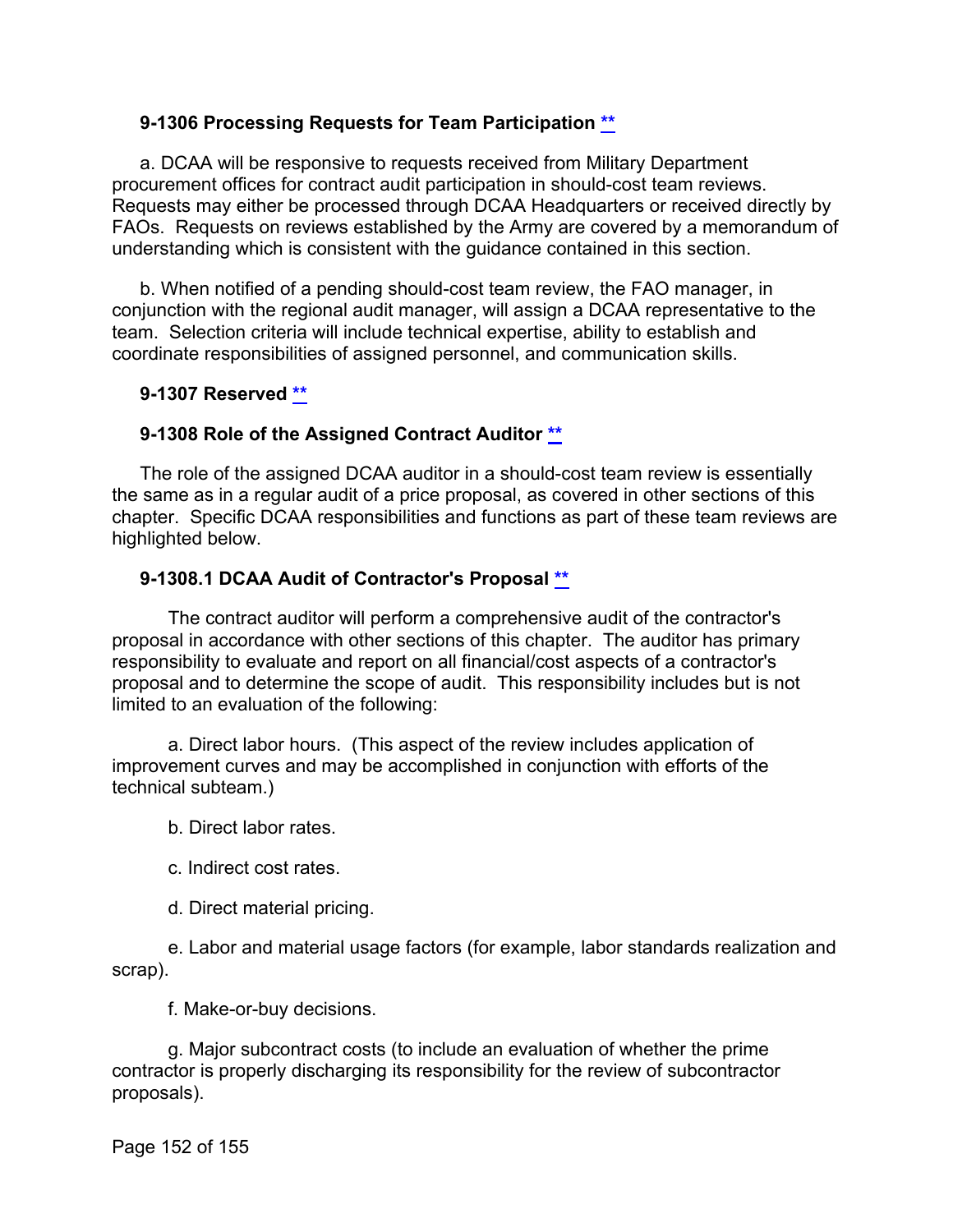h. Estimating methods and procedures.

i. Adequacy of the cost accounting system for the proposed contract.

## **9-1308.2 DCAA Coordination with Subteams [\\*\\*](#page-10-0)**

The contract auditor and members of the subteams may in some cases have related and overlapping responsibilities in some review areas. To avoid duplication, efforts of the auditor and the subteams should be carefully coordinated.

## **9-1308.3 Communication of Contract Audit Results [\\*\\*](#page-10-1)**

a. The contract auditor will promptly advise the should-cost review team leader of significant findings during the audit, and discuss interim findings fully with other team members as requested by the team leader or as needed to further coordinate the overall team effort.

b. Report on any operations audit performed during the should-cost review.

c. Overall results of the contract audit work on the should-cost team review will be provided to the team leader through a formal audit report prepared in accordance with agency guidance. The team leader and auditor should agree on an audit report due date at the start of the review. The due date must provide enough time for a complete audit of the proposal and auditor quantification of findings developed by the subteams.

## **9-1308.4 DCAA Assistance After Report Issuance [\\*\\*](#page-10-2)**

a. The contract auditor will provide contract audit assistance to the should-cost review team leader as needed after issuance of the audit report. An example of this type of effort is the audit of contractor proposal revisions, consistent with [FAR 15.404-](http://www.ecfr.gov/cgi-bin/text-idx?SID=5dba3e1d4f25959194c88d4e2e03edce&mc=true&node=se48.1.15_1404_62&rgn=div8) [2\(c\),](http://www.ecfr.gov/cgi-bin/text-idx?SID=5dba3e1d4f25959194c88d4e2e03edce&mc=true&node=se48.1.15_1404_62&rgn=div8) Audit Assistance for Prime Contracts and Subcontracts. The DCAA representative will not, however, develop recommended Government "fallback" positions since inclusion of this type of recommendation in our audit reports or audit advice may compromise the Agency's independence and contravene the advisory nature of audit services. While necessary post-audit assistance may be extensive, it is not anticipated to be continuous in most cases.

b. The auditor will attend negotiation and other conferences if requested by the team leader or other procurement official. Since the responsibilities and functions of the auditor assigned in a should-cost team review are essentially the same as in a regular audit of a price proposal, the auditor's attendance at negotiation conferences will be governed by 15-400. Normally, the auditor should attend only those portions of the negotiation conference impacted directly by the audit.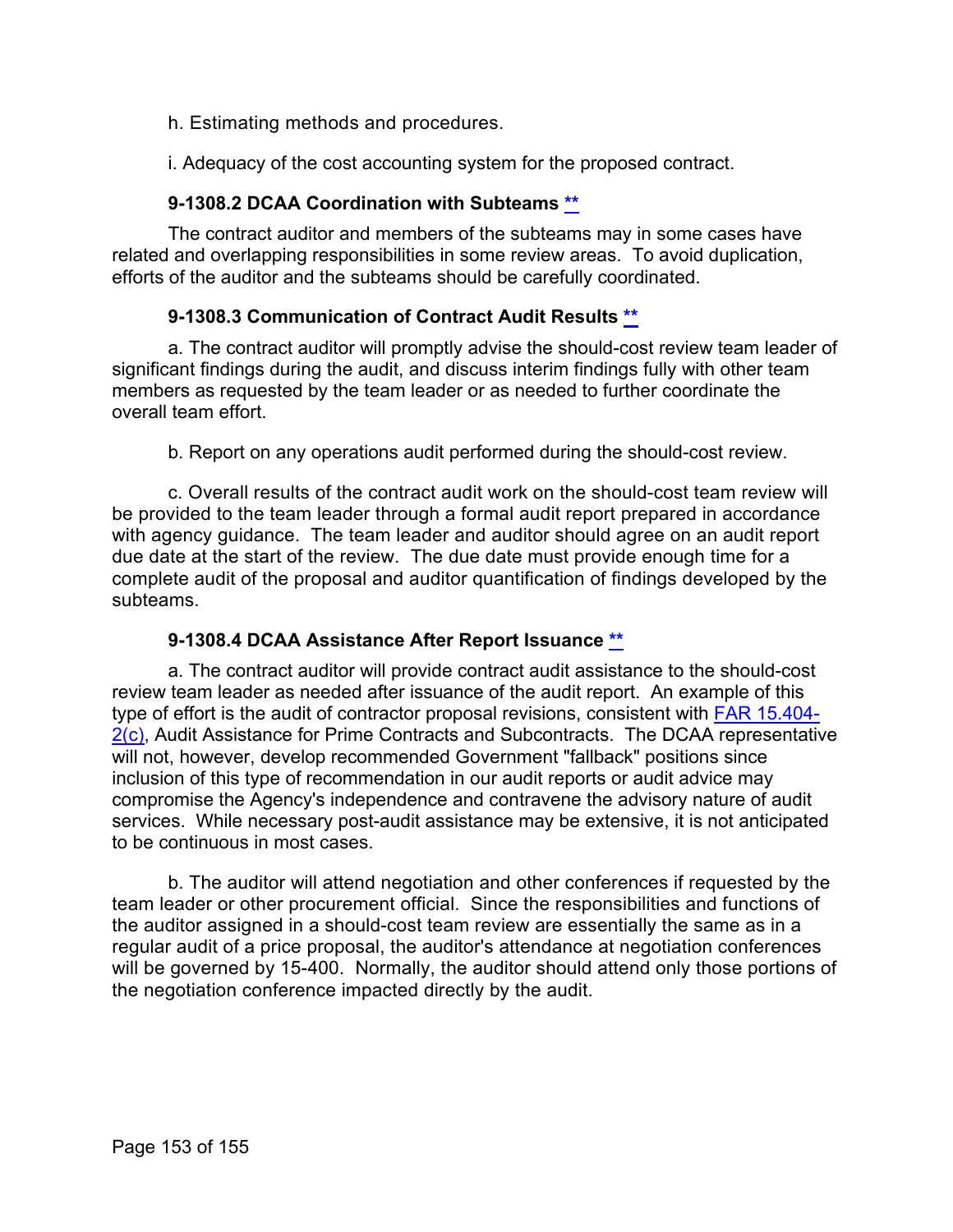#### **9-1308.5 Establishing Appropriate Responsibilities and Functions [\\*\\*](#page-10-3)**

a. The DCAA representative should ensure that DCAA audit efforts and other functions on the team are consistent with the responsibilities of the contract auditor as stated in the DCAA charter  $(1-1)$  Introduction to Contract Audit). Early coordination of team responsibilities should provide an operating guide and checklist for the procurement office, team leader, and individual team members to use in defining and performing assigned functions. After the initial planning meetings with the other shouldcost team members, the FAO should provide written confirmation to the team leader of the responsibilities of DCAA during the should-cost review. In addition, the FAO should maintain close and effective coordination with the team leader during the review to ensure DCAA responsibilities and the timing for accomplishing these responsibilities are properly communicated to those involved.

b. During planning meetings, ensure that the team leader has a clear understanding of DCAA's role. It should be made clear that DCAA will not abrogate its responsibilities for proposal audit or perform extensive clerical or other nonaudit tasks for the team.

c. If inappropriately proposed functional assignments cannot be promptly resolved with the team leader, or if another Government agency intends to perform DCAA responsibilities, the FAO should immediately notify the regional office and Headquarters, ATTN: PSP.

d. At the conclusion of providing the requested audit services, the FAO is expected to issue an audit report following the general guidance contained in [10-200.](https://viper.dcaa.mil/guidance/cam/3147/preparation-and-distribution-of-audit-reports#Sec10200)

## **9-1309 Use of DCAA Operations Audits by the Should-Cost Review Team [\\*\\*](#page-10-4)**

a. The assigned DCAA auditor will furnish the should-cost review team leader a listing of the FAO's recently completed operations audits and any related information requested. The team leader can use this information in determining the scope of the should-cost review and assigning specific responsibilities to the subteams.

b. Recommendations contained in DCAA operations audit reports which are not yet implemented by the contractor should be quantified by the auditor and included in the audit report to reflect the impact on the proposal being audited. In this manner, the results of DCAA's audits of the contractor's operations will help the should-cost review team to estimate what the proposed contract should cost the Government under efficient and economical conditions.

c. If the team leader decides that supplemental economy/efficiency audits are required as part of the should-cost review in areas of DCAA interest, DCAA will be given the first opportunity to perform operations audits in those areas. The FAO should perform all such audits unless the FAO and regional office are unable to secure necessary technical assistance, or cannot assign sufficient staffing to complete the audits in time to meet the should-cost review schedule.